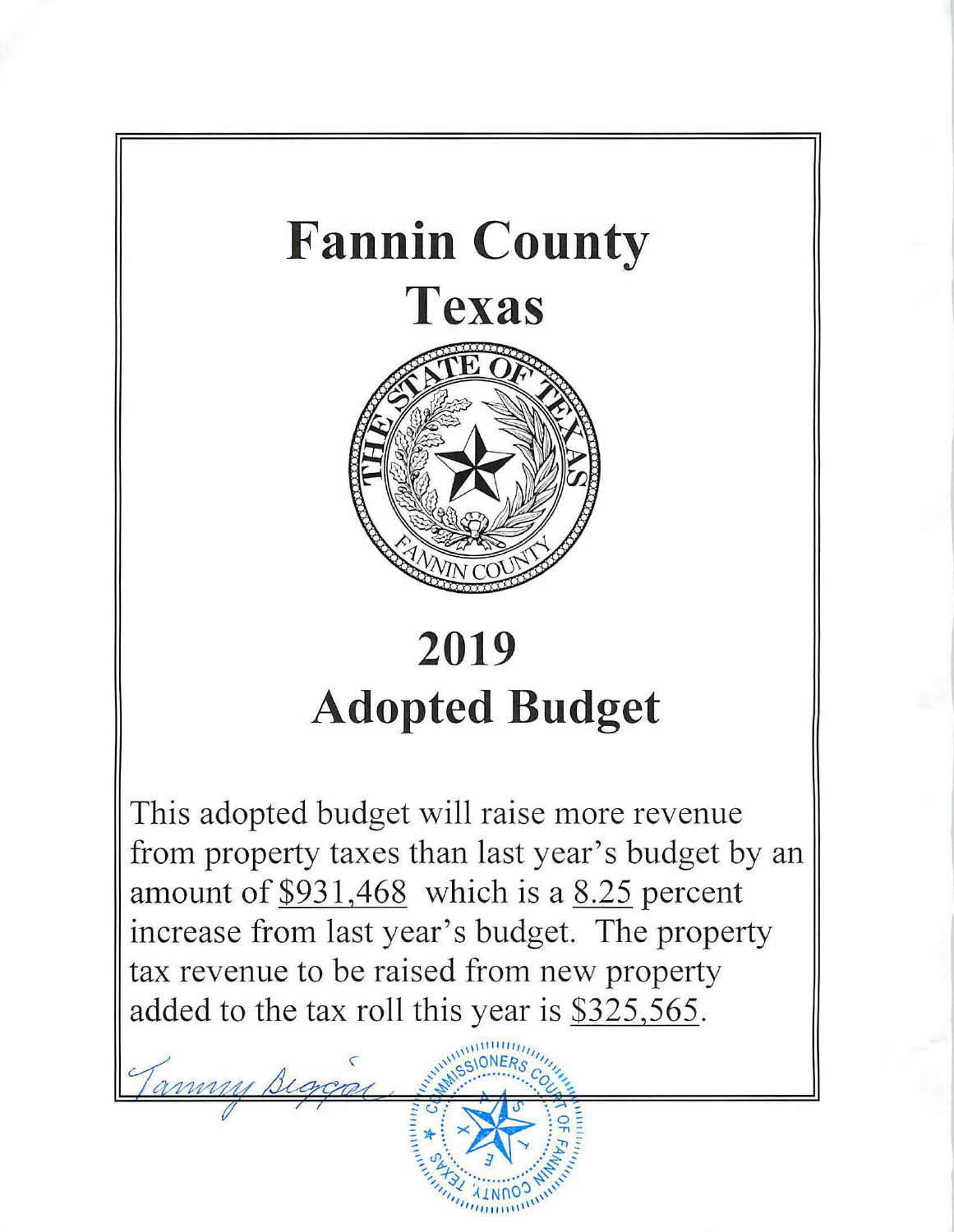# Fannin County, Texas



# 2019 Adopted Budget

This adopted budget will raise more revenue from property taxes than last year's budget by an amount of \$931,468, which is an 8.25 percent increase from last year's budget. The property tax revenue to be raised from new property added to the tax roll this year is \$325,565.

Members of the commissioners court voting on the adoption of the 2019 budget:

FOR - Judge Creta L. Carter II; Commissioners Stan Barker, Gary Whitlock, Jerry Magness, and Dean Lackey

AGAINST - none

|                                   | 2017     | 2018     |
|-----------------------------------|----------|----------|
| <b>Property Tax Rate</b>          | \$0.5890 | \$0.5890 |
| <b>Effective Tax Rate</b>         | \$0.5598 | \$0.5491 |
| <b>Effective M&amp;O Tax Rate</b> | \$0.5650 | \$0.5267 |
| <b>Rollback Tax Rate *</b>        | \$0.6285 | \$0.5911 |
| Debt Rate                         | \$0.0240 | \$0.0223 |
|                                   |          |          |

\*adjusted for sales tax

The total net outstanding bond debt on January 1, 2019 will be \$6.09 million.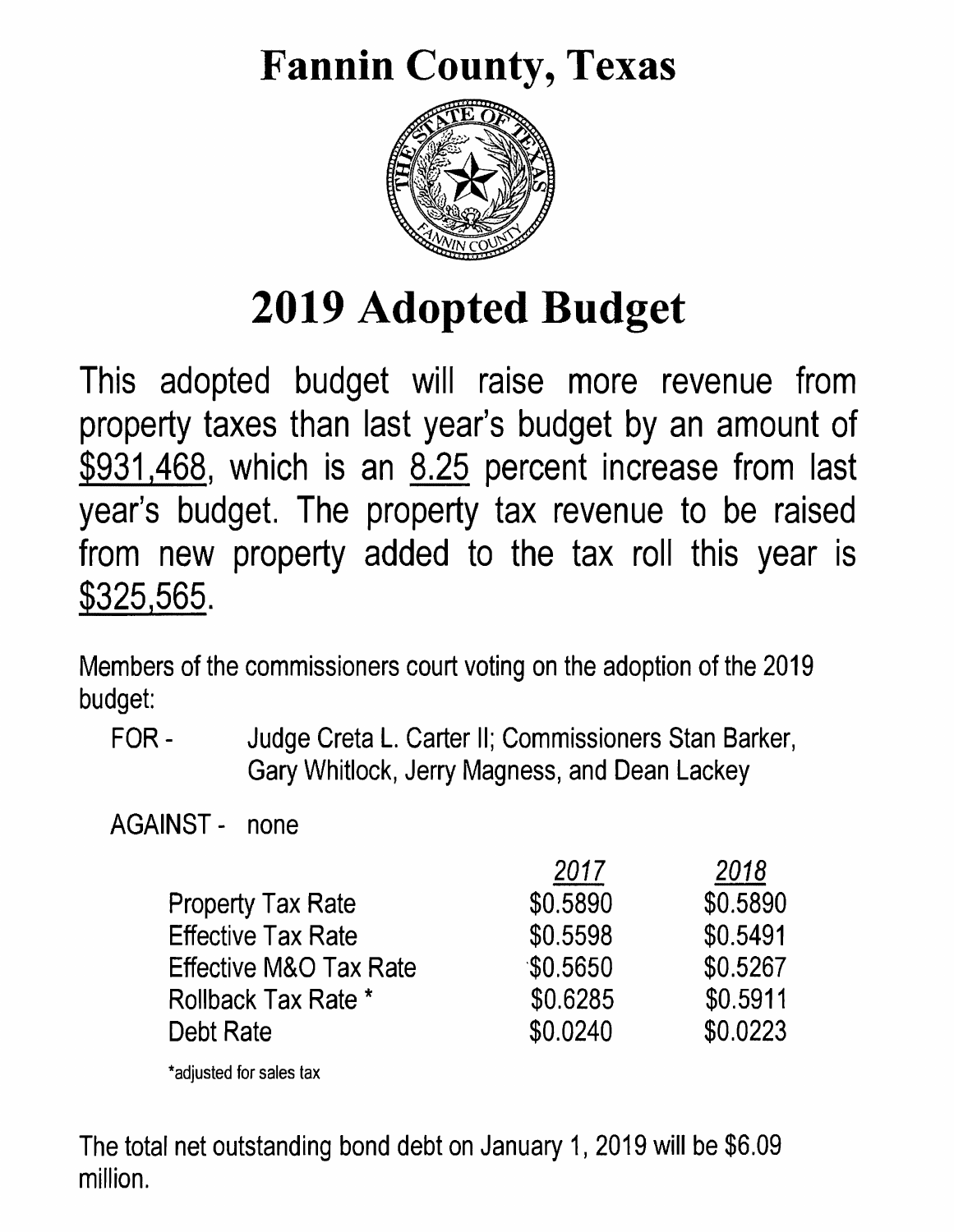

 $\sim 10$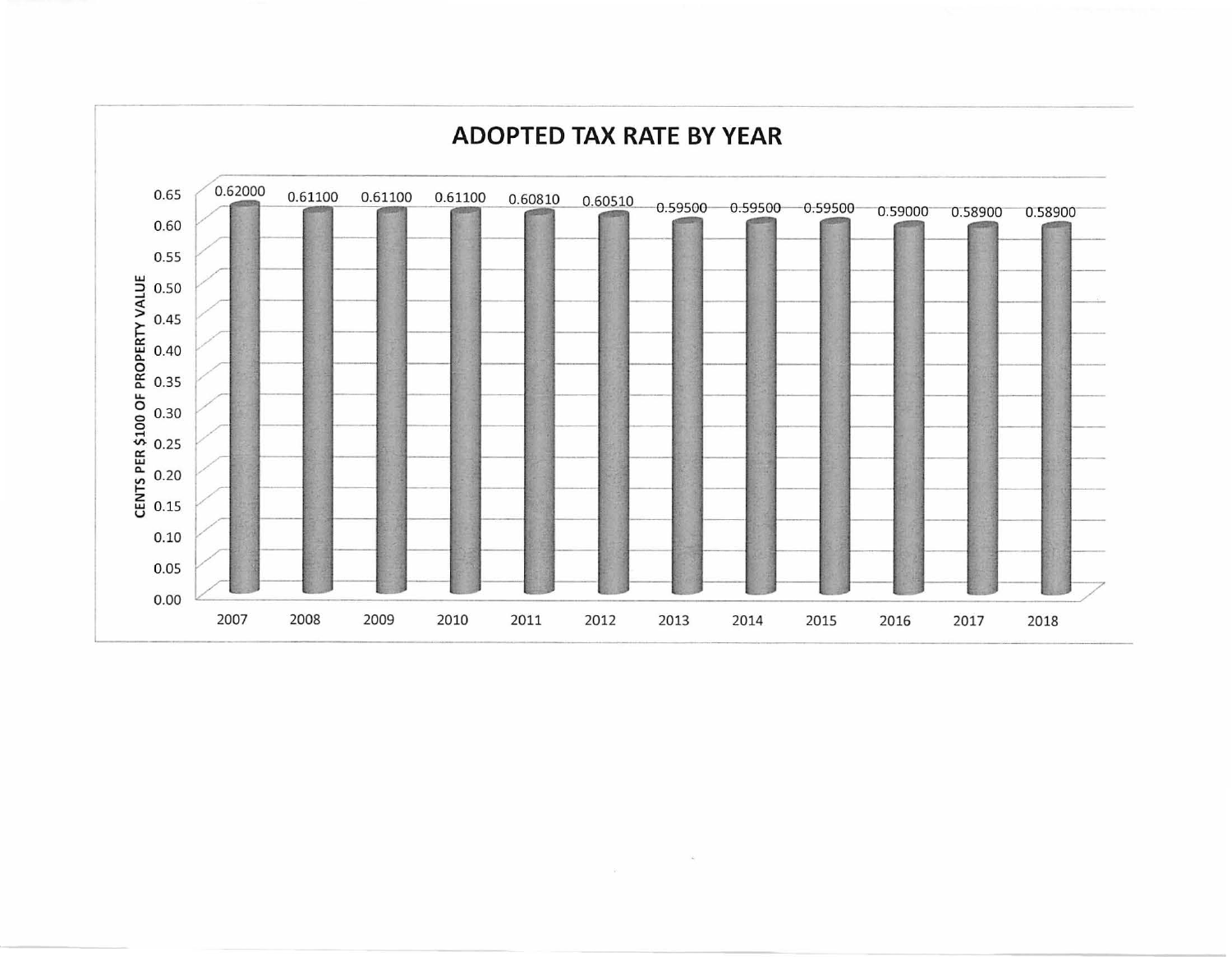### FANNIN COUNTY APPROVED PERSONNEL FY 2018 • 2019

| <b>Department</b>                            | Job Title                           |   | <b>Qty.</b> Full Time/Part Time |
|----------------------------------------------|-------------------------------------|---|---------------------------------|
| <b>County Judge</b>                          | Adm. Assistant                      | 1 | <b>FT</b>                       |
|                                              | Janitor                             | 1 | FT.                             |
|                                              | Part-time Janitor                   | 1 | PТ                              |
| <b>County Court at Law</b>                   | <b>Court Reporter</b>               | 1 | FT                              |
|                                              | <b>Court Coordinator</b>            | 1 | FT                              |
|                                              | Baliff                              | 1 | FT.                             |
| <b>County Clerk</b>                          | <b>Probate Clerk</b>                | 1 | FT                              |
|                                              | <b>Criminal Clerk</b>               | 1 | FT.                             |
|                                              | Voter Reg. Clerk                    | 1 | FT                              |
|                                              | <b>Recording Clerk</b>              | 2 | FT                              |
|                                              | Records Room Cik.                   | 1 | FT                              |
|                                              | Clerk                               | 1 | FT                              |
|                                              | Clerk (15 hr. per wk. max) Fund 20  | 1 | PΤ                              |
|                                              | Probate Clerk (29 hrs. per wk. max) | 1 | PT                              |
| Courthouse                                   | Bailiff/Deputy 336th                | 1 | FT.                             |
|                                              | Court Reporter 336th                | 1 | FT                              |
|                                              | Court Coordinator 336th             | 1 | FT                              |
|                                              |                                     |   |                                 |
| <b>District Clerk</b>                        | Assistant                           | 1 | FT.                             |
|                                              | <b>Criminal Clerk</b>               | 1 | FT                              |
|                                              | Civil Clerk                         | 1 | FT                              |
|                                              | Child Support Clerk                 | 1 | FT                              |
|                                              | <b>Deputy Clerk</b>                 | 3 | FT                              |
|                                              | Part-time Clerk                     | 2 | PТ                              |
| J. P. #1                                     | <b>Chief Clerk</b>                  | 1 | FT                              |
|                                              | Clerk                               | 1 | FT                              |
| J. P. #2                                     | <b>Chief Clerk</b>                  | 1 | FT                              |
| J. P. #3                                     | <b>Chief Clerk</b>                  | 1 | <b>FT</b>                       |
| Constable #1<br>Constable #2<br>Constable #3 |                                     |   |                                 |
| <b>District Attorney</b>                     | Felony Asst. District Attorney      | 2 | FT                              |
|                                              | Misdemeanor Asst. District Attny.   | 2 | FT                              |
|                                              | Investigator                        | 1 | FT                              |
|                                              | Grand Jury Coordinator/Adm. Asst.   | 1 | FT                              |
|                                              | Chief Felony Clerk                  | 1 | FT                              |
|                                              | Victims Assistance Coordinator      | 1 | <b>FT</b>                       |
|                                              | <b>Chief Misdemeandor Clerk</b>     | 1 | <b>FT</b>                       |
|                                              | Clerk                               | 2 | FT                              |
| <b>Auditor</b>                               | Assistant                           | 1 | <b>FT</b>                       |
|                                              | Asst./Accts. Payable Clerk          | 1 | FT                              |
|                                              | Asst./Clerk                         | 1 | FT.                             |
| Treasurer                                    | Assistant                           | 1 | FT                              |
| Tax A/C                                      | Assistant                           | 1 | FT                              |
|                                              | Clerk                               | 3 | FT.                             |
|                                              | PT Clerk                            | 1 | PT                              |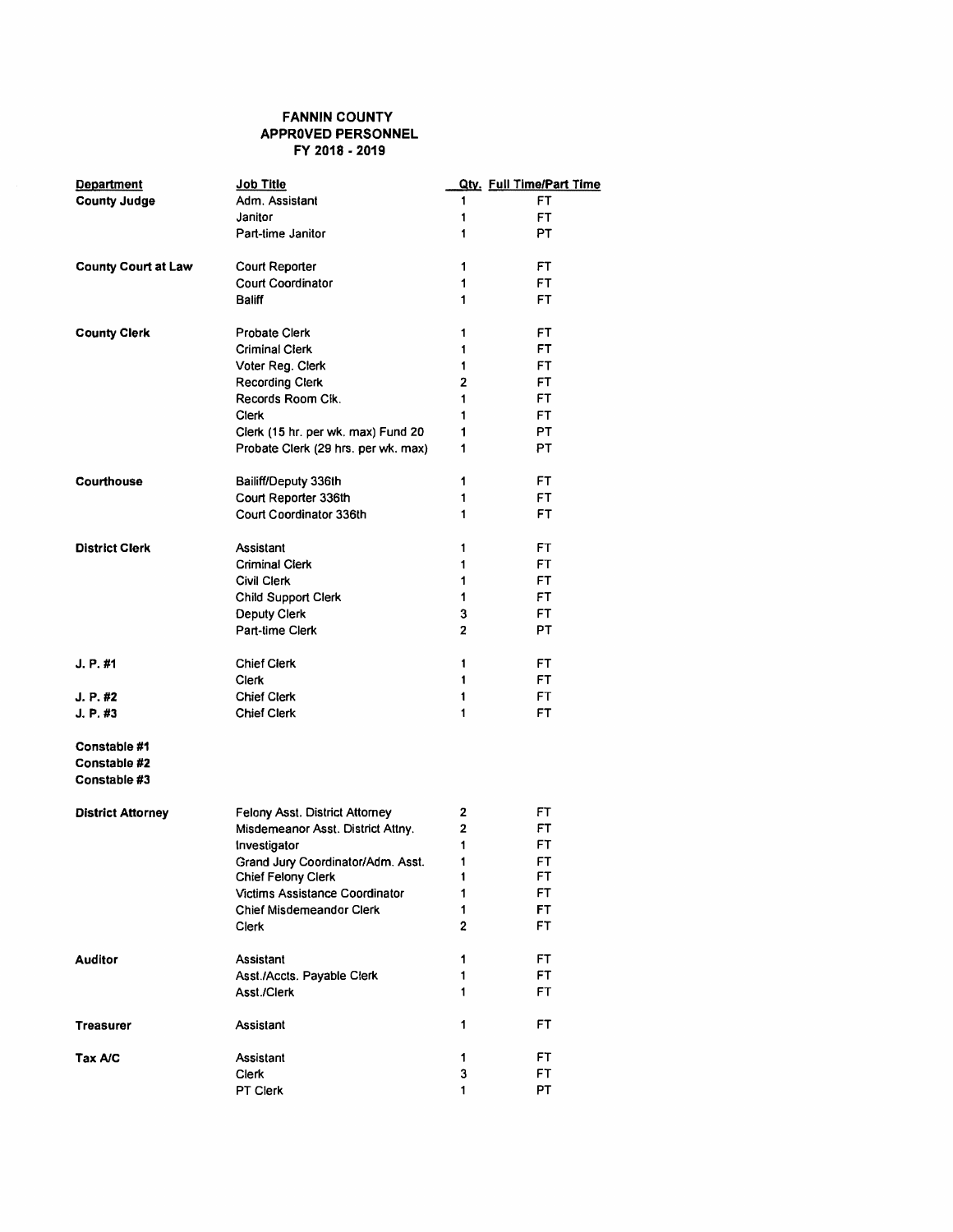### FANNIN COUNTY APPROVED PERSONNEL FY 2018 - 2019 (Cont'd)

| <b>Department</b><br><b>Sheriff</b> | Job Title                      |        | <b>Qty.</b> Full Time/Part Time |
|-------------------------------------|--------------------------------|--------|---------------------------------|
|                                     | Adm. Secretary                 | 1      | FT                              |
|                                     | <b>Chief Deputy</b>            | 1      | FT.                             |
|                                     | Lieutenant                     | 1      | FT.                             |
|                                     | Sergeants                      | 5      | FT.                             |
|                                     | Deputy                         | 11     | FT                              |
|                                     | <b>Narcotics</b>               | 1      | FΤ                              |
|                                     | Jail Liaison                   | 1      | FT                              |
|                                     | Dispatch Supervisor            | 1      | FT                              |
|                                     | Dispatcher                     | 6      | FT                              |
|                                     | <b>Transport Officer</b>       | 1      | FΤ                              |
|                                     | Odyssey/Records/Evidence Clerk | 1      | PT                              |
| Indigent Health Care                | <b>Shared Clerk</b>            | 1      | FT (1/2)                        |
|                                     | <b>Shared Clerk</b>            |        |                                 |
| <b>Health Inspector (Septic)</b>    | Clerk (29 hrs. p/wk)           | 1<br>1 | FT (1/2)<br>PT                  |
| <b>Flood Plain Administrator</b>    |                                | 1      | FΤ                              |
| <b>County Agents (3)</b>            | Adm. Assistant                 | 1      | FT                              |
| Health Inspector (Food)             | Contract                       |        |                                 |
| <b>Emergency Management</b>         |                                | 1      | FT                              |
| <b>IT/Computer Tech</b>             |                                | 1      | FT                              |
|                                     | Part-time                      | 1      | PТ                              |
|                                     |                                |        |                                 |
| <b>Purchasing Agent</b>             |                                | 1      | FΤ                              |
| <b>Bond Supervisor</b>              |                                | 1      | FT                              |
| <b>Veterans Service Officer</b>     |                                | 1      | FT                              |
| Road & Bridge #1                    |                                |        |                                 |
|                                     | Foreman                        | 1      | FΤ                              |
|                                     | <b>Equipment Operator</b>      | 6      | <b>FT</b>                       |
| Road & Bridge #2                    |                                |        |                                 |
|                                     | Foreman                        | ı      | FT                              |
|                                     | <b>Equipment Operator</b>      | 6      | FT                              |
|                                     |                                |        |                                 |
| Road & Bridge #3                    |                                |        |                                 |
|                                     | Foreman                        | 1<br>9 | FT<br>FT.                       |
|                                     | Equipment Operator             |        |                                 |
|                                     | Secretary                      | 1<br>1 | PT                              |
|                                     | Part-time                      |        | PT.                             |
| Road & Bridge #4                    | Foreman                        | 1      | FT.                             |
|                                     | <b>Equipment Operator</b>      | 5      | FT                              |
|                                     |                                | 1      | FT                              |
|                                     | Secretary                      |        |                                 |
|                                     | Commissioners Sec. (Shared)    | 1      | FT.                             |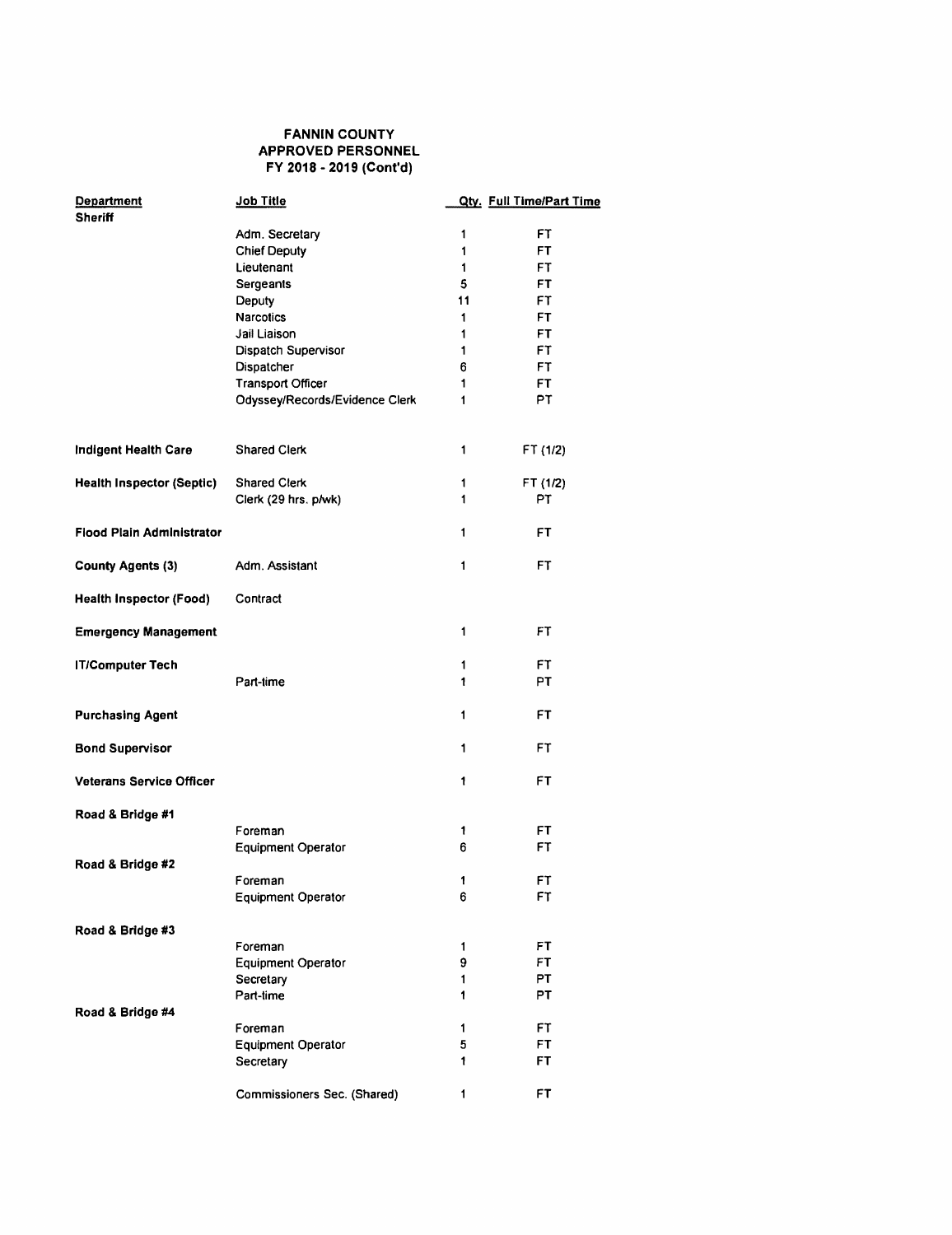# FANNIN COUNTY, TEXAS SALARIES FOR 2018-2019

| <b>County Judge</b>                                   | \$66,658       | <b>Sheriff</b>                   | \$59,994       |
|-------------------------------------------------------|----------------|----------------------------------|----------------|
| Probate Salary Supplement                             | \$0            | <b>Chief Deputy</b>              | G9             |
| Adm. Assistant                                        | G4             | Jail Adm.                        | G <sub>6</sub> |
|                                                       |                | Lieutenant                       | G <sub>8</sub> |
| <b>County Clerk</b>                                   | \$58,238       | Sergeant (5 max.)                | G7             |
| 911 Coordinator                                       | G <sub>3</sub> | Adm. Asst.                       | G <sub>3</sub> |
| <b>Probate Clerk</b>                                  | G <sub>3</sub> | Deputy                           | G <sub>6</sub> |
| <b>Criminal Clerk</b>                                 | G <sub>3</sub> | Dispatch Supervisor              | G <sub>5</sub> |
| <b>Voter Registration</b>                             | G <sub>3</sub> | Dispatch                         | G <sub>3</sub> |
|                                                       | G <sub>2</sub> |                                  | G <sub>6</sub> |
| <b>Recording Clerks</b>                               |                | <b>Transport Officer</b>         |                |
| <b>Records Room Clerk</b>                             | G <sub>2</sub> |                                  |                |
| <b>Clerk</b>                                          | G <sub>2</sub> | Chief Juv. Prob.                 | \$70,072       |
| Part-time Probate Clerk                               | \$11.44 p/hr.  | Juvenile Prob.                   | \$46,436       |
|                                                       |                | Juvenile Prob.                   | \$37,312       |
| <b>Districk Clerk</b>                                 | \$58,238       |                                  |                |
| Asst. Dist. Clerk                                     | G <sub>3</sub> |                                  |                |
| <b>Criminal Clerk</b>                                 | G <sub>3</sub> | <b>Constable Pct. #1</b>         | \$33,155       |
| <b>Civil Clerk</b>                                    | G <sub>2</sub> | <b>Constable Pct. #2</b>         | \$16,099       |
| <b>Child Support Clerk</b>                            | G <sub>2</sub> | <b>Constable Pct. #3</b>         | \$14,311       |
| <b>Deputy Clerk</b>                                   | G <sub>2</sub> |                                  |                |
|                                                       |                | <b>Computer Tech.</b>            | G5             |
| <b>Bond Supervisor</b>                                | \$40,856       | Part-time Computer Tech.         | \$12.59 p/hr.  |
|                                                       |                |                                  |                |
| J.P. #1                                               | \$44,483       | <b>Veterans' Service Officer</b> | \$38,816       |
| <b>Chief Clerk</b>                                    | G <sub>3</sub> |                                  |                |
| Clerk                                                 | G <sub>2</sub> | Road & Bridges                   |                |
|                                                       |                |                                  |                |
|                                                       |                | Commissioner                     | \$62,721       |
| J.P. #2                                               | \$44,483       | Foreman                          | G4             |
| <b>Chief Clerk</b>                                    | G <sub>3</sub> | Prisoner Supv.                   | G <sub>3</sub> |
|                                                       |                | Equip. Operator                  | G <sub>3</sub> |
| J.P. #3                                               | \$44,483       | Adm. Assistant                   | G <sub>3</sub> |
| <b>Chief Clerk</b>                                    | G <sub>3</sub> | Secretary                        | G <sub>2</sub> |
|                                                       |                | Part-time (911 signs)            | \$13.94 p/hr.  |
| <b>District Attorney</b>                              | \$5,000        | Part-time                        | \$10.69 p/hr.  |
| <b>State Salary Supplement</b>                        | \$3,640        | Part-time seasonal               | \$8.30 p/hr.   |
| Felony Asst. D.A.                                     | G14            |                                  |                |
| Misdemeanor Asst. D.A.                                | G10            | <b>Treasurer</b>                 | \$58,238       |
| Investigator                                          | G <sub>9</sub> | Asst. Treasurer                  | G4             |
| Grand Jury Coord/Adm. Asst                            | G <sub>6</sub> |                                  |                |
|                                                       | G <sub>6</sub> | <b>Health Inspector</b>          | G4             |
| <b>Chief Felony Clerk</b><br>Victim Assistance Coord. |                | Part-time Clerk                  | \$11.44 p/hr.  |
|                                                       | G4             |                                  |                |
| <b>Chief Misdemeanor Clerk</b>                        | G <sub>3</sub> |                                  |                |
| Clerk                                                 | G <sub>2</sub> | Em. Mgmt/MRC                     | G <sub>3</sub> |
|                                                       |                | Janitor                          | G <sub>2</sub> |
| <b>Auditor</b>                                        | \$72,658       |                                  |                |
| Asst. Auditor                                         | G <sub>4</sub> | <b>IHC Officer</b>               | G4             |
| Asst. /Accts. Pay. Clerk                              | G <sub>3</sub> | Shared Clerk w/Health Insp       | G <sub>2</sub> |
| Asst./Clerk                                           | G <sub>3</sub> |                                  |                |
|                                                       |                | 336th District Court             |                |
| Tax A/C                                               | \$58,238       | Court Reporter                   | \$76,712       |
| Asst. Tax A/C                                         | G <sub>3</sub> | <b>Court Coordinator</b>         | G4             |
| <b>Clerks</b>                                         | G <sub>2</sub> | <b>Bailiff</b>                   | G4             |
| Part-time                                             | \$9.54 p/hr.   |                                  |                |
|                                                       |                | <b>County Court at Law</b>       |                |
| Co. Agent's Adm. Asst.                                | G <sub>2</sub> | Judge                            | \$140,000      |
| <b>Flood Plain Administrator</b>                      | \$35,274       | <b>Court Coordinator</b>         | G3             |
|                                                       |                |                                  |                |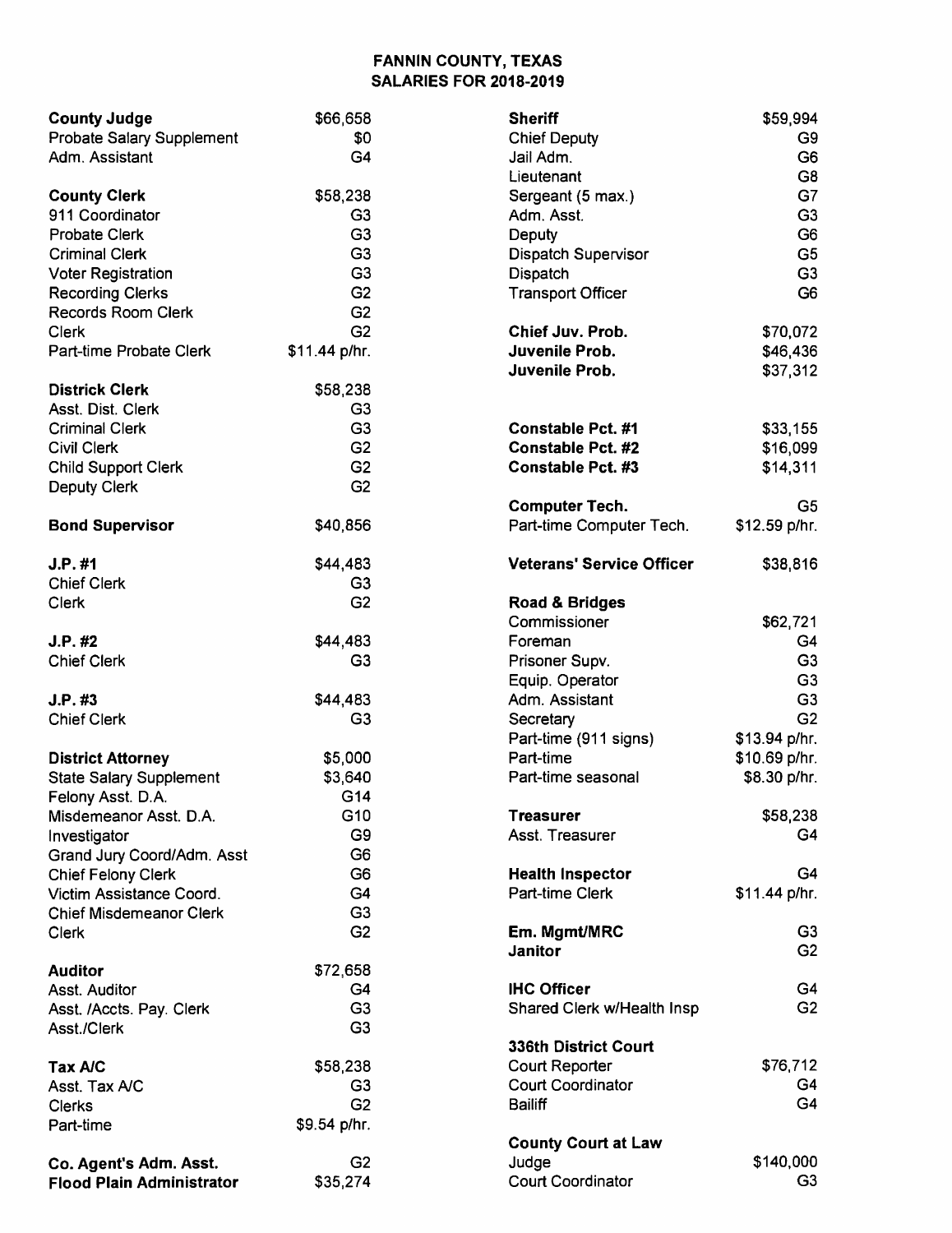## FANNIN COUNTY, TEXAS SALARIES FOR 2018-2019

| <b>Co. Health Officer</b> | \$2,400  | Co. Court at Law (cont.'d) |          |
|---------------------------|----------|----------------------------|----------|
|                           |          | Court Reporter             | \$66,006 |
| <b>Purchasing Agent</b>   | \$51,696 | Bailiff                    | G4       |

| <b>JUVENILE BOARD ADDITIONAL SALARIES</b> |         |
|-------------------------------------------|---------|
| 336th Jud. Dist. Judge                    | \$3.600 |
| County Judge                              | \$2,400 |
| County Court at Law Judge                 | \$2,400 |
| <b>TRAVEL ALLOWANCES:</b>                 |         |
| County Judge                              | \$3,600 |
| $J.P.$ #1                                 | \$2,400 |
| $J.P.$ #2                                 | \$2,400 |
| J.P. #3                                   | \$2,400 |
| Constable #1                              | \$2,400 |
| Constable #2                              | \$2,400 |
| Constable #3                              | \$2,400 |
| <b>Computer Tech</b>                      | \$480   |
| Pt. Computer Tech                         | \$348   |

| <b>Supplemental Salaries:</b> |          |
|-------------------------------|----------|
| <b>County Agent</b>           | \$14,729 |
| <b>County Agent</b>           | \$13,883 |
| <b>County Agent</b>           | \$20,600 |

PART-TIME HOURLY RATES:

\$9.54 \$10.69 \$8.30 \$9.54 \$9.54 \$12.59

P/T Odyssey Record Clerk

P/T Evidence Clerk P/T Computer Tech.

**Courthouse** Road & Bridge P/T seasonal

### CELL PHONE ALLOWANCES:

| Sheriff                        | \$600 |
|--------------------------------|-------|
| <b>County Commissioners</b>    | \$600 |
| <b>County Agents</b>           | \$600 |
| <b>Emergency Mgmt.</b>         | \$480 |
| <b>Chief Deputy</b>            | \$480 |
| <b>Purchasing Agent</b>        | \$360 |
| D. A. Investigator             | \$360 |
| <b>Sheriff's Lieutenant</b>    | \$300 |
| Jail Liaison                   | \$300 |
| Sheriff's Narcotics Officer    | \$300 |
| Sheriffs Patrol & CID Sqt. (5) | \$300 |
| J.P. #1                        | \$240 |
| $J.P.$ #2                      | \$240 |
| J.P. #3                        | \$240 |
| <b>Computer Tech</b>           | \$240 |
| <b>County Clerk</b>            | \$240 |
| Pt. Computer Tech              | \$174 |
|                                |       |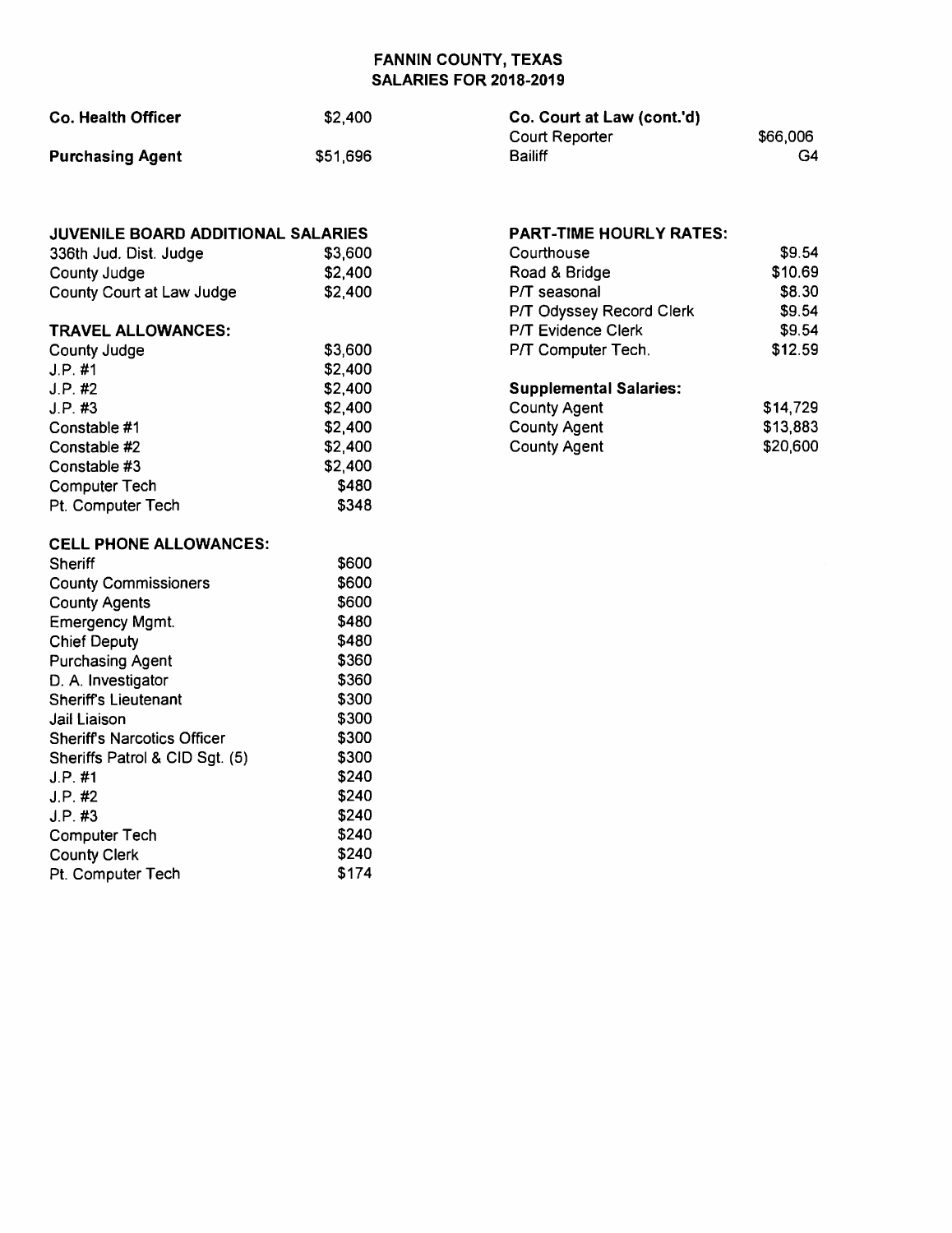| 09/25/18 | TIME: 04: 04 PM                                                                                  |                            |             | Adopted Budget for FY 2019                   |                           |                                                                                 |                                        | PAGE<br>PREPARER: 0004      |
|----------|--------------------------------------------------------------------------------------------------|----------------------------|-------------|----------------------------------------------|---------------------------|---------------------------------------------------------------------------------|----------------------------------------|-----------------------------|
|          | ----------<br>Account Number<br>and Title                                                        | $\mathsf{C}$               | YEAR - 2016 | Actual Exper Actual Exper                    | YEAR - 2017 YEAR - 2018   | Org Budget Amended Budget Actual Exper<br>YEAR - 2018                           | YEAR - 2018                            | Prop Budget<br>YEAR - 2019  |
|          |                                                                                                  |                            |             |                                              |                           |                                                                                 |                                        |                             |
|          | REPORTING FUND: 0010 GENERAL FUND                                                                |                            |             |                                              |                           |                                                                                 |                                        |                             |
|          | 0300 CASH                                                                                        |                            |             |                                              |                           |                                                                                 |                                        |                             |
|          | 0110 UNENCUMBERED FUND BALANCE                                                                   | Ι.                         | 0.00        | 0.00                                         |                           | 2,735,791.80 2,735,791.80 0.00 1,992,882.71                                     |                                        |                             |
|          | CASH                                                                                             |                            | 0.00        | 0.00                                         | 2,735,791.80              | 2,735,791.80 0.00                                                               |                                        | 1,992,882.71                |
|          | 0310 PROPERTY TAXES                                                                              |                            |             |                                              |                           |                                                                                 |                                        |                             |
|          |                                                                                                  |                            |             |                                              |                           |                                                                                 |                                        |                             |
|          | 0110 CURRENT TAXES                                                                               |                            |             |                                              |                           | I 7,090,317.86 7,535,545.17 7,401,203.68 7,401,203.68 7,627,674.32 8,066,365.09 |                                        |                             |
|          | 0120 DELINQUENT TAXES                                                                            | Ι.                         | 251,783.50  | 228,294.77<br>-------------                  | 80,000.00<br>. <u>.</u> . | 80,000.00<br>------------                                                       | 198,407.29<br>------------             | 150,000.00<br>------------- |
|          | PROPERTY TAXES                                                                                   |                            |             | 7, 342, 101.36 7, 763, 839.94 7, 481, 203.68 |                           |                                                                                 | 7,481,203.68 7,826,081.61 8,216,365.09 |                             |
|          | 0318 OTHER TAXES                                                                                 |                            |             |                                              |                           |                                                                                 |                                        |                             |
|          | 0120 PAY N LIEU TAX/GRASSLAND                                                                    | Ι.                         | 18,157.62   | 17,257.89                                    | 16,000.00                 | 16,000.00                                                                       | 16,790.23                              | 16,000.00                   |
|          | 0121 PAY N LIEU TAX/UPPER TRINITY                                                                | $\mathbf{I}$               | 15,381.60   | 15,381.60                                    | 15,381.60                 | 15,381.60                                                                       | 14,592.80                              | 15,381.00                   |
|          | 0130 COURT COSTS/ARREST FEES                                                                     | Ι.                         | 267,119.72  | 279,296.39                                   | 240,000.00                | 240,000.00                                                                      | 203,488.20                             | 280,000.00                  |
|          | 0132 ATTORNEYS & DOCTORS                                                                         | $\mathbb{I}$               | 21,828.42   | 26,828.22                                    | 11,000.00                 | 11,000.00                                                                       | 20,047.39                              | 14,000.00                   |
|          | 0140 TAX ON MIXED DRINKS                                                                         | $\mathbf{I}$               |             | 12,804.97    13,349.37                       | 12,000.00                 | 12,000.00                                                                       | 17,334.36                              | 12,000.00                   |
|          | 0160 SALES TAX REVENUES                                                                          | I.                         | 753,478.37  | 751,943.93                                   | 711,760.94                | 711,760.94                                                                      | 800,066.16                             | 750,000.00                  |
|          | OTHER TAXES                                                                                      |                            |             | 1,088,770.70    1,104,057.40                 |                           | 1,006,142.54 1,006,142.54 1,072,319.14 1,087,381.00                             |                                        |                             |
|          | 0319 F.C. DETENTION CENTER                                                                       |                            |             |                                              |                           |                                                                                 |                                        |                             |
|          | 0420 JAIL PAY PHONE COMMISSION<br>$\blacksquare$                                                 |                            | 114,527.64  | 86,979.45                                    | 108,000.00                | 108,000.00                                                                      | 157,698.47                             | 150,000.00                  |
|          | 0429 SCHOLARSHIP FUNDS                                                                           | Ι.                         |             | 10,000.00                                    | 10,000.00                 | 10,000.00                                                                       | 10,000.00                              |                             |
|          | 0551 ANNUAL PAYMENT                                                                              | $\mathbf{I}$               | 10,000.00   | 10,000.00                                    | 0.00                      | 0.00                                                                            | 0.00                                   | 10,000.00                   |
|          | 0552 MONTHLY MONITORING PAYMEN                                                                   | $\mathbb{I}$               | 0.00        | 0.00                                         | 0.00                      | 0.00                                                                            | 0.00                                   |                             |
|          | 0553 ADMINISTRATIVE FEE                                                                          | Ι.                         | 307,350.00  | 315,247.50                                   | 282,875.00                | 282,875.00                                                                      | 232,187.50                             |                             |
|          | 0554 REIMB.FOR CONFINEMENT EXP.                                                                  | I.                         | 0.00        | 0.00                                         | 0.00                      | 0.00                                                                            | 0.00                                   |                             |
|          | F.C. DETENTION CENTER                                                                            |                            |             |                                              |                           | 431,877.64 422,226.95 400,875.00 400,875.00 399,885.97 160,000.00               |                                        |                             |
|          | 0320 LICENSES & PERMITS                                                                          |                            |             |                                              |                           |                                                                                 |                                        |                             |
|          | 0200 ALCOHLIC BEVERAGE LICENSE                                                                   |                            |             |                                              |                           | $1,079.50$ $1,848.00$ $1,000.00$ $1,000.00$ $1,411.50$ $1,500.00$               |                                        |                             |
|          | 0300 SEWAGE PERMITS/INSPECTIONS                                                                  | $\qquad \qquad \mathbf{I}$ |             | 87,645.41    103,340.49                      | 70,000.00                 | 70,000.00                                                                       | 100,990.42 100,000.00                  |                             |
|          | 0545 FOOD SERV. PERMITS/CLASSES                                                                  | $\mathbb{I}$               | 0.00        | 0.00                                         | 0.00                      | 0.00                                                                            | 0.00                                   |                             |
|          | 0546 \$5 COUNTY FEE/FOOD HANDLERS CLASS I<br>---------------------------                         |                            | 0.00        | 0.00                                         | 0.00                      | 0.00<br>-----------                                                             | 0.00                                   |                             |
|          | LICENSES & PERMITS                                                                               |                            | 88,724.91   | 105,188.49                                   | 71,000.00                 | 71,000.00                                                                       | 102,401.92                             | 101,500.00                  |
|          | 0321 FEES OF TAX COLLECTOR                                                                       |                            |             |                                              |                           |                                                                                 |                                        |                             |
|          | 0200 COMMISSIONS ON CAR REGIST                                                                   | $\mathbf{I}$               |             |                                              |                           |                                                                                 |                                        | 102,781.24 110,000.00       |
|          | 0250 COMMISSION ON CAR TITLES<br>$\mathbf{I}$ and $\mathbf{I}$ and $\mathbf{I}$ and $\mathbf{I}$ |                            |             | 44,830.00 46,430.00                          |                           | 40,000.00 40,000.00                                                             | 41,240.00 45,000.00                    |                             |
|          | 0251 COMM.ON SALES TAX COLLECTIONS I                                                             |                            |             | 247,352.33 249,034.52 200,000.00             |                           |                                                                                 | 200,000.00 247,809.34 260,000.00       |                             |
|          | 0901 TAX CERTIFICATES                                                                            | $\mathbf{I}$               | 8,098.17    | 8,199.70                                     | 5,800.00<br>------------  | 5,800.00                                                                        | 7,466.59                               | 7,500.00<br>------------    |
|          | FEES OF TAX COLLECTOR                                                                            |                            | 395,677.08  | 411,534.13 355,800.00 355,800.00             |                           |                                                                                 | 399,297.17                             | 422,500.00                  |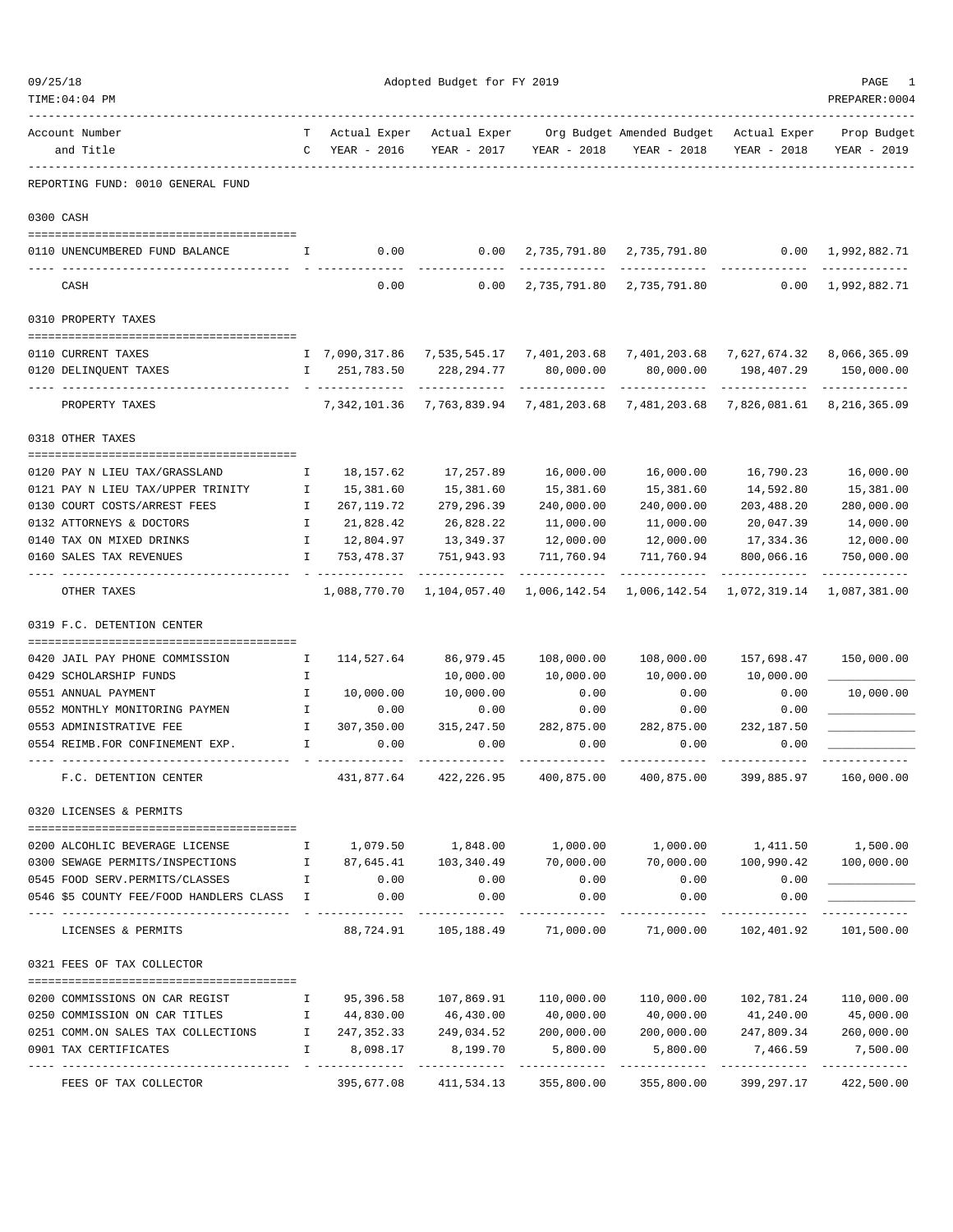| 09/25/18                                  |              |              | Adopted Budget for FY 2019 |                      |                                               |             | PAGE                    |
|-------------------------------------------|--------------|--------------|----------------------------|----------------------|-----------------------------------------------|-------------|-------------------------|
| TIME: 04: 04 PM                           |              |              |                            |                      |                                               |             | PREPARER: 0004          |
| Account Number                            | T.           | Actual Exper | Actual Exper               |                      | Org Budget Amended Budget Actual Exper        |             | Prop Budget             |
| and Title                                 | $\mathbb{C}$ | YEAR - 2016  | YEAR - 2017                | YEAR - 2018          | YEAR - 2018                                   | YEAR - 2018 | YEAR - 2019             |
| REPORTING FUND: 0010 GENERAL FUND         |              |              |                            |                      |                                               |             |                         |
| 0330 GRANTS                               |              |              |                            |                      |                                               |             |                         |
| 0396 RIFLE RESISTANT BODY ARMOR 3439801 I |              |              |                            | 0.00                 | 14,150.00                                     | 14,150.00   |                         |
| 0403 TEAM REDEVELOPMENT TRAINING          | I.           |              | $0.00$ 0.00                | 0.00                 | 0.00                                          | 0.00        |                         |
| 0437 INDIGENT DEFENSE GRANT               | $\mathbf{I}$ | 173,922.25   | 33,364.50                  | 35,000.00            | 35,000.00                                     | 42,909.75   | 34,000.00               |
| GRANTS                                    |              | 173,922.25   | 33,364.50                  | 35,000.00            | 49,150.00                                     | 57,059.75   | 34,000.00               |
| 0340 FEES OF OFFICE                       |              |              |                            |                      |                                               |             |                         |
| 0135 FAMILY PROTECTION FEE                | Ι.           | 0.00         | 0.00                       | 0.00                 | 0.00                                          | 1,799.02    |                         |
| 0400 COUNTY JUDGE FEES                    | $\mathbf{I}$ | 158.00       | 330.85                     | 200.00               | 200.00                                        | 545.22      | 300.00                  |
| 0403 COUNTY CLERK FEES                    | I            | 194,974.16   | 284,496.03                 | 210,000.00           | 210,000.00                                    | 218,078.02  | 225,000.00              |
| 0450 DISTRICT CLERK FEES                  | Ι.           | 71,905.34    | 82,149.62                  | 85,000.00            | 85,000.00                                     | 70,785.31   | 85,000.00               |
| 0455 J. P. #1 FEES                        | Ι.           | 31,300.28    | 24,783.50                  | 20,000.00            | 20,000.00                                     | 14,312.55   | 20,000.00               |
| 0456 J. P. #2 FEES                        | $\mathbf{I}$ | 6,500.50     | 7,456.71                   | 3,500.00             | 3,500.00                                      | 6,043.71    | 4,500.00                |
| 0457 J. P. #3 FEES                        | $\mathbf I$  | 16,968.19    | 10,244.87                  | 10,000.00            | 10,000.00                                     | 7,846.40    | 10,000.00               |
| 0475 DISTRICT ATTORNEY FEES               | Ι.           | 7,240.48     | 8,845.53                   | 7,000.00             | 7,000.00                                      | 5,589.46    | 7,000.00                |
| 0480 BOND APPLICATION FEE                 | Ι.           | 0.00         | 0.00                       | 0.00                 | 0.00                                          | 500.00      |                         |
| 0484 ELECTION REIMBURSEMENTS              | $\mathbf{I}$ | 2,033.96     | 2,915.10                   | 0.00                 | 0.00                                          | 983.90      |                         |
| 0551 CONSTABLE PCT. 1 FEES                | Ι.           |              | 10,749.20                  | 7,000.00             | 7,000.00                                      | 10,227.48   | 10,000.00               |
| 0552 CONSTABLE PCT. 2 FEES                | I            |              | 4,370.98                   | 3,000.00             | 3,000.00                                      | 2,065.00    | 3,000.00                |
| 0553 CONSTABLE PCT. 3 FEES                | I            |              | 3,225.00                   | 2,000.00             | 2,000.00                                      | 2,193.11    | 2,000.00                |
| 0560 SHERIFF FEES                         | I            | 51,148.28    | 58,418.26                  | 40,000.00            | 40,000.00                                     | 48,873.10   | 45,000.00               |
| 0573 BOND SUPERVISION FEES                | I            | 61,218.00    | 64,608.00                  | 50,000.00            | 50,000.00                                     | 60,387.80   | 60,000.00               |
| 0600 D.C.6TH COURT OF APPEALS FEE         | I.           | 1,331.32     | 1,557.03                   | 1,500.00             | 1,500.00                                      | 1,438.20    | 1,500.00                |
| 0601 C.C.6TH COURT OF APPEALS FEE         | Ι.           | 705.81       | 1,166.04                   | 800.00               | 800.00                                        | 840.00      | 800.00                  |
| 0652 SUBDIVISION FEES                     | Ι.           | 0.00         | 3,002.90                   | 250.00               | 250.00                                        | 4,982.40    | 5,000.00                |
| 0900 OTHER FEES                           | I.           | 0.00         | 0.00                       | 500.00               | 500.00                                        | 0.00        |                         |
| FEES OF OFFICE                            |              | 445,484.32   | 568,319.62                 | 440,750.00           | 440,750.00                                    | 457,490.68  | 479,100.00              |
| 0350 FINES                                |              |              |                            |                      |                                               |             |                         |
| 0455 J. P. #1 FINES                       | I.           | 12,686.43    |                            |                      | $9,629.99$ $14,000.00$ $14,000.00$ $6,662.35$ |             | 8,000.00                |
| 0456 J. P. #2 FINES                       | I.           | 801.81       | 1,662.00                   | 1,000.00             | 1,000.00                                      | 209.00      | 1,000.00                |
| 0457 J. P. #3 FINES                       | I.           | 2,065.84     | 4,231.65                   | 2,500.00             | 2,500.00                                      | 3,095.93    | 3,000.00                |
| FINES                                     |              | 15,554.08    | ----------<br>15,523.64    | 17,500.00            | 17,500.00                                     | 9,967.28    | ----------<br>12,000.00 |
| 0352 FINES & FORFEITURES                  |              |              |                            |                      |                                               |             |                         |
|                                           |              |              |                            |                      |                                               |             |                         |
| 0100 10% COMM.ON SURETY BAIL BOND FEE I   | $\mathbf{I}$ | 789.00       | 741.00                     | 1,000.00<br>8,000.00 | 1,000.00                                      | 757.50      | 400.00<br>200.00        |
| 0201 BOND FORFEITURES                     |              | 12,156.12    | 3,295.91                   |                      | 8,000.00                                      | 103.00      |                         |
| FINES & FORFEITURES                       |              | 12,945.12    | 4,036.91                   | 9,000.00             | 9,000.00                                      | 860.50      | 600.00                  |
| 0360 INTEREST EARNINGS                    |              |              |                            |                      |                                               |             |                         |
| 0100 INTEREST EARNINGS                    | I.           |              | 12,543.93 27,135.39        | 6,000.00             | 6,000.00                                      | 56,047.07   | 40,000.00<br>.          |
| INTEREST EARNINGS                         |              | 12,543.93    | 27,135.39                  | 6,000.00             | 6,000.00                                      | 56,047.07   | 40,000.00               |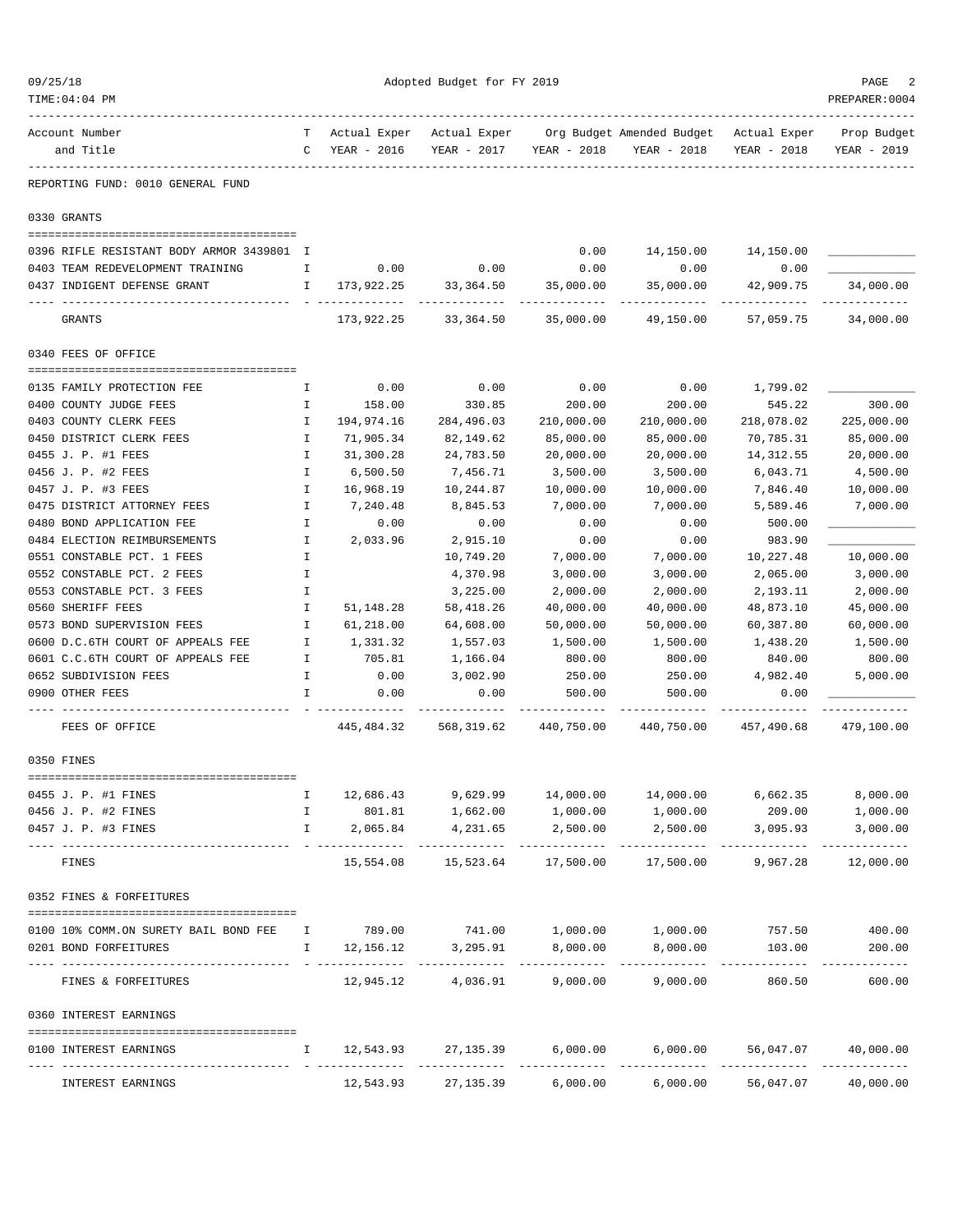| 09/25/18                                                                  |              |                        | Adopted Budget for FY 2019 |                        |                                          |                   | PAGE<br>3                 |
|---------------------------------------------------------------------------|--------------|------------------------|----------------------------|------------------------|------------------------------------------|-------------------|---------------------------|
| TIME:04:04 PM                                                             |              |                        |                            |                        |                                          |                   | PREPARER: 0004            |
| Account Number                                                            | T.           | Actual Exper           | Actual Exper               |                        | Org Budget Amended Budget - Actual Exper |                   | Prop Budget               |
| and Title                                                                 | $\mathbf{C}$ | YEAR - 2016            | YEAR - 2017                | YEAR - 2018            | YEAR - 2018                              | YEAR - 2018       | YEAR - 2019               |
| REPORTING FUND: 0010 GENERAL FUND                                         |              |                        |                            |                        |                                          |                   |                           |
| 0364 SALE OF ASSETS LAND/BUILDING                                         |              |                        |                            |                        |                                          |                   |                           |
| 0162 SALE OF ASSETS LAND/BUILDING                                         | Ι.           | 14,715.00              | 0.00                       | 0.00                   | 0.00                                     | 0.00              | 1,000.00                  |
| 0163 SALE OF EQUIPMENT                                                    | Ι.           | 8,225.00               | 116.00                     | 1,000.00               | 1,000.00                                 | 23,382.38         |                           |
| SALE OF ASSETS LAND/BUILDING                                              |              | 22,940.00              | 116.00                     | 1,000.00               | 1,000.00                                 | 23,382.38         | 1,000.00                  |
| 0367 HOSPITAL AUTHORITY-IHC                                               |              |                        |                            |                        |                                          |                   |                           |
| 0100 HOSPITAL QUARTERLY PAYMENT<br>$\mathbf{I}$ and $\mathbf{I}$          |              | 100,000.00             |                            |                        |                                          |                   |                           |
| HOSPITAL AUTHORITY-IHC                                                    |              | 100,000.00             | 0.00                       | 0.00                   | 0.00                                     | 0.00              | 0.00                      |
| 0370 MISCELLANEOUS                                                        |              |                        |                            |                        |                                          |                   |                           |
| 0100 KFYN-RADIO TOWER RENT                                                | Ι.           | 2,400.00               | 2,400.00                   | 2,400.00               | 2,400.00                                 | 2,200.00          | 2,400.00                  |
| 0112 TOBACCO SETTLEMENT                                                   | I.           | 15,627.44              | 22,942.33                  | 21,000.00              | 21,000.00                                | 18,060.46         | 18,000.00                 |
| 0115 RENT- VERIZON TOWER                                                  | I.           | 11,109.00              | 11,109.00                  | 11,109.00              | 11,109.00                                | 12,636.46         | 11,109.00                 |
| 0120 CONTRIBUTION IHC TRUST                                               | I            | 3,206.00               | 2,061.99                   | 3,000.00               | 3,000.00                                 | 3,878.84          | 3,500.00                  |
| 0125 IHC STATE REIMBURSEMENT                                              | I            | 0.00                   | 0.00                       | 0.00                   | 0.00                                     | 0.00              |                           |
| 0130 REFUNDS & MISCELLANEOUS                                              | Ι.           | 14,627.53              | 18,163.51                  | 25,000.00              | 25,000.00                                | 9,928.14          | 9,500.00                  |
| 0131 AUTOMOBILE INSURANCE LOSS PAYMENTS I                                 |              | 26,100.00              | 1,000.00                   | 0.00                   | 0.00                                     | 0.00              |                           |
| 0132 PROPERTY INSURANCE LOSS PAYMENTS                                     | I            | 25, 215.51             | 25, 215.51                 | 0.00                   | 0.00                                     | 0.00              |                           |
| 0135 HEALTH INS. SURPLUS DISTRIBUTION                                     | I            | 16,504.99              | 4,208.77                   | 5,000.00               | 5,000.00                                 | 0.00              |                           |
| 0139 STATE JUROR REIMB.FEE                                                | I            | 12,376.00              | 23,324.00                  | 25,000.00              | 25,000.00                                | 24,276.00         | 25,000.00                 |
| 0143 D.A.SALARY REIMB.                                                    | I            | 27,499.98              | 27,499.98                  | 27,500.00              | 27,500.00                                | 18,333.32         | 27,500.00                 |
| 0144 CO. JUDGE COURT FEES SALARY REIMB. I<br>0147 UTILITIES REIMBURSEMENT | I            | 25,200.00<br>13,163.17 | 20,200.00<br>12,420.26     | 25,200.00<br>17,500.00 | 25,200.00<br>17,500.00                   | 0.00<br>14,727.04 | 13,000.00                 |
| 0151 ASST. DA LONGEVITY PAY                                               | I.           | 4,200.00               | 4,920.00                   | 4,440.00               | 4,440.00                                 | 4,920.00          | 4,400.00                  |
| 0152 HB 9 D.A. SUPPLEMENTAL FUNDS                                         | Ι.           | 4,317.72               | 4,317.72                   | 4,317.00               | 4,317.00                                 | 3,957.91          | 3,500.00                  |
| 0162 COURT REPORTER SERVICE FEE                                           | Ι.           | 6,126.41               | 7,075.81                   | 6,000.00               | 6,000.00                                 | 6,130.85          | 5,000.00                  |
| 0163 ADM.OF COURT JUSTICE 10% SB 1417                                     | Ι.           | 1,009.65               | 1,258.20                   | 1,000.00               | 1,000.00                                 | 893.46            | 750.00                    |
| 0164 TIME PAYMENT FEE 40% SB 1417                                         | I            | 4,038.86               | 5,033.27                   | 3,000.00               | 3,000.00                                 | 3,574.14          | 3,000.00                  |
| 0166 JUDICIAL SUPP.FEE(60 CENTS)                                          | Ι.           | 1,157.42               | 1,060.51                   | 1,000.00               | 1,000.00                                 | 696.76            | 900.00                    |
| 0167 JUROR REIMB.FEE                                                      | I            | 7,727.86               | 7,084.79                   | 6,000.00               | 6,000.00                                 | 4,643.06          | 6,000.00                  |
| 0408 COUNTY WELLNESS PROGRAM                                              | I            | 2,300.00               | 1,627.91                   | 3,000.00               | 3,000.00                                 | 1,037.04          | 3,000.00                  |
| 0410 CO CT AT LAW SUPPLEMENT                                              | I            | 84,000.00              | 84,000.00                  | 84,000.00              | 84,000.00                                | 84,000.00         | 84,000.00                 |
| 0432 PROCEEDS OF SALE OF LIVESTOCK                                        | I            |                        |                            | 0.00                   | 0.00                                     | 0.00              |                           |
| 0450 DIST. CLK. PASSPORT PHOTO                                            | Ι.           | 1,590.00               | 940.00                     | 2,500.00               | 2,500.00                                 | 950.00            | 760.00                    |
| 0453 REIMB.CEC ODYSSEY SAAS                                               | Ι.           | 109,088.00             | 21,593.00                  | 21,593.00              | 21,593.00                                | 21,593.00         | 21,593.00                 |
| 0509 CANDY MACHINE COMMISSION<br>0510 DR. PEPPER COMMISSION               | Ι.           | 230.53                 | 99.89                      | 350.00                 | 350.00                                   | 115.18            |                           |
| 0553 DONATION CONST.3 RADIO EQUIP.                                        | I<br>Ι.      | 316.00                 | 380.00<br>6,348.75         | 300.00<br>0.00         | 300.00<br>0.00                           | 184.00<br>0.00    |                           |
| 0562 STATE REIMB.OFFENDER TRANSPORT                                       | $\mathbb{I}$ | 11,511.95              | 8,793.10                   | 4,000.00               | 4,000.00                                 | 6,761.10          | 3,500.00                  |
| 0565 COCA-COLA COMMISSIONS                                                | Ι.           | 127.40                 | 234.90                     | 150.00                 | 150.00                                   | 26.08             |                           |
| MISCELLANEOUS                                                             |              | 430,771.42             | 325, 313.20                | 304,359.00             | 304,359.00                               | 243,522.84        | -----------<br>246,412.00 |
| 0400 COUNTY JUDGE                                                         |              |                        |                            |                        |                                          |                   |                           |
| 0101 SALARY ELECTED OFFICIAL                                              | Е            | 54,636.40              | 62,831.86                  | 64,716.75              | 64,716.75                                | 59,738.64         | 66,658.37                 |
| 0104 STATE PROBATE SALARY SUPPLEMENT                                      | Е            | 25,200.00              | 25,199.98                  | 0.00                   | 0.00                                     | 0.00              |                           |
| 0105 SALARY SECRETARY                                                     | Ε            | 30,726.55              | 32,352.06                  | 33, 322.66             | 37,722.66                                | 34,792.20         | 39,121.56                 |
| 0201 SOCIAL SECURITY TAXES                                                | Ε            | 6,496.37               | 7,132.02                   | 6,450.44               | 5,950.44                                 | 5,418.19          | 6,930.36                  |
| 0202 GROUP HEALTH & DENTAL INSURANCE                                      | Е            | 18,959.12              | 19,274.32                  | 20,989.25              | 19,989.25                                | 18,108.55         | 22,950.24                 |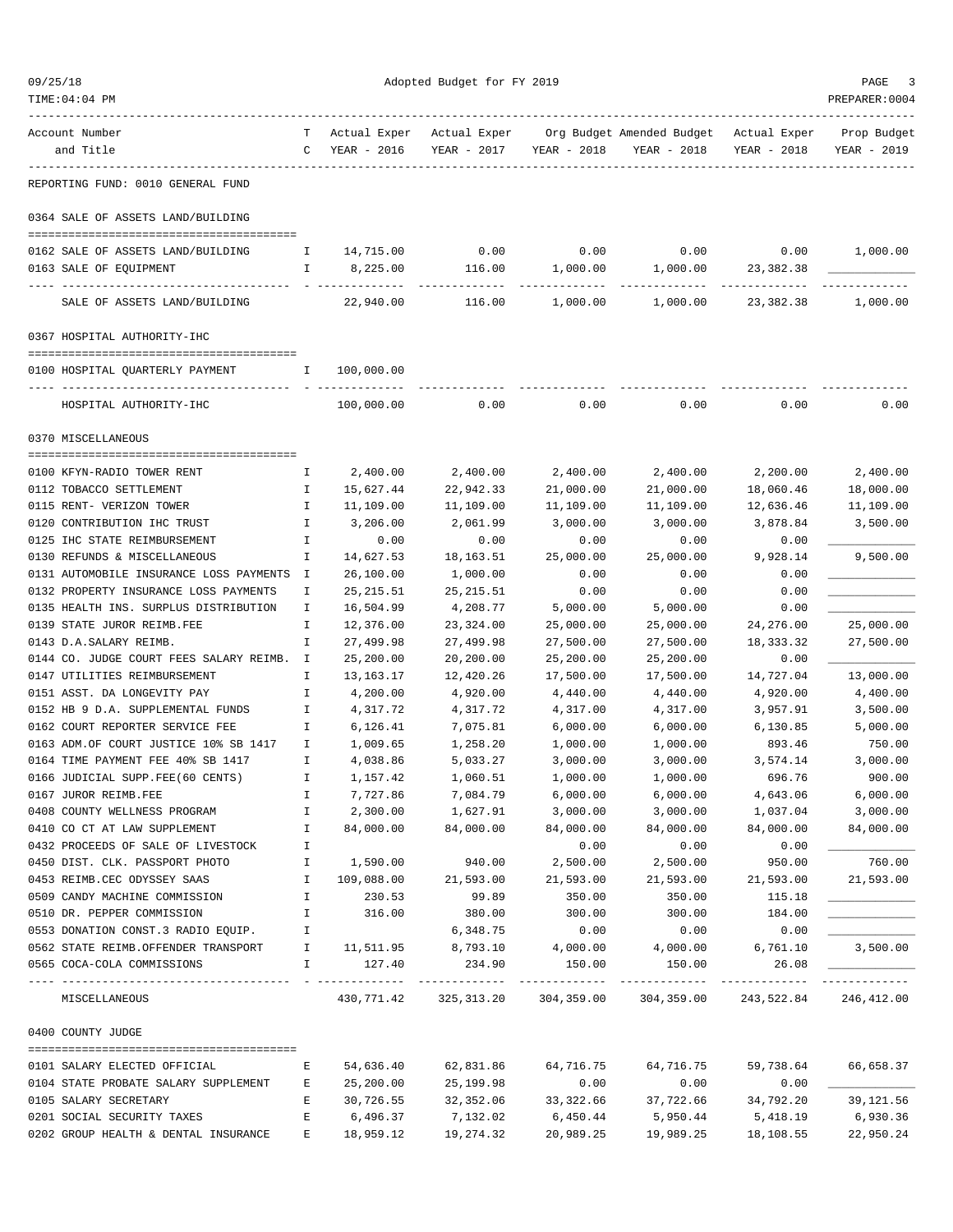| 09/25/18 |  |
|----------|--|
|          |  |

| $TIME:04:04$ PM                                 |                    |              |                                  |             |                                                    |                            | PREPARER: 0004 |
|-------------------------------------------------|--------------------|--------------|----------------------------------|-------------|----------------------------------------------------|----------------------------|----------------|
| Account Number                                  | T.                 | Actual Exper | Actual Exper                     |             | Org Budget Amended Budget Actual Exper Prop Budget |                            |                |
| and Title                                       | C                  | YEAR - 2016  | YEAR - 2017                      | YEAR - 2018 | YEAR - 2018                                        | YEAR - 2018                | YEAR - 2019    |
| REPORTING FUND: 0010 GENERAL FUND               |                    |              |                                  |             |                                                    |                            |                |
| 0203 RETIREMENT                                 | E                  | 12,182.91    | 13,505.90                        | 11,430.01   | 11,930.01                                          | 10,995.42                  | 12,375.78      |
| 0204 WORKERS' COMPENSATION                      | Е                  | 551.26       | 512.32                           | 436.97      | 436.97                                             | 352.50                     | 469.48         |
| 0205 MEDICARE TAX                               | $\mathbf{E}% _{0}$ | 1,519.26     | 1,667.98                         | 1,508.57    | 1,508.57                                           | 1,267.09                   | 1,620.81       |
| 0225 TRAVEL ALLOWANCE                           | Е                  | 3,600.00     | 3,600.00                         | 3,600.00    | 3,600.00                                           | 3,300.00                   | 3,600.00       |
| 0310 OFFICE SUPPLIES                            | E                  | 649.41       | 740.90                           | 800.00      | 883.22                                             | 533.48                     | 800.00         |
| 0311 POSTAL EXPENSES                            | Е                  | 131.26       | 45.04                            | 400.00      | 400.00                                             | 88.33                      | 200.00         |
| 0427 OUT OF COUNTY TRAVEL                       | E                  | 5,941.44     | 6,563.70                         | 5,750.00    | 5,924.58                                           | 5,924.58                   | 4,000.00       |
| 0431 LOCAL TRAVEL                               | Ε                  |              | 0.00                             | 0.00        | 0.00                                               | 0.00                       |                |
| 0435 PRINTING                                   | Е                  | 58.50        | 0.00                             | 200.00      | 81.20                                              | 58.50                      | 200.00         |
| 0437 COURT REPORTER EXPENSE                     | Е                  | 0.00         | 0.00                             | 2,500.00    | 0.00                                               | 0.00                       |                |
| 0468 JUVENILE BOARD SALARY                      | Е                  | 1,200.00     | 2,400.00                         | 2,400.00    | 2,400.00                                           | 2,200.00                   | 2,400.00       |
| 0480 BOND                                       | Е                  | 0.00         | 0.00                             | 0.00        | 297.00                                             | 297.00                     | 400.00         |
| 0572 OFFICE EQUIPMENT                           | $\mathbf{E}$       | 603.42       | 134.10                           | 1,000.00    | 50.00                                              | 37.59                      | 800.00         |
| 0574 TECHNOLOGY                                 | Е                  | 0.00         | 0.00                             | 0.00        | 0.00                                               | 0.00                       |                |
| 0590 BOOKS                                      | Ε                  | 0.00         | 295.00                           | 300.00      | 161.00                                             | 161.00                     |                |
| COUNTY JUDGE                                    |                    | 162,455.90   | 176,255.18                       | 155,804.65  | 156,051.65                                         | 143,273.07                 | 162,526.60     |
| 0401 911 COORDINATOR                            |                    |              |                                  |             |                                                    |                            |                |
| 0403 TCOG RURAL ADDRESSING                      | Е                  | 23,000.00    | 23,000.00<br>-------------       | 23,000.00   | 23,000.00                                          | 23,000.00<br>_____________ | 23,000.00<br>. |
| ---- -----------------------<br>911 COORDINATOR |                    | 23,000.00    | 23,000.00                        | 23,000.00   | 23,000.00                                          | 23,000.00                  | 23,000.00      |
| 0403 COUNTY CLERK                               |                    |              |                                  |             |                                                    |                            |                |
| 0101 SALARY ELECTED OFFICIAL                    | Е                  | 49,904.40    | 54,894.84                        | 56,541.72   | 56,541.72                                          | 52,192.32                  | 58,237.97      |
| 0104 SALARY DEPUTIES                            | E                  | 150,914.57   | 163,178.27                       | 174,272.43  | 174,272.43                                         | 152,124.50                 | 170,898.20     |
| 0107 REGULAR-TEMP. PART-TIME                    | Е                  | 0.00         | 0.00                             | 16,588.00   | 16,588.00                                          | 6,699.00                   | 17,085.64      |
| 0201 SOCIAL SECURITY TAXES                      | Е                  | 11,724.65    | 12,047.64                        | 15,353.81   | 15,353.81                                          | 11,507.00                  | 15,280.63      |
| 0202 GROUP HEALTH & DENTAL INSURANCE            | E                  | 63,336.76    | 67,460.12                        | 73,462.20   | 73,462.20                                          | 67,341.10                  | 80, 325.84     |
| 0203 RETIREMENT                                 | Е                  | 21,891.17    | 23,985.06                        | 28, 154.36  | 28, 154.36                                         | 23,987.41                  | 28, 167. 78    |
| 0204 WORKERS COMPENSATION                       | Е                  | 1,015.06     | 935.04                           | 1,040.10    | 1,040.10                                           | 868.28                     | 1,035.14       |
| 0205 MEDICARE TAX                               | Е                  | 2,741.66     | 2,817.80                         | 3,590.81    | 3,590.81                                           | 2,691.33                   | 3,573.70       |
| 0310 OFFICE SUPPLIES                            |                    | 3,265.20     | 3,574.34                         | 3,760.00    | 3,760.00                                           | 4,207.97                   | 3,760.00       |
| 0311 POSTAL EXPENSES                            | Ε                  | 1,091.91     | 899.53                           | 1,500.00    | 1,500.00                                           | 743.79                     | 1,500.00       |
| 0420 UTILITIES TELEPHONE                        | Ε                  | 0.00         | 0.00                             | 0.00        | 0.00                                               | 0.00                       |                |
| 0427 OUT OF COUNTY TRAVEL                       | Е                  | 4,015.59     | 3,662.05                         | 4,000.00    | 4,000.00                                           | 3,559.58                   | 4,000.00       |
| 0431 LOCAL TRAVEL                               | Ε                  |              | 0.00                             | 0.00        | 0.00                                               | 0.00                       |                |
| 0435 PRINTING                                   | Е                  | 1,110.03     | 988.08                           | 1,400.00    | 1,400.00                                           | 652.29                     | 1,400.00       |
| 0437 IMAGING/INDEXING                           | Ε                  | 11,168.07    | 11,111.37                        | 14,000.00   | 14,000.00                                          | 9,449.83                   | 14,000.00      |
| 0480 BOND                                       | $\mathbf{E}% _{0}$ | 292.50       | 435.50                           | 292.50      | 292.50                                             | 450.00                     | 713.00         |
| 0481 DUES                                       | Е                  | 230.00       | 175.00                           | 225.00      | 225.00                                             | 0.00                       | 225.00         |
| 0572 OFFICE EQUIPMENT                           | E                  | 0.00         | 927.40                           | 3,478.83    | 3,478.83                                           | 44.10                      | 3,478.83       |
| COUNTY CLERK                                    |                    |              | 322,701.57 347,092.04 397,659.76 |             | -------------------------------                    | 397,659.76 336,518.50      | 403,681.73     |
| 0404 ELECTION                                   |                    |              |                                  |             |                                                    |                            |                |
| 0109 SALARY                                     | Е                  | 11,279.00    | 16,078.75                        | 11,300.00   | 13,300.00                                          | 15,319.08                  |                |
| 0201 SOCIAL SECURITY TAXES                      | $\mathbf{E}$       | 0.00         | 658.84                           | 0.00        | 0.00                                               | 13.02                      |                |
| 0203 RETIREMENT                                 | Ε                  | 0.00         | 0.00                             | 0.00        | 0.00                                               | 0.00                       |                |
| 0205 MEDICARE TAX                               | Е                  | 0.00         | 154.09                           | 0.00        | 0.00                                               | 3.05                       |                |
| 0310 ELECTION SUPPLIES                          | Е                  | 5,584.33     | 3,667.64                         | 4,000.00    | 5,600.00                                           | 4,085.08                   | 4,000.00       |
| 0311 POSTAGE                                    | Е                  | 7,375.93     | 1,767.93                         | 8,500.00    | 7,500.00                                           | 7,116.24                   | 8,500.00       |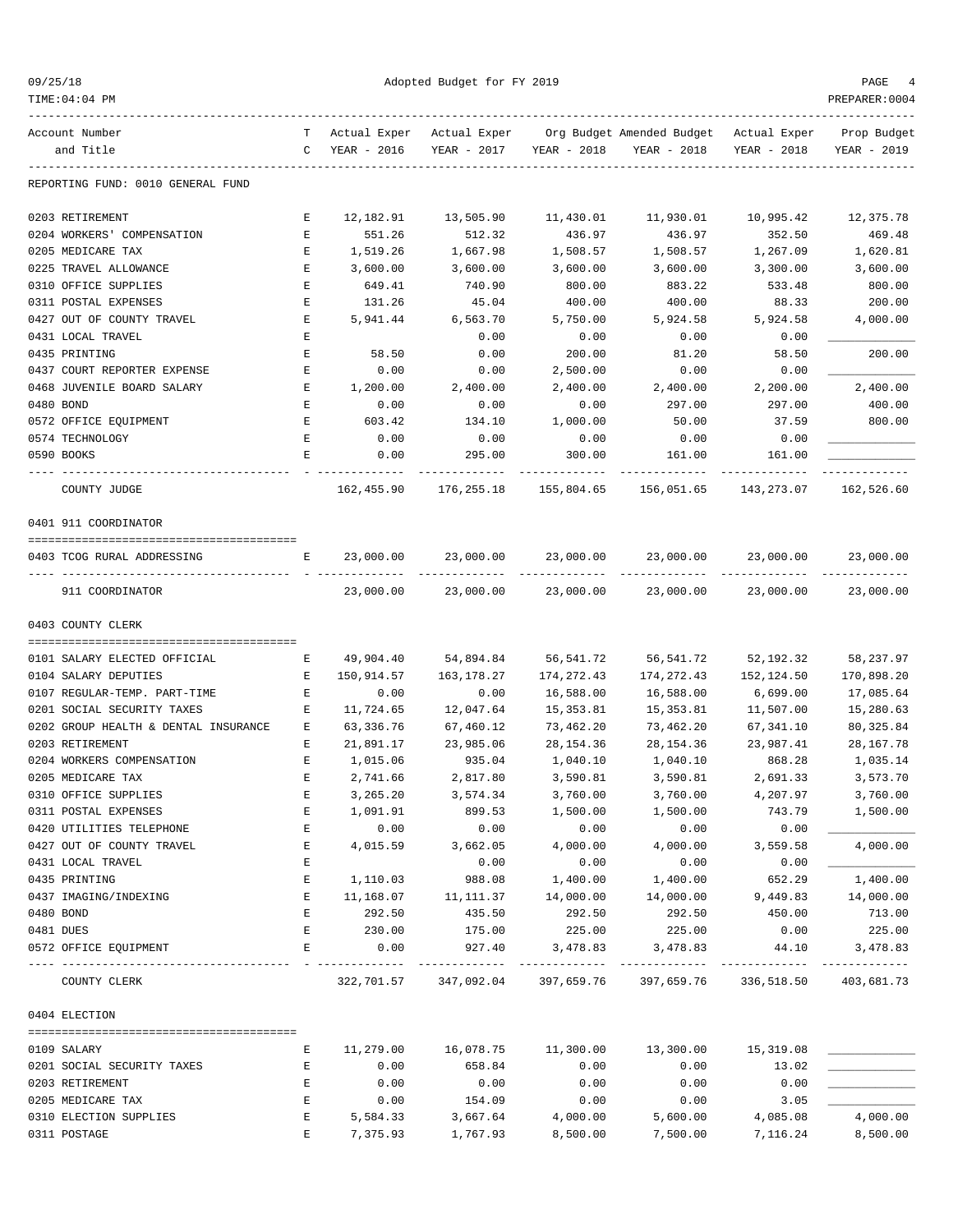| E 1<br>$\sqrt{2}$<br>a<br>$\cdot$ , |  |
|-------------------------------------|--|
|-------------------------------------|--|

| Account Number                       | T.           | Actual Exper |                         |           | Actual Exper Org Budget Amended Budget Actual Exper |             | Prop Budget |
|--------------------------------------|--------------|--------------|-------------------------|-----------|-----------------------------------------------------|-------------|-------------|
| and Title                            | $\mathsf{C}$ | YEAR - 2016  | YEAR - 2017 YEAR - 2018 |           | YEAR - 2018                                         | YEAR - 2018 | YEAR - 2019 |
|                                      |              |              |                         |           |                                                     |             |             |
| REPORTING FUND: 0010 GENERAL FUND    |              |              |                         |           |                                                     |             |             |
| 0423 CELL PHONE                      | Е            | 0.00         | 240.00                  | 240.00    | 240.00                                              | 220.00      | 240.00      |
| 0427 ELECTION TRAVEL                 | Е            | 391.22       | 2,668.00                | 2,900.00  | 1,900.00                                            | 350.05      | 2,900.00    |
| 0428 EMPLOYEE TRAINING               | Е            | 0.00         | 0.00                    | 0.00      | 0.00                                                | 0.00        |             |
| 0429 DPS BACKGROUND CHECK            | E            | 0.00         | 0.00                    | 50.00     | 50.00                                               | 0.00        | 50.00       |
| 0430 BIDS AND NOTICES                | Е            | 334.27       | 4,505.67                | 600.00    | 600.00                                              | 372.78      | 600.00      |
| 0442 PROFESSIONAL SERVICE/TRANSLATOR | Е            | 162.50       | 118.75                  | 200.00    | 200.00                                              | 156.25      | 200.00      |
| 0483 VOTER REGISTRATION              | Е            | 1,137.39     | 529.24                  | 2,000.00  | 2,000.00                                            | 1,374.48    | 2,000.00    |
| 0485 ELECTION MAINT. AGREEMENT       | E            | 13,554.00    | 14,226.00               | 14,226.00 | 14,231.00                                           | 14,231.00   | 15,911.00   |
| 0573 ELECTION EQUIPMENT              | Е            | 0.00         | 372.98                  | 2,402.79  | 797.79                                              | 0.00        | 2,402.79    |
| ELECTION                             |              |              | 39,818.64 44,987.89     | 46,418.79 | 46,418.79 43,241.03                                 |             | 36,803.79   |
| 0405 VETERANS'SERVICE                |              |              |                         |           |                                                     |             |             |
|                                      |              |              |                         |           |                                                     |             |             |
| 0102 SALARY APPOINTED OFFICIAL       | Е            | 22,310.55    | 32,467.16               | 37,080.00 | 37,080.00                                           | 34,227.84   | 38,816.00   |
| 0201 SOCIAL SECURITY TAXES           | Е            | 1,352.61     | 2,010.27                | 2,298.96  | 2,298.96                                            | 2,122.08    | 2,406.59    |
| 0202 GROUP HEALTH & DENTAL INSURANCE | Е            | 3,061.66     | 9,637.16                | 10,494.60 | 10,494.60                                           | 9,620.16    | 11,475.12   |
| 0203 RETIREMENT                      | Е            | 2,432.46     | 3,574.38                | 4,219.70  | 4,219.70                                            | 3,890.32    | 4,440.55    |
| 0204 WORKERS' COMPENSATION           | Е            | 131.12       | 151.20                  | 155.74    | 155.74                                              | 130.14      | 163.03      |
| 0205 MEDICARE TAX                    | E            | 316.35       | 470.19                  | 537.66    | 537.66                                              | 496.32      | 562.83      |
| 0310 OFFICE SUPPLIES                 | Е            | 332.80       | 136.91                  | 250.00    | 351.87                                              | 137.21      | 250.00      |
| 0311 POSTAL EXPENSES                 | Ε            | 47.00        | 143.00                  | 100.00    | 100.00                                              | 98.00       | 200.00      |
| 0427 OUT OF COUNTY TRAVEL            | E            | 564.04       | 215.79                  | 750.00    | 1,079.73                                            | 1,079.73    | 750.00      |
| 0428 TRAINING/TUITION                | Е            | 0.00         | 0.00                    | 500.00    | 68.40                                               | 0.00        | 500.00      |
| 0435 PRINTING                        | Е            | 25.50        | 41.00                   | 100.00    | 100.00                                              | 100.00      | 200.00      |
| 0453 COMPUTER SOFTWARE               | E            |              |                         | 0.00      | 0.00                                                | 0.00        | 500.00      |
| 0572 OFFICE EQUIPMENT                | E.           | 0.00         | 0.00                    | 0.00      | 0.00                                                | 0.00        | 750.00      |
| VETERANS ' SERVICE                   |              | 30,574.09    | 48,847.06               | 56,486.66 | 56,486.66                                           | 51,901.80   | 61,014.12   |
| 0406 EMERGENCY MANAGEMENT            |              |              |                         |           |                                                     |             |             |
|                                      |              |              |                         |           |                                                     |             |             |
| 0103 SALARY                          | Е            | 36,172.50    | 39,789.88               |           | 40,983.57 40,983.57 37,830.96                       |             | 42,213.08   |
| 0107 SALARY TEMP./EXTRA              | Е            | 0.00         | 0.00                    | 0.00      | 0.00                                                | 0.00        |             |
| 0201 SOCIAL SECURITY TAXES           | E            | 2,240.64     | 2,463.42                | 2,570.74  | 2,570.74                                            | 2,341.34    | 2,646.97    |
| 0202 GROUP HEALTH & DENTAL INS       | Е            | 9,102.04     | 9,637.16                | 10,494.60 | 10,494.60                                           | 9,618.64    | 11,475.12   |
| 0203 RETIREMENT                      | E            | 3,943.11     | 4,376.67                | 4,663.93  | 4,663.93                                            | 4,299.73    | 4,829.18    |
| 0204 WORKERS' COMPENSATION           | Ε            | 180.86       | 167.12                  | 174.15    | 174.15                                              | 143.84      | 179.31      |
| 0205 MEDICARE TAX                    | E            | 523.99       | 576.20                  | 601.22    | 601.22                                              | 547.54      | 619.05      |
| 0225 TRAVEL ALLOWANCE                | E            | 840.00       | 840.00                  | 0.00      | 70.00                                               | 70.00       |             |
| 0310 OFFICE SUPPLIES                 | E            | 201.44       | 48.09                   | 150.00    | 150.00                                              | 67.26       | 150.00      |
| 0311 POSTAL EXPENSE                  | Ε            | 49.00        | 96.00                   | 50.00     | 50.00                                               | 49.00       | 50.00       |
| 0330 AUTO EXPENSE-GAS & OIL          | Ε            |              | 0.00                    | 1,000.00  | 930.00                                              | 704.62      | 1,000.00    |
| 0422 R&M RADIO                       | E            | 0.00         | 0.00                    | 0.00      | 0.00                                                | 0.00        |             |
| 0423 CELL PHONE ALLOWANCE            | $\mathbf E$  | 480.00       | 480.00                  | 480.00    | 480.00                                              | 440.00      | 480.00      |
| 0427 OUT OF COUNTY TRAVEL            | E            | 692.81       | 498.36                  | 400.00    | 400.00                                              | 13.91       | 400.00      |
| 0428 TRAINING & TUITION              | E            | 0.00         | 0.00                    | 0.00      | 0.00                                                | 0.00        |             |
| 0454 R&M AUTO                        | Ε            |              | 7.50                    | 375.00    | 375.00                                              | 344.81      | 375.00      |
| 0487 TRAILER/AUTO INSURANCE          | Ε            | 101.00       | 100.00                  | 1,035.00  | 1,035.00                                            | 657.00      | 700.00      |
| 0489 CODE RED EARLY WARNING SYSTEM   | Ε            | 12,768.00    | 12,768.00               | 12,768.00 | 12,768.00                                           | 12,768.00   | 12,768.00   |
| 0490 911 RADIO TOWER BUILDING        | Ε            | 395.45       | 140.64                  | 500.00    | 500.00                                              | 0.00        | 500.00      |
| 0573 RADIO EQUIPMENT                 | Ε            | 0.00         | 0.00                    | 0.00      | 0.00                                                | 0.00        | --------    |
| EMERGENCY MANAGEMENT                 |              | 67,690.84    | 71,989.04               | 76,246.21 | 76,246.21                                           | 69,896.65   | 78,385.71   |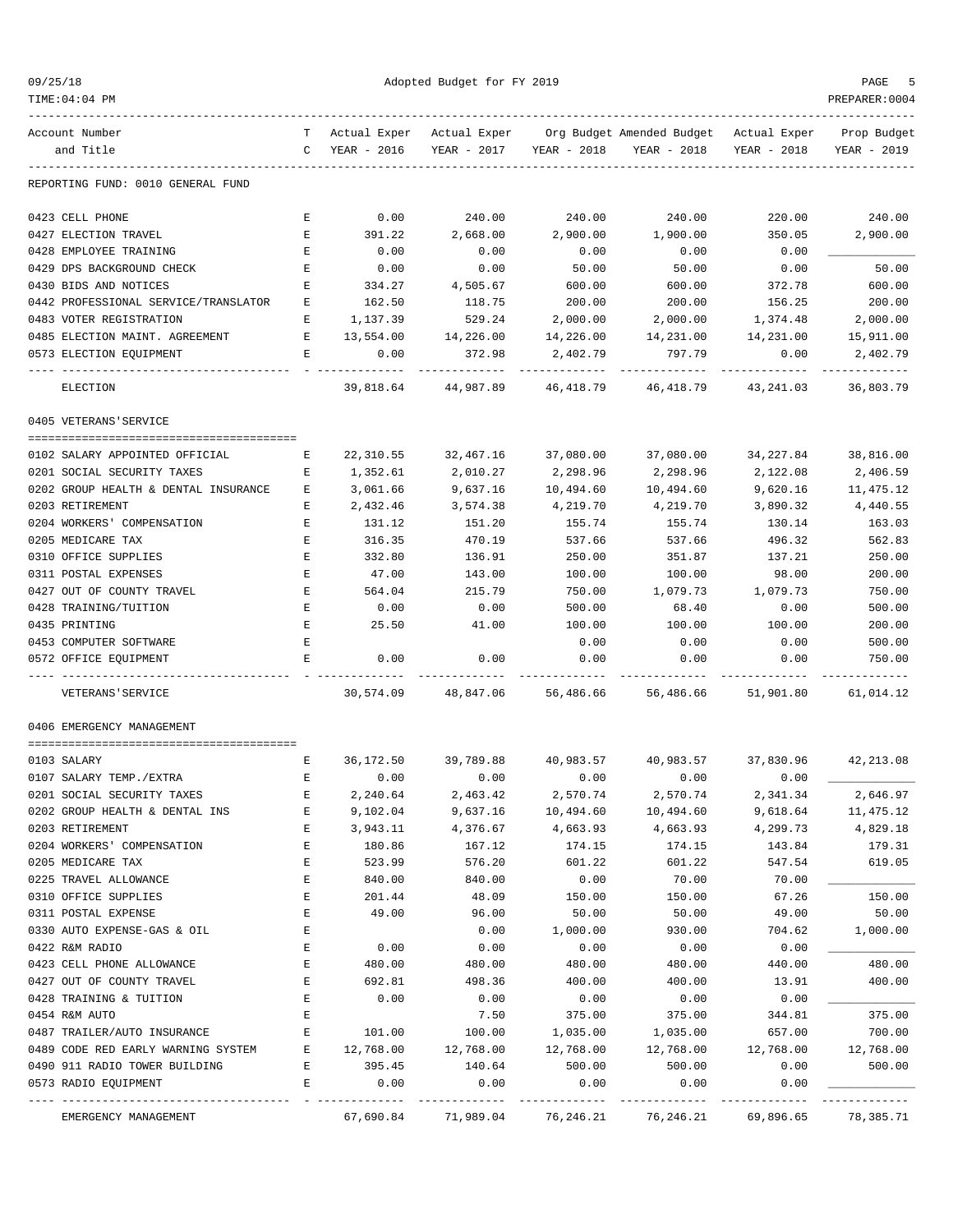| 09/25/1 |  |
|---------|--|
|---------|--|

| Account Number                             | T –          |             |                       |             | Actual Exper Actual Exper Org Budget Amended Budget Actual Exper |             | Prop Budget |
|--------------------------------------------|--------------|-------------|-----------------------|-------------|------------------------------------------------------------------|-------------|-------------|
| and Title                                  | $\mathbf{C}$ | YEAR - 2016 | YEAR - 2017           | YEAR - 2018 | YEAR - 2018                                                      | YEAR - 2018 | YEAR - 2019 |
|                                            |              |             |                       |             |                                                                  |             |             |
| REPORTING FUND: 0010 GENERAL FUND          |              |             |                       |             |                                                                  |             |             |
| 0409 NON-DEPARTMENTAL                      |              |             |                       |             |                                                                  |             |             |
|                                            |              |             |                       |             |                                                                  |             |             |
| 0100 COMPENSATION PAY                      | E.           | 0.00        | 0.00                  | 0.00        | 0.00                                                             | 0.00        |             |
| 0201 SOCIAL SECURITY TAXES                 | Е            | 0.00        | 0.00                  | 0.00        | 0.00                                                             | 0.00        |             |
| 0203 RETIREMENT                            | Е            | 0.00        | 0.00                  | 0.00        | 0.00                                                             | 0.00        |             |
| 0204 WORKERS' COMPENSATION                 | Е            | 1,198.08    | 1,156.24              | 0.00        | 0.00                                                             | 950.90      | 1,000.00    |
| 0205 MEDICARE TAX                          | E            | 0.00        | 0.00                  | 0.00        | 0.00                                                             | 0.00        |             |
| 0206 UNEMPLOYMENT EXPENSE                  | Е            | 119.38      | 662.08                | 0.00        | 0.00                                                             | 0.00        |             |
| 0395 ERRORS AND OMISSIONS                  | Е            | 0.00        | 0.00                  | 500.00      | 500.00                                                           | 0.00        | 500.00      |
| 0399 CLAIMS SETTLEMENTS                    | Е            | 81, 477.15  | 10,421.49             | 5,000.00    | 5,000.00                                                         | 4,045.86    | 5,000.00    |
| 0400 LEGAL FEES                            | Е            | 0.00        | 16,855.90             | 20,000.00   | 20,000.00                                                        | 3,425.12    | 20,000.00   |
| 0401 AUDIT EXPENSE                         | Е            | 29,910.00   | 31,400.00             | 32,000.00   | 32,000.00                                                        | 32,250.00   | 34,000.00   |
| 0404 911 EMERGENCY SERVICE                 | Е            | 8,917.00    | 8,917.00              | 8,917.00    | 8,917.00                                                         | 8,917.00    | 8,917.00    |
| 0406 TAX APPRAISAL DISTRICT                | Е            | 384,357.01  | 401,672.60            | 388, 429.57 | 388,429.57                                                       | 444,769.40  | 389,000.00  |
| 0408 COUNTY WELLNESS PROGRAM               | Е            | 2,157.57    | 714.75                | 3,000.00    | 3,000.00                                                         | 1,368.09    | 3,000.00    |
| 0426 PROFESSIONAL FEES                     | E            | 486.00      | 0.00                  | 30,000.00   | 30,000.00                                                        | 0.00        | 30,000.00   |
| 0430 BIDS & NOTICES                        | Е            | 2,314.55    | 1,610.25              | 1,800.00    | 1,800.00                                                         | 1,920.54    | 1,800.00    |
| 0444 LAWN MAINTENANCE                      | Е            |             | 5,698.98              | 0.00        | 0.00                                                             | 0.00        |             |
| 0481 DUES                                  | Е            | 9,353.03    | 9,639.47              | 9,500.00    | 9,500.00                                                         | 6,410.83    | 9,700.00    |
| 0483 PUBLIC OFFICIALS INS.                 | Е            | 19,548.00   | 16,311.40             | 26,000.00   | 26,000.00                                                        | 14,942.28   | 20,000.00   |
| 0484 GENERAL LIABILITY INSURANCE           | Е            | 6,984.00    | 6,000.00              | 6,931.00    | 6,931.00                                                         | 6,933.00    | 8,000.00    |
| 0485 WATER SUPPLY AGENCY                   | Е            | 0.00        | 1,637.50              | 1,000.00    | 1,000.00                                                         | 818.75      | 1,000.00    |
| 0487 TCOG-REG. INTERLOCAL AGREEMENT        | Е            | 0.00        | 0.00                  | 0.00        | 0.00                                                             | 0.00        |             |
| 0488 FANNIN RURAL RAIL DIST                | Е            | 3,025.00    | 0.00                  | 0.00        | 0.00                                                             | 0.00        |             |
| 0489 COURT COSTS/ARREST FEES               | E            | 262,792.73  | 246,556.44            | 240,000.00  | 240,000.00                                                       | 163,874.39  | 240,000.00  |
| 0490 MISCELLANEOUS                         | Е            | 49.00       | 249.63                | 312.00      | 312.00                                                           | 301.39      | 312.00      |
| 0491 SULPHUR RIVER REGIONAL MOBILITY AUT E |              | 0.00        | 0.00                  | 2,500.00    | 2,500.00                                                         | 0.00        | 2,500.00    |
| 0495 '98 JAIL BOND PAYMENT                 | Е            | 0.00        | 0.00                  | 0.00        | 0.00                                                             | 0.00        |             |
| 0499 BANK SERVICE FEES                     | Е            | 8,675.00    | 8,675.00              | 8,675.00    | 8,675.00                                                         | 7,875.00    | 8,675.00    |
| 0500 6TH COURT OF APPEALS FEE              | Е            | 2,358.56    | 2,078.07              | 2,700.00    | 2,700.00                                                         | 1,899.88    | 2,700.00    |
| NON-DEPARTMENTAL                           |              | 823,722.06  | 770,256.80 787,264.57 |             | 787,264.57                                                       | 700,702.43  | 786,104.00  |
| 0410 COUNTY COURT AT LAW                   |              |             |                       |             |                                                                  |             |             |
|                                            |              |             |                       |             |                                                                  |             |             |
| 0101 SALARY ELECTED OFFICIAL               | Е            | 140,000.12  | 140,000.12            | 140,000.00  | 140,000.00                                                       | 129,230.88  | 140,000.00  |
| 0103 SALARY COURT COORDINATOR              | E            | 26,588.78   | 29,210.12             | 30,290.37   | 30,290.37                                                        | 27,551.83   | 31,199.08   |
| 0110 SALARY COURT REPORTER                 | E            | 52,019.92   | 56,147.03             | 64,083.59   | 64,083.59                                                        | 55,586.85   | 66,006.10   |
| 0130 BAILIFF                               | E            | 33,683.52   | 37,051.82             | 38,163.50   | 38,163.50                                                        | 35, 227.68  | 39,308.41   |
| 0201 SOCIAL SECURITY TAXES                 | E            | 14,276.92   | 14,953.60             | 15, 341. 12 | 15, 341. 12                                                      | 14,888.32   | 16,573.44   |
| 0202 GROUP HEALTH & DENTAL INS             | E            | 32, 243.88  | 34,139.68             | 36,731.10   | 36,731.10                                                        | 34,079.32   | 40,162.92   |
| 0203 RETIREMENT                            | Ε            | 27,633.31   | 29,129.55             | 31,287.88   | 31,287.88                                                        | 28,398.23   | 31,907.71   |
| 0204 WORKERS COMPENSATION                  | E            | 1,290.90    | 1,138.52              | 1,154.74    | 1,154.74                                                         | 964.90      | 1,171.44    |
| 0205 MEDICARE TAX                          | E            | 3,559.14    | 3,712.99              | 3,986.59    | 3,986.59                                                         | 3,576.16    | 4,044.25    |
| 0310 OFFICE SUPPLIES                       | $\mathbf E$  | 839.45      | 377.17                | 1,700.00    | 1,700.00                                                         | 247.23      | 1,200.00    |
| 0311 POSTAGE                               | E            | 1,197.90    | 1,064.99              | 1,800.00    | 1,800.00                                                         | 1,139.90    | 1,800.00    |
| 0315 COPIER RENTAL                         | E            | 436.56      | 496.95                | 600.00      | 600.00                                                           | 429.08      | 600.00      |
| 0395 BAILIFF UNIFORMS                      | E            | 0.00        | 0.00                  | 0.00        | 0.00                                                             | 0.00        |             |
| 0420 TELEPHONE                             | E            | 2,300.05    | 2,317.22              | 2,300.00    | 2,300.00                                                         | 2,149.98    | 2,400.00    |
| 0421 DSL INTERNET                          | E            | 1,070.76    | 1,318.11              | 0.00        | 0.00                                                             | 0.00        |             |
| 0424 INDIGENT ATTORNEY FEES                | E            | 59,375.00   | 51,525.00             | 70,000.00   | 70,000.00                                                        | 43,624.61   | 70,000.00   |
| 0425 PROFESSIONAL SERVICES                 | E            | 1,281.10    | 917.00                | 2,250.00    | 2,250.00                                                         | 525.00      | 2,250.00    |
| 0427 OUT OF COUNTY TRAVEL                  | E            | 0.00        | 1,115.84              | 2,000.00    | 2,000.00                                                         | 395.00      | 2,000.00    |
| 0435 PRINTING                              | E            | 0.00        | 23.81                 | 250.00      | 250.00                                                           | 0.00        | 250.00      |

0437 COURT REPORTER EXPENSE  $\begin{array}{ccccccc}\n 2,737.50 & 650.00 & 3,500.00 & 3,500.00 & 5,500.00 & 5,250.00 & 6,000.00\n\end{array}$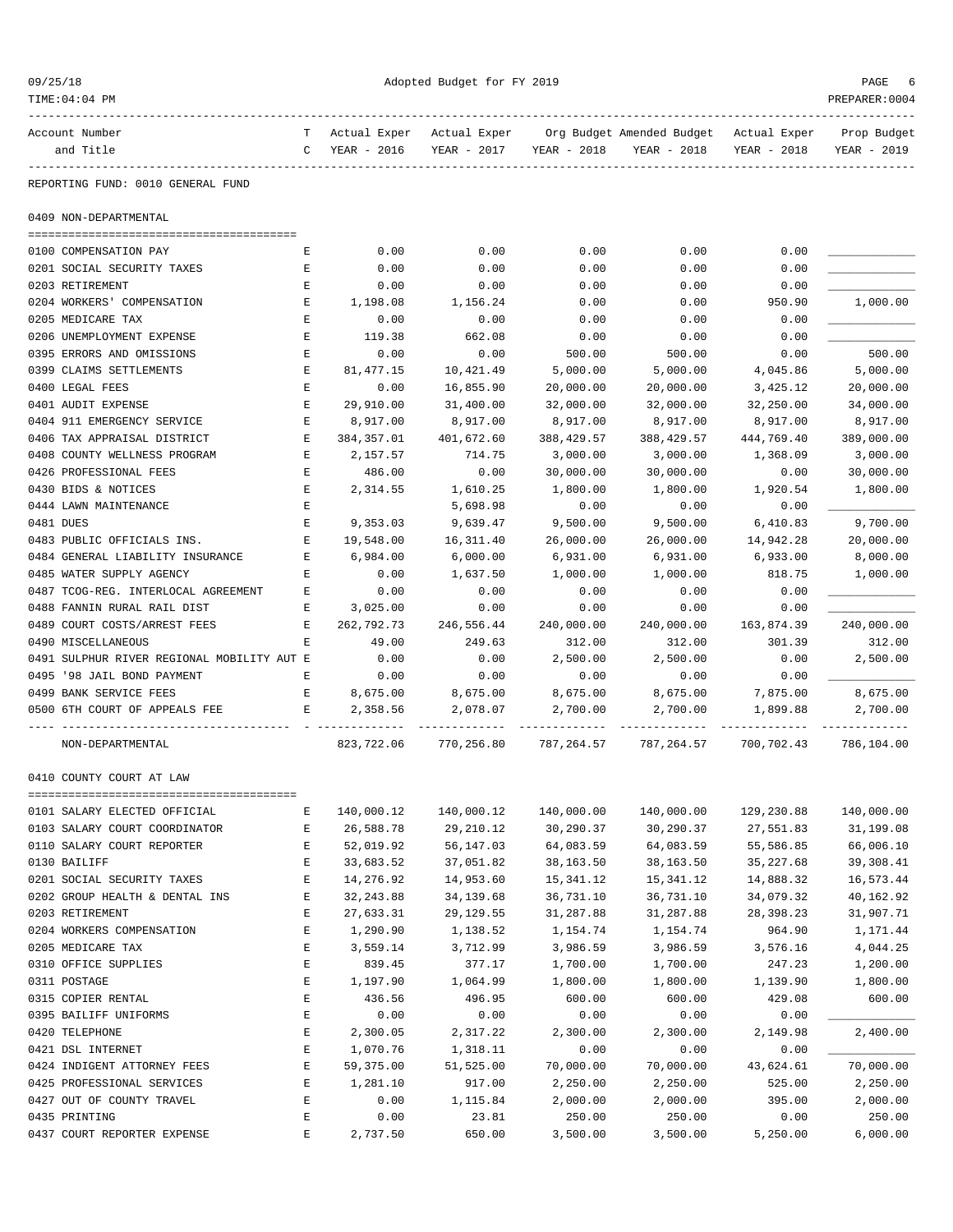| 09/25/18 |
|----------|
|----------|

| TIME:04:04 PM                                |        |                       |                      |             |                           |              | PREPARER: 0004          |
|----------------------------------------------|--------|-----------------------|----------------------|-------------|---------------------------|--------------|-------------------------|
| Account Number                               | т      | Actual Exper          | Actual Exper         |             | Org Budget Amended Budget | Actual Exper | Prop Budget             |
| and Title                                    | C      | YEAR - 2016           | YEAR - 2017          | YEAR - 2018 | YEAR - 2018               | YEAR - 2018  | YEAR - 2019             |
| REPORTING FUND: 0010 GENERAL FUND            |        |                       |                      |             |                           |              |                         |
| 0439 WITNESS EXPENSE                         | Е      | 0.00                  | 0.00                 | 500.00      | 500.00                    | 0.00         | 500.00                  |
| 0453 R&M EQUIPMENT                           | Е      | 0.00                  | 0.00                 | 400.00      | 400.00                    | 0.00         | 400.00                  |
| 0467 VISITING JUDGE                          | Ε      | 0.00                  | 0.00                 | 500.00      | 500.00                    | 682.28       | 1,000.00                |
| 0468 JUVENILE BOARD SALARY                   | Е      | 1,200.00              | 2,400.00             | 2,400.00    | 2,400.00                  | 2,200.00     | 2,400.00                |
| 0480 BONDS                                   | Ε      | 0.00                  | 71.00                | 0.00        | 247.00                    | 247.00       | 350.00                  |
| 0481 DUES                                    | Ε      | 0.00                  | 0.00                 | 295.00      | 295.00                    | 0.00         | 300.00                  |
| 0572 OFFICE EQUIPMENT                        | Ε      | 49.99                 | 0.00                 | 600.00      | 600.00                    | 0.00         | 600.00                  |
| 0574 TECHNOLOGY                              | E      | 0.00                  | 0.00                 | 0.00        | 0.00                      | 0.00         |                         |
| 0590 BOOKS & PUBLICATIONS                    | Ε      | 0.00                  | 0.00                 | 250.00      | 250.00                    | 0.00         | 250.00                  |
| 0591 LEXIS NEXIS ONLINE LEGAL                | Е      | 569.00                | 657.00               | 621.00      | 621.00                    | 613.00       | 62.00                   |
| COUNTY COURT AT LAW                          |        | 402,353.80            | 408,417.52           | 451,004.89  | 451,251.89                | 387,007.25   | 462,735.35              |
| 0425 COURT ADMINISTRATION                    |        |                       |                      |             |                           |              |                         |
|                                              |        |                       |                      |             |                           |              |                         |
| 0201 SOCIAL SECURITY                         | Е      | 0.00                  | 0.00                 | 0.00        | 0.00                      | 150.63       |                         |
| 0205 MEDICARE TAX                            | Е      | 0.00                  | 0.00                 | 0.00        | 0.00                      | 35.23        |                         |
| 0311 JURY POSTAGE                            | Е      | 3,602.69              | 3,282.91             | 4,200.00    | 4,200.00                  | 3,119.95     | 4,200.00                |
| 0312 DISTRICT JURY SUPPLIES                  | E      | 165.12                | 879.63               | 500.00      | 760.00                    | 752.03       | 1,000.00                |
| 0313 GRAND JURY EXPENSE                      | Ε      | 5,860.00              | 5,694.52             | 5,000.00    | 5,000.00                  | 4,672.72     | 5,000.00                |
| 0314 PETIT JURY EXPENSE                      | Е      | 20,828.00             | 30,802.38            | 46,000.00   | 45,740.00                 | 27,466.50    | 27,466.50               |
| 0316 COUNTY COURT JURY EXP.                  | Ε      | 0.00                  | 0.00                 | 0.00        | 0.00                      | 0.00         |                         |
| 0317 COURT REPORTER SUPPLIES                 | Ε      | 0.00                  | 0.00                 | 100.00      | 100.00                    | 0.00         | 100.00                  |
| 0318 J.P. JURY EXPENSE                       | Ε      | 190.00                | 0.00                 | 800.00      | 800.00                    | 140.00       | 800.00                  |
| 0319 CO.CT.@LAW JURY EXPENSE                 | Е      | 1,728.01              | 835.00               | 5,000.00    | 5,000.00                  | 1,691.67     | 5,000.00                |
| 0422 REGIONAL INDIGENT DEFENSE PROGRAM       | Е      | 11,822.01             | 11,822.01            | 18,056.00   | 18,056.00                 | 18,056.00    | 18,056.00               |
| 0424 CO.CT. ATTORNEY FEES                    | Е      | 3,400.52              | 550.00               | 8,000.00    | 8,000.00                  | 2,201.74     | 8,000.00                |
| 0425 CO.CT. PROFESSIONAL SERVICES            | Ε      | 787.50                | 75.00                | 1,000.00    | 1,000.00                  | 0.00         | 1,000.00                |
| 0426 COUNTY COURT SUPPLIES                   | Е      | 0.00                  | 0.00                 | 0.00        | 0.00                      | 0.00         |                         |
| 0435 PRINTING                                | Ε      | 980.00                | 985.00               | 1,500.00    | 1,500.00                  | 985.00       | 1,500.00                |
| 0465 PHYSICAL EVID. ANALYSES                 | Ε      | 1,836.00              | 41.00                | 1,500.00    | 1,500.00                  | 141.19       | 1,500.00                |
| 0466 AUTOPSIES                               | Е      | 32,873.25             | 52,657.75            | 50,000.00   | 50,000.00                 | 27,096.75    | 50,000.00               |
| 0467 VISITING JUDGE EXPENSE                  | Ε      | 3,562.15              | 1,337.85             | 2,000.00    | 2,000.00                  | 3,151.18     | 2,000.00                |
| COURT ADMINISTRATION                         |        | 87,635.25             | 108,963.05           | 143,656.00  | 143,656.00                | 89,660.59    | 125,622.50              |
| 0435 336TH DISTRICT COURT ADMINISTRATION     |        |                       |                      |             |                           |              |                         |
| 0103 SALARY COURT COORDINATOR                | Е      | 30,810.91             | 34,049.87            | 35, 352.79  | 35, 352.79                | 31,830.71    | 36, 413.37              |
| 0110 SALARY COURT REPORTER                   | Е      | 65,482.22             | 72,308.34            | 74,477.72   | 74,477.72                 | 68,748.72    |                         |
| 0130 BAILIFF                                 | E      |                       | 37,927.24            | 39,065.00   | 39,065.00                 | 36,060.00    | 76,712.05<br>40,236.95  |
| 0201 SOCIAL SECURITY                         | E      | 34,479.38<br>7,907.86 | 8,258.06             | 9,454.72    | 9,454.72                  | 8,156.85     | 9,731.67                |
| 0202 GROUP HEALTH INSURANCE                  | E      | 27,306.12             | 28,911.48            | 31,483.80   | 31,483.80                 | 28,860.48    |                         |
| 0203 RETIREMENT                              | E      |                       | 16,266.71            | 17,353.99   | 17,353.99                 | 15,904.92    | 34, 425.36<br>17,956.50 |
| 0204 WORKERS COMPENSATION                    | Ε      | 14,516.88             | 607.14               | 625.36      | 625.36                    |              |                         |
| 0205 MEDICARE                                |        | 657.08                |                      |             |                           | 522.56       | 644.12                  |
| 0310 OFFICE SUPPLIES                         | E<br>E | 1,849.24              | 1,931.48<br>1,811.06 | 2,211.18    | 2,211.18                  | 1,907.96     | 2,275.95                |
|                                              | E      | 2,076.25              |                      | 1,800.00    | 1,800.00                  | 1,396.48     | 1,800.00                |
| 0311 DISTRICT JUDGE POSTAGE                  |        | 244.30                | 277.09               | 400.00      | 400.00                    | 141.79       | 400.00                  |
| 0352 GPS/SCRAM MONITORS                      | Ε      | 1,771.00              | 924.00               | 1,000.00    | 0.00                      | 0.00         | 1,000.00                |
| 0395 BAILIFF UNIFORMS                        | Ε      | 304.18                | 396.65               | 400.00      | 400.00                    | 0.00         | 400.00                  |
| 0421 LEXIS NEXIS ONLINE LEGAL<br>0427 TRAVEL | E<br>E | 647.00                | 768.00               | 768.00      | 768.00                    | 640.00       | 780.00                  |
|                                              | E      | 2,880.27              | 5,118.39             | 3,000.00    | 4,509.66                  | 2,043.57     | 3,000.00                |
| 0428 TRAINING/TUITION                        |        | 1,005.00              | 660.00               | 2,500.00    | 2,490.34                  | 1,945.00     | 2,500.00                |
| 0432 ATTORNEY FEES JUVENILE                  | E      | 18, 451.75            | 29,843.71            | 20,000.00   | 20,000.00                 | 13,167.25    | 20,000.00               |
| 0433 ATTORNEY FEES DRUG CT                   | E      | 3,855.00              | 4,612.50             | 0.00        | 0.00                      | 0.00         |                         |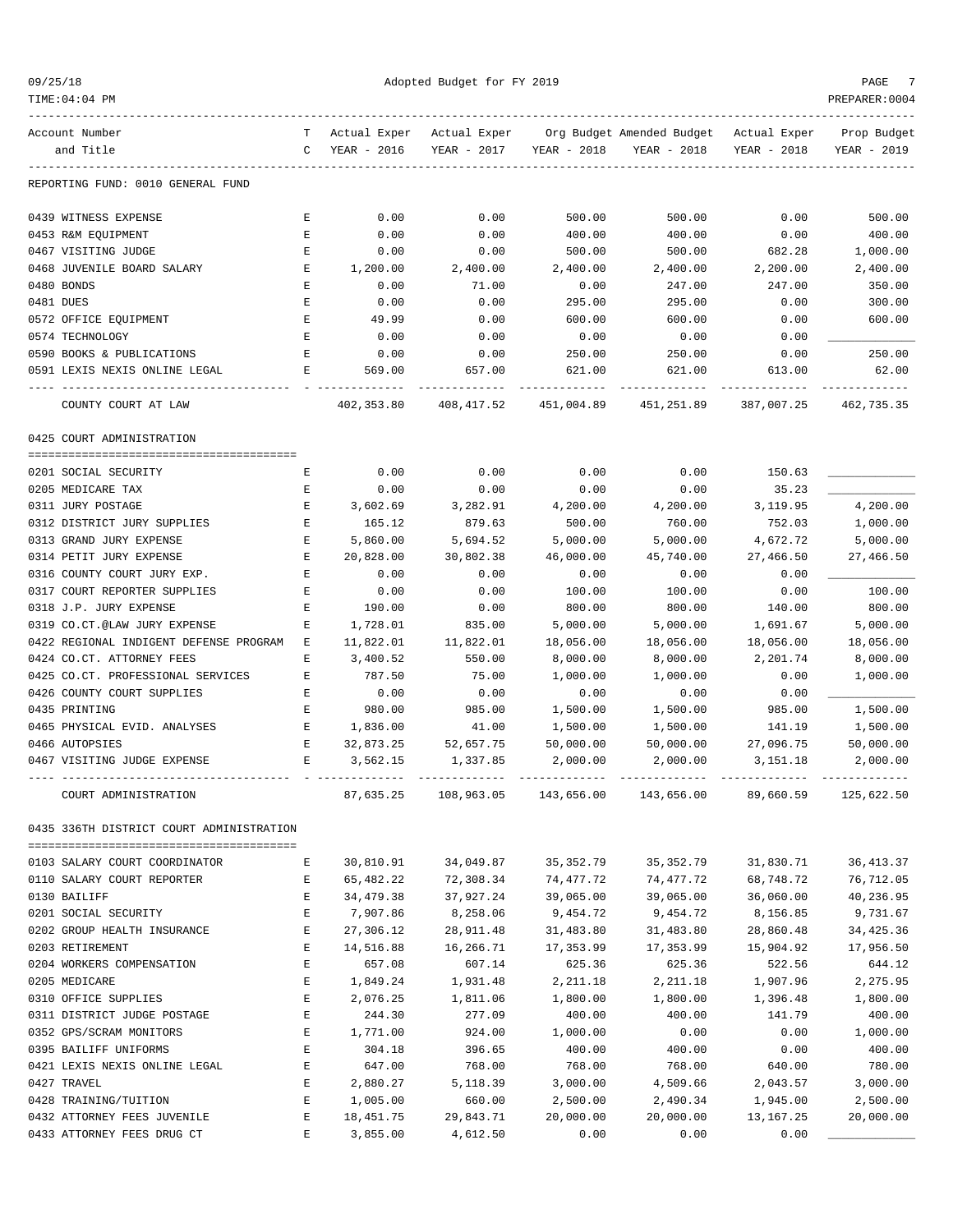| п.<br>$\Omega$ |
|----------------|
|----------------|

| TIME: 04: 04 PM                                               |              |                        |                 |             |                                                                   |             | PREPARER: 0004 |
|---------------------------------------------------------------|--------------|------------------------|-----------------|-------------|-------------------------------------------------------------------|-------------|----------------|
| Account Number                                                | т            | Actual Exper           | Actual Exper    |             | Org Budget Amended Budget Actual Exper                            |             | Prop Budget    |
| and Title                                                     | C            | YEAR - 2016            | YEAR - 2017     | YEAR - 2018 | YEAR - 2018                                                       | YEAR - 2018 | YEAR - 2019    |
| REPORTING FUND: 0010 GENERAL FUND                             |              |                        |                 |             |                                                                   |             |                |
| 0434 APPEAL COURT TRANSCRIPTS                                 | Е            | 11,668.00              | 27,851.50       | 18,000.00   | 50,000.00                                                         | 47,198.00   | 40,000.00      |
| 0435 ATTORNEYS FEES APPEALS CT                                | Е            | 9,895.42               | 5,932.50        | 20,000.00   | 10,000.00                                                         | 9,915.50    | 20,000.00      |
| 0436 ATTORNEY FEES- CPS CASES                                 | Е            | 182,672.67             | 373, 217.51     | 150,000.00  | 360,000.00                                                        | 330,065.34  | 300,000.00     |
| 0437 ATTORNEY FEES                                            | Е            | 212,470.93             | 267,641.30      | 275,000.00  | 200,000.00                                                        | 186, 107.76 | 200,000.00     |
| 0438 COURT REPORTER EXPENSE                                   | Е            | 1,315.00               | 6,421.46        | 10,000.00   | 20,000.00                                                         | 11,253.00   | 10,000.00      |
| 0439 INVESTIGATOR EXPENSE                                     | Е            | 0.00                   | 3,088.14        | 10,000.00   | 10,000.00                                                         | 7,551.67    | 10,000.00      |
| 0440 PHYSICIANS EXPENSE                                       | Е            | 0.00                   | 0.00            | 0.00        | 0.00                                                              | 0.00        |                |
| 0442 OTHER PROFESSIONAL SERV.                                 | Е            | 13,476.21              | 45,247.57       | 35,000.00   | 18,000.00                                                         | 13,572.96   | 35,000.00      |
| 0468 JUVENILE BOARD SALARY                                    | Е            | 2,400.00               | 3,600.00        | 3,600.00    | 3,600.00                                                          | 3,300.00    | 3,600.00       |
| 0481 DUES                                                     | Е            | 145.00                 | 510.00          | 771.00      | 771.00                                                            | 220.00      | 771.00         |
| 0572 OFFICE EQUIPMENT                                         | E            | 3,403.36               | 2,615.04        | 2,500.00    | 2,500.00                                                          | 445.98      | 2,500.00       |
| 0574 TECHNOLOGY                                               | Е            | 545.00                 | 595.00          | 5,300.00    | 4,800.00                                                          | 0.00        | 5,300.00       |
| 0590 DISTRICT JUDGE BOOKS                                     | Е            | 566.59                 | 332.20          | 500.00      | 500.00                                                            | 90.47       | 500.00         |
| 336TH DISTRICT COURT ADMINISTRATION                           |              | 652,802.62             | 981,723.94      | 770,563.56  | 920,563.56                                                        | 821,046.97  | 875,946.97     |
| 0450 DISTRICT CLERK                                           |              |                        |                 |             |                                                                   |             |                |
| 0101 SALARY ELECTED OFFICIAL                                  | Е            | 49,904.40              | 54,894.84       | 56,541.72   | 56,541.72                                                         | 52,192.32   | 58,237.97      |
| 0103 SALARY ASST. DIST. CLERK                                 | Е            | 33,870.46              | 37, 257.48      | 38,375.27   | 38,375.27                                                         | 35, 423. 28 | 39,526.53      |
| 0104 SALARIES DEPUTIES                                        | Е            | 152,620.63             | 158,775.98      | 165,915.39  | 165,915.39                                                        | 151,091.17  | 157,943.85     |
| 0107 SALARY PART-TIME                                         | Е            | 10,002.20              | 21,872.67       | 23,729.54   | 23,729.54                                                         | 18,255.25   | 24,193.05      |
| 0201 SOCIAL SECURITY TAXES                                    | Е            | 13,996.88              | 15,810.74       | 17,642.84   | 17,642.84                                                         | 14,973.80   | 17,353.89      |
| 0202 GROUP HEALTH & DENTAL INSURANCE                          | Е            | 72,873.59              | 76,300.60       | 83,956.80   | 83,956.80                                                         | 75,821.47   | 91,800.86      |
| 0203 RETIREMENT                                               | Е            | 26,859.81              | 30,005.31       | 32, 383. 15 | 32, 383.15                                                        | 29,201.02   | 32,020.72      |
| 0204 WORKERS COMPENSATION                                     | Е            | 1,271.12               | 1,216.24        | 1,195.16    | 1,195.16                                                          | 998.68      | 1,175.59       |
| 0205 MEDICARE TAX                                             | Е            | 3,273.63               | 3,697.42        | 4,126.15    | 4,126.15                                                          | 3,501.97    | 4,058.57       |
| 0310 OFFICE SUPPLIES                                          | Е            | 4,689.46               | 5,277.00        | 5,000.00    | 5,000.00                                                          | 2,991.14    | 5,000.00       |
| 0311 POSTAL EXPENSES                                          | $\mathbf E$  | 3,715.12               | 4,517.31        | 5,000.00    | 5,000.00                                                          | 3,700.73    | 5,000.00       |
| 0313 PASSPORT PHOTO SUPPLIES                                  | $\mathbf E$  | 666.60                 | 29.95           | 1,500.00    | 1,164.00                                                          | 1,164.00    | 1,500.00       |
| 0315 COPIER RENTAL                                            | Е            | 1,587.19               | 1,462.26        | 0.00        | 0.00                                                              | 0.00        |                |
| 0353 COMPUTER EXPENSE                                         | Е            | 0.00                   | 0.00            | 1,400.00    | 1,290.50                                                          | 1,290.50    | 1,400.00       |
| 0423 CELL PHONE                                               | Е            | 0.00                   | 0.00            | 0.00        | 0.00                                                              | 0.00        |                |
| 0427 OUT OF COUNTY TRAVEL                                     | Е            | 2,296.76               | 4,189.80        | 5,500.00    | 5,500.00                                                          | 2,887.37    | 5,500.00       |
| 0428 EMPLOYEE TRAINING                                        |              | 0.00                   | 0.00            | 0.00        | 0.00                                                              | 0.00        |                |
| 0431 LOCAL TRAVEL                                             | E            |                        | 0.00            | 0.00        | 0.00                                                              | 0.00        |                |
| 0435 PRINTING                                                 | E            |                        | 652.53 1,894.68 |             | 3,000.00 2,903.64                                                 | 343.66      | 3,000.00       |
| 0480 BONDS                                                    | E            | 443.00                 | 400.00          | 443.00      | 443.00                                                            | 350.00      | 628.00         |
| 0481 DUES                                                     | E            | 225.00                 | 175.00          | 225.00      | 225.00                                                            | 225.00      | 225.00         |
| 0572 OFFICE EQUIPMENT                                         |              | E 1,022.80             | 467.48          | 500.00      | 1,041.86 1,041.86                                                 |             | 1,000.00       |
| DISTRICT CLERK                                                |              |                        |                 |             | 379,971.18 418,244.76 446,434.02 446,434.02 395,453.22 449,564.03 |             |                |
| 0455 JUSTICE OF PEACE PCT # 1                                 |              |                        |                 |             |                                                                   |             |                |
| 0101 SALARY ELECTED OFFICIAL<br>$\mathbf{E}$ and $\mathbf{E}$ |              | 38,118.08              | 41,929.94       | 43,187.80   | 43,187.80                                                         | 39,865.68   | 44,483.43      |
| 0103 SALARY ASSISTANTS                                        | $\mathbf{E}$ | 55, 353.52             | 60,646.68       | 63,386.52   | 63,386.52                                                         | 56,435.86   | 62,603.86      |
| 0201 SOCIAL SECURITY TAXES                                    | E            | 5,402.88               | 5,930.23        | 6,756.41    | 6,756.41                                                          | 5,626.79    | 6,788.21       |
| 0202 GROUP HEALTH & DENTAL INSURANCE E                        |              | 27,306.12              | 29,309.78       | 31,483.80   | 31,483.80                                                         | 29,892.25   | 34,425.36      |
| 0203 RETIREMENT                                               | Е            | 10,189.16              | 11,284.00       | 12,100.85   | 12,100.85                                                         | 10,944.41   | 12,223.33      |
| 0204 WORKERS' COMPENSATION                                    | $\mathbf{E}$ | 468.36                 | 432.86          | 457.69      | 457.69                                                            | 373.18      | 459.85         |
| 0205 MEDICARE TAX                                             | $\mathbf{E}$ | 1,263.66               | 1,387.04        | 1,580.13    | 1,580.13                                                          | 1,315.97    | 1,587.57       |
| 0225 TRAVEL ALLOWANCE                                         | $\mathbf{E}$ | 2,400.00               | 2,400.00        | 2,400.00    | 2,400.00                                                          | 2,200.00    | 2,400.00       |
| 0310 OFFICE SUPPLIES                                          | $\mathbf{E}$ | 527.21                 | 849.13          | 850.00      | 1,185.00                                                          | 1,180.84    | 850.00         |
| 0311 POSTAL EXPENSES                                          |              | $\mathbf{E}$<br>582.50 |                 |             | 293.18 1,200.00 1,125.00                                          | 299.51      | 1,200.00       |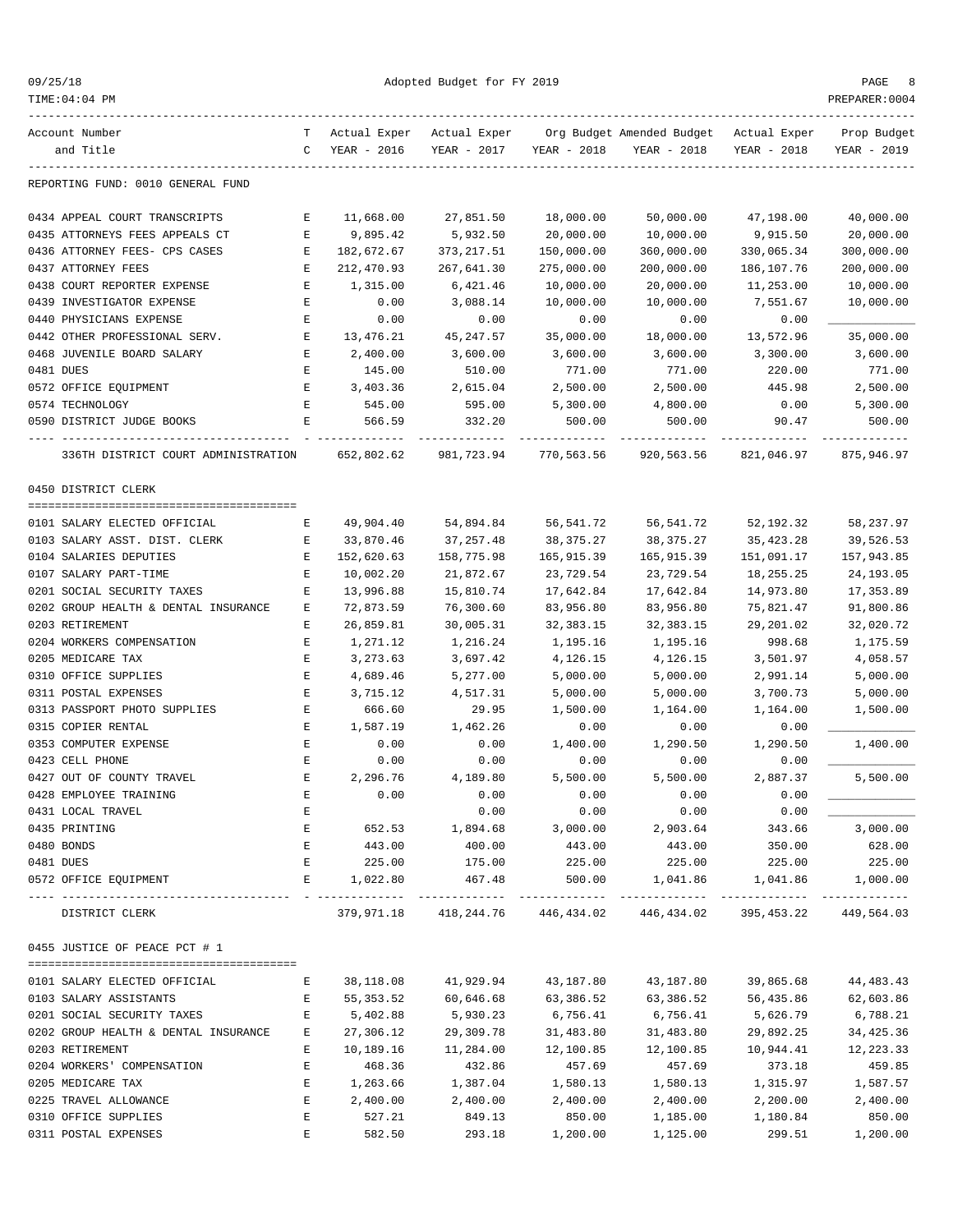| 09/25/18 |
|----------|
|----------|

| TIME: 04: 04 PM                      |             |                 |                         |             |                                        |             | PREPARER: 0004 |
|--------------------------------------|-------------|-----------------|-------------------------|-------------|----------------------------------------|-------------|----------------|
| Account Number                       | T           | Actual Exper    | Actual Exper            |             | Org Budget Amended Budget Actual Exper |             | Prop Budget    |
| and Title                            | C           | YEAR - 2016     | YEAR - 2017             | YEAR - 2018 | YEAR - 2018                            | YEAR - 2018 | YEAR - 2019    |
| REPORTING FUND: 0010 GENERAL FUND    |             |                 |                         |             |                                        |             |                |
| 0420 UTILITIES TELEPHONE             | Е           | 637.69          | 1,382.81                | 1,395.00    | 1,395.00                               | 1,276.39    | 1,475.00       |
| 0422 R & M RADIO                     | Е           | 0.00            | 0.00                    | 0.00        | 0.00                                   | 0.00        |                |
| 0423 CELL PHONE ALLOWANCE            | E           | 240.00          | 240.00                  | 240.00      | 240.00                                 | 220.00      | 240.00         |
| 0427 OUT OF COUNTY TRAVEL            | E           | 1,867.31        | 3,931.26                | 4,680.00    | 4,680.00                               | 2,575.67    | 4,680.00       |
| 0435 PRINTING                        | Е           | 305.93          | 369.38                  | 400.00      | 400.00                                 | 313.84      | 400.00         |
| 0480 BOND                            | Ε           | 165.00          | 236.00                  | 165.00      | 165.00                                 | 165.00      | 343.00         |
| 0481 DUES                            | E           | 60.00           | 60.00                   | 60.00       | 135.00                                 | 135.00      | 135.00         |
| 0572 OFFICE EQUIPMENT                | E           | 319.99          | 2,493.60                | 2,500.00    | 2,165.00                               | 846.91      | 2,500.00       |
| 0573 RADIO EQUIPMENT                 | Е           | 0.00            | 0.00                    | 0.00        | 0.00                                   | 0.00        |                |
| 0574 TECHNOLOGY                      | Е           | 0.00<br>------- | 0.00<br>----------      | 0.00        | 0.00                                   | 0.00        | ---------      |
| JUSTICE OF PEACE PCT # 1             |             | 145,207.41      | 163,175.89              | 172,843.20  | 172,843.20                             | 153,667.30  | 176,794.61     |
| 0456 JUSTICE OF PEACE PCT # 2        |             |                 |                         |             |                                        |             |                |
|                                      |             |                 |                         |             |                                        |             |                |
| 0101 SALARY ELECTED OFFICIAL         | Е           | 38,118.08       | 39,510.90               | 43,187.80   | 43,187.80                              | 16,444.59   | 44,483.43      |
| 0104 SALARY DEPUTY                   | Е           | 33,869.42       | 37,256.18               | 38, 373.91  | 38, 373.91                             | 35,422.08   | 39,525.13      |
| 0201 SOCIAL SECURITY TAXES           | Е           | 4,605.23        | 4,899.13                | 5,220.51    | 5,220.51                               | 3,284.04    | 5,372.21       |
| 0202 GROUP HEALTH & DENTAL INSURANCE | Е           | 18,194.96       | 17,595.56               | 20,989.20   | 20,989.20                              | 14,857.65   | 22,950.24      |
| 0203 RETIREMENT                      | Е           | 7,847.22        | 8,443.19                | 9,281.72    | 9,281.72                               | 5,917.09    | 9,610.58       |
| 0204 WORKERS' COMPENSATION           | Е           | 359.94          | 332.58                  | 353.65      | 353.65                                 | 286.24      | 363.92         |
| 0205 MEDICARE TAX                    | Е           | 1,077.00        | 1,145.84                | 1,220.92    | 1,220.92                               | 768.00      | 1,256.40       |
| 0225 TRAVEL ALLOWANCE                | Е           | 2,400.00        | 2,200.00                | 2,400.00    | 2,400.00                               | 1,000.00    | 2,400.00       |
| 0310 OFFICE SUPPLIES                 | E           | 640.05          | 105.63                  | 700.00      | 615.90                                 | 612.27      | 700.00         |
| 0311 POSTAL EXPENSES                 | E           | 170.00          | 174.00                  | 350.00      | 350.00                                 | 78.00       | 350.00         |
| 0420 UTILITIES TELEPHONE             | E           | 1,963.40        | 1,037.32                | 1,200.00    | 1,200.00                               | 911.65      | 1,200.00       |
| 0421 DSL LINE                        | E           | 1,116.66        | 859.06                  | 900.00      | 900.00                                 | 832.45      | 1,000.00       |
| 0422 R & M RADIO                     | Е           | 0.00            | 0.00                    | 0.00        | 0.00                                   | 0.00        | 100.00         |
| 0423 CELL PHONE ALLOWANCE            | E           | 240.00          | 220.00                  | 240.00      | 240.00                                 | 100.00      | 240.00         |
| 0427 OUT OF COUNTY TRAVEL            | Е           | 1,561.19        | 1,737.60                | 2,000.00    | 1,897.33                               | 1,159.49    | 4,500.00       |
| 0435 PRINTING                        | Е           | 55.00           | 56.95                   | 200.00      | 357.77                                 | 357.77      | 200.00         |
| 0460 OFFICE RENTAL                   | Е           | 4,200.00        | 4,200.00                | 4,200.00    | 4,200.00                               | 3,850.00    | 4,200.00       |
| 0480 BOND                            | Ε           | 100.00          | 100.00                  | 171.00      | 200.00                                 | 200.00      | 278.00         |
| 0481 DUES                            | E           | 95.00           | 95.00                   | 95.00       | 95.00                                  | 35.00       | 95.00          |
| 0572 OFFICE EQUIPMENT                |             | 699.98          | 0.00                    | 1,400.00    | 1,400.00                               | 1,022.50    | 1,400.00       |
| 0573 RADIO EQUIPMENT                 | Е           | 0.00            | 0.00                    | 0.00        | 0.00                                   | 0.00        | 1,000.00       |
| 0574 TECHNOLOGY<br>--------------    | Ε           | 0.00            | 0.00                    | 0.00        | 0.00                                   | 0.00        |                |
| JUSTICE OF PEACE PCT # 2             |             |                 | 117, 313.13 119, 968.94 | 132,483.71  | 132,483.71                             | 87,138.82   | 141,224.91     |
| 0457 JUSTICE OF THE PEACE # 3        |             |                 |                         |             |                                        |             |                |
| 0101 SALARY ELECTED OFFICIAL         | Е           | 38,118.08       | 41,929.94               | 43,187.80   | 43,187.80                              | 39,865.68   | 44, 483. 43    |
| 0103 SALARY ASSISTANT                | Е           | 0.00            | 18,168.48               | 26,714.23   | 26,714.23                              | 23,929.65   | 28,000.00      |
| 0201 SOCIAL SECURITY TAXES           | Е           | 2,533.90        | 3,889.92                | 4,497.61    | 4,497.61                               | 4,105.44    | 4,657.65       |
| 0202 GROUP HEALTH & DENTAL INSURANCE | Е           | 9,102.04        | 19,672.60               | 20,989.20   | 20,989.20                              | 18,671.75   | 22,950.24      |
| 0203 RETIREMENT                      | Е           | 4,155.22        | 6,609.20                | 7,954.85    | 7,954.85                               | 7,251.51    | 8,292.10       |
| 0204 WORKERS' COMPENSATION           | Е           | 190.60          | 272.98                  | 304.68      | 304.68                                 | 245.32      | 315.52         |
| 0205 MEDICARE TAX                    | Е           | 592.51          | 909.66                  | 1,051.86    | 1,051.86                               | 960.07      | 1,089.29       |
| 0225 TRAVEL ALLOWANCE                | Е           | 2,400.00        | 2,400.00                | 2,400.00    | 2,400.00                               | 2,200.00    | 2,400.00       |
| 0310 OFFICE SUPPLIES                 | E           | 81.46           | 212.79                  | 500.00      | 500.00                                 | 146.73      | 500.00         |
| 0311 POSTAL EXPENSES                 | $\mathbf E$ | 115.00          | 166.00                  | 250.00      | 250.00                                 | 171.00      | 250.00         |
| 0420 UTILITIES TELEPHONE             | Ε           | 0.00            | 200.00                  | 200.00      | 200.00                                 | 200.00      | 200.00         |
| 0423 CELL PHONE ALLOWANCE            | E           | 240.00          | 240.00                  | 240.00      | 240.00                                 | 220.00      | 240.00         |
| 0427 OUT OF COUNTY TRAVEL            | Ε           | 622.20          | 1,579.59                | 1,500.00    | 1,500.00                               | 630.76      | 2,000.00       |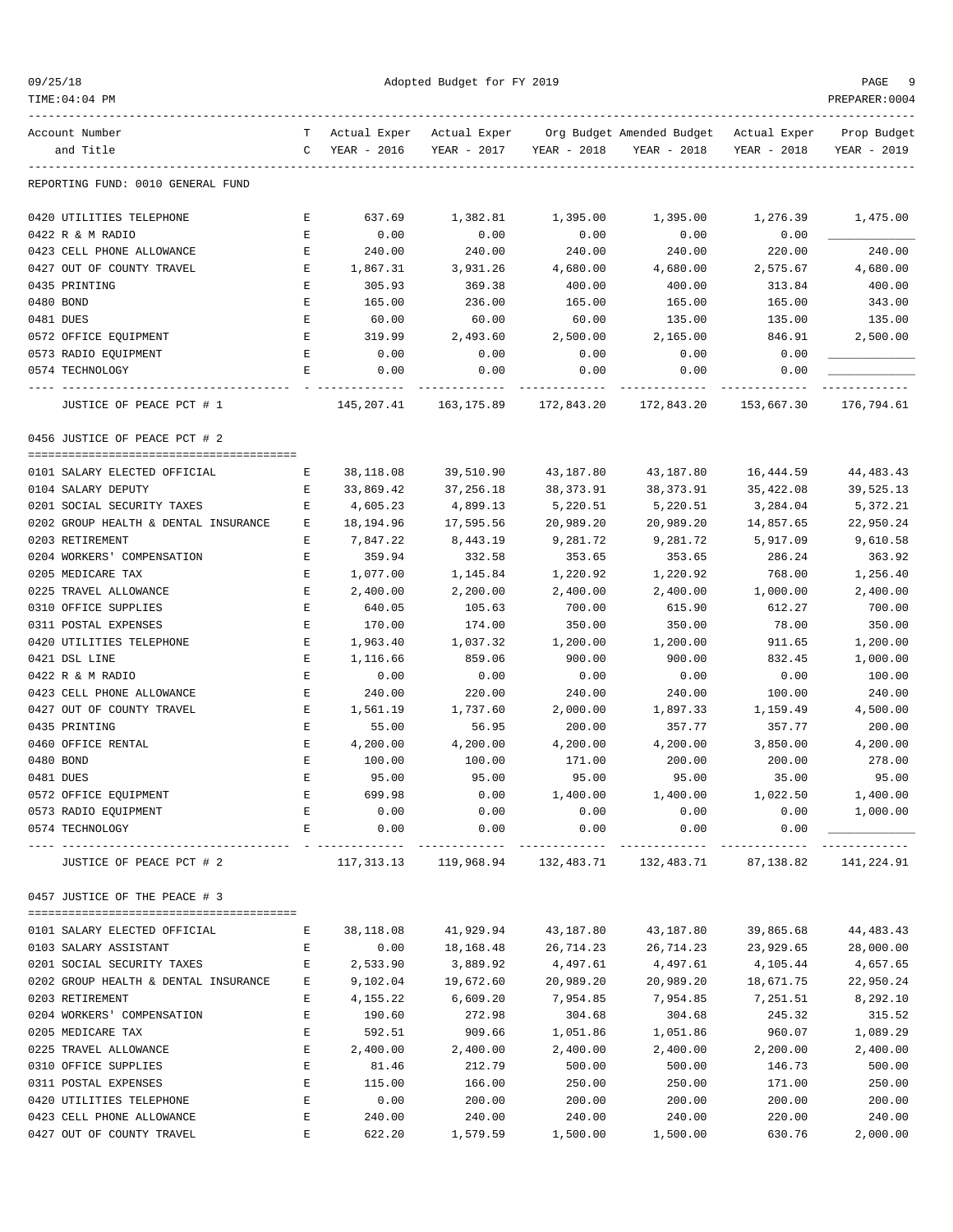| 09/25/18 |  |  |  |
|----------|--|--|--|
|----------|--|--|--|

| TIME: 04: 04 PM                                               |                    |                      |                                  |                          |                                        |                      | PREPARER: 0004       |
|---------------------------------------------------------------|--------------------|----------------------|----------------------------------|--------------------------|----------------------------------------|----------------------|----------------------|
| Account Number                                                | T.                 | Actual Exper         | Actual Exper                     |                          | Org Budget Amended Budget Actual Exper |                      | Prop Budget          |
| and Title                                                     | C                  | YEAR - 2016          | YEAR - 2017                      | YEAR - 2018              | YEAR - 2018                            | YEAR - 2018          | YEAR - 2019          |
| REPORTING FUND: 0010 GENERAL FUND                             |                    |                      |                                  |                          |                                        |                      |                      |
| 0435 PRINTING                                                 | Е                  | 56.48                | 174.76                           | 250.00                   | 250.00                                 | 108.57               | 250.00               |
| 0460 OFFICE RENTAL                                            | Е                  |                      | 0.00                             | 2,500.00                 | 2,500.00                               | 2,499.96             | 2,500.00             |
| 0480 BOND                                                     | E                  | 0.00                 | 0.00                             | 199.00                   | 199.00                                 | 149.00               | 228.00               |
| 0481 DUES                                                     | E                  | 60.00                | 60.00                            | 60.00                    | 60.00                                  | 60.00                | 60.00                |
| 0572 OFFICE EQUIPMENT                                         | E                  | 574.50               | 993.55                           | 1,500.00                 | 1,500.00                               | 239.98               | 1,500.00             |
| 0574 TECHNOLOGY                                               | Е                  | 0.00                 | 0.00                             | 0.00                     | 0.00                                   | 0.00                 |                      |
| JUSTICE OF THE PEACE # 3                                      |                    | 58,841.99            | 97,479.47                        | ----------<br>114,299.23 | 114,299.23                             | 101,655.42           | 119,916.23           |
| 0475 DISTRICT & CO. ATTORNEY                                  |                    |                      |                                  |                          |                                        |                      |                      |
|                                                               |                    |                      |                                  |                          |                                        |                      |                      |
| 0101 DA. SALARY SUPPLEMENT                                    | Е                  | 4,000.00             | 5,000.06                         | 5,000.00                 | 5,000.00                               | 4,615.44             | 5,000.00             |
| 0102 HB 9 D.A. SUPPLEMENTAL FUNDS                             | Е                  | 3,640.00             | 3,640.00                         | 3,640.00                 | 3,640.00                               | 3,360.00             | 3,640.00             |
| 0103 SALARY ASSISTANT D.A.                                    | Е                  | 286,398.84           | 315,038.88                       | 324,490.24               | 324,490.24                             | 275,160.95           | 325, 362.54          |
| 0104 ASST. DA LONGEVITY PAY                                   | Е                  | 4,440.00             | 5,160.00                         | 5,160.00                 | 5,160.00                               | 4,280.00             | 4,760.00             |
| 0105 SALARIES SECRETARIES                                     | Е                  | 158,206.24           | 174,261.10                       | 179,488.96               | 179,488.96                             | 161,719.85           | 183,451.04           |
| 0106 DA SALARY REIMB. GC CH 46                                | Е                  | 27,499.94<br>0.00    | 27,499.42                        | 27,500.00                | 27,500.00                              | 22,051.63            | 27,500.00            |
| 0107 SALARY TEMP./EXTRA                                       | Е                  |                      | 0.00                             | 0.00                     | 0.00                                   | 0.00                 |                      |
| 0108 INVESTIGATOR CRIMES AGAINST WOMEN                        | Е<br>E             |                      | 0.00                             | 21,432.59                | 21,432.59                              | 0.00                 |                      |
| 0109 INVESTIGATOR                                             |                    | 51,760.02            | 56,836.75                        | 58,644.20                | 58,644.20                              | 54, 133. 20          | 60,403.53            |
| 0110 DISCOVERY CLERK                                          | Ε                  |                      |                                  | 0.00                     | 0.00                                   | 0.00                 | 36, 171. 21          |
| 0201 SOCIAL SECURITY TAXES                                    | Е                  | 31,423.34            | 34,531.57                        | 38,794.39                | 38,794.39                              | 31,221.10            | 40,092.20            |
| 0202 GROUP HEALTH INSURANCE                                   | Е                  | 91,020.40            | 96,371.60                        | 111,400.18               | 111,400.18                             | 89,776.71            | 126,226.32           |
| 0203 RETIREMENT                                               | Е                  | 58,421.80            | 64,615.65                        | 71,165.50                | 71,165.50                              | 59,681.06            | 73,935.38            |
| 0204 WORKERS' COMPENSATION                                    | Е                  | 1,697.74             | 1,750.54                         | 1,841.96                 | 1,841.96                               | 1,439.36             | 1,898.84             |
| 0205 MEDICARE TAX                                             | Е                  | 7,349.11             | 8,075.80                         | 9,072.88                 | 9,072.88                               | 7,301.82             | 9,376.40             |
| 0310 OFFICE SUPPLIES                                          | Е                  | 7,628.46             | 8,331.05                         | 8,000.00                 | 9,810.00                               | 9,144.26             | 8,000.00             |
| 0311 POSTAL EXPENSES                                          | Е<br>Е             | 2,214.99             | 2,223.99                         | 3,000.00                 | 3,000.00                               | 1,470.62             | 3,000.00             |
| 0315 COPIER EXPENSE                                           | Ε                  | 1,327.98<br>6,894.52 | 1,333.16                         | 1,500.00<br>6,733.72     | 1,500.00<br>6,733.72                   | 1,080.20             | 1,500.00<br>8,400.00 |
| 0421 INTERNET/ONLINE LEGAL RE<br>0422 INVESTIGATOR CELL PHONE | Е                  | 360.00               | 7,741.56<br>360.00               | 360.00                   | 360.00                                 | 6,810.60<br>330.00   | 360.00               |
|                                                               |                    | 10,468.51            |                                  |                          |                                        | 6,938.11             |                      |
| 0427 OUT OF COUNTY TRAVEL<br>0428 TRAINING/TUITION            | $\mathbf{E}% _{0}$ |                      | 8,461.13                         | 9,000.00                 | 9,000.00                               |                      | 9,000.00<br>8,000.00 |
|                                                               | E<br>E             | 4,862.78             | 4,805.00                         | 8,000.00                 | 7,190.00                               | 3,206.55             |                      |
| 0431 LOCAL TRAVEL<br>0435 PRINTING                            |                    |                      | 0.00<br>295.76                   | 0.00<br>1,500.00         | 0.00<br>1,500.00                       | 0.00<br>1,122.50     | 1,500.00             |
|                                                               | Ε                  | 710.40<br>7,285.10   | 9,461.05                         |                          |                                        |                      |                      |
| 0438 CT.REPORTER-TRANSCRIPTS<br>0439 WITNESS EXPENSE          | E                  | 100.00               | 5,712.90                         | 8,750.00<br>5,000.00     | 5,550.00<br>8,700.00                   | 3,873.00<br>5,689.98 | 8,750.00<br>5,000.00 |
| 0465 PHYS. EVIDENCE ANALYSIS                                  | Ε                  | 406.00               | 5,026.50                         | 4,000.00                 |                                        |                      |                      |
| 0469 DPS TESTING                                              | Ε                  |                      | 0.00                             | 0.00                     | 2,500.00<br>0.00                       | 100.51<br>0.00       | 4,000.00             |
| 0480 BOND                                                     | Е                  | 165.00               | 342.50                           | 236.00                   | 236.00                                 | 256.00               | 365.00               |
| 0481 DUES                                                     | Е                  | 1,940.00             | 1,837.00                         | 2,500.00                 | 2,500.00                               | 1,930.00             | 3,000.00             |
| 0572 OFFICE EQUIPMENT                                         | E                  | 1,552.90             | 942.68                           | 3,000.00                 | 3,000.00                               | 908.07               | 3,000.00             |
| 0574 TECHNOLOGY                                               | E                  | 0.00                 | 0.00                             | 0.00                     | 0.00                                   | 0.00                 | 2,000.00             |
| 0590 BOOKS                                                    | E                  | 583.25               | 982.69                           | 750.00                   | 750.00                                 | 50.48                | 750.00               |
|                                                               |                    |                      |                                  | -------------            |                                        |                      |                      |
| DISTRICT & CO. ATTORNEY                                       |                    |                      | 772,357.32 850,638.34 919,960.62 |                          | 919,960.62                             | 757,652.00           | 964,442.46           |
| 0495 COUNTY AUDITOR                                           |                    |                      |                                  |                          |                                        |                      |                      |
| 0102 SALARY APPOINTED OFFICIAL                                | Е                  | 61,759.88            | 67,935.92                        | 70,716.75                | 70,716.75                              | 65,277.12            | 72,658.37            |
| 0103 SALARIES ASSISTANTS                                      | Е                  | 100,570.26           | 112,622.59                       | 120,226.31               | 120,226.31                             | 108,168.70           | 126,237.62           |
| 0201 SOCIAL SECURITY TAXES                                    | E                  | 9,483.57             | 10,306.06                        | 11,838.47                | 11,838.47                              | 10,041.73            | 12,331.55            |
| 0202 GROUP HEALTH & DENTAL INSURANCE                          | Е                  | 34,856.52            | 39,336.06                        | 41,969.40                | 41,969.40                              | 37,420.56            | 45,900.48            |
| 0203 RETIREMENT                                               | Е                  | 17,695.20            | 19,861.85                        | 21,729.32                | 21,729.32                              | 19,709.97            | 22,753.70            |
| 0204 WORKERS COMPENSATION                                     | E                  | 829.26               | 766.74                           | 801.96                   | 801.96                                 | 670.44               | 835.36               |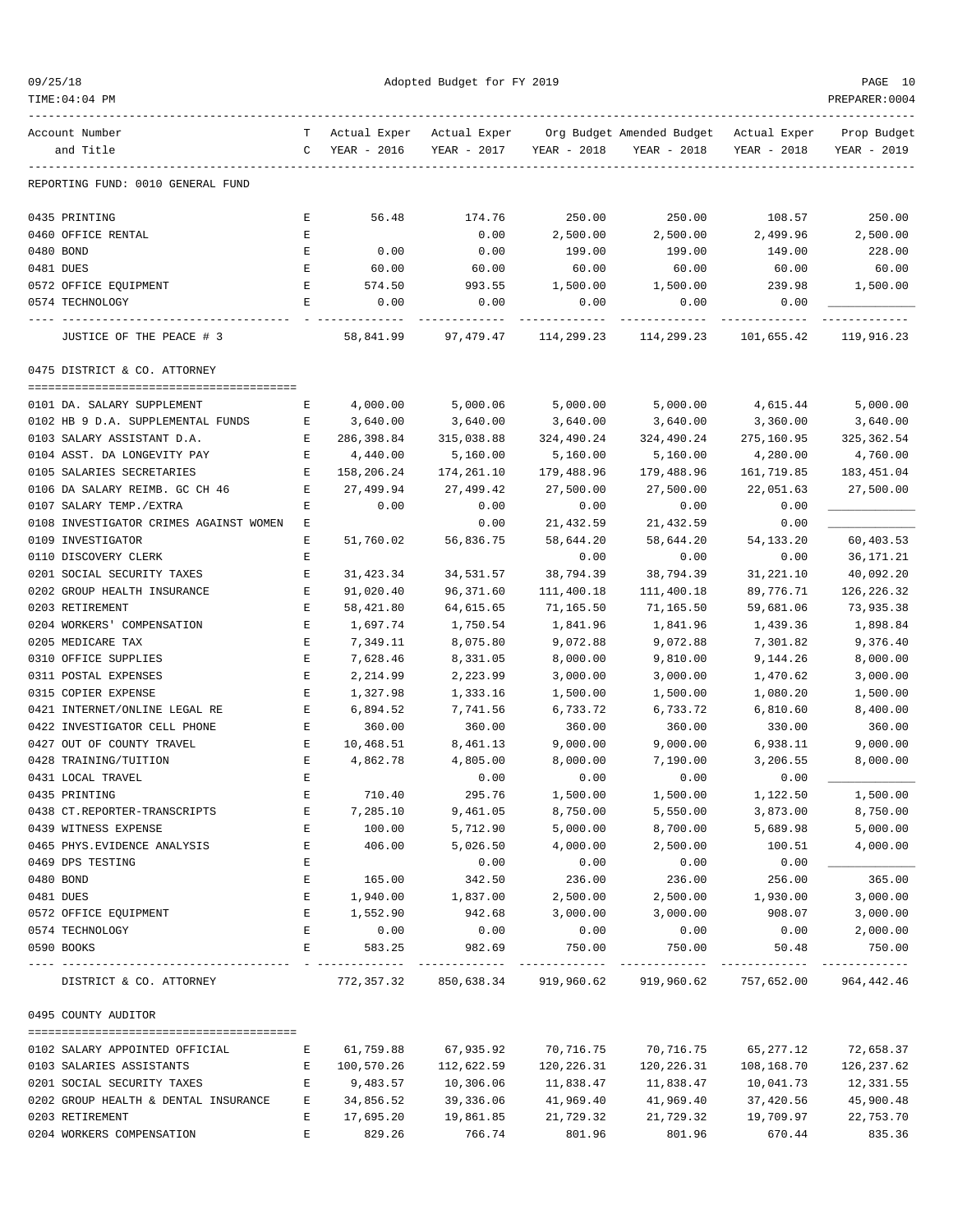| 09/25/18 |  |
|----------|--|
|          |  |

| Account Number<br>and Title                  | $\mathbf{C}$ | YEAR - 2016      | YEAR - 2017                      | YEAR - 2018      | T Actual Exper Actual Exper Org Budget Amended Budget Actual Exper<br>YEAR - 2018 | YEAR - 2018    | Prop Budget<br>YEAR - 2019 |
|----------------------------------------------|--------------|------------------|----------------------------------|------------------|-----------------------------------------------------------------------------------|----------------|----------------------------|
| REPORTING FUND: 0010 GENERAL FUND            |              |                  |                                  |                  |                                                                                   |                |                            |
| 0205 MEDICARE TAX                            | Е            | 2,217.92         | 2,410.21                         | 2,768.67         | 2,768.67                                                                          | 2,348.20       | 2,883.99                   |
| 0310 OFFICE SUPPLIES                         | Е            | 534.70           | 1,187.15                         | 900.00           | 900.00                                                                            | 815.34         | 900.00                     |
| 0353 COMPUTER SOFTWARE MAINTENANCE           | Е            | 2,810.00         | 2,810.00                         | 2,810.00         | 2,810.00                                                                          | 2,810.00       | 2,810.00                   |
| 0427 OUT OF COUNTY TRAVEL                    | Е            | 2,698.01         | 4,136.13                         | 3,500.00         | 3,674.00                                                                          | 3,673.98       | 3,500.00                   |
| 0431 LOCAL TRAVEL                            | Е            |                  | 0.00                             | 0.00             | 0.00                                                                              | 0.00           |                            |
| 0435 PRINTING                                | Е            | 0.00             | 0.00                             | 50.00            | 50.00                                                                             | 0.00           | 50.00                      |
| 0452 R & M EOUIPMENT                         | Е            | 0.00             | 0.00                             | 500.00           | 500.00                                                                            | 53.90          | 500.00                     |
| 0480 BOND                                    | Е            | 100.00           | 286.00                           | 100.00           | 100.00                                                                            | 100.00         | 286.00                     |
| 0481 DUES                                    | Е            | 340.00           | 340.00                           | 590.00           | 590.00                                                                            | 340.00         | 590.00                     |
| 0572 OFFICE EQUIPMENT                        | Е            | 1,988.76         | 322.49                           | 1,300.00         | 1,126.00                                                                          | 389.23         | 1,300.00                   |
| COUNTY AUDITOR                               |              |                  | 235,884.08 262,321.20 279,800.88 |                  | 279,800.88                                                                        | 251,819.17     | 293,537.07                 |
| 0496 COUNTY PURCHASING                       |              |                  |                                  |                  |                                                                                   |                |                            |
|                                              |              |                  |                                  |                  |                                                                                   |                |                            |
| 0103 SALARY PURCHASING AGENT                 | Е            | 50,190.92        | 55,209.96                        | 56,866.18        | 56,666.18                                                                         | 22,875.49      | 51,695.70                  |
| 0201 SOCIAL SECURITY TAXES                   | Е            | 3,135.19         | 3,445.22                         | 3,548.02         | 3,548.02                                                                          | 1,426.01       | 3,227.45                   |
| 0202 GROUP HEALTH INSURANCE                  | Е            | 9,102.04         | 9,637.15                         | 10,494.60        | 10,494.60                                                                         | 2,362.87       | 11,475.12                  |
| 0203 RETIREMENT                              | Е            | 5,471.11         | 6,072.85                         | 6,471.37         | 6,471.37                                                                          | 2,560.21       | 5,913.99                   |
| 0204 WORKERS' COMPENSATION                   | Е            | 250.96           | 231.88                           | 240.35           | 240.35                                                                            | 199.58         | 218.63                     |
| 0205 MEDICARE TAX                            | Е            | 733.24           | 805.82                           | 829.78           | 829.78                                                                            | 333.50         | 754.81                     |
| 0310 OFFICE SUPPLIES                         | Е            | 274.02           | 295.46                           | 400.00           | 760.00                                                                            | 756.89         | 400.00                     |
| 0353 COMPUTER SOFTWARE MAINTENANCE           | Е            | 350.00           | 350.00                           | 350.00           | 350.00                                                                            | 350.00         | 350.00                     |
| 0421 CELL PHONE<br>0427 OUT OF COUNTY TRAVEL | Е            | 360.00<br>652.97 | 360.00                           | 360.00           | 360.00                                                                            | 133.00         | 360.00<br>2,000.00         |
| 0431 LOCAL TRAVEL                            | Е<br>Е       |                  | 539.12<br>0.00                   | 1,200.00<br>0.00 | 1,200.00<br>0.00                                                                  | 974.94<br>0.00 |                            |
| 0435 PRINTING                                | Е            | 0.00             | 0.00                             | 70.00            | 70.00                                                                             | 18.00          | 70.00                      |
| 0452 R & M EQUIPMENT                         | Е            | 0.00             | 0.00                             | 0.00             | 0.00                                                                              | 0.00           |                            |
| 0480 BOND                                    | Е            | 93.00            | 0.00                             | 93.00            | 93.00                                                                             | 93.00          |                            |
| 0481 DUES                                    | Е            | 444.00           | 454.00                           | 450.00           | 454.00                                                                            | 454.00         | 450.00                     |
| 0572 OFFICE EQUIPMENT                        | Е            | 0.00             | 0.00                             | 500.00           | 336.00                                                                            | 250.40         | 500.00                     |
| COUNTY PURCHASING                            |              | 71,057.45        | 77,401.46                        | 81,873.30        | 81,873.30                                                                         | 32,787.89      | 77,415.70                  |
| 0497 COUNTY TREASURER                        |              |                  |                                  |                  |                                                                                   |                |                            |
| 0101 SALARY ELECTED OFFICIAL                 | Е            | 49,904.40        | 54,894.84                        | 56,541.72        | 56,541.72                                                                         | 52,192.32      | 58, 237.97                 |
| 0103 SALARY ASSISTANT                        | Е            | 38,457.64        | 42,303.30                        | 43,572.49        | 43,572.49                                                                         | 40,220.88      | 47,000.00                  |
| 0201 SOCIAL SECURITY TAXES                   | Е            | 4,269.42         | 4,748.60                         | 6,207.08         | 6,207.08                                                                          | 4,456.42       | 6,524.75                   |
| 0202 GROUP HEALTH & DENTAL INSURANCE         | Е            | 18,204.08        | 19,274.30                        | 20,989.20        | 20,989.20                                                                         | 19,239.88      | 22,950.24                  |
| 0203 RETIREMENT                              | Е            | 9,632.12         | 10,691.45                        | 11,393.00        | 11,393.00                                                                         | 10,503.64      | 12,039.22                  |
| 0204 WORKERS' COMPENSATION                   | Е            | 441.82           | 408.24                           | 420.48           | 420.48                                                                            | 351.36         | 442.00                     |
| 0205 MEDICARE TAX                            | Е            | 998.50           | 1,110.44                         | 1,451.66         | 1,451.66                                                                          | 1,042.22       | 1,525.95                   |
| 0310 OFFICE SUPPLIES                         | E            | 188.67           | 161.49                           | 500.00           | 500.00                                                                            | 0.00           | 200.00                     |
| 0427 OUT OF COUNTY TRAVEL                    | E            | 986.96           | 1,191.59                         | 2,000.00         | 2,068.67                                                                          | 2,068.67       | 1,500.00                   |
| 0431 LOCAL TRAVEL                            | E            |                  | 0.00                             | 0.00             | 0.00                                                                              | 0.00           |                            |
| 0435 PRINTING                                | Е            | 60.00            | 60.00                            | 350.00           | 281.33                                                                            | 60.00          | 200.00                     |
| 0452 R&M EQUIPMENT                           | Е            | 0.00             | 173.99                           | 250.00           | 250.00                                                                            | 0.00           | 250.00                     |
| 0453 COMPUTER SOFTWARE MAINTEN               | Е            | 1,300.00         | 1,300.00                         | 1,300.00         | 1,300.00                                                                          | 1,300.00       | 1,300.00                   |
| 0480 BOND                                    | Е            | 0.00             | 93.00                            | 0.00             | 0.00                                                                              | 0.00           | 271.00                     |
| 0481 DUES                                    | E            | 175.00           | 175.00                           | 175.00           | 175.00                                                                            | 175.00         | 175.00                     |
| 0572 OFFICE EQUIPMENT                        | Е            | 0.00             | 0.00                             | 300.00           | 300.00                                                                            | 229.99         |                            |
| 0574 TECHNOLOGY                              | Е            | 0.00             | 0.00                             | 0.00             | 0.00                                                                              | 0.00           |                            |
| COUNTY TREASURER                             |              |                  |                                  |                  | 124,618.61 136,586.24 145,450.63 145,450.63 131,840.38 152,616.13                 |                |                            |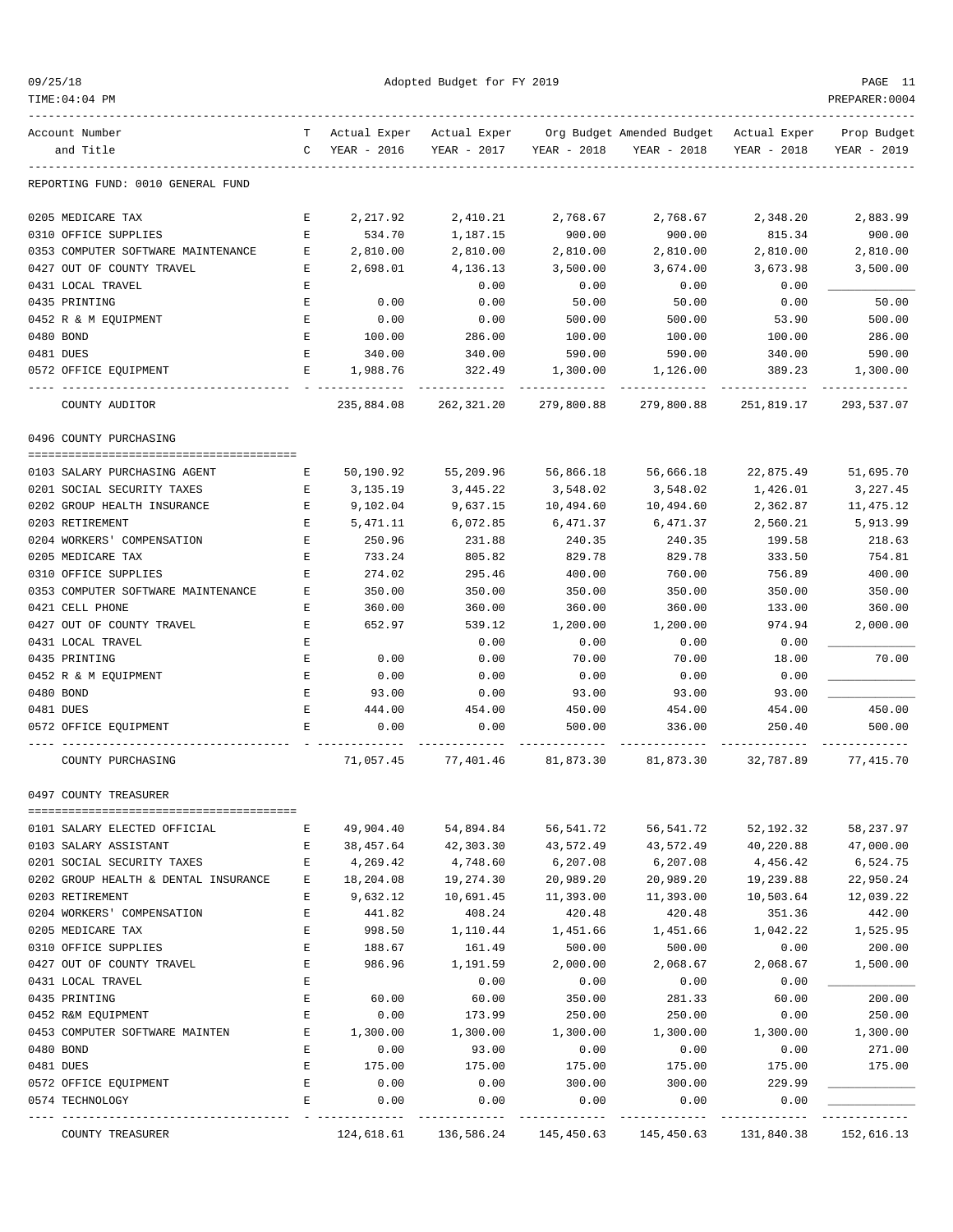| TIME:04:04 PM                                  |              |                    |                    |                    |                                                                 |                      | PREPARER:0004               |
|------------------------------------------------|--------------|--------------------|--------------------|--------------------|-----------------------------------------------------------------|----------------------|-----------------------------|
| Account Number                                 | T.           | Actual Exper       | Actual Exper       |                    | Org Budget Amended Budget - Actual Exper                        |                      | Prop Budget                 |
| and Title                                      | C            | YEAR - 2016        | YEAR - 2017        | YEAR - 2018        | YEAR - 2018                                                     | YEAR - 2018          | YEAR - 2019                 |
| REPORTING FUND: 0010 GENERAL FUND              |              |                    |                    |                    |                                                                 |                      |                             |
| 0499 TAX ASSESSOR-COLLECTOR                    |              |                    |                    |                    |                                                                 |                      |                             |
| 0101 SALARIES ELECTED OFFICIAL                 | Е            | 49,904.40          | 54,894.84          | 56,541.72          | 56,541.72                                                       | 52,192.32            | 58,237.97                   |
| 0103 SALARIES ASSISTANTS                       | Е            | 34,886.54          | 38,375.22          | 39,526.56          | 39,526.56                                                       | 36,486.00            | 40,712.36                   |
| 0104 SALARIES DEPUTIES                         | Е            | 83,759.26          | 92,134.90          | 94,899.18          | 94,899.18                                                       | 87,599.28            | 97,746.15                   |
| 0107 SALARY TEMP./EXTRA                        | Е            | 12,205.26          | 13,828.36          | 14,243.21          | 14,243.21                                                       | 13,154.40            | 14,678.12                   |
| 0201 SOCIAL SECURITY TAXES                     | Е            | 10,498.60          | 11,615.62          | 12,723.06          | 12,723.06                                                       | 11,023.02            | 13,105.23                   |
| 0202 GROUP HEALTH & DENTAL INSURANCE           | Е            | 45,830.45          | 48,185.72          | 52,473.00          | 52,473.00                                                       | 48,099.85            | 57,375.60                   |
| 0203 RETIREMENT                                | Е            | 19,703.79          | 21,914.98          | 23,352.97          | 23,352.97                                                       | 21,530.63            | 24,181.25                   |
| 0204 WORKERS COMPENSATION                      | Е            | 911.46             | 842.20             | 861.88             | 861.88                                                          | 720.20               | 887.77                      |
| 0205 MEDICARE TAX                              | Е            | 2,455.18           | 2,716.42           | 2,975.55           | 2,975.55                                                        | 2,578.08             | 3,064.93                    |
| 0225 LEONARD OFFICE TRAVEL                     | Е            | 964.85             | 866.32             | 800.00             | 800.00                                                          | 413.40               | 900.00                      |
| 0310 OFFICE SUPPLIES                           | Е            | 1,140.61           | 1,189.42           | 1,300.00           | 1,300.00                                                        | 908.25               | 1,300.00                    |
| 0311 POSTAL EXPENSES                           | Ε            | 6,074.80           | 6,540.83           | 6,500.00           | 6,411.57                                                        | 6,249.19             | 6,500.00                    |
| 0315 COPIER EXPENSE                            | Е            | 473.47             | 483.07             | 450.00             | 450.00                                                          | 398.34               | 500.00                      |
| 0420 TELEPHONE LEONARD OFFICE                  | Е            | 704.55             | 709.13             | 700.00             | 700.00                                                          | 661.44               | 735.00                      |
| 0423 CELL PHONE                                | Е            | 0.00               | 0.00               | 0.00               | 0.00                                                            | 0.00                 |                             |
| 0427 OUT OF COUNTY TRAVEL                      | Е            | 3,410.34           | 3,811.91           | 3,500.00           | 3,588.43                                                        | 3,588.43             | 4,500.00                    |
| 0435 PRINTING                                  | Е            | 0.00               | 25.04              | 250.00             | 250.00                                                          | 194.34               | 250.00                      |
| 0460 LEONARD OFFICE RENT                       | Е            | 1,200.00           | 1,200.00           | 1,200.00           | 1,200.00                                                        | 1,100.00             | 1,200.00                    |
| 0480 BOND                                      | Е            | 368.00             | 3,918.00           | 368.00             | 368.00                                                          | 368.00               | 368.00                      |
| 0481 DUES                                      | Е            | 125.00             | 125.00             | 125.00             | 125.00                                                          | 125.00               | 175.00                      |
| 0572 OFFICE EQUIPMENT                          | Е            | 317.02             | 242.27             | 700.00             | 700.00                                                          | 688.24               | 700.00                      |
| 0574 TECHNOLOGY                                | E            | 0.00               | 0.00               | 0.00               | 0.00                                                            | 0.00                 |                             |
| TAX ASSESSOR-COLLECTOR                         |              | 274,933.58         | 303,619.25         | 313,490.13         | 313,490.13                                                      | 288,078.41           | 327, 117.38                 |
| 0503 COMPUTER/IT DEPT.                         |              |                    |                    |                    |                                                                 |                      |                             |
|                                                |              |                    |                    |                    |                                                                 |                      |                             |
| 0103 SALARY-TECHNICIAN                         | Е            | 35, 353. 24        | 38,888.72          | 40,055.36          | 40,055.36                                                       | 36,974.16            | 41,257.02                   |
| 0107 PART TIME TECHNICIAN                      | Е            | 0.00               | 12,721.11          | 18,934.00          | 18,934.00                                                       | 16,666.14            | 19,502.02                   |
| 0201 SOCIAL SECURITY                           | Е            | 2,005.12           | 2,997.00           | 3,657.34           | 3,657.34                                                        | 3,148.86             | 3,767.06                    |
| 0202 GROUP HEALTH INSURANCE<br>0203 RETIREMENT | Е            | 9,102.04           | 9,637.13           | 10,494.60          | 10,494.60<br>6,712.99                                           | 9,619.94<br>6,096.80 | 11,475.12                   |
|                                                | Е            | 3,853.86<br>180.30 | 5,682.02<br>286.32 | 6,712.99<br>313.20 | 313.20                                                          | 228.82               | 6,950.83<br>322.41          |
| 0204 WORKERS COMPENSATION<br>0205 MEDICARE TAX | Е            | 468.97             | 700.88             | 855.32             | 855.32                                                          | 736.35               | 881.01                      |
| 0225 TRAVEL ALLOWANCE                          | Ε            | 480.00             | 480.00             | 828.00             | 828.00                                                          | 759.00               | 828.00                      |
| 0310 OFFICE SUPPLIES                           | Е            | 80.14              | 15.63              | 200.00             | 200.00                                                          | 0.00                 | 200.00                      |
| 0421 CELL PHONE ALLOWANCE                      | Е            | 240.00             | 240.00             | 414.00             | 414.00                                                          | 379.50               | 414.00                      |
| 0427 OUT OF COUNTY TRAVEL                      | E            | 0.00               | 0.00               | 900.00             | 900.00                                                          | 750.00               | 900.00                      |
| 0435 PRINTING                                  | E            | 0.00               | 0.00               | 0.00               | 0.00                                                            | 0.00                 |                             |
| 0453 R&M COMPUTER/TRAINING                     | E            | 0.00               | 0.00               | 0.00               | 0.00                                                            | 0.00                 |                             |
| 0572 OFFICE EQUIPMENT                          | E            | 0.00               | 117.40             | 1,850.00           | 1,850.00                                                        | 1,846.83             | 3,550.00                    |
| 0574 COMPUTER/WEB SOFTWARE                     | $\mathbf{E}$ | 22,190.51          | 180.00             | 2,500.00           | 2,500.00                                                        | 2,255.56             | 3,000.00                    |
| 0576 COUNTY COMPUTER REPLACEMENT               | E            | 0.00               | 32,928.99          | 34,000.00          | 34,000.00                                                       | 0.00                 | 40,000.00                   |
| COMPUTER/IT DEPT.                              |              |                    |                    |                    | 73,954.18 104,875.20 121,714.81 121,714.81 79,461.96 133,047.47 |                      |                             |
| 0509 CONTINGENCY                               |              |                    |                    |                    |                                                                 |                      |                             |
|                                                |              |                    |                    |                    |                                                                 |                      |                             |
| 0475 CONTINGENCY                               | Е            | 0.00               | 0.00               |                    | 250,000.00 93,804.05 0.00                                       |                      | 250,000.00<br>------------- |
| CONTINGENCY                                    |              |                    | 0.00<br>0.00       |                    | 250,000.00 93,804.05                                            | 0.00                 | 250,000.00                  |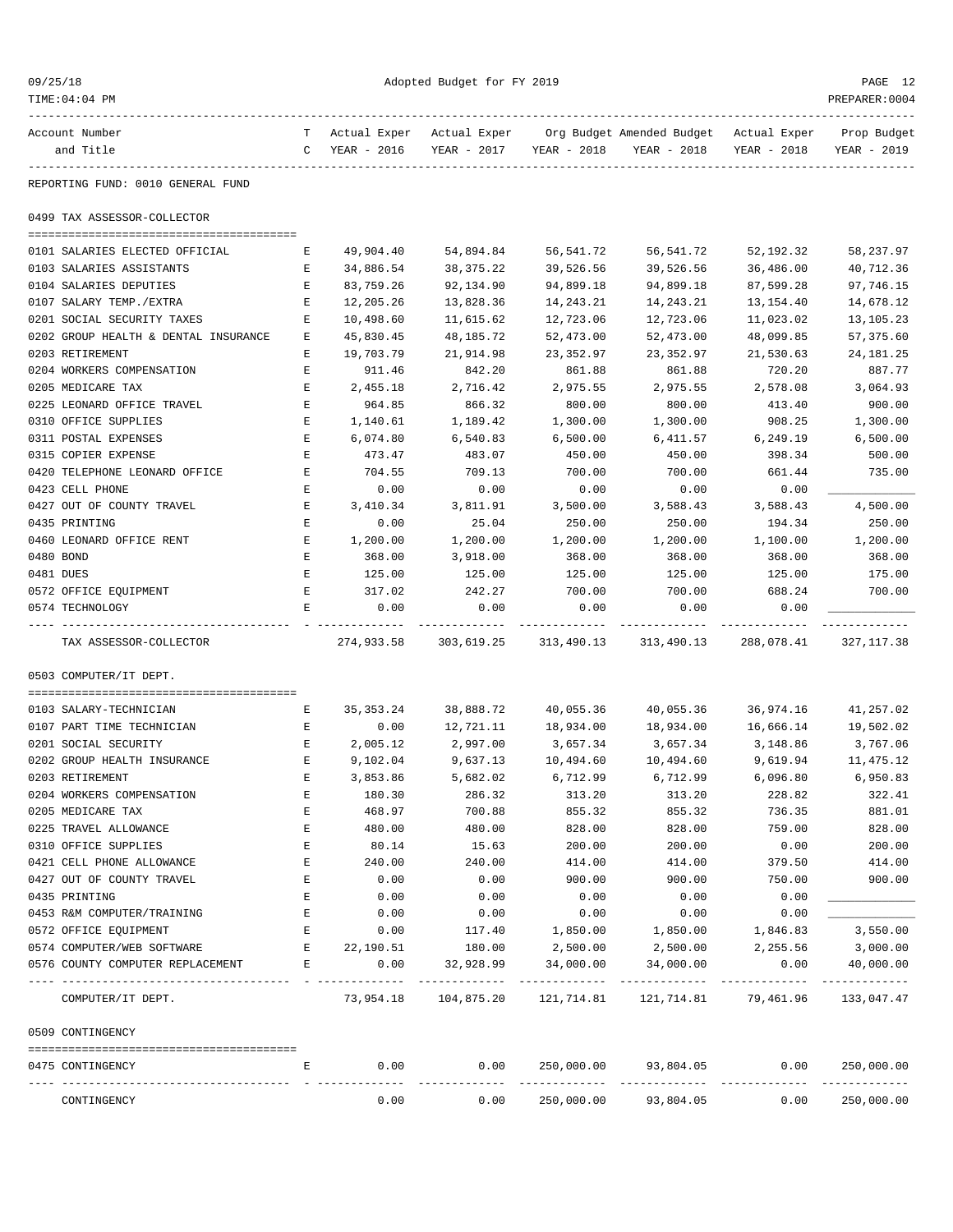| Account Number                       | т | Actual Exper | Actual Exper |             | Org Budget Amended Budget Actual Exper                      |                        | Prop Budget |
|--------------------------------------|---|--------------|--------------|-------------|-------------------------------------------------------------|------------------------|-------------|
| and Title                            | C | YEAR - 2016  | YEAR - 2017  | YEAR - 2018 | YEAR - 2018                                                 | YEAR - 2018            | YEAR - 2019 |
|                                      |   |              |              |             |                                                             |                        |             |
| REPORTING FUND: 0010 GENERAL FUND    |   |              |              |             |                                                             |                        |             |
| 0510 COURTHOUSE                      |   |              |              |             |                                                             |                        |             |
|                                      |   |              |              |             |                                                             |                        |             |
| 0107 REGULAR TEMP. - PART TIME       | Е | 0.00         | 0.00         | 0.00        | 0.00                                                        | 0.00                   |             |
| 0115 SALARY JANITOR                  | Е | 33,871.76    | 37,258.78    | 38, 376.62  | 38, 376.62                                                  | 35, 424.48             | 39,527.92   |
| 0201 SOCIAL SECURITY TAXES           | E | 2,066.90     | 2,276.86     | 2,379.35    | 2,379.35                                                    | 2,164.78               | 2,450.73    |
| 0202 GROUP HEALTH & DENTAL INSURANCE | Ε | 9,102.04     | 9,637.13     | 10,494.60   | 10,494.60                                                   | 9,619.94               | 11,475.12   |
| 0203 RETIREMENT                      | Ε | 3,692.26     | 4,098.41     | 4,367.26    | 4,367.26                                                    | 4,026.23               | 4,521.99    |
| 0204 WORKERS' COMPENSATION           | Е | 1,422.62     | 1,534.20     | 1,581.12    | 1,581.12                                                    | 1,318.50               | 1,628.55    |
| 0205 MEDICARE TAX                    | Ε | 483.46       | 532.56       | 556.46      | 556.46                                                      | 506.34                 | 573.15      |
| 0310 OFFICE SUPPLIES                 | Ε | 3,014.35     | 2,947.15     | 5,000.00    | 5,000.00                                                    | 4,434.14               | 4,000.00    |
| 0311 POSTAL EXPENSE                  | Ε | 7,119.88     | 7,297.25     | 9,000.00    | 9,000.00                                                    | 5,681.15               | 9,000.00    |
| 0315 COPIER RENTAL                   | E | 4,165.59     | 4,164.42     | 5,000.00    | 5,000.00                                                    | 3,424.94               | 4,300.00    |
| 0316 EMPLOYEE AWARDS BANQUET         | E | 1,953.00     | 1,906.36     | 2,500.00    | 2,500.00                                                    | 1,806.05               | 2,500.00    |
| 0330 AUTO EXPENSE-GAS AND OIL        | Ε | 616.38       | 666.82       | 600.00      | 600.00                                                      | 530.94                 | 700.00      |
| 0332 JANITOR SUPPLIES                | Ε | 3,957.80     | 4,222.70     | 0.00        | 0.00                                                        | 0.00                   |             |
| 0353 R&M COMPUTER                    | Ε | 0.00         | 0.00         | 5,000.00    | 5,000.00                                                    | 0.00                   |             |
| 0420 TELEPHONE                       | Ε | 24,775.27    | 20,709.30    | 0.00        | 540.00                                                      | 479.95                 |             |
| 0421 INTERNET LINES                  | E | 3,194.09     | 3,174.36     | 0.00        | 420.00                                                      | 419.67                 |             |
| 0423 CELL PHONE                      | E | 0.00         | 313.83       | 400.00      | 400.00                                                      | 286.92                 | 340.00      |
| 0440 UTILITIES ELECTRICITY           | Ε | 25, 177. 72  | 21,993.39    | 15,000.00   | 15,000.00                                                   | 7,419.58               | 7,000.00    |
| 0441 UTILITIES GAS                   | Е | 3,192.16     | 3,999.06     | 1,000.00    | 1,000.00                                                    | 695.03                 |             |
| 0442 UTILITIES WATER                 | Ε | 8,784.25     | 8,471.39     | 2,000.00    | 10,500.00                                                   | 10,157.55              | 3,600.00    |
| 0443 TRASH PICK-UP                   | E | 928.68       | 928.68       | 1,000.00    | 1,487.00                                                    | 1,332.16               | 1,000.00    |
| 0445 AIR CONDITIONER MAINTENANCE     | E | 7,449.88     | 7,522.92     | 5,500.00    | 5,500.00                                                    | 2,507.64               |             |
| 0446 ELEVATOR MAINTENANCE CONTR      | Ε | 3,023.76     | 3,128.04     | 3,200.00    | 3,200.00                                                    | 1,889.44               |             |
| 0450 R & M BUILDINGS                 | Е | 121,445.21   | 13,358.89    | 1,360.00    | 2,165.00                                                    | 2,164.98               |             |
| 0453 COMPUTER SOFTWARE MAINTEN       | Ε | 138,697.33   | 146,568.00   | 160,000.00  | 160,000.00                                                  | 146,568.00             | 165,000.00  |
| 0463 RENTAL PERSONNEL PAGER          | Ε | 28.54        | 0.00         | 0.00        | 0.00                                                        | 0.00                   |             |
| 0482 FIRE INSURANCE                  | E | 12,406.00    | 13,814.00    | 13,000.00   | 13,000.00                                                   | 15,366.00              | 16,500.00   |
| 0500 LAND                            | Ε | 0.00         | 0.00         | 0.00        | 0.00                                                        | 0.00                   |             |
| 0530 PERMANENT IMPROVEMENTS          | Ε | 0.00         | 0.00         | 0.00        | 0.00                                                        | 0.00                   |             |
| 0572 OFFICE EQUIPMENT                | Е | 9,107.27     | 0.00         | 0.00        | 0.00                                                        | 0.00                   |             |
| 0573 ODYSSEY SOFTWARE/EQUIPMENT      | Ε | 69,295.00    | 0.00         | 35,000.00   | 24, 248.00                                                  | 0.00                   |             |
| 0574 TECHNOLOGY                      | Е | 2,805.19     | 0.00         | 1,323.00    | 1,323.00                                                    | 0.00                   | 1,323.00    |
| 0575 LAND/BUILDING                   | E | 0.00         | 0.00         | 0.00        | 0.00                                                        | 0.00                   |             |
|                                      | E |              |              | 1,000.00    | 1,000.00                                                    |                        |             |
| 0577 JANITOR EQUIPMENT               |   | 112.16       | 769.98       |             |                                                             | 0.00<br>______________ | 1,000.00    |
| COURTHOUSE                           |   | 501,888.55   |              |             | 321, 294.48 324, 638.41 324, 638.41 258, 224.41 276, 440.46 |                        |             |
| 0511 COUNTY OFFICE BUILDING          |   |              |              |             |                                                             |                        |             |
|                                      |   |              |              |             |                                                             |                        |             |
| 0115 SALARY JANITOR                  | Е | 3,397.68     | 4,061.22     | 3,208.24    | 3,208.24                                                    | 3,331.80               | 3,304.49    |
| 0201 SOCIAL SECURITY TAXES           | Е | 210.66       | 251.81       | 198.91      | 198.91                                                      | 206.55                 | 204.88      |
| 0203 RETIREMENT                      | Ε | 370.33       | 446.76       | 365.10      | 365.10                                                      | 378.04                 | 378.03      |
| 0204 WORKER' COMPENSATION            | Е | 118.86       | 128.18       | 132.18      | 132.18                                                      | 110.22                 | 136.14      |
| 0205 MEDICARE TAX                    | Ε | 49.26        | 58.88        | 46.52       | 46.52                                                       | 48.32                  | 47.92       |
| 0225 JANITOR TRAVEL                  | Ε | 155.96       | 146.71       | 100.00      | 100.00                                                      | 112.50                 | 175.00      |
| 0332 JANITOR SUPPLIES                | Ε | 482.86       | 483.43       | 1,000.00    | 1,000.00                                                    | 316.70                 | 1,000.00    |
| 0440 UTILITIES ELECTRICITY           | Ε | 4,694.83     | 4,531.31     | 5,000.00    | 5,000.00                                                    | 3,579.54               | 5,000.00    |
| 0441 UTILITIES GAS                   | Ε | 780.81       | 775.80       | 1,000.00    | 1,000.00                                                    | 785.45                 | 1,000.00    |
| 0442 UTILITIES WATER                 | Ε | 533.40       | 568.32       | 600.00      | 600.00                                                      | 807.20                 | 1,000.00    |
| 0443 TRASH PICK-UP SERVICE           | Ε | 464.33       | 464.34       | 480.00      | 480.00                                                      | 398.94                 | 480.00      |
| 0444 LAWN MAINTENANCE                | Ε | 0.00         | 0.00         | 0.00        | 0.00                                                        | 0.00                   |             |
| 0450 R & M BUILDING                  | Е | 1,647.37     | 842.28       | 5,000.00    | 5,000.00                                                    | 2,448.96               | 9,000.00    |

0482 FIRE INSURANCE E 802.00 777.00 1,000.00 1,000.00 860.00 1,000.00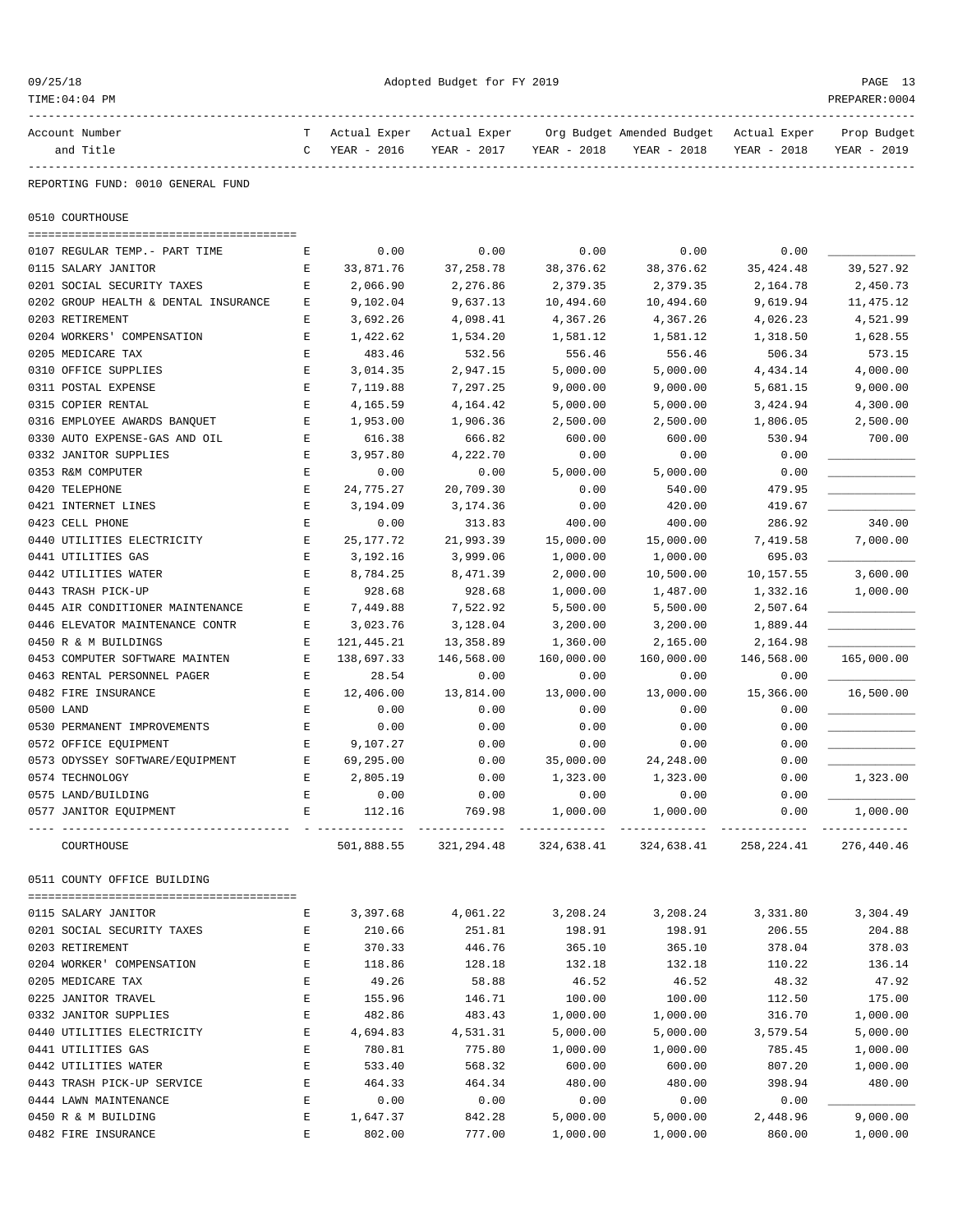| 09/25/18 |  |
|----------|--|
|          |  |
|          |  |

| TIME:04:04 PM                     |         |                             |                             |                  |                                                         |                  | PREPARER:0004              |
|-----------------------------------|---------|-----------------------------|-----------------------------|------------------|---------------------------------------------------------|------------------|----------------------------|
| Account Number<br>and Title       | T.<br>C | Actual Exper<br>YEAR - 2016 | Actual Exper<br>YEAR - 2017 | YEAR - 2018      | Org Budget Amended Budget - Actual Exper<br>YEAR - 2018 | YEAR - 2018      | Prop Budget<br>YEAR - 2019 |
| REPORTING FUND: 0010 GENERAL FUND |         |                             |                             |                  |                                                         |                  |                            |
| 0535 BUILDINGS                    | E       | 0.00                        | 0.00                        | 0.00             | 0.00                                                    | 0.00             |                            |
| COUNTY OFFICE BUILDING            |         | 13,708.35                   | 13,536.04                   | 18,130.95        | 18,130.95                                               | 13,384.22        | 22,726.46                  |
| 0512 CO-OP OFFICE BUILDING        |         |                             |                             |                  |                                                         |                  |                            |
| 0332 JANITOR SUPPLIES             | Е       | 324.20                      | 145.62                      | 500.00           | 500.00                                                  | 271.34           | 500.00                     |
| 0440 UTILITIES ELECTRICITY        | Е       | 4,904.91                    | 4,520.54                    | 6,000.00         | 6,000.00                                                | 4,803.13         | 6,000.00                   |
| 0442 UTILITIES WATER              | Е       | 533.40                      | 596.23                      | 600.00           | 600.00                                                  | 562.54           | 700.00                     |
| 0450 R&M BUILDING                 | Е       | 1,869.94                    | 3,052.32                    | 3,000.00         | 3,000.00                                                | 375.88           | 1,000.00                   |
| 0482 FIRE INSURANCE               | Е       | 851.00                      | 1,079.00                    | 1,000.00         | 1,000.00                                                | 1,195.00         | 1,400.00                   |
| 0535 BUILDINGS                    | Ε       | 0.00                        | 0.00                        | 0.00             | 0.00                                                    | 0.00             |                            |
| CO-OP OFFICE BUILDING             |         | 8,483.45                    | 9,393.71                    | 11,100.00        | 11,100.00                                               | 7,207.89         | 9,600.00                   |
| 0513 COURTHOUSE SOUTH ANNEX       |         |                             |                             |                  |                                                         |                  |                            |
|                                   |         |                             |                             |                  |                                                         |                  |                            |
| 0115 SALARY JANITOR               | Е       | 10,497.96                   | 11,315.11                   | 12,824.31        | 12,824.31                                               | 10,883.88        | 13,209.04                  |
| 0201 SOCIAL SECURITY TAXES        | Е       | 650.85                      | 701.50                      | 795.11           | 795.11                                                  | 674.77           | 818.96                     |
| 0203 RETIREMENT                   | Е       | 1,144.47                    | 1,244.66                    | 1,459.41         | 1,459.41                                                | 1,237.02         | 1,511.11                   |
| 0204 WORKERS' COMPENSATION        | Е       | 475.40                      | 512.98                      | 528.36           | 528.36                                                  | 440.60           | 544.21                     |
| 0205 MEDICARE TAX                 | Ε       | 152.11                      | 164.11                      | 185.95           | 185.95                                                  | 157.87           | 191.53                     |
| 0315 COPIER RENTAL                | Ε       |                             | 0.00                        | 1,800.00         | 1,800.00                                                | 1,065.03         | 1,500.00                   |
| 0332 JANITOR SUPPLIES             | Е       | 693.74                      | 699.23                      | 2,000.00         | 2,000.00                                                | 895.27           | 2,000.00                   |
| 0420 TELEPHONE                    | E       | 3,457.57                    | 3,711.54                    | 4,700.00         | 4,700.00                                                | 4,790.99         | 5,500.00                   |
| 0421 INTERNET                     | E       |                             | 0.00                        | 1,200.00         | 1,200.00                                                | 1,019.80         | 3,500.00                   |
| 0440 UTILITIES ELECTRICITY        | Ε       | 5,629.70                    | 5,171.56                    | 6,000.00         | 6,000.00                                                | 4,256.85         | 6,000.00                   |
| 0441 UTILITIES GAS                | Ε       | 877.68                      | 965.38                      | 1,300.00         | 1,300.00                                                | 1,176.22         | 1,300.00                   |
| 0442 UTILITIES WATER              | Ε       | 863.42                      | 862.64                      | 1,000.00         | 1,000.00                                                | 964.85           | 1,300.00                   |
| 0443 TRASH PICKUP SERVICE         | E       | 928.68                      | 928.68                      | 1,000.00         | 1,000.00                                                | 797.90           | 1,000.00                   |
| 0444 LAWN MAINTENANCE             | Ε       | 0.00                        | 0.00                        | 0.00             | 0.00                                                    | 0.00             |                            |
| 0450 R&M BUILDING                 | Е       | 2,490.11                    | 4,242.20                    | 5,000.00         | 6,100.00                                                | 6,540.89         | 5,000.00                   |
| 0455 PARKING LOT                  | Е       | 0.00                        | 0.00                        | 0.00             | 0.00                                                    | 0.00             |                            |
| 0482 FIRE INSURANCE<br>0531 ANNEX | Е       | 1,984.00<br>0.00            | 1,989.00<br>0.00            | 2,100.00<br>0.00 | 2,100.00<br>0.00                                        | 2,181.00<br>0.00 | 2,300.00                   |
|                                   |         |                             |                             |                  |                                                         |                  |                            |
| COURTHOUSE SOUTH ANNEX            |         |                             | 29,845.69 32,508.59         | 41,893.14        | 42,993.14                                               | 37,082.94        | 45,674.85                  |
| 0514 CITY HALL ANNEX              |         |                             |                             |                  |                                                         |                  |                            |
| 0421 TELEPHONE/INTERNET           | Ε       |                             |                             |                  | 2,730.26 4,400.00 4,400.00 4,021.82                     |                  | 4,400.00                   |
| CITY HALL ANNEX                   |         | 0.00                        |                             |                  | 2,730.26 4,400.00 4,400.00 4,021.82                     |                  | 4,400.00                   |
| 0515 WINDOM CO.BLDG.              |         |                             |                             |                  |                                                         |                  |                            |
| 0440 UTILITIES ELECTRICITY        | Е       | 2,225.45                    | 1,518.34                    | 2,250.00         | 2,250.00                                                | 582.77           | 1,500.00                   |
| 0441 UTILITIES GAS                | Е       | 540.76                      | 651.80                      | 700.00           | 700.00                                                  | 598.68           | 700.00                     |
| 0442 UTILITIES WATER              | Ε       | 0.00                        | 0.00                        | 0.00             | 0.00                                                    | 0.00             |                            |
| 0444 LAWN MAINTENANCE             | Ε       | 800.00                      | 900.00                      | 800.00           | 800.00                                                  | 300.00           | 800.00                     |
| 0450 R&M BUILDING                 | E       | 454.72                      | 11,675.07                   | 1,000.00         | 1,000.00                                                | 1,128.68         | 1,000.00                   |
| 0482 FIRE INSURANCE               | E       | 952.00                      | 1,506.00                    | 1,000.00         | 1,000.00                                                | 1,446.00         | 1,600.00                   |
| 0501 PEST CONTROL                 | Ε       | 0.00                        | 120.00                      | 100.00           | 100.00                                                  | 60.00            | 120.00                     |
|                                   |         |                             | --------------              | -------------    |                                                         |                  | -------------              |

WINDOM CO.BLDG. 4,972.93 16,371.21 5,850.00 5,850.00 4,116.13 5,720.00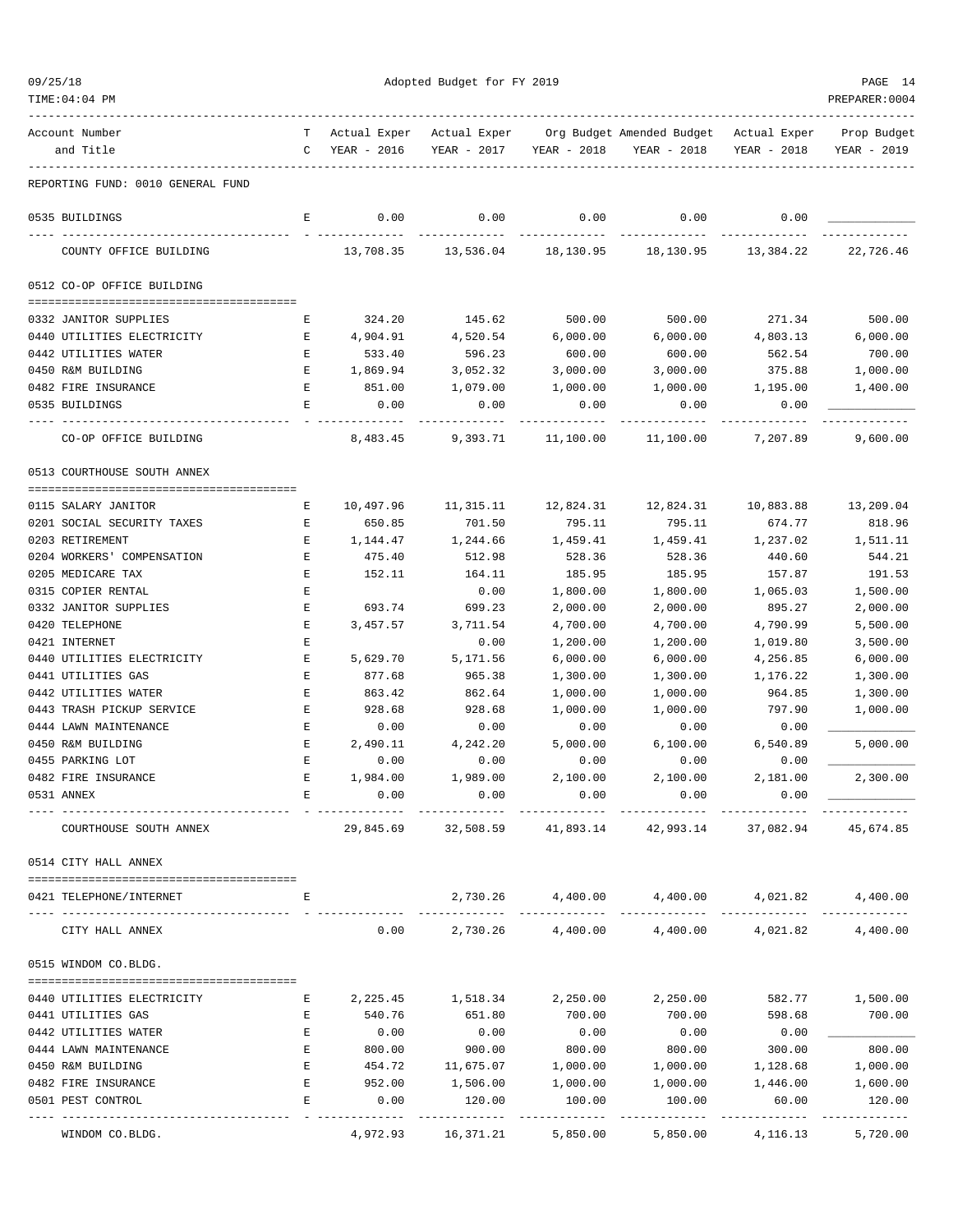| TIME:04:04 PM                            |                    |               |            |                         |                                                                                |                         | PREPARER: 0004 |
|------------------------------------------|--------------------|---------------|------------|-------------------------|--------------------------------------------------------------------------------|-------------------------|----------------|
| Account Number                           |                    |               |            |                         | T Actual Exper Actual Exper Org Budget Amended Budget Actual Exper Prop Budget |                         |                |
| and Title<br>--------------------------- |                    | C YEAR - 2016 |            | YEAR - 2017 YEAR - 2018 | YEAR - 2018                                                                    | YEAR - 2018             | YEAR - 2019    |
| REPORTING FUND: 0010 GENERAL FUND        |                    |               |            |                         |                                                                                |                         |                |
| 0516 AGRILIFE EXTENSION BUILDING         |                    |               |            |                         |                                                                                |                         |                |
| 0115 SALARY JANITOR                      | Е                  | 1,742.40      |            | 1,892.84 2,566.43       | 2,566.43                                                                       | 2,381.62                | 2,643.42       |
| 0201 SOCIAL SECURITY TAXES               | Е                  | 108.02        | 117.31     | 159.12                  | 159.12                                                                         | 147.66                  | 163.89         |
| 0203 RETIREMENT                          | E                  | 189.87        | 208.10     | 292.06                  | 292.06                                                                         | 271.43                  | 302.41         |
| 0204 WORKERS' COMPENSATION               | Е                  | 95.14         | 102.66     | 105.74                  | 105.74                                                                         | 88.16                   | 108.91         |
| 0205 MEDICARE TAX                        | Е                  | 25.33         | 27.41      | 37.21                   | 37.21                                                                          | 34.48                   | 38.33          |
| 0225 JANITOR TRAVEL                      | Е                  | 227.39        | 223.75     | 150.00                  | 150.00                                                                         | 174.39                  | 250.00         |
| 0332 JANITOR SUPPLIES                    | Е                  | 225.46        | 336.90     | 500.00                  | 500.00                                                                         | 70.07                   | 500.00         |
| 0420 TELEPHONE                           | Е                  | 0.00          | 0.00       | 0.00                    | 0.00                                                                           | 0.00                    |                |
| 0440 UTILITIES ELECTRICITY               | $\mathbf{E}$       | 4,180.46      | 4,134.31   | 5,000.00                | 5,000.00                                                                       | 4,252.40                | 5,000.00       |
| 0441 UTILITIES GAS                       | E                  | 0.00          | 0.00       | 0.00                    | 0.00                                                                           | 0.00                    |                |
| 0442 UTILITIES WATER                     | Е                  | 533.40        | 568.32     | 550.00                  | 550.00                                                                         | 514.60                  | 650.00         |
| 0443 TRASH PICKUP SERVICE                | Е                  | 0.00          | 0.00       | 0.00                    | 0.00                                                                           | 0.00                    |                |
| 0444 LAWN MAINTENANCE                    | Е                  | 0.00          | 0.00       | 0.00                    | 0.00                                                                           | 0.00                    |                |
| 0450 R&M BUILDING                        | Е                  | 868.83        | 316.00     | 40,000.00               | 40,000.00                                                                      | 1,768.75                | 600.00         |
| 0482 FIRE INSURANCE                      | Е                  | 476.00        | 791.00     | 600.00                  | 600.00                                                                         | 880.00                  | 1,000.00       |
| 0530 BUILDING REMODEL                    | Е                  | 0.00          | 0.00       | 0.00                    | 0.00                                                                           | 0.00                    |                |
| 0535 BUILDING CONSTRUCTION               | Е                  | 0.00          | 0.00       | 0.00                    | 0.00                                                                           | 0.00                    |                |
| 0572 OFFICE EQUIPMENT                    | E                  | 0.00          | 0.00       | 0.00                    | 0.00                                                                           | 0.00                    |                |
|                                          |                    |               |            |                         |                                                                                |                         |                |
| AGRILIFE EXTENSION BUILDING              |                    | 8,672.30      |            |                         | 8,718.60 49,960.56 49,960.56                                                   | 10,583.56               | 11,256.96      |
| 0517 COURTHOUSE EAST ANNEX               |                    |               |            |                         |                                                                                |                         |                |
| 0535 BUILDING                            | Е                  |               | 0.00       | 0.00                    | 0.00                                                                           | 0.00                    |                |
| COURTHOUSE EAST ANNEX                    |                    | 0.00          | 0.00       | 0.00                    | 0.00                                                                           | 0.00                    | 0.00           |
| 0518 COUNTY OFFICES RELOCATION           |                    |               |            |                         |                                                                                |                         |                |
| 0311 POSTAL EXPENSES                     | E                  |               | 178.00     | 344.00                  | 344.00                                                                         | 344.00                  | 344.00         |
| 0332 JANITOR SUPPLIES                    | $\mathbf{E}% _{0}$ |               | 0.00       | 4,500.00                | 4,500.00                                                                       | 2,238.63                | 4,500.00       |
| 0420 UTILITIES TELEPHONE                 | Е                  |               | 2,957.52   | 9,500.00                |                                                                                | 17,000.00   15,851.32   | 19,900.00      |
| 0421 INTERNET SERVICES                   | Ε                  |               | 4,353.84   | 9,000.00                | 12,500.00                                                                      | 12,370.78               | 11,300.00      |
| 0440 UTILITIES ELECTRICITY               | Ε                  |               | 10,020.32  | 15,000.00               | 15,000.00                                                                      | 23,980.79               | 31,600.00      |
| 0441 UTILITIES GAS                       | Ε                  |               | 500.44     | 3,000.00                | 3,000.00                                                                       | 2,978.38                | 4,400.00       |
| 0442 UTILITIES WATER                     | E                  |               | 696.04     | 3,000.00                | 3,000.00                                                                       | 4,734.39                | 6,400.00       |
| 0443 TRASH PICKUP SERVICE                | Е                  |               | 360.60     | 1,600.00                | 1,600.00                                                                       | 1,413.20                | 1,935.00       |
| 0450 R & M BUILDING                      | Ε                  |               | 41,457.91  | 10,000.00               | 10,000.00                                                                      | 5,741.48                | 12,000.00      |
| 0460 MOVING EXPENSES                     | Е                  |               | 41,468.70  | 0.00                    | 0.00                                                                           | 0.00                    |                |
| 0470 OFFICE SPACE LEASE                  | Е                  |               | 28,575.00  | 91,200.00               | 91,200.00                                                                      | 90,025.00               | 121,200.00     |
| 0483 ALARM MONITORING                    | Е                  |               | 0.00       | 2,000.00                | 2,000.00                                                                       | 885.60                  | 900.00         |
|                                          |                    |               |            |                         |                                                                                |                         |                |
| 0484 CLEANING SERVICES                   | E                  |               | 0.00       | 11,000.00               | 0.00                                                                           | 0.00                    |                |
| 0501 PEST CONTROL                        | Е                  |               | 85.00      | 800.00                  | 800.00                                                                         | 1,157.00<br>----------- | 1,340.00       |
| COUNTY OFFICES RELOCATION                |                    | 0.00          | 130,653.37 | 160,944.00              | 160,944.00                                                                     | 161,720.57              | 215,819.00     |
| 0519 GOVERNMENT BUILDING                 |                    |               |            |                         |                                                                                |                         |                |
| 0165 CONSTRUCTION                        | Е                  |               | 0.00       | 750,000.00              | 750,000.00                                                                     | 0.00                    | 200,000.00     |
| GOVERNMENT BUILDING                      |                    | 0.00          | 0.00       | 750,000.00              | 750,000.00                                                                     | 0.00                    | 200,000.00     |

09/25/18 Adopted Budget for FY 2019 PAGE 15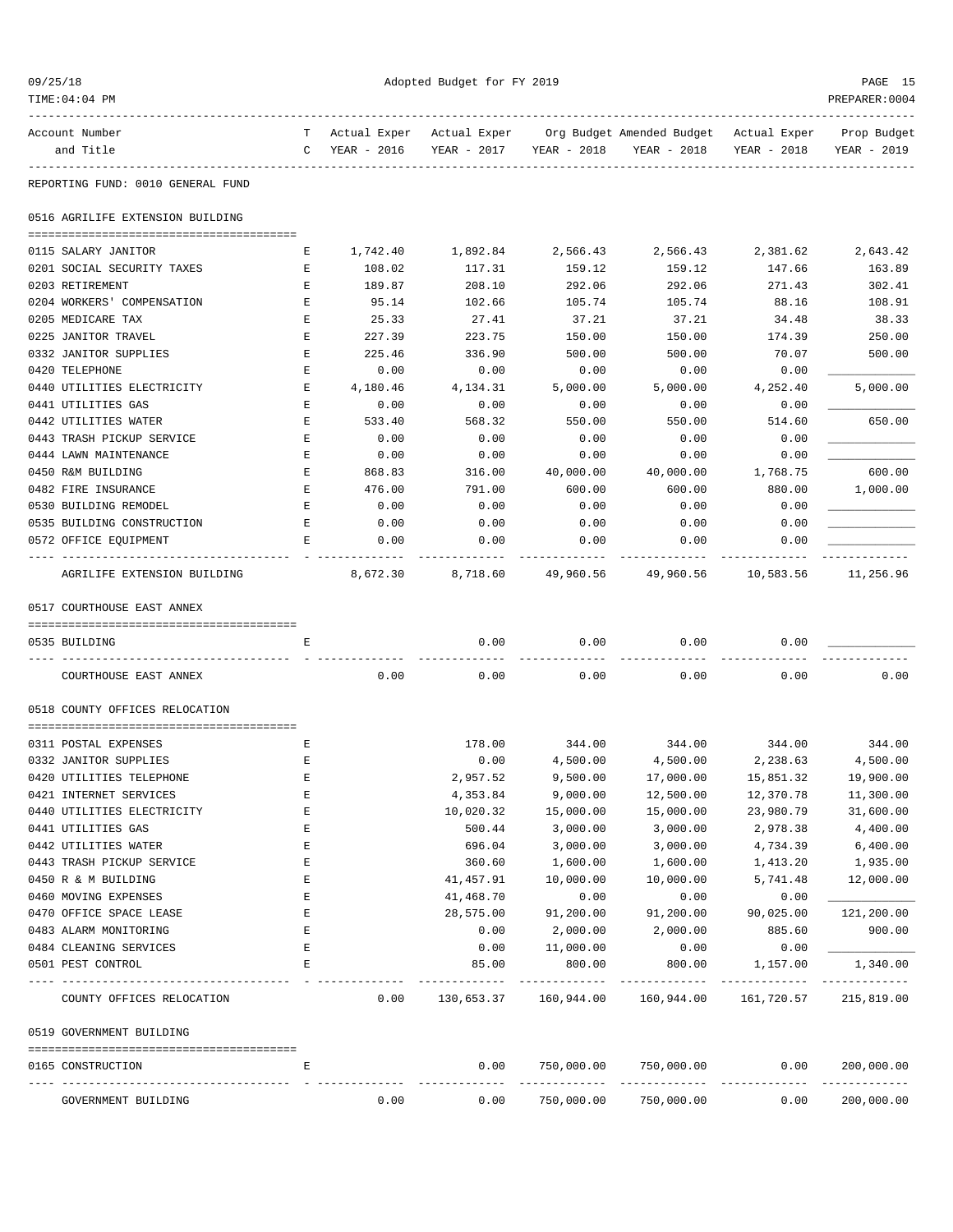| 09/25/18                                                        | Adopted Budget for FY 2019 |                  |                                  |                        |                                        |                  |                       |
|-----------------------------------------------------------------|----------------------------|------------------|----------------------------------|------------------------|----------------------------------------|------------------|-----------------------|
| TIME: 04: 04 PM                                                 |                            |                  |                                  |                        |                                        |                  | PREPARER: 0004        |
| Account Number                                                  | т                          | Actual Exper     | Actual Exper                     |                        | Org Budget Amended Budget Actual Exper |                  | Prop Budget           |
| and Title                                                       | C                          | YEAR - 2016      | YEAR - 2017                      | YEAR - 2018            | YEAR - 2018                            | YEAR - 2018      | YEAR - 2019           |
| REPORTING FUND: 0010 GENERAL FUND                               |                            |                  |                                  |                        |                                        |                  |                       |
| 0540 AMBULANCE SERVICE                                          |                            |                  |                                  |                        |                                        |                  |                       |
|                                                                 |                            |                  |                                  |                        |                                        |                  |                       |
| 0417 AMBULANCE SERVICE                                          | Е                          |                  | 540,000.00 540,000.00 540,000.00 |                        | 540,000.00                             |                  | 495,000.00 540,000.00 |
| AMBULANCE SERVICE                                               |                            | 540,000.00       | 540,000.00                       | 540,000.00             | 540,000.00                             | 495,000.00       | 540,000.00            |
| 0543 FIRE PROTECTION                                            |                            |                  |                                  |                        |                                        |                  |                       |
| 0416 FIRE PROTECTION SERVICE                                    | Е                          | 74,400.00        | 78,696.00                        | 84,000.00              | 84,000.00                              | 84,000.00        | 84,000.00             |
| 0422 R&M RADIO/TOWER                                            | E                          | 700.00           | 8,241.00                         | 700.00                 | 4,380.00                               | 36.87            | 700.00                |
| 0440 UTILITIES ELECTRICITY                                      | Е                          | 0.00             | 0.00                             | 300.00                 | 300.00                                 | 0.00             |                       |
| 0447 REPEATER SERVICE CONTRACT<br>$\mathbf{E}$ and $\mathbf{E}$ |                            | 7,116.04         | 7,996.04                         | 8,235.81               | 8,235.81                               | 8,235.80         | 8,507.60              |
| 0490 FCC RADIO LICENSE                                          | Е                          | 0.00             | 0.00                             | 0.00                   | 0.00                                   | 0.00             |                       |
|                                                                 |                            |                  |                                  |                        |                                        |                  |                       |
| FIRE PROTECTION                                                 |                            | 82,216.04        | 94,933.04                        | 93, 235.81             | 96,915.81                              | 92,272.67        | 93,207.60             |
| 0551 CONSTABLE PRECINCT # 1                                     |                            |                  |                                  |                        |                                        |                  |                       |
| 0101 SALARY ELECTED OFFICIAL                                    | Е                          | 28,410.20        | 31,251.48                        | 32,188.90              | 32,188.90                              | 29,712.96        | 33,154.57             |
| 0201 SOCIAL SECURITY TAXES                                      | Е                          | 1,832.24         | 2,005.44                         | 2,144.51               | 2,144.51                               | 1,892.12         | 2,204.38              |
| 0202 GROUP HEALTH & DENTAL INSURANCE                            | Е                          | 4,164.28         | 4,408.96                         | 5,247.30               | 5,247.30                               | 4,401.32         | 5,737.56              |
| 0203 RETIREMENT                                                 | Е                          | 3,096.75         | 3,437.34                         | 3,663.10               | 3,663.10                               | 3,376.81         | 3,792.88              |
| 0204 WORKERS' COMPENSATION                                      | Е                          | 727.30           | 771.90                           | 854.35                 | 854.35                                 | 654.04           | 878.20                |
| 0205 MEDICARE TAX                                               | Ε                          | 428.59           | 469.02                           | 501.54                 | 501.54                                 | 442.44           | 515.54                |
| 0310 OFFICE SUPPLIES                                            | Ε                          | 0.00             | 93.73                            | 100.00                 | 100.00                                 | 0.00             | 50.00                 |
| 0311 POSTAL EXPENSES                                            | E                          | 0.00             | 136.42                           | 600.00                 | 600.00                                 | 95.38            | 300.00                |
| 0330 AUTO EXPENSE-GAS AND OIL                                   | E                          | 862.20           | 1,089.95                         | 1,400.00               | 1,400.00                               | 1,047.61         | 1,625.00              |
| 0421 ONLINE RESEARCH/ACCURINT                                   | Е                          | 600.00           | 600.00                           | 600.00                 | 600.00                                 | 500.00           | 600.00                |
| 0422 R & M RADIO                                                | Ε                          | 68.08            | 0.00                             | 200.00                 | 200.00                                 | 0.00             | 200.00                |
| 0427 TRAVEL EXPENSE                                             | Ε                          | 2,400.00         | 2,400.00                         | 2,400.00               | 2,400.00                               | 2,200.00         | 2,400.00              |
| 0435 PRINTING                                                   | Е                          | 146.75           | 0.00                             | 100.00                 | 100.00                                 | 0.00             | 50.00                 |
| 0480 BOND                                                       | Ε                          | 0.00             | 92.50                            | 0.00                   | 0.00                                   | 0.00             | 178.00                |
| 0488 LAW ENFORCEMENT PROF. INS                                  | Е                          | 399.52           | 442.55                           | 400.00                 | 400.00                                 | 482.00           | 525.00                |
| 0572 EQUIPMENT                                                  | Ε                          | 0.00             | 0.00                             | 0.00                   | 0.00                                   | 0.00             |                       |
| 0574 TECHNOLOGY                                                 | Е                          | 0.00             | 0.00                             | 0.00<br>-------------- | 0.00                                   | 0.00             |                       |
| CONSTABLE PRECINCT # 1                                          |                            |                  | 43, 135.91 47, 199.29            | 50,399.70              | 50,399.70                              | 44,804.68        | 52, 211.13            |
| 0552 CONSTABLE PRECINCT #2                                      |                            |                  |                                  |                        |                                        |                  |                       |
|                                                                 |                            |                  |                                  |                        |                                        |                  |                       |
| 0101 SALARY ELECTED OFFICIAL                                    | Е                          | 13,795.34        | 15,174.90                        | 15,630.15              | 15,630.15                              | 14,427.84        | 16,099.05             |
| 0201 SOCIAL SECURITY TAXES                                      | Е                          | 855.40           | 1,041.38                         | 1,117.87               | 1,117.87                               | 1,030.88         | 1,146.94              |
| 0202 GROUP HEALTH & DENTAL INSURANCE<br>0203 RETIREMENT         | E                          | 9,086.44         | 9,609.00                         | 10,494.60              | 10,494.60                              | 9,619.94         | 11, 475.12            |
|                                                                 | Ε                          | 1,503.75         | 1,669.09                         | 1,778.71               | 1,778.71                               | 1,639.80         | 1,841.73              |
| 0204 WORKERS' COMPENSATION<br>0205 MEDICARE TAX                 | Ε<br>Ε                     | 353.16<br>199.94 | 374.82<br>243.46                 | 445.34<br>261.44       | 445.34<br>261.44                       | 317.58<br>241.18 | 456.93<br>268.24      |
| 0310 OFFICE SUPPLIES                                            | Ε                          | 0.00             | 0.00                             | 100.00                 | 100.00                                 | 0.00             | 100.00                |
| 0311 POSTAL EXPENSES                                            | $\mathbf E$                | 0.00             | 0.00                             | 600.00                 | 600.00                                 | 50.00            | 600.00                |
| 0330 AUTO EXPENSE-GAS AND OIL                                   | Ε                          | 407.54           | 232.51                           | 1,400.00               | 1,400.00                               | 62.38            | 1,400.00              |
| 0422 R & M RADIO                                                | Ε                          | 0.00             | 230.34                           | 163.55                 | 163.55                                 | 0.00             | 164.00                |
| 0427 TRAVEL EXPENSE                                             | Ε                          | 2,400.00         | 2,400.00                         | 2,400.00               | 2,400.00                               | 2,200.00         | 2,400.00              |
| 0428 TRAINING/TUITION/TRAVEL                                    | Ε                          |                  | 228.53                           | 228.53                 | 228.53                                 | 0.00             | 228.00                |
| 0435 PRINTING                                                   | Ε                          | 64.75            | 27.00                            | 100.00                 | 100.00                                 | 0.00             | 100.00                |
| 0480 BOND                                                       | Ε                          | 0.00             | 185.00                           | 0.00                   | 0.00                                   | 0.00             | 178.00                |
|                                                                 |                            |                  |                                  |                        |                                        |                  |                       |

0488 LAW ENFOREMENT PROF. INS. E 399.52 442.55 400.00 400.00 482.00 550.00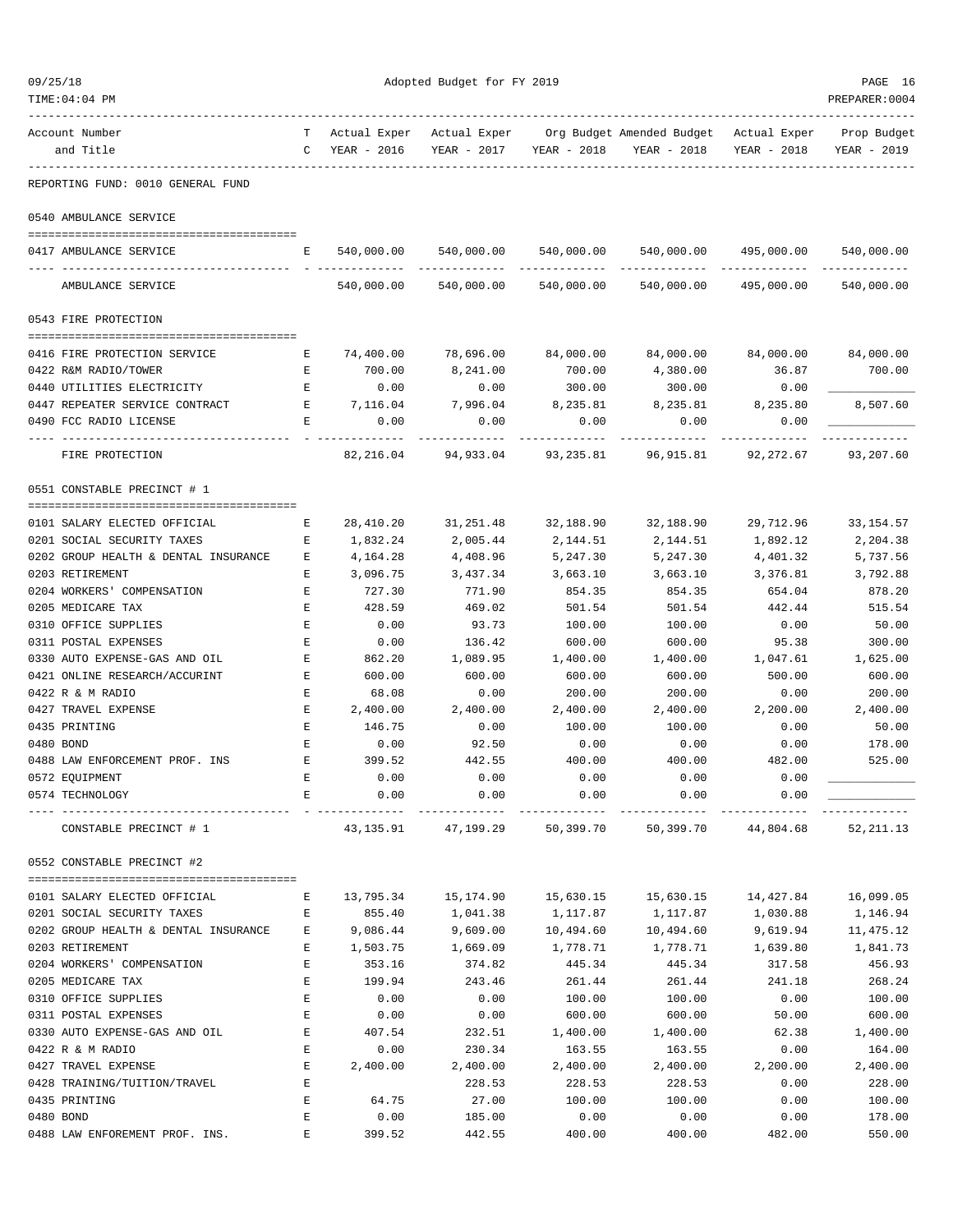| 09/25/18                                   | Adopted Budget for FY 2019                     |                |                               |               |                                                        |             | PAGE 17     |
|--------------------------------------------|------------------------------------------------|----------------|-------------------------------|---------------|--------------------------------------------------------|-------------|-------------|
| TIME: 04: 04 PM                            |                                                | PREPARER: 0004 |                               |               |                                                        |             |             |
| Account Number                             | T.                                             | Actual Exper   | Actual Exper                  |               | Org Budget Amended Budget Actual Exper                 |             | Prop Budget |
| and Title                                  |                                                | C YEAR - 2016  | YEAR - 2017                   | YEAR - 2018   | YEAR - 2018                                            | YEAR - 2018 | YEAR - 2019 |
| REPORTING FUND: 0010 GENERAL FUND          |                                                |                |                               |               |                                                        |             |             |
| 0573 RADIO EQUIPMENT                       | E                                              | 0.00           | 445.00                        | 445.00 445.00 |                                                        | 0.00        | 445.00      |
| 0574 TECHNOLOGY                            | Е                                              | 0.00           | 0.00                          | 0.00          | 0.00                                                   | 0.00        |             |
| CONSTABLE PRECINCT #2                      |                                                | ---------      |                               | ----------    | 29,065.84 32,303.58 35,565.19 35,565.19                | 30,071.60   | 37,453.01   |
| 0553 CONSTABLE PRECINCT # 3                |                                                |                |                               |               |                                                        |             |             |
| 0101 SALARY ELECTED OFFICIAL               | E                                              | 12,262.90      | 13,489.06                     | 13,893.76     | 13,893.76                                              | 12,825.12   | 14,310.57   |
| 0201 SOCIAL SECURITY TAXES                 | Е                                              | 837.74         | 985.21                        | 1,010.21      | 1,010.21                                               | 931.52      | 1,036.06    |
| 0202 GROUP HEALTH & DENTAL INSURANCE       | Е                                              | 0.00           | 8,043.76                      | 10,494.60     | 10,494.60                                              | 9,619.94    | 11,475.12   |
| 0203 RETIREMENT                            | Е                                              | 1,336.69       | 1,483.82                      | 1,581.11      | 1,581.11                                               | 1,457.65    | 1,637.13    |
| 0204 WORKERS' COMPENSATION                 | Е                                              | 313.94         | 333.18                        | 402.46        | 402.46                                                 | 282.30      | 412.75      |
| 0205 MEDICARE TAX                          | Е                                              | 195.84         | 230.32                        | 236.26        | 236.26                                                 | 217.90      | 242.30      |
| 0310 OFFICE SUPPLIES                       | Е                                              | 0.00           | 0.00                          | 100.00        | 100.00                                                 | 0.00        | 100.00      |
| 0311 POSTAL EXPENSES                       | Ε                                              | 0.00           | 162.00                        | 600.00        | 600.00                                                 | 18.00       | 600.00      |
| 0330 AUTO EXPENSE-GAS AND OIL              | Е                                              | 528.14         | 177.16                        | 1,400.00      | 1,400.00                                               | 0.00        | 1,400.00    |
| 0427 TRAVEL EXPENSE                        | Е                                              | 1,200.00       | 2,400.00                      | 2,400.00      | 2,400.00                                               | 2,200.00    | 2,400.00    |
| 0435 PRINTING                              | Е                                              | 0.00           | 64.25                         | 100.00        | 100.00                                                 | 0.00        | 100.00      |
| 0480 BOND                                  | E                                              | 0.00           | 178.00                        | 0.00          | 0.00                                                   | 0.00        |             |
| 0488 LAW ENFORCEMENT PROF. INS             | E                                              | 399.52         | 442.55                        | 400.00        | 400.00                                                 | 482.00      | 550.00      |
| 0573 RADIO EQUIPMENT                       | Е                                              | 0.00           | 6,348.75                      | 0.00          | 0.00                                                   | 0.00        |             |
|                                            |                                                |                | -----------                   | .             |                                                        |             | . <u>.</u>  |
| CONSTABLE PRECINCT # 3                     |                                                |                | 17,074.77 34,338.06 32,618.40 |               | 32,618.40                                              | 28,034.43   | 34,263.93   |
| 0555 ANIMAL CONTROL OFFICER                |                                                |                |                               |               |                                                        |             |             |
| 0441 ANIMAL CONTROL OFFICER/SERVICES E     |                                                |                |                               |               | $5,923.80$ $1,271.40$ $4,000.00$ $4,000.00$ $2,026.89$ |             | 4,000.00    |
|                                            |                                                |                |                               |               |                                                        |             |             |
| ANIMAL CONTROL OFFICER                     |                                                | 5,923.80       | 1,271.40                      | 4,000.00      | 4,000.00                                               | 2,026.89    | 4,000.00    |
| 0560 COUNTY SHERIFF                        |                                                |                |                               |               |                                                        |             |             |
| 0101 SALARY ELECTED OFFICIAL               | $\mathbf{E}$ and $\mathbf{E}$ and $\mathbf{E}$ |                |                               |               | 51,409.28 56,550.00 58,246.58 58,246.58 53,766.00      |             | 59,993.98   |
| 0102 ADMINISTRATIVE SECRETARY              | Ε                                              | 35,934.86      | 39,528.32                     | 40,714.13     | 40,714.13                                              | 37,490.73   | 41,935.55   |
| 0103 CHIEF DEPUTY                          | Ε                                              | 47,368.10      | 49,907.70                     | 44,945.00     | 44,945.00                                              | 41,487.60   | 46, 293.35  |
| 0104 SALARIES DEPUTIES                     | E                                              | 537,860.32     | 585, 575.88                   | 598,904.87    | 598,904.87                                             | 552, 375.13 | 611,209.39  |
| 0107 PT RECORDS/EVIDENCE CLERKS            | $\mathbf E$                                    | 11,463.01      | 14,250.60                     | 14,678.12     | 14,678.12                                              | 9,772.47    | 14,522.79   |
| 0108 COMPENSATION PAY                      | Ε                                              | 0.00           | 0.00                          | 0.00          | 0.00                                                   | 0.00        |             |
| 0109 INVESTIGATOR-CRIMES AGAINST CHILDRE E |                                                |                |                               | 0.00          | 0.00                                                   | 0.00        | 34,780.26   |
| 0110 JAIL ADMINISTRATOR                    | Е                                              | 33,543.64      | 35,999.89                     | 34,779.99     | 34,779.99                                              | 30, 274.50  | 35, 475.26  |
| 0111 LIEUTENANT                            | E                                              | 41,807.48      | 42,603.89                     | 40,859.00     | 40,859.00                                              | 37,716.00   | 42,084.77   |
| 0113 TRANSPORT OFFICER                     | $\mathbf E$                                    | 0.00           | 20,130.32                     | 34,779.99     | 34,779.99                                              | 32,104.56   | 35,823.39   |
| 0114 PROF. STANDARDS OFFICER               | $\mathbf E$                                    | 0.00           | 0.00                          | 0.00          | 0.00                                                   | 0.00        |             |
| 0120 SALARY DISPATCHER                     | E                                              | 140,895.25     | 185,031.83                    | 199,050.75    | 199,050.75                                             | 182,820.93  | 205,022.07  |
| 0201 SOCIAL SECURITY TAXES                 | Ε                                              | 54,689.01      | 62,669.14                     | 66, 151.92    | 66,151.92                                              | 59, 253.97  | 70,098.49   |
| 0202 GROUP HEALTH INSURANCE                | Ε                                              | 229,756.80     | 260, 305.51                   | 304, 343.40   | 304, 343.40                                            | 280,558.24  | 344,253.60  |
| 0203 RETIREMENT                            | E                                              | 98,140.85      | 113,256.07                    | 121,024.76    | 121,024.76                                             | 111, 141.46 | 128,944.91  |
| 0204 WORKERS' COMPENSATION                 | $\mathbf E$                                    | 20,209.88      | 20,744.30                     | 20,161.12     | 20, 161. 12                                            | 16,645.42   | 21,467.46   |
| 0205 MEDICARE TAX                          | $\mathbf E$                                    | 12,789.73      | 14,656.87                     | 15,471.01     | 15,471.01                                              | 13,857.77   | 16,394.00   |
| 0206 UNEMPLOYMENT EXPENSE                  | E                                              | 662.00         | 0.00                          | 3,000.00      | 3,000.00                                               | 7,760.00    | 3,000.00    |
| 0250 EMPLOYEE PHYSICALS                    | E                                              | 1,219.00       | 850.00                        | 1,000.00      | 1,000.00                                               | 0.00        | 1,000.00    |
| 0310 OFFICE SUPPLIES                       | E                                              | 3,029.88       | 11,051.62                     | 8,000.00      | 9,167.68                                               | 7,810.16    | 8,000.00    |
| 0311 POSTAL EXPENSES                       | E                                              | 1,934.35       | 1,894.49                      | 1,700.00      | 1,700.00                                               | 1,626.50    | 1,700.00    |

0315 SHERIFF COPIER RENTAL E 0.00 0.00 0.00 0.00 0.00 \_\_\_\_\_\_\_\_\_\_\_\_\_ 0330 AUTO EXPENSE GAS & OIL E 59,427.43 56,327.77 84,000.00 80,800.00 51,300.77 84,000.00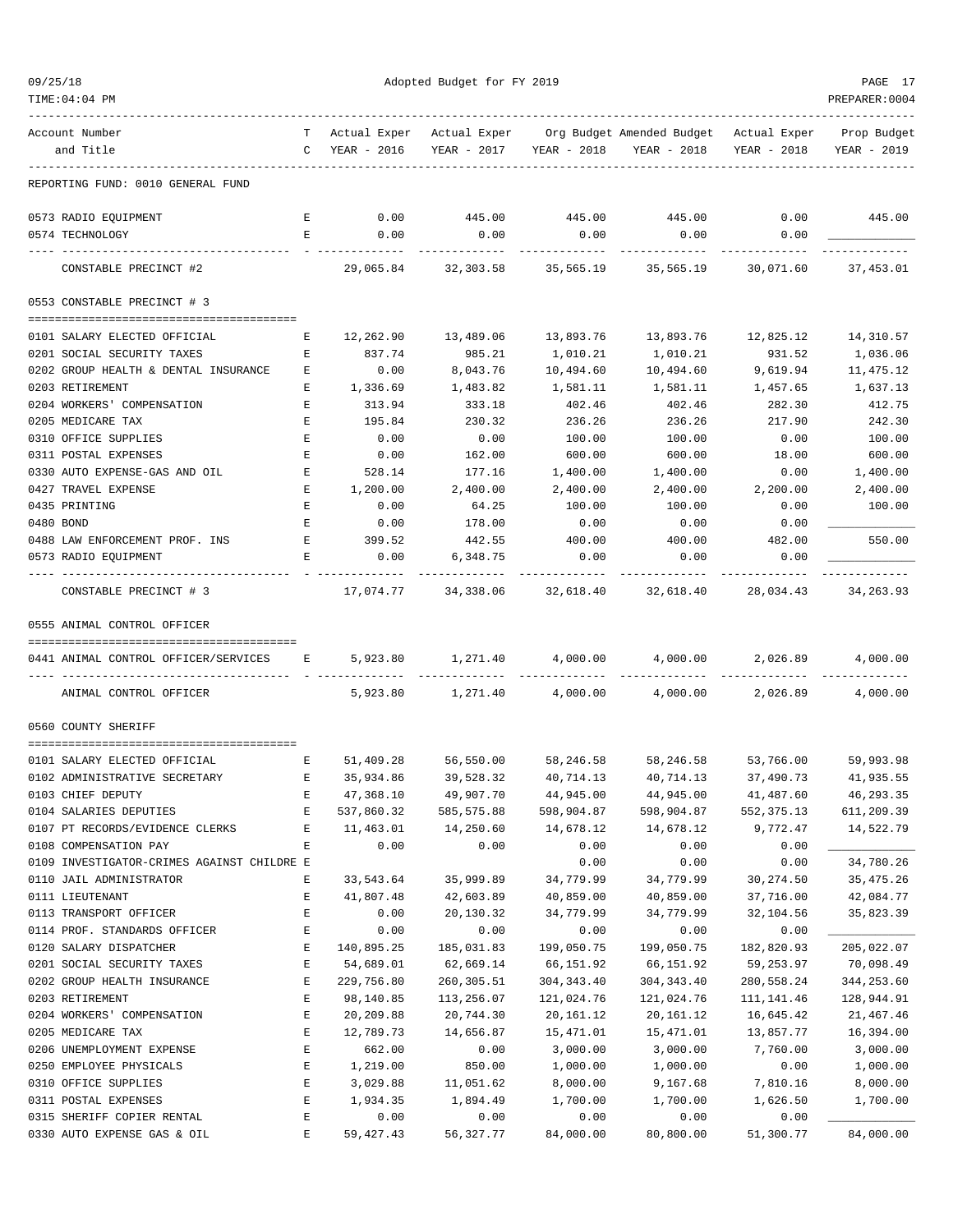| 09/25/18 |  |
|----------|--|
|          |  |

| Account Number                                       | т      | Actual Exper              | Actual Exper                    |                   | Org Budget Amended Budget | Actual Exper              | Prop Budget  |
|------------------------------------------------------|--------|---------------------------|---------------------------------|-------------------|---------------------------|---------------------------|--------------|
| and Title                                            | C      | YEAR - 2016               | YEAR - 2017                     | YEAR - 2018       | YEAR - 2018               | $YEAR - 2018$             | YEAR - 2019  |
| REPORTING FUND: 0010 GENERAL FUND                    |        |                           |                                 |                   |                           |                           |              |
| 0332 SHERIFF JANITOR SUPPLIES                        | Е      | 1,048.79                  | 1,237.38                        | 1,237.38          | 2,437.38                  | 2,397.58                  | 1,250.00     |
| 0395 UNIFORMS/OTHER                                  | Е      | 3,118.01                  | 4,777.06                        | 4,939.46          | 4,939.46                  | 4,549.94                  | 4,900.00     |
| 0419 SHERIFF CELL PHONE                              | Ε      | 1,080.00                  | 350.00                          | 1,080.00          | 1,080.00                  | 440.00                    | 1,080.00     |
| 0420 TELEPHONE                                       | Ε      | 12,523.59                 | 13,822.32                       | 14,400.00         | 14,400.00                 | 11,944.47                 | 14,400.00    |
| 0421 CELL PHONE                                      | E      | 1,200.00                  | 1,825.00                        | 2,400.00          | 2,400.00                  | 1,825.00                  | 2,400.00     |
| 0422 R & M RADIO                                     | E      | 406.23                    | 1,055.00                        | 1,055.00          | 1,055.00                  | 0.00                      | 1,055.00     |
| 0427 OUT OF COUNTY TRAVEL                            | Ε      | 920.10                    | 3,127.92                        | 4,000.00          | 4,000.00                  | 576.53                    | 4,000.00     |
| 0428 PRISONER TRANSPORT                              | Ε      | 2,852.90                  | 1,975.12                        | 4,500.00          | 4,500.00                  | 5,574.09                  | 4,500.00     |
| 0430 BIDS AND NOTICES                                | E      | 230.40                    | 531.90                          | 500.00            | 500.00                    | 674.99                    | 500.00       |
| 0432 IMPOUNDMENT OF ESTRAY LIVESTOCK                 | E      | 0.00                      | 0.00                            | 1,500.00          | 1,500.00                  | 0.00                      | 1,500.00     |
| 0435 PRINTING                                        | Е      | 267.78                    | 337.73                          | 1,000.00          | 1,000.00                  | 878.30                    | 1,000.00     |
| 0440 UTILITIES ELECTRICITY                           | E      | 0.00                      | 0.00                            | 0.00              | 0.00                      | 0.00                      |              |
| 0442 UTILITIES WATER                                 | Ε      | 3,453.58                  | 3,544.01                        | 3,500.00          | 3,500.00                  | 2,690.00                  | 3,700.00     |
| 0443 SHERIFF TRASH PICKUP                            | E      | 1,281.72                  | 1,281.72                        | 1,300.00          | 1,300.00                  | 1,101.20                  | 1,325.00     |
| 0444 INTERNET SERVICE                                | Ε      | 1,199.40                  | 1,199.40                        | 1,200.00          | 1,200.00                  | 1,199.40                  | 3,600.00     |
| 0445 AIR CONDITIONER MAINTENANCE                     | Ε      | 1,767.60                  | 2,356.80                        | 2,400.00          | 2,400.00                  | 589.20                    |              |
| 0447 REPEATER SERVICE CONTRACT                       | Ε      | 0.00                      | 0.00                            | 0.00              | 0.00                      | 0.00                      |              |
| 0450 SHERIFF OFF. R&M BLDG.                          | Ε      | 4,909.03                  | 54,500.53                       | 10,000.00         | 11,000.00                 | 11,265.58                 | 27,000.00    |
| 0452 R & M EQUIPMENT                                 | E      | 0.00                      | 0.00                            | 0.00              | 0.00                      | 0.00                      |              |
| 0453 TYLER/CAD MAINTENANCE                           | Ε      |                           |                                 | 0.00              | 0.00                      | 0.00                      |              |
| 0454 R & M AUTOMOBILES                               | Ε      | 29,383.27                 | 29,750.76                       | 32,000.00         | 32,000.00                 | 29, 258.95                | 32,000.00    |
| 0480 BOND                                            | E      | 80.00                     | 534.00                          | 80.00             | 80.00                     | 539.00                    | 80.00        |
| 0482 FIRE INSURANCE                                  | E      | 256.00                    | 217.00                          | 400.00            | 400.00                    | 242.00                    | 400.00       |
| 0487 AUTOMOBILE INSURANCE                            | E      | 8,271.00                  | 9,157.00                        | 10,000.00         | 10,000.00                 | 8,200.00                  | 10,000.00    |
| 0488 LAW ENFORCEMENT INSURANCE                       | Ε      | 10,962.16                 | 11,342.51                       | 11,342.51         | 11,342.51                 | 12,503.00                 | 13,000.00    |
| 0571 HWY. PATROL RADAR EQUIPMENT                     | Ε      | 0.00                      | 0.00                            | 0.00              | 0.00                      | 0.00                      |              |
| 0572 OFFICE EQUIPMENT                                | Ε      | 5,010.35                  | 2,254.28                        | 5,500.00          | 5,332.32                  | 5,332.32                  | 5,500.00     |
| 0573 RADIO EQUIPMENT                                 | E      | 0.00                      | 0.00                            | 0.00              | 0.00                      | 0.00                      |              |
| 0574 TECHNOLOGY                                      | Ε      | 0.00                      | 0.00                            | 0.00              | 0.00                      | 0.00                      | 3,200.00     |
| 0575 AUTOMOBILES                                     | Е<br>E | 64,009.26                 | 69,637.76                       | 87,500.00         | 87,500.00                 | 86,923.54                 | 87,500.00    |
| 0579 WEAPONS                                         |        |                           |                                 | 0.00              | 0.00                      | 0.00                      |              |
| 0630 AUTO NOTE PMT-PRINCIPAL                         | Ε      | 0.00                      | 0.00                            | 0.00              | 0.00                      | 0.00                      |              |
| 0670 AUTO NOTE PMT-INTEREST                          | Ε      | 0.00                      | 0.00                            | 0.00              | 0.00                      | 0.00                      |              |
| COUNTY SHERIFF                                       |        | 1,536,372.04              | 1,786,149.40                    | 1,893,644.99      | 1,893,644.99              | 1,716,467.30              | 2,029,889.27 |
| 0562 RIFLE RESISTANT BODY ARMOR 3439801              |        |                           |                                 |                   |                           |                           |              |
|                                                      |        |                           |                                 |                   |                           |                           |              |
| 0396 BODY ARMOR                                      | Ε      |                           |                                 | 0.00              | 14,150.00                 | 14,150.00                 |              |
| RIFLE RESISTANT BODY ARMOR 3439801                   |        | 0.00                      | 0.00                            | 0.00              | 14,150.00                 | 14,150.00                 | 0.00         |
| 0565 JAIL OPERATIONS                                 |        |                           |                                 |                   |                           |                           |              |
|                                                      |        |                           |                                 |                   |                           |                           |              |
| 0380 PRISONER HOUSING                                | Е      | 1,721,016.25 1,678,165.00 |                                 | 1,797,625.00      | 1,797,625.00              | 1,248,345.00              | 2,100,000.00 |
| 0400 PRISONER TRANSPORT/GUARD                        | Ε      | 29,801.00                 | 14,086.86                       | 20,000.00         | 20,000.00                 | 17,007.59                 | 20,000.00    |
| 0405 PRISONER MEDICAL                                | Е      | 189,282.57                | 135,358.98                      | 125,000.00        | 125,000.00                | 143,570.78                | 100,000.00   |
| 0429 SCHOLARSHIP AWARDS<br>0442 CR4200 UTILITY WATER | Ε<br>E | 0.00                      | 10,000.00<br>0.00               | 10,000.00<br>0.00 | 10,000.00<br>0.00         | 10,000.00<br>0.00         |              |
| 0450 R&M BUILDING                                    | E      | 200,420.47                | 2,710.00                        | 5,000.00          | 5,000.00                  | 0.00                      | 5,000.00     |
| 0482 FIRE INSURANCE                                  | Ε      | 0.00                      | 0.00                            | 0.00              | 0.00                      | 0.00                      |              |
| 0491 JUSTICE ASSISTANCE GRANT                        | E      | 0.00                      | 0.00                            | 0.00              | 0.00                      | 0.00                      |              |
| 0500 LAND                                            | E      | 0.00                      | 0.00                            | 0.00              | 0.00                      | 0.00                      |              |
| 0532 JAIL                                            | E      | 0.00                      | 0.00                            | 0.00              | 0.00                      | 0.00                      |              |
|                                                      |        |                           |                                 |                   |                           |                           |              |
| <b>JAIL OPERATIONS</b>                               |        |                           | 2, 140, 520. 29 1, 840, 320. 84 | 1,957,625.00      |                           | 1,957,625.00 1,418,923.37 | 2,225,000.00 |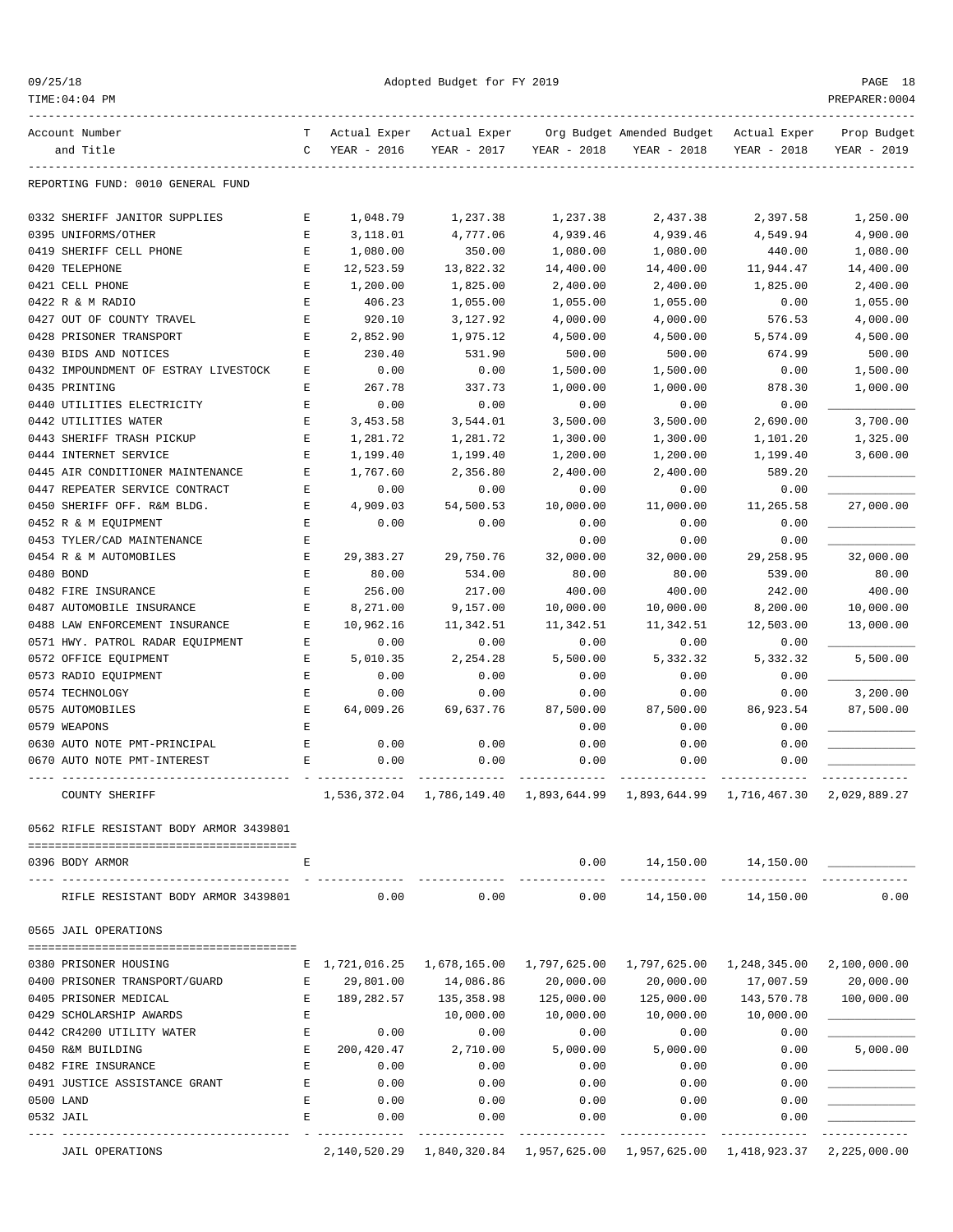| 09/25/18                               |                    |             | Adopted Budget for FY 2019 |             |                                                |             | PAGE 19        |  |
|----------------------------------------|--------------------|-------------|----------------------------|-------------|------------------------------------------------|-------------|----------------|--|
| TIME:04:04 PM                          |                    |             |                            |             |                                                |             | PREPARER: 0004 |  |
| Account Number                         | T.                 |             | Actual Exper Actual Exper  |             | Org Budget Amended Budget Actual Exper         |             | Prop Budget    |  |
| and Title                              | $\mathbb{C}$       | YEAR - 2016 | YEAR - 2017                | YEAR - 2018 | YEAR - 2018                                    | YEAR - 2018 | YEAR - 2019    |  |
| REPORTING FUND: 0010 GENERAL FUND      |                    |             |                            |             |                                                |             |                |  |
| 0570 ADULT PROBATION                   |                    |             |                            |             |                                                |             |                |  |
| 0420 TELEPHONE                         | Е                  | 2,306.54    | 2,437.78                   | 2,300.00    | 2,300.00                                       | 2,196.00    | 2,400.00       |  |
| 0421 TELEPHONE SYSTEM INSTALLATION     | Е                  | 0.00        | 0.00                       | 0.00        | 0.00                                           | 0.00        |                |  |
| 0452 R & M EQUIPMENT                   |                    | 0.00        | 0.00                       | 0.00        | 0.00                                           | 0.00        |                |  |
| 0572 OFFICE EQUIPMENT                  |                    | 0.00        | 0.00                       | 0.00        | 0.00                                           | 0.00        |                |  |
| ADULT PROBATION                        |                    | 2,306.54    | 2,437.78                   | 2,300.00    | 2,300.00                                       | 2,196.00    | 2,400.00       |  |
| 0573 BOND SUPERVISION                  |                    |             |                            |             |                                                |             |                |  |
| 0103 SALARY-BOND SUPERVISOR            | Е                  | 35,009.78   | 38,510.68                  | 39,665.99   | 39,665.99                                      | 36,614.88   | 40,855.97      |  |
| 0201 SOCIAL SECURITY TAXES             | E                  | 2,170.48    | 2,387.58                   | 2,459.29    | 2,459.29                                       | 2,270.16    | 2,533.07       |  |
| 0202 GROUP HEALTH INSURANCE            | E                  | 9,101.80    | 9,636.92                   | 10,494.60   | 10,494.60                                      | 9,619.94    | 11,475.12      |  |
| 0203 RETIREMENT                        | Е                  | 3,816.42    | 4,235.98                   | 4,513.99    | 4,513.99                                       | 4,161.66    | 4,673.92       |  |
| 0204 WORKERS' COMPENSATION             | $\mathbf E$        | 175.06      | 161.74                     | 166.60      | 166.60                                         | 139.22      | 171.60         |  |
| 0205 MEDICARE TAX                      | Ε                  | 507.52      | 558.48                     | 575.16      | 575.16                                         | 530.88      | 592.41         |  |
| 0310 OFFICE SUPPLIES                   | E                  | 338.84      | 208.08                     | 575.00      | 575.00                                         | 256.15      | 575.00         |  |
| 0311 POSTAL EXPENSES                   | Ε                  | 0.00        | 0.00                       | 24.50       | 24.50                                          | 0.00        | 24.50          |  |
| 0313 DRUG TESTING SUPPLIES             | Е                  | 472.50      | 472.50                     | 650.00      | 650.00                                         | 472.50      | 650.00         |  |
| 0340 EVALUATIONS                       | Е                  | 133.00      | 0.00                       | 200.00      | 200.00                                         | 0.00        | 200.00         |  |
| 0353 COMPUTER EXPENSE                  | E                  | 0.00        | 0.00                       | 0.00        | 0.00                                           | 0.00        |                |  |
| 0420 TELEPHONE                         | Е                  | 768.55      | 758.32                     | 840.00      | 840.00                                         | 714.27      | 840.00         |  |
| 0453 COMPUTER SOFTWARE                 | Е                  | 1,284.00    | 1,284.00                   | 1,284.00    | 1,284.00                                       | 1,284.00    | 1,284.00       |  |
| BOND SUPERVISION                       |                    | 53,777.95   | 58, 214.28                 | 61,449.13   | 61,449.13                                      | 56,063.66   | 63,875.59      |  |
| 0575 JUVENILE PROBATION                |                    |             |                            |             |                                                |             |                |  |
| 0311 POSTAGE                           | Ε                  | 0.00        | 0.00                       | 0.00        | 0.00                                           | 15.02       |                |  |
| 0408 DETENTION OPERATING COST          | $\mathbf{E}$       | 90,724.89   | 0.00                       | 0.00        | 0.00                                           | 0.00        |                |  |
| 0415 RESIDENTIAL PLACEMENT             | Е                  | 4,631.42    | 0.00                       | 0.00        | 0.00                                           | 0.00        |                |  |
| 0416 COUNSELING SERVICES               | E                  | 21,919.11   | 0.00                       | 0.00        | 0.00                                           | 0.00        |                |  |
| 0420 TELEPHONE                         | Е                  | 0.00        | 0.00                       | 0.00        | 0.00                                           | 0.00        |                |  |
| 0427 TRAVEL & TRAINING                 | E                  | 9,724.58    | 0.00                       | 0.00        | 0.00                                           | 0.00        |                |  |
| 0995 JUVENILE PROBATION FUNDING E      |                    | 0.00        | 140,000.00                 | 145,000.00  | 145,000.00                                     | 145,000.00  | 160,000.00     |  |
| JUVENILE PROBATION                     |                    | 127,000.00  |                            |             | 140,000.00  145,000.00  145,000.00  145,015.02 |             | 160,000.00     |  |
| 0590 HEALTH INSPECTOR                  |                    |             |                            |             |                                                |             |                |  |
| 0104 SALARIES DEPUTIES                 | Е                  | 14,088.62   | 15,497.56                  | 15,962.41   | 15,962.41                                      | 14,715.77   | 16,441.28      |  |
| 0107 SALARY TEMP/EXTRA                 | $\mathbf{E}$       | 0.00        | 0.00                       | 16,588.00   | 16,588.00                                      | 11,737.38   | 17,427.35      |  |
| 0151 SALARY HEALTH INSPECTOR           | E                  | 34,093.80   | 37,503.18                  | 38,628.25   | 38,628.25                                      | 35,656.80   | 39,787.10      |  |
| 0201 SOCIAL SECURITY TAXES             | E                  | 2,880.78    | 3,119.44                   | 4,413.08    | 4,413.08                                       | 3,692.07    | 4,566.66       |  |
| 0202 GROUP HEALTH & DENTAL INSURANCE E |                    | 13,652.58   | 14,455.26                  | 15,741.90   | 15,741.90                                      | 14,429.81   | 17,212.68      |  |
| 0203 RETIREMENT                        | E                  | 5,252.24    | 5,829.69                   | 8,100.13    | 8,100.13                                       | 7,069.08    | 8,426.22       |  |
| 0204 WORKERS' COMPENSATION             | E                  | 244.32      | 258.62                     | 337.58      | 337.58                                         | 239.10      | 349.14         |  |
| 0205 MEDICARE TAX                      | $\mathbf E$        | 673.54      | 729.34                     | 1,032.09    | 1,032.09                                       | 863.48      | 1,068.01       |  |
| 0310 OFFICE SUPPLIES                   | Е                  | 502.80      | 652.31                     | 700.00      | 700.00                                         | 541.02      | 700.00         |  |
| 0311 POSTAL EXPENSE                    | $\mathbf{E}% _{0}$ | 1,134.59    | 525.00                     | 1,323.00    | 1,323.00                                       | 840.00      | 1,450.00       |  |
| 0315 COPIER RENTAL                     | Е                  | 443.44      | 454.16                     | 450.00      | 450.00                                         | 373.59      | 450.00         |  |
| 0330 AUTO EXPENSE GAS & OIL            | Е                  | 836.15      | 967.66                     | 1,500.00    | 1,500.00                                       | 1,128.05    | 1,500.00       |  |
| 0420 TELEPHONE                         | Е                  | 763.02      | 762.36                     | 750.00      | 750.00                                         | 652.37      | 750.00         |  |
| 0427 OUT OF COUNTY TRAVEL              | E                  | 433.74      | 300.28                     | 600.00      | 1,521.95                                       | 1,324.34    | 600.00         |  |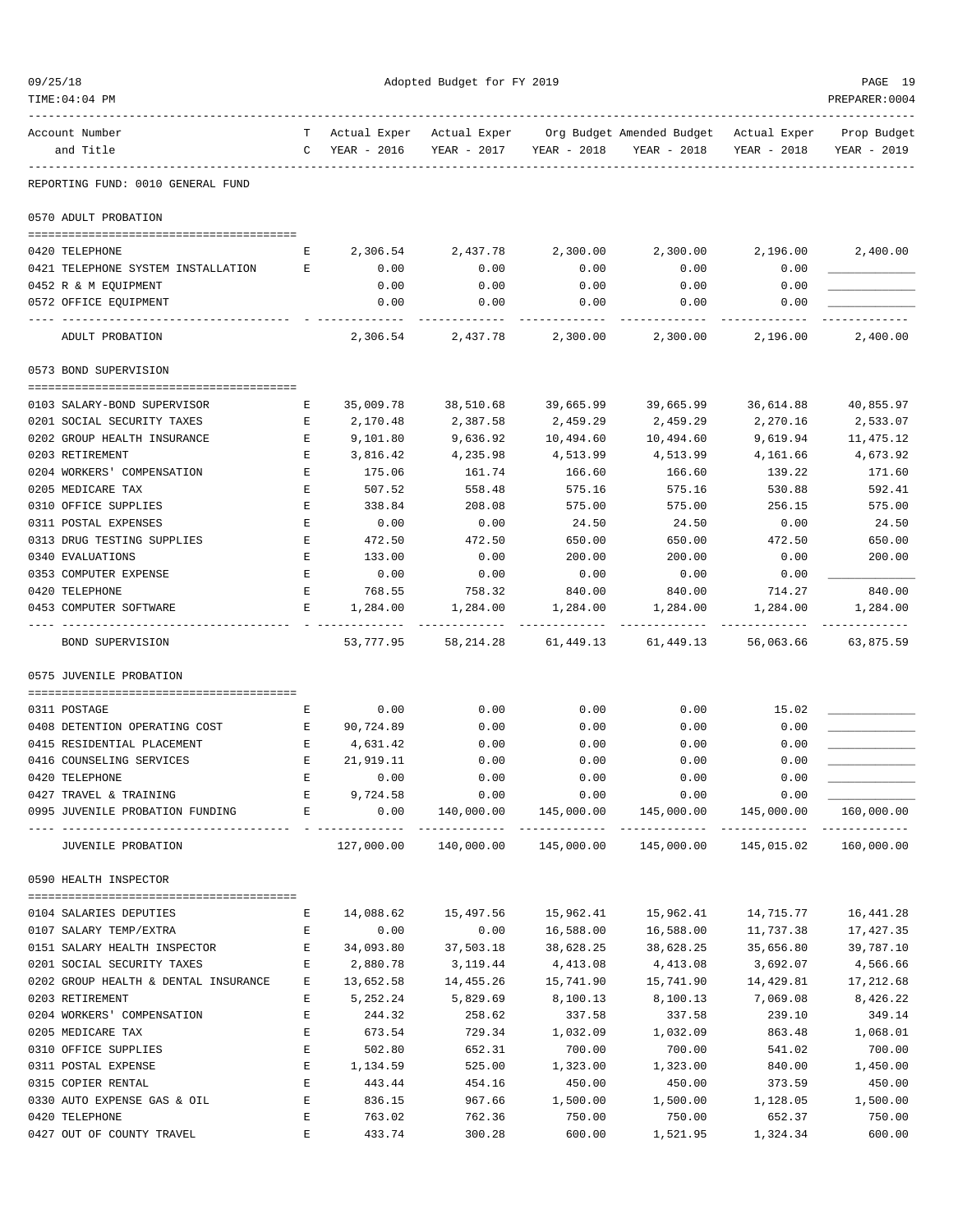|  | 09/25/1 |  |
|--|---------|--|
|--|---------|--|

| $TIME:04:04$ PM                          |              |                               |                     |                         |                                                                              |                            | PREPARER: 0004 |
|------------------------------------------|--------------|-------------------------------|---------------------|-------------------------|------------------------------------------------------------------------------|----------------------------|----------------|
| Account Number                           | T.           |                               |                     |                         | Actual Exper Actual Exper Org Budget Amended Budget Actual Exper Prop Budget |                            |                |
| and Title                                | C            | YEAR - 2016                   |                     | YEAR - 2017 YEAR - 2018 | YEAR - 2018                                                                  | YEAR - 2018                | YEAR - 2019    |
| REPORTING FUND: 0010 GENERAL FUND        |              |                               |                     |                         |                                                                              |                            |                |
| 0435 PRINTING                            | Е            | 0.00                          | 111.75              | 100.00                  | 100.00                                                                       | 79.27                      | 100.00         |
| 0453 SOFTWARE MAINTENANCE SAFE           | E            | 0.00                          | 0.00                | 400.00                  | 400.00                                                                       | 400.00                     | 400.00         |
| 0454 R&M AUTO                            | $\mathbf{E}$ | 65.00                         | 116.99              | 1,000.00                | 1,000.00                                                                     | 549.74                     | 1,000.00       |
| 0467 VISITING HEALTH INSPECTOR           | Е            | 128.20                        | 174.35              | 300.00                  | 300.00                                                                       | 198.11                     | 300.00         |
| 0480 BOND                                | E            | 0.00                          | 0.00                | 71.00                   | 71.00                                                                        | 0.00                       | 302.56         |
| 0481 DUES                                | E            | 0.00                          | 111.00              | 111.00                  | 111.00                                                                       | 0.00                       | 160.00         |
| 0487 AUTOMOBILE INSURANCE                | Е            | 226.00                        | 208.00              | 350.00                  | 350.00                                                                       | 208.00                     | 350.00         |
| 0572 OFFICE EQUIPMENT                    | Е            | 0.00                          | 278.15              | 300.00                  | 300.00                                                                       | 252.70                     | 500.00         |
| 0574 TECHNOLOGY                          | Е            | 0.00                          | 0.00                | 0.00                    | 0.00                                                                         | 0.00                       |                |
| 0575 AUTOMOBILE/PICKUP                   | E            | 0.00                          | 0.00                | 0.00                    | 0.00                                                                         | 0.00                       |                |
| ---- -------------<br>HEALTH INSPECTOR   |              | ----------------<br>75,418.82 | ------------        | -------------           | --------------<br>82,055.10  108,758.44  109,680.39                          | -------------<br>94,950.68 | 113,841.00     |
|                                          |              |                               |                     |                         |                                                                              |                            |                |
| 0591 FLOOD PLAIN ADMIN/SUBDIVISION INSPE |              |                               |                     |                         |                                                                              |                            |                |
| 0110 SALARY FLOOD PLAIN ADMINISTRATOR    | Е            |                               |                     | 0.00                    | 0.00                                                                         | 0.00                       | 35,274.00      |
| 0201 SOCIAL SECURITY TAXES               | Е            |                               |                     | 0.00                    | 0.00                                                                         | 0.00                       | 2,186.99       |
| 0202 GROUP HEALTH & DENTAL INSURANCE     | Е            |                               |                     | 0.00                    | 0.00                                                                         | 0.00                       | 11,475.12      |
| 0203 RETIREMENT                          | Ε            |                               |                     | 0.00                    | 0.00                                                                         | 0.00                       | 4,035.35       |
| 0204 WORKERS' COMPENSATION               | Ε            |                               |                     | 0.00                    | 0.00                                                                         | 0.00                       | 148.15         |
| 0205 MEDICARE TAX                        | Ε            |                               |                     | 0.00                    | 0.00                                                                         | 0.00                       | 511.47         |
| 0310 OFFICE SUPPLIES                     | Ε            |                               |                     | 0.00                    | 0.00                                                                         | 0.00                       | 700.00         |
| 0311 POSTAL EXPENSE                      | Е            |                               |                     | 0.00                    | 0.00                                                                         | 0.00                       | 500.00         |
| 0330 AUTO EXPENSE GAS & OIL              | E            |                               |                     | 0.00                    | 0.00                                                                         | 0.00                       | 1,500.00       |
| 0420 TELEPHONE                           | E            |                               |                     | 0.00                    | 0.00                                                                         | 0.00                       | 750.00         |
| 0427 OUT OF COUNTY TRAVEL                | Ε            |                               |                     | 0.00                    | 0.00                                                                         | 0.00                       | 2,000.00       |
| 0435 PRINTING                            | Е            |                               |                     | 0.00                    | 0.00                                                                         | 0.00                       | 100.00         |
| 0453 SOFTWARE MAINTENANCE                | Е            |                               |                     | 0.00                    | 0.00                                                                         | 0.00                       |                |
| 0454 R&M AUTO                            | E            |                               |                     | 0.00                    | 0.00                                                                         | 0.00                       | 1,000.00       |
| 0480 BOND                                | E            |                               |                     | 0.00                    | 0.00                                                                         | 0.00                       | 50.00          |
| 0481 DUES                                | E            |                               |                     | 0.00                    | 0.00                                                                         | 0.00                       |                |
| 0487 AUTOMOBILE INSURANCE                | Ε            |                               |                     | 0.00                    | 0.00                                                                         | 0.00                       | 225.00         |
| 0572 OFFICE EQUIPMENT                    | Ε            |                               |                     | 0.00                    | 0.00                                                                         | 0.00                       | 800.00         |
| 0574 TECHNOLOGY                          | E            |                               |                     | 0.00                    | 0.00                                                                         | 0.00                       | 2,100.00       |
| 0575 AUTOMOBILE                          |              |                               |                     | 0.00                    | 0.00                                                                         | 0.00                       | 22,500.00      |
| FLOOD PLAIN ADMIN/SUBDIVISION INSPE      |              | 0.00                          | 0.00                | 0.00                    | 0.00                                                                         | 0.00                       | 85,856.08      |
| 0640 COUNTY SERVICES                     |              |                               |                     |                         |                                                                              |                            |                |
| 0410 FANNIN CO. CHILDRENS CTR            | Е            | 5,000.00                      | 5,000.00            | 7,000.00                | 7,000.00                                                                     | 7,000.00                   | 7,000.00       |
| 0411 FANNIN CO. WELFARE BOARD            | Е            | 6,000.00                      | 6,000.00            | 6,000.00                | 6,000.00                                                                     | 6,000.00                   | 6,000.00       |
| 0412 FANNIN CO. HISTORICAL SOC           | Е            | 3,500.00                      | 4,500.00            | 4,500.00                | 4,500.00                                                                     | 4,500.00                   | 4,500.00       |
| 0413 TEXOMA COMMUNITY CENTER(M.H.M.R.) E |              | 22,500.00                     | 22,500.00           | 22,500.00               | 22,500.00                                                                    | 22,500.00                  | 22,500.00      |
| 0414 FANNIN COUNTY CRISIS CENTER         | Ε            | 5,000.00                      | 5,000.00            | 5,000.00                | 5,000.00                                                                     | 5,000.00                   | 5,000.00       |
| 0415 TAPS PUBLIC TRANSIT                 | Ε            | 2,348.20                      | 5,000.00            | 5,000.00                | 5,000.00                                                                     | 5,000.00                   | 5,000.00       |
| 0416 TRI-COUNTY SNAP                     | Е            | 2,103.00                      | 2,103.00            | 2,103.00                | 2,103.00                                                                     | 2,103.00                   | 2,103.00       |
| 0440 UTILITIES ELECTRICITY               | Е            | 7,796.53                      | 8,259.85            | 9,000.00                | 9,000.00                                                                     | 6,732.85                   | 9,000.00       |
| 0441 UTILITIES GAS                       | Е            | 1,141.85                      | 1,324.85            | 1,700.00                | 1,700.00                                                                     | 1,687.56                   | 2,200.00       |
| 0442 UTILITIES WATER                     | Е            | 2,882.83                      | 3,194.84            | 3,200.00                | 3,200.00                                                                     | 2,854.65                   | 3,500.00       |
| 0443 TRASH PICK-UP                       | Е            | 464.35                        | 464.34              | 500.00                  | 500.00                                                                       | 398.96                     | 500.00         |
| 0450 R & M BUILDINGS (TDHS)              | Е            | 0.00                          | 0.00                | 0.00                    | 0.00                                                                         | 0.00                       |                |
| 0482 FIRE INSURANCE                      | Е            | 1,620.00                      | 1,897.00            | 1,800.00                | 1,800.00                                                                     | 2,110.00                   | 2,300.00       |
| 0493 DHS PARKING LOT                     | $\mathbf E$  | 0.00                          | 0.00                | 0.00                    | 0.00                                                                         | 0.00                       |                |
| 0575 LAKE FANNIN                         | Е            | 0.00                          | 0.00                | 200,000.00              | 200,000.00                                                                   | 0.00                       |                |
| COUNTY SERVICES                          |              |                               | 60,356.76 65,243.88 | 268,303.00              |                                                                              | 268,303.00 65,887.02       | 69,603.00      |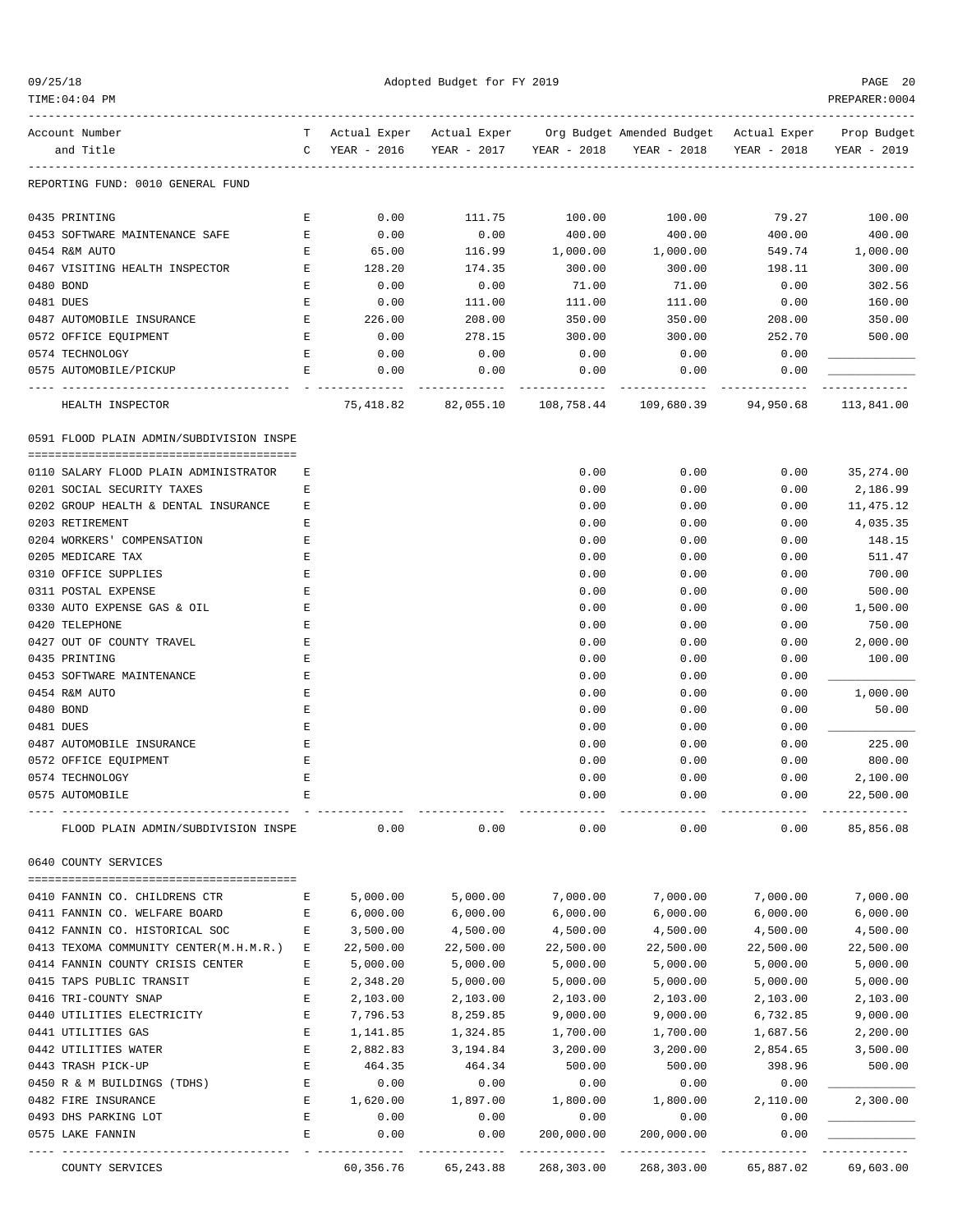| 09/25/18                                          |                   | Adopted Budget for FY 2019  |                             |                       |                                                        |                        |                            |  |
|---------------------------------------------------|-------------------|-----------------------------|-----------------------------|-----------------------|--------------------------------------------------------|------------------------|----------------------------|--|
| TIME:04:04 PM                                     |                   |                             |                             |                       |                                                        |                        | PREPARER: 0004             |  |
| Account Number<br>and Title                       | т<br>$\mathsf{C}$ | Actual Exper<br>YEAR - 2016 | Actual Exper<br>YEAR - 2017 | YEAR - 2018           | Org Budget Amended Budget Actual Exper<br>YEAR - 2018  | YEAR - 2018            | Prop Budget<br>YEAR - 2019 |  |
| REPORTING FUND: 0010 GENERAL FUND                 |                   |                             |                             |                       |                                                        |                        |                            |  |
| 0641 HEALTH OFFICER                               |                   |                             |                             |                       |                                                        |                        |                            |  |
| 0102 SALARY APPOINTED OFFICIAL                    | Е                 | 2,400.00                    | 1,400.00                    | 2,400.00              |                                                        | 2,400.00 2,200.00      | 2,400.00                   |  |
| HEALTH OFFICER                                    |                   | 2,400.00                    | 1,400.00                    | 2,400.00              | 2,400.00                                               | 2,200.00               | 2,400.00                   |  |
| 0645 INDIGENT CARE                                |                   |                             |                             |                       |                                                        |                        |                            |  |
|                                                   |                   |                             |                             |                       |                                                        |                        |                            |  |
| 0102 SALARY IHC DIRECTOR<br>0107 SALARY ASSISTANT | Е<br>Е            | 35,118.20<br>14,088.62      | 38,630.02<br>15,497.56      | 39,789.00             | 39,789.00<br>15,962.41                                 | 36,728.40<br>14,715.77 | 40,982.67<br>16,441.28     |  |
| 0201 SOCIAL SECURITY TAX                          | Е                 | 2,990.40                    | 3,255.94                    | 15,962.41<br>3,456.59 | 3,456.59                                               | 3,092.23               | 3,560.29                   |  |
| 0202 GROUP HEALTH INSURANCE                       | Е                 | 13,652.82                   | 14,455.50                   | 15,741.90             | 15,741.90                                              | 14,430.01              | 17,212.68                  |  |
| 0203 RETIREMENT                                   | Е                 | 5,363.92                    | 5,953.93                    | 6,344.51              | 6,344.51                                               | 5,847.14               | 6,569.30                   |  |
| 0204 WORKER'S COMP                                | Е                 | 246.04                      | 227.34                      | 234.16                | 234.16                                                 | 195.66                 | 241.18                     |  |
| 0205 MEDICARE TAX                                 | E                 | 699.45                      | 761.58                      | 808.40                | 808.40                                                 | 723.23                 | 832.65                     |  |
| TOTAL SALARY & BENEFITS                           |                   | 72,159.45                   | 78,781.87                   | 82,336.97             | 82,336.97                                              | 75,732.44              | 85,840.05                  |  |
| 0310 OFFICE SUPPLIES                              | Е                 | 338.57                      | 289.10                      | 650.00                | 650.00                                                 | 194.55                 | 650.00                     |  |
| 0311 POSTAL EXPENSE                               | Е                 | 133.11                      | 17.15                       | 275.00                | 275.00                                                 | 4.44                   | 275.00                     |  |
| 0330 BIDS & NOTICES                               | Е                 | 0.00                        | 0.00                        | 125.00                | 125.00                                                 | 0.00                   | 125.00                     |  |
| 0353 COMPUTER EXPENSE                             | Е                 | 12,708.00                   | 12,708.00                   | 12,708.00             | 12,708.00                                              | 12,708.00              | 12,708.00                  |  |
| 0390 SUBSCRIPTIONS                                | $\mathbf E$       | 0.00                        | 0.00                        | 0.00                  | 0.00                                                   | 0.00                   |                            |  |
| SUBTOTAL OFFICE EXPENSE                           |                   | 13, 179.68                  | 13,014.25                   | 13,758.00             | 13,758.00                                              | 12,906.99              | 13,758.00                  |  |
| 0404 COBRA/INSURANCE                              | Е                 | 0.00                        | 0.00                        | 0.00                  | 0.00                                                   | 0.00                   |                            |  |
| 0407 INELIGIBLE IHC EXPENSE                       | Е                 | 0.00                        | 0.00                        | 0.00                  | 0.00                                                   | 0.00                   |                            |  |
| 0409 DIABETIC SUPPLIES                            | Е                 | 3,669.67                    | 3,273.31                    | 4,000.00              | 4,000.00                                               | 1,539.25               | 4,000.00                   |  |
| 0410 CERT. REG. NURSE ANES.                       | E                 | 0.00                        | 0.00                        | 1,000.00              | 1,000.00                                               | 0.00                   | 1,000.00                   |  |
| 0411 PHYSICIAN, NON-EMERGENCY                     | Е                 | 18,694.98                   | 8,315.47                    | 20,000.00             | 20,000.00                                              | 13, 214.86             | 15,000.00                  |  |
| 0412 PRESCRIPTIONS, DRUGS                         | Е                 | 18,654.71                   | 13,632.74                   | 25,000.00             | 25,000.00                                              | 11,309.55              | 20,000.00                  |  |
| 0413 HOSPITAL, INPATIENT                          | Е                 | 70,265.60                   | 21,793.03                   | 50,000.00             | 61,000.00                                              | 60,210.31              | 50,000.00                  |  |
| 0414 HOSPITAL, OUTPATIENT                         | Е                 | 60,202.51                   | 30,581.94                   | 85,000.00             | 74,000.00                                              | 52,732.24              | 60,000.00                  |  |
| 0415 LABORATORY/ X-RAY                            | Е                 | 1,088.47                    | 2,256.51                    | 6,000.00              | 6,000.00                                               | 2,601.88               | 4,000.00                   |  |
| 0416 SKILLED NURSING FACILITY                     | Е                 | 0.00                        | 0.00                        | 0.00                  | 0.00                                                   | 0.00                   |                            |  |
| 0417 FAMILY PLANNING                              | E                 | 0.00                        | 0.00                        | 0.00                  | 0.00                                                   | 0.00                   |                            |  |
| 0418 FED. QUALIFIED HEALTH CENTER                 | Ε                 | 7,051.24                    | 5,416.49                    | 10,000.00             | 10,000.00                                              | 3,377.64               | 10,000.00                  |  |
| 0419 COUNSELING SERVICE                           | Е                 | 0.00                        | 0.00                        | 0.00                  | 0.00                                                   | 0.00                   |                            |  |
| 0420 RURAL HEALTH CLINIC                          | Е                 | 0.00                        | 0.00                        | 0.00                  | 0.00                                                   | 0.00                   |                            |  |
| 0421 STATE HOSPITAL CONTRACTS                     | $\mathbf E$       | 0.00                        | 0.00                        | 0.00                  | 0.00                                                   | 0.00                   |                            |  |
| 0422 AMBULATORY SURGICAL CENTE                    | Е                 | 1,269.17                    | 0.00                        | 1,000.00              | 1,000.00                                               | 0.00                   | 1,000.00                   |  |
| 0423 MEDICAL EQUIP. PURCHASE                      | Е                 | 0.00                        | 0.00                        | 1,000.00              | 1,000.00                                               | 0.00                   | 1,000.00                   |  |
| TOTAL MEDICAL/IHC                                 |                   | 180,896.35                  | 85, 269.49                  | 203,000.00            | 203,000.00                                             | 144,985.73             | 166,000.00                 |  |
| 0427 OUT OF COUNTY TRAVEL                         | Е                 | 0.00                        | 0.00                        | 365.00                | 365.00                                                 | 0.00                   | 365.00                     |  |
| 0435 PRINTING                                     | Е                 | 0.00                        | 0.00                        | 0.00                  | 0.00                                                   | 0.00                   |                            |  |
| 0440 TELEPHONE                                    | $\mathbf{E}$      | 1,446.34                    | 1,498.49                    | 1,400.00              | 1,400.00                                               | 1,065.71               | 1,400.00                   |  |
| 0441 DSL LINE                                     | $\mathbf E$       | 524.76                      | 515.88                      | 600.00                | 600.00                                                 | 655.98                 | 720.00                     |  |
| SERVICES & OTHER CHARGES                          |                   | 1,971.10                    | 2,014.37                    | 2,365.00              | 2,365.00                                               | 1,721.69               | 2,485.00                   |  |
| 0574 TECHNOLOGY                                   | Е                 | 346.11                      | 0.00                        | 0.00                  | 0.00                                                   | 0.00                   |                            |  |
| CAPITAL OUTLAY                                    |                   | 346.11                      | 0.00                        | 0.00                  | 0.00                                                   | 0.00                   | 0.00                       |  |
| --------<br>INDIGENT CARE                         |                   | _______________             | ------------                |                       | 268,552.69 179,079.98 301,459.97 301,459.97 235,346.85 |                        | ----------<br>268,083.05   |  |
| 0646 CO-OP FUND                                   |                   |                             |                             |                       |                                                        |                        |                            |  |
|                                                   |                   |                             |                             |                       |                                                        |                        |                            |  |
| 0409 DIABETIC SUPPLIES                            | Е                 | 0.00                        | 0.00                        | 0.00                  | 0.00                                                   | 0.00                   |                            |  |
| 0411 PHYSICIAN                                    | $\mathbf{E}$      | 0.00                        | 0.00                        | 0.00                  | 0.00                                                   | 0.00                   |                            |  |
| 0412 PRESCRIPTIONS, DRUGS                         | Е                 | 0.00                        | 0.00                        | 0.00                  | 0.00                                                   | 0.00                   |                            |  |
| CO-OP FUND                                        |                   | 0.00                        | 0.00                        | 0.00                  | 0.00                                                   | 0.00                   | 0.00                       |  |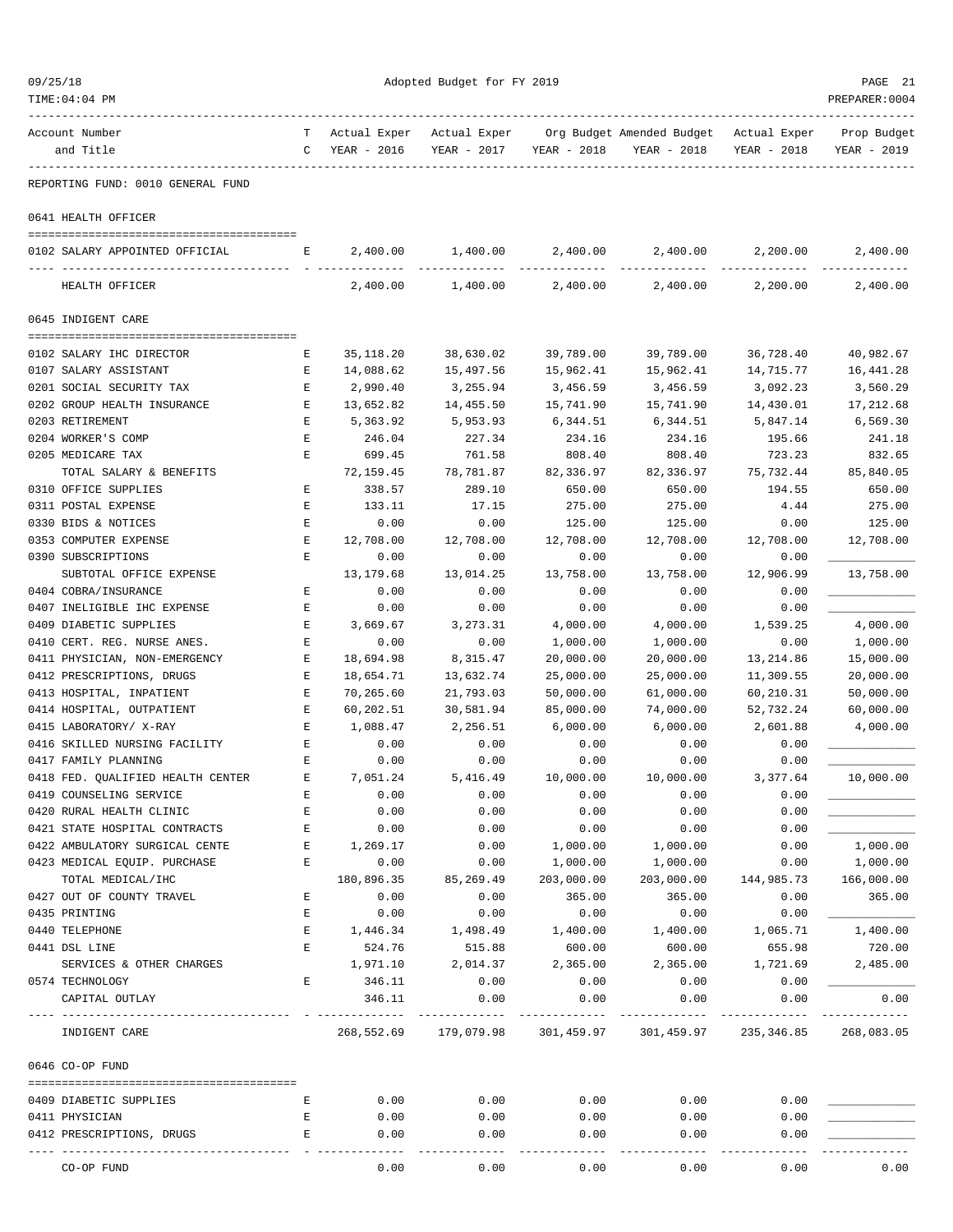| 09/25/18<br>TIME: 04: 04 PM          |             | Adopted Budget for FY 2019  |                             |                                                                                                |             |                                                       |                            |  |  |
|--------------------------------------|-------------|-----------------------------|-----------------------------|------------------------------------------------------------------------------------------------|-------------|-------------------------------------------------------|----------------------------|--|--|
| Account Number<br>and Title          | т<br>C      | Actual Exper<br>YEAR - 2016 | Actual Exper<br>YEAR - 2017 | YEAR - 2018                                                                                    | YEAR - 2018 | Org Budget Amended Budget Actual Exper<br>YEAR - 2018 | Prop Budget<br>YEAR - 2019 |  |  |
| REPORTING FUND: 0010 GENERAL FUND    |             |                             |                             |                                                                                                |             |                                                       |                            |  |  |
| 0665 COUNTY AGENTS                   |             |                             |                             |                                                                                                |             |                                                       |                            |  |  |
| 0105 SALARY SECRETARY                | Ε           | 22,382.46                   | 25,202.06                   | 25,958.16                                                                                      | 25,958.16   | 23,961.36                                             | 26,736.90                  |  |  |
| 0107 REGULAR-TEMP. PART-TIME         | Ε           | 0.00                        | 0.00                        | 0.00                                                                                           | 0.00        | 0.00                                                  |                            |  |  |
| 0150 CO. AGENTS SALARIES             | Е           | 24,517.48                   | 31,969.34                   | 46,969.25                                                                                      | 45,919.25   | 31, 333.92                                            | 48,611.67                  |  |  |
| 0201 SOCIAL SECURITY TAXES           | E           | 2,455.72                    | 3,059.31                    | 4,646.06                                                                                       | 4,646.06    | 2,950.00                                              | 4,746.01                   |  |  |
| 0202 GROUP HEALTH & DENTAL INSURANCE | E           | 9,101.80                    | 9,636.92                    | 10,494.60                                                                                      | 10,494.60   | 9,619.94                                              | 11, 475.12                 |  |  |
| 0203 RETIREMENT                      | E           | 2,439.66                    | 2,772.11                    | 2,954.04                                                                                       | 2,954.04    | 2,723.31                                              | 3,058.70                   |  |  |
| 0204 WORKERS' COMPENSATION           | E           | 114.56                      | 105.84                      | 109.02                                                                                         | 109.02      | 91.10                                                 | 112.30                     |  |  |
| 0205 MEDICARE TAX                    | $\mathbf E$ | 574.36                      | 715.52                      | 1,086.58                                                                                       | 1,086.58    | 689.95                                                | 1,109.95                   |  |  |
| 0310 OFFICE SUPPLIES                 | E           | 1,036.71                    | 1,444.47                    | 1,100.00                                                                                       | 1,100.00    | 1,074.78                                              | 1,100.00                   |  |  |
| 0311 POSTAL EXPENSE                  | E           | 288.00                      | 290.00                      | 300.00                                                                                         | 300.00      | 198.00                                                | 300.00                     |  |  |
| 0315 COPIER RENTAL                   | E           | 1,524.84                    | 1,520.60                    | 1,500.00                                                                                       | 1,500.00    | 1,190.29                                              | 1,500.00                   |  |  |
| 0335 PROGRAM SUPPLIES                | E           | 404.89                      | 376.97                      | 500.00                                                                                         | 500.00      | 0.00                                                  | 500.00                     |  |  |
| 0420 TELEPHONE                       | E           | 1,691.34                    | 1,688.61                    | 1,800.00                                                                                       | 1,800.00    | 1,617.67                                              | 1,800.00                   |  |  |
| 0421 CELL PHONE ALLOWANCE            | E           | 1,200.00                    | 1,200.00                    | 1,200.00                                                                                       | 1,450.00    | 1,288.31                                              | 1,800.00                   |  |  |
| 0422 CABLE INTERNET                  | E           | 672.00                      | 672.00                      | 672.00                                                                                         | 672.00      | 616.00                                                | 672.00                     |  |  |
| 0427 IN/OUT CO.TRAVEL-AG.            | Ε           | 3,119.50                    | 1,931.45                    | 4,000.00                                                                                       | 4,000.00    | 545.17                                                | 4,000.00                   |  |  |
| 0428 IN/OUT CO.TRAVEL-F.C.S.         | E           | 4,656.53                    | 4,063.00                    | 4,000.00                                                                                       | 4,000.00    | 2,708.90                                              | 4,000.00                   |  |  |
| 0429 IN/OUT CO. TRAVEL-4-H           | Ε           | 0.00                        | 398.99                      | 4,000.00                                                                                       | 4,000.00    | 2,058.62                                              | 4,000.00                   |  |  |
| 0572 OFFICE EQUIPMENT                | Е           | 0.00                        | 0.00                        | 0.00                                                                                           | 0.00        | 0.00                                                  |                            |  |  |
| 0574 TECHNOLOGY                      | F.          | 0.00                        | 0.00                        | 0.00                                                                                           | 800.00      | 800.00                                                |                            |  |  |
|                                      |             |                             |                             |                                                                                                |             |                                                       | ---------                  |  |  |
| COUNTY AGENTS                        |             | 76,179.85                   | 87,047.19                   | 111,289.71                                                                                     | 111,289.71  | 83, 467. 32                                           | 115,522.65                 |  |  |
| 0696 DONATIONS & ALLOCATIONS         |             |                             |                             |                                                                                                |             |                                                       |                            |  |  |
| 0491 SOIL & WATER CONSERVATION       | Е           | 1,000.00                    | 1,000.00                    | 1,000.00                                                                                       | 1,000.00    | 1,000.00                                              | 1,000.00                   |  |  |
| 0492 INDIGENT BURIAL                 | E           | 1,500.00                    | 1,000.00                    | 2,000.00                                                                                       | 2,000.00    | 1,500.00                                              | 2,000.00                   |  |  |
| 0494 FLOOD CONTROL SITE MAINTENANCE  | E           | 0.00                        | 0.00                        | 0.00                                                                                           | 0.00        | 0.00                                                  |                            |  |  |
| DONATIONS & ALLOCATIONS              |             | 2,500.00                    | 2,000.00                    | 3,000.00                                                                                       | 3,000.00    | 2,500.00                                              | 3,000.00                   |  |  |
| GENERAL FUND                         |             |                             |                             |                                                                                                |             |                                                       |                            |  |  |
| Income Totals                        |             |                             |                             | 10,561,312.81 10,780,656.17 12,864,422.02 12,878,572.02 10,648,316.31 12,793,740.80            |             |                                                       |                            |  |  |
| Expense Totals                       |             |                             |                             | 10, 497, 266.27 11, 045, 043.35 12, 864, 422.02 12, 878, 572.02 9, 971, 521.89 12, 793, 740.80 |             |                                                       |                            |  |  |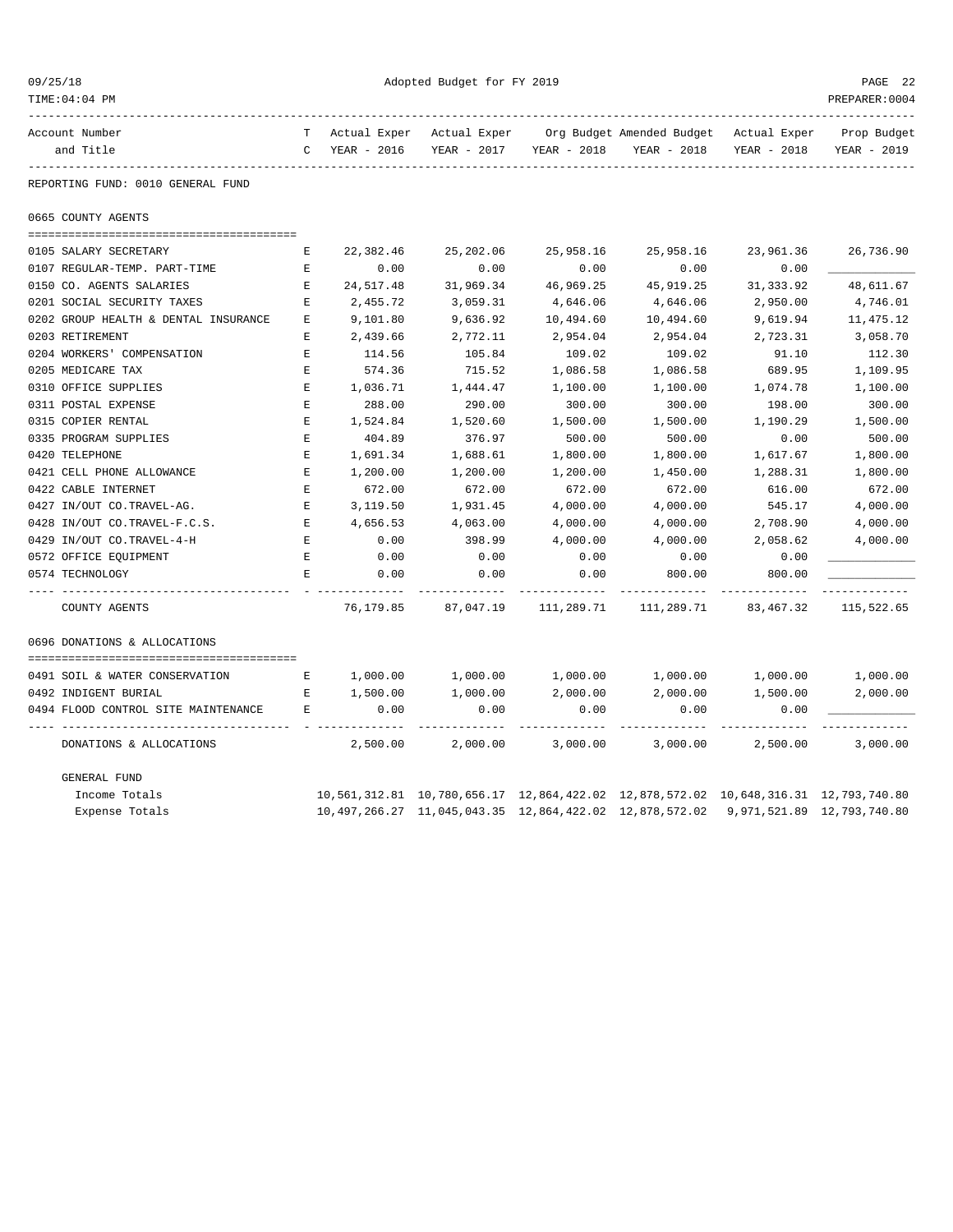| 09/25/18                                 |              | Adopted Budget for FY 2019      |                             |                            |                                                                    |                           |                            |  |
|------------------------------------------|--------------|---------------------------------|-----------------------------|----------------------------|--------------------------------------------------------------------|---------------------------|----------------------------|--|
| TIME:04:04 PM                            |              |                                 |                             |                            |                                                                    |                           | PREPARER: 0004             |  |
| Account Number<br>and Title              |              | T Actual Exper<br>C YEAR - 2016 | YEAR - 2017 YEAR - 2018     |                            | Actual Exper Org Budget Amended Budget Actual Exper<br>YEAR - 2018 | YEAR - 2018               | Prop Budget<br>YEAR - 2019 |  |
| REPORTING FUND: 0011 COURTHOUSE SECURITY |              |                                 |                             |                            |                                                                    |                           |                            |  |
| 0300 CASH                                |              |                                 |                             |                            |                                                                    |                           |                            |  |
| 0111 BEGINNING CASH BALANCE              | I.           |                                 |                             |                            |                                                                    |                           |                            |  |
| CASH                                     |              | 0.00                            |                             | 0.00 28,151.10             | 28,151.10                                                          | 0.00                      | .<br>68,984.00             |  |
| 0340 FEES OF OFFICE                      |              |                                 |                             |                            |                                                                    |                           |                            |  |
| 0600 COUNTY CLERK FEES                   | $\mathbf{I}$ |                                 | 7,936.41 11,870.35          | 8,450.00                   |                                                                    | 8,450.00 8,663.67         | 7,000.00                   |  |
| 0650 DISTRICT CLERK FEES                 | $\mathbb{I}$ | 2,345.01                        | 2,743.28                    | 4,000.00                   | 4,000.00                                                           | 2,419.82                  | 2,200.00                   |  |
| 0651 JUSTICE OF PEACE FEES               | $\mathbb{I}$ | 4,706.87                        | 3,909.79                    | 4,000.00                   | 4,000.00                                                           | 2,515.25                  | 2,100.00                   |  |
| -- ------------------<br>FEES OF OFFICE  |              | ----------<br>14,988.29         | --------------<br>18,523.42 | -------------<br>16,450.00 | ----------<br>16,450.00                                            | ------------<br>13,598.74 | -----------<br>11,300.00   |  |
| 0360 INTEREST EARNINGS                   |              |                                 |                             |                            |                                                                    |                           |                            |  |
| 0100 INTEREST EARNINGS                   | Ι.           |                                 | 77.26 78.03 50.00           |                            | 50.00                                                              | 89.19                     |                            |  |
| INTEREST EARNINGS                        |              | 77.26                           | 78.03                       |                            | 50.00 50.00 89.19                                                  |                           | 0.00                       |  |
| 0435 COURTHOUSE SECURITY PART TIME       |              |                                 |                             |                            |                                                                    |                           |                            |  |
| 0107 PART TIME                           | Е            |                                 | 0.00                        | 25,000.00                  | 25,000.00                                                          | 0.00                      | 35,500.00                  |  |
| COURTHOUSE SECURITY PART TIME            |              | 0.00                            | 0.00                        | 25,000.00                  | -------------<br>25,000.00                                         | 0.00                      | ----------<br>35,500.00    |  |
| 0510 COURTHOUSE SECURITY EQUIP           |              |                                 |                             |                            |                                                                    |                           |                            |  |
| 0571 EQUIPMENT                           |              | $\mathbf{E}$ and $\mathbf{E}$   |                             |                            | 16,269.04 9,401.20 19,651.10 19,651.10 4,257.50 44,784.00          |                           |                            |  |
| COURTHOUSE SECURITY EQUIP                |              |                                 |                             |                            | 16,269.04  9,401.20  19,651.10  19,651.10  4,257.50  44,784.00     |                           |                            |  |
| 0560 BAILIFF                             |              |                                 |                             |                            |                                                                    |                           |                            |  |
| 0130 SALARY/BAILIFF                      | Е            | 0.00                            | 400.75                      | 0.00                       | 0.00                                                               | 0.00                      |                            |  |
| 0201 SOCIAL SECURITY                     | E            | 0.00                            | 26.77                       | 0.00                       | 0.00                                                               | 0.00                      |                            |  |
| 0203 RETIREMENT                          | E            | 0.00                            | 44.24                       | 0.00                       | 0.00                                                               | 0.00                      |                            |  |
| 0204 WORKER'S COMPENSATION               | E            | 0.00                            | 0.00                        | 0.00                       | 0.00                                                               | 0.00                      |                            |  |
| 0205 MEDICARE                            | E            | 0.00                            | 6.26                        | 0.00                       | 0.00                                                               | 0.00                      |                            |  |
| 0427 BAILIFF CONT.ED./OUT OF COUNTY      | E            | 0.00                            | 0.00                        | 0.00                       | 0.00                                                               | 0.00                      |                            |  |
| BAILIFF                                  |              | 0.00                            | 478.02                      | 0.00                       | 0.00                                                               | 0.00                      | 0.00                       |  |
| COURTHOUSE SECURITY                      |              |                                 |                             |                            |                                                                    |                           |                            |  |
| Income Totals                            |              | 15,065.55                       | 18,601.45                   | 44,651.10                  | 44,651.10                                                          | 13,687.93                 | 80,284.00                  |  |
| Expense Totals                           |              | 16,269.04                       | 9,879.22                    | 44,651.10                  | 44,651.10                                                          | 4,257.50                  | 80,284.00                  |  |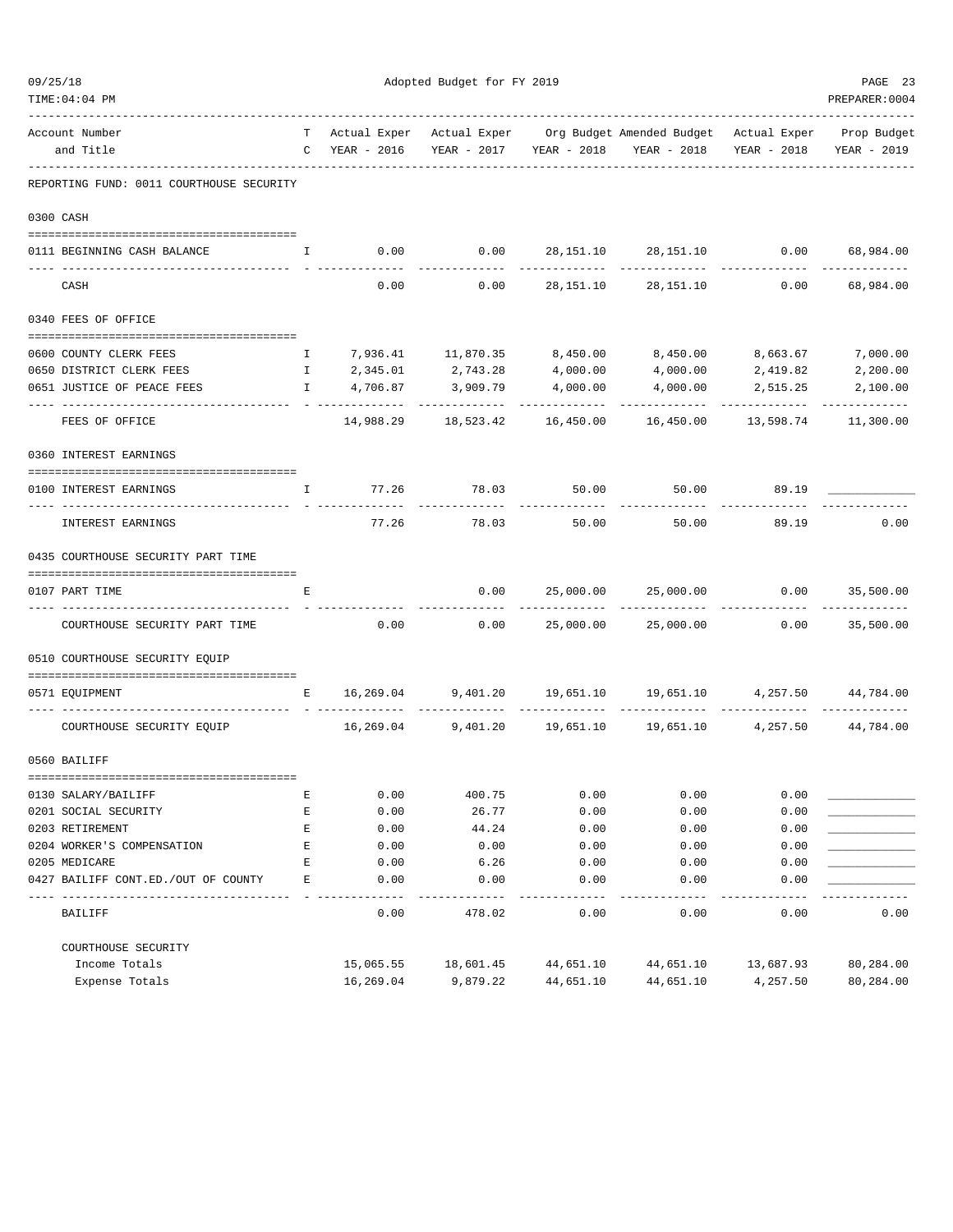| 09/25/18 | TIME: 04: 04 PM                            |                   |             | Adopted Budget for FY 2019 |                         |                                                                                               |             | PAGE 24<br>PREPARER: 0004 |
|----------|--------------------------------------------|-------------------|-------------|----------------------------|-------------------------|-----------------------------------------------------------------------------------------------|-------------|---------------------------|
|          | Account Number<br>and Title                | C                 | YEAR - 2016 |                            | YEAR - 2017 YEAR - 2018 | T Actual Exper Actual Exper Org Budget Amended Budget Actual Exper Prop Budget<br>YEAR - 2018 | YEAR - 2018 | YEAR - 2019               |
|          | REPORTING FUND: 0012 CO.CLK.VITAL STAT.FEE |                   |             |                            |                         |                                                                                               |             |                           |
|          | 0300 CASH                                  |                   |             |                            |                         |                                                                                               |             |                           |
|          | 0112 BEGINNING CASH BALANCE                | I                 | 0.00        | 0.00                       | 2,000.00                | 2,000.00                                                                                      | 0.00        | 3,500.00                  |
|          | CASH                                       |                   | 0.00        | 0.00                       | 2,000.00                | 2,000.00                                                                                      | 0.00        | 3,500.00                  |
|          | 0360 INTEREST EARNINGS                     |                   |             |                            |                         |                                                                                               |             |                           |
|          | 0100 INTEREST EARNINGS                     | I.                | 6.11        | 4.54                       | 5.00                    | 5.00                                                                                          | 4.55        |                           |
|          | INTEREST EARNINGS                          |                   | 6.11        | 4.54                       | 5.00                    | 5.00                                                                                          | 4.55        | 0.00                      |
|          | 0370 MISCELLANEOUS INCOME                  |                   |             |                            |                         |                                                                                               |             |                           |
|          | 0134 CO. CLK. VITAL STAT. FEE              | $I \qquad \qquad$ | 867.00      | 1,253.00                   | 1,005.00                | 1,005.00                                                                                      | 933.00      | 500.00                    |
|          | MISCELLANEOUS INCOME                       |                   | 867.00      | 1,253.00                   |                         | 1,005.00 1,005.00                                                                             | 933.00      | 500.00                    |
|          | 0403 CO.CLK. VITAL STATS.                  |                   |             |                            |                         |                                                                                               |             |                           |
|          | 0310 OFFICE SUPPLIES                       | Е                 |             | 1,939.28 169.59            | 2,010.00                | 2,010.00 1,919.00                                                                             |             | 3,000.00                  |
|          | 0427 OUT OF COUNTY TRAVEL                  | Е                 | 838.40      | 868.82                     | 1,000.00                | 1,000.00                                                                                      | 672.08      | 1,000.00                  |
|          | 0574 COMPUTER EQUIPMENT                    | E                 | 0.00        | 0.00                       | 0.00                    | 0.00<br>--------                                                                              | 0.00        |                           |
|          | CO.CLK. VITAL STATS.                       |                   | 2,777.68    | 1,038.41                   | 3,010.00                | 3,010.00                                                                                      | 2,591.08    | 4,000.00                  |
|          | CO. CLK. VITAL STAT. FEE                   |                   |             |                            |                         |                                                                                               |             |                           |
|          | Income Totals                              |                   |             | 873.11 1,257.54            | 3,010.00                | 3,010.00 937.55                                                                               |             | 4,000.00                  |
|          | Expense Totals                             |                   | 2,777.68    | 1,038.41                   | 3,010.00                | 3,010.00                                                                                      | 2,591.08    | 4,000.00                  |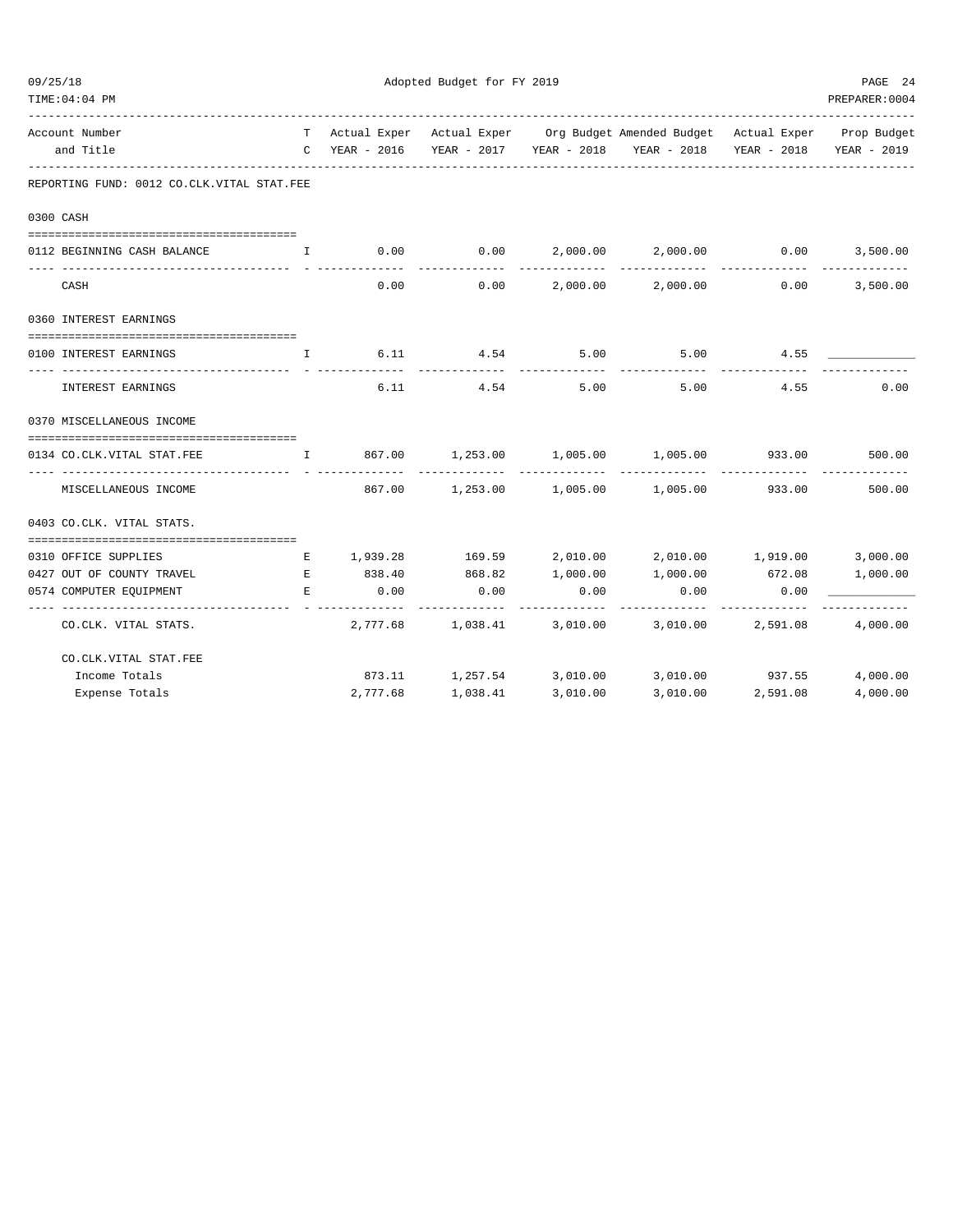| 09/25/18                                                              |                                                                 |           | Adopted Budget for FY 2019 |                     |                                                                                |          |                |  |
|-----------------------------------------------------------------------|-----------------------------------------------------------------|-----------|----------------------------|---------------------|--------------------------------------------------------------------------------|----------|----------------|--|
| TIME: 04: 04 PM                                                       |                                                                 |           |                            |                     |                                                                                |          | PREPARER: 0004 |  |
| Account Number                                                        |                                                                 |           |                            |                     | T Actual Exper Actual Exper Org Budget Amended Budget Actual Exper Prop Budget |          |                |  |
| and Title<br>------------------                                       |                                                                 |           |                            |                     | C YEAR - 2016 YEAR - 2017 YEAR - 2018 YEAR - 2018 YEAR - 2018 YEAR - 2019      |          |                |  |
| REPORTING FUND: 0013 BAIL BONDS TRUST FUND                            |                                                                 |           |                            |                     |                                                                                |          |                |  |
| 0300 CASH                                                             |                                                                 |           |                            |                     |                                                                                |          |                |  |
| 0113 BEGINNING CASH BALANCE                                           | $\mathbf{I}$ and $\mathbf{I}$ and $\mathbf{I}$ and $\mathbf{I}$ | 0.00      |                            |                     | $0.00$ $0.00$ $0.00$ $0.00$                                                    | 0.00     |                |  |
| CASH                                                                  |                                                                 | 0.00      | 0.00                       | -----------<br>0.00 | . <u>.</u> .<br>0.00                                                           | 0.00     | 0.00           |  |
| 0345 BONDS                                                            |                                                                 |           |                            |                     |                                                                                |          |                |  |
| 0113 SURETY BAIL BOND FEE                                             |                                                                 |           |                            |                     | 1    7,725.00     7,785.00     9,555.00     9,555.00     6,690.00     4,000.00 |          |                |  |
| -----------------------------<br>BONDS                                |                                                                 |           |                            |                     | 7,725.00 7,785.00 9,555.00 9,555.00 6,690.00                                   |          | 4,000.00       |  |
| 0370 MISCELLANEOUS                                                    |                                                                 |           |                            |                     |                                                                                |          |                |  |
| 0130 REFUNDS & MISCELLANEOUS 1 7,890.00- 7,410.00 0.00 0.00 0.00 0.00 |                                                                 |           |                            |                     |                                                                                |          |                |  |
| 0132 TEMPORARY BOND SECURITY<br>________________________              | $\mathbf{I}$                                                    | 0.00      | 0.00                       | 0.00                | 0.00                                                                           | 0.00     |                |  |
| MISCELLANEOUS                                                         |                                                                 | 7,890.00- |                            | 7,410.00 0.00       | 0.00                                                                           | 0.00     | 0.00           |  |
| 0498 BAIL BOND FEE EXPENSE                                            |                                                                 |           |                            |                     |                                                                                |          |                |  |
| 0489 10% TO STATE COMPTROLLER                                         | E                                                               |           | 0.00                       |                     | 9,555.00 9,555.00 7,575.00                                                     |          | 4,000.00       |  |
|                                                                       |                                                                 |           |                            |                     |                                                                                |          |                |  |
| BAIL BOND FEE EXPENSE                                                 |                                                                 |           | 0.00                       |                     | $0.00$ 9,555.00 9,555.00 7,575.00                                              |          | 4,000.00       |  |
| BAIL BONDS TRUST FUND                                                 |                                                                 |           |                            |                     |                                                                                |          |                |  |
| Income Totals                                                         |                                                                 |           |                            |                     | 165.00- 15,195.00 9,555.00 9,555.00 6,690.00                                   |          | 4,000.00       |  |
| Expense Totals                                                        |                                                                 | 0.00      | 0.00                       | 9.555.00            | 9,555.00                                                                       | 7,575.00 | 4,000.00       |  |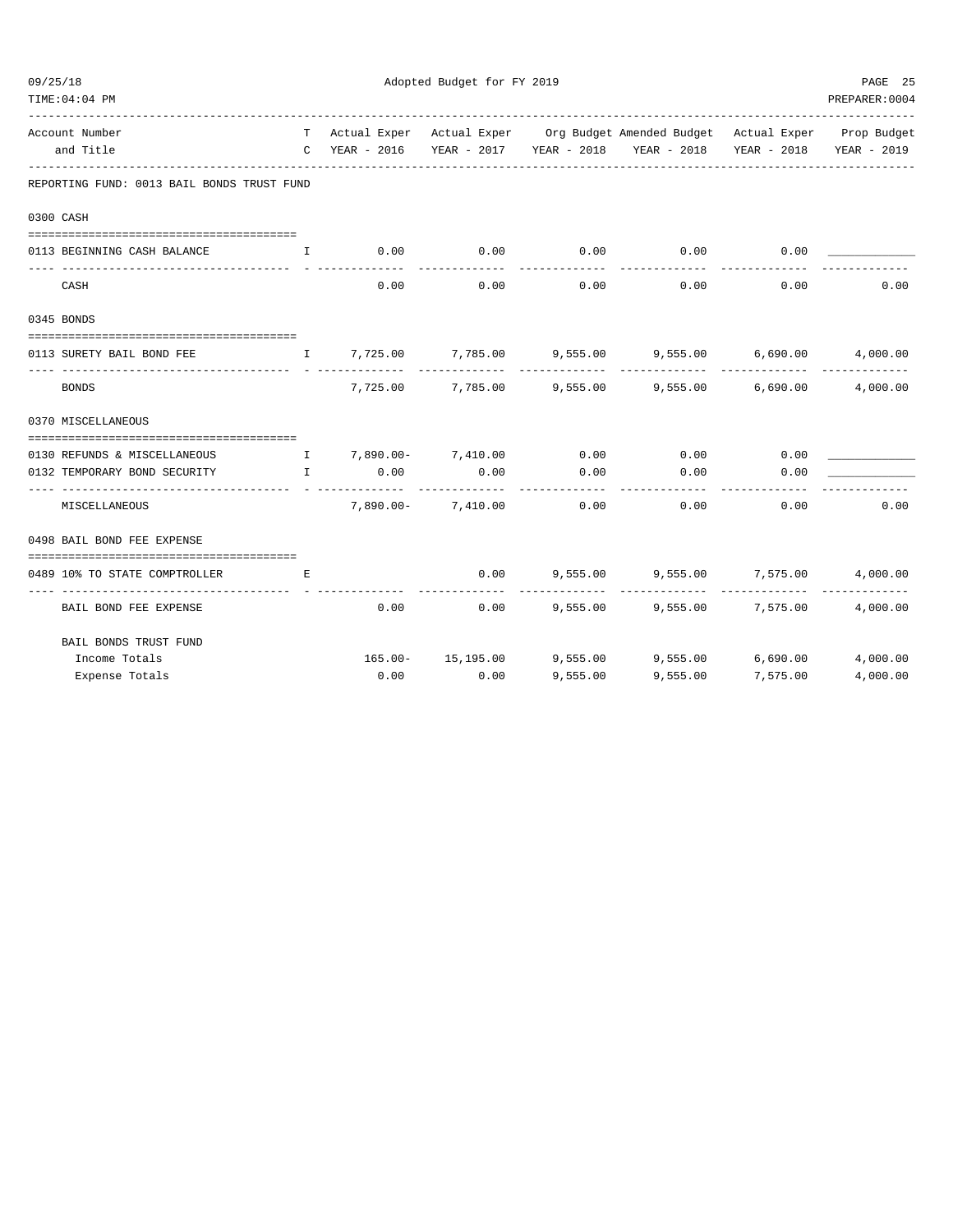| Adopted Budget for FY 2019<br>09/25/18        |              |      |      |          |                                                                                | PAGE 26 |                |
|-----------------------------------------------|--------------|------|------|----------|--------------------------------------------------------------------------------|---------|----------------|
| TIME: 04: 04 PM                               |              |      |      |          |                                                                                |         | PREPARER: 0004 |
| Account Number                                |              |      |      |          | T Actual Exper Actual Exper Org Budget Amended Budget Actual Exper Prop Budget |         |                |
| and Title                                     |              |      |      |          | C YEAR - 2016 YEAR - 2017 YEAR - 2018 YEAR - 2018 YEAR - 2018                  |         | YEAR - 2019    |
| REPORTING FUND: 0014 JUSTICE CT.BLDG.SECURITY |              |      |      |          |                                                                                |         |                |
| 0300 CASH                                     |              |      |      |          |                                                                                |         |                |
| 0114 BEGINNING CASH                           | <b>I</b>     |      |      |          | $0.00$ 2,300.00 2,300.00 0.00 2,850.00                                         |         |                |
| CASH                                          |              | 0.00 |      |          | $0.00$ 2,300.00 2,300.00                                                       | 0.00    | 2,850.00       |
| 0370 MISCELLANEOUS INCOME                     |              |      |      |          |                                                                                |         |                |
|                                               |              |      |      |          |                                                                                |         |                |
| 0455 JP1 SECURITY FEE                         | I.           |      | 0.00 | 600.00   | 600.00                                                                         |         | 388.21 300.00  |
| 0456 JP2 SECURITY FEE                         | $\mathbb{T}$ |      | 0.00 | 300.00   | 300.00                                                                         | 160.96  | 150.00         |
| 0457 JP3 SECURITY FEE                         | I.           |      | 0.00 | 300.00   | 300.00                                                                         | 283.26  | 200.00         |
| MISCELLANEOUS INCOME                          |              | 0.00 | 0.00 |          | 1,200.00 1,200.00 832.43                                                       |         | 650.00         |
| 0435 JUSTICE CT.BLDG.EXP.                     |              |      |      |          |                                                                                |         |                |
| 0320 JP1 SECURITY EXPENSE                     | E            | 0.00 |      |          | $0.00$ 2,000.00 2,000.00 0.00                                                  |         | 1,000.00       |
| 0321 JP2 SECURITY EXPENSE                     | E.           |      | 0.00 | 0.00     | 0.00                                                                           | 0.00    | 1,000.00       |
| 0322 JP3 SECURITY EXPENSE                     | E.           |      | 0.00 | 1,500.00 | 1,500.00                                                                       | 0.00    | 1,500.00       |
| JUSTICE CT.BLDG.EXP.                          |              | 0.00 | 0.00 | 3,500.00 | ----------<br>3,500.00                                                         | 0.00    | 3,500.00       |
| JUSTICE CT.BLDG.SECURITY                      |              |      |      |          |                                                                                |         |                |
| Income Totals                                 |              | 0.00 |      |          | $0.00$ $3,500.00$ $3,500.00$ $832.43$ $3,500.00$                               |         |                |
| Expense Totals                                |              | 0.00 | 0.00 | 3,500.00 | 3,500.00                                                                       | 0.00    | 3,500.00       |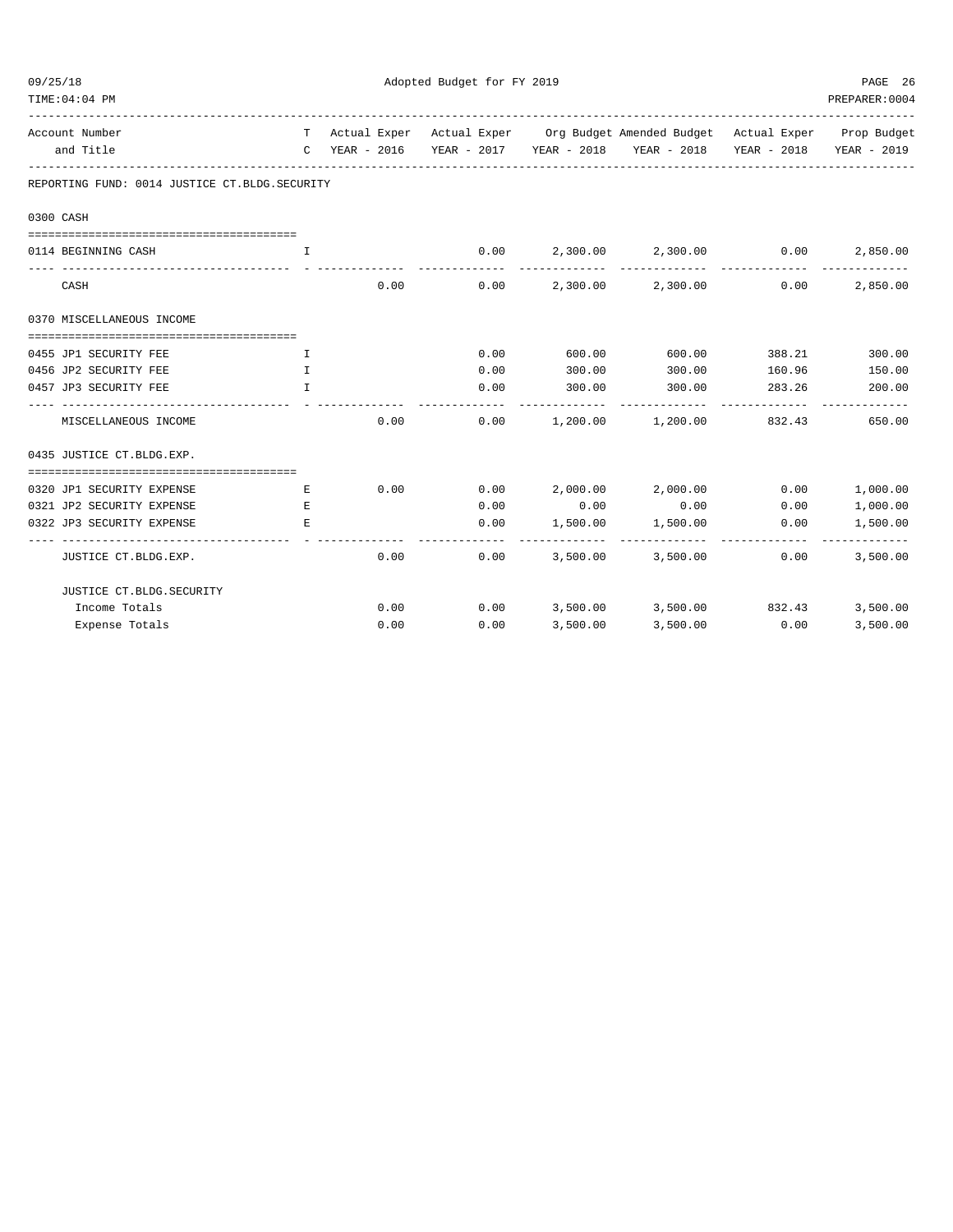| 09/25/18  | TIME: 04: 04 PM                               |                                                |        | Adopted Budget for FY 2019 |          |                                                                                                                                     |                                | PAGE 27<br>PREPARER: 0004 |
|-----------|-----------------------------------------------|------------------------------------------------|--------|----------------------------|----------|-------------------------------------------------------------------------------------------------------------------------------------|--------------------------------|---------------------------|
|           | Account Number<br>and Title                   |                                                |        |                            |          | T Actual Exper Actual Exper Org Budget Amended Budget Actual Exper Prop Budget<br>C YEAR - 2016 YEAR - 2017 YEAR - 2018 YEAR - 2018 |                                | YEAR - 2018 YEAR - 2019   |
|           | REPORTING FUND: 0016 CO.JUDGE EXCESS SUPP.    |                                                |        |                            |          |                                                                                                                                     |                                |                           |
| 0300 CASH |                                               |                                                |        |                            |          |                                                                                                                                     |                                |                           |
|           | 0116 BEGINNING CASH BALANCE                   | $\mathbf{I}$ and $\mathbf{I}$ and $\mathbf{I}$ |        |                            |          | $0.00$ $0.00$ $1,000.00$ $1,000.00$ $0.00$ $1,000.00$                                                                               |                                |                           |
|           | CASH                                          |                                                | 0.00   |                            |          | $0.00$ 1,000.00 1,000.00                                                                                                            | 0.00                           | 1,000.00                  |
|           | 0370 MISCELLANEOUS INCOME                     |                                                |        |                            |          |                                                                                                                                     |                                |                           |
|           | 0149 CO. JUDGE EXCESS SUPP. T 1 709.21 275.07 |                                                |        |                            | 500.00   |                                                                                                                                     | 500.00 246.29                  | 500.00                    |
|           | MISCELLANEOUS INCOME                          |                                                |        | 709.21 275.07              | 500.00   |                                                                                                                                     | -------------<br>500.00 246.29 | 500.00                    |
|           | 0400 CO. JUDGE EXCESS SUPP.                   |                                                |        |                            |          |                                                                                                                                     |                                |                           |
|           | 0310 OFFICE SUPPLIES                          | Е                                              | 0.00   | 0.00                       | 300.00   | 300.00                                                                                                                              | 0.00                           | 300.00                    |
|           | 0427 OUT OF COUNTY TRAVEL                     | E                                              | 0.00   | 0.00                       | 500.00   | 500.00                                                                                                                              | 0.00                           | 500.00                    |
|           | 0572 OFFICE EQUIPMENT                         | E                                              | 0.00   | 0.00                       | 400.00   | 400.00                                                                                                                              | 0.00                           | 400.00                    |
|           | 0590 COUNTY JUDGE BOOKS                       | E.                                             | 217.00 | 0.00                       | 300.00   | 300.00                                                                                                                              | 113.00                         | 300.00                    |
|           | CO. JUDGE EXCESS SUPP.                        |                                                | 217.00 | 0.00                       |          | 1,500.00 1,500.00                                                                                                                   | 113.00                         | 1,500.00                  |
|           | CO.JUDGE EXCESS SUPP.                         |                                                |        |                            |          |                                                                                                                                     |                                |                           |
|           | Income Totals                                 |                                                |        |                            |          | $709.21 \qquad \qquad 275.07 \qquad \qquad 1,500.00 \qquad \qquad 1,500.00 \qquad \qquad 246.29 \qquad \qquad 1,500.00$             |                                |                           |
|           | Expense Totals                                |                                                | 217.00 | 0.00                       | 1,500.00 | 1,500.00                                                                                                                            | 113.00                         | 1,500.00                  |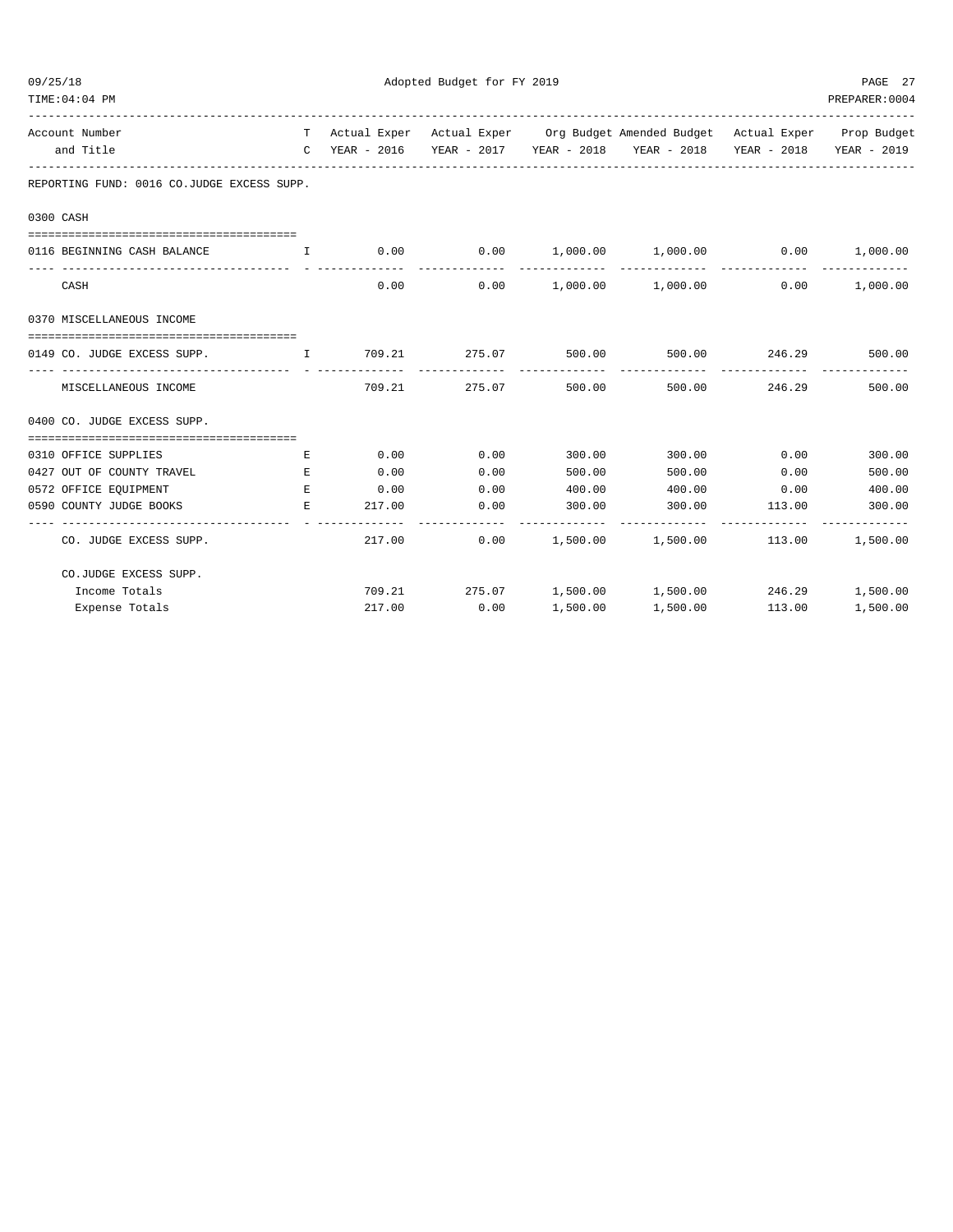| 09/25/18                                                      | Adopted Budget for FY 2019 |               |                        |                                                                                |                              |                 |  |
|---------------------------------------------------------------|----------------------------|---------------|------------------------|--------------------------------------------------------------------------------|------------------------------|-----------------|--|
| TIME: 04: 04 PM                                               |                            |               |                        |                                                                                |                              | PREPARER: 0004  |  |
| Account Number                                                |                            |               |                        | T Actual Exper Actual Exper Org Budget Amended Budget Actual Exper Prop Budget |                              |                 |  |
| and Title                                                     |                            |               |                        | C YEAR - 2016 YEAR - 2017 YEAR - 2018 YEAR - 2018 YEAR - 2018                  |                              | YEAR - 2019     |  |
| REPORTING FUND: 0017 PROBATE JUDGES EDUCATION                 |                            |               |                        |                                                                                |                              |                 |  |
| 0300 CASH                                                     |                            |               |                        |                                                                                |                              |                 |  |
|                                                               |                            |               |                        |                                                                                |                              |                 |  |
| 0117 BEGINNING CASH BALANCE THE I                             |                            |               |                        | $0.00$ $0.00$ $1,000.00$ $1,000.00$ $0.00$ $1,000.00$                          |                              |                 |  |
| CASH                                                          | 0.00                       |               |                        | $0.00$ 1,000.00 1,000.00                                                       |                              | $0.00$ 1,000.00 |  |
| 0340 FEES OF OFFICE                                           |                            |               |                        |                                                                                |                              |                 |  |
| 0131 PROBATE JUDGES EDUCATION                                 |                            |               |                        | $\mathbf{I}$ 595.00 895.15 600.00 600.00 600.25 600.00                         |                              |                 |  |
| FEES OF OFFICE                                                |                            | ------------  | _____________          | 595.00 895.15 600.00 600.00                                                    | 600.25                       | 600.00          |  |
| 0370 MISCELLANEOUS                                            |                            |               |                        |                                                                                |                              |                 |  |
| 0130 REFUNDS & MISCELLANEOUS $I$ 750.00 750.00 0.00 0.00 0.00 |                            |               |                        |                                                                                | 0.00                         |                 |  |
| MISCELLANEOUS                                                 |                            | 750.00 750.00 | --------------<br>0.00 | -------------<br>0.00                                                          | 0.00                         | 0.00            |  |
| 0400 PROBATE JUDGES EDUCATION                                 |                            |               |                        |                                                                                |                              |                 |  |
| 0427 OUT OF COUNTY TRAVEL                                     |                            |               |                        | $E$ 1,275.74 0.00 1,600.00 1,600.00 1,475.44 1,600.00<br>--------------        | -------------- ------------- |                 |  |
| PROBATE JUDGES EDUCATION                                      | 1,275.74                   |               |                        | $0.00$ 1,600.00 1,600.00 1,475.44 1,600.00                                     |                              |                 |  |
| PROBATE JUDGES EDUCATION                                      |                            |               |                        |                                                                                |                              |                 |  |
| Income Totals                                                 |                            |               |                        | $1,345.00$ $1,645.15$ $1,600.00$ $1,600.00$ $600.25$ $1,600.00$                |                              |                 |  |
| Expense Totals                                                | 1,275.74                   | 0.00          | 1,600.00               |                                                                                | 1,600.00 1,475.44            | 1,600.00        |  |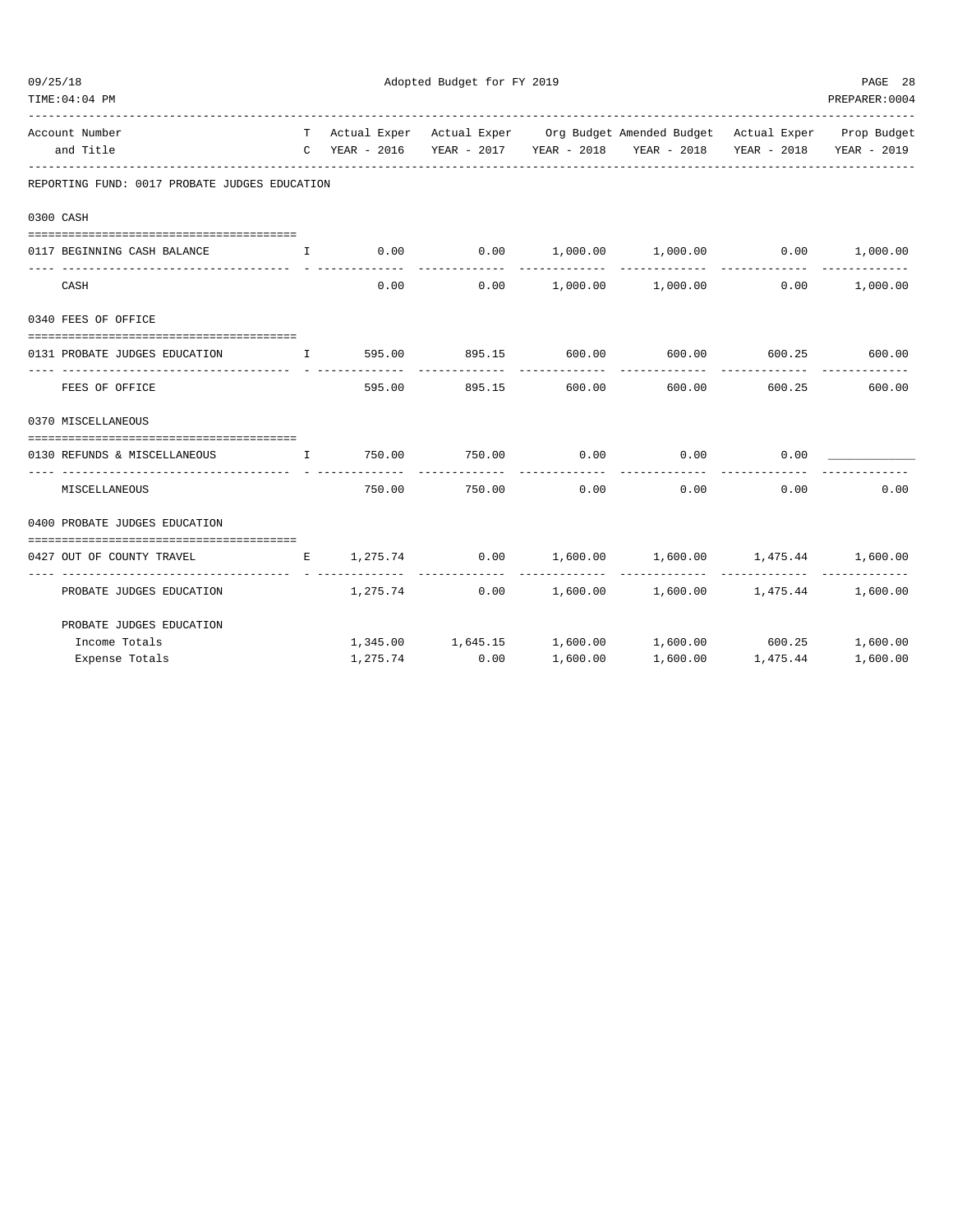|  | TIME:04:04 PM                                                       |                                                                                                     |                   |                     |                   |                                                                                                                       |                   | PREPARER: 0004 |
|--|---------------------------------------------------------------------|-----------------------------------------------------------------------------------------------------|-------------------|---------------------|-------------------|-----------------------------------------------------------------------------------------------------------------------|-------------------|----------------|
|  | Account Number<br>and Title<br>------------------------------------ |                                                                                                     | C YEAR - 2016     |                     |                   | T Actual Exper Actual Exper Org Budget Amended Budget Actual Exper Prop Budget<br>YEAR - 2017 YEAR - 2018 YEAR - 2018 | YEAR - 2018       | YEAR - 2019    |
|  | REPORTING FUND: 0018 CO.CLERK RECORD MNGMT.                         |                                                                                                     |                   |                     |                   |                                                                                                                       |                   |                |
|  | 0300 CASH                                                           |                                                                                                     |                   |                     |                   |                                                                                                                       |                   |                |
|  | 0118 BEGINNING CASH BALANCE                                         | $\mathbf{T}$                                                                                        |                   |                     |                   | $0.00$ $0.00$ $14,974.64$ $14,974.64$ $0.00$ $45,808.59$                                                              |                   |                |
|  | CASH                                                                |                                                                                                     | 0.00              | ---------<br>0.00   |                   | 14,974.64 14,974.64                                                                                                   | 0.00              | 45,808.59      |
|  | 0360 INTEREST EARNINGS                                              |                                                                                                     |                   |                     |                   |                                                                                                                       |                   |                |
|  | 0100 INTEREST EARNINGS                                              | $\mathbf{I}$                                                                                        |                   | 17.97 21.26 50.00   |                   | 50.00                                                                                                                 | 41.56             |                |
|  | INTEREST EARNINGS                                                   |                                                                                                     | 17.97             | 21.26               | 50.00             | 50.00                                                                                                                 | 41.56             | 0.00           |
|  | 0370 MISCELLANEOUS INCOME                                           |                                                                                                     |                   |                     |                   |                                                                                                                       |                   |                |
|  | 0130 REFUNDS & MISCELLANEOUS                                        |                                                                                                     | I 0.00 0.00       |                     |                   | $0.00$ 0.00                                                                                                           | 0.00              |                |
|  | 0133 CO.CLERK PRESERVE REC FEE THE T                                |                                                                                                     |                   | 62,519.62 93,199.40 | 55,500.00         | 55,500.00                                                                                                             | 70,778.24         | 55,000.00      |
|  |                                                                     |                                                                                                     |                   |                     |                   |                                                                                                                       | . <u>.</u>        |                |
|  | MISCELLANEOUS INCOME                                                |                                                                                                     | 62,519.62         | 93,199.40           | 55,500.00         | 55,500.00                                                                                                             | 70,778.24         | 55,000.00      |
|  | 0402 CO.CLERK RECORD MNGMT.                                         |                                                                                                     |                   |                     |                   |                                                                                                                       |                   |                |
|  |                                                                     |                                                                                                     |                   |                     |                   |                                                                                                                       |                   |                |
|  | 0103 SALARY ASSISTANT<br>0107 SALARY TEMP/EXTRA                     | E<br>$\mathbf{E}% _{t}\left  \mathbf{1}\right\rangle =\mathbf{1}_{t}\left  \mathbf{1}\right\rangle$ | 30,252.19<br>0.00 | 28,365.48           | 29,216.44<br>0.00 | 29,216.44<br>0.00                                                                                                     | 19,770.38<br>0.00 | 28,364.04      |
|  | 0201 SOCIAL SECURITY TAXES                                          | E                                                                                                   | 1,618.79          | 0.00<br>1,438.86    | 1,811.42          | 1,811.42                                                                                                              | 1,078.91          | 1,758.57       |
|  | 0202 GROUP HEALTH INSURANCE                                         | E                                                                                                   | 9,102.04          | 9,637.16            | 10,494.60         | 10,494.60                                                                                                             | 9,002.82          | 11,475.12      |
|  | 0203 RETIREMENT                                                     | Е                                                                                                   | 3,298.62          | 3,120.03            | 3,324.83          | 3,324.83                                                                                                              | 2,245.65          | 3,244.85       |
|  | 0204 WORKERS COMPENSATION                                           | Е                                                                                                   | 179.68            | 119.14              | 122.71            | 122.71                                                                                                                | 102.54            | 119.13         |
|  | 0205 MEDICARE TAX                                                   | $\mathbf{E}% _{t}\left  \mathbf{1}\right\rangle =\mathbf{1}_{t}\left  \mathbf{1}\right\rangle$      | 378.55            | 336.44              | 423.64            | 423.64                                                                                                                | 252.32            | 411.28         |
|  | 0310 OFFICE SUPPLIES                                                | $\mathbf{E}% _{t}\left  \mathbf{1}\right\rangle =\mathbf{1}_{t}\left  \mathbf{1}\right\rangle$      | 771.08            | 660.35              | 800.00            | 800.00                                                                                                                | 331.10            | 800.00         |
|  | 0312 IMAGING SYSTEM                                                 | $\mathbf{E}% _{t}\left  \mathbf{1}\right\rangle =\mathbf{1}_{t}\left  \mathbf{1}\right\rangle$      | 20,700.00         | 20,700.00           | 21,000.00         | 21,000.00                                                                                                             | 18,975.00         | 51,204.00      |
|  | 0315 COPIER MAINTENANCE                                             | Е                                                                                                   | 360.00            | 408.50              | 250.00            | 250.00                                                                                                                | 435.60            | 435.60         |
|  | 0420 TELEPHONE                                                      | Е                                                                                                   | 811.14            | 602.16              | 700.00            | 700.00                                                                                                                | 0.00              |                |
|  | 0437 DIGITAL IMAGING OF MICROFILM                                   | E                                                                                                   | 0.00              | 0.00                | 0.00              | 0.00                                                                                                                  | 0.00              |                |
|  | 0453 COMPUTER SOFTWARE                                              | $\mathbf{E}% _{0}$                                                                                  | 0.00              | 0.00                | 0.00              | 0.00                                                                                                                  | 0.00              |                |
|  | 0490 CO. CLERK MISCELLANEOUS                                        | Е                                                                                                   | 0.00              | 142.20              | 881.00            | 881.00                                                                                                                | 0.00              | 1,496.00       |
|  | 0574 COMPUTER EQUIPMENT                                             | Е                                                                                                   | 0.00              | 0.00                | 1,500.00          | 1,500.00                                                                                                              | 258.50            | 1,500.00       |
|  | CO. CLERK RECORD MNGMT.                                             |                                                                                                     | 67,472.09         | 65,530.32           | 70,524.64         | 70,524.64                                                                                                             | 52, 452.82        | 100,808.59     |
|  | CO. CLERK RECORD MNGMT.                                             |                                                                                                     |                   |                     |                   |                                                                                                                       |                   |                |
|  | Income Totals                                                       |                                                                                                     | 62,537.59         | 93,220.66           | 70,524.64         | 70,524.64                                                                                                             | 70,819.80         | 100,808.59     |
|  | Expense Totals                                                      |                                                                                                     | 67,472.09         | 65,530.32           | 70,524.64         | 70,524.64                                                                                                             | 52,452.82         | 100,808.59     |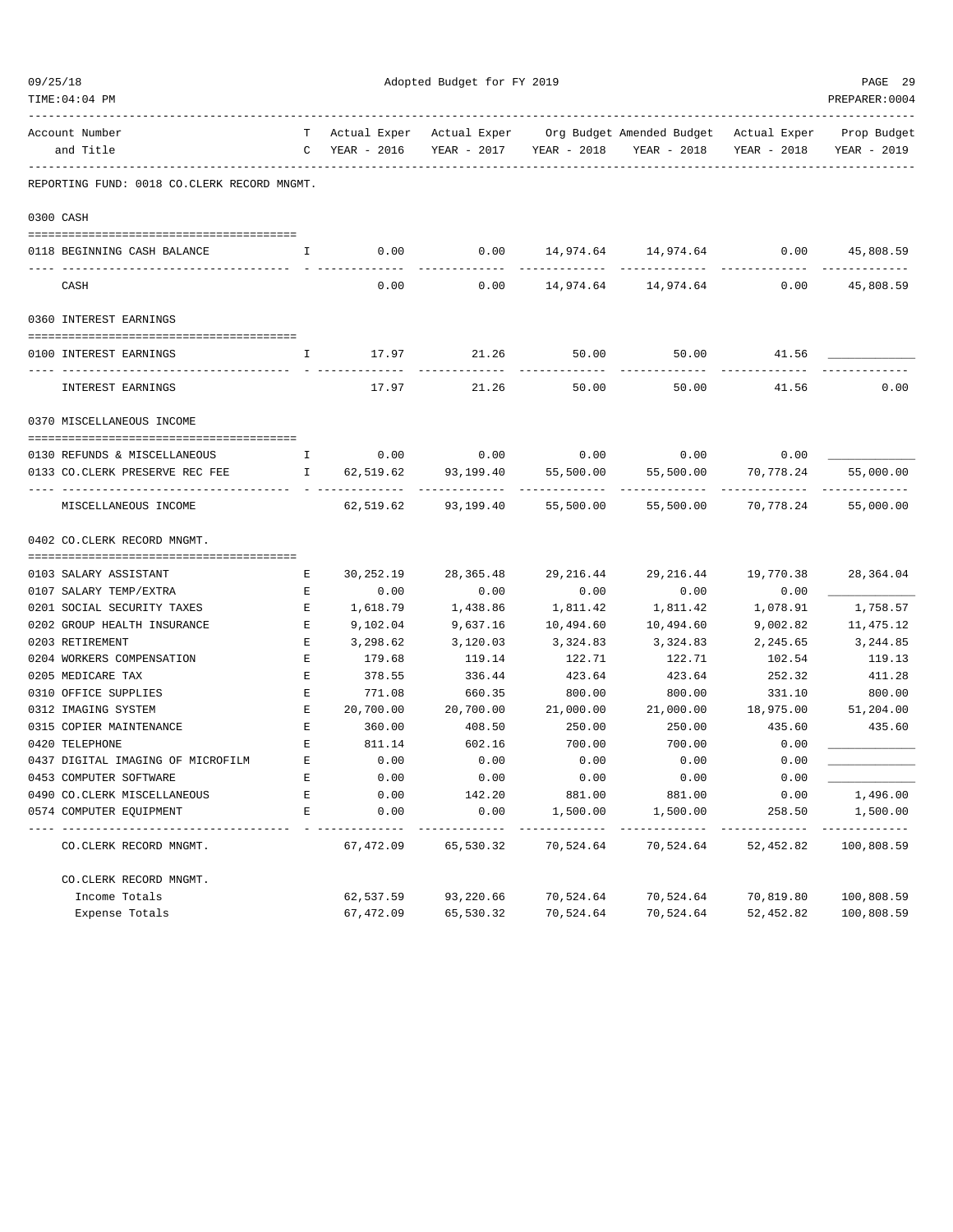| 09/25/18<br>TIME: 04: 04 PM |                                              |                    | Adopted Budget for FY 2019 |              |             |                                        |             |                |  |  |
|-----------------------------|----------------------------------------------|--------------------|----------------------------|--------------|-------------|----------------------------------------|-------------|----------------|--|--|
|                             |                                              |                    |                            |              |             |                                        |             | PREPARER: 0004 |  |  |
|                             | Account Number                               | T                  | Actual Exper               | Actual Exper |             | Org Budget Amended Budget Actual Exper |             | Prop Budget    |  |  |
|                             | and Title                                    | C                  | YEAR - 2016                | YEAR - 2017  | YEAR - 2018 | YEAR - 2018                            | YEAR - 2018 | YEAR - 2019    |  |  |
|                             | REPORTING FUND: 0019 DIST.CLK.RECORDS MNGMT. |                    |                            |              |             |                                        |             |                |  |  |
|                             | 0300 CASH                                    |                    |                            |              |             |                                        |             |                |  |  |
|                             | 0119 BEGINNING CASH BALANCE                  | I.                 | 0.00                       | 0.00         | 1,030.00    | 1,030.00                               | 0.00        | 4,000.00       |  |  |
|                             |                                              |                    |                            |              |             |                                        |             |                |  |  |
|                             | CASH                                         |                    | 0.00                       | 0.00         | 1,030.00    | 1,030.00                               | 0.00        | 4,000.00       |  |  |
|                             | 0360 INTEREST EARNINGS                       |                    |                            |              |             |                                        |             |                |  |  |
|                             |                                              |                    |                            |              |             |                                        |             |                |  |  |
|                             | 0100 INTEREST EARNINGS                       | I                  | 3.75                       | 4.72         | 5.00        | 5.00                                   | 7.03        |                |  |  |
|                             | INTEREST EARNINGS                            |                    | 3.75                       | 4.72         | 5.00        | 5.00                                   | 7.03        | 0.00           |  |  |
|                             | 0370 MISCELLEANEOUS INCOME                   |                    |                            |              |             |                                        |             |                |  |  |
|                             |                                              |                    |                            |              |             |                                        |             |                |  |  |
|                             | 0136 DIST.CLK.PRES.REC.FEE                   | $\mathbf{I}$       | 2,471.90                   | 2,681.51     | 3,000.00    | 3,000.00                               | 2,375.12    | 2,000.00       |  |  |
|                             | MISCELLEANEOUS INCOME                        |                    | 2,471.90                   | 2,681.51     | 3,000.00    | 3,000.00                               | 2,375.12    | 2,000.00       |  |  |
|                             | 0450 DIST.CLERK REC. MNGMT.                  |                    |                            |              |             |                                        |             |                |  |  |
|                             |                                              |                    |                            |              |             |                                        |             |                |  |  |
|                             | 0107 SALARY TEMP/EXTRA                       | Е                  | 1,438.22                   | 0.00         | 0.00        | 0.00                                   | 0.00        |                |  |  |
|                             | 0201 SOCIAL SECURITY TAXES                   | $\mathbf E$        | 87.43                      | 0.00         | 0.00        | 0.00                                   | 0.00        |                |  |  |
|                             | 0203 RETIREMENT                              | Е                  | 156.80                     | 0.00         | 0.00        | 0.00                                   | 0.00        |                |  |  |
|                             | 0204 WORKERS COMPENSATION                    | $\mathbf{E}% _{0}$ | 16.80                      | 0.00         | 0.00        | 0.00                                   | 0.00        |                |  |  |
|                             | 0205 MEDICARE TAX                            | $\mathbf E$        | 20.47                      | 0.00         | 0.00        | 0.00                                   | 0.00        |                |  |  |
|                             | 0310 OFFICE SUPPLIES                         | $\mathbf E$        | 0.00                       | 0.00         | 4,035.00    | 4,035.00                               | 0.00        | 1,000.00       |  |  |
|                             | 0400 RECORDS STORAGE SHELVING                | Е                  | 0.00                       | 0.00         | 0.00        | 0.00                                   | 0.00        |                |  |  |
|                             | 0435 PRINTING                                | E                  | 0.00                       | 0.00         | 0.00        | 0.00                                   | 0.00        |                |  |  |
|                             | 0572 OFFICE EQUIPMENT                        | E                  | 0.00                       | 0.00         | 0.00        | 0.00                                   | 0.00        | 5,000.00       |  |  |
|                             | DIST.CLERK REC. MNGMT.                       |                    | 1,719.72                   | 0.00         | 4,035.00    | 4,035.00                               | 0.00        | .<br>6,000.00  |  |  |
|                             | DIST.CLK.RECORDS MNGMT.                      |                    |                            |              |             |                                        |             |                |  |  |
|                             | Income Totals                                |                    | 2,475.65                   | 2,686.23     | 4,035.00    | 4,035.00                               | 2,382.15    | 6,000.00       |  |  |
|                             | Expense Totals                               |                    | 1,719.72                   | 0.00         | 4,035.00    | 4,035.00                               | 0.00        | 6,000.00       |  |  |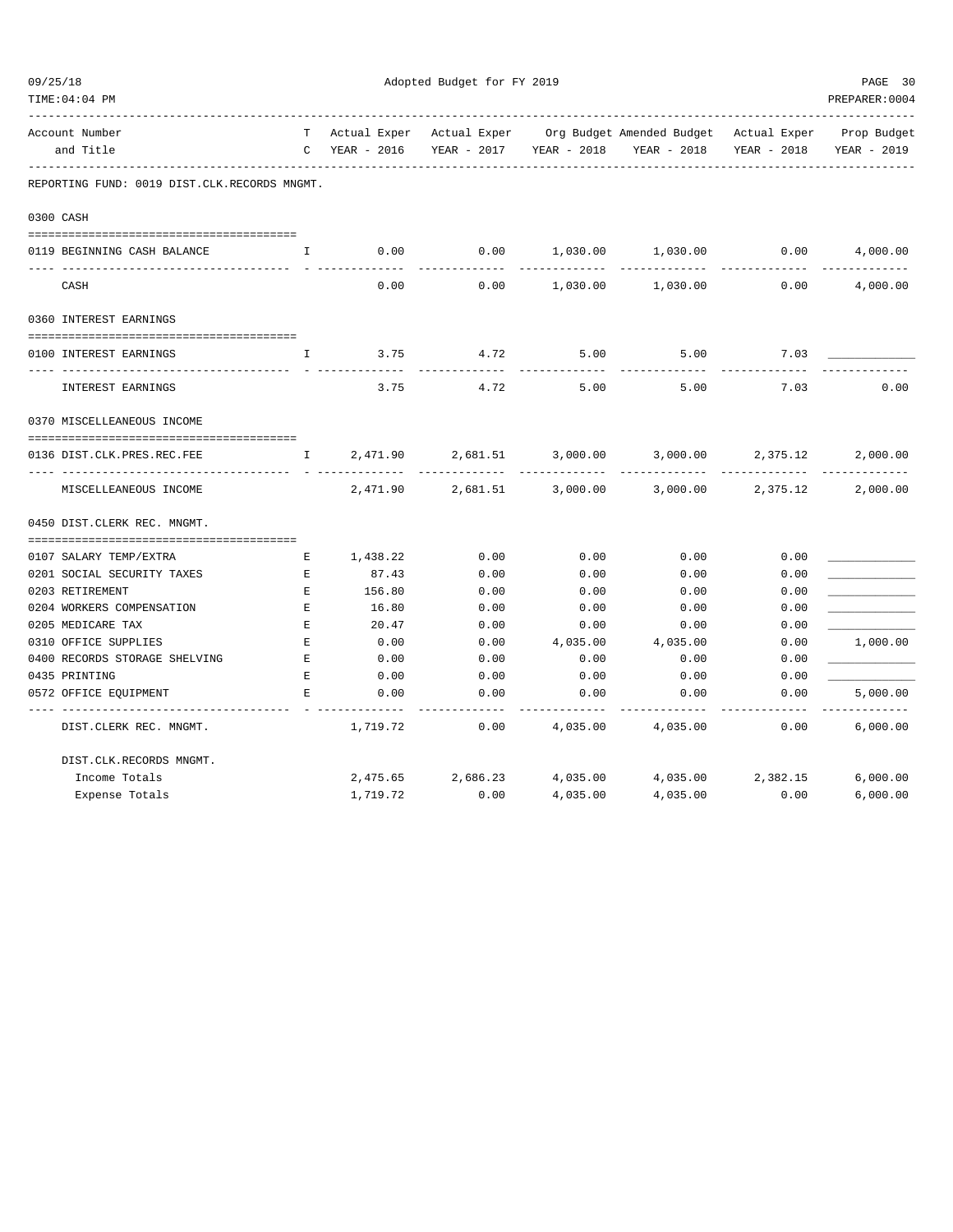| 09/25/18 |                                                |               | Adopted Budget for FY 2019 |              |             |                                        |             |                           |  |  |
|----------|------------------------------------------------|---------------|----------------------------|--------------|-------------|----------------------------------------|-------------|---------------------------|--|--|
|          | TIME: 04: 04 PM                                |               |                            |              |             |                                        |             | PREPARER: 0004            |  |  |
|          | Account Number                                 |               | Actual Exper               | Actual Exper |             | Org Budget Amended Budget Actual Exper |             | Prop Budget               |  |  |
|          | and Title                                      | $\mathcal{C}$ | YEAR - 2016                | YEAR - 2017  | YEAR - 2018 | YEAR - 2018                            | YEAR - 2018 | YEAR - 2019               |  |  |
|          | REPORTING FUND: 0020 COUNTY OFFICES REC.MNGMT. |               |                            |              |             |                                        |             |                           |  |  |
|          | 0300 CASH                                      |               |                            |              |             |                                        |             |                           |  |  |
|          | 0120 BEGINNING CASH BALANCE                    | I             | 0.00                       | 0.00         | 0.00        | 0.00                                   | 0.00        |                           |  |  |
|          | CASH                                           |               | 0.00                       | 0.00         | 0.00        | 0.00                                   | 0.00        | 0.00                      |  |  |
|          | 0360 INTEREST EARNINGS                         |               |                            |              |             |                                        |             |                           |  |  |
|          | 0100 INTEREST EARNINGS                         | I.            | 46.98                      | 30.93        | 40.00       | 40.00                                  | 30.59       |                           |  |  |
|          | INTEREST EARNINGS                              |               | 46.98                      | 30.93        | 40.00       | 40.00                                  | 30.59       | 0.00                      |  |  |
|          | 0370 MISCELLENEOUS INCOME                      |               |                            |              |             |                                        |             |                           |  |  |
|          | 0135 CO.OFFICE REC.MNGMT.FEE                   | $\mathbb{I}$  | 13,104.40                  | 15,364.44    | 18,000.00   | 18,000.00                              | 11,040.71   | 13,463.88                 |  |  |
|          | --- -----------------<br>MISCELLENEOUS INCOME  |               | 13,104.40                  | 15,364.44    | 18,000.00   | 18,000.00                              | 11,040.71   | ------------<br>13,463.88 |  |  |
|          | 0449 COUNTY OFFICES REC.MNGMT.                 |               |                            |              |             |                                        |             |                           |  |  |
|          | 0103 SALARY ASSISTANT                          | E             | 0.00                       | 0.00         | 0.00        | 0.00                                   | 0.00        |                           |  |  |
|          | 0107 SALARY TEMP./EXTRA                        | Е             | 6,738.87                   | 7,441.01     | 8,053.83    | 8,053.83                               | 5,061.34    | 8,295.44                  |  |  |
|          | 0201 SOCIAL SECURITY TAXES                     | E             | 417.82                     | 461.34       | 499.34      | 499.34                                 | 310.04      | 514.32                    |  |  |
|          | 0202 GROUP HEALTH INSURANCE                    | E             | 0.00                       | 0.00         | 0.00        | 0.00                                   | 264.64      |                           |  |  |
|          | 0203 RETIREMENT                                | E             | 734.53                     | 817.86       | 916.53      | 916.53                                 | 572.05      | 949.00                    |  |  |
|          | 0204 WORKERS COMPENSATION                      | E             | 35.54                      | 32.84        | 33.83       | 33.83                                  | 28.26       | 34.84                     |  |  |
|          | 0205 MEDICARE TAX                              | F.            | 97.75                      | 107.87       | 116.78      | 116.78                                 | 72.48       | 120.28                    |  |  |
|          | 0310 OFFICE SUPPLIES                           | E             | 0.00                       | 11.18        | 4,863.25    | 4,863.25                               | 0.00        |                           |  |  |
|          | 0350 RECORDS DISPOSAL                          | E             | 845.77                     | 2,431.64     | 2,006.44    | 2,006.44                               | 1,568.37    | 2,000.00                  |  |  |
|          | 0400 RECORDS STORAGE SHELVING                  | E             | 0.00                       | 0.00         | 0.00        | 0.00                                   | 0.00        |                           |  |  |
|          | 0453 COMPUTER SOFTWARE MAINTENANCE             | E             | 1,550.00                   | 1,550.00     | 1,550.00    | 1,550.00                               | 1,550.00    | 1,550.00                  |  |  |
|          | 0460 EQUIPMENT RENTAL                          | E             | 0.00                       | 0.00         | 0.00        | 0.00                                   | 0.00        |                           |  |  |
|          | 0574 COMPUTER EOUIPMENT                        | E             | 27, 113. 17                | 0.00         | 0.00        | 0.00                                   | 0.00        |                           |  |  |
|          | COUNTY OFFICES REC.MNGMT.                      |               | 37,533.45                  | 12,853.74    | 18,040.00   | 18,040.00                              | 9,427.18    | 13,463.88                 |  |  |
|          | COUNTY OFFICES REC.MNGMT.                      |               |                            |              |             |                                        |             |                           |  |  |
|          | Income Totals                                  |               | 13, 151.38                 | 15,395.37    | 18,040.00   | 18,040.00                              | 11,071.30   | 13,463.88                 |  |  |
|          | Expense Totals                                 |               | 37,533.45                  | 12,853.74    | 18,040.00   | 18,040.00                              | 9,427.18    | 13,463.88                 |  |  |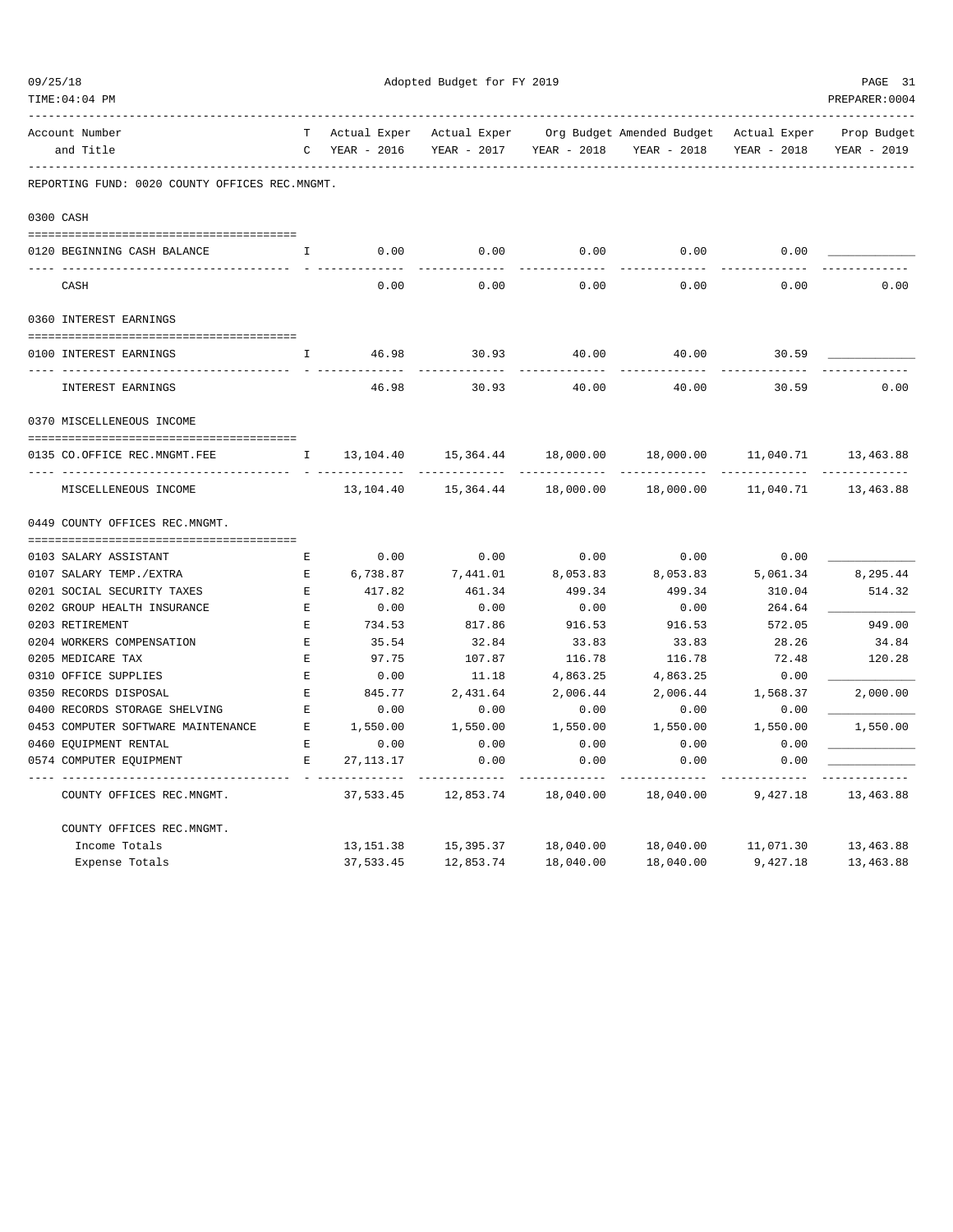| TIME:04:04 PM                                                                                  |                    |                                                |                                                       |                                    |                                                                                |                            | PREPARER: 0004                        |
|------------------------------------------------------------------------------------------------|--------------------|------------------------------------------------|-------------------------------------------------------|------------------------------------|--------------------------------------------------------------------------------|----------------------------|---------------------------------------|
| Account Number                                                                                 |                    |                                                |                                                       |                                    | T Actual Exper Actual Exper Org Budget Amended Budget Actual Exper Prop Budget |                            |                                       |
| and Title                                                                                      |                    | C YEAR - 2016                                  |                                                       | YEAR - 2017 YEAR - 2018            | YEAR - 2018                                                                    | YEAR - 2018                | YEAR - 2019                           |
| REPORTING FUND: 0021 FANNIN CO. R & B #1 FUND                                                  |                    |                                                |                                                       |                                    |                                                                                |                            |                                       |
| 0300 TOTAL REV/TRANSFERS                                                                       |                    |                                                |                                                       |                                    |                                                                                |                            |                                       |
| 0121 BEGINNING CASH BALANCE                                                                    |                    | $\mathbf{I}$ and $\mathbf{I}$ and $\mathbf{I}$ |                                                       |                                    | $0.00$ $0.00$ $136,267.36$ $136,267.36$ $0.00$ $162,984.29$                    |                            |                                       |
| TOTAL REV/TRANSFERS                                                                            |                    | 0.00                                           | 0.00                                                  |                                    | ------------ -------------<br>136,267.36 136,267.36                            | 0.00                       | -----------<br>162,984.29             |
| 0310 PROPERTY TAXES                                                                            |                    |                                                |                                                       |                                    |                                                                                |                            |                                       |
| 0110 CURRENT TAXES                                                                             |                    |                                                |                                                       |                                    | 1 405,814.64 432,832.00 449,085.92 449,085.92 438,455.33 488,734.52            |                            |                                       |
| 0120 DELINQUENT TAXES                                                                          |                    | I 13,762.92                                    | 13,005.65                                             | 9,000.00                           | 9,000.00                                                                       | 11,403.55                  | 10,000.00                             |
| PROPERTY TAXES                                                                                 |                    |                                                | 419,577.56 445,837.65 458,085.92                      |                                    |                                                                                | 458,085.92 449,858.88      | 498,734.52                            |
| 0318 OTHER TAXES                                                                               |                    |                                                |                                                       |                                    |                                                                                |                            |                                       |
| 0120 PAY N LIEU TAX/GRASSLAND                                                                  | $\mathbf{I}$       |                                                | 1,556.89 1,473.32                                     |                                    | $1,000.00$ $1,000.00$                                                          |                            | 1,653.13 1,500.00                     |
| 0121 PAY N LIEU TAX/UPPER TRINITY                                                              | $\mathbf{I}$       | 884.17                                         | 884.17                                                | 0.00                               | 0.00                                                                           | 884.17                     |                                       |
| 0160 SALES TAX REVENUES                                                                        |                    | I 42,933.07                                    |                                                       |                                    | 43, 223.30 40, 913.00 40, 913.00 45, 485.26 41, 000.00                         |                            |                                       |
| OTHER TAXES                                                                                    |                    |                                                |                                                       |                                    | 45, 374.13 45, 580.79 41, 913.00 41, 913.00 48, 022.56 42, 500.00              |                            |                                       |
| 0321 FEES OF TAX COLLECTOR                                                                     |                    |                                                |                                                       |                                    |                                                                                |                            |                                       |
| 0200 CAR REGISTRATION/SALES TAX 1 73,398.33 73,410.19 85,392.00 85,392.00 73,244.13 100,000.00 |                    |                                                |                                                       |                                    |                                                                                |                            |                                       |
| 0300 COUNTY'S ADDITIONAL \$10                                                                  |                    | I 68,498.53                                    | 68,904.85                                             | 64,000.00 64,000.00<br>----------- | -----------                                                                    | 63,649.85<br>. <u>.</u>    | 50,000.00                             |
| --- ----------------<br>FEES OF TAX COLLECTOR                                                  |                    |                                                |                                                       |                                    | 141,896.86    142,315.04    149,392.00    149,392.00                           |                            | ------------<br>136,893.98 150,000.00 |
| 0330 GRANTS                                                                                    |                    |                                                |                                                       |                                    |                                                                                |                            |                                       |
| 0200 FEMA GRANT                                                                                |                    | 1 26,180.54 356.20                             |                                                       | 0.00                               | 0.00                                                                           | 0.00                       |                                       |
| GRANTS                                                                                         |                    |                                                | 26, 180.54 356.20                                     | 0.00                               | 0.00                                                                           | 0.00                       | 0.00                                  |
| 0350 FINES                                                                                     |                    |                                                |                                                       |                                    |                                                                                |                            |                                       |
| 0403 COUNTY CLERK FINES                                                                        | Ι.                 | 11,687.71                                      | 12,983.18                                             | 12,024.00                          | 12,024.00                                                                      | 8,089.55                   | 7,000.00                              |
| 0450 DISTRICT CLERK FINES                                                                      | $\mathbf{I}$       | 11,817.89                                      | 10,772.45                                             | 11,311.00                          | 11,311.00                                                                      | 7,757.44                   | 7,000.00                              |
| 0455 J. P. #1 FINES                                                                            | $\mathbf{I}$       | 9,432.37                                       | 8,592.69                                              | 7,686.00                           | 7,686.00                                                                       | 5,018.03                   | 4,100.00                              |
| 0456 J. P. #2 FINES<br>0457 J. P. #3 FINES                                                     | $\mathbf{I}$<br>I. | 2,368.53                                       | 2, 155.71 3, 464.22<br>4,214.30                       | 1,800.00<br>2,500.00               | 1,800.00<br>2,500.00                                                           | 2,409.92<br>3,477.06       | 2,000.00<br>2,500.00                  |
| FINES                                                                                          |                    | ________________                               | ------------------------------<br>37,462.21 40,026.84 | 35,321.00                          | -------------<br>35,321.00                                                     | -------------<br>26,752.00 | -------------<br>22,600.00            |
| 0360 INTEREST EARNINGS                                                                         |                    |                                                |                                                       |                                    |                                                                                |                            |                                       |
|                                                                                                |                    |                                                |                                                       |                                    |                                                                                |                            |                                       |
| 0100 INTEREST EARNINGS                                                                         | $\mathbf{I}$       |                                                | 223.90 305.60<br>-------------                        | -------------                      | 175.00 175.00 387.30<br>--------------                                         | -------------              | 300.00                                |
| INTEREST EARNINGS                                                                              |                    | 223.90                                         | 305.60                                                | 175.00                             | 175.00                                                                         | 387.30                     | 300.00                                |
| 0364 SALE OF EQUIPMENT                                                                         |                    |                                                |                                                       |                                    |                                                                                |                            |                                       |
| 0162 LAND/BUILDING                                                                             | $\mathbf{I}$       | 0.00                                           | 21.00                                                 | 0.00                               | 0.00                                                                           | 0.00                       |                                       |
| 0163 SALE OF EQUIPMENT                                                                         | $\mathbf{I}$       | 0.00                                           | 0.00                                                  | 10,000.00                          | 10,000.00                                                                      | 0.00                       | 10,000.00                             |
| SALE OF EQUIPMENT                                                                              |                    | 0.00                                           | .<br>21.00                                            | .<br>10,000.00                     | 10,000.00                                                                      | 0.00                       | ------------<br>10,000.00             |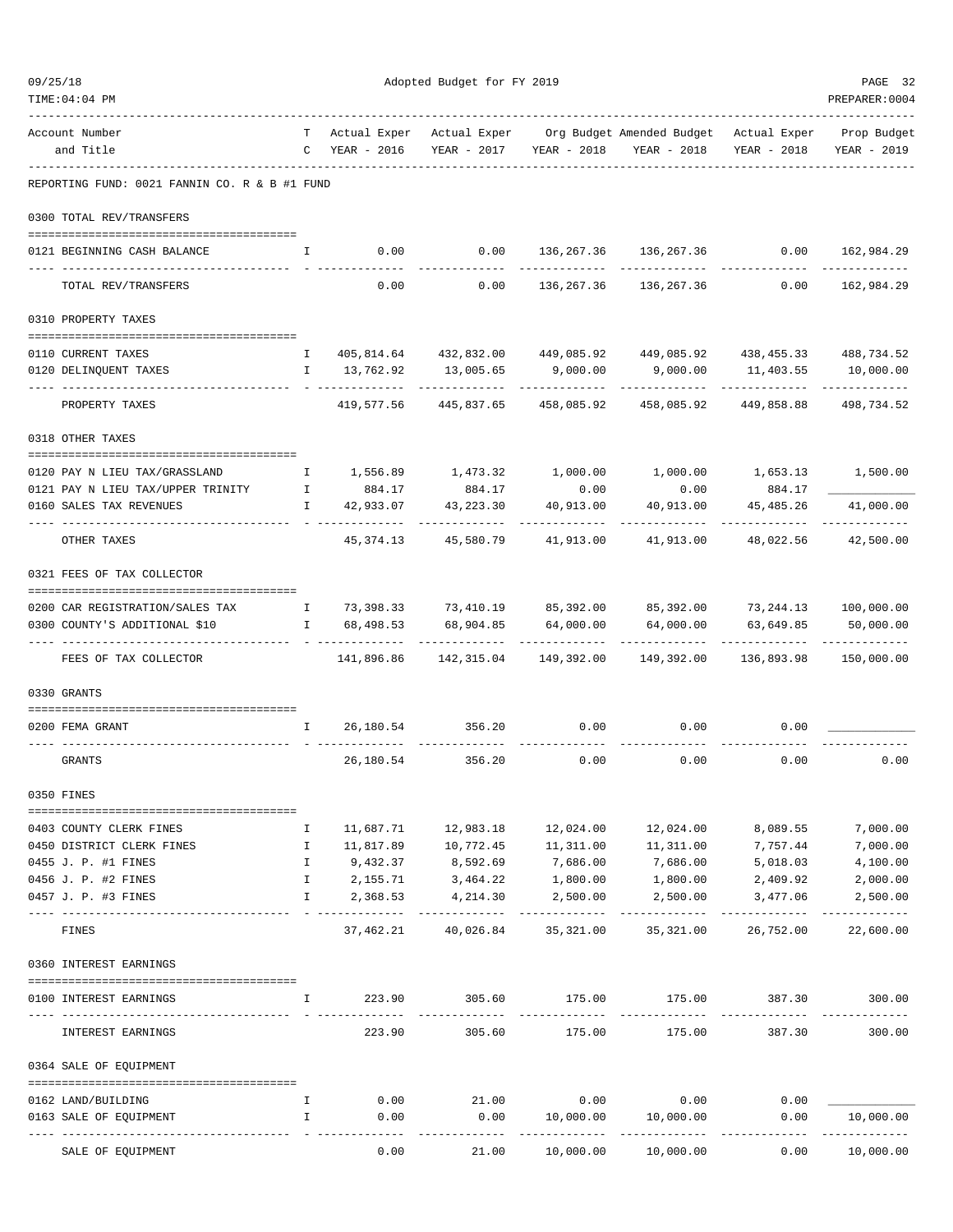| TIME:04:04 PM                                                  |                    |                    |                     |                    |                                                     |                          | PREPARER: 0004           |
|----------------------------------------------------------------|--------------------|--------------------|---------------------|--------------------|-----------------------------------------------------|--------------------------|--------------------------|
| Account Number                                                 | T.                 | Actual Exper       |                     |                    | Actual Exper Org Budget Amended Budget Actual Exper |                          | Prop Budget              |
| and Title                                                      |                    | C YEAR - 2016      | YEAR - 2017         | YEAR - 2018        | YEAR - 2018                                         | YEAR - 2018              | YEAR - 2019              |
| REPORTING FUND: 0021 FANNIN CO. R & B #1 FUND                  |                    |                    |                     |                    |                                                     |                          |                          |
| 0370 MISCELLANEOUS REVENUES                                    |                    |                    |                     |                    |                                                     |                          |                          |
|                                                                |                    |                    |                     | 0.00               |                                                     |                          |                          |
| 0100 PROPERTY LEASE<br>0120 STATE LATERAL ROAD                 | I.<br>$\mathbf{I}$ | 0.00<br>8,484.17   | 0.00<br>8,484.17    | 9,500.00           | 0.00<br>9,500.00                                    | 0.00<br>17,352.25        | 15,000.00                |
| 0125 TDT. WEIGHT FEES                                          | $\mathbb{I}$       | 20,894.68          | 18,416.71           | 20,000.00          | 20,000.00                                           | 11,254.66                | 11,000.00                |
| 0130 REFUNDS & MISCELLANEOUS                                   | $\mathbbm{1}$      | 85.20              | 1,730.75            | 100.00             | 100.00                                              | 3,962.80                 | 3,000.00                 |
| 0140 PROCEEDS OF LOAN                                          | $\mathbb{I}$       | 0.00               | 0.00                | 0.00               | 0.00                                                | 0.00                     |                          |
| 0145 REIMBURSEMENT OF MATERIALS I                              |                    | 23,259.86          | 18,111.83           | 10,000.00          | 10,000.00                                           | 18,781.89                | 12,000.00                |
| MISCELLANEOUS REVENUES                                         |                    |                    | 52,723.91 46,743.46 | 39,600.00          | 39,600.00                                           | -----------<br>51,351.60 | -----------<br>41,000.00 |
| 0509 CONTINGENCY                                               |                    |                    |                     |                    |                                                     |                          |                          |
| 0475 CONTINGENCY                                               | Е                  | 0.00               | 0.00                |                    | 20,652.99 20,652.99 0.00                            |                          | 20,000.00                |
| CONTINGENCY                                                    |                    | 0.00               | 0.00                | 20,652.99          | 20,652.99                                           | 0.00                     | 20,000.00                |
| 0621 ROAD & BRIDGE 1                                           |                    |                    |                     |                    |                                                     |                          |                          |
|                                                                |                    |                    |                     |                    |                                                     |                          |                          |
| 0100 COMPENSATION PAY                                          | Е                  | 0.00               | 0.00                | 0.00               | 0.00                                                | 0.00                     |                          |
| 0101 SALARY ELECTED OFFICIAL                                   | E                  | 51,409.28          | 59,120.62           | 60,894.15          | 60,894.15                                           | 56,210.16                | 62,720.97                |
| 0105 SALARY SECRETARY                                          | Е                  | 0.00               | 0.00                | 0.00               | 0.00                                                | 0.00                     |                          |
| 0106 SALARY PRECINCT EMPLOYEES<br>0107 REGULAR-TEMP. PART-TIME | E<br>E             | 160,122.80<br>0.00 | 175,397.28<br>0.00  | 181,789.20<br>0.00 | 181,789.20<br>0.00                                  | 166,940.40<br>0.00       | 187,242.88               |
| 0108 SALARY-FOREMAN                                            | Е                  | 38,375.74          | 42,213.34           | 43,479.62          | 43,479.62                                           | 40,135.20                | 44,784.01                |
| TOTAL SALARIES                                                 |                    | 249,907.82         | 276,731.24          | 286,162.97         | 286,162.97                                          | 263, 285.76              | 294,747.86               |
| 0201 SOCIAL SECURITY TAXES                                     | Е                  | 14,645.17          | 16,775.36           | 17,779.30          | 17,779.30                                           | 15,950.41                | 18,311.57                |
| 0202 GROUP HEALTH INSURANCE                                    | E                  | 63,427.24          | 67,196.86           | 73,462.20          | 73,462.20                                           | 67,042.75                | 80, 325.84               |
| 0203 RETIREMENT                                                | Е                  | 27,241.88          | 30,439.15           | 32,565.34          | 32,565.34                                           | 29,926.80                | 33,719.16                |
| 0204 WORKERS' COMPENSATION                                     | Е                  | 8,674.54           | 9,142.04            | 9,447.06           | 9,447.06                                            | 7,650.14                 | 9,729.75                 |
| 0205 MEDICARE TAX                                              | Е                  | 3,425.18           | 3,923.23            | 4,158.06           | 4,158.06                                            | 3,730.17                 | 4,282.54                 |
| 0206 UNEMPLOYMENT EXPENSE                                      | E                  | 0.00               | 0.00                | 0.00               | 0.00                                                | 0.00                     |                          |
| TOTAL EMPLOYEE BENEFITS                                        |                    | 117,414.01         | 127,476.64          |                    | 137, 411.96 137, 411.96                             | 124,300.27               | 146,368.86               |
| 0314 EMPLOYEE PHYSICALS/DOT TESTING                            | Е                  | 0.00               | 540.00              | 450.00             | 450.00                                              | 100.00                   | 450.00                   |
| 0340 SHOP SUPPLIES                                             | Е                  | 1,704.58           | 1,538.37            | 3,000.00           | 3,000.00                                            | 1,606.88                 | 3,000.00                 |
| 0341 R & B MAT. ROCK & GRAVEL                                  | E                  | 141,801.73         | 140,740.13          | 120,000.00         | 120,000.00                                          | 89,998.50                | 120,000.00               |
| 0342 R & B MAT. CULVERTS                                       | E                  | 21, 151.36         | 29, 412.32          | 25,000.00          | 25,000.00                                           | 22,098.40                | 25,000.00                |
| 0343 R & B MAT. HARDWRE & LUMB                                 | $\mathbf E$        | 853.61             | 2,578.74            | 2,042.14           | 2,042.14                                            | 1,419.15                 | 2,042.14                 |
| 0344 R & B MAT ASPHALT /RD OIL                                 | E                  | 68,369.04          | 44,863.61           | 60,000.00          | 60,000.00                                           | 49, 475.75               | 80,000.00                |
| 0345 CHEMICALS                                                 | E                  | 0.00               | 0.00                | 0.00               | 0.00                                                | 0.00                     |                          |
| 0346 CETRZ EXPENDITURES<br>0350 DEBRIS REMOVAL                 | E<br>E             | 0.00               | 0.00                | 0.00<br>0.00       | 0.00                                                | 0.00<br>0.00             |                          |
| TOTAL R&B MATERIAL                                             |                    | 0.00<br>233,880.32 | 0.00<br>219,673.17  | 210, 492.14        | 0.00<br>210,492.14                                  | 164,698.68               | 230,492.14               |
| 0400 LEGAL FEES                                                | E                  | 0.00               | 0.00                | 0.00               | 0.00                                                | 0.00                     |                          |
| 0420 UTILITY TELEPHONE                                         | E                  | 630.00             | 695.36              | 675.00             | 675.00                                              | 649.89                   | 725.00                   |
| 0421 CELL PHONE ALLOWANCE                                      | E                  | 600.00             | 600.00              | 600.00             | 600.00                                              | 550.00                   | 600.00                   |
| 0423 INTERNET SERVICE                                          | $\mathbf E$        | 0.00               | 0.00                | 0.00               | 0.00                                                | 0.00                     |                          |
| 0427 OUT OF COUNTY TRAVEL                                      | E                  | 40.00              | 664.80              | 1,435.58           | 1,435.58                                            | 777.43                   | 1,435.58                 |
| 0430 BIDS, NOTICES & PERMITS                                   | E                  | 169.55             | 172.12              | 800.00             | 800.00                                              | 215.32                   | 800.00                   |
| 0435 PRINTING                                                  | E                  | 0.00               | 0.00                | 100.00             | 100.00                                              | 0.00                     | 100.00                   |
| 0440 UTILITY ELECTRICITY                                       | E                  | 1,343.96           | 1,022.96            | 1,600.00           | 1,600.00                                            | 991.38                   | 1,600.00                 |
| 0442 UTILITY WATER                                             | E                  | 203.94             | 200.08              | 250.00             | 250.00                                              | 185.72                   | 250.00                   |
| 0443 TRASH DUMPSTER PICKUP                                     | E                  | 846.60             | 856.80              | 1,000.00           | 1,000.00                                            | 742.56                   | 1,000.00                 |
| 0447 REPEATER SERVICE CONTRACT                                 | $\mathbf E$        | 593.00             | 666.34              | 682.32             | 682.32                                              | 686.32                   | 708.97                   |
| 0450 R & M BUILDING                                            | E                  | 220.00             | 105.00              | 300.00             | 300.00                                              | 15.00                    | 300.00                   |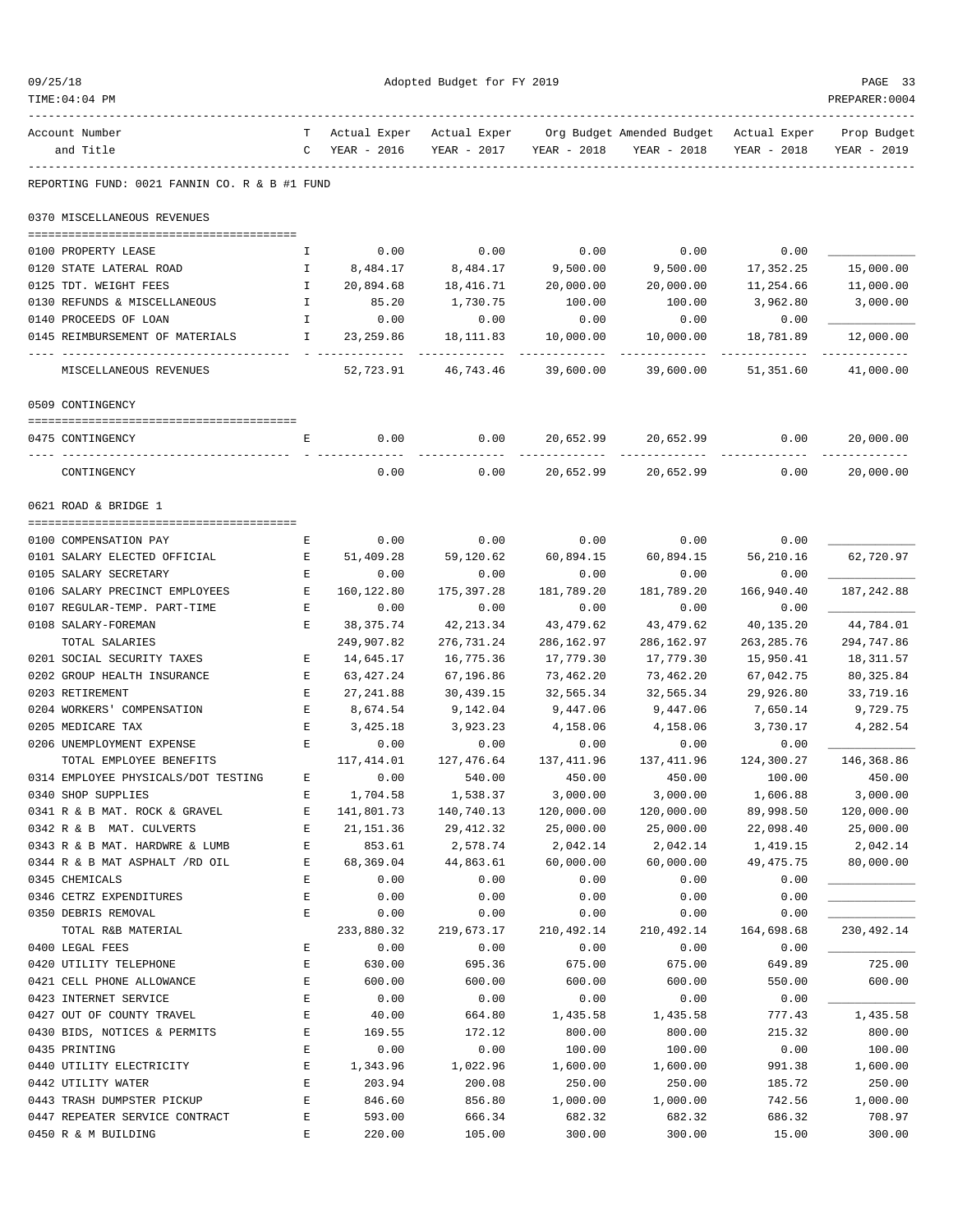TIME:04:04 PM PREPARER:0004

Adopted Budget for FY 2019 PAGE 34

| Account Number                                | т | Actual Exper | Actual Exper |             | Org Budget Amended Budget | Actual Exper | Prop Budget |
|-----------------------------------------------|---|--------------|--------------|-------------|---------------------------|--------------|-------------|
| and Title                                     | C | YEAR - 2016  | YEAR - 2017  | YEAR - 2018 | YEAR - 2018               | YEAR - 2018  | YEAR - 2019 |
| REPORTING FUND: 0021 FANNIN CO. R & B #1 FUND |   |              |              |             |                           |              |             |
| 0453 COMPUTER SOFTWARE                        | Ε | 0.00         | 0.00         | 912.50      | 912.50                    | 0.00         | 912.50      |
| 0457 R & M MACHINERY GAS & OIL                | Е | 27,896.89    | 30, 377.12   | 51,000.00   | 46,000.00                 | 25,960.05    | 51,000.00   |
| 0458 R & M MACHINERY PARTS                    | Е | 34, 196. 75  | 21,711.83    | 30,000.00   | 47,000.00                 | 42,010.02    | 30,000.00   |
| 0459 R & M MACH. TIRES & TUBES                | Е | 10,582.86    | 13,947.27    | 20,000.00   | 20,000.00                 | 5,468.99     | 20,000.00   |
| 0460 EQUIPMENT RENTAL/LEASE                   | Ε | 919.31       | 0.00         | 0.00        | 0.00                      | 0.00         |             |
| 0480 BOND                                     | E | 0.00         | 178.00       | 178.00      | 178.00                    | 0.00         |             |
| 0482 INSURANCE                                | E | 4,716.00     | 4,401.90     | 4,500.00    | 4,500.00                  | 4,831.93     | 4,500.00    |
| 0485 PRISONER SUPPLIES                        | E | 0.00         | 0.00         | 0.00        | 0.00                      | 0.00         |             |
| 0488 FANNIN RURAL RAIL DISTRICT               | E | 0.00         | 0.00         | 0.00        | 0.00                      | 0.00         |             |
| 0490 MISCELLANEOUS                            | E | 0.00         | 241.50       | 1,000.00    | 1,000.00                  | 0.00         | 1,000.00    |
| 0491 SOIL & WATER CONSERVATION                | Ε | 250.00       | 250.00       | 250.00      | 250.00                    | 250.00       | 250.00      |
| 0492 TDRA FLOOD CASH MATCH                    | E | 0.00         | 0.00         | 0.00        | 0.00                      | 0.00         |             |
| 0494 FLOOD CONTROL SITE MAINTENANCE           | E | 5,500.00     | 5,500.00     | 5,500.00    | 5,500.00                  | 5,500.00     | 5,500.00    |
| 0495 PIPELINE SALES TAX REIMBURSEMENT         | Ε | 0.00         | 0.00         | 0.00        | 0.00                      | 0.00         |             |
| 0496 TCOG HAZARDOUS WASTEMATCH                | E | 0.00         | 0.00         | 1,250.00    | 1,250.00                  | 0.00         | 1,250.00    |
| TOTAL SER.& OTHER CHARGES                     |   | 88,708.86    | 81,591.08    | 122,033.40  | 134,033.40                | 88,834.61    | 121,932.05  |
| 0570 COMPUTER EQUIPMENT                       | Ε | 0.00         | 0.00         | 300.00      | 300.00                    | 0.00         | 300.00      |
| 0571 PURCHASE OF MACH./EQUIP.                 | Е | 13,900.00    | 38,965.52    | 79,000.00   | 67,000.00                 | 67,000.00    | 99,000.00   |
| 0573 RADIO EQUIPMENT                          | Ε | 0.00         | 0.00         | 0.00        | 0.00                      | 0.00         |             |
| 0575 LAND AND BUILDING                        | E | 0.00         | 0.00         | 0.00        | 0.00                      | 0.00         |             |
| CAPITAL OUTLAY                                |   | 13,900.00    | 38,965.52    | 79,300.00   | 67,300.00                 | 67,000.00    | 99,300.00   |
| 0630 NOTE PAYMENT                             | Е | 0.00         | 0.00         | 0.00        | 0.00                      | 0.00         |             |
| 0670 NOTE PAYMENT-INTEREST                    | Ε | 0.00         | 0.00         | 0.00        | 0.00                      | 0.00         |             |
| 0695 SURVEYING                                | E | 0.00         | 0.00         | 0.00        | 0.00                      | 0.00         |             |
| ROAD & BRIDGE 1                               |   | 703,811.01   | 744,437.65   | 835,400.47  | 835,400.47                | 708,119.32   | 892,840.91  |
| 0625 ADMINISTRATIVE OFFICE R&B #1             |   |              |              |             |                           |              |             |
| 0105 SALARY SECRETARY                         | Ε | 8,392.86     | 9,313.98     | 9,593.48    | 9,593.48                  | 8,855.52     | 9,881.28    |
| 0201 SOCIAL SECURITY TAXES                    | Ε | 380.28       | 430.18       | 594.80      | 594.80                    | 402.48       | 612.64      |
| 0202 GROUP HEALTH INSURANCE                   | Е | 2,275.30     | 2,409.38     | 2,623.65    | 2,623.65                  | 2,404.82     | 2,868.78    |
| 0203 RETIREMENT                               | Ε | 914.53       | 1,024.33     | 1,091.74    | 1,091.74                  | 1,006.52     | 1,130.42    |
| 0204 WORKERS' COMPENSATION                    | E | 42.34        | 39.12        | 40.29       | 40.29                     | 33.66        | 41.50       |
| 0205 MEDICARE TAX                             | E | 88.81        | 100.60       | 139.11      | 139.11                    | 94.00        | 143.28      |
| 0310 OFFICE SUPPLIES                          | Ε | 0.00         | 0.00         | 100.00      | 100.00                    | 58.11        | 100.00      |
| 0311 POSTAL EXPENSES                          | E | 0.00         | 0.00         | 0.00        | 0.00                      | 0.00         |             |
| 0353 COMPUTER EXPENSE                         | E | 371.25       | 389.81       | 500.00      | 500.00                    | 409.30       | 500.00      |
| 0427 OUT OF COUNTY TRAVEL                     | E | 0.00         | 0.00         | 0.00        | 0.00                      | 0.00         |             |
| 0480 BOND                                     | E | 0.00         | 0.00         | 17.75       | 17.75                     | 24.75        |             |
| 0572 OFFICE EQUIPMENT                         | E | 0.00         | 0.00         | 0.00        | 0.00                      | 0.00         |             |
| 0574 COMPUTER EQUIPMENT                       | Ε | 0.00         | 0.00         | 0.00        | 0.00                      | 0.00         |             |
| ADMINISTRATIVE OFFICE R&B #1                  |   | 12,465.37    | 13,707.40    | 14,700.82   | 14,700.82                 | 13,289.16    | 15,277.90   |
| FANNIN CO. R & B #1 FUND                      |   |              |              |             |                           |              |             |
| Income Totals                                 |   | 723, 439.11  | 721,186.58   | 870,754.28  | 870,754.28                | 713,266.32   | 928, 118.81 |
| Expense Totals                                |   | 716,276.38   | 758,145.05   | 870,754.28  | 870,754.28                | 721,408.48   | 928, 118.81 |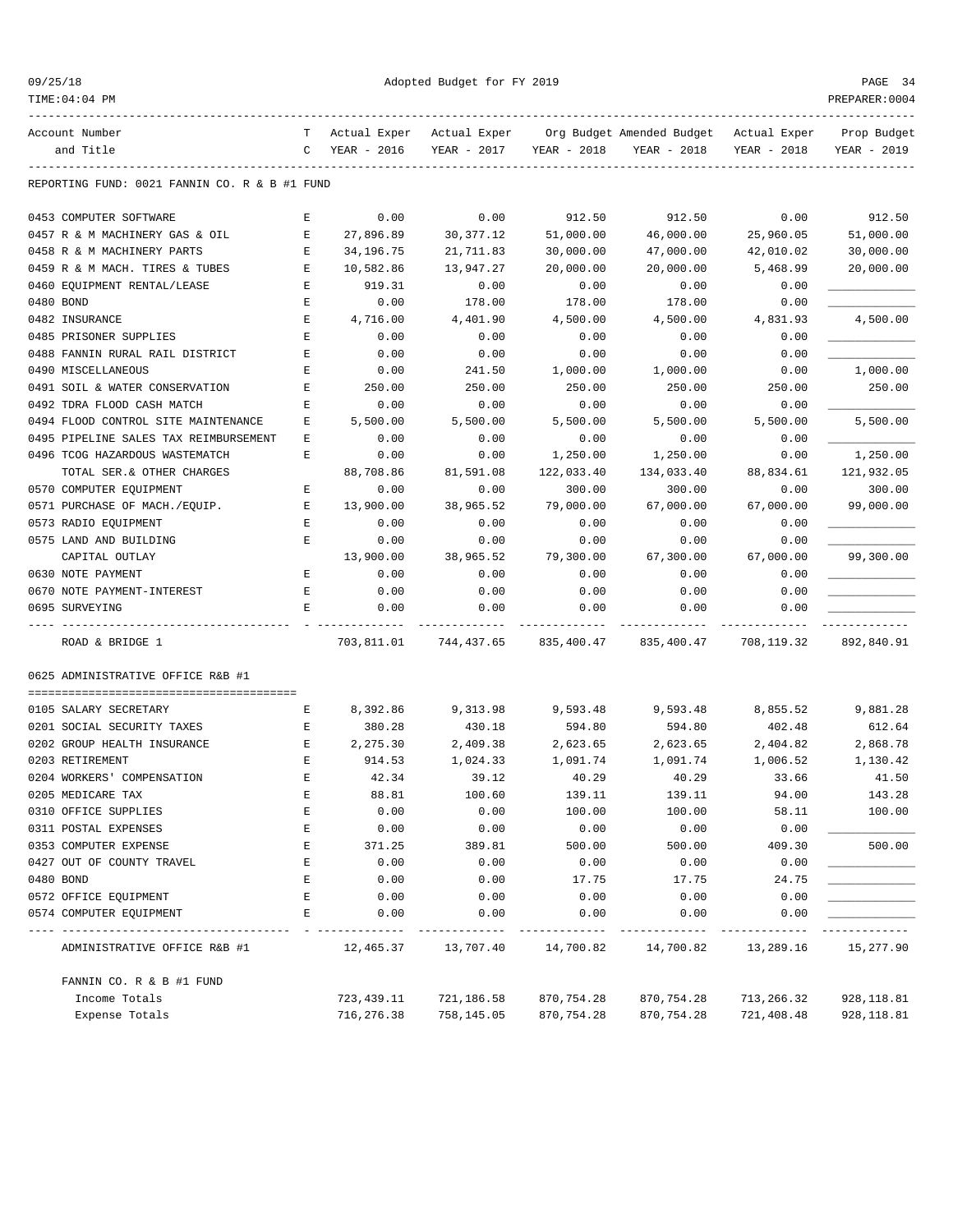| 09/25/18<br>TIME: 04: 04 PM                                |                  | Adopted Budget for FY 2019  |                                     |                   |                                                       |                           |                            |  |
|------------------------------------------------------------|------------------|-----------------------------|-------------------------------------|-------------------|-------------------------------------------------------|---------------------------|----------------------------|--|
|                                                            |                  |                             |                                     |                   |                                                       |                           | PREPARER: 0004             |  |
| Account Number<br>and Title                                | T<br>$\mathbf C$ | Actual Exper<br>YEAR - 2016 | Actual Exper<br>YEAR - 2017         | YEAR - 2018       | Org Budget Amended Budget Actual Exper<br>YEAR - 2018 | YEAR - 2018               | Prop Budget<br>YEAR - 2019 |  |
| REPORTING FUND: 0022 FANNIN CO. R & B #2 FUND              |                  |                             |                                     |                   |                                                       |                           |                            |  |
| 0300 TOTAL REV/TRANSFERS                                   |                  |                             |                                     |                   |                                                       |                           |                            |  |
| 0122 BEGINNING CASH BALANCE                                | Ι.               | 0.00                        | 0.00                                | 72,428.09         | 264,798.55                                            | 0.00                      | 19,487.52<br>.             |  |
| TOTAL REV/TRANSFERS                                        |                  | 0.00                        | 0.00                                | 72,428.09         | 264,798.55                                            | 0.00                      | 19,487.52                  |  |
| 0310 PROPERTY TAXES                                        |                  |                             |                                     |                   |                                                       |                           |                            |  |
| 0110 CURRENT TAXES                                         | Ι.               | 472,692.06                  |                                     |                   | 504,192.01    523,125.60    523,125.60                | 510,742.39                | 569,310.52                 |  |
| 0120 DELINQUENT TAXES                                      | Ι.               | 16,021.38                   | 15,149.87                           | 8,068.00          | 8,068.00                                              | 13,283.58                 | 12,000.00                  |  |
| PROPERTY TAXES                                             |                  | 488,713.44                  | 519,341.88                          | 531,193.60        | 531,193.60                                            | -----------<br>524,025.97 | 581, 310.52                |  |
| 0318 OTHER TAXES                                           |                  |                             |                                     |                   |                                                       |                           |                            |  |
| 0120 PAY N LIEU TAX/GRASSLAND                              | Ι.               |                             | 1,813.57 1,716.22                   | 1,500.00          | 1,500.00                                              | 1,925.68                  | 1,700.00                   |  |
| 0121 PAY N LIEU TAX/UPPER TRINITY                          | $\mathbb{I}$     | 1,029.94                    | 1,029.94                            | 0.00              | 0.00                                                  | 1,029.94                  |                            |  |
| 0160 SALES TAX REVENUES                                    | $\mathbf{I}$     | 49,738.74                   | 50,349.42                           | 47,659.00         | 47,659.00                                             | 52,984.27                 | 48,000.00                  |  |
| OTHER TAXES                                                |                  | 52,582.25                   | 53,095.58                           | 49,159.00         | 49,159.00                                             | . <u>.</u><br>55,939.89   | 49,700.00                  |  |
| 0321 FEES OF TAX COLLECTOR                                 |                  |                             |                                     |                   |                                                       |                           |                            |  |
| 0200 CAR REGISTRATION/SALES TAX                            | $\mathbf{I}$     |                             | 85,499.35 85,513.15 99,470.00       |                   |                                                       | 99,470.00 85,319.69       | 80,000.00                  |  |
| 0300 COUNTY'S ADDITIONAL \$10                              | I.               | 79,667.38                   | 80,264.88                           | 65,285.00         | 65,285.00                                             | 74,143.46                 | 65,000.00                  |  |
| FEES OF TAX COLLECTOR                                      |                  | .<br>165,166.73             | 165,778.03                          | 164,755.00        | 164,755.00                                            | 159,463.15                | .<br>145,000.00            |  |
| 0330 GRANTS                                                |                  |                             |                                     |                   |                                                       |                           |                            |  |
|                                                            |                  |                             |                                     |                   |                                                       |                           |                            |  |
| 0200 FEMA GRANT                                            | Ι.               | 139,819.89                  | 0.00                                | 0.00              | 0.00                                                  | 0.00                      |                            |  |
| GRANTS                                                     |                  | 139,819.89                  | 0.00                                | 0.00              | 0.00                                                  | 0.00                      | 0.00                       |  |
| 0350 FINES                                                 |                  |                             |                                     |                   |                                                       |                           |                            |  |
| 0403 COUNTY CLERK FINES                                    | Ι.               |                             | 13,306.87    15,123.68    14,007.00 |                   | 14,007.00                                             | 9,423.25                  | 8,500.00                   |  |
| 0450 DISTRICT CLERK FINES                                  | $\mathbf{I}$     | 13,645.05                   | 12,548.49                           | 13,176.00         | 13,176.00                                             | 9,036.37                  | 8,500.00                   |  |
| 0455 J. P. #1 FINES                                        | $\mathbf{I}$     | 10,753.80                   | 10,009.35                           | 9,133.00          | 9,133.00                                              | 5,845.35                  | 4,750.00                   |  |
| 0456 J. P. #2 FINES                                        | $\mathbf{I}$     | 2,509.54                    |                                     | 4,035.34 2,000.00 | 2,000.00                                              | 2,807.23                  | 2,000.00                   |  |
| 0457 J. P. #3 FINES                                        | $\mathbf{I}$     | 2,741.57<br>.               | 4,909.12 2,500.00<br>-------------  | --------------    | 2,500.00<br>------------                              | 4,050.31<br>. <u>.</u>    | 2,750.00<br>----------     |  |
| FINES                                                      |                  | 42,956.83                   | 46,625.98                           | 40,816.00         | 40,816.00                                             | 31,162.51                 | 26,500.00                  |  |
| 0360 INTEREST EARNINGS                                     |                  |                             |                                     |                   |                                                       |                           |                            |  |
| 0100 INTEREST EARNINGS<br>-------------------------------- | $\mathbf{I}$     | 970.41                      |                                     | 2,612.22 225.00   | 225.00                                                | 4,831.19                  | 3,500.00                   |  |
| INTEREST EARNINGS                                          |                  | 970.41                      |                                     | 2,612.22 225.00   |                                                       | 225.00 4,831.19           | 3,500.00                   |  |
| 0364 SALE OF EQUIPMENT                                     |                  |                             |                                     |                   |                                                       |                           |                            |  |
| 0163 SALE OF EOUIPMENT                                     | I.               | 17,250.00                   | 0.00                                | 5,000.00          | 5,000.00                                              | 0.00                      | 5,000.00                   |  |
| SALE OF EQUIPMENT                                          |                  | 17,250.00                   | 0.00                                | 5,000.00          | 5,000.00                                              | 0.00                      | 5,000.00                   |  |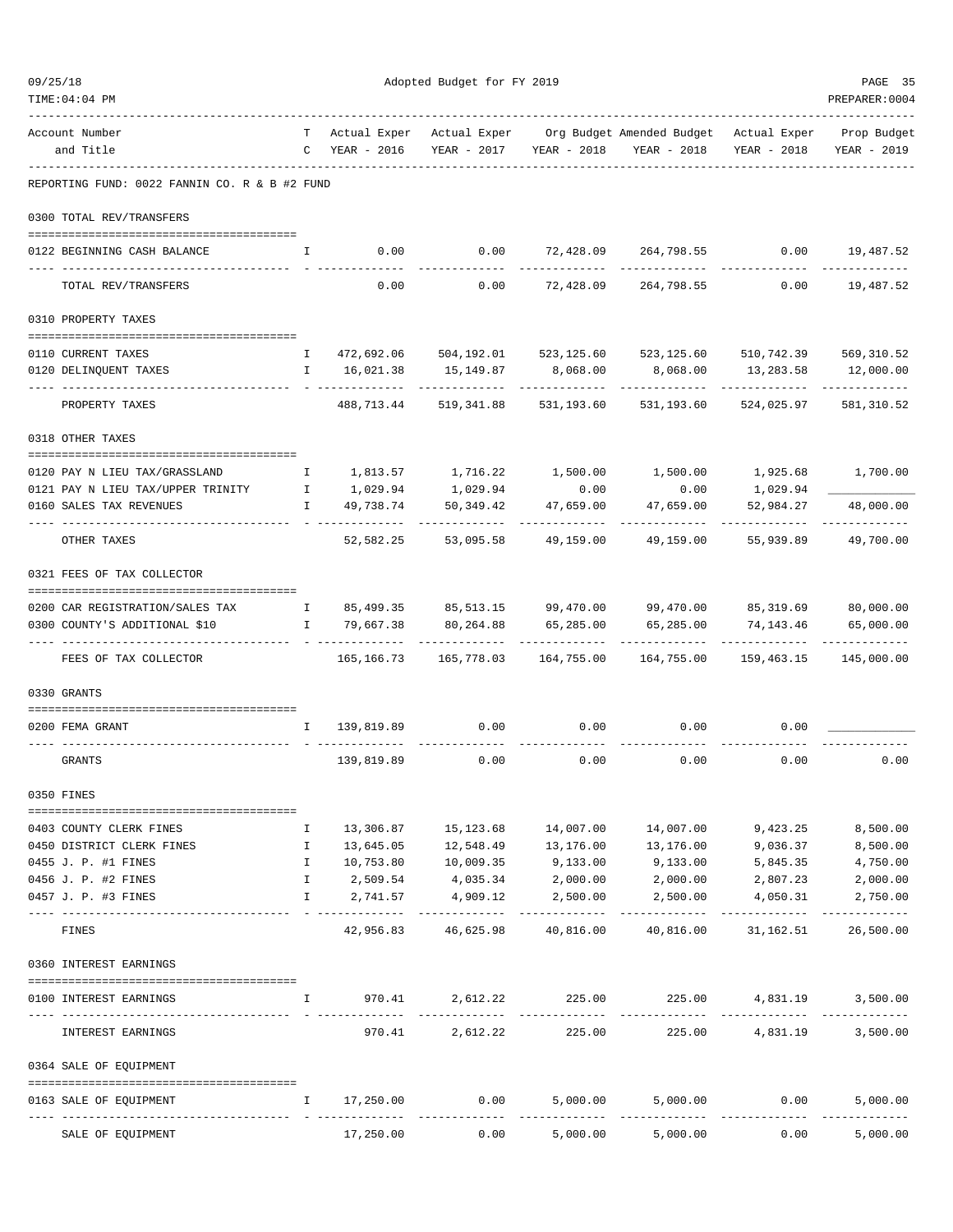| 09/25/18 |                                                 |                     | PAGE 36                |                        |                        |                                        |                     |             |  |
|----------|-------------------------------------------------|---------------------|------------------------|------------------------|------------------------|----------------------------------------|---------------------|-------------|--|
|          | TIME:04:04 PM                                   |                     |                        |                        |                        |                                        |                     |             |  |
|          | Account Number                                  | т                   | Actual Exper           | Actual Exper           |                        | Org Budget Amended Budget Actual Exper |                     | Prop Budget |  |
|          | and Title                                       | C                   | YEAR - 2016            | YEAR - 2017            | YEAR - 2018            | YEAR - 2018                            | YEAR - 2018         | YEAR - 2019 |  |
|          | REPORTING FUND: 0022 FANNIN CO. R & B #2 FUND   |                     |                        |                        |                        |                                        |                     |             |  |
|          | 0370 MISCELLANEOUS REVENUES                     |                     |                        |                        |                        |                                        |                     |             |  |
|          |                                                 |                     | 9,882.94               | 9,882.94               | 10,000.00              | 10,000.00                              |                     |             |  |
|          | 0120 STATE LATERAL ROAD<br>0125 TDT WEIGHT FEES | Ι.<br>$\mathbbm{I}$ | 23,176.92              | 21,453.02              | 18,000.00              | 18,000.00                              | 20,213.07           | 20,000.00   |  |
|          | 0130 REFUNDS & MISCELLANEOUS                    | Ι.                  | 534.40                 | 845.55                 | 0.00                   | 0.00                                   | 13,110.19<br>601.60 | 13,000.00   |  |
|          | 0131 AUTOMOBILE INSURANCE LOSS PAYMENT          | I.                  |                        |                        | 0.00                   | 29,871.00                              | 29,871.00           |             |  |
|          | 0140 PROCEEDS OF LOAN                           | I                   | 0.00                   | 0.00                   | 0.00                   | 0.00                                   | 0.00                |             |  |
|          | 0145 REIMBURSEMENT OF MATERIALS                 | Ι.                  | 11,252.80              | 8,217.47               | 5,000.00               | 5,000.00                               | 10,270.48           | 7,000.00    |  |
|          | 0150 TRENTON HIGH MEADOWS SUBDIVISION           | Ι.                  | 15,400.00              | 6,625.00               | 4,000.00               | 4,000.00                               | 6,950.00            | 4,000.00    |  |
|          |                                                 |                     |                        |                        |                        |                                        |                     |             |  |
|          | MISCELLANEOUS REVENUES                          |                     | 60,247.06              | 47,023.98              | 37,000.00              | 66,871.00                              | 81,016.34           | 44,000.00   |  |
|          | 0509 CONTINGENCY                                |                     |                        |                        |                        |                                        |                     |             |  |
|          | 0475 CONTINGENCY                                | Ε                   | 0.00                   | 0.00                   | 10,760.65              | 10,760.65                              | 0.00                | 10,000.00   |  |
|          | CONTINGENCY                                     |                     | 0.00                   | 0.00                   | 10,760.65              | 10,760.65                              | 0.00                | 10,000.00   |  |
|          | 0622 ROAD & BRIDGE 2                            |                     |                        |                        |                        |                                        |                     |             |  |
|          | 0100 COMPENSATION PAY                           | Ε                   | 0.00                   | 0.00                   | 0.00                   | 0.00                                   | 0.00                |             |  |
|          | 0101 SALARY ELECTED OFFICIAL                    | Е                   | 51,409.28              | 59,120.62              | 60,894.15              | 60,894.15                              | 56,210.16           | 62,720.97   |  |
|          | 0105 SALARY SECRETARY                           | Ε                   | 0.00                   | 0.00                   | 0.00                   | 0.00                                   | 0.00                |             |  |
|          | 0106 SALARY PRECINCT EMPLOYEES                  | E                   | 178,897.76             | 197,673.74             | 213,754.97             | 213,754.97                             | 197, 122. 25        | 223, 167.69 |  |
|          | 0107 REGULAR-TEMP. PART-TIME                    | Е                   | 0.00                   | 0.00                   | 0.00                   | 0.00                                   | 0.00                |             |  |
|          | TOTAL SALARIES                                  |                     | 230, 307.04            | 256,794.36             | 274,649.12             | 274,649.12                             | 253, 332.41         | 285,888.66  |  |
|          | 0201 SOCIAL SECURITY TAXES                      | Е                   | 13,813.53              | 15,325.44              | 17,065.44              | 17,065.44                              | 15,104.00           | 17,762.30   |  |
|          | 0202 GROUP HEALTH INSURANCE                     | Е                   | 69,794.62              | 73,909.06              | 83,956.80              | 83,956.80                              | 76,959.52           | 91,800.96   |  |
|          | 0203 RETIREMENT                                 | Е                   | 25,104.97              | 28, 250.38             | 31,255.07              | 31,255.07                              | 28,793.09           | 32,705.66   |  |
|          | 0204 WORKERS' COMPENSATION                      | Ε                   | 8,660.92               | 8,694.02               | 8,965.36               | 8,965.36                               | 7,272.64            | 9,374.50    |  |
|          | 0205 MEDICARE TAX                               | E                   | 3,230.34               | 3,584.40               | 3,991.11               | 3,991.11                               | 3,532.24            | 4,154.09    |  |
|          | 0206 UNEMPLOYMENT EXPENSE                       | E                   | 0.00                   | 0.00                   | 0.00                   | 0.00                                   | 0.00                |             |  |
|          | TOTAL EMPLOYEE BENEFITS                         |                     | 120,604.38             | 129,763.30             | 145,233.78             | 145,233.78                             | 131,661.49          | 155,797.51  |  |
|          | 0312 CONTRACT LABOR                             | Е                   | 0.00                   | 0.00                   | 0.00                   | 0.00                                   | 0.00                |             |  |
|          | 0314 EMPLOYEE PHYSICALS/DOT TESTING             | Ε                   | 309.00                 | 523.00                 | 400.00                 | 400.00                                 | 210.00              | 400.00      |  |
|          | 0340 SHOP SUPPLIES                              | E                   | 1,855.39               | 3,899.85               | 4,000.00               | 4,000.00                               | 1,766.88            | 4,000.00    |  |
|          | 0341 R & B MAT. ROCK & GRAVEL                   | $\mathbf E$         | 186,531.40             | 132,721.20             | 145,000.00             | 170,000.00                             | 159,451.46          | 146,307.00  |  |
|          | 0342 R & B MAT. CULVERTS                        | E                   | 13,437.90              | 16,382.24              | 15,000.00              | 20,000.00                              | 12,266.36           | 15,000.00   |  |
|          | 0343 R & B MAT. HARDWRE & LUMB                  | E                   | 770.78                 | 5,022.53               | 6,000.00               | 6,000.00                               | 1,109.67            | 6,000.00    |  |
|          | 0344 R & B MAT. ASPHALT/RD OIL                  | E                   | 34,804.63              | 3,097.60               | 42,000.00              | 42,000.00                              | 18,590.91           | 42,000.00   |  |
|          | 0345 CHEMICALS                                  | Ε                   | 228.00                 | 65.00                  | 1,000.00               | 1,000.00                               | 141.84              | 1,000.00    |  |
|          | 0346 CETRZ EXPENDITURES                         | $\mathbf E$         | 0.00                   | 0.00                   | 0.00                   | 0.00                                   | 0.00                |             |  |
|          | 0350 DEBRIS REMOVAL                             | $\mathbf E$         | 0.00                   | 0.00                   | 0.00                   | 0.00                                   | 0.00                |             |  |
|          | 0395 UNIFORMS<br>TOTAL R&B MATERIALS            | E                   | 2,914.65<br>240,851.75 | 2,797.38<br>164,508.80 | 2,800.00<br>216,200.00 | 2,800.00<br>246,200.00                 | 2,452.53            | 2,800.00    |  |
|          | 0400 LEGAL FEES                                 | Ε                   | 0.00                   | 0.00                   | 0.00                   | 0.00                                   | 195,989.65<br>0.00  | 217,507.00  |  |
|          | 0420 UTILITY TELEPHONE                          | E                   | 1,203.16               | 1,580.79               | 1,250.00               | 1,715.00                               | 1,583.36            | 1,900.00    |  |
|          | 0421 CELL PHONE ALLOWANCE                       | $\mathbf E$         | 600.00                 | 600.00                 | 600.00                 | 600.00                                 | 550.00              | 600.00      |  |
|          | 0427 OUT OF COUNTY TRAVEL                       | E                   | 787.95                 | 843.95                 | 800.00                 | 800.00                                 | 40.00               | 800.00      |  |
|          | 0430 BIDS, NOTICES & PERMITS                    | E                   | 247.94                 | 213.99                 | 1,000.00               | 1,000.00                               | 120.83              | 1,000.00    |  |
|          | 0435 PRINTING                                   | E                   | 0.00                   | 0.00                   | 100.00                 | 100.00                                 | 0.00                | 100.00      |  |
|          | 0440 UTILITY ELECTRICITY                        | Ε                   | 1,678.50               | 1,568.85               | 2,000.00               | 2,000.00                               | 1,417.06            | 2,000.00    |  |
|          | 0441 UTILITY GAS                                | $\mathbf E$         | 655.23                 | 740.20                 | 750.00                 | 750.00                                 | 827.28              | 750.00      |  |

0442 UTILITY WATER E 794.84 1,020.46 800.00 800.00 782.70 940.00 0443 TRASH PICKUP E 945.00 630.00 1,300.00 1,300.00 960.75 1,300.00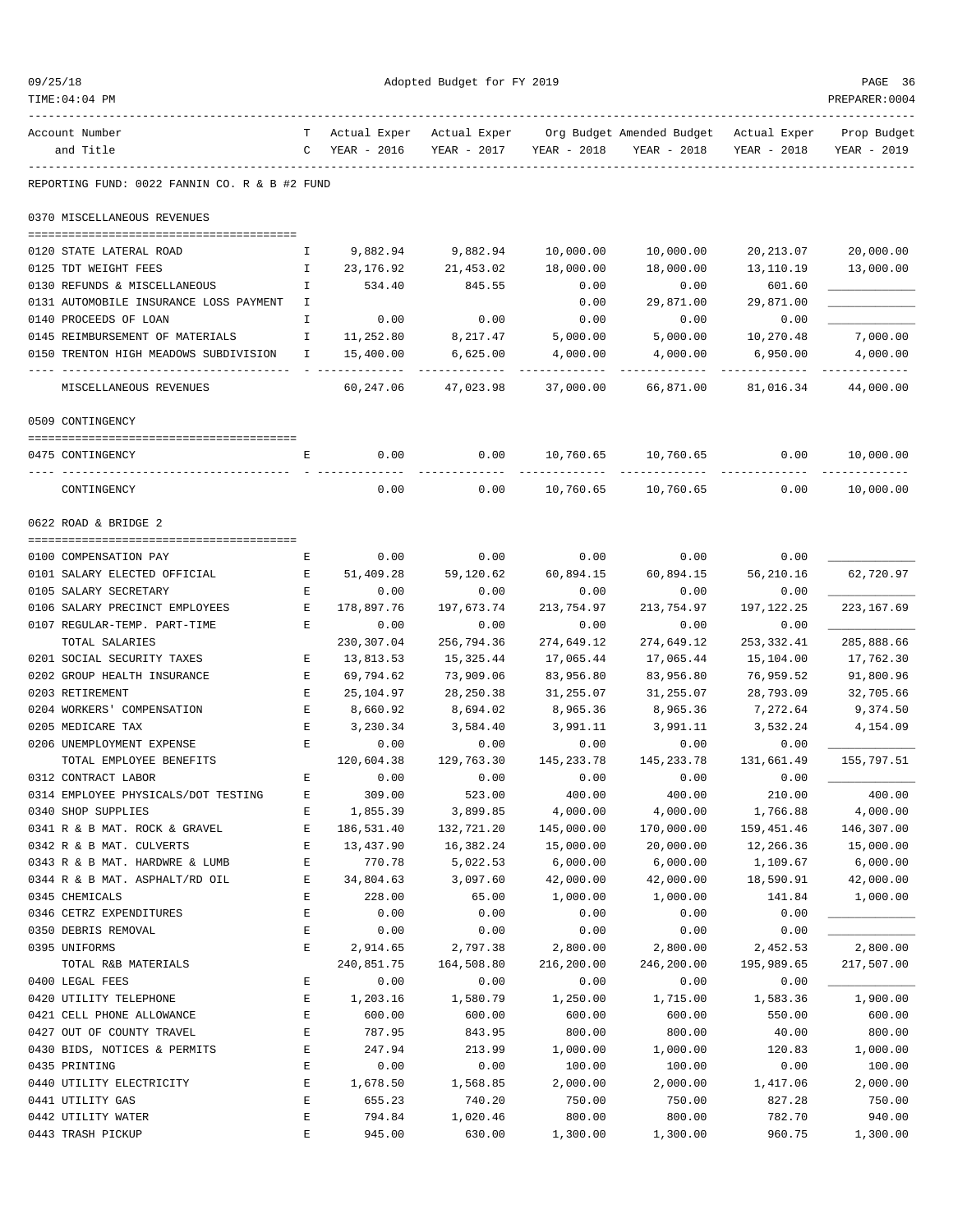TIME:04:04 PM PREPARER:0004

Adopted Budget for FY 2019 PAGE 37

| Account Number                                | т           | Actual Exper | Actual Exper |             | Org Budget Amended Budget | Actual Exper | Prop Budget |
|-----------------------------------------------|-------------|--------------|--------------|-------------|---------------------------|--------------|-------------|
| and Title                                     | C           | YEAR - 2016  | YEAR - 2017  | YEAR - 2018 | YEAR - 2018               | YEAR - 2018  | YEAR - 2019 |
| REPORTING FUND: 0022 FANNIN CO. R & B #2 FUND |             |              |              |             |                           |              |             |
|                                               |             |              |              |             |                           |              |             |
| 0447 REPEATER SERVICE CONTRACT                | Е           | 593.00       | 666.34       | 682.32      | 682.32                    | 686.32       | 708.97      |
| 0450 R&M BUILDING                             | Е           | 383.50       | 1,680.90     | 2,000.00    | 2,000.00                  | 340.56       | 2,000.00    |
| 0453 COMPUTER SOFTWARE                        | Ε           | 0.00         | 0.00         | 0.00        | 0.00                      | 0.00         |             |
| 0457 R & M MACHINERY GAS & OIL                | Ε           | 56,130.39    | 60,617.11    | 70,000.00   | 70,000.00                 | 54, 285. 27  | 70,000.00   |
| 0458 R & M MACHINERY PARTS                    | E           | 25,886.84    | 24,779.23    | 25,000.00   | 34,535.00                 | 31,882.70    | 25,000.00   |
| 0459 R & M MACH. TIRES & TUBES                | $\mathbf E$ | 12,800.25    | 13,997.40    | 15,000.00   | 15,000.00                 | 9,265.62     | 15,000.00   |
| 0460 EQUIPMENT RENTAL/LEASE                   | Е           | 0.00         | 0.00         | 0.00        | 0.00                      | 0.00         |             |
| 0480 BOND                                     | Ε           | 0.00         | 0.00         | 0.00        | 0.00                      | 0.00         | 178.00      |
| 0482 INSURANCE                                | Ε           | 7,947.00     | 7,189.23     | 8,500.00    | 8,500.00                  | 7,453.93     | 8,500.00    |
| 0485 PRISONER SUPPLIES                        | E           | 0.00         | 0.00         | 0.00        | 0.00                      | 0.00         |             |
| 0488 FANNIN RURAL RAIL DISTRICT               | E           | 0.00         | 0.00         | 0.00        | 0.00                      | 0.00         |             |
| 0490 MISCELLANEOUS                            | Ε           | 0.00         | 166.50       | 1,000.00    | 1,000.00                  | 0.00         | 1,000.00    |
| 0491 SOIL & WATER CONSERVATION                | Е           | 250.00       | 250.00       | 250.00      | 250.00                    | 250.00       | 250.00      |
| 0492 TDRA FLOOD CASH MATCH                    | Ε           | 0.00         | 0.00         | 0.00        | 0.00                      | 0.00         |             |
| 0493 TRENTON HIGH MEADOWS SUBDIVISION         | Ε           | 0.00         | 0.00         | 4,000.00    | 4,000.00                  | 0.00         | 4,000.00    |
| 0494 FLOOD CONTROL SITE MAINTENANCE           | Ε           | 4,000.00     | 4,000.00     | 4,000.00    | 4,000.00                  | 4,000.00     | 4,000.00    |
| 0495 PIPELINE SALES TAX REIMBURSEMENT         | E           | 0.00         | 0.00         | 0.00        | 0.00                      | 0.00         |             |
| 0496 TCOG HAZARDOUS WASTEMATCH                | Ε           | 0.00         | 0.00         | 0.00        | 0.00                      | 0.00         |             |
| TOTAL SER. & OTHER CHARGES                    |             | 114,903.60   | 120,544.95   | 139,032.32  | 149,032.32                | 114,446.38   | 140,026.97  |
| 0562 LAND/BUILDING                            | Е           | 0.00         | 0.00         | 0.00        | 0.00                      | 0.00         |             |
| 0570 COMPUTER EQUIPMENT                       | Ε           | 0.00         | 0.00         | 0.00        | 0.00                      | 0.00         |             |
| 0571 PURCHASE OF MACH./EQUIP.                 | Е           | 19,539.23    | 55,528.53    | 100,000.00  | 282, 241.46               | 275,844.10   | 50,000.00   |
| 0573 RADIO EQUIPMENT                          | Ε           | 0.00         | 0.00         | 0.00        | 0.00                      | 0.00         |             |
| 0580 PRECINCT BRIDGE                          | Е           | 0.00         | 0.00         | 0.00        | 0.00                      | 0.00         |             |
| CAPITAL OUTLAY                                |             | 19,539.23    | 55,528.53    | 100,000.00  | 282, 241.46               | 275,844.10   | 50,000.00   |
|                                               |             |              |              |             |                           |              |             |
| ROAD & BRIDGE 2                               |             | 726,206.00   | 727,139.94   | 875,115.22  | 1,097,356.68              | 971,274.03   | 849, 220.14 |
| 0625 ADMINISTRATIVE OFFICE R&B #2             |             |              |              |             |                           |              |             |
| 0105 SALARY SECRETARY                         | Е           | 8,392.86     | 9,313.98     | 9,593.48    | 9,593.48                  | 8,855.52     | 9,881.28    |
| 0201 SOCIAL SECURITY TAXES                    | Ε           | 380.51       | 429.96       | 594.80      | 594.80                    | 402.92       | 612.64      |
| 0202 GROUP HEALTH INSURANCE                   | Е           | 2,275.50     | 2,409.18     | 2,623.65    | 2,623.65                  | 2,405.04     | 2,868.78    |
| 0203 RETIREMENT                               | Ε           | 915.00       | 1,024.52     | 1,091.74    | 1,091.74                  | 1,006.49     | 1,130.42    |
| 0204 WORKERS' COMPENSATION                    | E           | 42.34        | 39.12        | 40.29       | 40.29                     | 33.66        | 41.50       |
| 0205 MEDICARE TAX                             | Ε           | 89.06        | 100.56       | 139.11      | 139.11                    | 94.24        | 143.28      |
| 0310 OFFICE SUPPLIES                          | Ε           | 62.34        | 0.00         | 100.00      | 100.00                    | 100.00       | 100.00      |
| 0311 POSTAL EXPENSES                          | E           | 0.00         | 0.00         | 0.00        | 0.00                      | 0.00         |             |
|                                               | E           |              |              |             |                           | 409.30       | 500.00      |
| 0353 COMPUTER EXPENSE                         |             | 371.25       | 389.81       | 500.00      | 500.00                    |              |             |
| 0427 OUT OF COUNTY TRAVEL                     | Е           | 0.00         | 0.00         | 0.00        | 0.00                      | 0.00         |             |
| 0480 BOND                                     | Ε           | 0.00         | 0.00         | 17.75       | 17.75                     | 24.75        |             |
| 0572 OFFICE EQUIPMENT                         | Е           | 0.00         | 0.00         | 0.00        | 0.00                      | 0.00         |             |
| 0574 COMPUTER EQUIPMENT                       | Ε           | 0.00         | 0.00         | 0.00        | 0.00                      | 0.00         |             |
| ADMINISTRATIVE OFFICE R&B #2                  |             | 12,528.86    |              |             | 14,700.82                 | 13,331.92    | 15,277.90   |
| FANNIN CO. R & B #2 FUND                      |             |              |              |             |                           |              |             |
| Income Totals                                 |             | 967,706.61   | 834,477.67   |             | 900,576.69 1,122,818.15   | 856,439.05   | 874,498.04  |

Expense Totals 738,734.86 740,847.07 900,576.69 1,122,818.15 984,605.95 874,498.04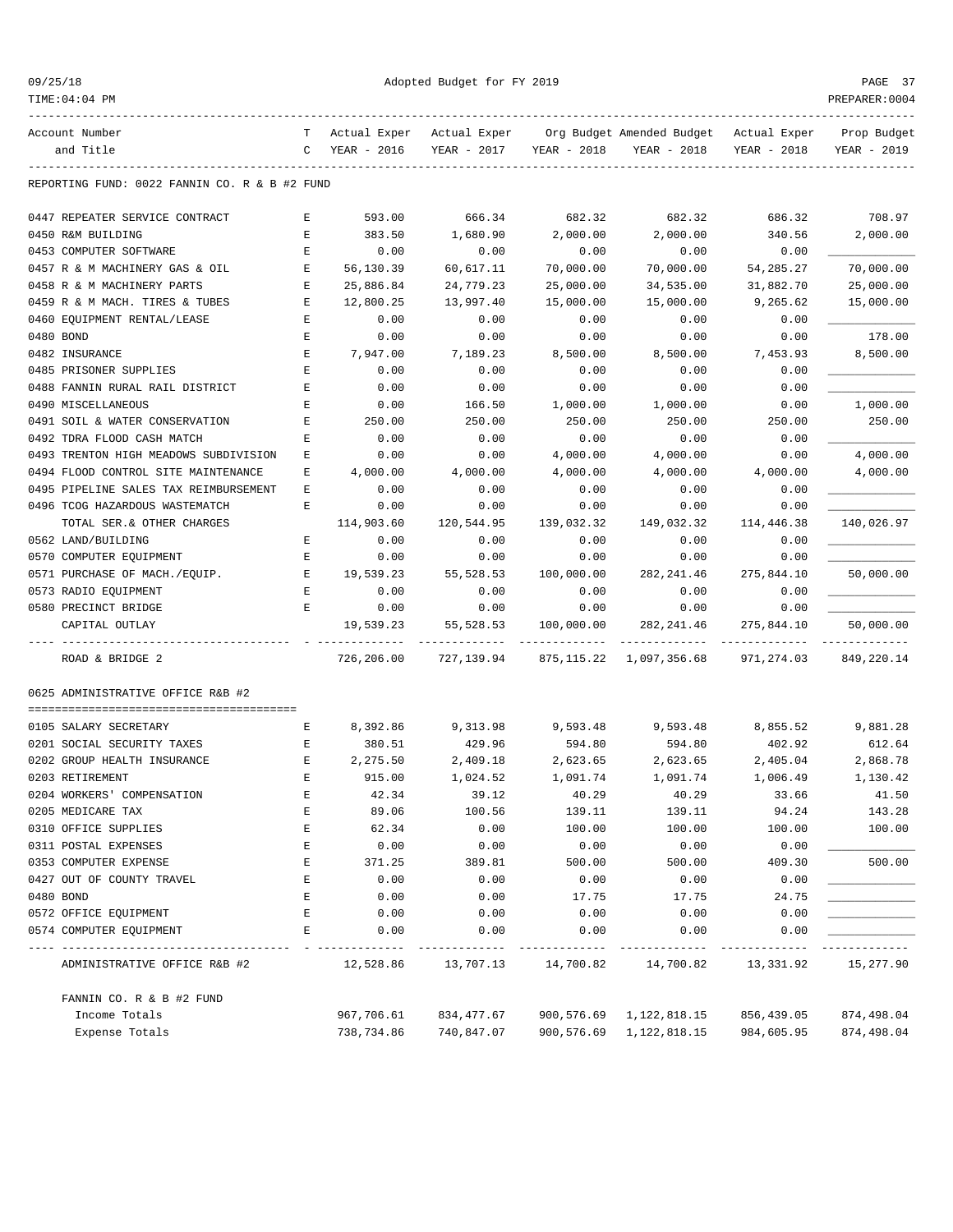| TIME:04:04 PM                                                      |              |                      |                         |                  |                           |                         | PREPARER: 0004          |
|--------------------------------------------------------------------|--------------|----------------------|-------------------------|------------------|---------------------------|-------------------------|-------------------------|
| Account Number                                                     | т            | Actual Exper         | Actual Exper            |                  | Org Budget Amended Budget | Actual Exper            | Prop Budget             |
| and Title                                                          | C            | YEAR - 2016          | YEAR - 2017             | YEAR - 2018      | YEAR - 2018               | YEAR - 2018             | YEAR - 2019             |
| REPORTING FUND: 0023 FANNIN CO. R & B #3 FUND                      |              |                      |                         |                  |                           |                         |                         |
| 0205 SHORT-TERM LOAN                                               |              |                      |                         |                  |                           |                         |                         |
| 0571 SHORT-TERM LOAN/EQUIPMENT                                     | Е            | 0.00                 | 0.00                    | 0.00             | 0.00                      | 0.00                    |                         |
|                                                                    |              |                      |                         |                  |                           |                         |                         |
| SHORT-TERM LOAN                                                    |              | 0.00                 | 0.00                    | 0.00             | 0.00                      | 0.00                    | 0.00                    |
| 0300 CASH                                                          |              |                      |                         |                  |                           |                         |                         |
| 0123 BEGINNING CASH BALANCE                                        | I.           | 0.00                 | 0.00                    | 41,773.98        | 215,204.98                | 0.00                    | 33,636.95               |
| CASH                                                               |              | 0.00                 | 0.00                    | 41,773.98        | 215,204.98                | 0.00                    | 33,636.95               |
| 0310 PROPERTY TAXES                                                |              |                      |                         |                  |                           |                         |                         |
| 0110 CURRENT TAXES                                                 | $\mathbf{I}$ | 709,041.64           | 756,288.01              | 784,688.39       | 784,688.39                | 766,113.50              | 853,966.45              |
| 0120 DELINQUENT TAXES                                              | I.           | 24,033.40            | 22,724.77               | 11,080.00        | 11,080.00                 | 19,925.45               | 16,500.00               |
| PROPERTY TAXES                                                     |              | 733,075.04           | 779,012.78              | 795,768.39       | 795,768.39                | 786,038.95              | 870,466.45              |
| 0318 OTHER TAXES                                                   |              |                      |                         |                  |                           |                         |                         |
|                                                                    |              |                      |                         |                  |                           |                         |                         |
| 0120 PAY N LIEU TAX/GRASSLAND<br>0121 PAY N LIEU TAX/UPPER TRINITY | Ι.<br>I.     | 2,720.35<br>1,544.90 | 2,574.33<br>1,544.90    | 2,200.00<br>0.00 | 2,200.00<br>0.00          | 2,888.50<br>1,544.90    | 2,500.00                |
| 0160 SALES TAX REVENUES                                            | I            | 74,642.57            | 75,524.09               | 71,488.00        | 71,488.00                 | 79,476.43               | 75,000.00               |
| OTHER TAXES                                                        |              | 78,907.82            | 79,643.32               | 73,688.00        | 73,688.00                 | 83,909.83               | ----------<br>77,500.00 |
| 0321 FEES OF TAX COLLECTOR                                         |              |                      |                         |                  |                           |                         |                         |
| 0200 CAR REGISTRATION/SALES TAX                                    | $\mathbf{I}$ | 128,249.06           | 128,269.69              | 149,206.00       | 149,206.00                | 127,979.55              | 125,000.00              |
| 0300 COUNTY'S ADDITIONAL \$10                                      | Ι.           | 119,516.88           | 120,397.40              | 104,000.00       | 104,000.00                | 111, 215. 21            | 95,000.00               |
| FEES OF TAX COLLECTOR                                              |              | 247,765.94           | 248,667.09              | 253,206.00       | 253,206.00                | 239, 194. 76            | 220,000.00              |
|                                                                    |              |                      |                         |                  |                           |                         |                         |
| 0330 GRANTS                                                        |              |                      |                         |                  |                           |                         |                         |
| 0200 FEMA GRANT                                                    | Ι.           | 167,786.05           | 356.21                  | 0.00             | 0.00                      | 0.00                    |                         |
| GRANTS                                                             |              | 167,786.05           | 356.21                  | 0.00             | 0.00                      | 0.00                    | 0.00                    |
| 0350 FINES                                                         |              |                      |                         |                  |                           |                         |                         |
| 0403 COUNTY CLERK FINES                                            | Ι.           | 19,999.17            | 22,685.49               | 21,010.00        | 21,010.00                 | 14,134.85               | 12,000.00               |
| 0450 DISTRICT CLERK FINES                                          | Ι.           | 20,475.07            | 18,822.74               | 19,764.00        | 19,764.00                 | 13,554.54               | 15,000.00               |
| 0455 J. P. #1 FINES                                                | I.           |                      | 16,160.23 15,013.99     | 14,449.00        | 14,449.00                 | 8,767.99                | 7,000.00                |
| 0456 J. P. #2 FINES                                                | Ι.           | 3,764.50             | 6,053.03                | 2,500.00         | 2,500.00                  | 4,210.79                | 3,000.00                |
| 0457 J. P. #3 FINES                                                | I.           | 4,114.56             | 7,363.64<br>----------- | 3,500.00<br>.    | 3,500.00                  | 6,075.44<br>----------- | 4,000.00<br>----------- |
| FINES                                                              |              | 64,513.53            | 69,938.89               | 61,223.00        | 61,223.00                 | 46,743.61               | 41,000.00               |
| 0360 INTEREST EARNINGS                                             |              |                      |                         |                  |                           |                         |                         |
| 0100 INTEREST EARNINGS                                             | I.           | 897.68               | 1,874.32                | 325.00           | 325.00                    | 3,492.66                | 2,000.00                |
| INTEREST EARNINGS                                                  |              | 897.68               | 1,874.32                | 325.00           | 325.00                    | 3,492.66                | 2,000.00                |

09/25/18 PAGE 38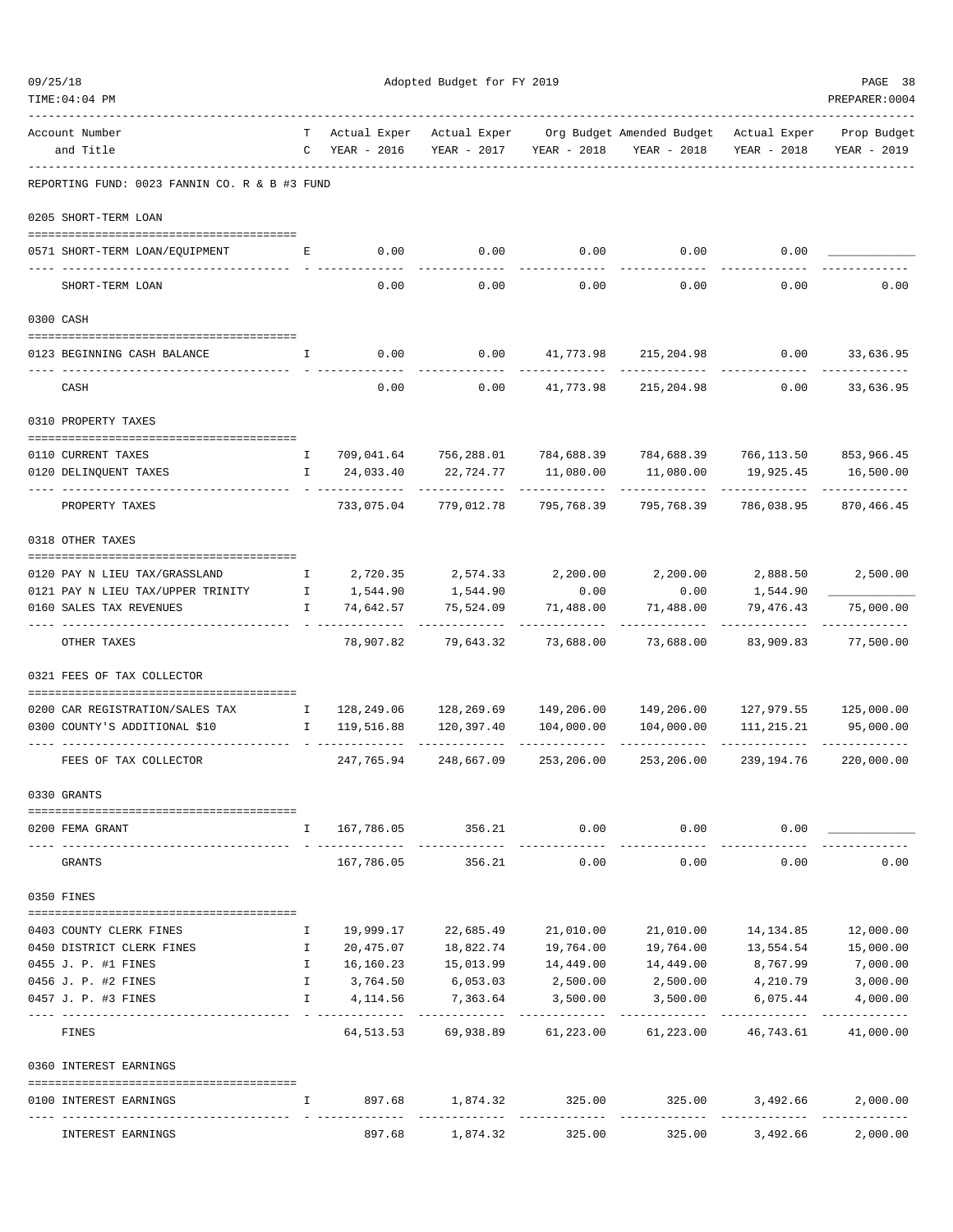| TIME: 04: 04 PM                                            |              |                                 |                             |                            |                                                                                   |                          | PREPARER:0004              |
|------------------------------------------------------------|--------------|---------------------------------|-----------------------------|----------------------------|-----------------------------------------------------------------------------------|--------------------------|----------------------------|
| Account Number<br>and Title                                |              | T Actual Exper<br>C YEAR - 2016 | Actual Exper<br>YEAR - 2017 |                            | Org Budget Amended Budget - Actual Exper - Prop Budget<br>YEAR - 2018 YEAR - 2018 | YEAR - 2018              | YEAR - 2019                |
| REPORTING FUND: 0023 FANNIN CO. R & B #3 FUND              |              |                                 |                             |                            |                                                                                   |                          |                            |
| 0364 SALE OF ASSETS                                        |              |                                 |                             |                            |                                                                                   |                          |                            |
| 0162 LAND/BUILDING                                         | Ι.           | 0.00                            | 0.00                        | 0.00                       | 0.00                                                                              | 0.00                     |                            |
| 0163 SALE OF EQUIPMENT                                     | I.           | 0.00                            | 0.00                        | 5,000.00                   |                                                                                   | 5,000.00 1,200.00        | 5,000.00                   |
| SALE OF ASSETS                                             |              | 0.00                            | -------<br>0.00             | 5,000.00                   | . _ _ _ _ _ _ _ _ _ _ _<br>5,000.00                                               | 1,200.00                 | ------------<br>5,000.00   |
| 0370 MISCELLANEOUS REVENUES                                |              |                                 |                             |                            |                                                                                   |                          |                            |
| 0120 STATE LATERAL ROAD                                    | Ι.           | 14,824.40                       | 14,824.40                   | 16,000.00                  | 16,000.00                                                                         | 30,319.60                | 25,000.00                  |
| 0125 TDT WEIGHT FEES                                       | $\mathbf{I}$ | 34,912.45                       | 32,179.53                   | 27,740.00                  | 27,740.00                                                                         | 19,665.28                | 20,000.00                  |
| 0130 REFUNDS & MISCELLANEOUS                               | $\mathbf{I}$ | 3,132.17                        | 10,893.39                   | 10,000.00                  | 10,000.00                                                                         | 4,175.72                 | 3,000.00                   |
| 0139 RESTITUTION                                           | $\mathbb{I}$ | 0.00                            | 0.00                        | 0.00                       | 0.00                                                                              | 0.00                     |                            |
| 0140 PROCEEDS OF LOANS                                     | $\mathbb{I}$ | 0.00                            | 0.00                        | 0.00                       | 0.00                                                                              | 0.00                     |                            |
| 0145 REIMBURSEMENT OF MATERIALS                            | $\mathbb{I}$ | 16,812.75                       | 15,606.96                   | 10,000.00                  | 10,000.00                                                                         | 16,358.04                | 13,000.00                  |
| MISCELLANEOUS REVENUES                                     |              | 69,681.77                       | ------------<br>73,504.28   | -------------<br>63,740.00 | 63,740.00                                                                         | -----------<br>70,518.64 | -------------<br>61,000.00 |
| 0509 CONTINGENCY                                           |              |                                 |                             |                            |                                                                                   |                          |                            |
|                                                            | E            | 0.00                            | 0.00                        |                            | 21, 140.96 21, 140.96 0.00                                                        |                          | 20,000.00                  |
| 0475 CONTINGENCY<br>---- ---------                         |              |                                 |                             |                            | ------------ --------------                                                       |                          |                            |
| CONTINGENCY                                                |              | 0.00                            | 0.00                        |                            | 21, 140.96 21, 140.96                                                             | 0.00                     | 20,000.00                  |
| 0623 ROAD & BRIDGE 3                                       |              |                                 |                             |                            |                                                                                   |                          |                            |
| 0100 COMPENSATION PAY                                      | Е            | 0.00                            | 0.00                        | 0.00                       | 0.00                                                                              | 0.00                     |                            |
| 0101 SALARY ELECTED OFFICIAL                               | E            | 51,409.28                       | 59,120.62                   | 60,894.15                  | 60,894.15                                                                         | 56,210.16                | 62,720.97                  |
| 0105 SALARY SECRETARY                                      | Е            | 7,515.90                        | 8,104.75                    | 9,338.20                   | 9,338.20                                                                          | 8,239.68                 | 9,618.35                   |
| 0106 SALARY PRECINCT EMPLOYEES                             | Е            | 226,634.85                      | 221,321.76                  | 262,555.20                 | 262,555.20                                                                        | 214,164.45               | 269,123.88                 |
| 0107 REGULAR-TEMP. PART-TIME                               | Е            | 13,523.42                       | 1,725.36                    | 13,602.81                  | 13,602.81                                                                         | 3,385.04                 | 16,277.96                  |
| TOTAL SALARIES                                             |              | 299,083.45                      | 290,272.49                  | 346,390.36                 | 346,390.36                                                                        | 281,999.33               | 357,741.16                 |
| 0201 SOCIAL SECURITY TAXES                                 | Е            | 18,307.04                       | 17,780.98                   | 21,513.40                  | 21,513.40                                                                         | 17,403.97                | 22,217.15                  |
| 0202 GROUP HEALTH INSURANCE                                | Е            | 82,671.22                       | 85,857.79                   | 104,946.00                 | 104,946.00                                                                        | 93,837.51                | 114,751.20                 |
| 0203 RETIREMENT                                            |              | 31,844.38                       | 31,925.22                   | 39,419.22                  | 39,419.22                                                                         | 32,064.10                | 40,925.59                  |
| 0204 WORKERS' COMPENSATION                                 | Е            | 11,499.98                       | 11,636.76                   | 11,526.90                  | 11,526.90                                                                         | 9,351.40                 | 11,910.48                  |
| 0205 MEDICARE TAX                                          | $\mathbf E$  | 4,281.49                        | 4,158.24                    | 5,031.36                   | 5,031.36                                                                          | 4,070.29                 | 5,195.95                   |
| 0206 UNEMPLOYMENT EXPENSE                                  | E            | 0.00                            | 0.00                        | 900.00                     | 900.00                                                                            | 0.00                     |                            |
| TOTAL EMPLOYEE BENEFITS                                    | $\mathbf{E}$ | 148,604.11                      | 151,358.99                  | 183,336.88                 | 183,336.88                                                                        | 156,727.27               | 195,000.37                 |
| 0310 OFFICE SUPPLIES                                       | E            | 0.00                            | 145.23<br>300.00            | 500.00<br>250.00           | 500.00<br>250.00                                                                  | 338.03<br>120.00         | 500.00<br>200.00           |
| 0314 EMPLOYEE PHYSICALS/DOT TESTING<br>0315 COPIER EXPENSE | Ε            | 0.00<br>533.28                  | 0.00                        | 0.00                       | 0.00                                                                              | 0.00                     |                            |
| 0340 SHOP SUPPLIES                                         | E            | 7,513.82                        | 6,047.72                    | 6,500.00                   | 6,500.00                                                                          | 3,071.60                 | 6,500.00                   |
| 0341 R & B MAT. ROCK & GRAVEL                              | E            | 239, 463. 14                    | 153,866.36                  | 155,000.00                 | 160,500.00                                                                        | 148,702.55               | 155,000.00                 |
| 0342 R & B MAT. CULVERTS                                   | E            | 38,240.58                       | 40,764.68                   | 35,000.00                  | 23,500.00                                                                         | 18,702.34                | 35,000.00                  |
| 0343 R & B MAT. HARDWRE & LUMB                             | E            | 1,604.80                        | 4,806.96                    | 5,000.00                   | 5,000.00                                                                          | 4,672.00                 | 5,000.00                   |
| 0344 R & B MAT. ASPHALT/RD OIL                             | $\mathbf E$  | 75,510.40                       | 74,264.96                   | 85,000.00                  | 96,280.03                                                                         | 53,793.28                | 85,000.00                  |
| 0345 CHEMICALS                                             | E            | 54.00                           | 0.00                        | 3,000.00                   | 0.00                                                                              | 0.00                     | 3,000.00                   |
| 0346 CETRZ EXPENDITURES                                    | E            | 0.00                            | 0.00                        | 0.00                       | 0.00                                                                              | 0.00                     |                            |
| 0350 DEBRIS REMOVAL                                        | E            | 2,583.00                        | 2,214.00                    | 4,000.00                   | 3,100.00                                                                          | 2,214.00                 | 4,000.00                   |
| 0395 UNIFORMS                                              | Ε            | 2,125.97                        | 1,682.12                    | 1,000.00                   | 1,900.00                                                                          | 1,526.66                 | 1,000.00                   |
| TOTAL R&B MATERIALS                                        |              | 367,628.99                      | 284,092.03                  | 295,250.00                 | 297,530.03                                                                        | 233, 140.46              | 295,200.00                 |
| 0400 LEGAL FEES                                            | Ε            | 0.00                            | 0.00                        | 0.00                       | 0.00                                                                              | 0.00                     |                            |
| 0420 UTILITY TELEPHONE                                     | E            | 358.80                          | 397.76                      | 400.00                     | 450.00                                                                            | 370.48                   | 700.00                     |
| 0421 INTERNET SERVICE                                      | $\mathbf E$  | 797.40                          | 854.40                      | 825.00                     | 1,124.35                                                                          | 932.40                   | 1,000.00                   |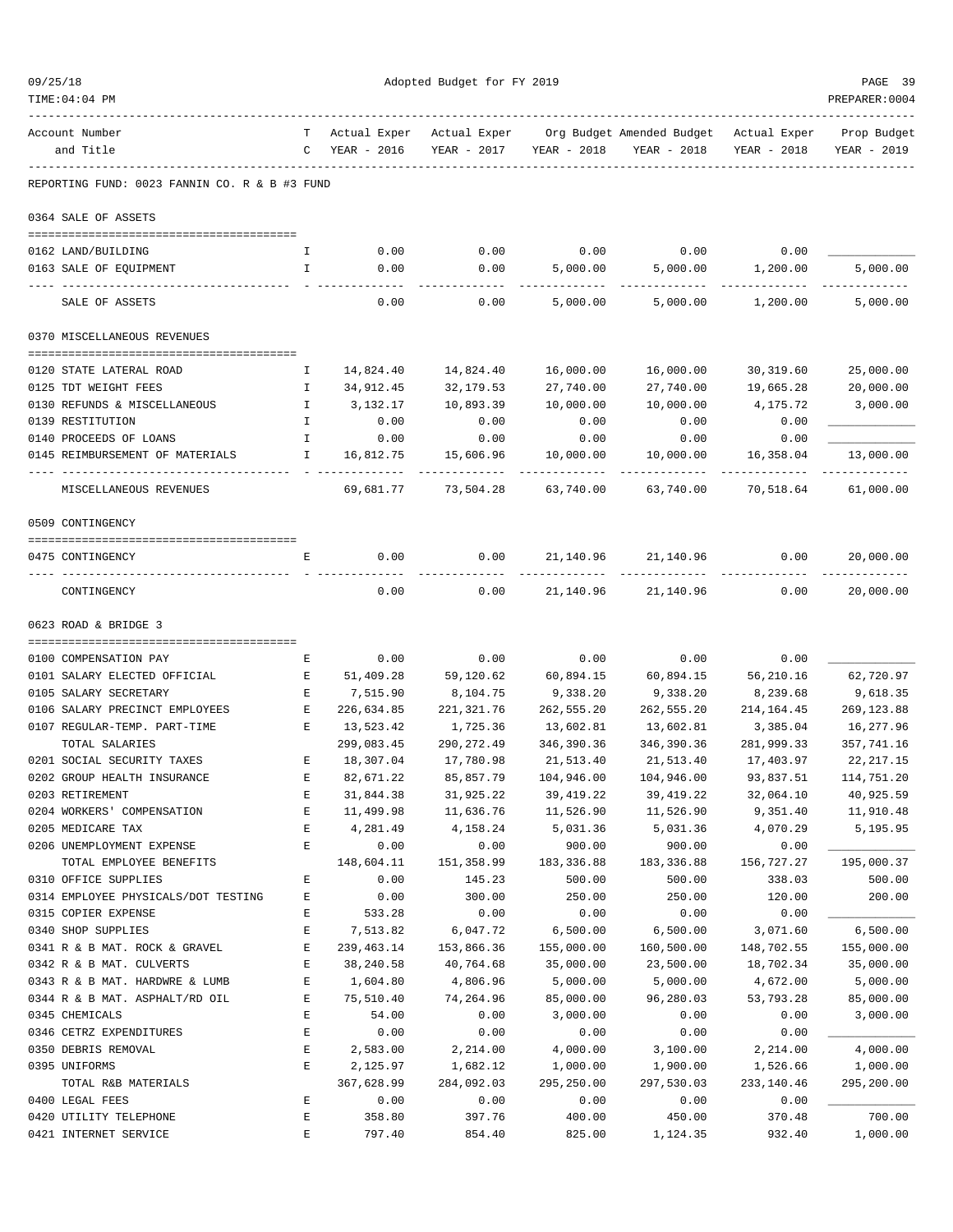| 09/25/1 |  |
|---------|--|
|---------|--|

| 09/25/18<br>TIME: 04: 04 PM                                  | Adopted Budget for FY 2019                                                                     |                       |                        |                        |                                                                  |                        |                        |
|--------------------------------------------------------------|------------------------------------------------------------------------------------------------|-----------------------|------------------------|------------------------|------------------------------------------------------------------|------------------------|------------------------|
| Account Number                                               | т                                                                                              | Actual Exper          | Actual Exper           |                        | Org Budget Amended Budget                                        | Actual Exper           | Prop Budget            |
| and Title                                                    | C                                                                                              | YEAR - 2016           | YEAR - 2017            | YEAR - 2018            | YEAR - 2018                                                      | YEAR - 2018            | YEAR - 2019            |
| REPORTING FUND: 0023 FANNIN CO. R & B #3 FUND                |                                                                                                |                       |                        |                        |                                                                  |                        |                        |
| 0423 CELL PHONE ALLOWANCE                                    | Ε                                                                                              | 600.00                | 600.00                 | 600.00                 | 600.00                                                           | 550.00                 | 600.00                 |
| 0427 OUT OF COUNTY TRAVEL                                    | $\mathbf E$                                                                                    | 3,305.24              | 2,269.95               | 3,500.00               | 2,257.11                                                         | 2,257.11               | 3,500.00               |
| 0430 BIDS, NOTICES & PERMITS                                 | Е                                                                                              | 1,141.55              | 1,152.22               | 1,200.00               | 1,206.90                                                         | 1,095.53               | 1,200.00               |
| 0435 PRINTING                                                | E                                                                                              | 0.00                  | 0.00                   | 100.00                 | 100.00                                                           | 0.00                   | 100.00                 |
| 0440 UTILITY ELECTRICITY                                     | E                                                                                              | 2,536.45              | 2,614.54               | 2,700.00               | 2,804.12                                                         | 2,606.02               | 3,125.00               |
| 0441 UTILITY GAS                                             | E                                                                                              | 0.00                  | 232.50                 | 500.00                 | 195.63                                                           | 0.00                   | 500.00                 |
| 0442 UTILITY WATER                                           | E                                                                                              | 386.48                | 414.21                 | 700.00                 | 700.00                                                           | 322.13                 | 700.00                 |
| 0443 TRASH DUMPSTER PICKUP                                   | Ε                                                                                              | 846.60                | 856.80                 | 1,000.00               | 1,000.00                                                         | 742.56                 | 1,000.00               |
| 0447 REPEATER SERVICE CONTRACT                               | E                                                                                              | 593.00                | 666.34                 | 682.32                 | 686.32                                                           | 686.32                 | 708.97                 |
| 0450 R&M BUILDING                                            | E                                                                                              | 10.00                 | 1,653.45               | 1,500.00               | 71.90                                                            | 71.90                  | 1,500.00               |
| 0453 COMPUTER SOFTWARE                                       | E                                                                                              | 0.00                  | 0.00                   | 1,000.00               | 0.00                                                             | 0.00                   | 1,000.00               |
| 0457 R & M MACHINERY GAS & OIL                               | Ε                                                                                              | 88,004.23             | 83,082.32              | 150,000.00             | 116,460.47                                                       | 82,941.26              | 150,000.00             |
| 0458 R & M MACHINERY PARTS<br>0459 R & M MACH. TIRES & TUBES | Ε<br>Е                                                                                         | 103,029.87            | 95,521.89<br>18,170.98 | 76,454.03<br>25,000.00 | 109,715.02<br>22,637.07                                          | 96,254.67<br>20,236.16 | 70,000.00<br>25,000.00 |
| 0460 EQUIPMENT RENTAL/LEASE                                  | Е                                                                                              | 32,589.08<br>5,100.00 | 0.00                   | 5,000.00               | 0.00                                                             | 0.00                   | 5,000.00               |
| 0480 BOND                                                    | E                                                                                              | 150.00                | 327.50                 | 150.00                 | 150.00                                                           | 150.00                 | 150.00                 |
| 0482 INSURANCE                                               | E                                                                                              | 6,379.00              | 7,644.23               | 6,000.00               | 8,362.93                                                         | 8,362.93               | 7,000.00               |
| 0485 PRISONER SUPPLIES                                       | E                                                                                              | 355.63                | 0.00                   | 2,000.00               | 0.00                                                             | 0.00                   |                        |
| 0488 FANNIN RURAL RAIL DISTRICT                              | Ε                                                                                              | 0.00                  | 0.00                   | 0.00                   | 0.00                                                             | 0.00                   |                        |
| 0490 MISCELLANEOUS                                           | Ε                                                                                              | 1,000.00              | 183.09                 | 1,500.00               | 0.00                                                             | 0.00                   | 1,500.00               |
| 0491 SOIL & WATER CONSERVATION                               | E                                                                                              | 250.00                | 250.00                 | 250.00                 | 250.00                                                           | 250.00                 | 250.00                 |
| 0492 TDRA FLOOD CASH MATCH                                   | Ε                                                                                              | 0.00                  | 0.00                   | 0.00                   | 0.00                                                             | 0.00                   |                        |
| 0494 FLOOD CONTROL SITE MAINTENANCE                          | Ε                                                                                              | 0.00                  | 0.00                   | 0.00                   | 0.00                                                             | 0.00                   |                        |
| 0495 PIPELINE SALES TAX REIMBURSEMENT                        | Ε                                                                                              | 0.00                  | 0.00                   | 0.00                   | 0.00                                                             | 0.00                   |                        |
| 0496 TCOG HAZARDOUS WASTEMATCH                               | Ε                                                                                              | 0.00                  | 0.00                   | 1,250.00               | 0.00                                                             | 0.00                   | 1,250.00               |
| TOTAL SER. & OTHER CHARGES                                   |                                                                                                | 247, 433.33           | 216,892.18             | 282, 311.35            | 268,771.82                                                       | 217,829.47             | 275,783.97             |
| 0562 LAND/BUILDING                                           | Ε                                                                                              | 0.00                  | 0.00                   | 0.00                   | 0.00                                                             | 0.00                   |                        |
| 0570 COMPUTER EQUIPMENT                                      | Ε                                                                                              | 0.00                  | 0.00                   | 0.00                   | 0.00                                                             | 0.00                   |                        |
| 0571 PURCHASE OF MACH./EQUIP.                                | Е                                                                                              | 146,933.93            | 139, 478.81            | 150,000.00             | 335,690.50                                                       | 331, 456.12            | 150,000.00             |
| 0572 OFFICE EQUIPMENT                                        | Е                                                                                              | 0.00                  | 0.00                   | 0.00                   | 0.00                                                             | 0.00                   |                        |
| 0573 RADIO EQUIPMENT                                         | E                                                                                              | 42.20                 | 789.87                 | 594.00                 | 594.00                                                           | 0.00                   | 600.00                 |
| 0575 LAND/BUILDING                                           | E                                                                                              | 0.00                  | 0.00                   | 1,000.00               | 0.00                                                             | 0.00                   | 1,000.00               |
| 0580 PRECINCT BRIDGE                                         | E                                                                                              | 0.00                  | 0.00                   | 0.00                   | 0.00                                                             | 0.00                   |                        |
| CAPITAL OUTLAY                                               |                                                                                                | 146,976.13            | 140,268.68             | 151,594.00             | 336,284.50                                                       | 331,456.12             | 151,600.00             |
| 0630 NOTE PAYMENT-PRINCIPAL                                  | Е                                                                                              | 0.00                  | 0.00                   | 0.00                   | 0.00                                                             | 0.00                   |                        |
| 0670 NOTE PAYMENT-INTEREST                                   | E                                                                                              | 0.00                  | 0.00<br>-------------  | 0.00<br>-------------  | 0.00<br>-------------                                            | 0.00                   |                        |
| ROAD & BRIDGE 3                                              |                                                                                                |                       |                        |                        | 1,209,726.01 1,082,884.37 1,258,882.59 1,432,313.59 1,221,152.65 |                        | 1,275,325.50           |
| 0625 ADMINISTRATIVE OFFICE R&B #3                            |                                                                                                |                       |                        |                        |                                                                  |                        |                        |
| 0105 SALARY SECRETARY                                        | Е                                                                                              | 8,392.85              | 9,313.98               | 9,593.48               | 9,593.48                                                         | 8,855.52               | 9,881.28               |
| 0201 SOCIAL SECURITY TAXES                                   | $\mathbf E$                                                                                    | 380.51                | 429.96                 | 594.80                 | 594.80                                                           | 402.92                 | 612.64                 |
| 0202 GROUP HEALTH INSURANCE                                  | $\mathbf{E}% _{t}\left  \mathbf{1}\right\rangle =\mathbf{1}_{t}\left  \mathbf{1}\right\rangle$ | 2,275.50              | 2,409.18               | 2,623.65               | 2,623.65                                                         | 2,405.04               | 2,868.78               |
| 0203 RETIREMENT                                              | E                                                                                              | 915.00                | 1,024.52               | 1,091.74               | 1,091.74                                                         | 1,006.49               | 1,130.42               |
| 0204 WORKERS' COMPENSATION                                   | Ε                                                                                              | 42.34                 | 39.12                  | 40.29                  | 40.29                                                            | 33.66                  | 41.50                  |
| 0205 MEDICARE TAX                                            | E                                                                                              | 89.06                 | 100.56                 | 139.11                 | 139.11                                                           | 94.24                  | 143.28                 |
| 0310 OFFICE SUPPLIES                                         | Ε                                                                                              | 83.66                 | 47.00                  | 100.00                 | 100.00                                                           | 71.60                  | 100.00                 |
| 0311 POSTAL EXPENSES                                         | E                                                                                              | 0.00                  | 0.00                   | 0.00                   | 0.00                                                             | 0.00                   |                        |
| 0353 COMPUTER EXPENSE                                        | Е                                                                                              | 371.25                | 389.81                 | 500.00                 | 500.00                                                           | 409.31                 | 500.00                 |
| 0427 OUT OF COUNTY TRAVEL                                    | Е                                                                                              | 0.00                  | 0.00                   | 0.00                   | 0.00                                                             | 0.00                   |                        |
| 0480 BOND                                                    | Е                                                                                              | 0.00                  | 0.00                   | 17.75                  | 17.75                                                            | 24.75                  |                        |
| 0572 OFFICE EQUIPMENT                                        | E                                                                                              | 0.00                  | 0.00                   | 0.00                   | 0.00                                                             | 0.00                   |                        |
| 0574 COMPUTER EQUIPMENT                                      | E                                                                                              | 0.00                  | 0.00                   | 0.00                   | 0.00                                                             | 0.00                   |                        |
|                                                              |                                                                                                |                       |                        |                        |                                                                  |                        |                        |

ADMINISTRATIVE OFFICE R&B #3 12,550.17 13,754.13 14,700.82 14,700.82 13,303.53 15,277.90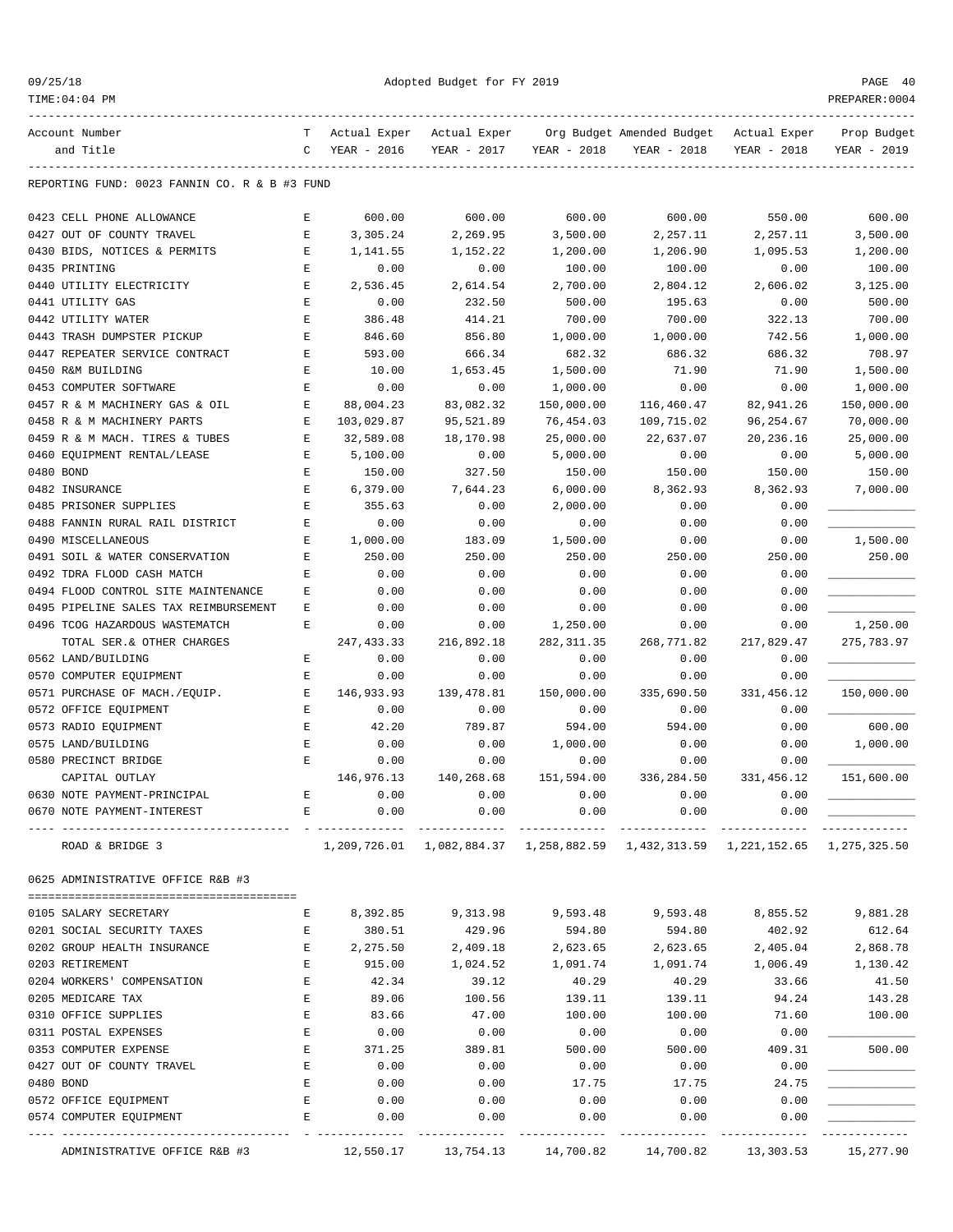TIME:04:04 PM PREPARER:0004

| Account Number |  | T Actual Exper Actual Exper | Org Budget Amended Budget Actual Exper Prop Budget                        |  |
|----------------|--|-----------------------------|---------------------------------------------------------------------------|--|
| and Title      |  |                             | C YEAR - 2016 YEAR - 2017 YEAR - 2018 YEAR - 2018 YEAR - 2018 YEAR - 2019 |  |
|                |  |                             |                                                                           |  |

REPORTING FUND: 0023 FANNIN CO. R & B #3 FUND

| FANNIN CO. R & B #3 FUND |  |  |                                                                                           |  |
|--------------------------|--|--|-------------------------------------------------------------------------------------------|--|
| Income Totals            |  |  | 1, 362, 627.83 1, 252, 996.89 1, 294, 724.37 1, 468, 155.37 1, 231, 098.45 1, 310, 603.40 |  |
| Expense Totals           |  |  | 1,222,276.18 1,096,638.50 1,294,724.37 1,468,155.37 1,234,456.18 1,310,603.40             |  |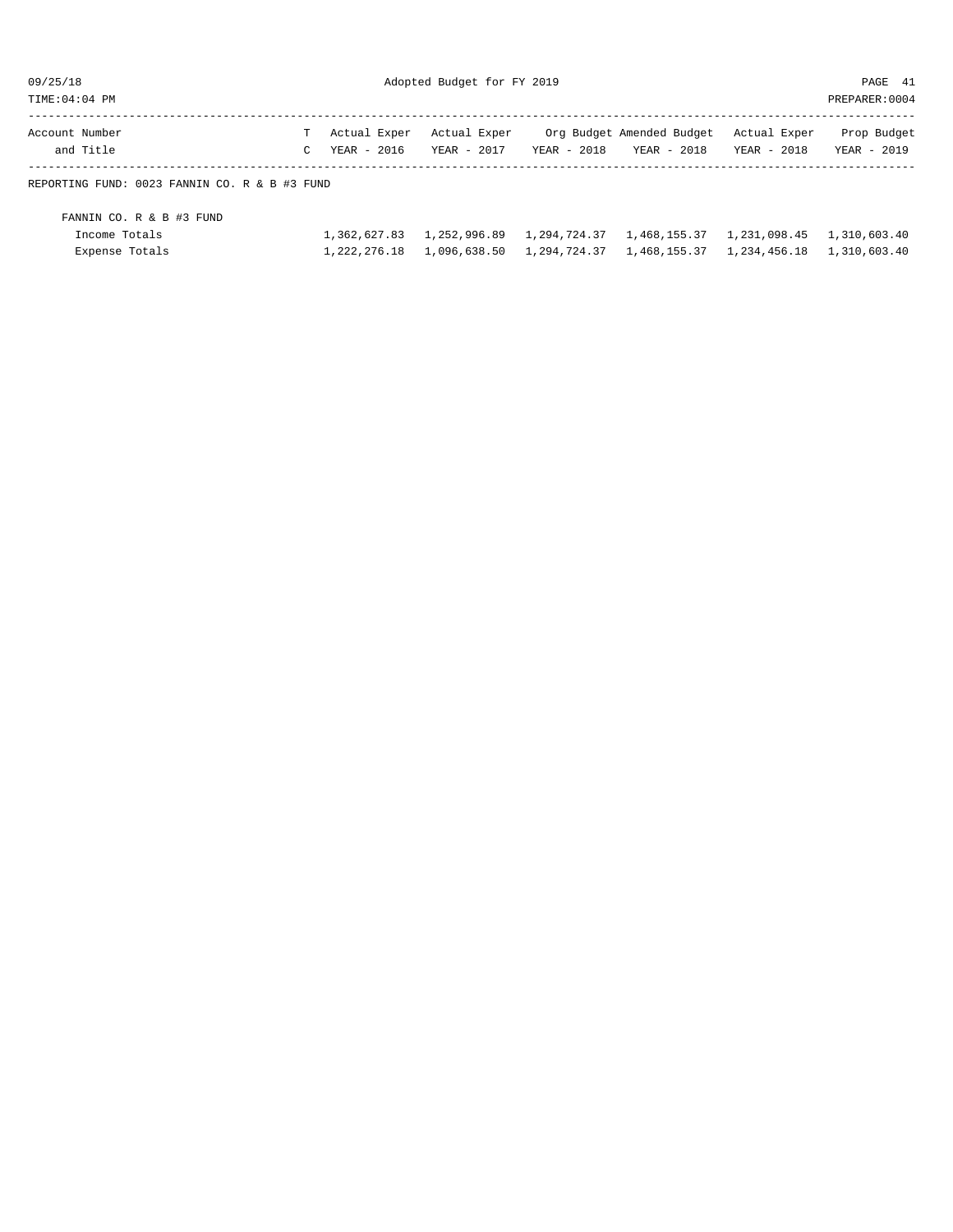| TIME: 04: 04 PM                               |                                                           |                               |      |                               |                                     |                                                                    |                        | PREPARER: 0004             |
|-----------------------------------------------|-----------------------------------------------------------|-------------------------------|------|-------------------------------|-------------------------------------|--------------------------------------------------------------------|------------------------|----------------------------|
| Account Number<br>and Title                   | T.                                                        | Actual Exper<br>C YEAR - 2016 |      | YEAR - 2017                   | YEAR - 2018                         | Actual Exper Org Budget Amended Budget Actual Exper<br>YEAR - 2018 | YEAR - 2018            | Prop Budget<br>YEAR - 2019 |
| REPORTING FUND: 0024 FANNIN CO. R & B #4 FUND |                                                           |                               |      |                               |                                     |                                                                    |                        |                            |
| 0300 TOTAL REV/TRANSFERS                      |                                                           |                               |      |                               |                                     |                                                                    |                        |                            |
| 0124 BEGINNING CASH BALANCE                   | I.                                                        | 0.00                          |      | 0.00                          |                                     | 171, 134. 18    171, 134. 18                                       | 0.00                   | 102,339.09                 |
| TOTAL TRANSFERS                               |                                                           |                               | 0.00 | 0.00                          | 171,134.18                          | 171,134.18                                                         | 0.00                   | 102,339.09                 |
| TOTAL REV/TRANSFERS                           |                                                           |                               | 0.00 | 0.00                          | 171,134.18                          | 171,134.18                                                         | 0.00                   | 102,339.09                 |
| 0310 PROPERTY TAXES                           |                                                           |                               |      |                               |                                     |                                                                    |                        |                            |
| 0110 CURRENT TAXES                            | $\mathbb{I}$                                              |                               |      |                               |                                     | 403,582.83 430,495.85 446,662.00 446,662.00 436,088.78 486,096.60  |                        |                            |
| 0120 DELINQUENT TAXES                         | $\mathbf{I}$                                              | 13,673.01                     |      | 12,935.46                     | 8,000.00                            | 8,000.00                                                           | 11,341.98              | 9,000.00                   |
| PROPERTY TAXES                                |                                                           | 417,255.84                    |      | 443,431.31                    | 454,662.00                          | 454,662.00                                                         | 447,430.76             | 495,096.60                 |
| 0318 OTHER TAXES                              |                                                           |                               |      |                               |                                     |                                                                    |                        |                            |
| 0120 PAY N LIEU TAX/GRASSLAND                 | Ι.                                                        |                               |      | 1,548.49 1,465.36             |                                     | 1,200.00  1,200.00  1,644.21  1,600.00                             |                        |                            |
| 0121 PAY N LIEU TAX/UPPER TRINITY             | $\mathbb{Z}^{\mathbb{Z}}$ . The $\mathbb{Z}^{\mathbb{Z}}$ | 879.39                        |      | 879.39                        | 0.00                                | 0.00                                                               | 879.39                 |                            |
| 0160 SALES TAX REVENUES                       | Ι.                                                        | 42,300.66                     |      | 42,989.99                     | 40,693.00                           | 40,693.00                                                          | 45,239.74              | 41,000.00                  |
| OTHER TAXES                                   |                                                           | 44,728.54                     |      | 45,334.74                     | 41,893.00                           | 41,893.00                                                          | 47,763.34              | 42,600.00                  |
| 0321 FEES OF TAX COLLECTOR                    |                                                           |                               |      |                               |                                     |                                                                    |                        |                            |
| 0200 CAR REGISTRATION/SALES TAX               | $\mathbf{I}$ and $\mathbf{I}$                             |                               |      | 73,002.21 73,013.97 84,931.00 |                                     | 84,931.00                                                          | 72,848.78 73,000.00    |                            |
| 0300 COUNTY'S ADDITIONAL \$10                 | $\mathbf{I}$                                              | 67,946.26                     |      | 68,532.87                     | 63,000.00                           | 63,000.00                                                          | 63,306.16              | 55,000.00                  |
| FEES OF TAX COLLECTOR                         |                                                           | 140,948.47                    |      | 141,546.84                    | 147,931.00                          | 147,931.00                                                         | 136,154.94             | 128,000.00                 |
| 0330 GRANTS                                   |                                                           |                               |      |                               |                                     |                                                                    |                        |                            |
| 0200 FEMA GRANT                               | I.                                                        | 91,845.60                     |      | 0.00                          | 0.00                                | 0.00                                                               | 0.00                   |                            |
| GRANTS                                        |                                                           | 91,845.60                     |      | 0.00                          | 0.00                                | 0.00                                                               | 0.00                   | 0.00                       |
| 0350 FINES                                    |                                                           |                               |      |                               |                                     |                                                                    |                        |                            |
| 0403 COUNTY CLERK FINES                       | Ι.                                                        | 11,172.24                     |      |                               | 12,913.12 11,959.00                 | 11,959.00                                                          | 8,045.89               | 7,000.00                   |
| 0450 DISTRICT CLERK FINES                     | $\mathbb{I}$                                              | 11,579.63                     |      |                               | 10,714.34   12,052.00               | 12,052.00                                                          | 7,715.58               | 7,000.00                   |
| 0455 J. P. #1 FINES                           | Ι.                                                        | 9,038.01                      |      |                               | 8,546.31 8,232.00                   | 8,232.00                                                           | 4,990.94               | 4,000.00                   |
| 0456 J. P. #2 FINES                           | $\mathbf I$                                               |                               |      | 2,141.75 3,445.56 1,500.00    |                                     | 1,500.00                                                           | 2,396.91               | 2,000.00                   |
| 0457 J. P. #3 FINES                           | $\mathbf{I}$                                              | 2,330.12                      |      | 4,191.58<br>-------------     | 2,200.00<br>-----------             | 2,200.00<br>----------                                             | 3,458.29<br>---------- | 2,500.00<br>-----------    |
| FINES                                         |                                                           |                               |      |                               | 36, 261. 75 39, 810. 91 35, 943. 00 | 35,943.00                                                          | 26,607.61              | 22,500.00                  |
| 0360 INTEREST EARNINGS                        |                                                           |                               |      |                               |                                     |                                                                    |                        |                            |
| 0100 INTEREST EARNING                         | Ι.                                                        |                               |      |                               |                                     | 802.46 1,436.22 157.85 157.85 1,985.28                             |                        | 1,500.00<br>-----------    |
| INTEREST EARNINGS                             |                                                           | 802.46                        |      | 1,436.22                      | 157.85                              | 157.85                                                             | 1,985.28               | 1,500.00                   |

09/25/18 PAGE 42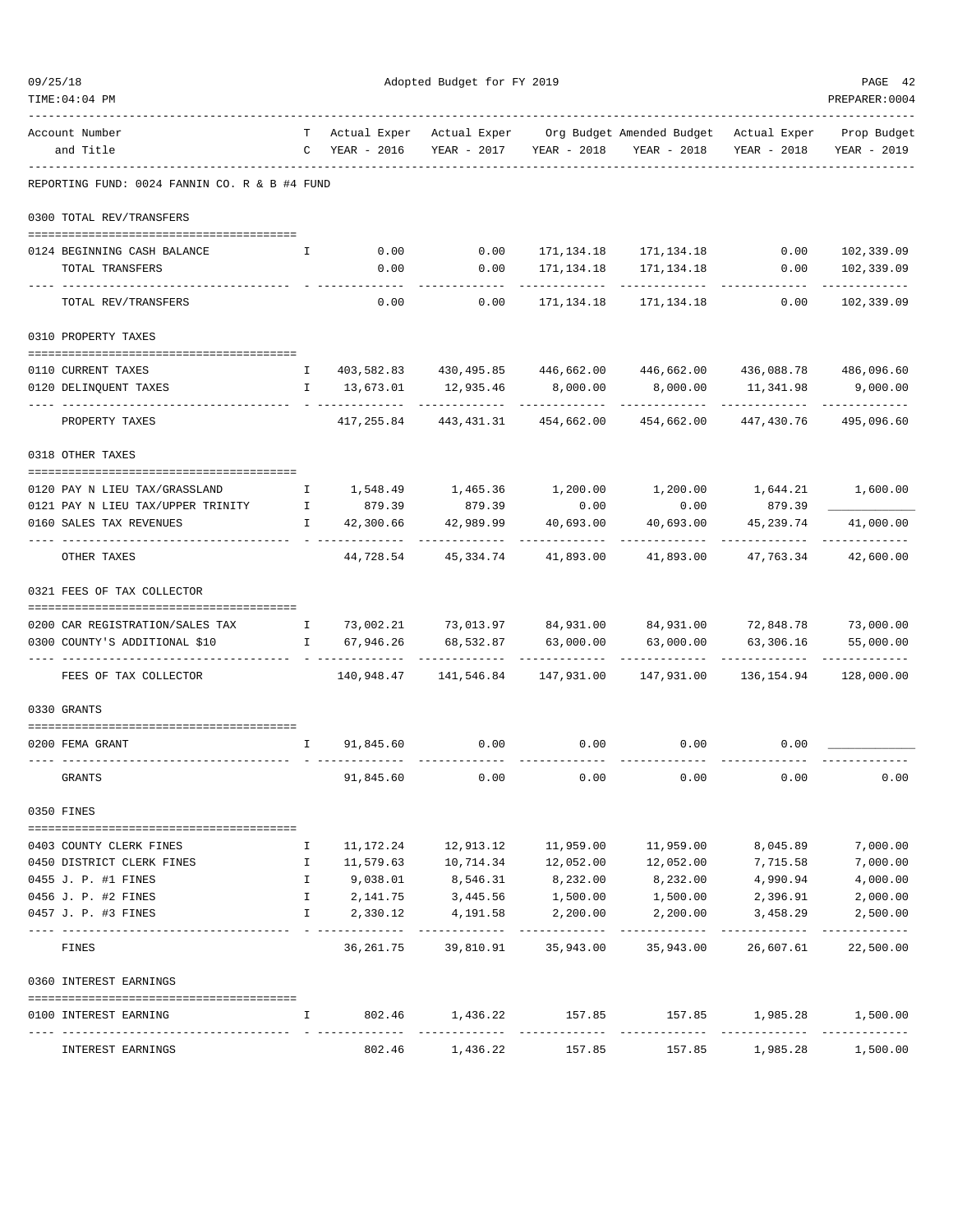| 09/25/18                                                       |                                                                                                | Adopted Budget for FY 2019 |                         |                         |                                        |                         |                         |  |
|----------------------------------------------------------------|------------------------------------------------------------------------------------------------|----------------------------|-------------------------|-------------------------|----------------------------------------|-------------------------|-------------------------|--|
| TIME: 04: 04 PM                                                |                                                                                                |                            |                         |                         |                                        |                         | PREPARER: 0004          |  |
| Account Number                                                 | т                                                                                              | Actual Exper               | Actual Exper            |                         | Org Budget Amended Budget Actual Exper |                         | Prop Budget             |  |
| and Title                                                      | C                                                                                              | YEAR - 2016                | YEAR - 2017             | YEAR - 2018             | YEAR - 2018                            | YEAR - 2018             | YEAR - 2019             |  |
| REPORTING FUND: 0024 FANNIN CO. R & B #4 FUND                  |                                                                                                |                            |                         |                         |                                        |                         |                         |  |
| 0364 SALE OF ASSETS                                            |                                                                                                |                            |                         |                         |                                        |                         |                         |  |
|                                                                |                                                                                                |                            |                         |                         |                                        |                         |                         |  |
| 0162 LAND/BUILDING<br>0163 SALE OF EQUIPMENT                   | I.<br>$\mathbf{I}$                                                                             | 0.00<br>38,025.00          | 0.00<br>0.00            | 0.00<br>10,000.00       | 0.00<br>10,000.00                      | 0.00<br>0.00            | 10,000.00               |  |
|                                                                |                                                                                                |                            |                         |                         |                                        |                         |                         |  |
| SALE OF ASSETS                                                 |                                                                                                | 38,025.00                  | 0.00                    | 10,000.00               | 10,000.00                              | 0.00                    | 10,000.00               |  |
| 0370 MISCELLANEOUS REVENUES                                    |                                                                                                |                            |                         |                         |                                        |                         |                         |  |
| 0120 STATE LATERAL ROAD                                        | I.                                                                                             | 8,438.38                   | 8,438.38                | 8,600.00                | 8,600.00                               | 17,258.59               | 15,000.00               |  |
| 0125 TDT WEIGHT FEES                                           | Ι.                                                                                             | 19,072.98                  | 18,317.30               | 16,000.00               | 16,000.00                              | 11,193.91               | 11,000.00               |  |
| 0130 REFUNDS & MISCELLANEOUS                                   | $\mathbf{I}$                                                                                   | 1,295.00                   | 991.40                  | 3,500.00                | 3,500.00                               | 3,770.02                | 1,100.00                |  |
| 0138 SALE OF SCRAP IRON                                        | Ι.                                                                                             | 0.00                       | 0.00                    | 0.00                    | 0.00                                   | 0.00                    |                         |  |
| 0140 PROCEEDS OF LOAN                                          | Ι.                                                                                             | 0.00                       | 0.00                    | 0.00                    | 0.00                                   | 0.00                    |                         |  |
| 0145 REIMBURSEMENT OF MATERIALS                                | $\mathbf{I}$                                                                                   | 3,874.18                   | 9,458.20                | 10,000.00               | 10,000.00                              | 14,899.45               | 12,000.00               |  |
| 0146 SALE OF RECYCLED MATERIALS                                | $\mathbb{I}$                                                                                   | 2,890.30                   | 2,010.55                | 500.00                  | 500.00                                 | 498.50                  | 500.00                  |  |
| 0147 OFFICE RENTAL                                             | I.                                                                                             | 0.00                       | 0.00                    | 0.00                    | 0.00                                   | 0.00                    |                         |  |
| MISCELLANEOUS REVENUES                                         |                                                                                                | 35,570.84                  | 39,215.83 38,600.00     |                         | 38,600.00                              | 47,620.47               | 39,600.00               |  |
| 0509 CONTINGENCY                                               |                                                                                                |                            |                         |                         |                                        |                         |                         |  |
|                                                                |                                                                                                |                            |                         |                         |                                        |                         |                         |  |
| 0475 CONTINGENCY                                               | Е                                                                                              | 0.00                       | 0.00                    | 10,649.46               | 649.46                                 | 0.00                    |                         |  |
| CONTINGENCY                                                    |                                                                                                | 0.00                       | 0.00                    | 10,649.46               | 649.46                                 | 0.00                    | 0.00                    |  |
| 0624 ROAD & BRIDGE 4                                           |                                                                                                |                            |                         |                         |                                        |                         |                         |  |
|                                                                |                                                                                                |                            |                         |                         |                                        |                         |                         |  |
| 0100 COMPENSATION PAY                                          | Е                                                                                              | 0.00                       | 0.00                    | 0.00                    | 0.00                                   | 0.00                    |                         |  |
| 0101 SALARY ELECTED OFFICIAL<br>0105 SALARY SECRETARY          | E<br>Е                                                                                         | 51,409.28<br>23,494.37     | 59,120.62               | 60,894.15               | 60,894.15                              | 56,210.16               | 62,720.97               |  |
|                                                                | $\mathbf{E}% _{t}\left  \mathbf{1}\right\rangle =\mathbf{1}_{t}\left  \mathbf{1}\right\rangle$ | 137,238.18                 | 25,957.10<br>148,584.80 | 26,735.86<br>180,513.40 | 26,735.86<br>180,513.40                | 24,679.20<br>119,300.03 | 27,537.94<br>175,807.02 |  |
| 0106 SALARY PRECINCT EMPLOYEES<br>0107 REGULAR-TEMP. PART-TIME | E                                                                                              | 11,023.84                  | 5,597.16                | 0.00                    | 0.00                                   | 11,686.99               |                         |  |
| 0108 LABOR REIMBURSEMENT                                       | Ε                                                                                              | 0.00                       | 0.00                    | 0.00                    | 0.00                                   | 0.00                    |                         |  |
| TOTAL SALARIES                                                 |                                                                                                | 223, 165.67                | 239,259.68              | 268,143.41              | 268,143.41                             | 211,876.38              | 266,065.93              |  |
| 0201 SOCIAL SECURITY TAXES                                     | $\mathbf E$                                                                                    | 13,719.34                  | 14,776.60               | 16,624.89               | 16,624.89                              | 13,090.89               | 16,496.09               |  |
| 0202 GROUP HEALTH INSURANCE                                    | $\mathbf E$                                                                                    | 65,264.34                  | 67,380.59               | 83,956.80               | 83,956.80                              | 63,141.83               | 91,800.96               |  |
| 0203 RETIREMENT                                                | $\mathbf E$                                                                                    | 24, 259.17                 | 26, 313. 27             | 30,514.72               | 30,514.72                              | 24,083.83               | 30,437.94               |  |
| 0204 WORKERS' COMPENSATION                                     | $\mathbf E$                                                                                    | 7,510.96                   | 7,513.32                | 7,740.60                | 7,740.60                               | 6,276.58                | 7,566.94                |  |
| 0205 MEDICARE TAX                                              | $\mathbf E$                                                                                    | 3,208.35                   | 3,456.01                | 3,888.08                | 3,888.08                               | 3,061.45                | 3,857.96                |  |
| 0206 UNEMPLOYMENT EXPENSE                                      | Е                                                                                              | 0.00                       | 0.00                    | 0.00                    | 0.00                                   | 1,813.84                |                         |  |
| TOTAL EMPLOYEE BENEFITS                                        |                                                                                                | 113,962.16                 | 119,439.79              | 142,725.09              | 142,725.09                             | 111,468.42              | 150,159.89              |  |
| 0310 OFFICE SUPPLIES                                           | $\mathbf{E}% _{t}\left  \mathbf{1}\right\rangle =\mathbf{1}_{t}\left  \mathbf{1}\right\rangle$ | 231.70                     | 320.73                  | 250.00                  | 250.00                                 | 59.39                   | 250.00                  |  |
| 0314 EMPLOYEE PHYSICALS/DOT TESTING                            | $\mathbf E$                                                                                    | 103.00                     | 343.00                  | 275.00                  | 275.00                                 | 100.00                  | 275.00                  |  |
| 0340 SHOP SUPPLIES                                             | $\mathbf{E}% _{t}\left  \mathbf{1}\right\rangle =\mathbf{1}_{t}\left  \mathbf{1}\right\rangle$ | 1,986.76                   | 2,331.52                | 2,250.00                | 2,250.00                               | 2,069.29                | 2,250.00                |  |
| 0341 R & B MAT. ROCK & GRAVEL                                  | E                                                                                              | 153,482.68                 | 95,080.55               | 100,500.00              | 100,500.00                             | 67,020.92               | 100,000.00              |  |
| 0342 R & B MAT. CULVERTS                                       | $\mathbf{E}% _{t}\left  \mathbf{1}\right\rangle =\mathbf{1}_{t}\left  \mathbf{1}\right\rangle$ | 11,591.75                  | 6,946.06                | 7,000.00                | 7,000.00                               | 7,594.16                | 9,000.00                |  |
| 0343 R & B MAT. HARDWRE & LUMB                                 | $\mathbf E$                                                                                    | 1,670.01                   | 162.56                  | 2,500.00                | 2,500.00                               | 129.67                  | 2,500.00                |  |
| 0344 R & B MAT. ASPHALT/RD OIL                                 | $\mathbf{E}% _{t}\left  \mathbf{1}\right\rangle =\mathbf{1}_{t}\left  \mathbf{1}\right\rangle$ | 69,747.97                  | 64, 513.46              | 60,000.00               | 60,000.00                              | 8,429.27                | 60,000.00               |  |
| 0345 CHEMICALS                                                 | $\mathbf{E}% _{t}\left  \mathbf{1}\right\rangle =\mathbf{1}_{t}\left  \mathbf{1}\right\rangle$ | 143.96                     | 0.00                    | 1,500.00                | 1,500.00                               | 237.97                  | 1,500.00                |  |
| 0346 CETRZ EXPENDITURES                                        | $\mathbf E$                                                                                    | 0.00                       | 0.00                    | 0.00                    | 0.00                                   | 0.00                    |                         |  |
| 0350 DEBRIS REMOVAL                                            | $\mathbf E$                                                                                    | 0.00                       | 0.00                    | 0.00                    | 0.00                                   | 0.00                    |                         |  |
| 0395 EMPLOYEE UNIFORMS                                         | $\mathbf{E}% _{0}$                                                                             | 2,135.47                   | 2,412.77                | 2,500.00                | 2,500.00                               | 1,882.02                | 2,500.00                |  |
| TOTAL R&B MATERIALS                                            |                                                                                                | 241,093.30                 | 172,110.65              | 176,775.00              | 176,775.00                             | 87,522.69               | 178,275.00              |  |
| 0400 LEGAL FEES                                                | E                                                                                              | 0.00                       | 0.00                    | 0.00                    | 0.00                                   | 0.00                    |                         |  |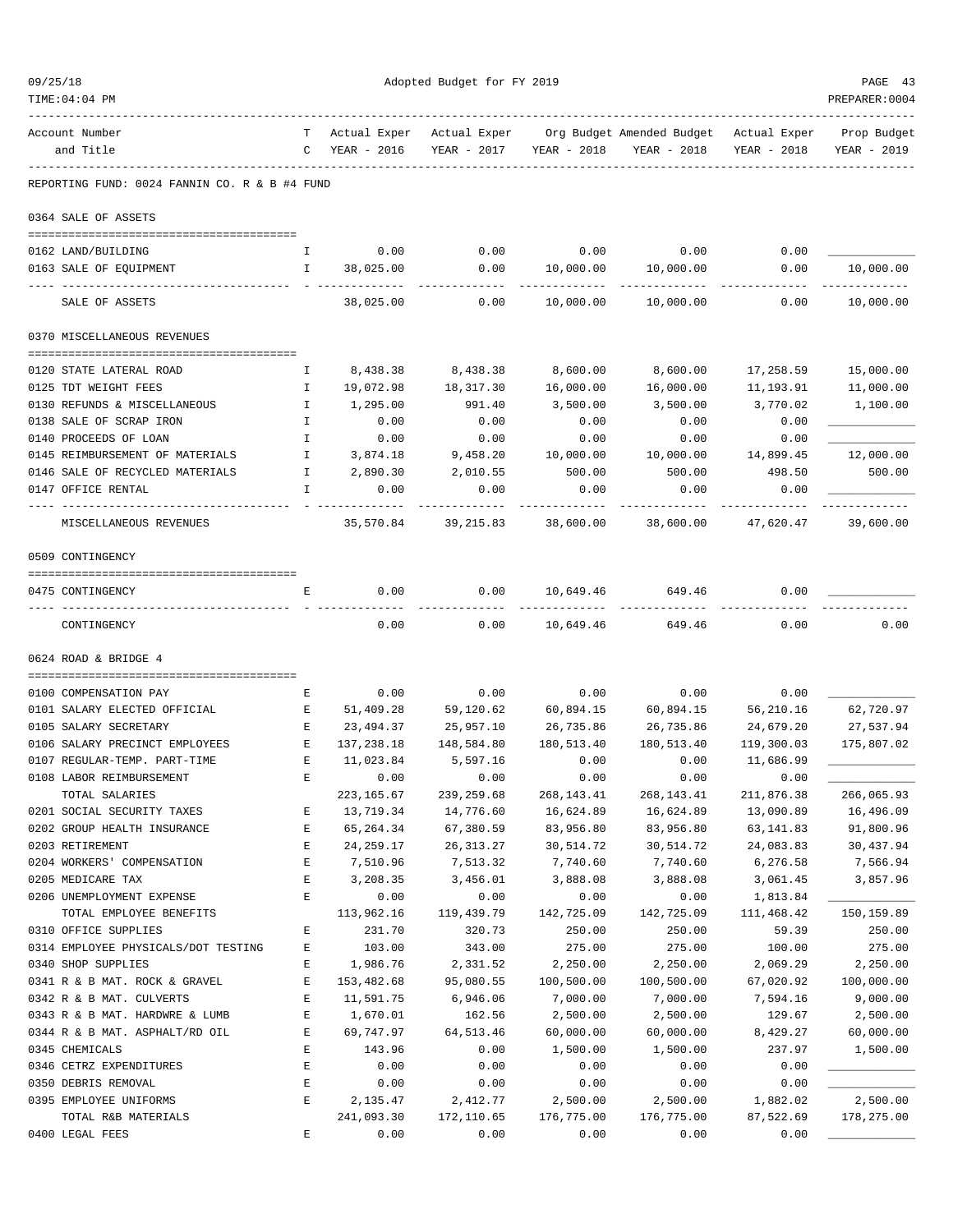| 09/25/18 |  |
|----------|--|
|          |  |

TIME:04:04 PM PREPARER:0004

Adopted Budget for FY 2019 PAGE 44

| Account Number                                | т           | Actual Exper | Actual Exper |             | Org Budget Amended Budget | Actual Exper | Prop Budget |
|-----------------------------------------------|-------------|--------------|--------------|-------------|---------------------------|--------------|-------------|
| and Title                                     | C           | YEAR - 2016  | YEAR - 2017  | YEAR - 2018 | YEAR - 2018               | YEAR - 2018  | YEAR - 2019 |
|                                               |             |              |              |             |                           |              |             |
| REPORTING FUND: 0024 FANNIN CO. R & B #4 FUND |             |              |              |             |                           |              |             |
| 0420 UTILITY TELEPHONE                        | Е           | 1,537.77     | 1,575.79     | 1,700.00    | 1,700.00                  | 1,288.37     | 1,500.00    |
| 0421 DSL INTERNET                             | E           | 561.75       | 553.87       | 600.00      | 600.00                    | 594.12       | 720.00      |
| 0423 CELL PHONE ALLOWANCE                     | Е           | 0.00         | 0.00         | 0.00        | 0.00                      | 0.00         |             |
| 0427 OUT OF COUNTY TRAVEL                     | Е           | 3, 219. 27   | 3,762.84     | 4,600.00    | 4,600.00                  | 1,795.15     | 4,600.00    |
| 0430 BIDS, NOTICES & PERMITS                  | E           | 226.34       | 139.52       | 200.00      | 200.00                    | 155.92       | 300.00      |
| 0435 PRINTING                                 | E           | 0.00         | 58.50        | 100.00      | 100.00                    | 0.00         | 100.00      |
| 0440 UTILITY ELECTRICITY                      | E           | 2,525.06     | 2,622.33     | 4,000.00    | 4,000.00                  | 2,608.69     | 4,000.00    |
| 0441 UTILITY GAS                              | Е           | 662.10       | 799.72       | 750.00      | 750.00                    | 738.06       | 750.00      |
| 0442 UTILITY WATER                            | E           | 1,550.80     | 2,704.73     | 2,500.00    | 2,500.00                  | 1,230.25     | 2,500.00    |
| 0443 TRASH PICKUP                             | Ε           | 1,303.29     | 1,647.15     | 2,500.00    | 2,500.00                  | 1,696.56     | 2,500.00    |
| 0447 REPEATER SERVICE CONTRACT                | Ε           | 593.00       | 666.34       | 682.32      | 682.32                    | 686.32       | 708.97      |
| 0450 R&M BUILDING                             | E           | 832.84       | 185.50       | 2,000.00    | 2,000.00                  | 187.50       | 2,000.00    |
| 0453 COMPUTER SOFTWARE                        | Ε           | 0.00         | 1,479.48     | 1,044.00    | 1,044.00                  | 0.00         | 1,500.00    |
| 0457 R & M MACHINERY GAS & OIL                | Е           | 42,802.71    | 38,876.69    | 44,500.00   | 44,500.00                 | 33,865.40    | 44,500.00   |
| 0458 R & M MACHINERY PARTS                    | Ε           | 23, 271.38   | 20,281.01    | 20,000.00   | 30,000.00                 | 29,854.55    | 24,000.00   |
| 0459 R & M MACH. TIRES & TUBES                | E           | 9,409.02     | 6,844.16     | 9,000.00    | 9,000.00                  | 5,839.00     | 9,000.00    |
| 0460 EOUIPMENT RENTAL/LEASE                   | Ε           | 16,751.00    | 22,843.64    | 17,103.42   | 17,103.42                 | 8,838.96     | 25,000.00   |
| 0480 BOND                                     | E           | 0.00         | 0.00         | 0.00        | 0.00                      | 0.00         | 178.00      |
| 0482 INSURANCE                                | E           | 5,654.00     | 5,262.24     | 6,000.00    | 6,000.00                  | 5,873.93     | 6,000.00    |
| 0485 PRISONER'S SUPPLIES                      | E           | 91.00        | 0.00         | 800.00      | 800.00                    | 0.00         |             |
| 0488 FANNIN RURAL RAIL DISTRICT               | Ε           | 0.00         | 0.00         | 0.00        | 0.00                      | 0.00         |             |
| 0490 MISCELLANEOUS                            | Ε           | 263.14       | 166.50       | 500.00      | 500.00                    | 0.00         | 500.00      |
| 0491 SOIL & WATER CONSERVATION                | E           | 250.00       | 250.00       | 250.00      | 250.00                    | 250.00       | 250.00      |
| 0492 TDRA FLOOD CASH MATCH                    | Ε           | 0.00         | 0.00         | 0.00        | 0.00                      | 0.00         |             |
| 0494 FLOOD CONTROL SITE MAINTENANCE           | Ε           | 0.00         | 0.00         | 0.00        | 0.00                      | 0.00         |             |
| 0495 PIPELINE SALES TAX REIMBURSEMENT         | Ε           | 0.00         | 0.00         | 0.00        | 0.00                      | 0.00         |             |
| 0496 TCOG HAZARDOUS WASTEMATCH                | E           | 0.00         | 0.00         | 1,250.00    | 1,250.00                  | 0.00         | 1,250.00    |
| TOTAL SER.& OTHER CHARGES                     |             | 111,504.47   | 110,720.01   | 120,079.74  | 130,079.74                | 95,502.78    | 131,856.97  |
| 0570 COMPUTER EQUIPMENT                       | Е           | 0.00         | 0.00         | 1,247.51    | 1,247.51                  | 0.00         |             |
| 0571 PURCHASE OF MACH./EQUIP.                 | Е           | 42,886.99    | 2,402.77     | 166,000.00  | 166,000.00                | 173,695.00   | 100,000.00  |
| 0573 RADIO EQUIPMENT                          | $\mathbf E$ | 0.00         | 0.00         | 0.00        | 0.00                      | 0.00         |             |
| 0575 BUILDING                                 | Е           | 0.00         | 0.00         | 0.00        | 0.00                      | 0.00         |             |
| CAPITAL OUTLAY                                |             | 42,886.99    | 2,402.77     | 167,247.51  | 167,247.51                | 173,695.00   | 100,000.00  |
| ROAD & BRIDGE 4                               |             | 732,612.59   | 643,932.90   | 874,970.75  | 884,970.75                | 680,065.27   | 826, 357.79 |
| 0625 ADMINISTRATIVE OFFICE R&B #4             |             |              |              |             |                           |              |             |
|                                               |             |              |              |             |                           |              |             |
| 0105 SALARY SECRETARY                         | Е           | 8,392.85     | 9,313.98     | 9,593.48    | 9,593.48                  | 8,855.52     | 9,881.28    |
| 0201 SOCIAL SECURITY TAXES                    | E           | 380.51       | 429.96       | 594.80      | 594.80                    | 402.92       | 612.64      |
| 0202 GROUP HEALTH INSURANCE                   | E           | 2,275.50     | 2,409.18     | 2,623.65    | 2,623.65                  | 2,405.04     | 2,868.78    |
| 0203 RETIREMENT                               | E           | 915.00       | 1,024.52     | 1,091.74    | 1,091.74                  | 1,006.49     | 1,130.42    |
| 0204 WORKERS' COMPENSATION                    | E           | 42.34        | 39.12        | 40.29       | 40.29                     | 33.66        | 41.50       |
| 0205 MEDICARE TAX                             | E           | 89.06        | 100.56       | 139.11      | 139.11                    | 94.24        | 143.28      |
| 0310 OFFICE SUPPLIES                          | E           | 36.66        | 70.14        | 100.00      | 100.00                    | 24.36        | 100.00      |
| 0311 POSTAL EXPENSES                          | E           | 0.00         | 0.00         | 0.00        | 0.00                      | 0.00         |             |
| 0353 COMPUTER EXPENSE                         | E           | 371.25       | 389.82       | 500.00      | 500.00                    | 409.30       | 500.00      |
| 0427 OUT OF COUNTY TRAVEL                     | E           | 0.00         | 0.00         | 0.00        | 0.00                      | 0.00         |             |
| 0480 BOND                                     | E           | 0.00         | 0.00         | 17.75       | 17.75                     | 24.75        |             |
| 0572 OFFICE EQUIPMENT                         | E           | 0.00         | 0.00         | 0.00        | 0.00                      | 0.00         |             |
| 0574 COMPUTER EQUIPMENT                       | E           | 0.00         | 0.00         | 0.00        | 0.00                      | 0.00         | ---------   |
| ADMINISTRATIVE OFFICE R&B #4                  |             | 12,503.17    | 13,777.28    | 14,700.82   | 14,700.82                 | 13,256.28    | 15,277.90   |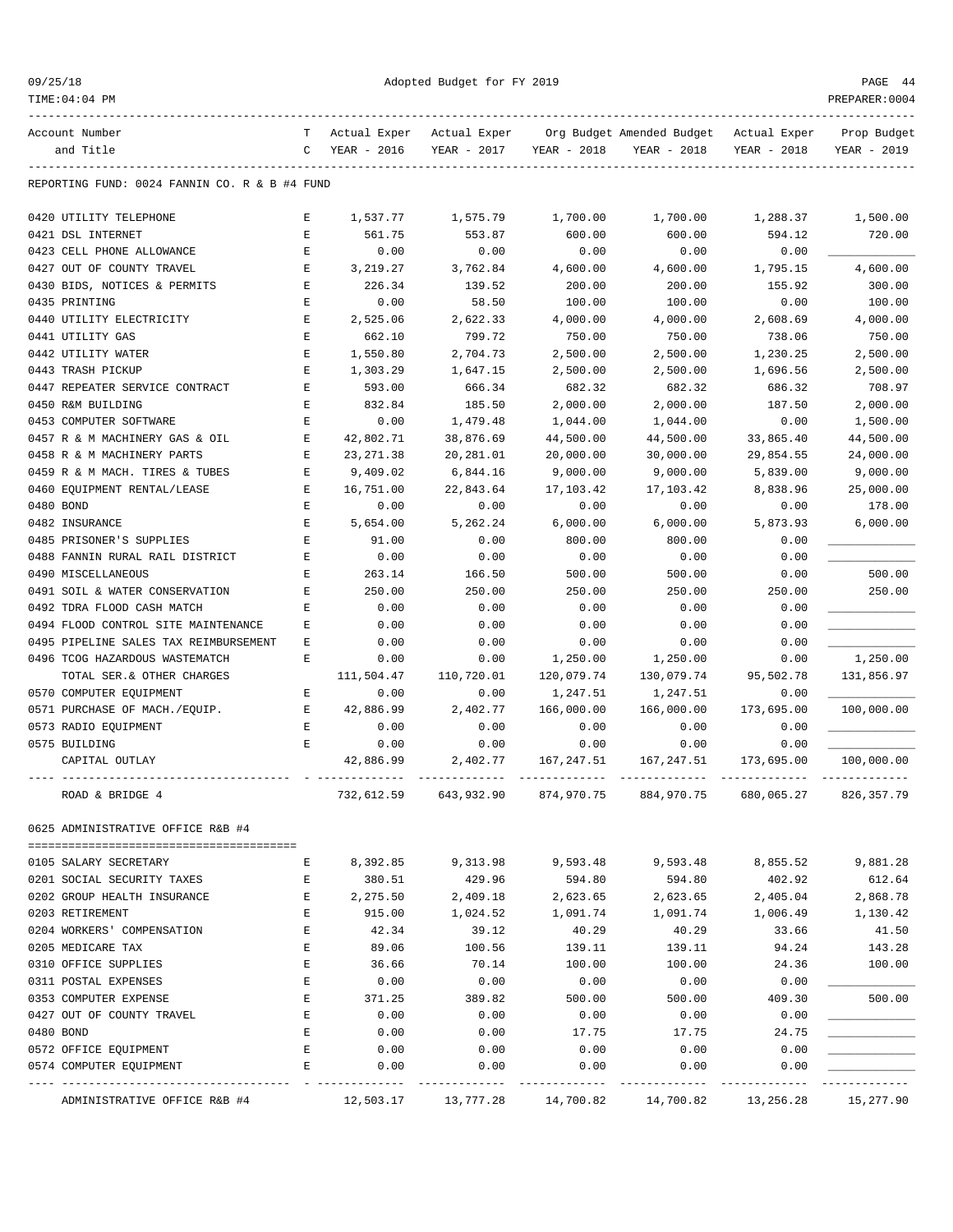| 09/25/18      | Adopte |  |
|---------------|--------|--|
| TIME:04:04 PM |        |  |
|               |        |  |

| Account Number<br>and Title                   | T. | Actual Exper<br>YEAR - 2016 | Actual Exper<br>YEAR - 2017 | YEAR - 2018  | Org Budget Amended Budget<br>YEAR - 2018 | Actual Exper<br>YEAR - 2018 | Prop Budget<br>YEAR - 2019 |  |  |
|-----------------------------------------------|----|-----------------------------|-----------------------------|--------------|------------------------------------------|-----------------------------|----------------------------|--|--|
|                                               |    |                             |                             |              |                                          |                             |                            |  |  |
| REPORTING FUND: 0024 FANNIN CO. R & B #4 FUND |    |                             |                             |              |                                          |                             |                            |  |  |
|                                               |    |                             |                             |              |                                          |                             |                            |  |  |
| FANNIN CO. R & B #4 FUND                      |    |                             |                             |              |                                          |                             |                            |  |  |
| Income Totals                                 |    | 805, 438.50                 | 710,775.85                  | 900,321.03   | 900,321.03                               | 707,562.40                  | 841,635.69                 |  |  |
| Expense Totals                                |    | 745, 115.76                 | 657,710.18                  | 900, 321, 03 | 900, 321, 03                             | 693, 321.55                 | 841,635.69                 |  |  |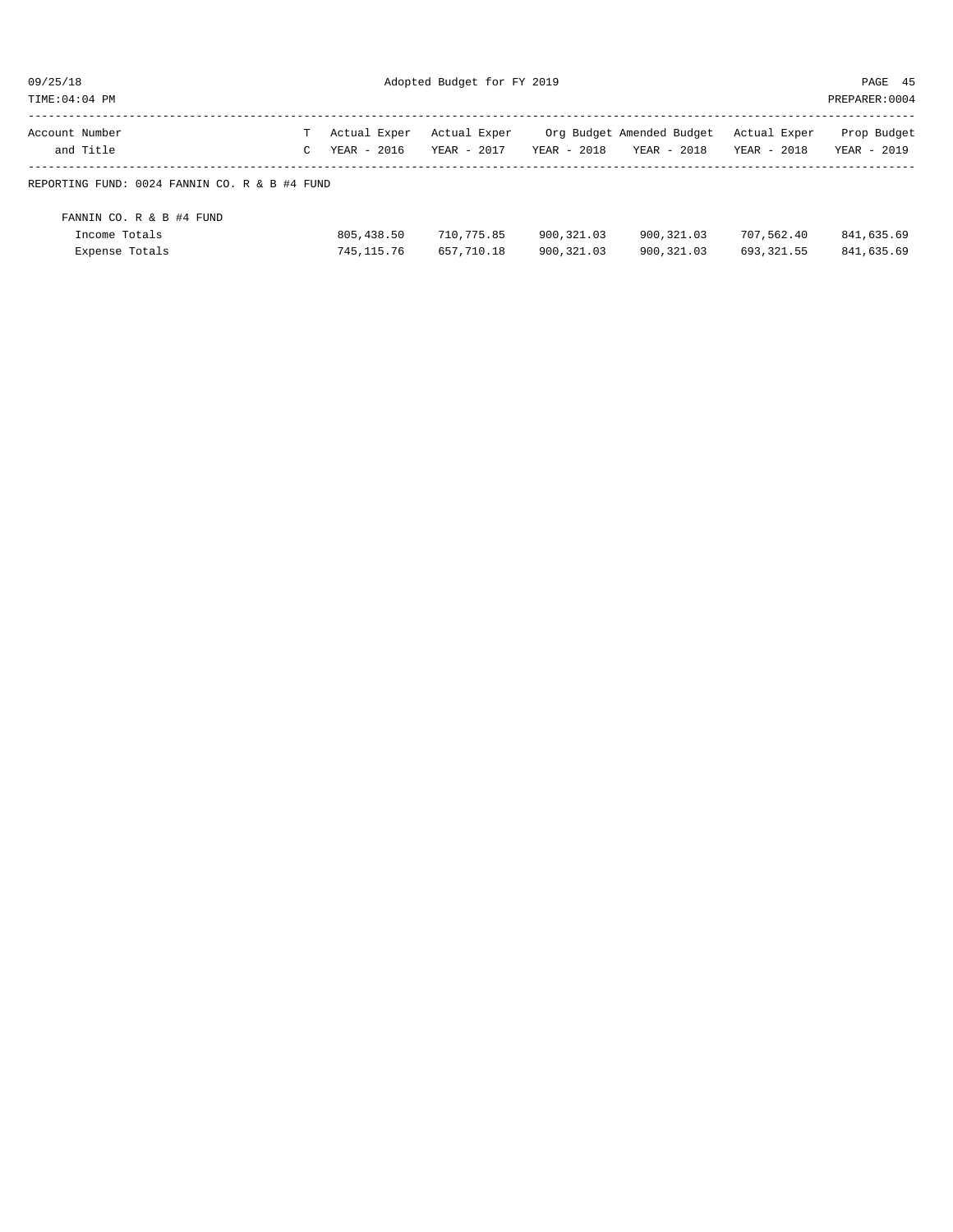| 09/25/18 |                                         |                                                | Adopted Budget for FY 2019 |      |          |                                                                              |             |                |  |
|----------|-----------------------------------------|------------------------------------------------|----------------------------|------|----------|------------------------------------------------------------------------------|-------------|----------------|--|
|          | TIME: 04: 04 PM                         |                                                |                            |      |          |                                                                              |             | PREPARER: 0004 |  |
|          | Account Number                          | T.                                             |                            |      |          | Actual Exper Actual Exper Org Budget Amended Budget Actual Exper Prop Budget |             |                |  |
|          | and Title                               | $\mathsf{C}$                                   | YEAR - 2016                |      |          | YEAR - 2017 YEAR - 2018 YEAR - 2018                                          | YEAR - 2018 | YEAR - 2019    |  |
|          | REPORTING FUND: 0025 FANNIN COUNTY BEES |                                                |                            |      |          |                                                                              |             |                |  |
|          | 0300 CASH                               |                                                |                            |      |          |                                                                              |             |                |  |
|          |                                         |                                                |                            |      |          |                                                                              |             |                |  |
|          | 0125 BEGINNING CASH BALANCE             | $\mathbf{I}$ and $\mathbf{I}$ and $\mathbf{I}$ | 0.00                       |      |          | $0.00$ $1,000.00$ $1,000.00$                                                 | 0.00        |                |  |
|          | CASH                                    |                                                | 0.00                       | 0.00 |          | 1,000.00 1,000.00                                                            | 0.00        | 0.00           |  |
|          | 0370 MISC. INCOME                       |                                                |                            |      |          |                                                                              |             |                |  |
|          | 0105 SALARY                             |                                                | 0.00                       | 0.00 | 0.00     | 0.00                                                                         | 0.00        |                |  |
|          | 0138 SALE OF SCRAP IRON                 | $\mathbf{I}$                                   | 0.00                       | 0.00 | 0.00     | 0.00                                                                         | 0.00        |                |  |
|          | 0625 DONATIONS                          | $\mathbf{I}$                                   | 0.00                       | 0.00 | 0.00     | 0.00                                                                         | 0.00        |                |  |
|          | MISC.INCOME                             |                                                | 0.00                       | 0.00 | 0.00     | 0.00                                                                         | 0.00        | 0.00           |  |
|          | 0625 FANNIN COUNTY BEES                 |                                                |                            |      |          |                                                                              |             |                |  |
|          |                                         |                                                |                            |      |          |                                                                              |             |                |  |
|          | 0310 OFFICE SUPPLIES                    | Е                                              | 0.00                       | 0.00 | 0.00     | 0.00                                                                         | 0.00        |                |  |
|          | 0343 ROAD SIGNS                         | Е                                              | 0.00                       | 0.00 | 0.00     | 0.00                                                                         | 0.00        |                |  |
|          | 0353 COMPUTER EXPENSE                   | Ε                                              | 0.00                       | 0.00 | 0.00     | 0.00                                                                         | 0.00        |                |  |
|          | 0427 TRAVEL EXPENSE                     | E                                              | 0.00                       | 0.00 | 1,000.00 | 1,000.00                                                                     | 0.00        |                |  |
|          | 0572 OFFICE EQUIPMENT                   | E.                                             | 0.00                       | 0.00 | 0.00     | 0.00                                                                         | 0.00        |                |  |
|          | FANNIN COUNTY BEES                      |                                                | 0.00                       | 0.00 | 1,000.00 | 1,000.00                                                                     | 0.00        | 0.00           |  |
|          | FANNIN COUNTY BEES                      |                                                |                            |      |          |                                                                              |             |                |  |
|          | Income Totals                           |                                                | 0.00                       | 0.00 |          | $1,000.00$ $1,000.00$                                                        | 0.00        | 0.00           |  |
|          | Expense Totals                          |                                                | 0.00                       | 0.00 | 1,000.00 | 1,000.00                                                                     | 0.00        | 0.00           |  |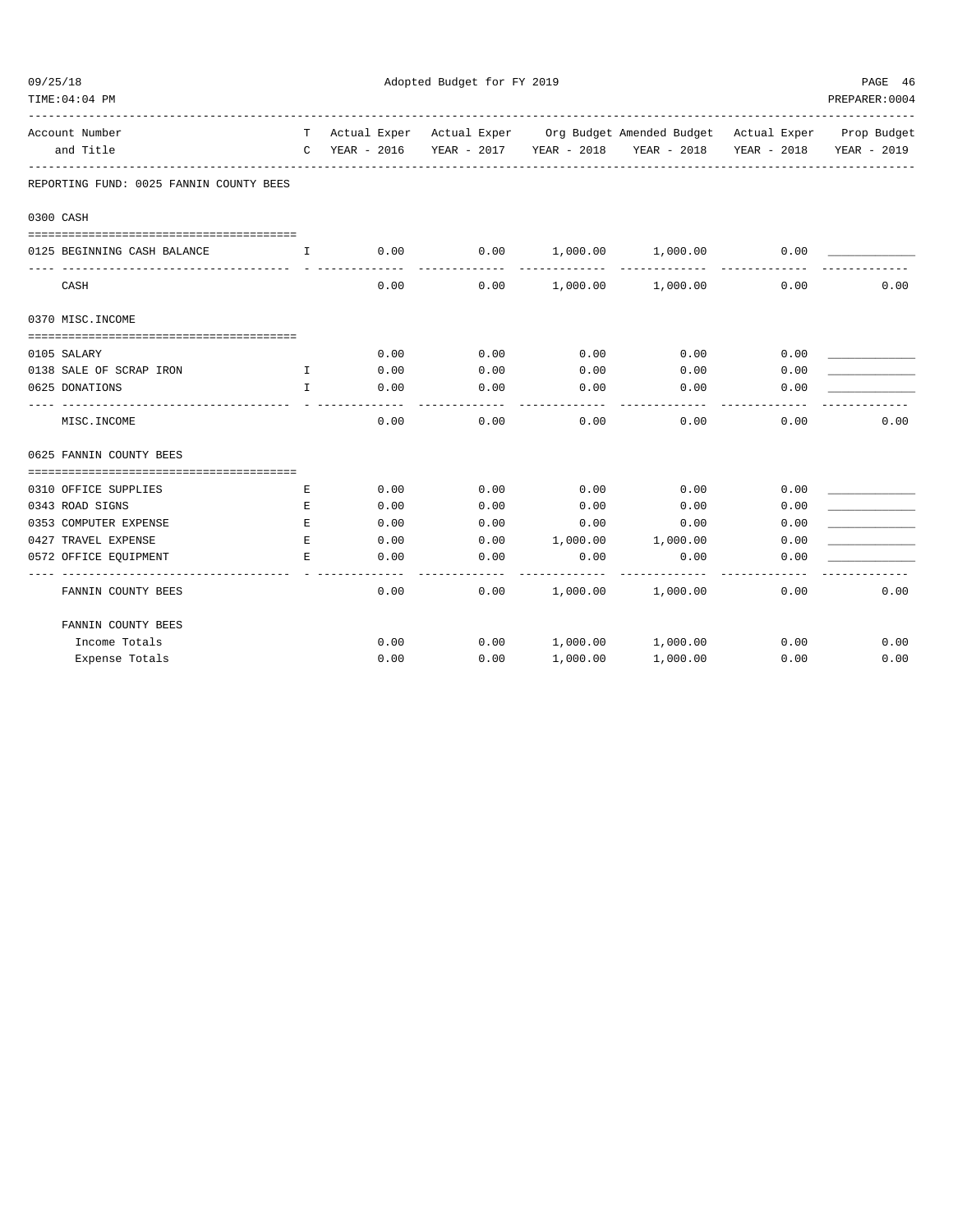| 09/25/18 |                                                                |                                                | Adopted Budget for FY 2019 |                       |          |                                                                                                     |                   |                |  |
|----------|----------------------------------------------------------------|------------------------------------------------|----------------------------|-----------------------|----------|-----------------------------------------------------------------------------------------------------|-------------------|----------------|--|
|          | TIME: 04: 04 PM                                                |                                                |                            |                       |          |                                                                                                     |                   | PREPARER: 0004 |  |
|          | Account Number                                                 |                                                |                            |                       |          | T Actual Exper Actual Exper Org Budget Amended Budget Actual Exper Prop Budget                      |                   |                |  |
|          | and Title                                                      |                                                | C YEAR - 2016              |                       |          | YEAR - 2017 YEAR - 2018 YEAR - 2018 YEAR - 2018                                                     |                   | YEAR - 2019    |  |
|          | REPORTING FUND: 0026 J.P.#1 JUST.CT.TECHNOLOGY                 |                                                |                            |                       |          |                                                                                                     |                   |                |  |
|          | 0300 CASH                                                      |                                                |                            |                       |          |                                                                                                     |                   |                |  |
|          |                                                                |                                                |                            |                       |          |                                                                                                     |                   |                |  |
|          | 0126 BEGINNING CASH BALANCE                                    | $\mathbf{I}$ and $\mathbf{I}$ and $\mathbf{I}$ | 0.00                       |                       |          | $0.00$ $1,000.00$ $1,000.00$ $0.00$ $1,000.00$                                                      |                   |                |  |
|          | CASH                                                           |                                                | 0.00                       | 0.00                  |          | $1,000.00$ $1,000.00$ 0.00 $1,000.00$                                                               |                   |                |  |
|          | 0360 INTEREST EARNINGS                                         |                                                |                            |                       |          |                                                                                                     |                   |                |  |
|          | 0100 INTEREST EARNINGS                                         | and the state of the state of the state of the |                            |                       |          | $33.62$ $32.18$ $20.00$ $20.00$ $33.99$                                                             |                   |                |  |
|          |                                                                |                                                |                            |                       |          |                                                                                                     |                   |                |  |
|          | INTEREST EARNINGS                                              |                                                |                            | 33.62 32.18           | 20.00    | 20.00                                                                                               | 33.99             | 0.00           |  |
|          | 0370 MISCELLANEOUS INCOME                                      |                                                |                            |                       |          |                                                                                                     |                   |                |  |
|          | 0455 J.P.#1 TECHNOLOGY FEES                                    |                                                |                            |                       |          | $1 \qquad 3,907.46 \qquad 2,700.47 \qquad 4,000.00 \qquad 4,000.00 \qquad 1,572.76 \qquad 1,500.00$ |                   |                |  |
|          | MISCELLANEOUS INCOME                                           |                                                | 3,907.46                   | 2,700.47              |          | -----------<br>4,000.00 4,000.00 1,572.76 1,500.00                                                  |                   |                |  |
|          | 0455 J.P.#1 TECHNOLOGY EQUIP.                                  |                                                |                            |                       |          |                                                                                                     |                   |                |  |
|          | 0420 OMNIBASE TELEPHONE LINE                                   |                                                |                            |                       |          | $E$ 737.28 0.00 0.00 0.00 0.00 0.00                                                                 |                   |                |  |
|          | 0572 OFFICE EOUIPMENT                                          | $\mathbf{E}$ and $\mathbf{E}$ and $\mathbf{E}$ |                            | 3, 213. 42 2, 878. 79 | 5,020.00 |                                                                                                     | 5,020.00 1,396.22 | 2,500.00       |  |
|          | ----------------------------------<br>J.P.#1 TECHNOLOGY EQUIP. |                                                |                            | 3,950.70 2,878.79     | 5,020.00 |                                                                                                     | 5,020.00 1,396.22 | 2,500.00       |  |
|          | J.P.#1 JUST.CT.TECHNOLOGY                                      |                                                |                            |                       |          |                                                                                                     |                   |                |  |
|          | Income Totals                                                  |                                                |                            |                       |          | $3,941.08$ $2,732.65$ $5,020.00$ $5,020.00$ $1,606.75$ $2,500.00$                                   |                   |                |  |
|          | Expense Totals                                                 |                                                | 3,950.70                   | 2,878.79              | 5,020.00 | 5,020.00                                                                                            | 1,396.22          | 2,500.00       |  |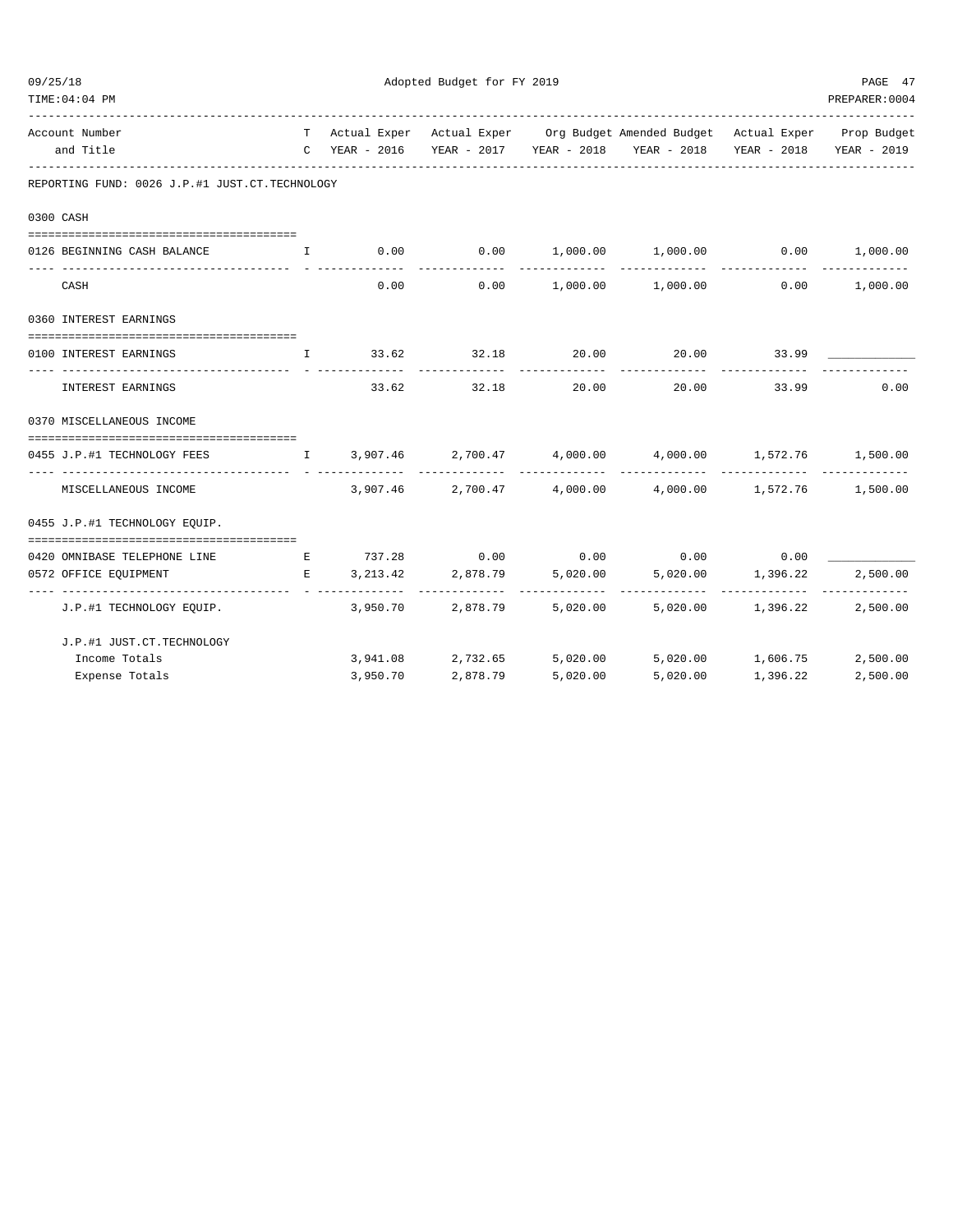| 09/25/18 |                                                                                                                                                                                                                                |                            | Adopted Budget for FY 2019 |                        |           |                                                                                |                   |                 |  |  |
|----------|--------------------------------------------------------------------------------------------------------------------------------------------------------------------------------------------------------------------------------|----------------------------|----------------------------|------------------------|-----------|--------------------------------------------------------------------------------|-------------------|-----------------|--|--|
|          | TIME: 04: 04 PM                                                                                                                                                                                                                |                            |                            |                        |           |                                                                                |                   | PREPARER: 0004  |  |  |
|          | Account Number                                                                                                                                                                                                                 |                            |                            |                        |           | T Actual Exper Actual Exper Org Budget Amended Budget Actual Exper Prop Budget |                   |                 |  |  |
|          | and Title                                                                                                                                                                                                                      |                            |                            |                        |           | C YEAR - 2016 YEAR - 2017 YEAR - 2018 YEAR - 2018 YEAR - 2018                  |                   | YEAR - 2019     |  |  |
|          | REPORTING FUND: 0027 J.P.#2 JUST.CT.TECHNOLOGY                                                                                                                                                                                 |                            |                            |                        |           |                                                                                |                   |                 |  |  |
|          | 0300 CASH                                                                                                                                                                                                                      |                            |                            |                        |           |                                                                                |                   |                 |  |  |
|          |                                                                                                                                                                                                                                |                            |                            |                        |           |                                                                                |                   |                 |  |  |
|          | 0127 BEGINNING CASH BALANCE                                                                                                                                                                                                    | and the state of the Table |                            |                        |           | $0.00$ $0.00$ $2,000.00$ $2,000.00$ $0.00$ $1,000.00$                          |                   |                 |  |  |
|          | CASH                                                                                                                                                                                                                           |                            | 0.00                       |                        |           | $0.00$ 2,000.00 2,000.00                                                       |                   | $0.00$ 1,000.00 |  |  |
|          | 0360 INTEREST EARNINGS                                                                                                                                                                                                         |                            |                            |                        |           |                                                                                |                   |                 |  |  |
|          | 0100 INTEREST EARNINGS                                                                                                                                                                                                         | $\mathbf{I}$               |                            | 6.88 7.08 7.00         |           | 7.00 7.54                                                                      |                   |                 |  |  |
|          | INTEREST EARNINGS                                                                                                                                                                                                              |                            | 6.88                       |                        | 7.08 7.00 | 7.00                                                                           | 7.54              | 0.00            |  |  |
|          | 0370 MISCELLANEOUS INCOME                                                                                                                                                                                                      |                            |                            |                        |           |                                                                                |                   |                 |  |  |
|          | 0456 J.P.#2 TECHNOLOGY FEES THE RESULTED SOLUTED SOLUTED AT A SOLUTED ASSAULTED AND THE SOLUTED ASSAULTED AND THE SOLUTED ASSAULTED AND A SOLUTED ASSAULTED AT A SOLUTED ASSAULTED AT A SOLUTED ASSAULTED AT A SOLUTED ASSAULT |                            |                            |                        |           |                                                                                |                   |                 |  |  |
|          | MISCELLANEOUS INCOME                                                                                                                                                                                                           |                            |                            | 962.01 1,058.41 400.00 |           |                                                                                | 400.00 647.78     | 500.00          |  |  |
|          | 0456 TECHNOLOGY EQUIPMENT                                                                                                                                                                                                      |                            |                            |                        |           |                                                                                |                   |                 |  |  |
|          | 0572 OFFICE EQUIPMENT                                                                                                                                                                                                          |                            |                            |                        |           | E 264.05 0.00 2,407.00 2,407.00 1,362.90 1,500.00                              |                   |                 |  |  |
|          | ------------------------------<br>TECHNOLOGY EQUIPMENT                                                                                                                                                                         |                            |                            | 264.05                 |           | $0.00$ 2,407.00 2,407.00 1,362.90 1,500.00                                     | _____________     |                 |  |  |
|          | J.P.#2 JUST.CT.TECHNOLOGY                                                                                                                                                                                                      |                            |                            |                        |           |                                                                                |                   |                 |  |  |
|          | Income Totals                                                                                                                                                                                                                  |                            |                            |                        |           | 968.89 1,065.49 2,407.00 2,407.00 655.32 1,500.00                              |                   |                 |  |  |
|          | Expense Totals                                                                                                                                                                                                                 |                            | 264.05                     | 0.00                   | 2,407.00  |                                                                                | 2,407.00 1,362.90 | 1,500.00        |  |  |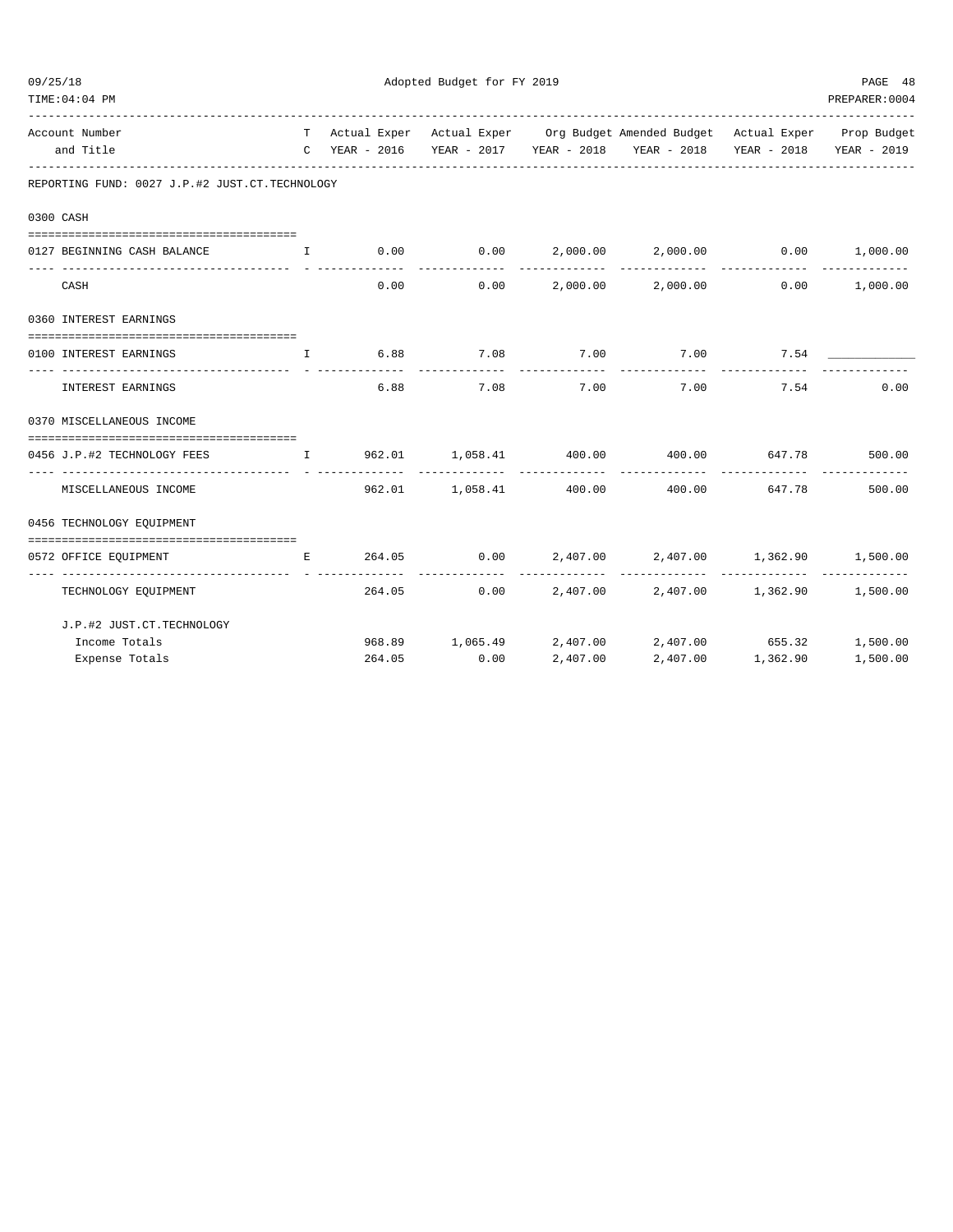| 09/25/18 | TIME: 04: 04 PM                                |                                        | PAGE 49<br>PREPARER: 0004 |                    |             |                                                                                                                                   |                 |                           |
|----------|------------------------------------------------|----------------------------------------|---------------------------|--------------------|-------------|-----------------------------------------------------------------------------------------------------------------------------------|-----------------|---------------------------|
|          | Account Number<br>and Title                    |                                        | C YEAR - 2016             |                    |             | T Actual Exper Actual Exper Org Budget Amended Budget Actual Exper Prop Budget<br>YEAR - 2017 YEAR - 2018 YEAR - 2018 YEAR - 2018 |                 | YEAR - 2019               |
|          | REPORTING FUND: 0028 J.P.#3 JUST.CT.TECHNOLOGY |                                        |                           |                    |             |                                                                                                                                   |                 |                           |
|          | 0300 CASH                                      |                                        |                           |                    |             |                                                                                                                                   |                 |                           |
|          | 0128 BEGINNING CASH                            | $\mathbf{I}$                           | 0.00                      |                    |             | $0.00$ $3,100.00$ $3,100.00$ $0.00$                                                                                               |                 | 2,800.00                  |
|          | CASH                                           |                                        | 0.00                      |                    | ----------- | $0.00$ $3,100.00$ $3,100.00$ $0.00$                                                                                               |                 | -------------<br>2,800.00 |
|          | 0360 INTEREST EARNINGS                         |                                        |                           |                    |             |                                                                                                                                   |                 |                           |
|          | 0100 INTEREST EARNINGS                         | $\mathbf{I}$ . The set of $\mathbf{I}$ |                           | $3.53$ $2.86$ 0.00 |             | $0.00$ 3.54                                                                                                                       |                 |                           |
|          | INTEREST EARNINGS                              |                                        | 3.53                      | 2.86               | 0.00        | 0.00                                                                                                                              | 3.54            | 0.00                      |
|          | 0370 MISCELLANEOUS INCOME                      |                                        |                           |                    |             |                                                                                                                                   |                 |                           |
|          | 0456 J.P.#3 TECHNOLOGY FEES                    |                                        |                           |                    |             | $I = 1,406.42$ $1,446.22$ $400.00$ $400.00$ $1,133.06$ $700.00$                                                                   |                 |                           |
|          | MISCELLANEOUS INCOME                           |                                        |                           | 1,406.42 1,446.22  | 400.00      |                                                                                                                                   | 400.00 1,133.06 | -------------<br>700.00   |
|          | 0457 TECHNOLOGY EQUIPMENT                      |                                        |                           |                    |             |                                                                                                                                   |                 |                           |
|          | 0423 INTERNET SERVICE                          | Е                                      |                           |                    |             | $0.00$ $0.00$ $0.00$ $0.00$                                                                                                       |                 |                           |
|          | 0572 OFFICE EQUIPMENT                          | E                                      |                           |                    |             | $1,388.99$ $1,400.00$ $3,500.00$ $3,500.00$ $445.98$                                                                              |                 | 3,500.00                  |
|          | TECHNOLOGY EQUIPMENT                           |                                        |                           |                    |             | $1,388.99$ $1,400.00$ $3,500.00$ $3,500.00$ $445.98$                                                                              |                 | 3,500.00                  |
|          | J.P.#3 JUST.CT.TECHNOLOGY                      |                                        |                           |                    |             |                                                                                                                                   |                 |                           |
|          | Income Totals                                  |                                        |                           |                    |             | $1,409.95$ $1,449.08$ $3,500.00$ $3,500.00$ $1,136.60$                                                                            |                 | 3,500.00                  |
|          | Expense Totals                                 |                                        | 1,388.99                  | 1,400.00           | 3,500.00    | 3,500.00                                                                                                                          | 445.98          | 3,500.00                  |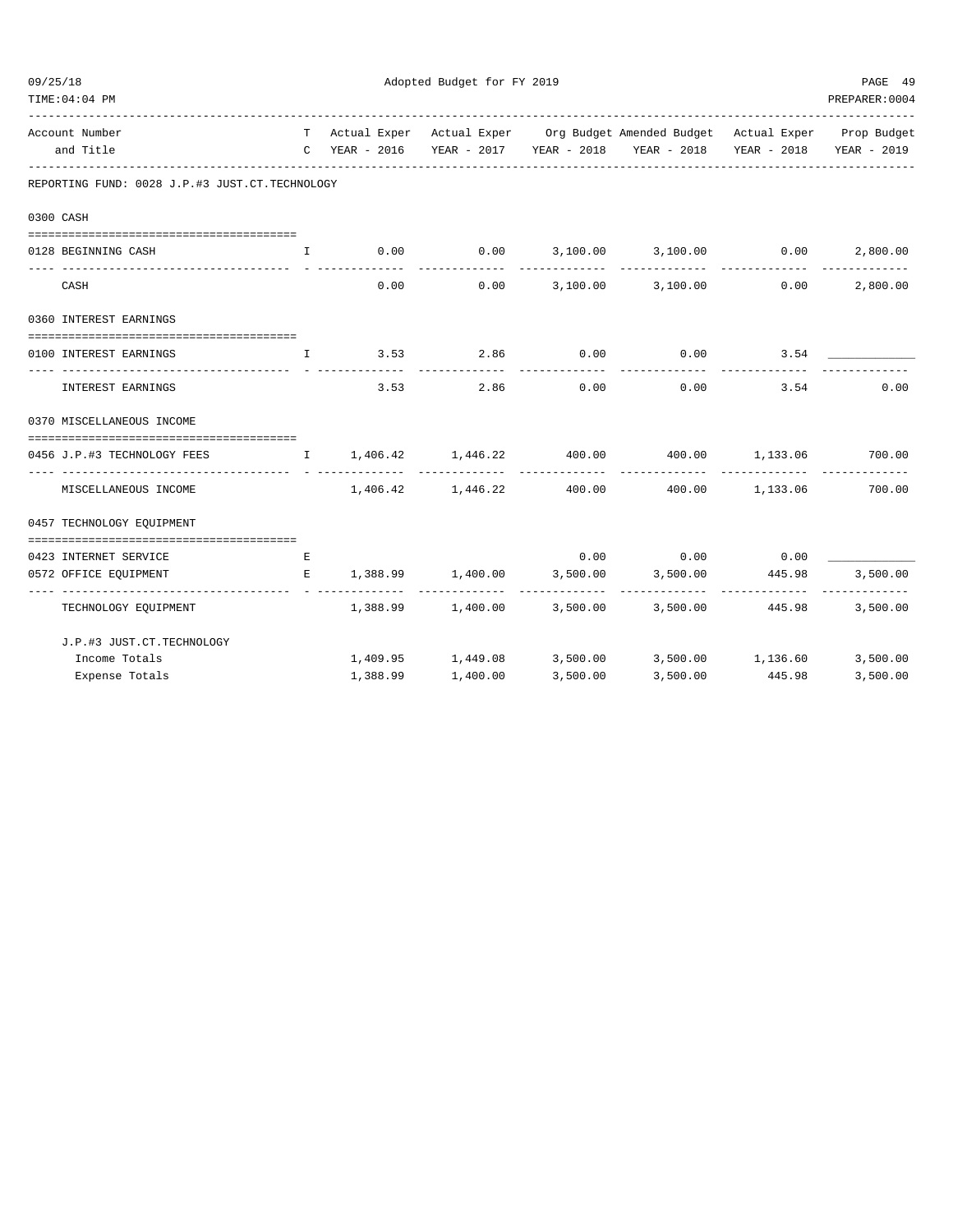| 09/25/18                                  |                               |      | Adopted Budget for FY 2019 |                      |                                                                                |                       | PAGE 50        |
|-------------------------------------------|-------------------------------|------|----------------------------|----------------------|--------------------------------------------------------------------------------|-----------------------|----------------|
| TIME: 04: 04 PM                           |                               |      |                            |                      |                                                                                |                       | PREPARER: 0004 |
| Account Number                            |                               |      |                            |                      | T Actual Exper Actual Exper Org Budget Amended Budget Actual Exper Prop Budget |                       |                |
| and Title                                 |                               |      |                            |                      | C YEAR - 2016 YEAR - 2017 YEAR - 2018 YEAR - 2018 YEAR - 2018                  |                       | YEAR - 2019    |
| REPORTING FUND: 0030 SHERIFF WORK RELEASE |                               |      |                            |                      |                                                                                |                       |                |
| 0360 INTEREST EARNINGS                    |                               |      |                            |                      |                                                                                |                       |                |
| 0100 INTEREST EARNINGS                    | $\mathbf{T}$                  |      |                            |                      | $0.00$ $0.00$ $0.00$ $0.00$ $0.00$ $0.00$ $0.00$ $0.00$                        |                       |                |
| INTEREST EARNINGS                         |                               | 0.00 | 0.00                       | ------------<br>0.00 | --------------<br>0.00                                                         | -------------<br>0.00 | 0.00           |
| 0370 MISCELLANEOUS INCOME                 |                               |      |                            |                      |                                                                                |                       |                |
|                                           |                               |      |                            |                      |                                                                                |                       |                |
| 0569 SHERIFF WORK RELEASE                 | and the contract of the Table | 0.00 | $0.00$ 0.00                | ------------         | 0.00<br>-------------                                                          | 0.00                  |                |
| MISCELLANEOUS INCOME                      |                               | 0.00 | 0.00                       | 0.00                 |                                                                                | 0.00<br>0.00          | 0.00           |
| 0569 WORK RELEASE                         |                               |      |                            |                      |                                                                                |                       |                |
|                                           |                               |      |                            |                      |                                                                                |                       |                |
| 0310 OFFICE SUPPLIES                      | E.                            | 0.00 | 0.00                       | 0.00                 | 0.00                                                                           | 0.00                  |                |
| 0421 ONLINE RESEARCH                      | E                             | 0.00 | 0.00                       | 0.00                 | 0.00                                                                           | 0.00                  |                |
| 0571 EQUIPMENT                            | E.                            | 0.00 | 0.00                       | 0.00                 | 0.00<br>---------                                                              | 0.00                  |                |
| <b>WORK RELEASE</b>                       |                               | 0.00 | 0.00                       | 0.00                 | 0.00                                                                           | 0.00                  | 0.00           |
| SHERIFF WORK RELEASE                      |                               |      |                            |                      |                                                                                |                       |                |
| Income Totals                             |                               | 0.00 | 0.00                       | 0.00                 |                                                                                | $0.00$ $0.00$         | 0.00           |
| Expense Totals                            |                               | 0.00 | 0.00                       | 0.00                 | 0.00                                                                           | 0.00                  | 0.00           |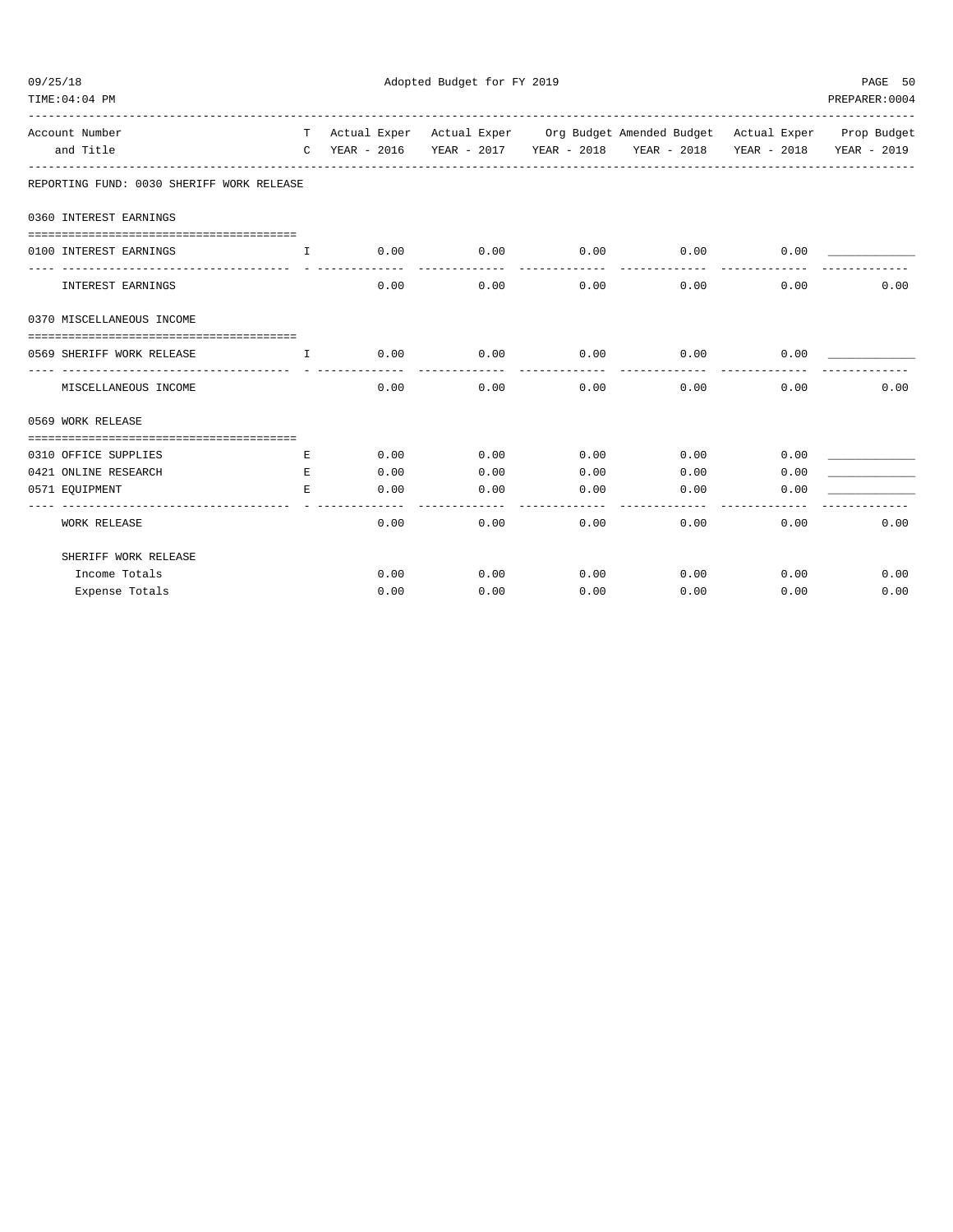|           | TIME:04:04 PM                                    |        |                             |      |                             |      |              |                                          |                             | PREPARER: 0004             |
|-----------|--------------------------------------------------|--------|-----------------------------|------|-----------------------------|------|--------------|------------------------------------------|-----------------------------|----------------------------|
|           | Account Number<br>and Title                      | т<br>C | Actual Exper<br>YEAR - 2016 |      | Actual Exper<br>YEAR - 2017 |      | YEAR - 2018  | Org Budget Amended Budget<br>YEAR - 2018 | Actual Exper<br>YEAR - 2018 | Prop Budget<br>YEAR - 2019 |
|           | REPORTING FUND: 0031 COURTHOUSE RESTORATION FUND |        |                             |      |                             |      |              |                                          |                             |                            |
| 0300 CASH |                                                  |        |                             |      |                             |      |              |                                          |                             |                            |
|           | 0131 BEGINNING CASH BALANCE                      | Ι.     |                             |      |                             | 0.00 | 0.00         | 0.00                                     | 0.00                        |                            |
|           | CASH                                             |        |                             | 0.00 |                             | 0.00 | 0.00         | 0.00                                     | 0.00                        | 0.00                       |
|           | 0330 GRANT INCOME                                |        |                             |      |                             |      |              |                                          |                             |                            |
|           | 0510 COURTHOUSE RESTORATION                      | I      |                             |      |                             | 0.00 | 0.00         | 358,029.98                               |                             | 250,582.70 2,756,774.00    |
|           | GRANT INCOME                                     |        |                             | 0.00 |                             | 0.00 | 0.00         | 358,029.98                               | 250,582.70                  | 2,756,774.00               |
|           | 0370 MISCELLANEOUS INCOME                        |        |                             |      |                             |      |              |                                          |                             |                            |
|           | 0131 RESTORATION DONATIONS                       | I.     |                             | 0.00 |                             | 0.00 | 0.00         | 0.00                                     | 0.00                        |                            |
|           | MISCELLANEOUS INCOME                             |        |                             | 0.00 |                             | 0.00 | 0.00         | 0.00                                     | 0.00                        | 0.00                       |
|           | 0509 CONTINGENCY                                 |        |                             |      |                             |      |              |                                          |                             |                            |
|           | 0475 CONTINGENCY                                 | Е      |                             |      |                             |      | 0.00         | 0.00                                     | 0.00                        | 245,080.00                 |
|           | CONTINGENCY                                      |        |                             | 0.00 |                             | 0.00 | 0.00         | 0.00                                     | 0.00                        | 245,080.00                 |
|           | 0510 COURTHOUSE RESTORATION PHASE 1              |        |                             |      |                             |      |              |                                          |                             |                            |
|           | 0403 ARCHITECTURAL FEES                          | Ε      |                             |      |                             |      | 0.00         |                                          | 80,926.91 146,250.80        | 960.00                     |
|           | 0451 ASBESTOS ABATEMENT                          | Ε      |                             |      |                             |      | 0.00         | 42,822.32                                | 42,501.50                   |                            |
|           | 0482 DEMOLITION                                  | Ε      |                             |      |                             |      | 0.00         | 219,432.75                               | 287, 217.22                 |                            |
|           | 0490 MISCELLANEOUS                               | E      |                             |      |                             | 0.00 | 0.00         | 0.00                                     | 0.00                        |                            |
|           | COURTHOUSE RESTORATION PHASE 1                   |        |                             | 0.00 |                             | 0.00 | 0.00         | 343,181.98                               | 475,969.52                  | 960.00                     |
|           | 0511 COURTHOUSE RESTORATION PHASE 2              |        |                             |      |                             |      |              |                                          |                             |                            |
|           | 0165 CONSTRUCTION                                | Ε      |                             |      |                             |      | 0.00         | 0.00                                     | 0.00                        | 2,450,782.00               |
|           | 0403 ARCHITECTURAL FEES                          | E      |                             |      |                             |      | 0.00         | 14,848.00                                | 46,400.00                   | 47,040.00                  |
|           | 0451 ASBESTOS & OTHER TESTING                    | E      |                             |      |                             |      | 0.00         | 0.00                                     | 0.00                        | 11,680.00                  |
|           | 0453 IT DESIGN                                   | E      |                             |      |                             |      | 0.00         | 0.00                                     | 0.00                        | 880.00                     |
|           | 0455 SECURITY                                    | E      |                             |      |                             |      | 0.00<br>---- | 0.00                                     | 0.00                        | 352.00<br>-----------      |
|           | COURTHOUSE RESTORATION PHASE 2                   |        |                             | 0.00 |                             | 0.00 | 0.00         | 14,848.00                                | 46,400.00                   | 2,510,734.00               |
|           | COURTHOUSE RESTORATION FUND                      |        |                             |      |                             |      |              |                                          |                             |                            |
|           | Income Totals                                    |        |                             | 0.00 |                             | 0.00 | 0.00         | 358,029.98                               | 250,582.70                  | 2,756,774.00               |
|           | Expense Totals                                   |        |                             | 0.00 |                             | 0.00 | 0.00         | 358,029.98                               | 522,369.52                  | 2,756,774.00               |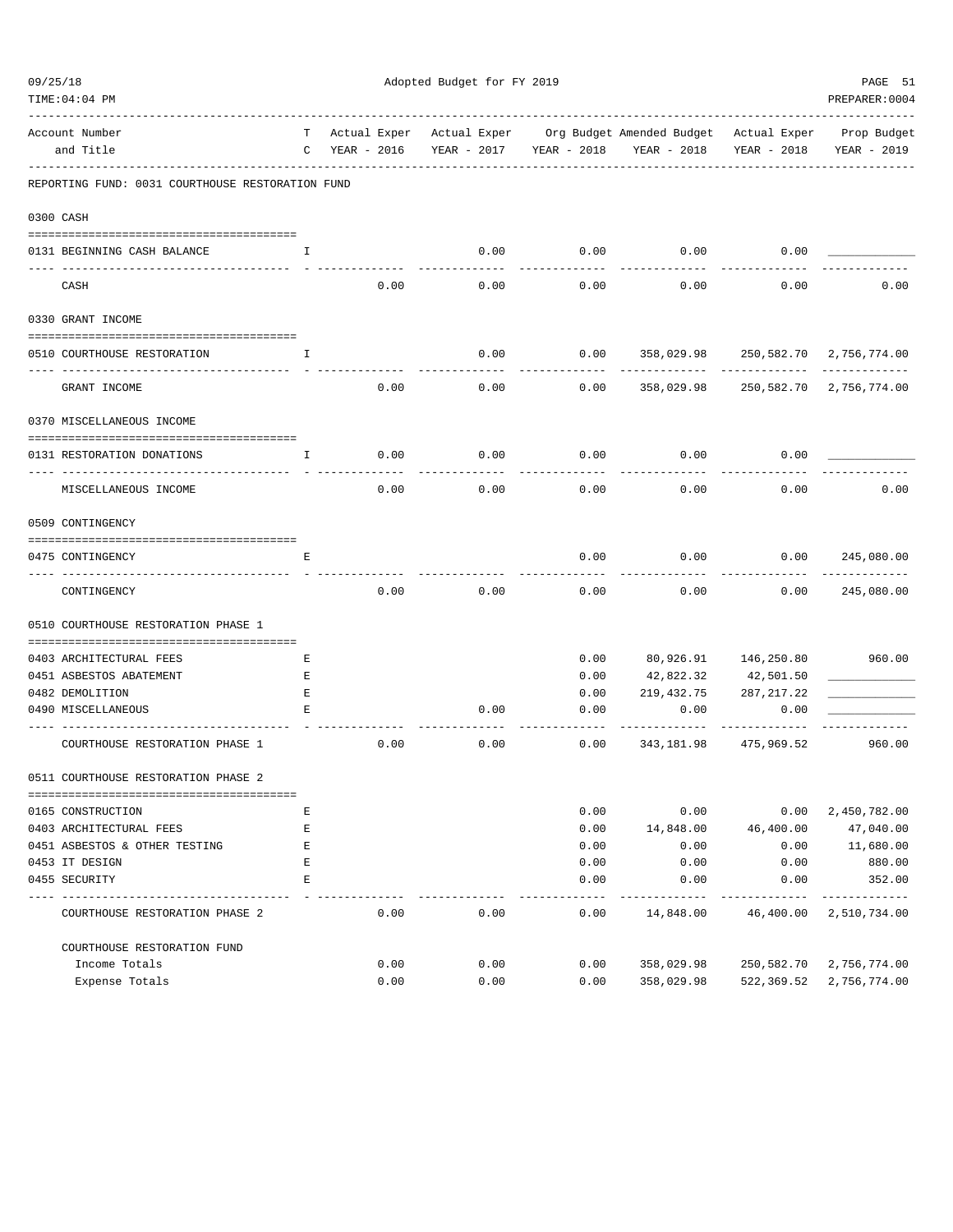| 09/25/18                                                                                                                                                             |              | Adopted Budget for FY 2019 |                                |               |                                                                                |      |                |  |  |  |
|----------------------------------------------------------------------------------------------------------------------------------------------------------------------|--------------|----------------------------|--------------------------------|---------------|--------------------------------------------------------------------------------|------|----------------|--|--|--|
| TIME: 04: 04 PM                                                                                                                                                      |              |                            |                                |               |                                                                                |      | PREPARER: 0004 |  |  |  |
| Account Number                                                                                                                                                       |              |                            |                                |               | T Actual Exper Actual Exper Org Budget Amended Budget Actual Exper Prop Budget |      |                |  |  |  |
| and Title                                                                                                                                                            |              |                            |                                |               | C YEAR - 2016 YEAR - 2017 YEAR - 2018 YEAR - 2018 YEAR - 2018 YEAR - 2019      |      |                |  |  |  |
| REPORTING FUND: 0033 BAIL BONDSMAN APP. FEES                                                                                                                         |              |                            |                                |               |                                                                                |      |                |  |  |  |
| 0300 CASH                                                                                                                                                            |              |                            |                                |               |                                                                                |      |                |  |  |  |
|                                                                                                                                                                      |              |                            |                                |               |                                                                                |      |                |  |  |  |
| 0133 BEGINNING CASH BALANCE<br>and the contract of the Table                                                                                                         |              |                            |                                |               | $0.00$ $0.00$ $2,000.00$ $2,000.00$ $0.00$                                     |      |                |  |  |  |
| CASH                                                                                                                                                                 |              | 0.00                       |                                |               | $0.00$ 2,000.00 2,000.00                                                       | 0.00 | 0.00           |  |  |  |
| 0340 BAIL BOND APPLICATION FEE                                                                                                                                       |              |                            |                                |               |                                                                                |      |                |  |  |  |
| 0480 APPLICATION FEE                                                                                                                                                 | $\mathbf{T}$ |                            | 500.00 500.00 500.00           |               |                                                                                |      |                |  |  |  |
| BAIL BOND APPLICATION FEE                                                                                                                                            |              | 500.00                     | _____________<br>500.00 500.00 | ------------- | --------------<br>500.00                                                       | 0.00 | 500.00         |  |  |  |
| 0498 BAIL BONDSMAN EXP.                                                                                                                                              |              |                            |                                |               |                                                                                |      |                |  |  |  |
|                                                                                                                                                                      |              |                            |                                |               | $0.00$ $0.00$ $200.00$ $200.00$ $0.00$ $0.00$ $500.00$                         |      |                |  |  |  |
| 0310 OFFICE SUPPLIES<br>the contract of the contract of the Contract of the Contract of the Contract of the Contract of the Contract of<br>0427 OUT OF COUNTY TRAVEL | E            | 0.00                       |                                |               | $0.00$ 2,300.00 2,300.00                                                       | 0.00 |                |  |  |  |
| BAIL BONDSMAN EXP.                                                                                                                                                   |              |                            | 0.00<br>0.00                   |               | 2,500.00 2,500.00                                                              | 0.00 | 500.00         |  |  |  |
| BAIL BONDSMAN APP. FEES                                                                                                                                              |              |                            |                                |               |                                                                                |      |                |  |  |  |
| Income Totals                                                                                                                                                        |              |                            |                                |               | 500.00 500.00 2,500.00 2,500.00                                                |      | 0.00<br>500.00 |  |  |  |
| Expense Totals                                                                                                                                                       |              |                            | $0.00$ 0.00                    | 2,500.00      | 2,500.00                                                                       | 0.00 | 500.00         |  |  |  |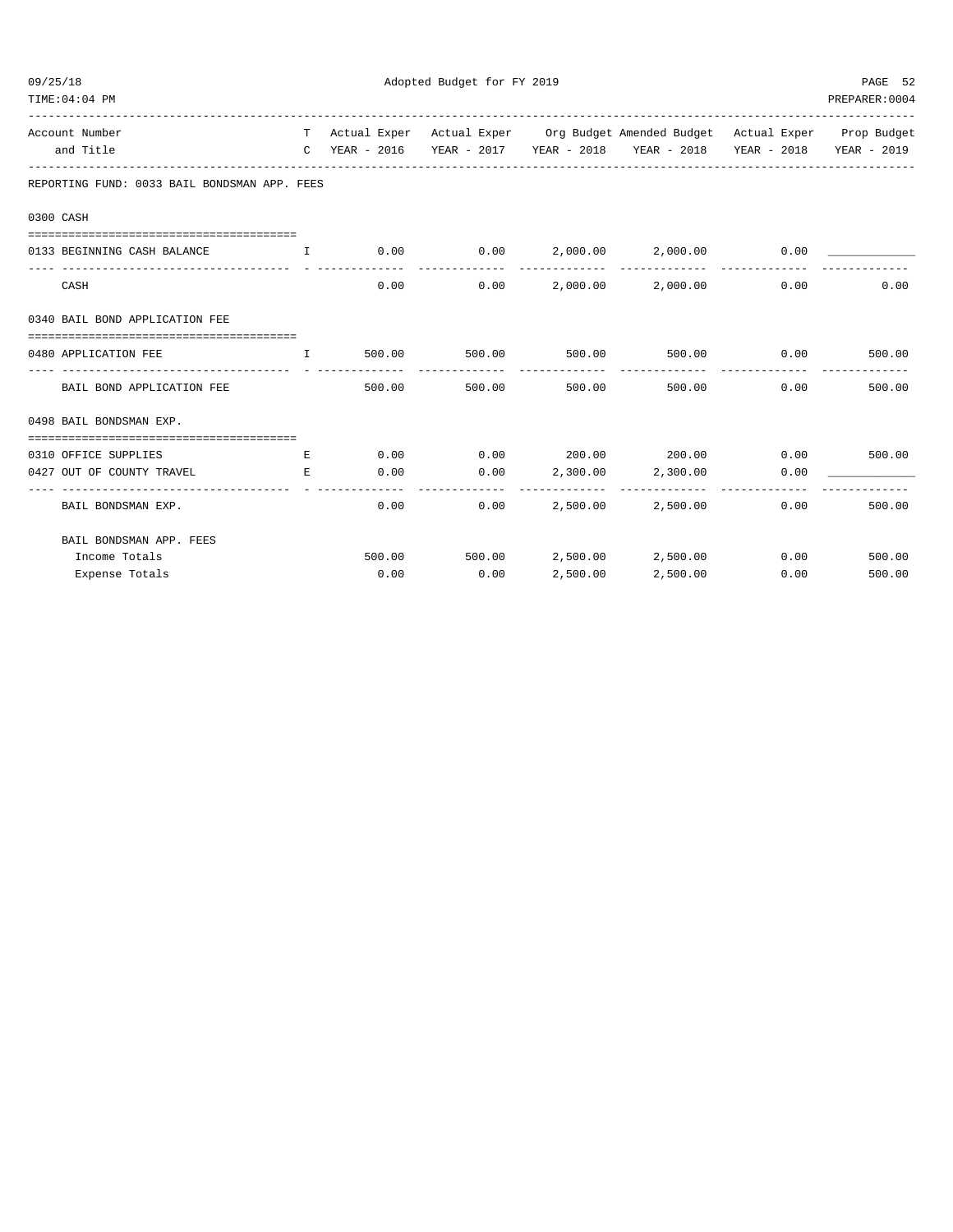| 09/25/18 |                                                  |              | Adopted Budget for FY 2019 |                         |            |                                                                                               |                             |                         |  |
|----------|--------------------------------------------------|--------------|----------------------------|-------------------------|------------|-----------------------------------------------------------------------------------------------|-----------------------------|-------------------------|--|
|          | TIME: 04: 04 PM                                  |              |                            |                         |            |                                                                                               |                             | PREPARER: 0004          |  |
|          |                                                  |              |                            |                         |            |                                                                                               |                             |                         |  |
|          | Account Number<br>and Title                      | $\mathbb{C}$ | YEAR - 2016                | YEAR - 2017 YEAR - 2018 |            | T Actual Exper Actual Exper Org Budget Amended Budget Actual Exper Prop Budget<br>YEAR - 2018 | YEAR - 2018                 | YEAR - 2019             |  |
|          |                                                  |              |                            |                         |            |                                                                                               |                             |                         |  |
|          | REPORTING FUND: 0034 DISTRICT CT.RECORDS ARCHIVE |              |                            |                         |            |                                                                                               |                             |                         |  |
|          | 0300 CASH                                        |              |                            |                         |            |                                                                                               |                             |                         |  |
|          | 0134 BEGINNING CASH BALANCE                      | Ι.           | 0.00                       | 0.00                    |            | 1,000.00 1,000.00                                                                             | 0.00                        | 7,000.00                |  |
|          | CASH                                             |              | 0.00                       | 0.00                    | 1,000.00   | 1,000.00                                                                                      | 0.00                        | -----------<br>7,000.00 |  |
|          | 0360 INTEREST INCOME                             |              |                            |                         |            |                                                                                               |                             |                         |  |
|          |                                                  |              |                            |                         |            |                                                                                               |                             |                         |  |
|          | 0100 INTEREST INCOME                             | $\mathbf{I}$ | 12.35                      |                         | 13.80 0.00 |                                                                                               | $0.00$ 18.30                |                         |  |
|          | INTEREST INCOME                                  |              | 12.35                      | 13.80                   | 0.00       | 0.00                                                                                          | 18.30                       | 0.00                    |  |
|          | 0370 MISCELLANEOUS INCOME                        |              |                            |                         |            |                                                                                               |                             |                         |  |
|          | 0450 DISTRICT CT.RECORDS ARCHIVE FEE 1 4,127.98  |              |                            | 4,767.23                | 2,000.00   |                                                                                               | 2,000.00 4,108.40           | 3,000.00                |  |
|          |                                                  |              |                            |                         |            |                                                                                               |                             |                         |  |
|          | MISCELLANEOUS INCOME                             |              | 4,127.98                   | 4,767.23                | 2,000.00   |                                                                                               | 2,000.00 4,108.40           | 3,000.00                |  |
|          | 0450 DISTRICT CT.RECORDS ARCHIVE EOUIPME         |              |                            |                         |            |                                                                                               |                             |                         |  |
|          | 0107 SALARYTEMP/EXTRA                            | Е            | 2,556.88                   | 0.00                    | 0.00       | 0.00                                                                                          | 0.00                        |                         |  |
|          | 0201 SOCIAL SECURITY TAXES                       | Е            | 155.47                     | 0.00                    | 0.00       | 0.00                                                                                          | 0.00                        |                         |  |
|          | 0203 RETIREMENT                                  | E            | 278.79                     | 0.00                    | 0.00       | 0.00                                                                                          | 0.00                        |                         |  |
|          | 0204 WORKERS COMPENSATION                        | E            | 29.32                      | 0.00                    | 0.00       | 0.00                                                                                          | 0.00                        |                         |  |
|          | 0205 MEDICARE TAX                                | E            | 36.38                      | 0.00                    | 0.00       | 0.00                                                                                          | 0.00                        |                         |  |
|          | 0572 OFFICE EQUIPMENT                            | E            | 0.00                       | 0.00                    | 3,000.00   | 3,000.00                                                                                      | 0.00                        | 10,000.00               |  |
|          | DISTRICT CT.RECORDS ARCHIVE EQUIPME              |              | 3,056.84                   | 0.00                    | 3,000.00   | 3,000.00                                                                                      | 0.00                        | 10,000.00               |  |
|          | DISTRICT CT.RECORDS ARCHIVE                      |              |                            |                         |            |                                                                                               |                             |                         |  |
|          | Income Totals                                    |              |                            | 4, 140. 33 4, 781. 03   | 3,000.00   |                                                                                               | 3,000.00 4,126.70 10,000.00 |                         |  |
|          | Expense Totals                                   |              | 3,056.84                   | 0.00                    | 3,000.00   | 3,000.00                                                                                      | 0.00                        | 10,000.00               |  |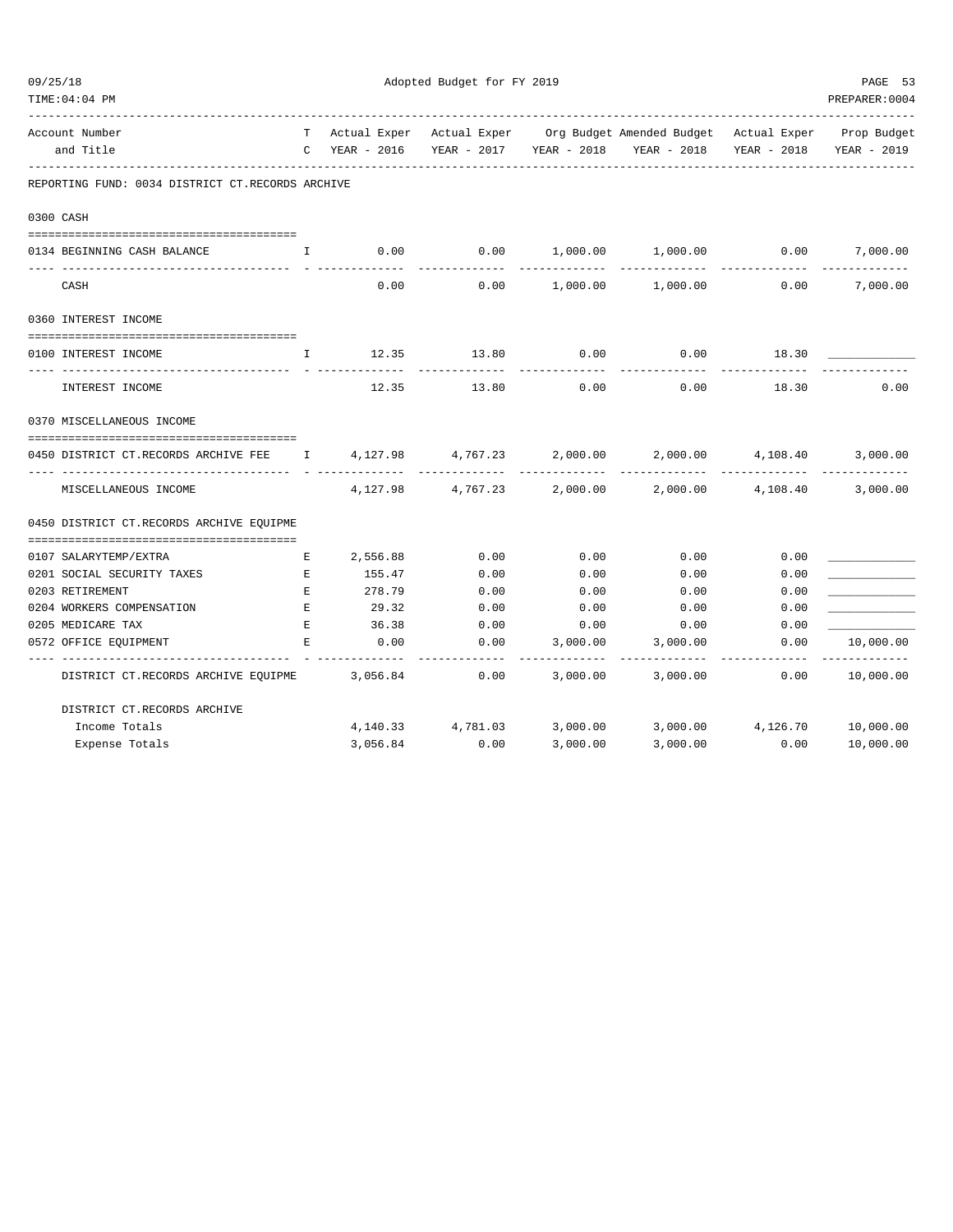| 09/25/18                                 | Adopted Budget for FY 2019 |               |                |           |                                                                                                                               |                   |             |  |  |
|------------------------------------------|----------------------------|---------------|----------------|-----------|-------------------------------------------------------------------------------------------------------------------------------|-------------------|-------------|--|--|
| TIME: 04: 04 PM                          |                            |               | PREPARER: 0004 |           |                                                                                                                               |                   |             |  |  |
| Account Number                           |                            |               |                |           | T Actual Exper Actual Exper Org Budget Amended Budget Actual Exper Prop Budget                                                |                   |             |  |  |
| and Title                                |                            | C YEAR - 2016 |                |           | YEAR - 2017 YEAR - 2018 YEAR - 2018 YEAR - 2018                                                                               |                   | YEAR - 2019 |  |  |
| REPORTING FUND: 0035 LAW LIBRARY FUND    |                            |               |                |           |                                                                                                                               |                   |             |  |  |
| 0340 FEES OF OFFICE                      |                            |               |                |           |                                                                                                                               |                   |             |  |  |
| 0403 COUNTY CLERK FEES                   |                            |               |                |           | 1 5,045.69 8,340.34 5,000.00 5,000.00 5,917.94 5,000.00                                                                       |                   |             |  |  |
| 0450 DISTRICT CLERK FEES                 |                            |               |                |           | $I$ 9,319.21 10,899.08 10,000.00 10,000.00 10,067.44 10,000.00                                                                |                   |             |  |  |
| FEES OF OFFICE                           |                            |               |                |           | $14,364.90$ $19,239.42$ $15,000.00$ $15,000.00$ $15,985.38$ $15,000.00$                                                       |                   |             |  |  |
| 0360 INTEREST EARNINGS                   |                            |               |                |           |                                                                                                                               |                   |             |  |  |
| 0100 INTEREST EARNINGS                   |                            |               |                |           | $\qquad \qquad \text{I} \qquad \qquad 85.45 \qquad \qquad 91.83 \qquad \qquad 30.00 \qquad \qquad 30.00 \qquad \qquad 110.21$ |                   | 50.00       |  |  |
| INTEREST EARNINGS                        |                            | 85.45         | 91.83          | 30.00     | 30.00                                                                                                                         | 110.21            | 50.00       |  |  |
| 0475 LAW LIBRARY                         |                            |               |                |           |                                                                                                                               |                   |             |  |  |
| 0310 OFFICE SUPPLIES                     | E.                         | 0.00          | 0.00           | 2,000.00  | 2,000.00 0.00                                                                                                                 |                   | 2,000.00    |  |  |
| 0421 LEXIS NEXIS ONLINE LEGAL RESEARCH E |                            | 0.00          | 0.00           | 3,600.00  |                                                                                                                               | 3,600.00 3,000.00 | 4,000.00    |  |  |
| 0453 R&M COMPUTER                        | Е                          | 0.00          | 836.39         | 3,000.00  | 3,000.00                                                                                                                      | 0.00              | 200.00      |  |  |
| 0574 TECHNOLOGY                          | E.                         |               | 0.00           | 0.00      | 0.00                                                                                                                          | 0.00              | 8,350.00    |  |  |
| 0590 LAW BOOKS                           | Е                          | 0.00          | 0.00           | 6,430.00  | 6,430.00                                                                                                                      | 0.00              | 500.00      |  |  |
| LAW LIBRARY                              |                            | 0.00          | 836.39         |           | 15,030.00  15,030.00  3,000.00  15,050.00                                                                                     | -------------     | ----------- |  |  |
| LAW LIBRARY FUND                         |                            |               |                |           |                                                                                                                               |                   |             |  |  |
| Income Totals                            |                            |               |                |           | 14,450.35 19,331.25 15,030.00 15,030.00 16,095.59 15,050.00                                                                   |                   |             |  |  |
| Expense Totals                           |                            |               | 0.00 836.39    | 15,030.00 | 15,030.00                                                                                                                     | 3,000.00          | 15,050.00   |  |  |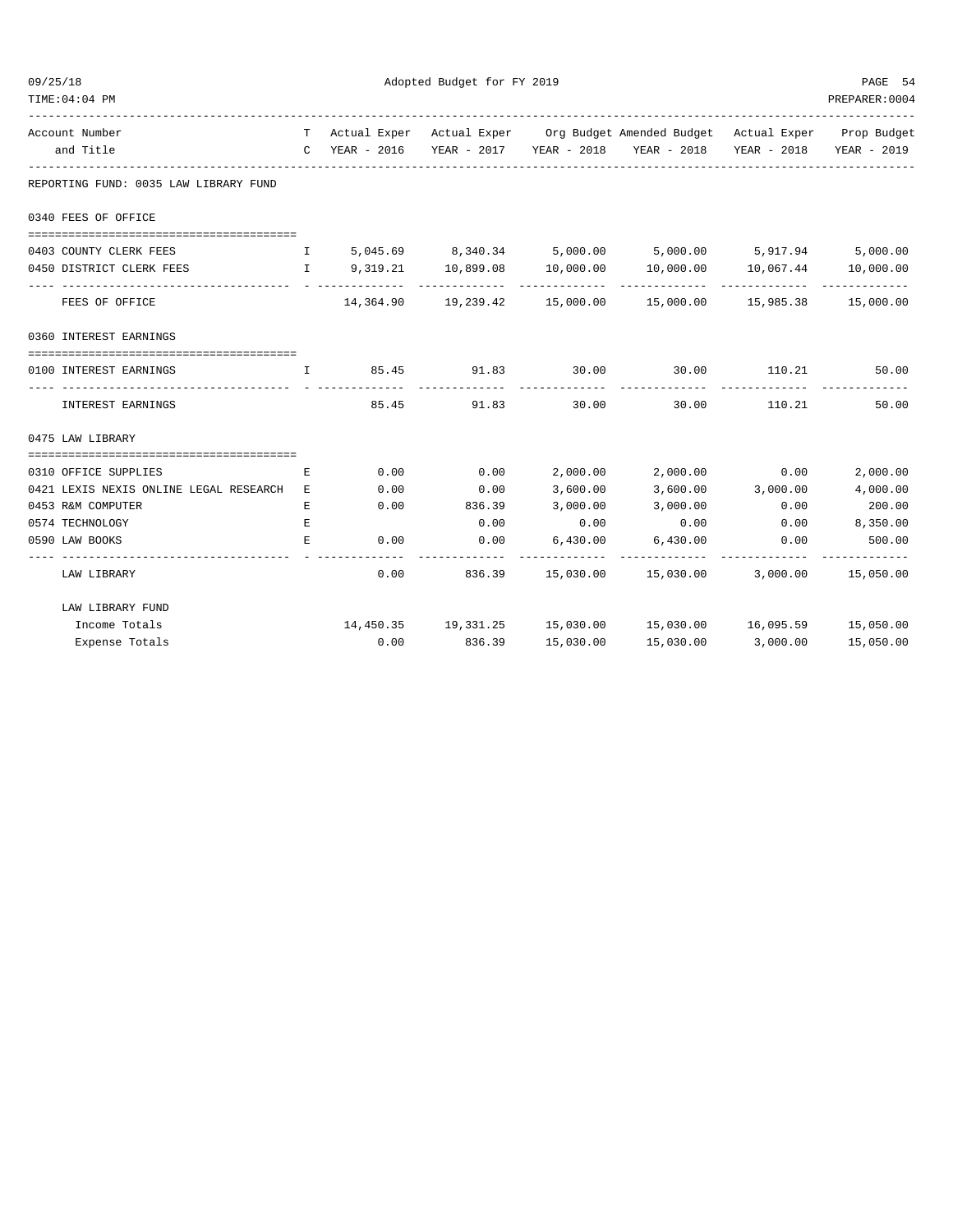| 09/25/18 | TIME: 04: 04 PM                                                        | Adopted Budget for FY 2019 |                    |                   |                  |                                        |                           |                           |  |  |  |
|----------|------------------------------------------------------------------------|----------------------------|--------------------|-------------------|------------------|----------------------------------------|---------------------------|---------------------------|--|--|--|
|          | Account Number                                                         | T                          | Actual Exper       | Actual Exper      |                  | Org Budget Amended Budget Actual Exper |                           | Prop Budget               |  |  |  |
|          | and Title                                                              | $\mathbf C$                | YEAR - 2016        | YEAR - 2017       | YEAR - 2018      | YEAR - 2018                            | YEAR - 2018               | YEAR - 2019               |  |  |  |
|          | REPORTING FUND: 0036 D.A. FEE ACCOUNT FUND                             |                            |                    |                   |                  |                                        |                           |                           |  |  |  |
|          | 0300 CASH                                                              |                            |                    |                   |                  |                                        |                           |                           |  |  |  |
|          | 0136 BEGINNING CASH BALANCE-D.A.FEE                                    | $\mathbb{I}$               | 0.00               | 0.00              |                  | $6,000.00$ $6,000.00$                  | 0.00                      |                           |  |  |  |
|          | 0236 BEGINNING CASH BALANCE-SEIZURE                                    | Ι.                         | 0.00               | 0.00              | 5,610.00         | 5,610.00                               | 0.00                      |                           |  |  |  |
|          | CASH                                                                   |                            | 0.00               | 0.00              | 11,610.00        | 11,610.00                              | 0.00                      | 0.00                      |  |  |  |
|          | 0340 FEES OF OFFICE                                                    |                            |                    |                   |                  |                                        |                           |                           |  |  |  |
|          | 0475 DISTRICT ATTORNEY FEES                                            | $\mathbf{I}$               | 4,194.70           | 2,722.92          | 3,100.00         |                                        | 3,100.00 1,686.32         | 2,000.00                  |  |  |  |
|          | FEES OF OFFICE                                                         |                            | 4,194.70           | 2,722.92          | 3,100.00         | 3,100.00                               | -------------<br>1,686.32 | -------------<br>2,000.00 |  |  |  |
|          | 0352 OTHER FORFEITURES                                                 |                            |                    |                   |                  |                                        |                           |                           |  |  |  |
|          | 0200 CONTRABAND FORFEITURE                                             | $\mathbf{I}$               | 12,899.96          | 8,505.29          | 0.00             |                                        | $0.00$ 221.24             |                           |  |  |  |
|          | 0300 D.A. SEIZURE FUND                                                 | $\mathbf{I}$               | 0.00               | 1,182.00          | 0.00             | 0.00                                   | 9,211.62                  |                           |  |  |  |
|          | OTHER FORFEITURES                                                      |                            | 12,899.96          | 9,687.29          | 0.00             | 0.00                                   | 9,432.86                  | 0.00                      |  |  |  |
|          | 0360 INTEREST EARNINGS                                                 |                            |                    |                   |                  |                                        |                           |                           |  |  |  |
|          |                                                                        |                            |                    |                   |                  |                                        |                           |                           |  |  |  |
|          | 0100 INTEREST EARNINGS-D.A. FEE<br>0236 INTEREST EARNINGS-SEIZURE FUND | $\mathbf{I}$<br>Ι.         | 0.43<br>0.70       | 0.56<br>1.48      | 0.00<br>0.00     | 0.00<br>0.00                           | 0.99<br>1.94              |                           |  |  |  |
|          |                                                                        |                            |                    |                   | $- - - -$        |                                        |                           |                           |  |  |  |
|          | INTEREST EARNINGS                                                      |                            | 1.13               | 2.04              | 0.00             | 0.00                                   | 2.93                      | 0.00                      |  |  |  |
|          | 0370 MISCELLANEOUS                                                     |                            |                    |                   |                  |                                        |                           |                           |  |  |  |
|          | 0130 REFUNDS & MISCELLANEOUS                                           | $\mathbb{I}$               |                    | 1,436.99 1,657.67 | 0.00             |                                        | $0.00$ 1,601.29           |                           |  |  |  |
|          | 0319 RESTITUTION                                                       | I.                         | 0.00               | 0.00              | 0.00             | 0.00                                   | 182.15                    |                           |  |  |  |
|          | MISCELLANEOUS                                                          |                            | 1,436.99           | 1,657.67          | 0.00             | 0.00                                   | 1,783.44                  | 0.00                      |  |  |  |
|          | 0475 DISTRICT ATTORNEY DEPT                                            |                            |                    |                   |                  |                                        |                           |                           |  |  |  |
|          |                                                                        |                            |                    |                   |                  |                                        |                           |                           |  |  |  |
|          | 0107 SALARY SUPPLEMENT<br>0201 SOCIAL SECURITY TAXES                   | Ε<br>E                     | 6,489.86<br>402.22 | 0.00<br>0.00      | 6,490.00<br>0.00 | 6,490.00<br>0.00                       | 0.00<br>0.00              | 2,000.00                  |  |  |  |
|          | 0203 RETIREMENT                                                        | E                          | 707.38             | 0.00              | 0.00             | 0.00                                   | 0.00                      |                           |  |  |  |
|          | 0204 WORKERS COMPENSATION                                              | E                          | 4.80               | 0.00              | 0.00             | 0.00                                   | 0.00                      |                           |  |  |  |
|          | 0205 MEDICARE TAX                                                      | Ε                          | 93.86              | 0.00              | 0.00             | 0.00                                   | 0.00                      |                           |  |  |  |
|          | 0310 OFFICE SUPPLIES                                                   | E                          | 47.22              | 0.00              | 800.00           | 800.00                                 | 312.03                    |                           |  |  |  |
|          | 0321 CONTINUING EDUCATION                                              | E                          | 0.00               | 0.00              | 2,810.00         | 2,810.00                               | 0.00                      |                           |  |  |  |
|          | 0353 COMPUTER EXPENSE                                                  | E                          | 0.00               | 0.00              | 0.00             | 0.00                                   | 0.00                      |                           |  |  |  |
|          | 0421 INVESTIGATOR/HOT CK. ONLINE                                       | E                          | 0.00               | 0.00              | 0.00             | 0.00                                   | 0.00                      |                           |  |  |  |
|          | 0490 MISCELLANEOUS                                                     | E                          | 164.07             | 10.00             | 954.00           | 954.00                                 | 0.00                      |                           |  |  |  |
|          | 0499 BANK SERVICE FEES                                                 | E                          | 90.00              | 90.00             | 90.00            | 90.00                                  | 90.00                     |                           |  |  |  |
|          | 0572 OFFICE EQUIPMENT                                                  | E                          | 0.00               | 0.00              | 0.00             | 0.00                                   | 0.00                      |                           |  |  |  |
|          | 0574 COMPUTER EQUIPMENT                                                | E                          | 0.00               | 0.00              | 0.00             | 0.00                                   | 0.00                      |                           |  |  |  |
|          | DISTRICT ATTORNEY DEPT                                                 |                            | 7,999.41           | 100.00            | 11,144.00        | 11,144.00                              | 402.03                    | --------<br>2,000.00      |  |  |  |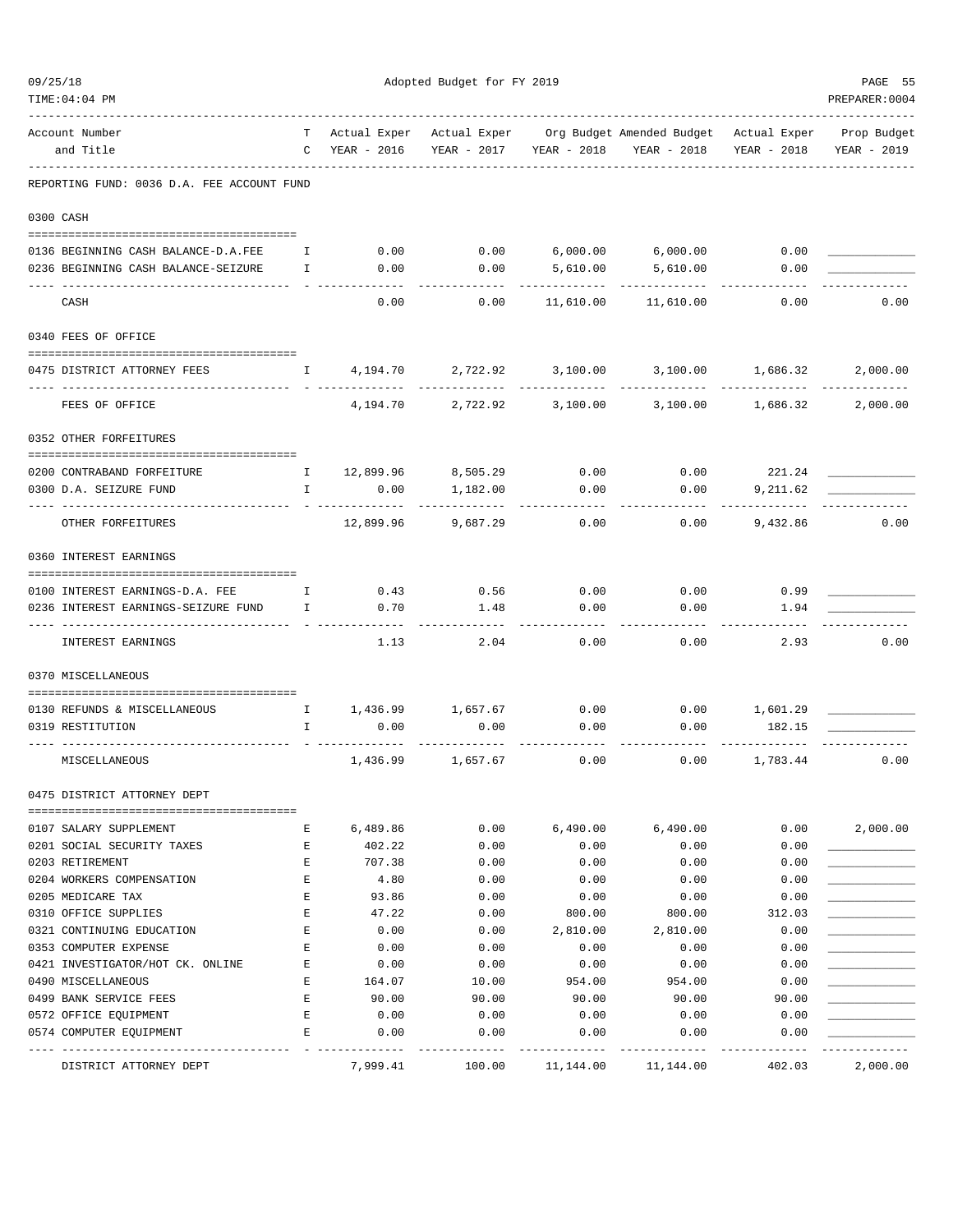| 09/25/18 |
|----------|
|----------|

Adopted Budget for FY 2019 PAGE 56

| TIME: 04: 04 PM                            |               |             |                    |                                                                                |                                    |                    | PREPARER: 0004 |
|--------------------------------------------|---------------|-------------|--------------------|--------------------------------------------------------------------------------|------------------------------------|--------------------|----------------|
| Account Number                             |               |             |                    | T Actual Exper Actual Exper Org Budget Amended Budget Actual Exper Prop Budget |                                    |                    |                |
| and Title                                  | $\mathcal{C}$ |             |                    | YEAR - 2016 YEAR - 2017 YEAR - 2018 YEAR - 2018 YEAR - 2018 YEAR - 2019        |                                    |                    |                |
| REPORTING FUND: 0036 D.A. FEE ACCOUNT FUND |               |             |                    |                                                                                |                                    |                    |                |
| 0477 D.A. SEIZURE                          |               |             |                    |                                                                                |                                    |                    |                |
|                                            |               |             |                    |                                                                                |                                    |                    |                |
| 0107 SALARY SUPPLEMENT                     | E             | 2,073.10    | 0.00               | 860.00                                                                         | 860.00                             | 0.00               |                |
| 0201 SOCIAL SECURITY TAXES                 | E.            | 128.51      | 0.00               | 0.00                                                                           | 0.00                               | 0.00               |                |
| 0203 RETIREMENT                            | Е             | 226.07      | 0.00               | 0.00                                                                           | 0.00                               | 0.00               |                |
| 0204 WORKERS COMPENSATION                  | $\mathbf{E}$  | 0.64        | 0.00               | 0.00                                                                           | 0.00                               | 0.00               |                |
| 0205 MEDICARE TAX                          | E.            | 30.19       | 0.00               | 0.00                                                                           | 0.00                               | 0.00               |                |
| 0310 OFFICE SUPPLIES                       | Е             | 0.00        | 0.00               | 0.00                                                                           | 0.00                               | 0.00               |                |
| 0321 TRAINING                              | Е             | 0.00        | 0.00               | 1,577.00                                                                       | 1,577.00                           | 0.00               |                |
| 0470 CIVIL PROCESS                         | Е             | 0.00        | 0.00               | 0.00                                                                           | 0.00                               | 0.00               |                |
| 0480 TOWING                                | E             | 0.00        | 0.00               | 0.00                                                                           | 0.00                               | 0.00               |                |
| 0490 MISCELLANEOUS                         | E             |             | 3,071.42 4,338.00  | 954.00                                                                         | 954.00                             | 2,014.00           |                |
| 0499 BANK SERVICE FEES                     | E             | 175.00      | 175.00             | 175.00                                                                         | 175.00                             | 175.00             |                |
| 0572 OFFICE EQUIPMENT                      | E             | 0.00        | 0.00               | 0.00                                                                           | 0.00                               | 0.00               |                |
| 0574 COMPUTER EQUIPMENT                    | Е             | 0.00        | 0.00               | 0.00                                                                           | 0.00                               | 0.00               |                |
| D.A. SEIZURE                               |               | ----------- | 5,704.93 4,513.00  | -------------                                                                  | -------------<br>3,566.00 3,566.00 | 2,189.00           | 0.00           |
| D.A. FEE ACCOUNT FUND                      |               |             |                    |                                                                                |                                    |                    |                |
| Income Totals                              |               |             |                    | 18,532.78 14,069.92 14,710.00 14,710.00 12,905.55                              |                                    |                    | 2,000.00       |
| Expense Totals                             |               |             | 13,704.34 4,613.00 | 14,710.00                                                                      |                                    | 14,710.00 2,591.03 | 2,000.00       |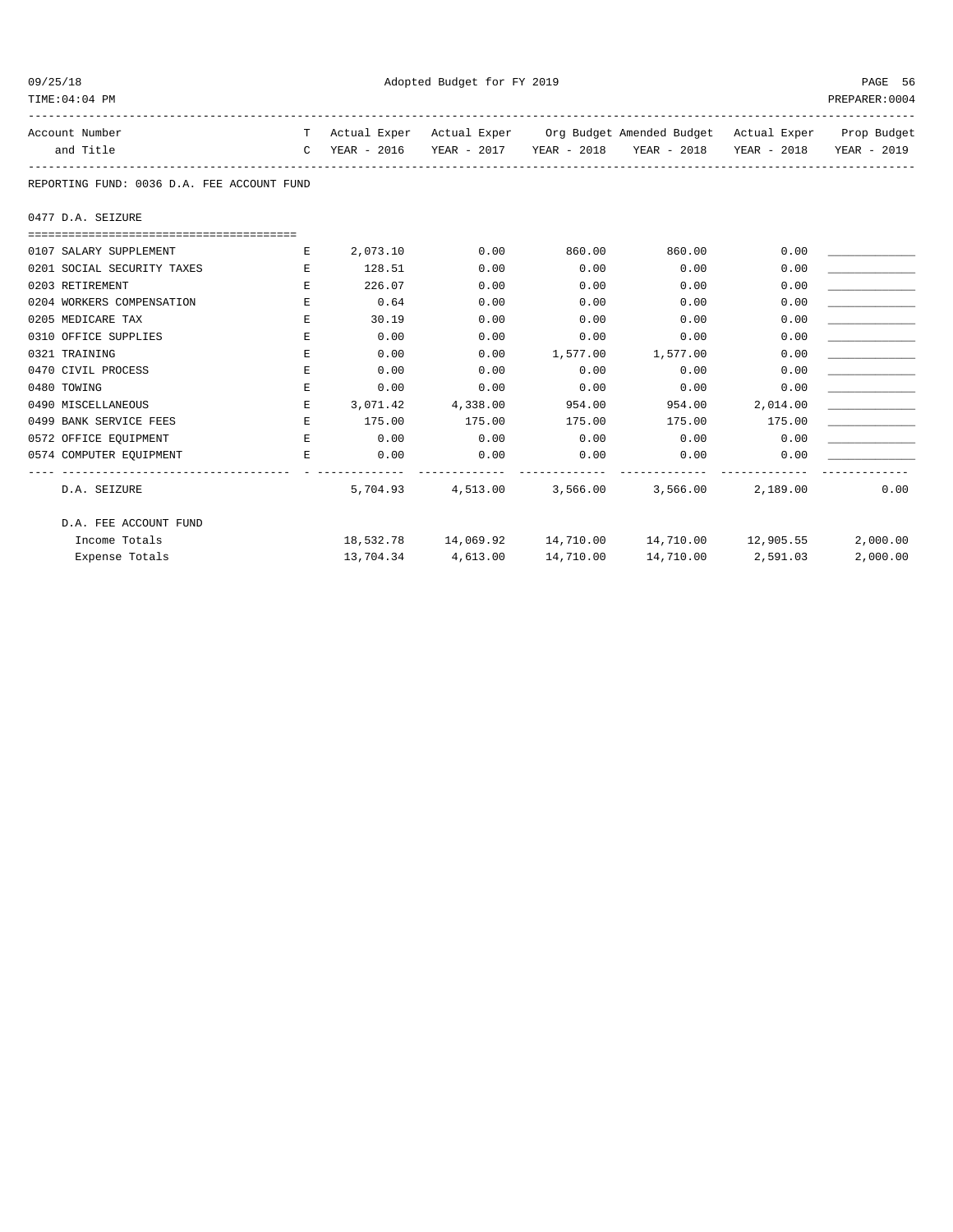| 09/25/18<br>TIME: 04:04 PM                                                                                 |      |      | Adopted Budget for FY 2019 |      |              |      |      |              | PAGE 57<br>PREPARER: 0004                                                      |
|------------------------------------------------------------------------------------------------------------|------|------|----------------------------|------|--------------|------|------|--------------|--------------------------------------------------------------------------------|
| Account Number                                                                                             |      |      |                            |      |              |      |      |              | T Actual Exper Actual Exper Org Budget Amended Budget Actual Exper Prop Budget |
| and Title                                                                                                  |      |      |                            |      |              |      |      |              | C YEAR - 2016 YEAR - 2017 YEAR - 2018 YEAR - 2018 YEAR - 2018 YEAR - 2019      |
| REPORTING FUND: 0037 CONTRABAND SEIZURE                                                                    |      |      |                            |      |              |      |      |              |                                                                                |
| 0360 INTEREST EARNINGS<br>____________________________________                                             |      |      |                            |      |              |      |      |              |                                                                                |
| 0100 INTEREST EARNINGS<br>$\mathbb{T}$ and $\mathbb{T}$ and $\mathbb{T}$ and $\mathbb{T}$ and $\mathbb{T}$ | 0.65 |      |                            |      | $1.25$ 0.00  | 0.00 |      | 0.60         |                                                                                |
| INTEREST EARNINGS                                                                                          |      | 0.65 |                            | 1.25 | 0.00         |      |      | 0.00<br>0.60 | 0.00                                                                           |
| 0370 MISCELLANEOUS                                                                                         |      |      |                            |      |              |      |      |              |                                                                                |
| ==============================<br>0130 REFUNDS & MISCELLANEOUS<br>$\mathbf{T}$                             | 0.00 |      |                            |      | 0.00<br>0.00 |      | 0.00 | 0.00         |                                                                                |
| MISCELLANEOUS                                                                                              |      | 0.00 |                            | 0.00 | 0.00         |      | 0.00 | 0.00         | 0.00                                                                           |
| CONTRABAND SEIZURE                                                                                         |      |      |                            |      |              |      |      |              |                                                                                |
| Income Totals                                                                                              |      | 0.65 |                            | 1.25 | 0.00         |      | 0.00 | 0.60         | 0.00                                                                           |
| Expense Totals                                                                                             |      | 0.00 |                            | 0.00 | 0.00         |      | 0.00 | 0.00         | 0.00                                                                           |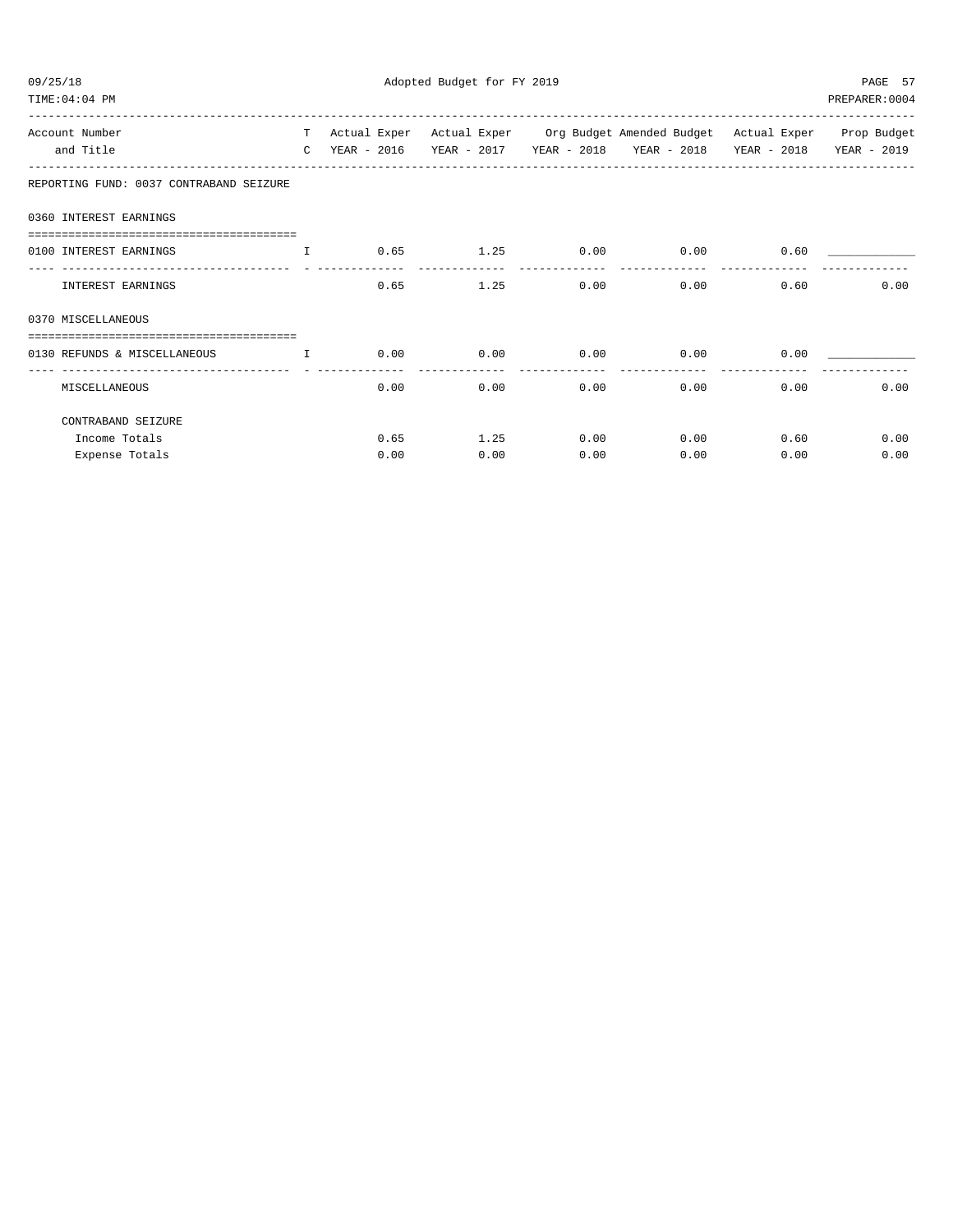| 09/25/18 | TIME: 04:04 PM                                            |               | Adopted Budget for FY 2019 |                         |      |                                                                 |             |             |  |  |
|----------|-----------------------------------------------------------|---------------|----------------------------|-------------------------|------|-----------------------------------------------------------------|-------------|-------------|--|--|
|          |                                                           |               |                            |                         |      |                                                                 |             |             |  |  |
|          | Account Number                                            | T.            | Actual Exper               |                         |      | Actual Exper Org Budget Amended Budget Actual Exper Prop Budget |             |             |  |  |
|          | and Title                                                 | $\mathcal{C}$ | YEAR - 2016                | YEAR - 2017 YEAR - 2018 |      | YEAR - 2018                                                     | YEAR - 2018 | YEAR - 2019 |  |  |
|          | REPORTING FUND: 0038 IHC CO-OP GIN                        |               |                            |                         |      |                                                                 |             |             |  |  |
|          | 0360 INTEREST EARNINGS                                    |               |                            |                         |      |                                                                 |             |             |  |  |
|          |                                                           |               |                            |                         |      |                                                                 |             |             |  |  |
|          | 0100 INTEREST EARNINGS                                    | $\mathbf{I}$  | 48.61                      | 117.29                  | 0.00 | 0.00                                                            | 238.75      |             |  |  |
|          | INTEREST EARNINGS                                         |               | 48.61                      | 117.29                  | 0.00 | 0.00                                                            | 238.75      | 0.00        |  |  |
|          | 0645 CO-OP FUND                                           |               |                            |                         |      |                                                                 |             |             |  |  |
|          | -----------------------------------<br>0412 PRESCRIPTIONS | E.            | 0.00                       | 0.00                    | 0.00 | 0.00                                                            | 0.00        |             |  |  |
|          | CO-OP FUND                                                |               | 0.00                       | 0.00                    | 0.00 | 0.00                                                            | 0.00        | 0.00        |  |  |
|          | IHC CO-OP GIN                                             |               |                            |                         |      |                                                                 |             |             |  |  |
|          | Income Totals                                             |               | 48.61                      | 117.29                  | 0.00 | 0.00                                                            | 238.75      | 0.00        |  |  |
|          | Expense Totals                                            |               | 0.00                       | 0.00                    | 0.00 | 0.00                                                            | 0.00        | 0.00        |  |  |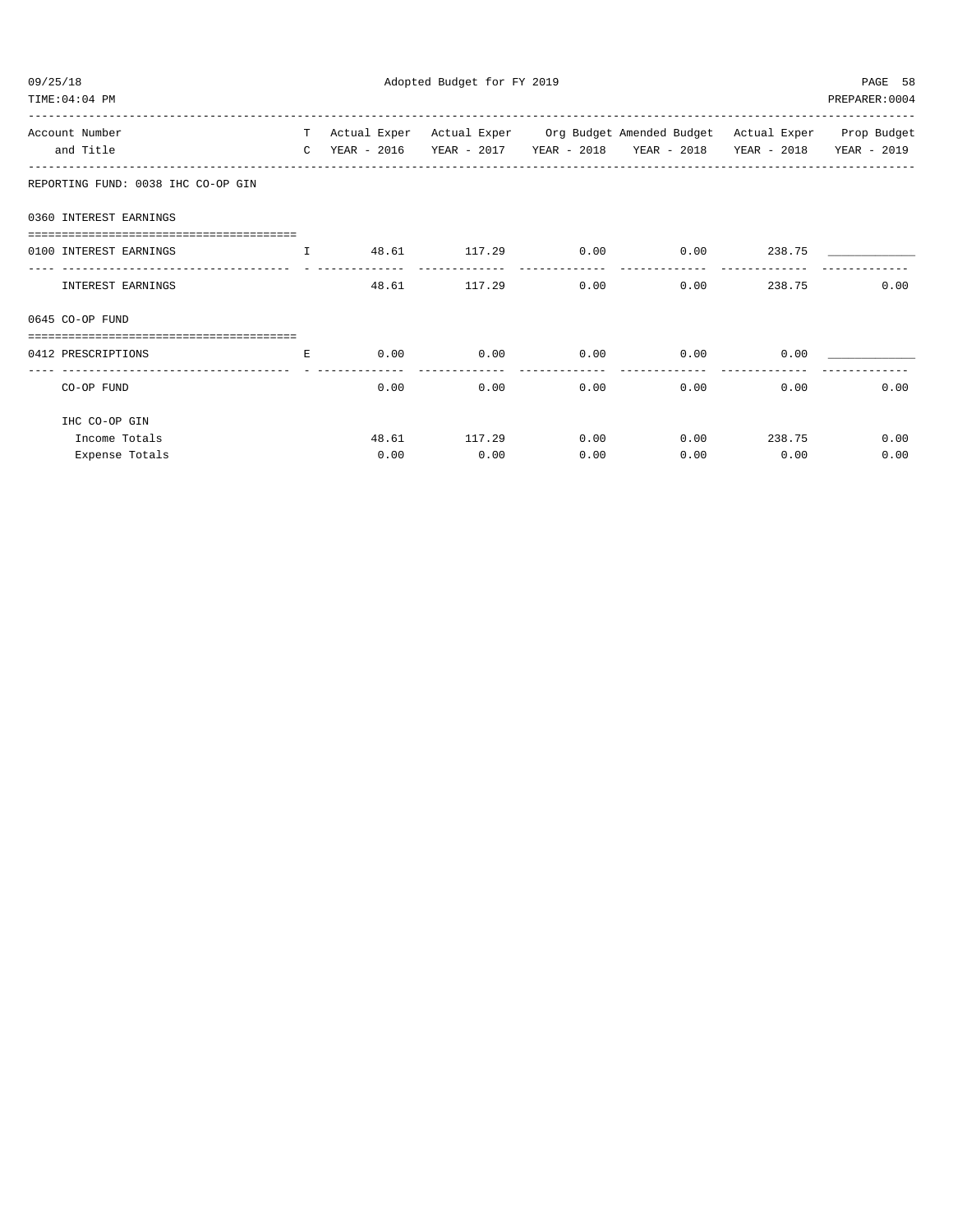| 09/25/18                                                        |                                                                 | Adopted Budget for FY 2019 |                                                |                         |                                                                                |                 |                |  |
|-----------------------------------------------------------------|-----------------------------------------------------------------|----------------------------|------------------------------------------------|-------------------------|--------------------------------------------------------------------------------|-----------------|----------------|--|
| TIME:04:04 PM                                                   |                                                                 |                            |                                                |                         |                                                                                |                 | PREPARER: 0004 |  |
| Account Number                                                  |                                                                 |                            |                                                |                         | T Actual Exper Actual Exper Org Budget Amended Budget Actual Exper Prop Budget |                 |                |  |
| and Title                                                       |                                                                 | C YEAR - 2016              |                                                | YEAR - 2017 YEAR - 2018 | YEAR - 2018 YEAR - 2018                                                        |                 | YEAR - 2019    |  |
| REPORTING FUND: 0039 IHC B.R. COOPER                            |                                                                 |                            |                                                |                         |                                                                                |                 |                |  |
| 0360 INTEREST EARNINGS                                          |                                                                 |                            |                                                |                         |                                                                                |                 |                |  |
| 0100 INTEREST EARNINGS                                          | I.                                                              |                            | 23.62 46.60                                    | 0.00                    | 0.00                                                                           | 87.82           |                |  |
| ---- --------------<br>-------------------<br>INTEREST EARNINGS |                                                                 | . <u>.</u> .<br>23.62      | -------------<br>46.60                         | 0.00                    | 0.00                                                                           | 87.82           | 0.00           |  |
| 0370 MISCELLANEOUS INCOME                                       |                                                                 |                            |                                                |                         |                                                                                |                 |                |  |
|                                                                 |                                                                 |                            |                                                |                         |                                                                                |                 |                |  |
| 0150 BONNIE RUTH COOPER TRUST                                   | $\mathbf{I}$ and $\mathbf{I}$ and $\mathbf{I}$ and $\mathbf{I}$ |                            | 165.00 1,185.50<br><u>La de de de de decem</u> | 0.00<br>-------------   | 0.00                                                                           | 1,180.35        |                |  |
| MISCELLANEOUS INCOME                                            |                                                                 |                            | 165.00 1,185.50                                | 0.00                    |                                                                                | $0.00$ 1,180.35 | 0.00           |  |
| 0645 BONNIE RUTH COOPER                                         |                                                                 |                            |                                                |                         |                                                                                |                 |                |  |
| 0404 COBRA/INSURANCE                                            | E                                                               | 0.00                       | 0.00                                           | 0.00                    | 0.00                                                                           | 0.00            |                |  |
| 0410 CERT. REG. NURSE ANES.                                     | Е                                                               | 0.00                       | 0.00                                           | 0.00                    | 0.00                                                                           | 0.00            |                |  |
| 0411 PHYSICIAN, NON-EMERGENCY                                   | E                                                               | 0.00                       | 0.00                                           | 0.00                    | 0.00                                                                           | 0.00            |                |  |
| 0412 PRESCRIPTIONS, DRUGS                                       | $\mathbf E$                                                     | 0.00                       | 0.00                                           | 0.00                    | 0.00                                                                           | 0.00            |                |  |
| 0413 HOSPITAL-INPATIENT                                         | $\mathbf E$                                                     | 0.00                       | 0.00                                           | 0.00                    | 0.00                                                                           | 0.00            |                |  |
| 0414 HOSPITAL, OUTPATIENT                                       | $\mathbf E$                                                     | 0.00                       | 0.00                                           | 0.00                    | 0.00                                                                           | 0.00            |                |  |
| 0415 LABORATORY/X-RAY                                           | $E_{\rm{L}}$                                                    | 0.00                       | 0.00                                           | 0.00                    | 0.00                                                                           | 0.00            |                |  |
| 0418 FED. QUALIFIED HEALTH CENTER                               | E                                                               | 0.00                       | 0.00                                           | 0.00                    | 0.00                                                                           | 0.00            |                |  |
| 0422 AMBULATORY SURGICAL CENTER                                 | Е                                                               | 0.00                       | 0.00                                           | 0.00                    | 0.00                                                                           | 0.00            |                |  |
| ----------------------------------<br>BONNIE RUTH COOPER        |                                                                 | 0.00                       | 0.00                                           | 0.00                    | 0.00                                                                           | -----<br>0.00   | 0.00           |  |
| IHC B.R. COOPER                                                 |                                                                 |                            |                                                |                         |                                                                                |                 |                |  |
| Income Totals                                                   |                                                                 |                            | 188.62 1,232.10                                | 0.00                    |                                                                                | $0.00$ 1,268.17 | 0.00           |  |
| Expense Totals                                                  |                                                                 | 0.00                       | 0.00                                           | 0.00                    | 0.00                                                                           | 0.00            | 0.00           |  |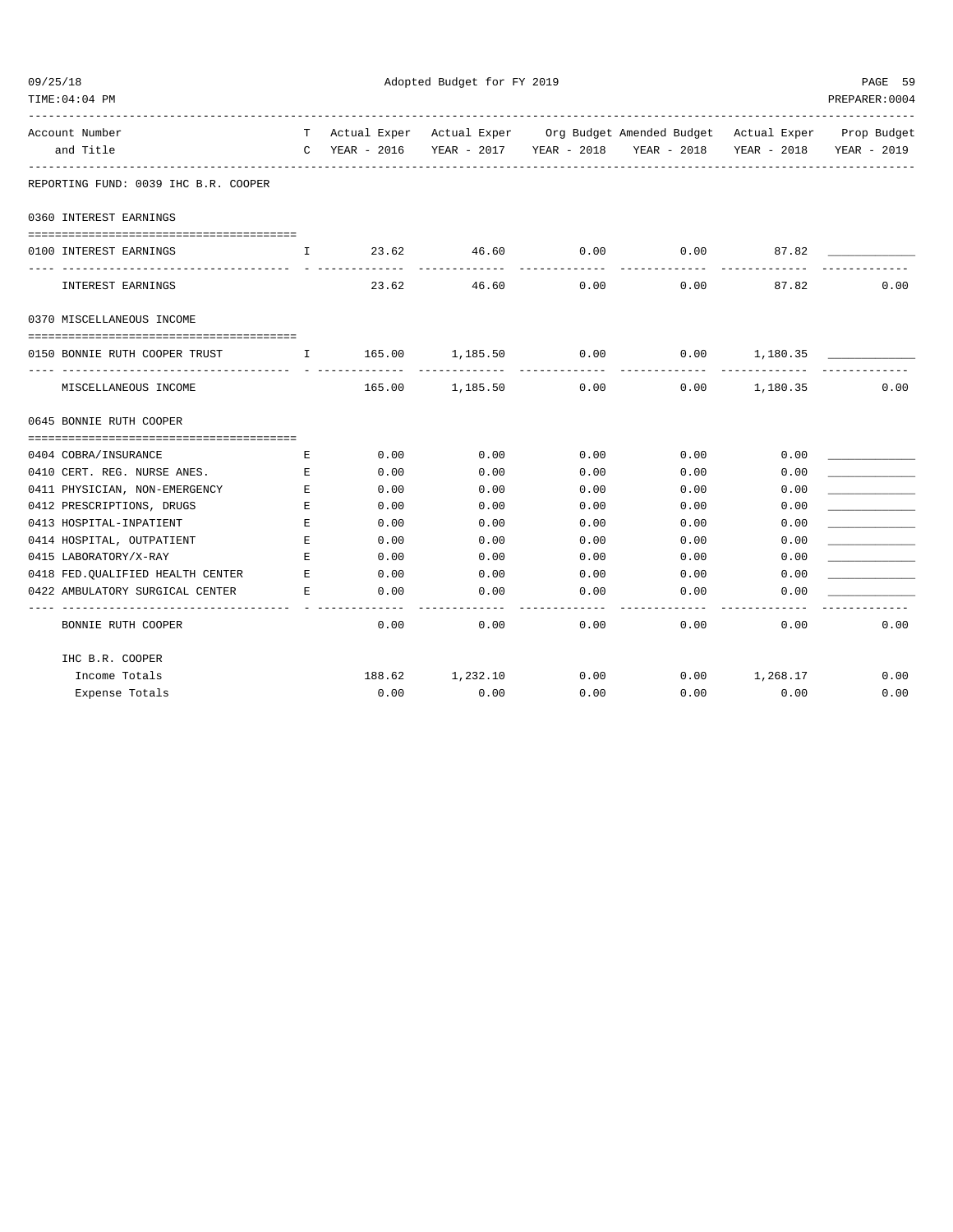| 09/25/18 | TIME: 04: 04 PM                                   |              | PAGE 60<br>PREPARER: 0004     |                            |             |                                                                                |             |             |
|----------|---------------------------------------------------|--------------|-------------------------------|----------------------------|-------------|--------------------------------------------------------------------------------|-------------|-------------|
|          | Account Number                                    |              |                               |                            |             | T Actual Exper Actual Exper Org Budget Amended Budget Actual Exper Prop Budget |             |             |
|          | and Title                                         |              |                               |                            |             | C YEAR - 2016 YEAR - 2017 YEAR - 2018 YEAR - 2018                              | YEAR - 2018 | YEAR - 2019 |
|          | REPORTING FUND: 0040 NAACHO                       |              |                               |                            |             |                                                                                |             |             |
|          | 0300 CASH                                         |              |                               |                            |             |                                                                                |             |             |
|          | 0110 UNENCUMBERED FUND BALANCE                    |              |                               |                            | ___________ | _____________                                                                  |             | 2,597.43    |
|          | CASH                                              |              | 0.00                          | 0.00                       |             | 4,000.00 4,000.00                                                              | 0.00        | 2,597.43    |
|          | 0330 GRANT INCOME                                 |              |                               |                            |             |                                                                                |             |             |
|          | 0410 NAACHO GRANT INCOME                          | $\mathbf{T}$ | 0.00                          | 0.00                       | 0.00        | 0.00                                                                           | 0.00        |             |
|          | GRANT INCOME                                      |              | 0.00                          | 0.00                       | 0.00        | 0.00                                                                           | 0.00        | 0.00        |
|          | 0411 NACCHO                                       |              |                               |                            |             |                                                                                |             |             |
|          |                                                   |              |                               |                            |             |                                                                                |             |             |
|          | 0310 OFFICE SUPPLIES<br>0427 OUT OF COUNTY TRAVEL | Е<br>E       | 1,076.59 1,526.02<br>3,011.12 | 0.00                       | 3,000.00    | 1,000.00 1,000.00 711.91 600.00<br>3,000.00 1,559.37 1,997.43                  |             |             |
|          | 0574 COMPUTER EQUIPMENT                           | E.           | 0.00                          | 0.00                       | 0.00        | 0.00                                                                           | 0.00        |             |
|          | NACCHO                                            |              |                               | 4,087.71 1,526.02 4,000.00 |             | 4,000.00                                                                       | 2,271.28    | 2,597.43    |
|          | NAACHO                                            |              |                               |                            |             |                                                                                |             |             |
|          | Income Totals                                     |              |                               | 0.00                       |             | $0.00 \qquad 4,000.00 \qquad 4,000.00$                                         | 0.00        | 2,597.43    |
|          | Expense Totals                                    |              |                               | 4,087.71 1,526.02          |             | 4,000.00  4,000.00  2,271.28                                                   |             | 2,597.43    |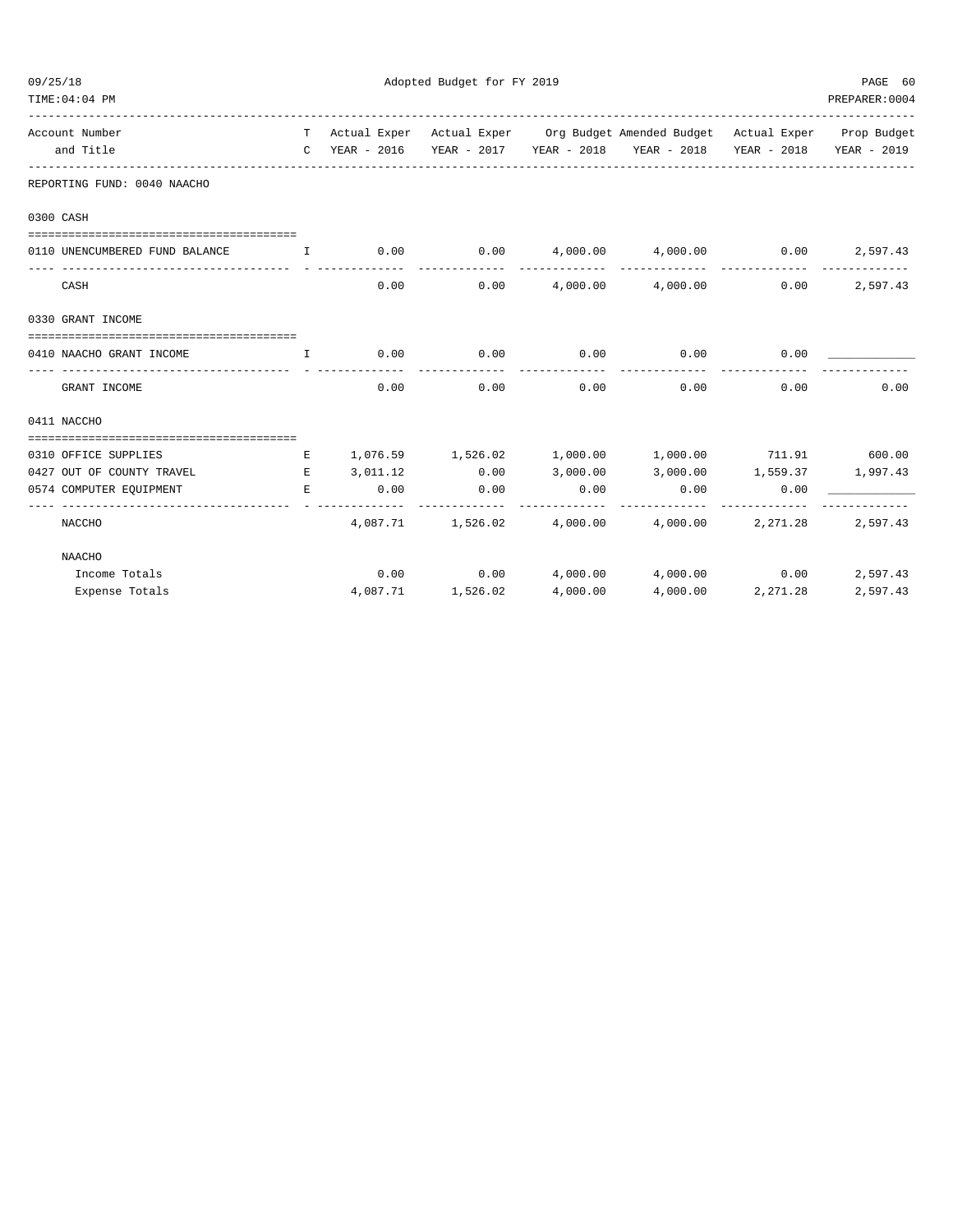| 09/25/18 | TIME: 04: 04 PM                           |              |             | Adopted Budget for FY 2019 |      |                                                                              |             | PAGE 61<br>PREPARER: 0004 |
|----------|-------------------------------------------|--------------|-------------|----------------------------|------|------------------------------------------------------------------------------|-------------|---------------------------|
|          | Account Number                            | T –          |             |                            |      | Actual Exper Actual Exper Org Budget Amended Budget Actual Exper Prop Budget |             |                           |
|          | and Title                                 | $\mathbb{C}$ | YEAR - 2016 |                            |      | YEAR - 2017 YEAR - 2018 YEAR - 2018                                          | YEAR - 2018 | YEAR - 2019               |
|          | REPORTING FUND: 0041 CITIZEN CORPS (CERT) |              |             |                            |      |                                                                              |             |                           |
|          | 0370 MISCELLANEOUS                        |              |             |                            |      |                                                                              |             |                           |
|          | ===========================               |              |             |                            |      |                                                                              |             |                           |
|          | 0406 DONATIONS                            | $\top$       | 0.00        | 0.00                       | 0.00 | 0.00                                                                         | 300.00      |                           |
|          | MISCELLANEOUS                             |              | 0.00        | 0.00                       | 0.00 | 0.00                                                                         | 300.00      | 0.00                      |
|          | 0406 CERT DONATIONS                       |              |             |                            |      |                                                                              |             |                           |
|          |                                           |              |             |                            |      |                                                                              |             |                           |
|          | 0310 SUPPLIES                             | Е            | 0.00        | 0.00                       | 0.00 | 0.00                                                                         | 0.00        |                           |
|          | 0330 GAS & OIL                            | E.           | 0.00        | 0.00                       | 0.00 | 0.00                                                                         | 0.00        |                           |
|          | 0427 TRAINING EXPENSE                     | E.           | 0.00        | 0.00                       | 0.00 | 0.00                                                                         | 0.00        |                           |
|          | CERT DONATIONS                            |              | 0.00        | 0.00                       | 0.00 | 0.00                                                                         | 0.00        | 0.00                      |
|          | CITIZEN CORPS (CERT)                      |              |             |                            |      |                                                                              |             |                           |
|          | Income Totals                             |              | 0.00        | 0.00                       | 0.00 | 0.00                                                                         | 300.00      | 0.00                      |
|          | Expense Totals                            |              | 0.00        | 0.00                       | 0.00 | 0.00                                                                         | 0.00        | 0.00                      |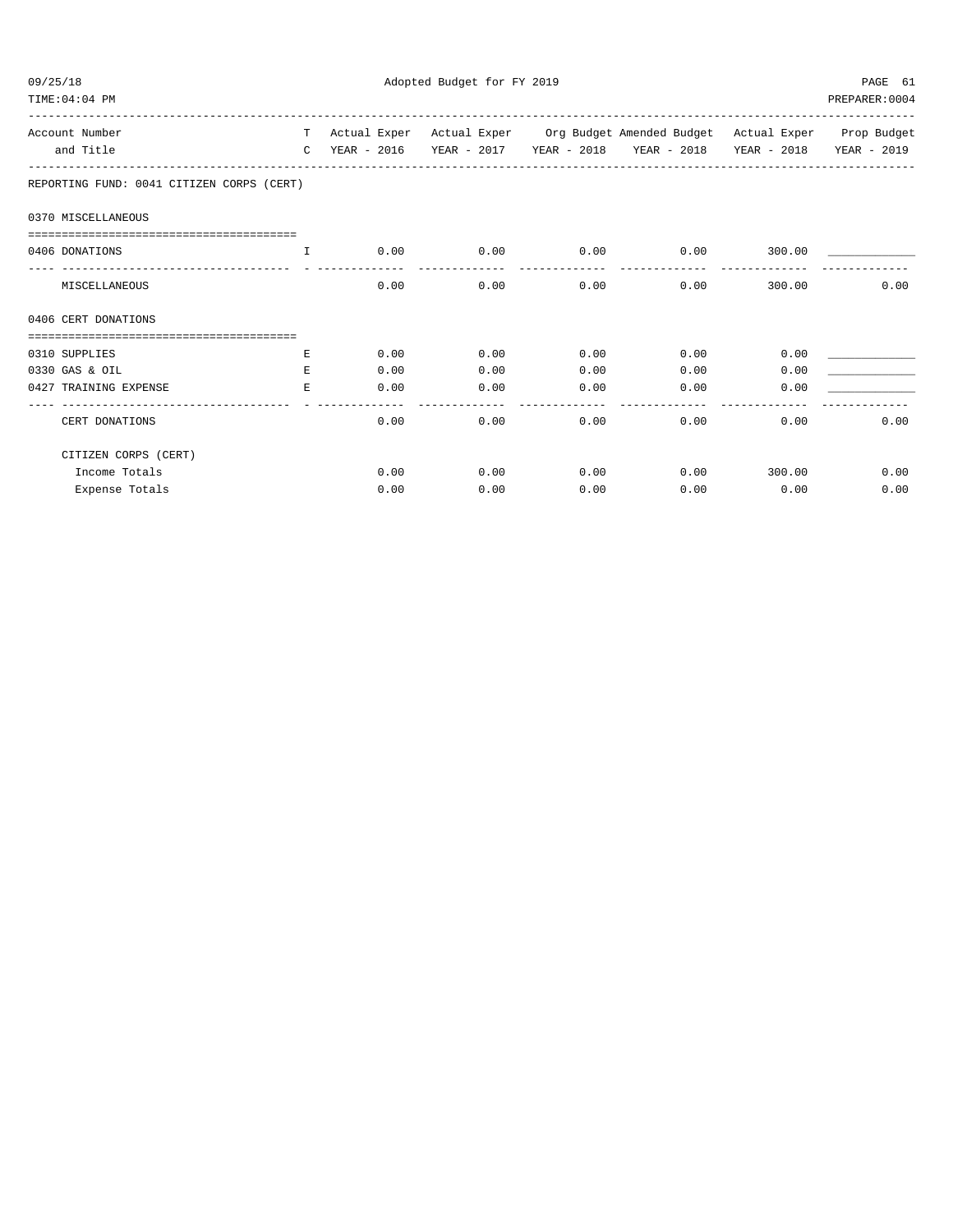| 09/25/18                              | Adopted Budget for FY 2019 |          |          |                   |                                                                                |                   |                         |
|---------------------------------------|----------------------------|----------|----------|-------------------|--------------------------------------------------------------------------------|-------------------|-------------------------|
| TIME: 04: 04 PM                       |                            |          |          |                   |                                                                                |                   | PREPARER: 0004          |
| Account Number                        |                            |          |          |                   | T Actual Exper Actual Exper Org Budget Amended Budget Actual Exper Prop Budget |                   |                         |
| and Title                             |                            |          |          |                   | C YEAR - 2016 YEAR - 2017 YEAR - 2018 YEAR - 2018                              |                   | YEAR - 2018 YEAR - 2019 |
| REPORTING FUND: 0045 CHAPTER 19 FUNDS |                            |          |          |                   |                                                                                |                   |                         |
| 0330 GRANT INCOME                     |                            |          |          |                   |                                                                                |                   |                         |
|                                       |                            |          |          |                   |                                                                                |                   |                         |
| 0403 CHAPTER 19 FUNDS                 |                            |          |          |                   | $1,850.32$ $4,000.00$ $6,030.21$ $7,949.43$                                    |                   |                         |
| GRANT INCOME                          |                            | 796.73   |          |                   | 1,850.32 4,000.00 6,030.21 7,949.43                                            |                   | 0.00                    |
| 0403 CHAPTER 19 FUNDS                 |                            |          |          |                   |                                                                                |                   |                         |
|                                       |                            |          |          |                   |                                                                                |                   |                         |
| 0103 SALARY                           | E                          | 0.00     | 906.00   | 0.00              | 1,768.00 1,068.00                                                              |                   |                         |
| 0201 SOCIAL SECURITY                  | $\mathbf E$                | 0.00     | 56.18    | 0.00              | 200.00                                                                         | 66.22             |                         |
| 0204 WORKERS COMPENSATION             | Е                          | 0.00     | 0.00     | 0.00              | 0.00                                                                           | 0.00              |                         |
| 0205 MEDICARE TAX                     | Е                          | 0.00     | 13.14    | 0.00              | 62.21                                                                          | 15.49             |                         |
| 0310 OFFICE SUPPLIES                  | $\mathbf E$                | 867.50   | 525.00   | 500.00            | 1,000.00                                                                       | 655.50            |                         |
| 0427 OUT OF COUNTY TRAVEL             | E                          | 279.23   | 0.00     | 100.00            | 100.00                                                                         | 2,787.47          |                         |
| 0481 DUES                             | Е                          |          |          | 0.00              | 250.00                                                                         | 250.00            |                         |
| 0572 OFFICE EQUIPMENT                 | E                          | 0.00     | 0.00     | 700.00            | 700.00                                                                         | 0.00              |                         |
| 0573 ELECTION EQUIPMENT               | E                          | 0.00     | 3,975.00 |                   | 2,700.00 1,950.00                                                              | 0.00              |                         |
| 0574 COMPUTER EQUIPMENT               | Е                          | 0.00     | 0.00     | 0.00              | 0.00                                                                           | 0.00              |                         |
| CHAPTER 19 FUNDS                      |                            | 1,146.73 |          | 5,475.32 4,000.00 |                                                                                | 6,030.21 4,842.68 | 0.00                    |
| CHAPTER 19 FUNDS                      |                            |          |          |                   |                                                                                |                   |                         |
| Income Totals                         |                            |          |          |                   | 796.73 1,850.32 4,000.00 6,030.21 7,949.43                                     |                   | 0.00                    |
| Expense Totals                        |                            | 1,146.73 | 5,475.32 | 4,000.00          | 6,030.21                                                                       | 4,842.68          | 0.00                    |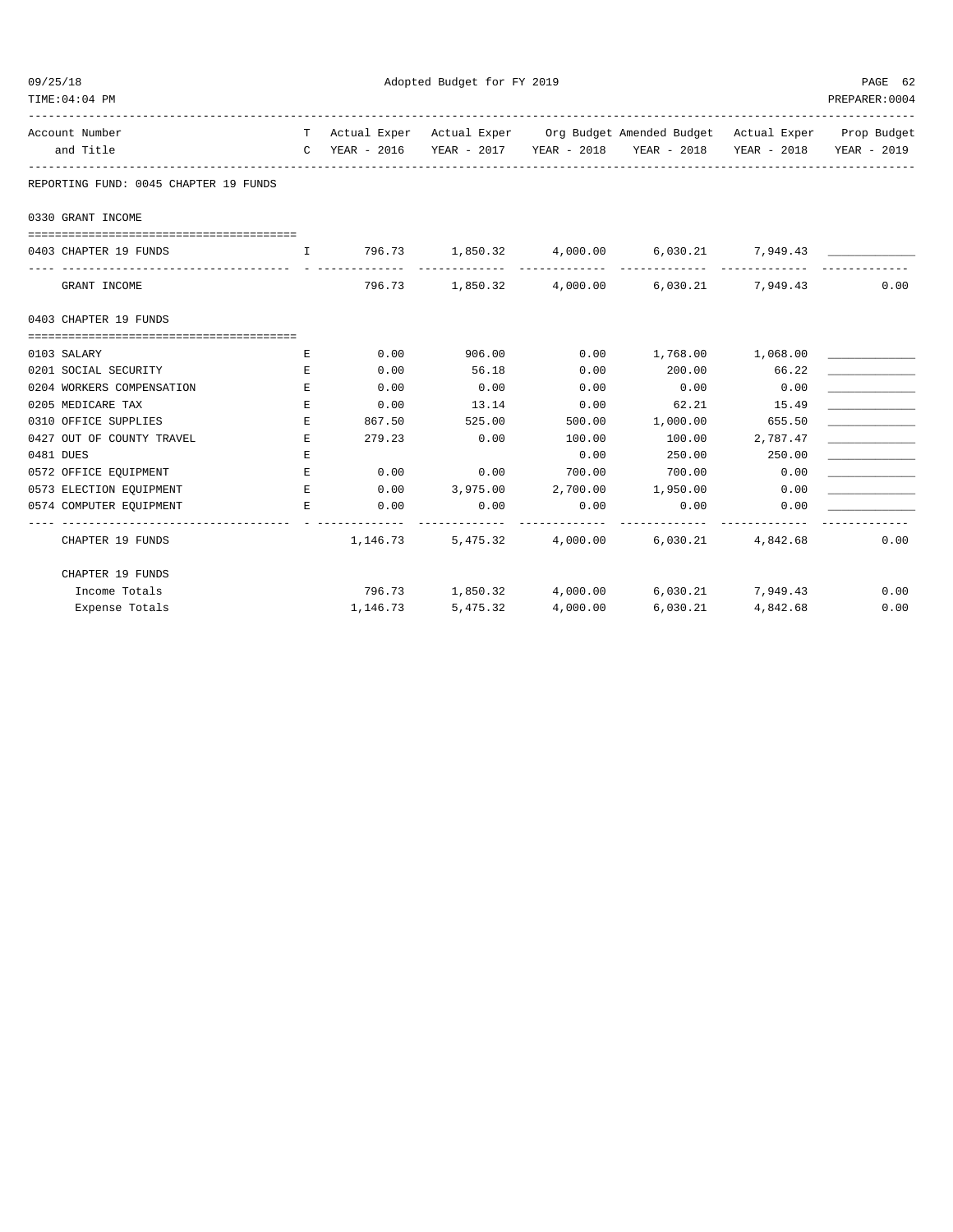| 09/25/18                                                                                                                                                                                                                                                                                                                        |    | Adopted Budget for FY 2019 |                                      |           |                                                                                |           |                |  |
|---------------------------------------------------------------------------------------------------------------------------------------------------------------------------------------------------------------------------------------------------------------------------------------------------------------------------------|----|----------------------------|--------------------------------------|-----------|--------------------------------------------------------------------------------|-----------|----------------|--|
| TIME: 04: 04 PM                                                                                                                                                                                                                                                                                                                 |    |                            |                                      |           |                                                                                |           | PREPARER: 0004 |  |
| Account Number                                                                                                                                                                                                                                                                                                                  |    |                            |                                      |           | T Actual Exper Actual Exper Org Budget Amended Budget Actual Exper Prop Budget |           |                |  |
| and Title                                                                                                                                                                                                                                                                                                                       |    |                            |                                      |           | C YEAR - 2016 YEAR - 2017 YEAR - 2018 YEAR - 2018 YEAR - 2018                  |           | YEAR - 2019    |  |
| REPORTING FUND: 0046 SAFE ROOM REIMBURSEMENT PROGRAM                                                                                                                                                                                                                                                                            |    |                            |                                      |           |                                                                                |           |                |  |
| 0300 CASH                                                                                                                                                                                                                                                                                                                       |    |                            |                                      |           |                                                                                |           |                |  |
| 0146 BEGINNING CASH BALANCE<br>$\mathbf{I}$ and $\mathbf{I}$ and $\mathbf{I}$ and $\mathbf{I}$ and $\mathbf{I}$ and $\mathbf{I}$ and $\mathbf{I}$ and $\mathbf{I}$ and $\mathbf{I}$ and $\mathbf{I}$ and $\mathbf{I}$ and $\mathbf{I}$ and $\mathbf{I}$ and $\mathbf{I}$ and $\mathbf{I}$ and $\mathbf{I}$ and $\mathbf{I}$ and |    | 0.00                       | $0.00$ $1,200.00$ $1,200.00$         |           |                                                                                | 0.00      |                |  |
| CASH                                                                                                                                                                                                                                                                                                                            |    | 0.00                       |                                      |           | $0.00$ 1, 200.00 1, 200.00 0.00                                                |           | 0.00           |  |
| 0330 GRANT INCOME                                                                                                                                                                                                                                                                                                               |    |                            |                                      |           |                                                                                |           |                |  |
|                                                                                                                                                                                                                                                                                                                                 |    |                            |                                      |           |                                                                                |           |                |  |
| 0475 SAFE ROOM REIMBURSEMENT DR-4029 I 91,183.42 92,434.56 90,000.00 90,000.00 63,985.77 60,000.00                                                                                                                                                                                                                              |    |                            |                                      |           |                                                                                |           |                |  |
| 0476 ADMINISTRATIVE FEE                                                                                                                                                                                                                                                                                                         |    |                            | $I = 3,900.00$ $4,200.00$ $3,000.00$ |           | $3,000.00$ $2,400.00$                                                          |           | 2,000.00       |  |
| GRANT INCOME                                                                                                                                                                                                                                                                                                                    |    |                            |                                      |           | 95,083.42 96,634.56 93,000.00 93,000.00 66,385.77 62,000.00                    |           |                |  |
| 0475 SAFE ROOM REIMBURSEMENT PROGRAM                                                                                                                                                                                                                                                                                            |    |                            |                                      |           |                                                                                |           |                |  |
|                                                                                                                                                                                                                                                                                                                                 |    |                            |                                      |           |                                                                                |           |                |  |
| 0310 OFFICE SUPPLIES                                                                                                                                                                                                                                                                                                            | E  |                            | 522.41 1,278.02 0.00                 |           | 200.00 722.60                                                                  |           | 600.00         |  |
| 0314 SAFE ROOM REIMBURSEMENT                                                                                                                                                                                                                                                                                                    | E  | 91,183.42                  | 92,434.60 93,300.00                  |           | 92,600.00 63,985.80                                                            |           | 60,000.00      |  |
| 0330 GAS/OIL                                                                                                                                                                                                                                                                                                                    | E  |                            | 127.39                               | 150.00    | 150.00                                                                         | 45.85     | 150.00         |  |
| 0427 OUT OF COUNTY TRAVEL                                                                                                                                                                                                                                                                                                       | E  | 527.59                     | 577.87                               | 500.00    | 500.00                                                                         | 26.75     | 500.00         |  |
| 0454 R&M AUTO                                                                                                                                                                                                                                                                                                                   | E  |                            | 212.78                               | 250.00    | 750.00                                                                         | 595.00    | 750.00         |  |
| 0573 RADIO EQUIPMENT                                                                                                                                                                                                                                                                                                            | Е  | 3,438.01                   | 0.00                                 | 0.00      | 0.00                                                                           | 0.00      |                |  |
| 0574 COMPUTER EQUIPMENT                                                                                                                                                                                                                                                                                                         | E. | 1,471.07                   | 0.00                                 | 0.00      | 0.00                                                                           | 0.00      |                |  |
| SAFE ROOM REIMBURSEMENT PROGRAM                                                                                                                                                                                                                                                                                                 |    |                            |                                      |           | $97,142.50$ $94,630.66$ $94,200.00$ $94,200.00$ $65,376.00$ $62,000.00$        |           |                |  |
| SAFE ROOM REIMBURSEMENT PROGRAM                                                                                                                                                                                                                                                                                                 |    |                            |                                      |           |                                                                                |           |                |  |
| Income Totals                                                                                                                                                                                                                                                                                                                   |    |                            |                                      |           | 95,083.42  96,634.56  94,200.00  94,200.00  66,385.77  62,000.00               |           |                |  |
| Expense Totals                                                                                                                                                                                                                                                                                                                  |    | 97,142.50                  | 94,630.66                            | 94,200.00 | 94,200.00                                                                      | 65,376.00 | 62,000.00      |  |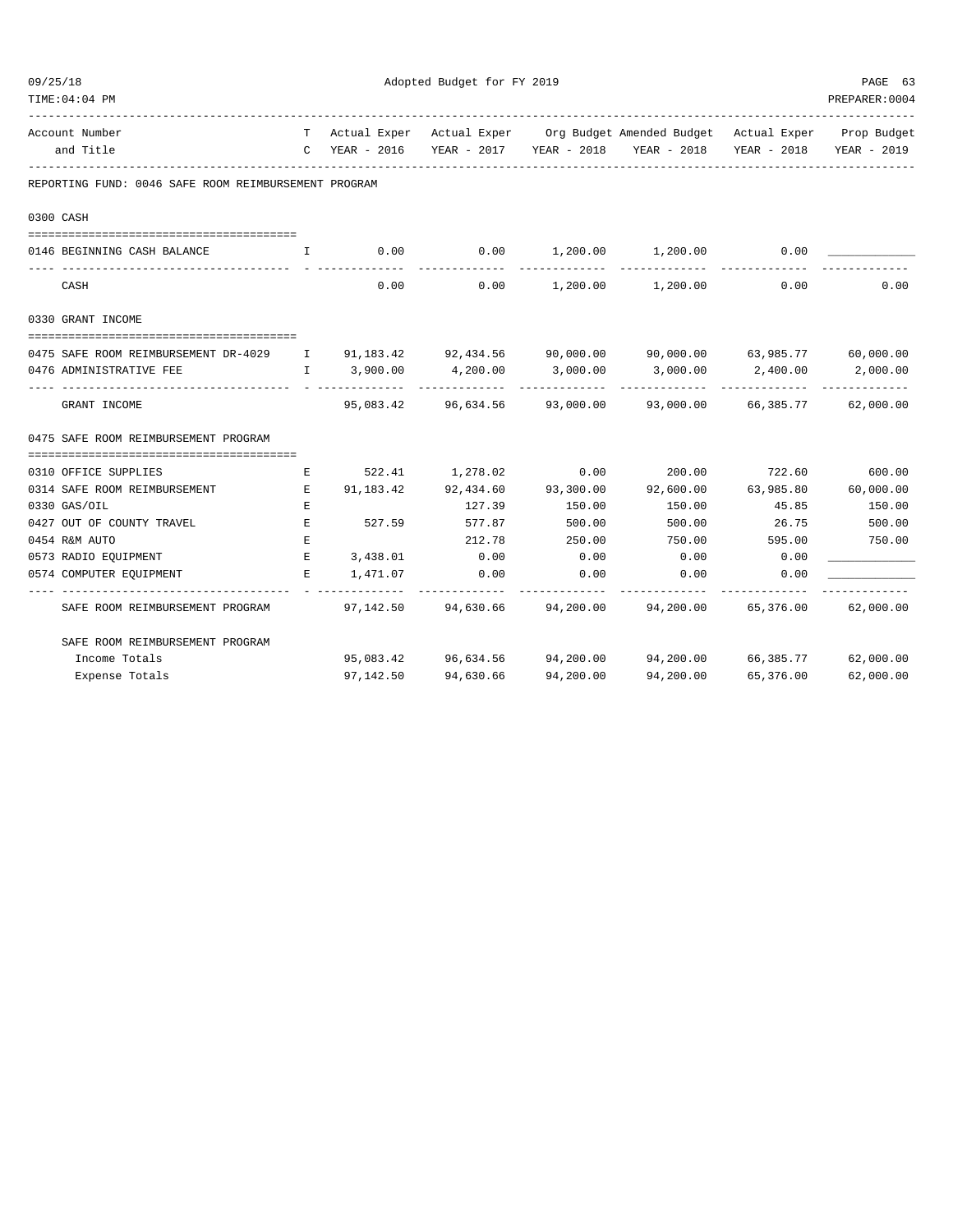| 09/25/18 |                                                                           |                                                                 |               | Adopted Budget for FY 2019 | PAGE 64       |                                                                                |                     |                           |
|----------|---------------------------------------------------------------------------|-----------------------------------------------------------------|---------------|----------------------------|---------------|--------------------------------------------------------------------------------|---------------------|---------------------------|
|          | TIME: 04: 04 PM                                                           |                                                                 |               |                            |               |                                                                                |                     | PREPARER: 0004            |
|          | Account Number                                                            |                                                                 |               |                            |               | T Actual Exper Actual Exper Org Budget Amended Budget Actual Exper Prop Budget |                     |                           |
|          | and Title                                                                 |                                                                 |               |                            |               | C YEAR - 2016 YEAR - 2017 YEAR - 2018 YEAR - 2018 YEAR - 2018 YEAR - 2019      |                     |                           |
|          | REPORTING FUND: 0048 ELECTION EQUIPMENT FUND                              |                                                                 |               |                            |               |                                                                                |                     |                           |
|          | 0300 CASH                                                                 |                                                                 |               |                            |               |                                                                                |                     |                           |
|          | 0148 BEGINNING CASH BALANCE I                                             |                                                                 |               | $0.00$ 0.00                |               | 17,100.00  17,100.00  0.00                                                     |                     | 7,070.00                  |
|          | CASH                                                                      |                                                                 | 0.00          | 0.00                       | _____________ | 17,100.00 17,100.00                                                            | 0.00                | -------------<br>7,070.00 |
|          | 0340 INCOME                                                               |                                                                 |               |                            |               |                                                                                |                     |                           |
|          | 0130 REFUNDS & MISCELLANEOUS                                              | $\mathbf{I}$ and $\mathbf{I}$ and $\mathbf{I}$ and $\mathbf{I}$ |               | $0.00$ 0.00                |               | $0.00$ $0.00$ $0.00$ $0.00$                                                    |                     |                           |
|          | 0403 CONTRACT ADMINISTRATIVE FEE T                                        |                                                                 |               |                            | 0.00          | $0.00$ 225.00                                                                  |                     |                           |
|          | 0484 ELECTION REIMBURSEMENT                                               | $\mathbf{I}$                                                    | ------------- |                            |               | $7,270.17$ $8,524.32$ $4,000.00$ $4,000.00$ $6,605.00$                         |                     | 4,000.00                  |
|          | INCOME                                                                    |                                                                 | 7,270.17      |                            |               | --------------<br>8,524.32 4,000.00 4,000.00 6,830.00                          | -------------       | 4,000.00                  |
|          | 0403 ELECTION EOUIPMENT FUND                                              |                                                                 |               |                            |               |                                                                                |                     |                           |
|          | 0485 LICENSE/SUPPORT                                                      |                                                                 |               |                            |               | $E$ 667.00 0.00 0.00 0.00 0.00 0.00                                            |                     |                           |
|          | $\mathbf{E}$ and $\mathbf{E}$ and $\mathbf{E}$<br>0573 ELECTION EOUIPMENT |                                                                 |               | 8,272.81 1,012.75          |               | 21,100.00 21,100.00 10,263.55                                                  |                     | 11,070.00                 |
|          | ELECTION EQUIPMENT FUND                                                   |                                                                 |               | 8,939.81 1,012.75          |               | 21,100.00 21,100.00 10,263.55 11,070.00                                        |                     |                           |
|          | ELECTION EQUIPMENT FUND                                                   |                                                                 |               |                            |               |                                                                                |                     |                           |
|          | Income Totals                                                             |                                                                 |               | 7,270.17 8,524.32          |               | 21,100.00 21,100.00 6,830.00 11,070.00                                         |                     |                           |
|          | Expense Totals                                                            |                                                                 | 8,939.81      | 1,012.75                   | 21,100.00     |                                                                                | 21,100.00 10,263.55 | 11,070.00                 |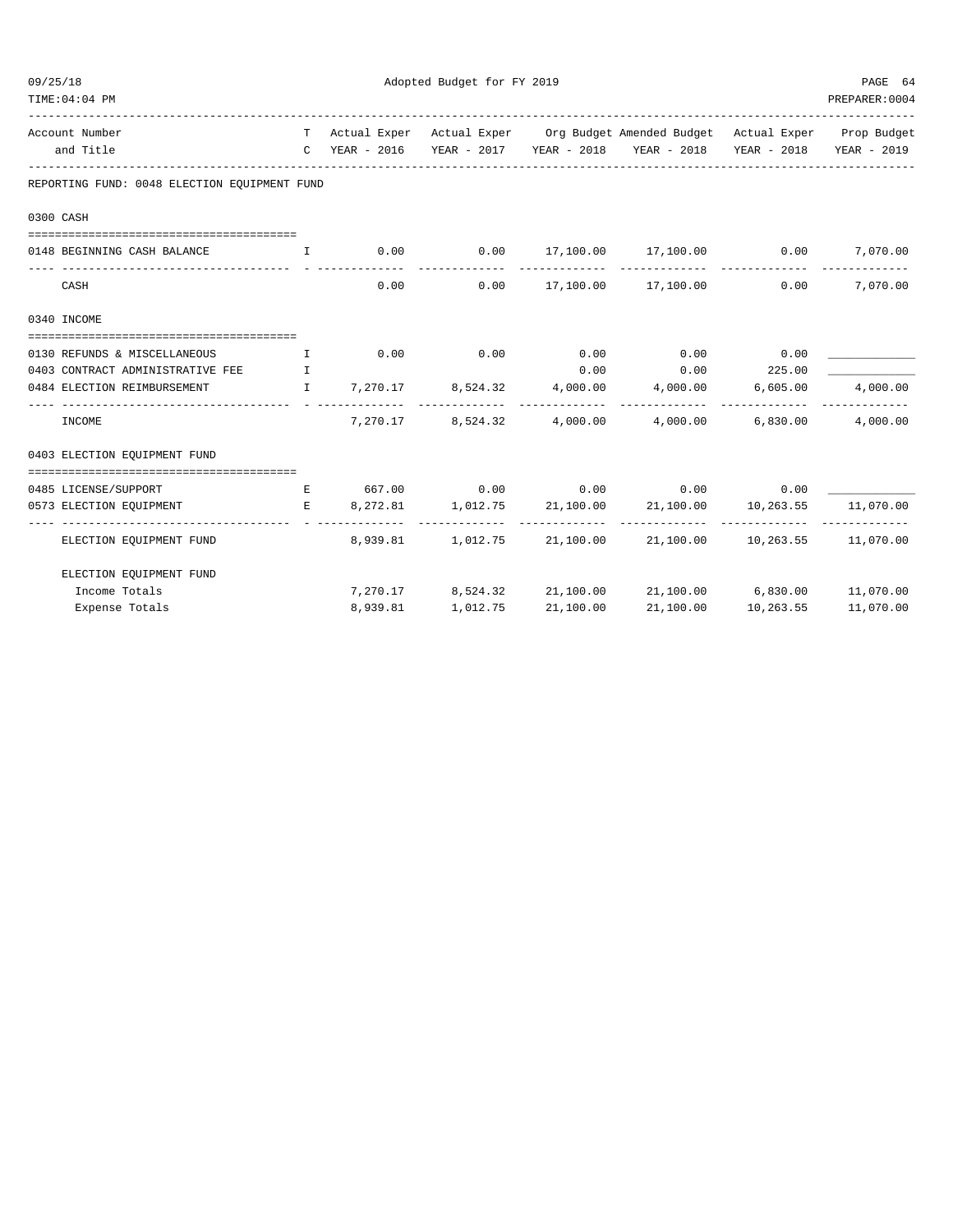| 09/25/18 |                                                                                             |  | Adopted Budget for FY 2019 |      |  |                                                                                |      |                |  |
|----------|---------------------------------------------------------------------------------------------|--|----------------------------|------|--|--------------------------------------------------------------------------------|------|----------------|--|
|          | TIME: 04: 04 PM                                                                             |  |                            |      |  |                                                                                |      | PREPARER: 0004 |  |
|          | Account Number                                                                              |  |                            |      |  | T Actual Exper Actual Exper Org Budget Amended Budget Actual Exper Prop Budget |      |                |  |
|          | and Title                                                                                   |  |                            |      |  | C YEAR - 2016 YEAR - 2017 YEAR - 2018 YEAR - 2018 YEAR - 2018 YEAR - 2019      |      |                |  |
|          | REPORTING FUND: 0051 CO.CLERK CO.& DIST.CT. TECHNOLOGY                                      |  |                            |      |  |                                                                                |      |                |  |
|          | 0300 CASH                                                                                   |  |                            |      |  |                                                                                |      |                |  |
|          |                                                                                             |  |                            |      |  |                                                                                |      |                |  |
|          | 0151 BEGINNING CASH BALANCE<br>$\mathbf{I}$ and $\mathbf{I}$                                |  |                            |      |  | $0.00$ $0.00$ $0.00$ $0.00$                                                    |      | 2,400.00       |  |
|          | CASH                                                                                        |  |                            |      |  | $0.00$ $0.00$ $0.00$ $0.00$ $0.00$ $0.00$                                      | 0.00 | 2,400.00       |  |
|          | 0370 CO.CLK.MISCELLANEOUS INCOME                                                            |  |                            |      |  |                                                                                |      |                |  |
|          | 0440 CO.CLK.CO.& DIST.CT.TECHNOLOGY FEE 1 1,433.65 1,178.82 1,000.00 1,000.00 730.96 600.00 |  |                            |      |  |                                                                                |      |                |  |
|          | CO.CLK.MISCELLANEOUS INCOME 1,433.65 1,178.82 1,000.00 1,000.00 730.96 600.00               |  |                            |      |  |                                                                                |      |                |  |
|          | 0440 CO.CLK.COURT TECHNOLOGY EQUIPMENT                                                      |  |                            |      |  |                                                                                |      |                |  |
|          | 0572 OFFICE EOUIPMENT                                                                       |  |                            |      |  | E 129.10 0.00 1,000.00 1,000.00 37.59                                          |      | 3,000.00       |  |
|          | CO.CLK.COURT TECHNOLOGY EQUIPMENT 129.10 0.00 1,000.00 1,000.00 37.59                       |  |                            |      |  |                                                                                |      | 3,000.00       |  |
|          | CO. CLERK CO.& DIST. CT. TECHNOLOGY                                                         |  |                            |      |  |                                                                                |      |                |  |
|          | Income Totals                                                                               |  |                            |      |  | $1,433.65$ $1,178.82$ $1,000.00$ $1,000.00$ 730.96                             |      | 3,000.00       |  |
|          | Expense Totals                                                                              |  | 129.10                     | 0.00 |  | 1,000.00    1,000.00    37.59                                                  |      | 3,000.00       |  |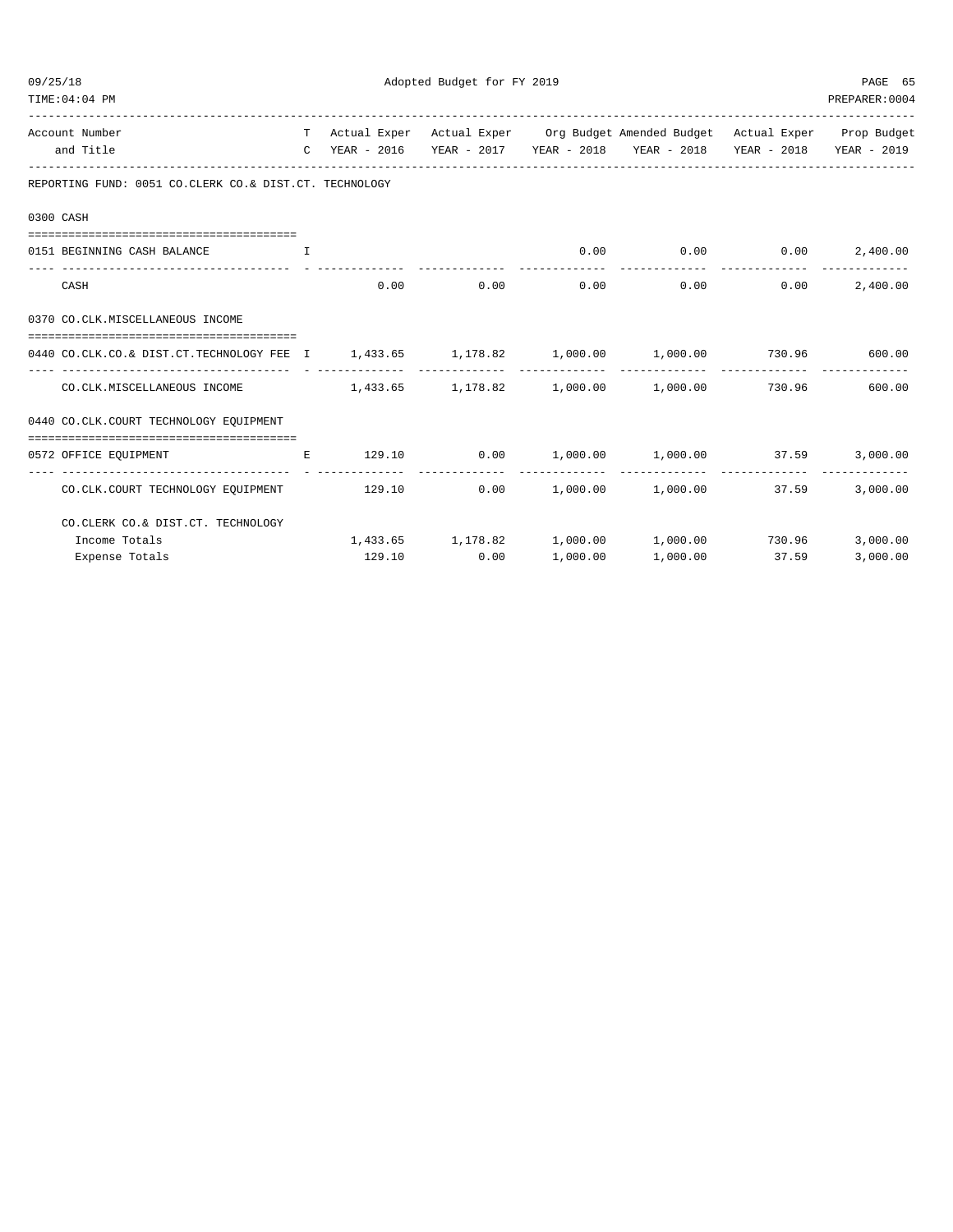| 09/25/18                                                                                |  | PAGE 66 |       |          |                                                                                |               |               |
|-----------------------------------------------------------------------------------------|--|---------|-------|----------|--------------------------------------------------------------------------------|---------------|---------------|
| TIME: 04: 04 PM                                                                         |  |         |       |          |                                                                                |               | PREPARER:0004 |
| Account Number                                                                          |  |         |       |          | T Actual Exper Actual Exper Org Budget Amended Budget Actual Exper Prop Budget |               |               |
| and Title                                                                               |  |         |       |          | C YEAR - 2016 YEAR - 2017 YEAR - 2018 YEAR - 2018 YEAR - 2018 YEAR - 2019      |               |               |
| REPORTING FUND: 0052 CO.CLK.COURT RECORDS PRESERVATION                                  |  |         |       |          |                                                                                |               |               |
| 0360 INTEREST EARNINGS                                                                  |  |         |       |          |                                                                                |               |               |
| 0100 INTEREST EARNINGS THE 22.28 8.21 6.00 6.00 9.38                                    |  |         |       |          |                                                                                |               |               |
| INTEREST EARNINGS                                                                       |  |         | 22.28 |          | 8.21 6.00 6.00                                                                 |               | 0.00<br>9.38  |
| 0370 CO.CLK.MISCELLANEOUS INCOME                                                        |  |         |       |          |                                                                                |               |               |
| 0133 CO.CLK.COURT RECORDS PRESERVATION F I 4,231.37 2,572.08 5,000.00 5,000.00 1,680.00 |  |         |       |          |                                                                                |               |               |
| $CO.CLK.MISCELLANEOUS INCOME$ $4,231.37$ $2,572.08$ $5,000.00$ $5,000.00$ $1,680.00$    |  |         |       |          |                                                                                |               | 0.00          |
| 0449 CO.CLK.COURT RECORDS PRES.EOUIPMENT                                                |  |         |       |          |                                                                                |               |               |
| 0572 OFFICE EQUIPMENT E                                                                 |  |         |       |          | $0.00$ $0.00$ $5,006.00$ $5,006.00$ $0.00$                                     |               |               |
| CO.CLK.COURT RECORDS PRES.EQUIPMENT                                                     |  |         |       |          | $0.00$ $0.00$ $5,006.00$ $5,006.00$                                            |               | 0.00<br>0.00  |
| CO. CLK. COURT RECORDS PRESERVATION                                                     |  |         |       |          |                                                                                |               |               |
| Income Totals                                                                           |  |         |       |          | $4,253.65$ $2,580.29$ $5,006.00$ $5,006.00$ $1,689.38$                         |               | 0.00          |
| Expense Totals                                                                          |  | 0.00    | 0.00  | 5.006.00 |                                                                                | 5,006.00 0.00 | 0.00          |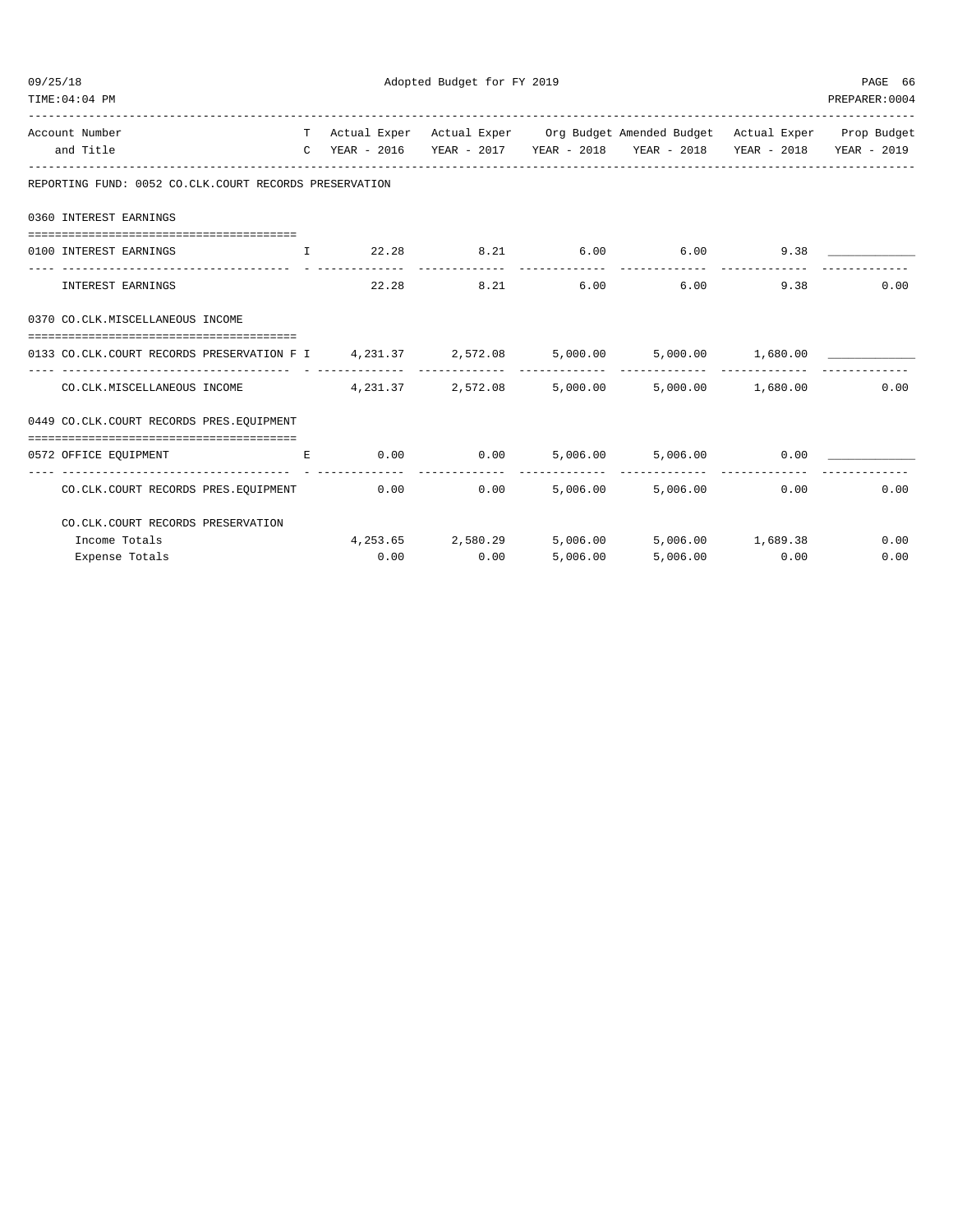| Adopted Budget for FY 2019<br>09/25/18                                                        |  |                         |                     |           |                                                                                                                                                                                                                              | PAGE 67        |                |
|-----------------------------------------------------------------------------------------------|--|-------------------------|---------------------|-----------|------------------------------------------------------------------------------------------------------------------------------------------------------------------------------------------------------------------------------|----------------|----------------|
| TIME: 04: 04 PM                                                                               |  |                         |                     |           |                                                                                                                                                                                                                              |                | PREPARER: 0004 |
| Account Number                                                                                |  |                         |                     |           | T Actual Exper Actual Exper Org Budget Amended Budget Actual Exper Prop Budget                                                                                                                                               |                |                |
| and Title                                                                                     |  |                         |                     |           | C YEAR - 2016 YEAR - 2017 YEAR - 2018 YEAR - 2018 YEAR - 2018 YEAR - 2019                                                                                                                                                    |                |                |
| REPORTING FUND: 0053 CO.CLERK RECORDS ARCHIVE                                                 |  |                         |                     |           |                                                                                                                                                                                                                              |                |                |
| 0300 CASH                                                                                     |  |                         |                     |           |                                                                                                                                                                                                                              |                |                |
|                                                                                               |  |                         |                     |           |                                                                                                                                                                                                                              |                |                |
| 0153 BEGINNING CASH BALANCE                                                                   |  |                         |                     |           | $I$ 0.00 0.00 18,104.98 18,104.98 0.00 134,000.00                                                                                                                                                                            |                | -------------  |
| CASH                                                                                          |  |                         | 0.00                |           | $0.00$ 18, 104.98 18, 104.98 0.00 134, 000.00                                                                                                                                                                                |                |                |
| 0370 MISCELLANEOUS INCOME                                                                     |  |                         |                     |           |                                                                                                                                                                                                                              |                |                |
| 0133 CO.CLERK RECORDS ARCHIVE FEE 1 63,759.92 95,789.78 40,000.00 40,000.00 71,890.00 _______ |  |                         |                     |           |                                                                                                                                                                                                                              |                |                |
| MISCELLANEOUS INCOME                                                                          |  |                         |                     |           | $63.759.92$ $95.789.78$ $40.000.00$ $40.000.00$ $71.890.00$ $0.00$                                                                                                                                                           |                |                |
| 0403 CO. CLERK RECORDS ARCHIVE                                                                |  |                         |                     |           |                                                                                                                                                                                                                              |                |                |
| 0437 DIGITAL IMAGING                                                                          |  |                         | E 229.50 0.00       |           | 53,700.00 53,700.00 15,900.75 134,000.00                                                                                                                                                                                     |                |                |
| 0490 CO.CLERK MISCELLANEOUS                                                                   |  | $E = 1,140.75$ 3,899.00 |                     |           | $4,404.98$ $4,404.98$ $0.00$ $100$ $100$ $100$ $100$ $100$ $100$ $100$ $100$ $100$ $100$ $100$ $100$ $100$ $100$ $100$ $100$ $100$ $100$ $100$ $100$ $100$ $100$ $100$ $100$ $100$ $100$ $100$ $100$ $100$ $100$ $100$ $100$ |                |                |
| CO. CLERK RECORDS ARCHIVE                                                                     |  |                         | $1,370.25$ 3,899.00 |           | --------------<br>58, 104.98 58, 104.98 15, 900.75 134, 000.00                                                                                                                                                               | -------------- |                |
| CO. CLERK RECORDS ARCHIVE                                                                     |  |                         |                     |           |                                                                                                                                                                                                                              |                |                |
| Income Totals                                                                                 |  |                         | 63,759.92 95,789.78 |           | 58, 104.98 58, 104.98 71, 890.00 134, 000.00                                                                                                                                                                                 |                |                |
| Expense Totals                                                                                |  | 1,370.25                | 3,899.00            | 58,104.98 | 58,104.98                                                                                                                                                                                                                    | 15,900.75      | 134,000.00     |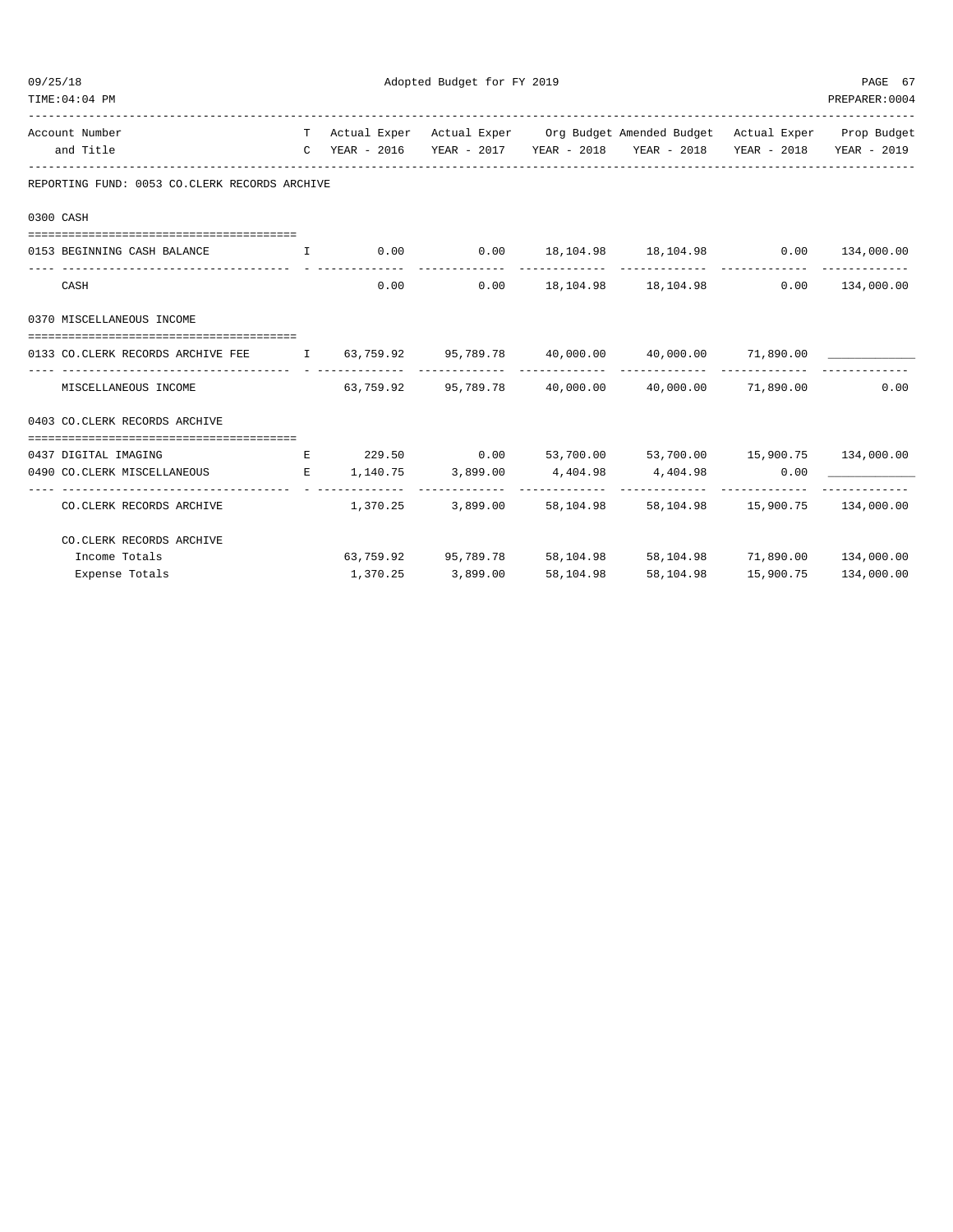| 09/25/18 |                                                     |              | PAGE 68       |                            |          |                                                                                |                            |                |
|----------|-----------------------------------------------------|--------------|---------------|----------------------------|----------|--------------------------------------------------------------------------------|----------------------------|----------------|
|          | TIME: 04: 04 PM                                     |              |               |                            |          |                                                                                |                            | PREPARER: 0004 |
|          | Account Number                                      |              |               |                            |          | T Actual Exper Actual Exper Org Budget Amended Budget Actual Exper Prop Budget |                            |                |
|          | and Title                                           |              | C YEAR - 2016 |                            |          | YEAR - 2017   YEAR - 2018   YEAR - 2018   YEAR - 2018                          |                            | YEAR - 2019    |
|          | REPORTING FUND: 0055 F.C. LAW ENFORCEMENT EDUCATION |              |               |                            |          |                                                                                |                            |                |
|          | 0300 CASH                                           |              |               |                            |          |                                                                                |                            |                |
|          | 0156 BEGINNING CASH BALANCE                         | $\mathbf{I}$ | 0.00          | 0.00                       | 500.00   | 500.00                                                                         | 0.00                       |                |
|          | CASH                                                |              | 0.00          | 0.00                       | 500.00   | 500.00                                                                         | 0.00                       | 0.00           |
|          | 0360 INTEREST EARNINGS                              |              |               |                            |          |                                                                                |                            |                |
|          | 0100 INTEREST EARNINGS                              | I.           | 0.12          | 0.21                       | 0.00     | 0.00                                                                           | 0.13                       |                |
|          | INTEREST EARNINGS                                   |              | 0.12          | 0.21                       | 0.00     | 0.00                                                                           | 0.13                       | 0.00           |
|          | 0370 MISCELLANEOUS                                  |              |               |                            |          |                                                                                |                            |                |
|          | 0130 REFUNDS & MISCELLANEOUS                        |              |               |                            |          | $I$ 0.00 0.00 0.00 0.00 0.00 0.00                                              |                            |                |
|          | 0160 PEACE OFFICER ALLOCATION                       |              | I 1,827.51    | 2,211.27                   | 2,600.00 | 2,600.00                                                                       | 1,841.91                   | 1,800.00       |
|          | MISCELLANEOUS                                       |              |               | 1,827.51 2,211.27          | 2,600.00 | -----------                                                                    | 2,600.00 1,841.91 1,800.00 | -------------  |
|          | 0560 LAW ENFORCEMENT EDUCATION                      |              |               |                            |          |                                                                                |                            |                |
|          |                                                     |              |               |                            |          |                                                                                |                            |                |
|          | 0427 OUT OF COUNTY TRAVEL                           | Е            | 0.00          | 0.00                       | 0.00     | 0.00                                                                           | 0.00                       |                |
|          | 0428 TRAINING & TUITION                             | E            | 235.00        | 2,328.23                   | 3,100.00 | 3,100.00                                                                       | 2,038.76                   | 1,800.00       |
|          | 0435 PRINTING                                       | E            | 0.00          | 0.00                       | 0.00     | 0.00                                                                           | 0.00                       |                |
|          | 0490 MISCELLANEOUS                                  | E.           | 0.00          | 1,760.00                   | 0.00     | 0.00<br>---------                                                              | 0.00                       |                |
|          | LAW ENFORCEMENT EDUCATION                           |              | 235.00        | 4,088.23                   | 3,100.00 | 3,100.00                                                                       | 2,038.76                   | 1,800.00       |
|          | F.C. LAW ENFORCEMENT EDUCATION                      |              |               |                            |          |                                                                                |                            |                |
|          | Income Totals                                       |              |               | 1,827.63 2,211.48 3,100.00 |          | 3,100.00  1,842.04  1,800.00                                                   |                            |                |
|          | Expense Totals                                      |              | 235.00        | 4,088.23                   | 3,100.00 | 3,100.00                                                                       | 2,038.76                   | 1,800.00       |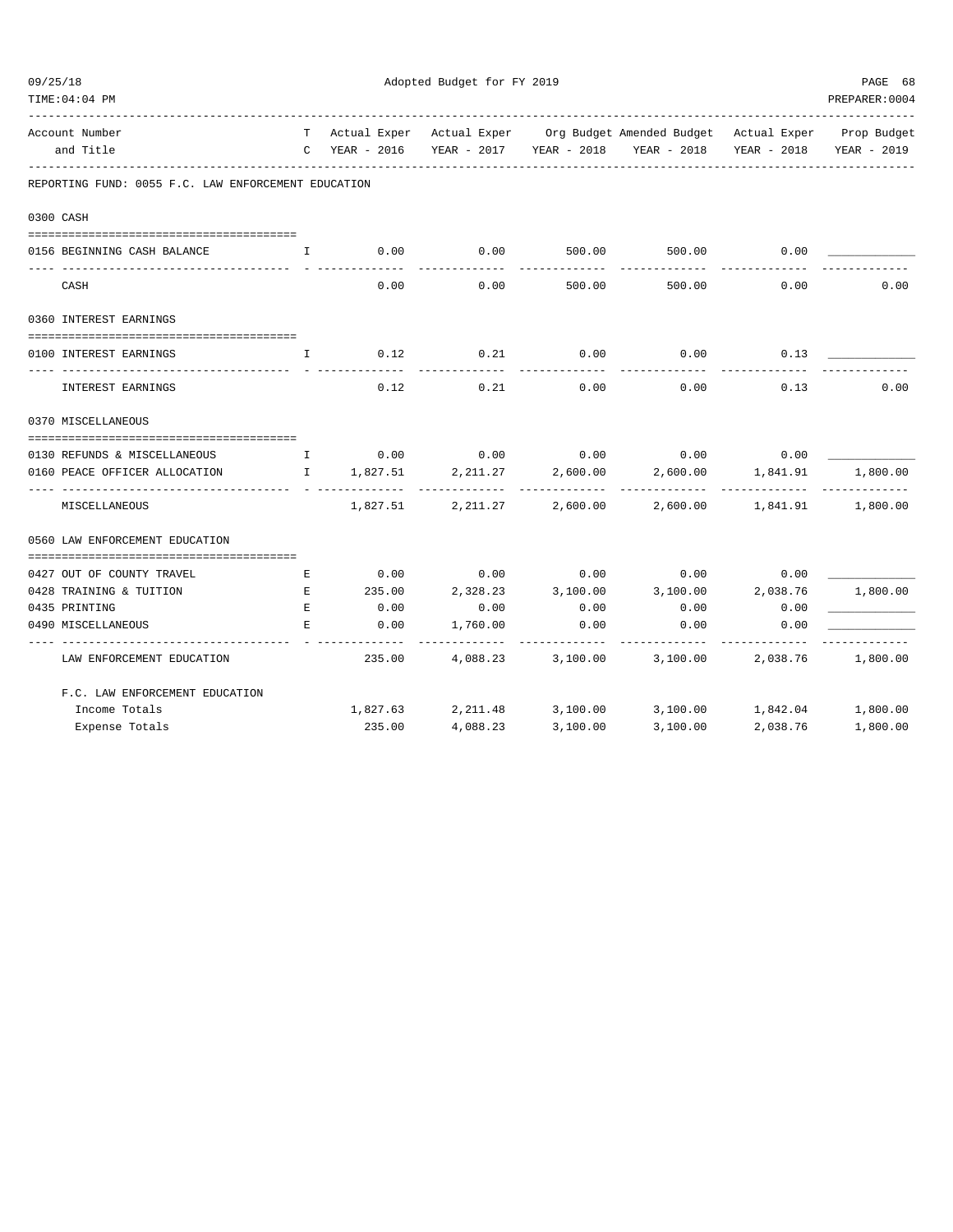| 09/25/18                                    |              |               | Adopted Budget for FY 2019 |                         |                                                                              |                           |                |  |  |  |
|---------------------------------------------|--------------|---------------|----------------------------|-------------------------|------------------------------------------------------------------------------|---------------------------|----------------|--|--|--|
| TIME: 04: 04 PM                             |              |               |                            |                         |                                                                              |                           | PREPARER: 0004 |  |  |  |
| Account Number                              | T.           |               |                            |                         | Actual Exper Actual Exper Org Budget Amended Budget Actual Exper Prop Budget |                           |                |  |  |  |
| and Title                                   |              | C YEAR - 2016 |                            | YEAR - 2017 YEAR - 2018 | YEAR - 2018 YEAR - 2018                                                      |                           | YEAR - 2019    |  |  |  |
| REPORTING FUND: 0056 F C SHERIFF FORFEITURE |              |               |                            |                         |                                                                              |                           |                |  |  |  |
| 0300 CASH                                   |              |               |                            |                         |                                                                              |                           |                |  |  |  |
| $\mathbf{I}$<br>0156 BEGINNING CASH BALANCE |              |               |                            |                         | $0.00$ $0.00$ $18,000.00$ $18,000.00$ $0.00$                                 |                           |                |  |  |  |
|                                             |              |               |                            |                         |                                                                              |                           |                |  |  |  |
| CASH                                        |              | 0.00          |                            |                         | $0.00$ 18,000.00 18,000.00                                                   | 0.00                      | 0.00           |  |  |  |
| 0330 GRANTS                                 |              |               |                            |                         |                                                                              |                           |                |  |  |  |
| 0560 BULLETPROOF VEST PARTNERSHIP 1         |              | 0.00          | 0.00                       | 0.00                    | 0.00                                                                         | 0.00                      |                |  |  |  |
| GRANTS                                      |              | 0.00          | 0.00                       | 0.00                    | 0.00                                                                         | 0.00                      | 0.00           |  |  |  |
| 0352 OTHER FOREITURES                       |              |               |                            |                         |                                                                              |                           |                |  |  |  |
| 0200 CONTRABAND FOREITURE                   | $\mathbb{I}$ |               | 10,684.33 21,092.82        |                         | 5,000.00 13,800.00 62,083.58                                                 |                           |                |  |  |  |
| 0300 PLEA BARGAIN AGREEMENT                 | $\mathbb{I}$ | 0.00          | 0.00                       | 0.00                    | 0.00                                                                         | 0.00                      |                |  |  |  |
|                                             |              | . <u>.</u>    |                            |                         | ---------                                                                    |                           |                |  |  |  |
| OTHER FOREITURES                            |              |               | 10,684.33 21,092.82        |                         | 5,000.00 13,800.00 62,083.58                                                 |                           | 0.00           |  |  |  |
| 0355 FEDERAL FORFEITURE FUNDS 2018          |              |               |                            |                         |                                                                              |                           |                |  |  |  |
| 0560 FEDERAL FORFEITURE FUNDS 2018          | Ι.           |               |                            | 0.00                    | ------------ -------                                                         | 417, 477. 22 432, 416. 35 |                |  |  |  |
| FEDERAL FORFEITURE FUNDS 2018               |              | 0.00          | 0.00                       | 0.00                    |                                                                              | 417, 477. 22 432, 416. 35 | 0.00           |  |  |  |
| 0360 INTEREST EARNINGS                      |              |               |                            |                         |                                                                              |                           |                |  |  |  |
| 0100 INTEREST EARNINGS-SO FORFEITURE I      |              | 2.85          | 2.80                       | 0.00                    | $0.00$ 23.24                                                                 |                           |                |  |  |  |
| 0159 INTEREST EARNINGS-FEDERAL FORF 2018 I  |              |               |                            | 0.00                    | 0.00                                                                         | 0.00                      |                |  |  |  |
| INTEREST EARNINGS                           |              | 2.85          | 2.80                       | 0.00                    | 0.00                                                                         | 23.24                     | 0.00           |  |  |  |
| 0370 MISCELLANEOUS                          |              |               |                            |                         |                                                                              |                           |                |  |  |  |
| 0108 FEDERAL OT REIMBURSEMENT               | Ι.           | 0.00          | 0.00                       | 0.00                    | 0.00                                                                         | 0.00                      |                |  |  |  |
| 0130 REFUNDS & MISCELLANEOUS                | $\mathbf{I}$ | 40.10         | 0.00                       | 0.00                    | 2,016.00                                                                     | 3,712.11                  |                |  |  |  |
| MISCELLANEOUS                               |              | 40.10         | .<br>0.00                  | 0.00                    | 2,016.00                                                                     | -----------<br>3,712.11   | 0.00           |  |  |  |
| 0390 TRANSFERS                              |              |               |                            |                         |                                                                              |                           |                |  |  |  |
| 0140 TRANSFERS IN                           | $\mathbf{I}$ | 0.00          | 0.00                       | 0.00                    | 0.00                                                                         | 0.00                      |                |  |  |  |
| TRANSFERS                                   |              | 0.00          | 0.00                       | 0.00                    | 0.00                                                                         | 0.00                      | 0.00           |  |  |  |
| 0560 F C SHERIFF FORFEITURE                 |              |               |                            |                         |                                                                              |                           |                |  |  |  |
|                                             |              |               |                            |                         |                                                                              |                           |                |  |  |  |
| 0108 SALARY<br>0201 SOCIAL SECURITY TAXES   | Ε<br>Ε       |               |                            | 0.00<br>0.00            | 0.00<br>0.00                                                                 | 0.00<br>0.00              |                |  |  |  |
| 0202 GROUP HEALTH INSURANCE                 | Ε            |               |                            | 0.00                    | 0.00                                                                         | 0.00                      |                |  |  |  |
| 0203 RETIREMENT                             | E            |               |                            | 0.00                    | 0.00                                                                         | 0.00                      |                |  |  |  |
| 0204 WORKERS COMPENSATION                   | Ε            |               |                            | 0.00                    | 0.00                                                                         | 0.00                      |                |  |  |  |
| 0205 MEDICARE TAX                           | Ε            |               |                            | 0.00                    | 0.00                                                                         | 0.00                      |                |  |  |  |
| 0310 SUPPLIES                               | E            | 2,633.07      | 2,736.23                   | 2,627.49                | 3,508.01                                                                     | 3,501.15                  |                |  |  |  |
| 0316 EMPLOYEE AWARDS BANQUET                | E            | 0.00          | 0.00                       | 0.00                    | 0.00                                                                         | 0.00                      |                |  |  |  |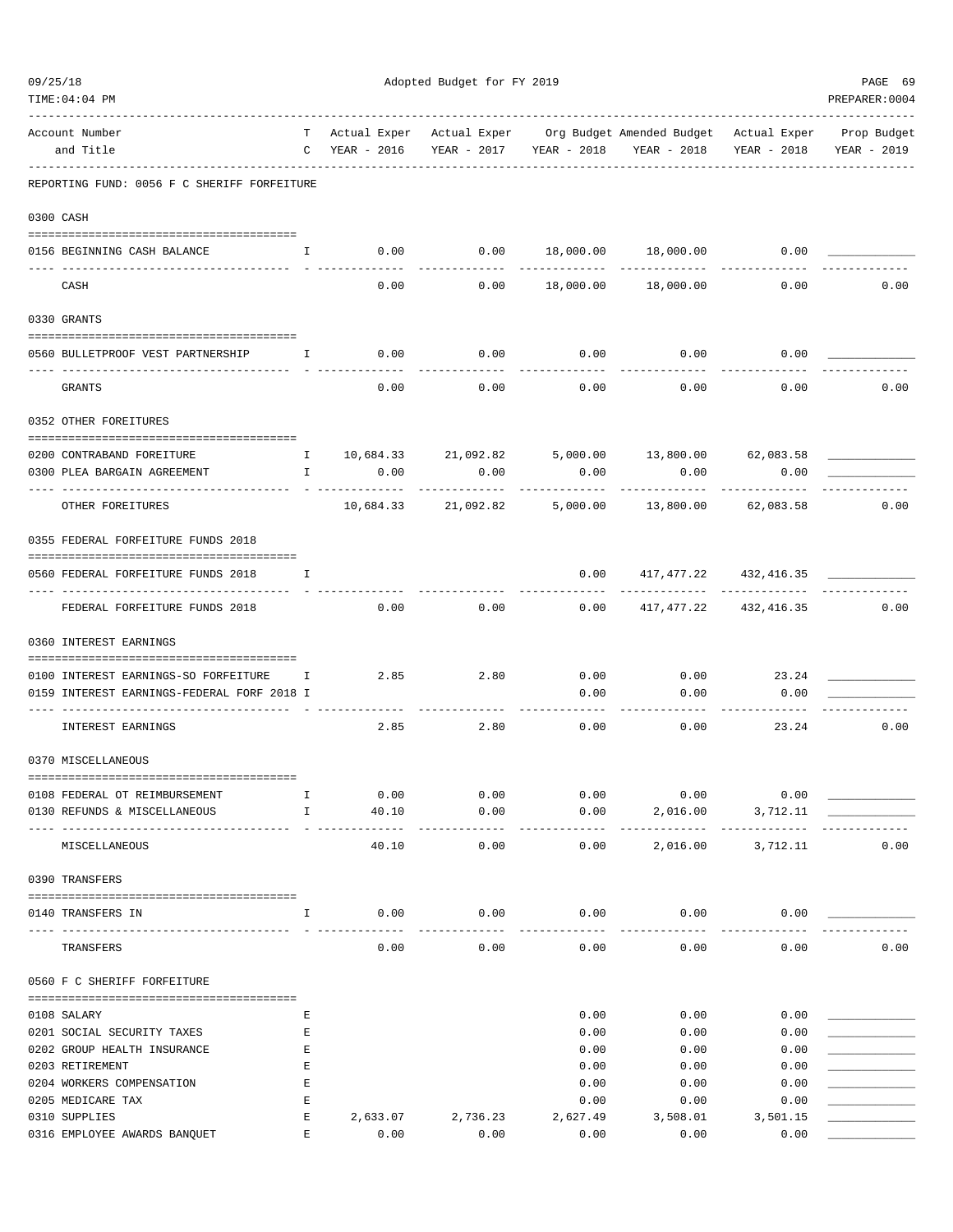TIME:04:04 PM PREPARER:0004

09/25/18 Adopted Budget for FY 2019 PAGE 70

| Account Number                              | т           | Actual Exper | Actual Exper |             | Org Budget Amended Budget | Actual Exper | Prop Budget |
|---------------------------------------------|-------------|--------------|--------------|-------------|---------------------------|--------------|-------------|
| and Title                                   | $\Gamma$    | YEAR - 2016  | YEAR - 2017  | YEAR - 2018 | YEAR - 2018               | YEAR - 2018  | YEAR - 2019 |
| REPORTING FUND: 0056 F C SHERIFF FORFEITURE |             |              |              |             |                           |              |             |
| 0395 UNIFORMS/PROT.VESTS                    | Ε           | 0.00         | 1,803.61     | 1,000.00    | 3,091.00                  | 3,091.00     |             |
| 0423 INTERNET SERVICE                       | E           |              | 1,268.66     | 3,250.00    | 3,040.70                  | 2,507.34     |             |
| 0427 OUT OF COUNTY TRAVEL                   | E           | 0.00         | 0.00         | 0.00        | 0.00                      | 0.00         |             |
| 0428 TRAINING & TUITION                     | E           | 0.00         | 0.00         | 0.00        | 2,377.75                  | 2,377.75     |             |
| 0452 R & M EQUIPMENT                        | Ε           | 0.00         | 0.00         | 0.00        | 0.00                      | 0.00         |             |
| 0454 R&M AUTO                               | E           | 0.00         | 0.00         | 0.00        | 0.00                      | 0.00         |             |
| 0460 EQUIPMENT RENTAL/LEASE                 | E           |              |              | 0.00        | 142.03                    | 142.03       |             |
| 0490 MISCELLANEOUS                          | E           |              |              | 0.00        | 734.00                    | 734.00       |             |
| 0495 NARCOTICS AND/OR OTHER INVESTIGATIO E  |             | 0.00         | 3,000.00     | 3,000.00    | 4,000.00                  | 4,000.00     |             |
| 0499 BANK SERVICE FEES                      | F.          | 135.00       | 135.00       | 135.00      | 135.00                    | 135.00       |             |
| 0571 AUTOMOBILES                            | E           | 0.00         | 0.00         | 0.00        | 0.00                      | 0.00         |             |
| 0572 OFFICE EQUIPMENT                       | E           | 1,249.96     | 0.00         | 0.00        | 0.00                      | 0.00         |             |
| 0573 TELEPHONE EQUIPMENT                    | E           | 0.00         | 0.00         | 0.00        | 0.00                      | 0.00         |             |
| 0580 INVESTIGATIVE EQUIPMENT                | E.          | 2,687.65     | 24,832.57    | 3,365.00    | 3,365.00                  | 3,328.00     |             |
| F C SHERIFF FORFEITURE                      |             | 6,705.68     | 33,776.07    | 13,377.49   | 20,393.49                 | 19,816.27    | 0.00        |
| 0565 INVESTIGATOR CRIMES AGAINST CHILDRE    |             |              |              |             |                           |              |             |
| 0108 SALARY                                 | Ε           |              | 0.00         | 6,278.63    | 6,278.63                  | 5,312.78     |             |
| 0201 SOCIAL SECURITY TAXES                  | E           |              | 0.00         | 389.28      | 389.28                    | 329.34       |             |
| 0202 GROUP HEALTH INSURANCE                 | $\mathbf E$ |              | 0.00         | 1,993.97    | 1,993.97                  | 1,625.80     |             |
| 0203 RETIREMENT                             | E           |              | 0.00         | 714.51      | 714.51                    | 605.34       |             |
| 0204 WORKERS COMPENSATION                   | E           |              | 0.00         | 155.08      | 155.08                    | 127.58       |             |
| 0205 MEDICARE TAX                           | F.          |              | 0.00         | 91.04       | 91.04                     | 77.00        |             |
| -----------                                 |             |              |              |             |                           |              |             |
| INVESTIGATOR CRIMES AGAINST CHILDRE         |             | 0.00         | 0.00         | 9,622.51    | 9,622.51                  | 8,077.84     | 0.00        |
| 0570 FEDERAL FORFEITURE FUNDS 2018          |             |              |              |             |                           |              |             |
| 0310 OFFICE & MISC. SUPPLIES                | Ε           |              |              | 0.00        | 2,000.00                  | 1,159.70     |             |
| 0395 UNIFORMS/PROT. VESTS/BADGES            | E           |              |              | 0.00        | 7,000.00                  | 6,852.50     |             |
| 0571 AUTOMOBILES                            | E           |              |              | 0.00        | 163, 381. 78              | 163, 188.48  |             |
| 0572 EQUIPMENT                              | E           |              |              | 0.00        | 3,800.00                  | 3,799.99     |             |
| 0574 TECHNOLOGY                             | E           |              |              | 0.00        | 229,683.27                | 229,088.00   |             |
| 0579 WEAPONS                                | E           |              |              | 0.00        | 15, 412.17                | 9,461.17     |             |
| FEDERAL FORFEITURE FUNDS 2018               |             | 0.00         | 0.00         | 0.00        | 421, 277.22               | 413,549.84   | 0.00        |
| F C SHERIFF FORFEITURE                      |             |              |              |             |                           |              |             |
| Income Totals                               |             | 10,727.28    | 21,095.62    | 23,000.00   | 451, 293. 22              | 498,235.28   | 0.00        |
| Expense Totals                              |             | 6,705.68     | 33,776.07    | 23,000.00   | 451, 293. 22              | 441, 443.95  | 0.00        |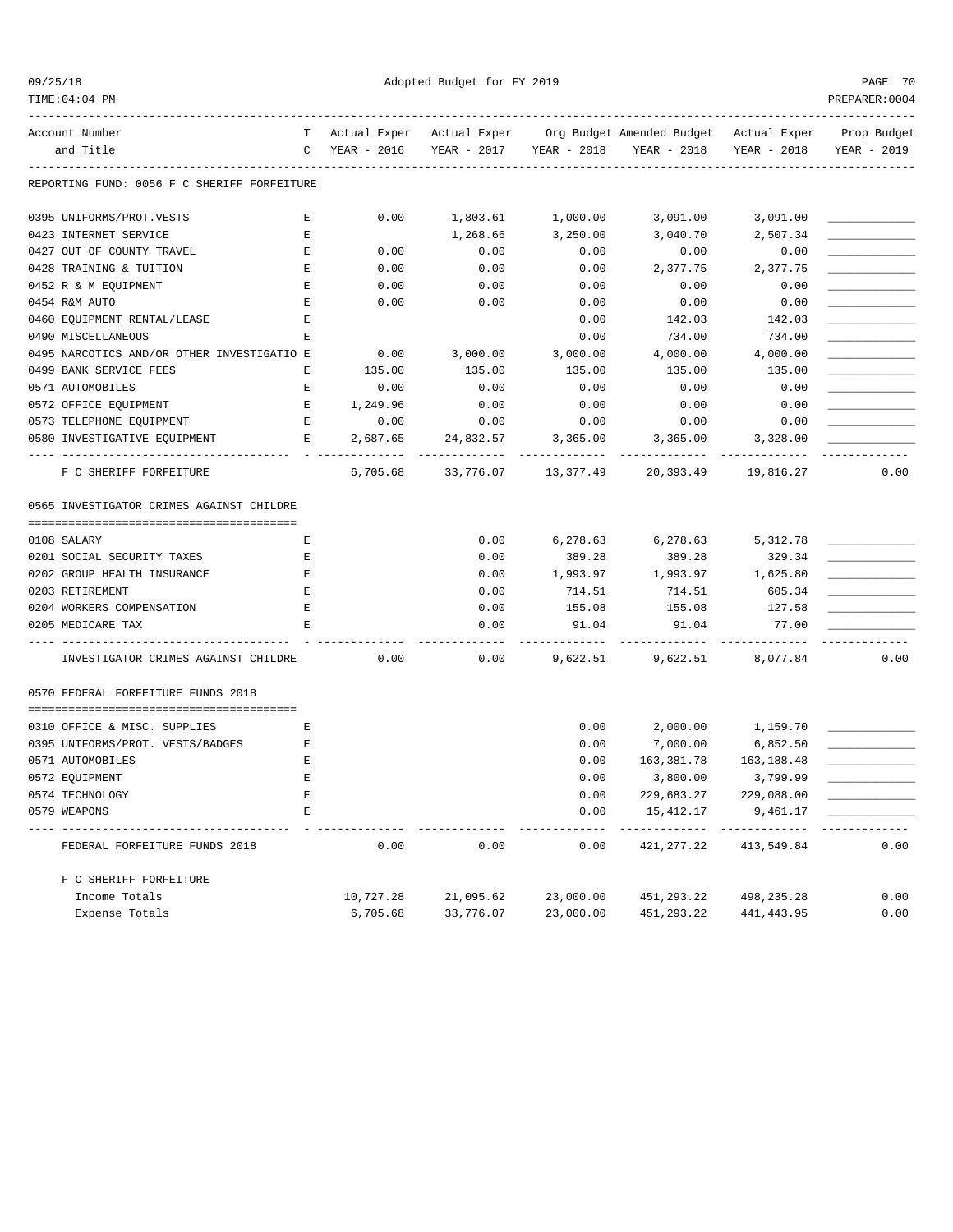| TIME:04:04 PM                                                                                  |              |      |      |      |                                                                                                                                                             |      | PREPARER: 0004 |
|------------------------------------------------------------------------------------------------|--------------|------|------|------|-------------------------------------------------------------------------------------------------------------------------------------------------------------|------|----------------|
| Account Number<br>and Title<br>------------------------------                                  |              |      |      |      | T Actual Exper Actual Exper Org Budget Amended Budget Actual Exper Prop Budget<br>C YEAR - 2016 YEAR - 2017 YEAR - 2018 YEAR - 2018 YEAR - 2018 YEAR - 2019 |      |                |
| REPORTING FUND: 0057 SHERIFF K-9 UNIT                                                          |              |      |      |      |                                                                                                                                                             |      |                |
| 0300 CASH                                                                                      |              |      |      |      |                                                                                                                                                             |      |                |
| 0157 BEGINNING CASH BALANCE<br>$\mathbf{I}$ and $\mathbf{I}$ and $\mathbf{I}$ and $\mathbf{I}$ |              | 0.00 | 0.00 | 0.00 | 0.00                                                                                                                                                        | 0.00 |                |
| CASH                                                                                           |              | 0.00 | 0.00 | 0.00 | 0.00                                                                                                                                                        | 0.00 | 0.00           |
| 0360 INTEREST INCOME                                                                           |              |      |      |      |                                                                                                                                                             |      |                |
| 0100 INTEREST EARNINGS                                                                         | $\mathbf{I}$ | 0.00 | 0.00 | 0.00 | 0.00                                                                                                                                                        | 0.00 |                |
| INTEREST INCOME                                                                                |              | 0.00 | 0.00 | 0.00 | ---------<br>0.00                                                                                                                                           | 0.00 | 0.00           |
| 0370 MISCELLANEOUS INCOME                                                                      |              |      |      |      |                                                                                                                                                             |      |                |
| 0560 SHERIFF K-9 UNIT                                                                          | $\mathbf{I}$ | 0.00 | 0.00 | 0.00 | 0.00                                                                                                                                                        | 0.00 |                |
| -------------------<br>MISCELLANEOUS INCOME                                                    |              | 0.00 | 0.00 | 0.00 | 0.00                                                                                                                                                        | 0.00 | 0.00           |
| 0560 SHERIFF K-9 UNIT                                                                          |              |      |      |      |                                                                                                                                                             |      |                |
| 0310 SUPPLIES                                                                                  | Е            | 0.00 | 0.00 | 0.00 | 0.00                                                                                                                                                        | 0.00 |                |
| 0395 UNIFORMS                                                                                  | E            | 0.00 | 0.00 | 0.00 | 0.00                                                                                                                                                        | 0.00 |                |
| 0427 OUT OF COUNTY TRAVEL                                                                      | Е            | 0.00 | 0.00 | 0.00 | 0.00                                                                                                                                                        | 0.00 |                |
| 0428 TRAINING/TUITION                                                                          | Е            | 0.00 | 0.00 | 0.00 | 0.00                                                                                                                                                        | 0.00 |                |
| 0571 EQUIPMENT                                                                                 | E            | 0.00 | 0.00 | 0.00 | 0.00                                                                                                                                                        | 0.00 |                |
| 0580 PURCHASE OF ANIMAL                                                                        | Е            | 0.00 | 0.00 | 0.00 | 0.00                                                                                                                                                        | 0.00 |                |
| SHERIFF K-9 UNIT                                                                               |              | 0.00 | 0.00 | 0.00 | 0.00                                                                                                                                                        | 0.00 | 0.00           |
| SHERIFF K-9 UNIT                                                                               |              |      |      |      |                                                                                                                                                             |      |                |
| Income Totals                                                                                  |              | 0.00 | 0.00 | 0.00 | 0.00                                                                                                                                                        | 0.00 | 0.00           |
| Expense Totals                                                                                 |              | 0.00 | 0.00 | 0.00 | 0.00                                                                                                                                                        | 0.00 | 0.00           |
|                                                                                                |              |      |      |      |                                                                                                                                                             |      |                |

09/25/18 Adopted Budget for FY 2019 PAGE 71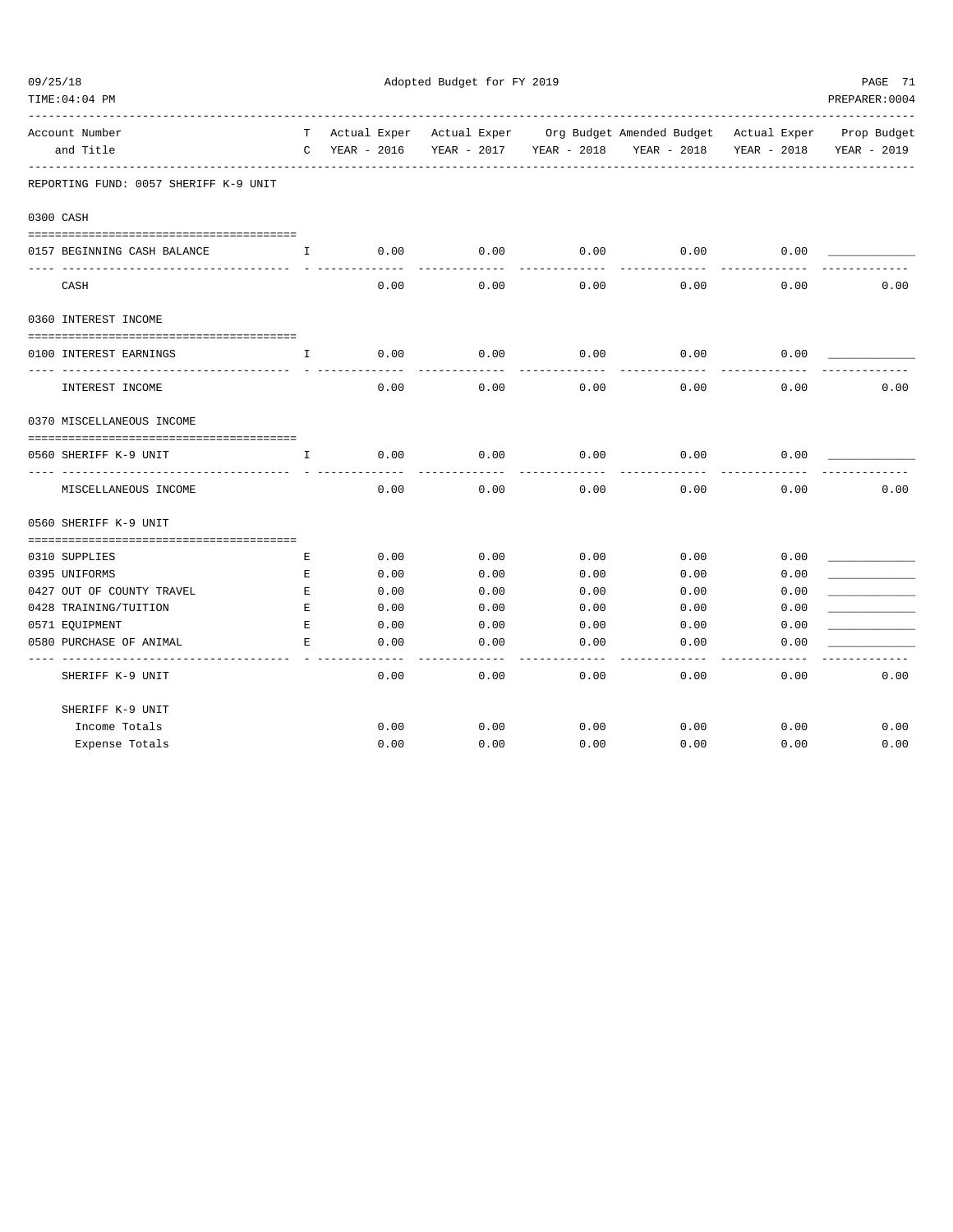| 09/25/18 |                                         |              |               | PAGE 72           |           |                                                                                |                   |                |
|----------|-----------------------------------------|--------------|---------------|-------------------|-----------|--------------------------------------------------------------------------------|-------------------|----------------|
|          | TIME: 04:04 PM                          |              |               |                   |           |                                                                                |                   | PREPARER: 0004 |
|          | Account Number                          |              |               |                   |           | T Actual Exper Actual Exper Org Budget Amended Budget Actual Exper Prop Budget |                   |                |
|          | and Title                               |              | C YEAR - 2016 |                   |           | YEAR - 2017 YEAR - 2018 YEAR - 2018 YEAR - 2018                                |                   | YEAR - 2019    |
|          | REPORTING FUND: 0059 DRUG COURT PROGRAM |              |               |                   |           |                                                                                |                   |                |
|          | 0300 CASH                               |              |               |                   |           |                                                                                |                   |                |
|          | 0159 BEGINNING CASH BALANCE             | I            |               | 0.00              |           | 10,000.00  10,000.00                                                           | 0.00              |                |
|          | CASH                                    |              | 0.00          | 0.00              | 10,000.00 | 10,000.00                                                                      | 0.00              | 0.00           |
|          | 0360 INTEREST EARNINGS                  |              |               |                   |           |                                                                                |                   |                |
|          |                                         |              |               |                   |           |                                                                                |                   |                |
|          | 0100 INTEREST EARNINGS                  | I.           | 19.79         | 22.13             | 15.00     | 15.00                                                                          | 24.62             |                |
|          | INTEREST EARNINGS                       |              | 19.79         | 22.13             | 15.00     | 15.00                                                                          | 24.62             | 0.00           |
|          | 0370 DRUG COURT INCOME                  |              |               |                   |           |                                                                                |                   |                |
|          | 0425 DRUG COURT FEE                     | $\mathbf{I}$ | 5,027.24      | 6,914.70          | 4,000.00  | 4,000.00                                                                       | 4,579.38          | 4,000.00       |
|          | DRUG COURT INCOME                       |              | 5,027.24      |                   |           | $6,914.70$ $4,000.00$ $4,000.00$ $4,579.38$                                    |                   | 4,000.00       |
|          | 0425 DRUG COURT EXPENSE                 |              |               |                   |           |                                                                                |                   |                |
|          | 0433 DRUG COURT PROGRAMS                | Е            |               | 1,440.00 2,527.50 | 5,415.00  | 5,415.00 920.00 1,143.00                                                       |                   |                |
|          | 0437 ATTORNEY FEES DRUG COURT           | Е            |               | 0.00              | 3,600.00  |                                                                                | 3,600.00 2,857.50 | 2,857.00       |
|          | 0439 INVESTIGATOR EXPENSE               | $\mathbf E$  |               | 0.00              | 5,000.00  | 5,000.00                                                                       | 0.00              |                |
|          |                                         |              |               |                   |           | .                                                                              |                   |                |
|          | DRUG COURT EXPENSE                      |              | 1,440.00      | 2,527.50          | 14,015.00 | 14,015.00                                                                      | 3,777.50          | 4,000.00       |
|          | DRUG COURT PROGRAM                      |              |               |                   |           |                                                                                |                   |                |
|          | Income Totals                           |              |               |                   |           | 5,047.03 6,936.83 14,015.00 14,015.00 4,604.00                                 |                   | 4,000.00       |
|          | Expense Totals                          |              | 1,440.00      | 2,527.50          | 14,015.00 | 14,015.00                                                                      | 3,777.50          | 4,000.00       |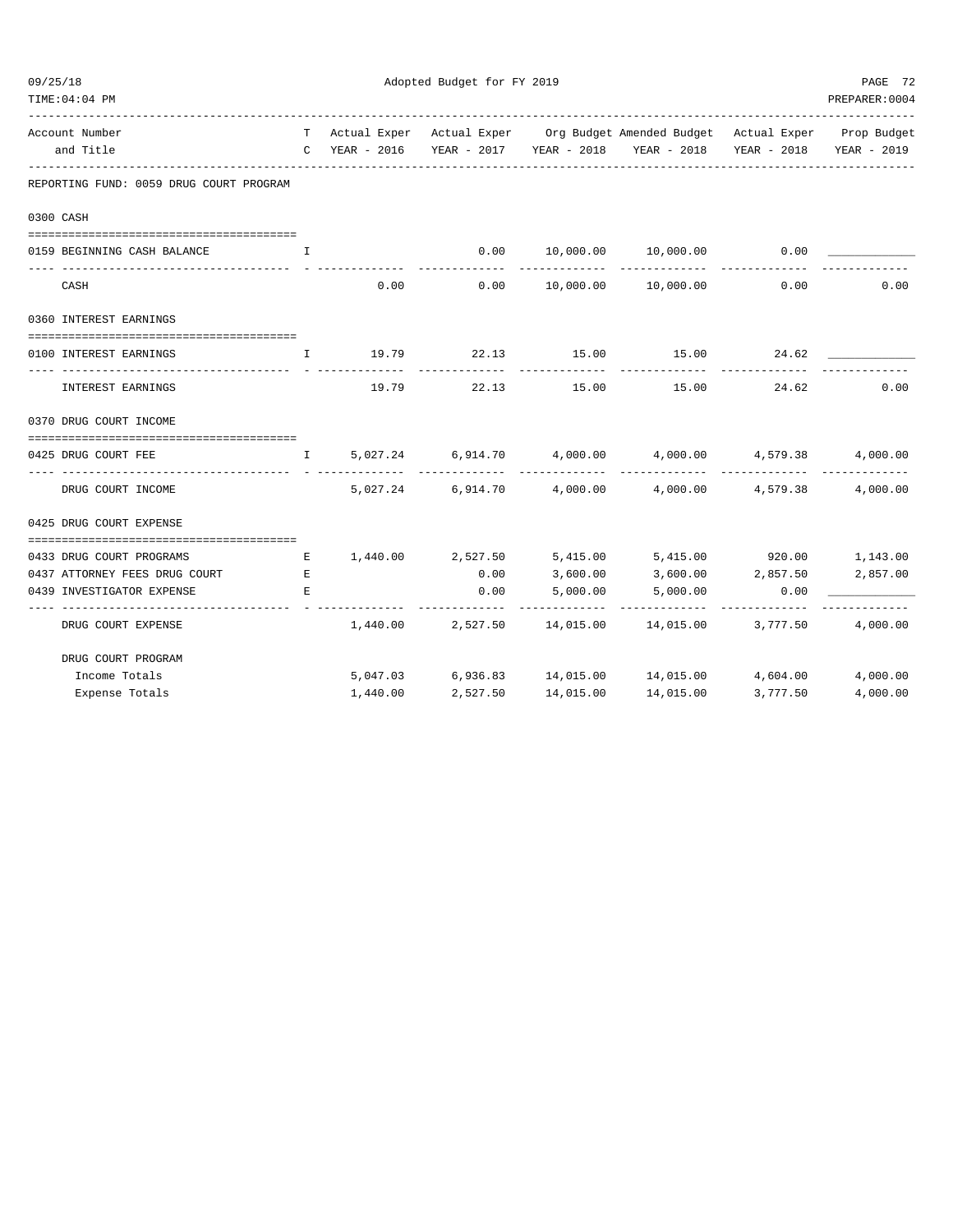| 09/25/18                                                   |              |              | Adopted Budget for FY 2019 |                             |                                                |                         | PAGE 73                   |
|------------------------------------------------------------|--------------|--------------|----------------------------|-----------------------------|------------------------------------------------|-------------------------|---------------------------|
| TIME: 04: 04 PM                                            |              |              |                            |                             |                                                |                         | PREPARER: 0004            |
| Account Number                                             | T            | Actual Exper | Actual Exper               |                             | Org Budget Amended Budget Actual Exper         |                         | Prop Budget               |
| and Title                                                  | $\mathbf C$  | YEAR - 2016  | YEAR - 2017                | YEAR - 2018                 | YEAR - 2018                                    | YEAR - 2018             | YEAR - 2019               |
| REPORTING FUND: 0060 SINKING FUND                          |              |              |                            |                             |                                                |                         |                           |
| 0300 CASH                                                  |              |              |                            |                             |                                                |                         |                           |
| 0110 BEGINNING CASH BALANCE                                | $\mathbf{I}$ | 0.00         | 0.00                       | 0.00                        | 0.00                                           | 0.00                    |                           |
| CASH                                                       |              | 0.00         | 0.00                       | 0.00                        | 0.00                                           | 0.00                    | 0.00                      |
| 0310 PROPERTY TAXES                                        |              |              |                            |                             |                                                |                         |                           |
| 0110 CURRENT TAXES                                         | Ι.           | 0.00         | 0.00                       |                             | 400,647.62  400,647.62  418,949.85  436,019.73 |                         |                           |
| 0120 DELINQUENT TAXES                                      | $\mathbf{I}$ | 0.00         | 0.00                       | 0.00                        | 0.00                                           | 1,171.12                | 900.00                    |
| PROPERTY TAXES                                             |              | 0.00         | 0.00                       | 400,647.62                  | 400,647.62                                     | 420,120.97              | 436,919.73                |
| 0318 OTHER TAXES                                           |              |              |                            |                             |                                                |                         |                           |
|                                                            |              |              |                            |                             |                                                |                         |                           |
| 0120 PAY N LIEU TAX/GRASSLAND                              | Ι.           | 0.00         | 0.00                       | 0.00                        | 0.00                                           | 907.58                  |                           |
| 0121 PAY N LIEU TAX/UPPER TRINITY                          | Ι.           | 0.00         | 0.00                       | 0.00                        | 0.00                                           | 788.80                  |                           |
| OTHER TAXES                                                |              | 0.00         | 0.00                       | 0.00                        | 0.00                                           | 1,696.38                | 0.00                      |
| 0360 INTEREST EARNINGS                                     |              |              |                            |                             |                                                |                         |                           |
| 0100 INTEREST EARNINGS                                     | Ι.           | 0.00         | 0.00                       | 0.00                        | 0.00                                           | 0.00                    |                           |
| 0200 INTEREST, 2017 GO BONDS                               | Ι.           | 0.00         | 26,909.38                  | 0.00                        | 0.00                                           | 0.00                    |                           |
| INTEREST EARNINGS                                          |              | 0.00         | 26,909.38                  | 0.00                        | 0.00                                           | 0.00                    | 0.00                      |
| 0370 MISCELLANEOUS                                         |              |              |                            |                             |                                                |                         |                           |
|                                                            |              |              |                            |                             |                                                |                         |                           |
| 0130 REFUNDS & MISCELLANEOUS                               | $\mathbf{I}$ | 0.00         | 0.00                       | 0.00                        | 0.00                                           | 0.00                    |                           |
| MISCELLANEOUS                                              |              | 0.00         | 0.00                       | 0.00                        | 0.00                                           | 0.00                    | 0.00                      |
| 0620 DEBT SERVICE                                          |              |              |                            |                             |                                                |                         |                           |
| 0309 ANNUAL PAYING AGENT REGISTRAR FEES E                  |              | 0.00         | 0.00                       | 500.00                      | 500.00                                         | 317.26                  | 500.00                    |
| 0400 BOND LEGAL FEES                                       | Е            | 0.00         | 0.00                       | 0.00                        | 0.00                                           | 0.00                    |                           |
| 0401 CONTINUING DISCLOSURE FEES                            | Ε            |              | 0.00                       | 2,250.00                    | 2,250.00                                       | 0.00                    | 2,250.00                  |
| 0490 MISCELLANEOUS                                         | Ε            | 0.00         | 0.00                       | 34, 124. 70                 | 34,124.70                                      | 0.00                    | 64, 494. 73               |
| 0627 PRINCIPAL, 2017 GO BONDS                              | E            |              | 0.00                       | 60,000.00<br>-------------- | 60,000.00<br>_____________                     | 60,000.00<br>__________ | 160,000.00<br>----------- |
| DEBT SERVICE                                               |              | 0.00         | 0.00                       | 96,874.70                   | 96,874.70                                      | 60, 317.26              | 227, 244.73               |
| 0660 DEBT SERVICE INTEREST                                 |              |              |                            |                             |                                                |                         |                           |
| 0667 INTEREST, 2017 GO BONDS                               | Ε            |              | 0.00                       | 303,772.92                  | 303,772.92                                     | 303,772.92              | 209,675.00                |
| ---------------------------------<br>DEBT SERVICE INTEREST |              | 0.00         | 0.00                       | 303,772.92                  | 303,772.92                                     | 303,772.92              | 209,675.00                |
| SINKING FUND                                               |              |              |                            |                             |                                                |                         |                           |
| Income Totals                                              |              | 0.00         | 26,909.38                  | 400,647.62                  | 400,647.62                                     | 421,817.35              | 436,919.73                |
| Expense Totals                                             |              | 0.00         | 0.00                       | 400,647.62                  | 400,647.62                                     | 364,090.18              | 436, 919.73               |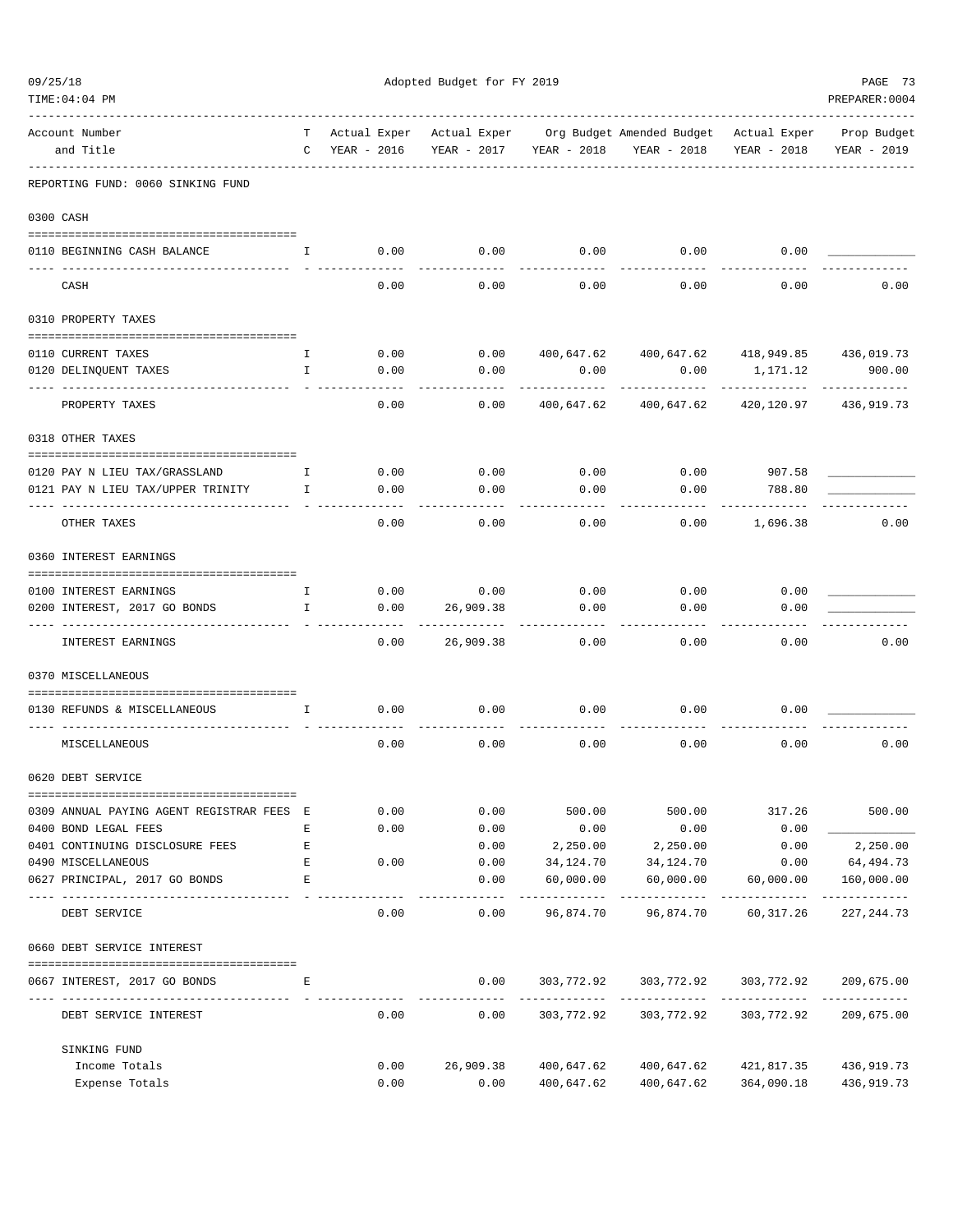| 09/25/18 | TIME: 04: 04 PM                                                                                                          |    |                        | Adopted Budget for FY 2019 |               |                                                                                                                                   |        | PAGE 74<br>PREPARER: 0004 |
|----------|--------------------------------------------------------------------------------------------------------------------------|----|------------------------|----------------------------|---------------|-----------------------------------------------------------------------------------------------------------------------------------|--------|---------------------------|
|          | Account Number<br>and Title                                                                                              |    | C YEAR - 2016          |                            |               | T Actual Exper Actual Exper Org Budget Amended Budget Actual Exper Prop Budget<br>YEAR - 2017 YEAR - 2018 YEAR - 2018 YEAR - 2018 |        | YEAR - 2019               |
|          | REPORTING FUND: 0061 DIST.CLK.CO.&DIST.CT.TECH.-COMB.FUN                                                                 |    |                        |                            |               |                                                                                                                                   |        |                           |
|          | 0300 CASH                                                                                                                |    |                        |                            |               |                                                                                                                                   |        |                           |
|          | 0161 BEGINNING CASH BALANCE                                                                                              | T. |                        |                            |               | $0.00$ 0.00 0.00 0.00 2,000.00                                                                                                    |        |                           |
|          | CASH                                                                                                                     |    | 0.00                   | 0.00                       | 0.00          | 0.00                                                                                                                              | 0.00   | 2,000.00                  |
|          | 0370 DIST.CLK.MISCELLANEOUS INCOME                                                                                       |    |                        |                            |               |                                                                                                                                   |        |                           |
|          | -------------------------------------<br>0440 DIST.CLK.CO.& DIST.CT.TECHNOLOGY FE I 0.00 624.10 1,000.00 1,000.00 548.60 |    |                        |                            |               |                                                                                                                                   |        |                           |
|          | DIST.CLK.MISCELLANEOUS INCOME                                                                                            |    | --------------<br>0.00 | --------------<br>624.10   | ------------- | -------------<br>$1,000.00$ $1,000.00$                                                                                            | 548.60 | 0.00                      |
|          | 0440 DIST.CLK.COURT TECHNOLOGY EQUIPMENT                                                                                 |    |                        |                            |               |                                                                                                                                   |        |                           |
|          | 0572 OFFICE EQUIPMENT                                                                                                    | E. | 0.00                   |                            |               | $451.43$ $1,000.00$ $1,000.00$ $910.60$ $2,000.00$                                                                                |        |                           |
|          | DIST.CLK.COURT TECHNOLOGY EQUIPMENT                                                                                      |    |                        | $0.00$ 451.43              |               | $1,000.00$ $1,000.00$                                                                                                             | 910.60 | 2,000.00                  |
|          | DIST.CLK.CO.&DIST.CT.TECH.-COMB.FUN                                                                                      |    |                        |                            |               |                                                                                                                                   |        |                           |
|          | Income Totals                                                                                                            |    |                        |                            |               | $0.00$ 624.10 1,000.00 1,000.00                                                                                                   |        | 548.60 2,000.00           |
|          | Expense Totals                                                                                                           |    | 0.00                   | 451.43                     | 1,000.00      | 1,000.00                                                                                                                          | 910.60 | 2,000.00                  |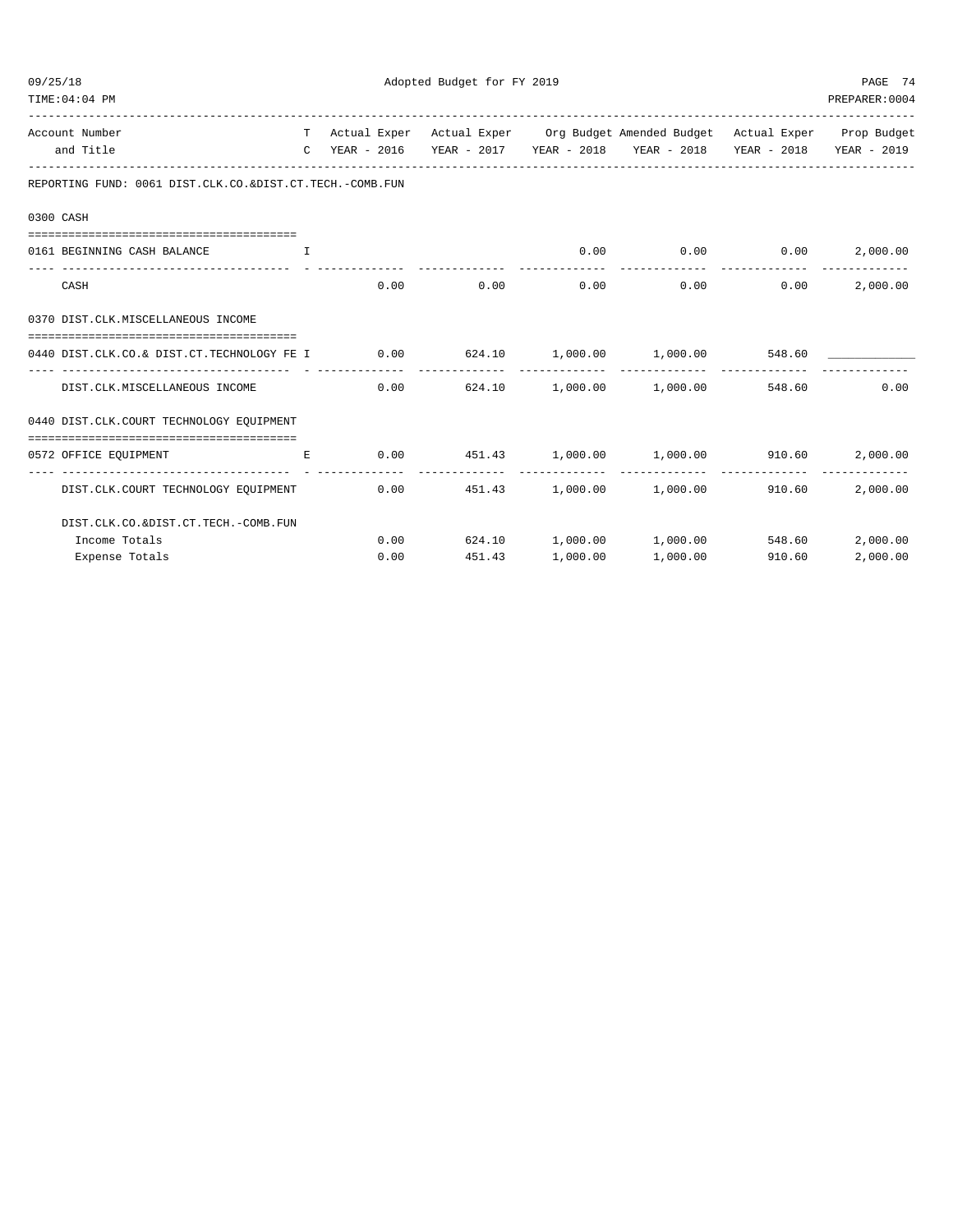| 09/25/18<br>TIME: 04: 04 PM                                  |              | Adopted Budget for FY 2019 | PAGE 75<br>PREPARER: 0004 |                            |                                                                                                                             |               |                            |
|--------------------------------------------------------------|--------------|----------------------------|---------------------------|----------------------------|-----------------------------------------------------------------------------------------------------------------------------|---------------|----------------------------|
| Account Number<br>and Title                                  |              | C YEAR - 2016              |                           |                            | T Actual Exper Actual Exper Org Budget Amended Budget Actual Exper Prop Budget                                              |               | YEAR - 2019                |
| REPORTING FUND: 0062 DIST.CLK.COURT RECORDS PRESERVATION     |              |                            |                           |                            |                                                                                                                             |               |                            |
| 0300 CASH                                                    |              |                            |                           |                            |                                                                                                                             |               |                            |
| 0162 BEGINNING CASH BALANCE                                  | Ι.           |                            |                           |                            | $0.00$ 0.00 0.00 0.00 10,000.00                                                                                             |               |                            |
| --------------------------- - -------<br>CASH                |              | 0.00                       | 0.00                      | 0.00                       | 0.00                                                                                                                        | 0.00          | -------------<br>10,000.00 |
| 0360 INTEREST EARNINGS                                       |              |                            |                           |                            |                                                                                                                             |               |                            |
| 0100 INTEREST EARNINGS                                       | $\mathbb{T}$ | 0.00                       | 15.72 5.00                |                            | $5.00$ 18.00                                                                                                                |               |                            |
| INTEREST EARNINGS                                            |              | 0.00                       | -----------               | ------------<br>15.72 5.00 | ------------<br>5.00                                                                                                        | 18.00         | 0.00                       |
| 0370 DIST.CLK.COURT MISCELLAEOUS INCOME                      |              |                            |                           |                            |                                                                                                                             |               |                            |
| 0133 DIST.CLK.COURT RECORDS PRESERVATION I                   |              |                            |                           |                            | $0.00$ $3,492.90$ $4,000.00$ $4,000.00$ $3,213.14$                                                                          |               |                            |
| DIST.CLK.COURT MISCELLAEOUS INCOME                           |              | 0.00                       |                           |                            | $3,492.90$ $4,000.00$ $4,000.00$ $3,213.14$                                                                                 |               | 0.00                       |
| 0449 DIST.CLK.RECORDS PRES.EQUIPMENT                         |              |                            |                           |                            |                                                                                                                             |               |                            |
| 0572 OFFICE EQUIPMENT<br>------------------------------- - - | E            |                            |                           |                            | $0.00$ $0.00$ $4,005.00$ $4,005.00$ $0.00$<br>---------------                                                               |               | 10,000.00<br>----------    |
| DIST.CLK.RECORDS PRES.EQUIPMENT                              |              |                            | 0.00                      |                            | $0.00$ 4,005.00 4,005.00 0.00 10,000.00                                                                                     | ------------- |                            |
| DIST. CLK. COURT RECORDS PRESERVATION                        |              |                            |                           |                            |                                                                                                                             |               |                            |
| Income Totals                                                |              |                            |                           |                            | ${\bf 0.00} \qquad {\bf 3.508.62} \qquad {\bf 4.005.00} \qquad {\bf 4.005.00} \qquad {\bf 3.231.14} \qquad {\bf 10.000.00}$ |               |                            |
| Expense Totals                                               |              | 0.00                       | 0.00                      | 4,005.00                   | 4,005.00                                                                                                                    | 0.00          | 10,000.00                  |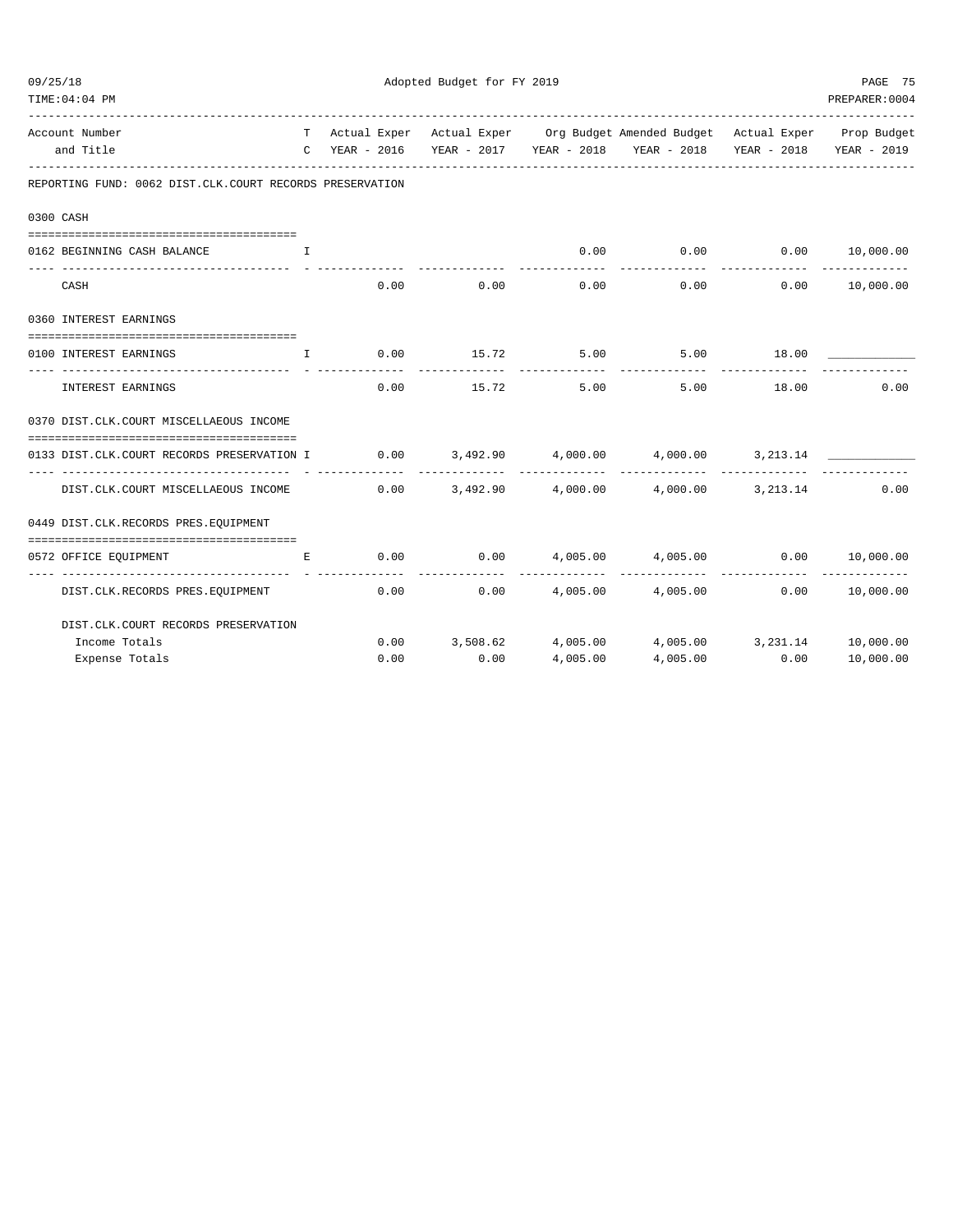| 09/25/18<br>TIME: 04: 04 PM                                                     | Adopted Budget for FY 2019 |      |      |                         |                                                                                |                   |                         |
|---------------------------------------------------------------------------------|----------------------------|------|------|-------------------------|--------------------------------------------------------------------------------|-------------------|-------------------------|
| Account Number                                                                  |                            |      |      |                         | T Actual Exper Actual Exper Org Budget Amended Budget Actual Exper Prop Budget |                   |                         |
| and Title                                                                       |                            |      |      |                         | C YEAR - 2016 YEAR - 2017 YEAR - 2018 YEAR - 2018 YEAR - 2018 YEAR - 2019      |                   |                         |
| REPORTING FUND: 0063 LAW ENF. EDUCATION CONST. #1                               |                            |      |      |                         |                                                                                |                   |                         |
| 0300 CASH                                                                       |                            |      |      |                         |                                                                                |                   |                         |
| 0151 BEGINNING CASH BALANCE                                                     | $\top$                     |      |      |                         | $0.00$ 1,000.00 1,000.00                                                       | 0.00              |                         |
| CASH                                                                            |                            | 0.00 |      |                         | $0.00$ 1,000.00 1,000.00                                                       | 0.00              | 0.00                    |
| 0370 MISCELLANEOUS INCOME                                                       |                            |      |      |                         |                                                                                |                   |                         |
|                                                                                 |                            |      |      |                         |                                                                                |                   |                         |
| 0130 REFUNDS & MISCELLANEOUS I                                                  |                            |      |      |                         | $0.00$ $0.00$ $0.00$ $0.00$ $0.00$                                             |                   |                         |
| $\mathbf{I}$ and $\mathbf{I}$ and $\mathbf{I}$<br>0160 PEACE OFFICER ALLOCATION |                            |      |      | ______________          | 1,331.81 1,000.00 1,000.00 678.30<br>-------------                             |                   | 678.30<br>------------- |
| MISCELLANEOUS INCOME                                                            |                            | 0.00 |      |                         | 1,331.81  1,000.00  1,000.00  678.30  678.30                                   |                   |                         |
| 0551 LAW ENFORCEMENT EDUCATION                                                  |                            |      |      |                         |                                                                                |                   |                         |
|                                                                                 |                            |      |      |                         |                                                                                |                   |                         |
| 0427 OUT OF COUNTY TRAVEL                                                       | Е                          |      |      |                         | $0.00$ $1,000.00$ $1,000.00$ $1,003.23$ 678.30                                 |                   |                         |
| 0428 TRAINING & TUITION<br>                                                     | E.                         |      | 0.00 | 1,000.00<br>----------- | $1,000.00$ 0.00<br>------------- --------------                                |                   |                         |
| LAW ENFORCEMENT EDUCATION                                                       |                            | 0.00 | 0.00 |                         | 2,000.00 2,000.00 1,003.23 678.30                                              |                   |                         |
| LAW ENF. EDUCATION CONST. #1                                                    |                            |      |      |                         |                                                                                |                   |                         |
| Income Totals                                                                   |                            |      |      |                         | $0.00$ 1,331.81 2,000.00 2,000.00 678.30 678.30                                |                   |                         |
| Expense Totals                                                                  |                            | 0.00 | 0.00 | 2,000.00                |                                                                                | 2,000.00 1,003.23 | 678.30                  |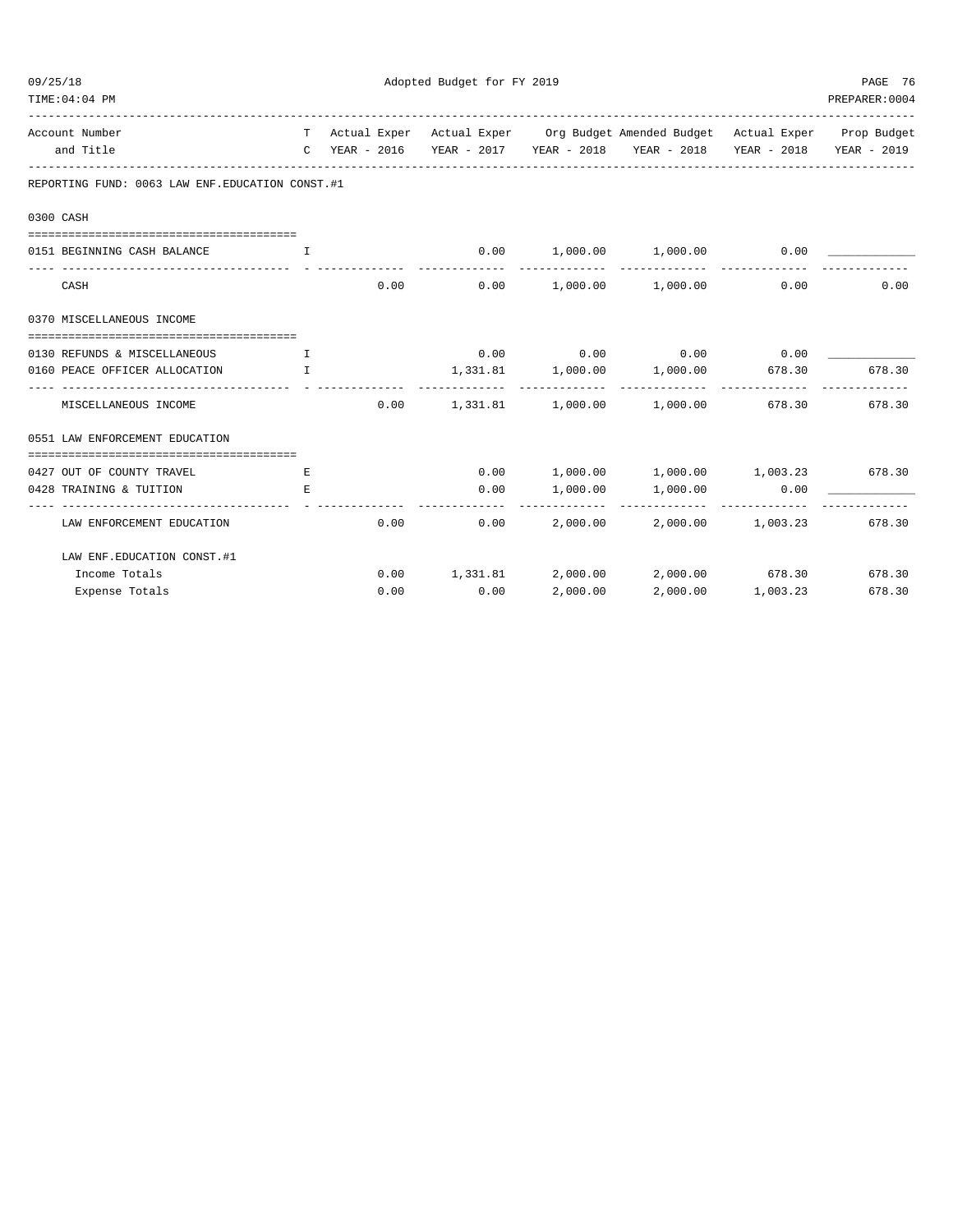| 09/25/18<br>TIME: 04: 04 PM                           |                                       |      |            | Adopted Budget for FY 2019<br>PAGE 77<br>PREPARER: 0004 |                                                                                                                                                             |                                    |        |  |  |
|-------------------------------------------------------|---------------------------------------|------|------------|---------------------------------------------------------|-------------------------------------------------------------------------------------------------------------------------------------------------------------|------------------------------------|--------|--|--|
| Account Number<br>and Title                           |                                       |      |            |                                                         | T Actual Exper Actual Exper Org Budget Amended Budget Actual Exper Prop Budget<br>C YEAR - 2016 YEAR - 2017 YEAR - 2018 YEAR - 2018 YEAR - 2018 YEAR - 2019 |                                    |        |  |  |
| REPORTING FUND: 0064 LAW ENF. EDUCATION CONST. #2     |                                       |      |            |                                                         |                                                                                                                                                             |                                    |        |  |  |
| 0300 CASH                                             |                                       |      |            |                                                         |                                                                                                                                                             |                                    |        |  |  |
| 0152 BEGINNING CASH BALANCE                           | T                                     |      | 0.00       | 0.00                                                    | 0.00                                                                                                                                                        | 0.00                               |        |  |  |
| CASH                                                  |                                       | 0.00 | 0.00       | -----------<br>0.00                                     | _____________<br>0.00                                                                                                                                       | 0.00                               | 0.00   |  |  |
| 0370 MISCELLANEOUS INCOME                             |                                       |      |            |                                                         |                                                                                                                                                             |                                    |        |  |  |
| 0130 REFUNDS & MISCELLANEOUS I                        |                                       |      |            |                                                         | $0.00$ $0.00$ $0.00$ $0.00$ $0.00$                                                                                                                          |                                    |        |  |  |
| 0160 PEACE OFFICER ALLOCATION                         | $\mathbf{I}$ . The state $\mathbf{I}$ |      |            |                                                         | $623.21$ $1,000.00$ $1,000.00$ $678.48$                                                                                                                     |                                    | 678.48 |  |  |
| MISCELLANEOUS INCOME                                  |                                       | 0.00 |            | -------------                                           | -------------<br>623.21 1,000.00 1,000.00                                                                                                                   | 678.48                             | 678.48 |  |  |
| 0552 LAW ENFORCEMENT EDUCATION                        |                                       |      |            |                                                         |                                                                                                                                                             |                                    |        |  |  |
| 0427 OUT OF COUNTY TRAVEL                             | E                                     |      |            | 623.21 500.00                                           |                                                                                                                                                             | 500.00   0.00   678.48             |        |  |  |
| 0428 TRAINING & TUITION<br>-------------------- - - - | E.                                    |      | ---------- | $0.00$ 500.00<br>------------                           | 500.00                                                                                                                                                      | 0.00<br>----------- -------------- |        |  |  |
| LAW ENFORCEMENT EDUCATION                             |                                       | 0.00 |            |                                                         | 623.21 1,000.00 1,000.00                                                                                                                                    | 0.00                               | 678.48 |  |  |
| LAW ENF. EDUCATION CONST. #2                          |                                       |      |            |                                                         |                                                                                                                                                             |                                    |        |  |  |
| Income Totals                                         |                                       |      |            |                                                         | $0.00$ 623.21 1,000.00 1,000.00 678.48                                                                                                                      |                                    | 678.48 |  |  |
| Expense Totals                                        |                                       | 0.00 | 623.21     | 1,000.00                                                | 1,000.00                                                                                                                                                    | 0.00                               | 678.48 |  |  |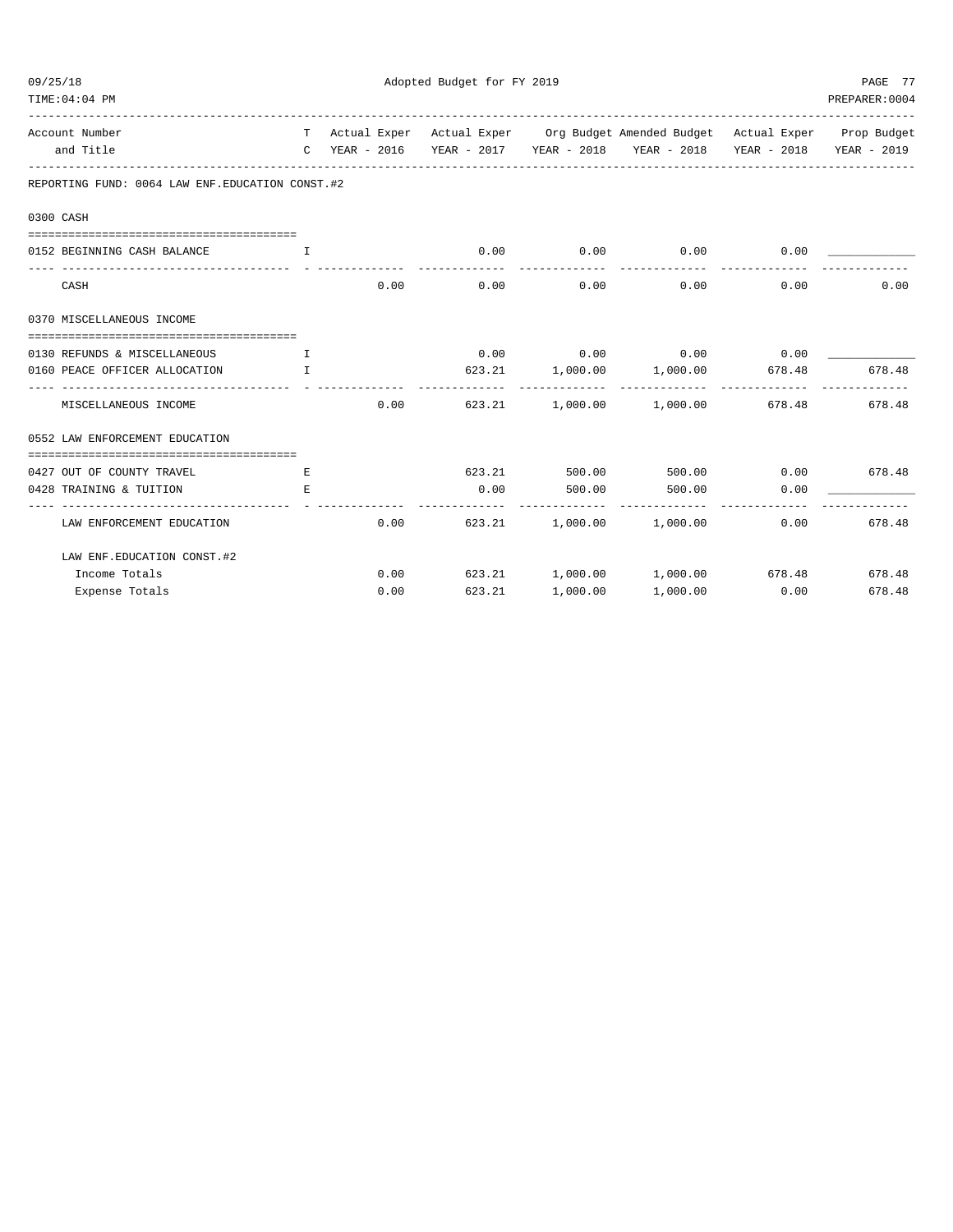| 09/25/18<br>TIME: 04: 04 PM                       |                                                | PAGE 78<br>PREPARER: 0004 |      |                          |                                                                                |                        |                         |
|---------------------------------------------------|------------------------------------------------|---------------------------|------|--------------------------|--------------------------------------------------------------------------------|------------------------|-------------------------|
|                                                   |                                                |                           |      |                          |                                                                                |                        |                         |
| Account Number                                    |                                                |                           |      |                          | T Actual Exper Actual Exper Org Budget Amended Budget Actual Exper Prop Budget |                        |                         |
| and Title                                         |                                                |                           |      |                          | C YEAR - 2016 YEAR - 2017 YEAR - 2018 YEAR - 2018 YEAR - 2018 YEAR - 2019      |                        |                         |
| REPORTING FUND: 0065 LAW ENF. EDUCATION CONST. #3 |                                                |                           |      |                          |                                                                                |                        |                         |
| 0300 CASH                                         |                                                |                           |      |                          |                                                                                |                        |                         |
| 0153 BEGINNING CASH BALANCE                       | $\top$                                         |                           |      |                          | $0.00$ 1,000.00 1,000.00 0.00                                                  |                        |                         |
| CASH                                              |                                                | 0.00                      |      | _____________            | ______________<br>$0.00$ 1,000.00 1,000.00                                     | --------------<br>0.00 | 0.00                    |
| 0370 MISCELLANEOUS                                |                                                |                           |      |                          |                                                                                |                        |                         |
|                                                   |                                                |                           |      |                          |                                                                                |                        |                         |
| 0130 REFUNDS & MISCELLANEOUS I                    |                                                |                           |      |                          | $0.00$ $0.00$ $0.00$ $0.00$ $0.00$                                             |                        |                         |
| 0160 PEACE OFFICER ALLOCATION                     | $\mathbf{I}$ and $\mathbf{I}$ and $\mathbf{I}$ |                           |      | ______________           | $1,331.81$ $1,000.00$ $1,000.00$ 678.30<br>-------------                       |                        | 678.30<br>------------- |
| MISCELLANEOUS                                     |                                                | 0.00                      |      |                          | $1,331.81$ $1,000.00$ $1,000.00$ $678.30$                                      |                        | 678.30                  |
| 0553 LAW ENFORCEMENT EDUCATION                    |                                                |                           |      |                          |                                                                                |                        |                         |
|                                                   |                                                |                           |      |                          |                                                                                |                        |                         |
| 0427 OUT OF COUNTY TRAVEL                         | Е                                              |                           |      |                          | $0.00$ $1,000.00$ $1,000.00$ $0.00$ 678.30                                     |                        |                         |
| 0428 TRAINING & TUITION                           | E                                              |                           | 0.00 | 1,000.00<br>------------ | 1,000.00<br>------------- -------------                                        | 0.00                   |                         |
| LAW ENFORCEMENT EDUCATION                         |                                                | 0.00                      | 0.00 |                          | 2,000.00 2,000.00                                                              | 0.00                   | 678.30                  |
| LAW ENF. EDUCATION CONST. #3                      |                                                |                           |      |                          |                                                                                |                        |                         |
| Income Totals                                     |                                                |                           |      |                          | $0.00$ 1,331.81 2,000.00 2,000.00 678.30 678.30                                |                        |                         |
| Expense Totals                                    |                                                | 0.00                      | 0.00 | 2,000.00                 | 2,000.00                                                                       | 0.00                   | 678.30                  |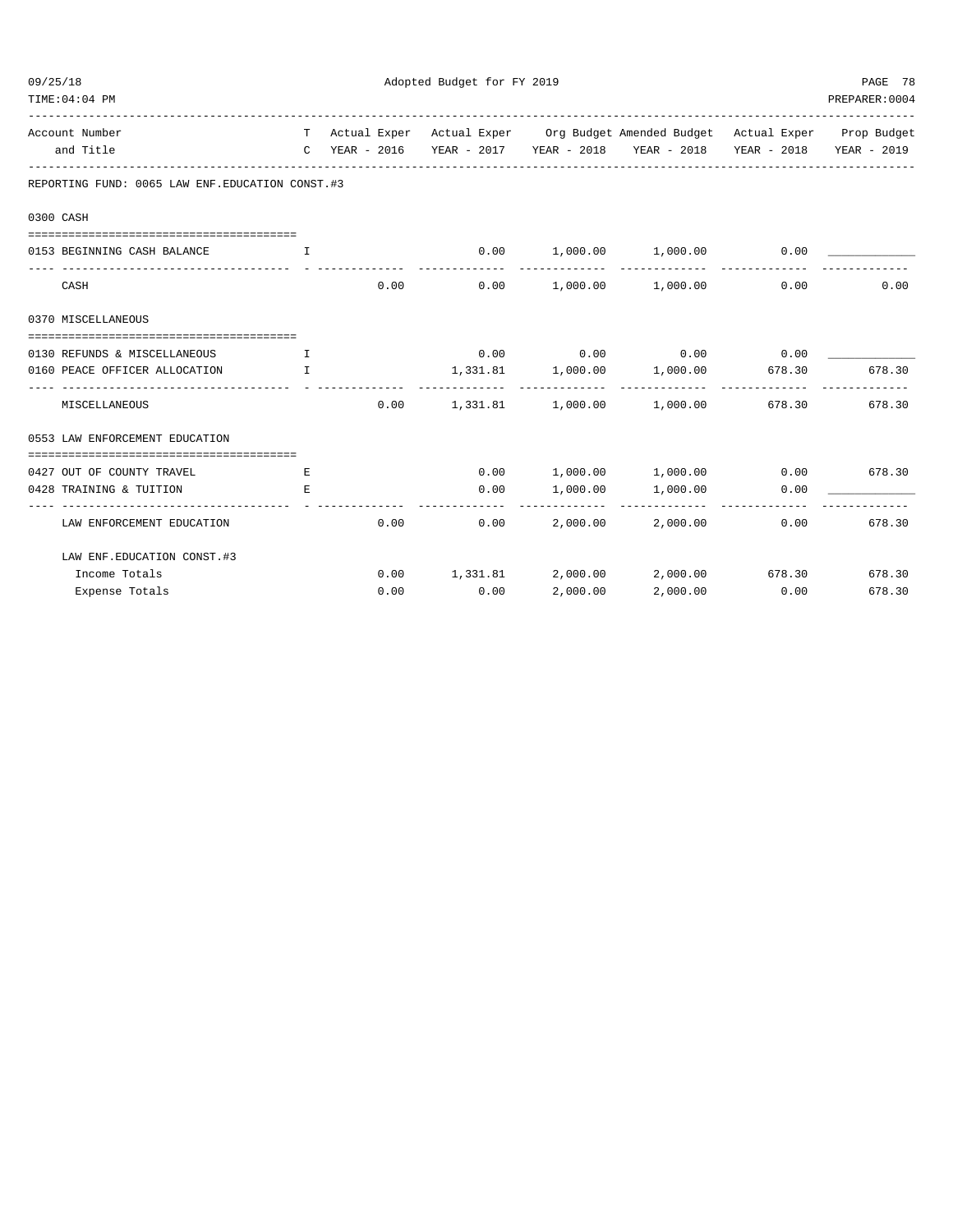| 09/25/18 | TIME: 04: 04 PM                                      | Adopted Budget for FY 2019 |                             |                             |               |              |                                                                                    |                             | PAGE 79<br>PREPARER: 0004  |
|----------|------------------------------------------------------|----------------------------|-----------------------------|-----------------------------|---------------|--------------|------------------------------------------------------------------------------------|-----------------------------|----------------------------|
|          | Account Number<br>and Title                          | T.<br>C                    | Actual Exper<br>YEAR - 2016 | Actual Exper<br>YEAR - 2017 |               | YEAR - 2018  | _________________________<br>Org Budget Amended Budget Actual Exper<br>YEAR - 2018 | YEAR - 2018                 | Prop Budget<br>YEAR - 2019 |
|          | REPORTING FUND: 0066 2017 GO BONDS-CONSTRUCTION FUND |                            |                             |                             |               |              |                                                                                    |                             |                            |
|          | 0300 CASH                                            |                            |                             |                             |               |              |                                                                                    |                             |                            |
|          | 0166 BEGINNING CASH BALANCE                          | I.                         |                             |                             | 0.00          | 2,000,000.00 | 2,000,000.00 0.00                                                                  |                             | 5,450,233.00               |
|          | CASH                                                 |                            | 0.00                        |                             | 0.00          | 2,000,000.00 | 2,000,000.00                                                                       | 0.00                        | 5,450,233.00               |
|          | 0360 INTEREST EARNINGS                               |                            |                             |                             |               |              |                                                                                    |                             |                            |
|          |                                                      |                            |                             |                             |               |              |                                                                                    |                             |                            |
|          | 0100 INTEREST EARNINGS LEGEND BANK                   | I.                         |                             |                             | 0.00          | 0.00         | 0.00                                                                               | 0.00                        |                            |
|          | 0166 INTEREST EARNINGS ICS                           | I                          |                             |                             |               | 0.00         | 0.00                                                                               | 45,996.57                   |                            |
|          | INTEREST EARNINGS                                    |                            | 0.00                        |                             | 0.00          | 0.00         | 0.00                                                                               | 45,996.57                   | 0.00                       |
|          | 0370 MISCELLANEOUS                                   |                            |                             |                             |               |              |                                                                                    |                             |                            |
|          |                                                      |                            |                             |                             |               |              |                                                                                    |                             |                            |
|          | 0130 REFUNDS & MISCELLANEOUS                         | I                          |                             |                             | 0.00          | 0.00         | 0.00                                                                               | 0.00                        |                            |
|          | MISCELLANEOUS                                        |                            | 0.00                        |                             | 0.00          | 0.00         | 0.00                                                                               | 0.00                        | 0.00                       |
|          | 0509 CONTINGENCY                                     |                            |                             |                             |               |              |                                                                                    |                             |                            |
|          | 0475 CONTINGENCY                                     | Ε                          |                             |                             |               | 0.00         | 0.00                                                                               | 0.00                        | 520,795.00                 |
|          | CONTINGENCY                                          |                            | 0.00                        |                             | 0.00          | 0.00         | 0.00                                                                               | 0.00                        | 520,795.00                 |
|          | 0666 COURTHOUSE CONSTRUCTION PHASE 1                 |                            |                             |                             |               |              |                                                                                    |                             |                            |
|          | 0165 CONSTRUCTION                                    | Ε                          |                             |                             | 0.00          | 0.00         | 0.00                                                                               | 0.00                        |                            |
|          | 0400 ATTORNEY FEES                                   | Ε                          |                             |                             |               | 0.00         | 4,556.00                                                                           | 4,556.00                    |                            |
|          | 0402 ENGINEERING                                     | Ε                          |                             |                             | 0.00          | 0.00         | 0.00                                                                               | 0.00                        |                            |
|          | 0403 ARCHITECTURAL FEES                              | Ε                          |                             |                             |               | 0.00         | 171,969.67                                                                         | 83, 174. 20                 | 2,040.00                   |
|          | 0430 BIDS & NOTICES                                  | E                          |                             |                             | 0.00          | 0.00         | 468.00                                                                             | 468.00                      |                            |
|          | 0450 R & M BUILDINGS                                 | E                          |                             |                             | 0.00          | 0.00         | 0.00                                                                               | 0.00                        |                            |
|          | 0451 ASBESTOS ABATEMENT                              | Ε                          |                             |                             |               | 0.00         | 116,923.93                                                                         | 114,292.50                  |                            |
|          | 0482 DEMOLITION                                      | Ε                          |                             |                             | 0.00          | 0.00         | 439,754.31                                                                         | 334,407.74                  |                            |
|          | 0490 MISCELLANEOUS                                   | E                          |                             |                             | 0.00          | 2,000,000.00 | 1,226,276.09                                                                       | 700.00                      |                            |
|          | 0535 BUILDING                                        | E                          |                             |                             | 0.00          | 0.00         | 0.00                                                                               | 0.00                        |                            |
|          | 0695 SURVEYING                                       | E                          |                             |                             | 0.00          | 0.00         | 8,500.00                                                                           | 8,500.00                    |                            |
|          | COURTHOUSE CONSTRUCTION PHASE 1                      |                            | 0.00                        |                             | -----<br>0.00 | -----------  | -------------<br>2,000,000.00 1,968,448.00                                         | -------------<br>546,098.44 | ----------<br>2,040.00     |
|          | 0667 COURTHOUSE CONSTRUCTION PHASE 2                 |                            |                             |                             |               |              |                                                                                    |                             |                            |
|          |                                                      |                            |                             |                             |               |              |                                                                                    |                             |                            |
|          | 0165 CONSTRUCTION                                    | Ε                          |                             |                             |               | 0.00         | 0.00                                                                               | 0.00                        | 4,800,000.00               |
|          | 0400 ATTORNEY FEES<br>0403 ARCHITECTURAL FEES        | Ε<br>Ε                     |                             |                             |               | 0.00<br>0.00 | 0.00<br>31,552.00                                                                  | 0.00<br>0.00                | 99,960.00                  |
|          | 0430 BIDS & NOTICES                                  | Ε                          |                             |                             |               | 0.00         | 0.00                                                                               | 0.00                        | 500.00                     |
|          | 0451 ASBESTOS & OTHER TESTING                        | Ε                          |                             |                             |               | 0.00         | 0.00                                                                               | 0.00                        | 24,320.00                  |
|          | 0453 IT DESIGN                                       | E                          |                             |                             |               | 0.00         | 0.00                                                                               | 0.00                        | 1,870.00                   |
|          | 0455 SECURITY                                        | E                          |                             |                             |               | 0.00         | 0.00                                                                               | 0.00                        | 748.00                     |
|          | 0490 MISCELLANEOUS                                   | E                          |                             |                             |               | 0.00         | 0.00                                                                               | 0.00                        |                            |
|          |                                                      |                            |                             |                             |               |              |                                                                                    |                             |                            |
|          | COURTHOUSE CONSTRUCTION PHASE 2                      |                            | 0.00                        |                             | 0.00          | 0.00         | 31,552.00                                                                          | 0.00                        | 4,927,398.00               |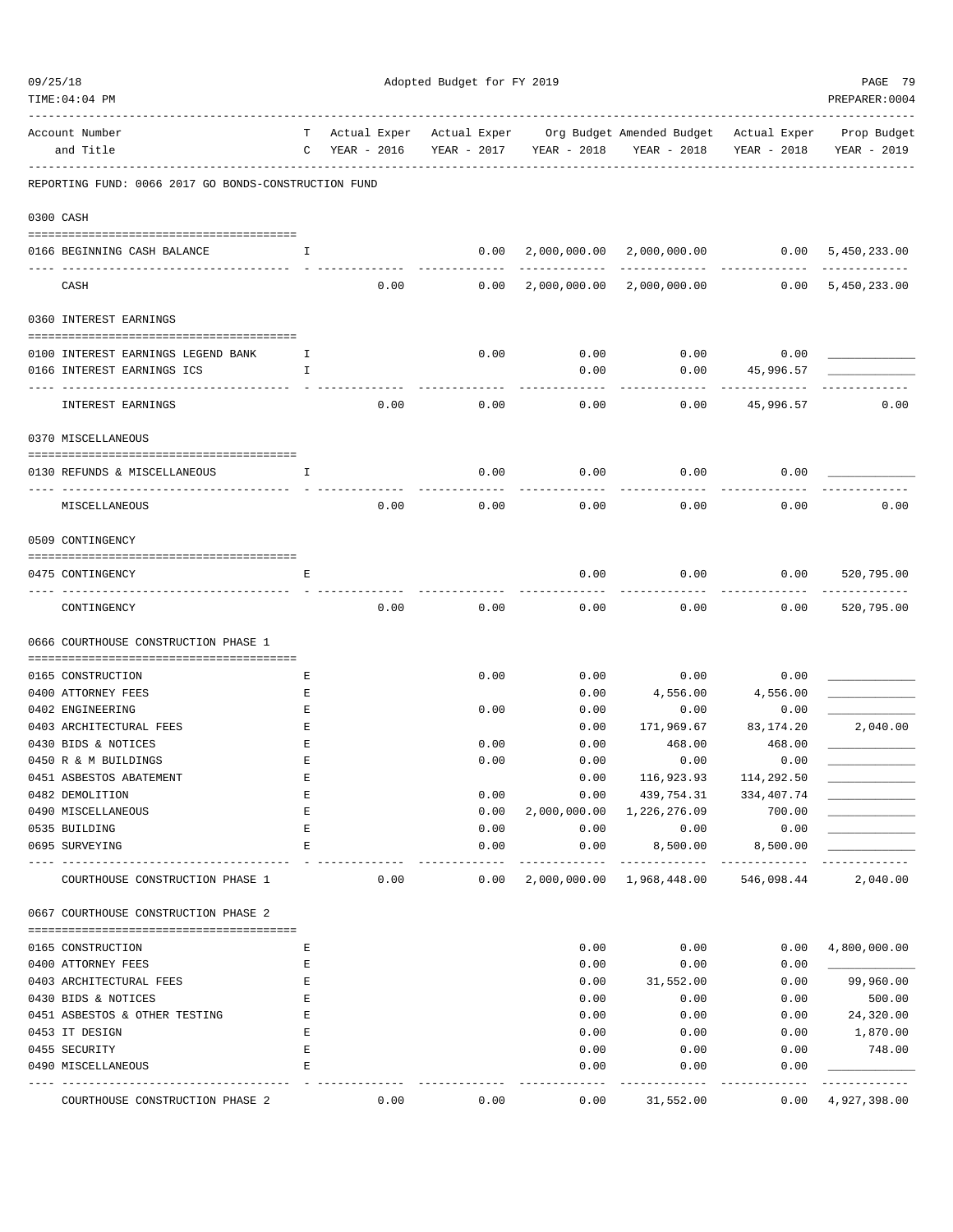| 09/25/1 |  |
|---------|--|
|---------|--|

Adopted Budget for FY 2019 PAGE 80

| TIME:04:04 PM                                        |              |              |               |               |                           |              | PREPARER: 0004 |
|------------------------------------------------------|--------------|--------------|---------------|---------------|---------------------------|--------------|----------------|
| Account Number                                       | T.           | Actual Exper | Actual Exper  |               | Org Budget Amended Budget | Actual Exper | Prop Budget    |
| and Title                                            | $\mathbb{C}$ | YEAR - 2016  | $YEAR - 2017$ | $YEAR - 2018$ | YEAR - 2018               | YEAR - 2018  | YEAR - 2019    |
| REPORTING FUND: 0066 2017 GO BONDS-CONSTRUCTION FUND |              |              |               |               |                           |              |                |
| 2017 GO BONDS-CONSTRUCTION FUND                      |              |              |               |               |                           |              |                |
| Income Totals                                        |              | 0.00         | 0.00          | 2,000,000.00  | 2,000,000.00              | 45,996.57    | 5,450,233.00   |
| Expense Totals                                       |              | 0.00         | 0.00          | 2,000,000.00  | 2,000,000.00              | 546,098.44   | 5,450,233.00   |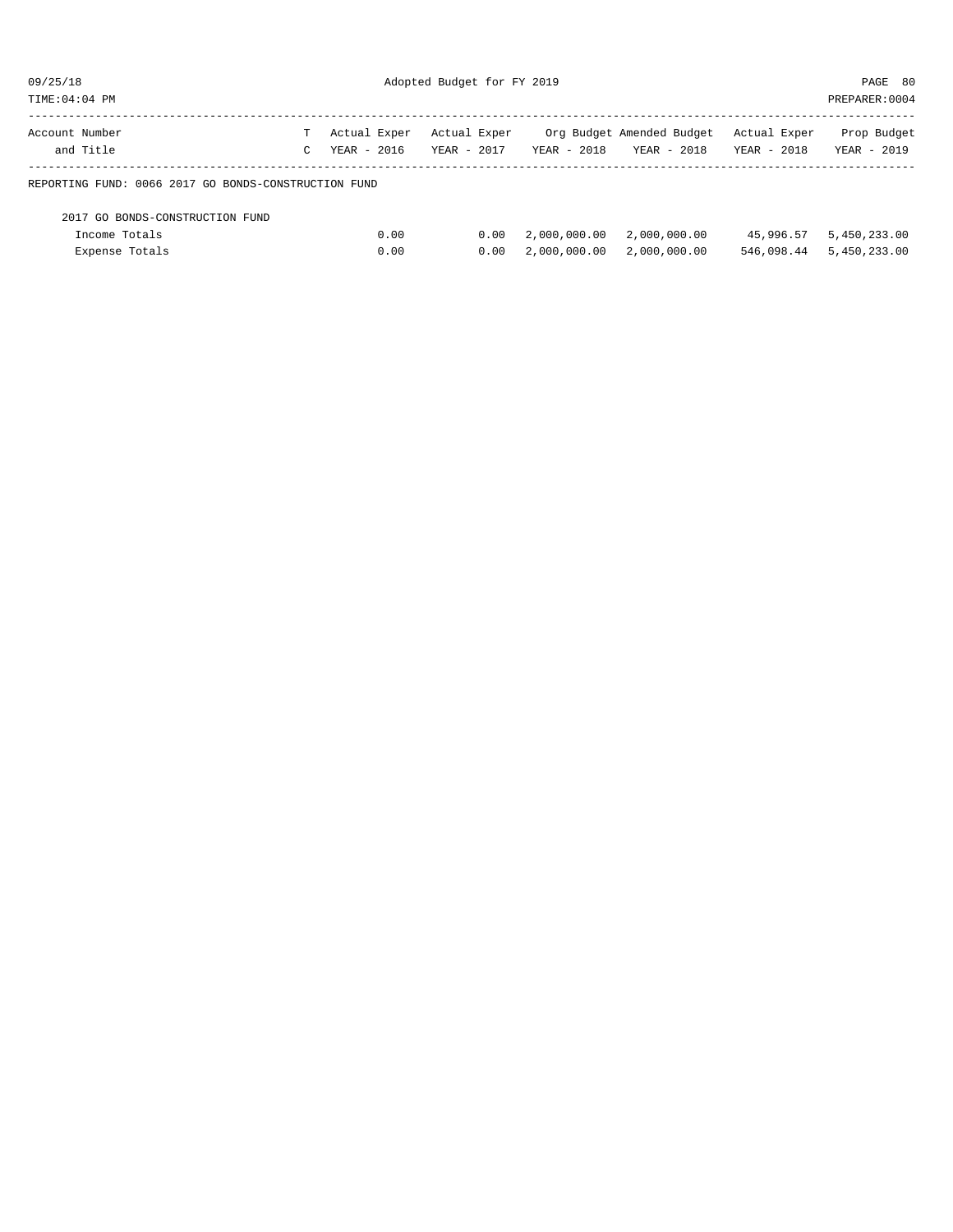| 09/25/18<br>TIME: 04: 04 PM                              | Adopted Budget for FY 2019   |      |                     |                      |                                                                                |                               |                         |  |
|----------------------------------------------------------|------------------------------|------|---------------------|----------------------|--------------------------------------------------------------------------------|-------------------------------|-------------------------|--|
|                                                          |                              |      |                     |                      |                                                                                |                               | PREPARER: 0004          |  |
| Account Number                                           |                              |      |                     |                      | T Actual Exper Actual Exper Org Budget Amended Budget Actual Exper Prop Budget |                               |                         |  |
| and Title                                                |                              |      |                     |                      | C YEAR - 2016 YEAR - 2017 YEAR - 2018 YEAR - 2018                              |                               | YEAR - 2018 YEAR - 2019 |  |
| REPORTING FUND: 0067 F.C. DETENTION CENTER ANNUAL PAYMEN |                              |      |                     |                      |                                                                                |                               |                         |  |
| 0300 CASH                                                |                              |      |                     |                      |                                                                                |                               |                         |  |
| 0110 UNENCUMBERED FUND BALANCE                           | <b>The Contract The Time</b> |      | 0.00                | 0.00<br>------------ | 0.00<br>--------------                                                         | 0.00                          |                         |  |
| CASH                                                     |                              | 0.00 | 0.00                | 0.00                 |                                                                                | -------------<br>0.00<br>0.00 | 0.00                    |  |
| 0319 ANNUAL PAYMENT INCOME                               |                              |      |                     |                      |                                                                                |                               |                         |  |
| 0551 ANNUAL PAYMENT                                      | T.                           |      | 0.00                |                      | $10,000.00$ $10,000.00$ $0.00$ $10,000.00$                                     |                               |                         |  |
| ----------------<br>ANNUAL PAYMENT INCOME                |                              | 0.00 | 0.00                | ----------           | 10,000.00    10,000.00                                                         |                               | 0.00 10,000.00          |  |
| 0560 F.C. SHERIFF ANNUAL PAYMENT                         |                              |      |                     |                      |                                                                                |                               |                         |  |
| 0428 TRAINING & TUITION                                  | E.                           |      |                     |                      | $0.00$ 5,000.00 10,000.00 5,815.95 10,000.00                                   |                               |                         |  |
| 0580 INVESTIGATIVE EQUIPMENT                             | E.                           |      | 0.00                | 5,000.00             | 0.00                                                                           | 0.00                          |                         |  |
| F.C. SHERIFF ANNUAL PAYMENT                              |                              | 0.00 | $- - - - -$<br>0.00 |                      | ------------<br>$10,000.00$ $10,000.00$                                        |                               | 5,815.95 10,000.00      |  |
| F.C. DETENTION CENTER ANNUAL PAYMEN                      |                              |      |                     |                      |                                                                                |                               |                         |  |
| Income Totals                                            |                              | 0.00 | 0.00                |                      | 10,000.00    10,000.00                                                         |                               | 0.00 10,000.00          |  |
| Expense Totals                                           |                              | 0.00 | 0.00                | 10,000.00            | 10,000.00                                                                      | 5,815.95                      | 10,000.00               |  |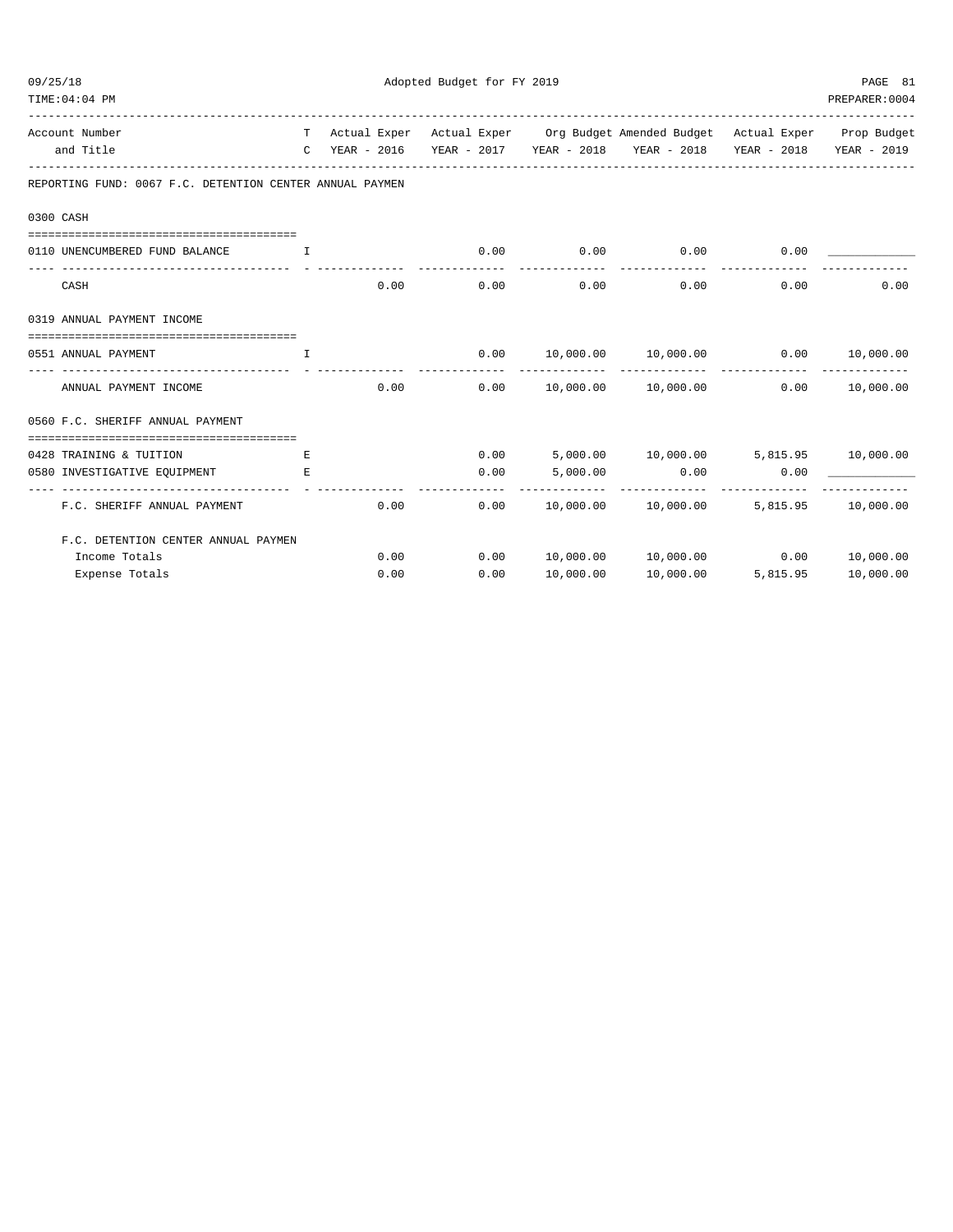| TIME: 04: 04 PM                                                                                                                                        |   |                            |                    |      |                                                                                |          | PREPARER: 0004 |
|--------------------------------------------------------------------------------------------------------------------------------------------------------|---|----------------------------|--------------------|------|--------------------------------------------------------------------------------|----------|----------------|
| Account Number                                                                                                                                         |   |                            |                    |      | T Actual Exper Actual Exper Org Budget Amended Budget Actual Exper Prop Budget |          |                |
| and Title                                                                                                                                              |   | C YEAR - 2016              |                    |      | YEAR - 2017 YEAR - 2018 YEAR - 2018 YEAR - 2018 YEAR - 2019                    |          |                |
| REPORTING FUND: 0070 RIGHT OF WAY FUND                                                                                                                 |   |                            |                    |      |                                                                                |          |                |
| 0360 INTEREST EARNINGS                                                                                                                                 |   |                            |                    |      |                                                                                |          |                |
|                                                                                                                                                        |   |                            |                    |      |                                                                                |          |                |
| 0100 INTEREST EARNINGS                                                                                                                                 |   |                            |                    |      | $\,$ I $\,$ 363.29 $\,$ 619.82 $\,$ 0.00 $\,$ 0.00 $\,$ 1,062.60 $\,$          |          |                |
| INTEREST EARNINGS                                                                                                                                      |   | 363.29                     | 619.82             | 0.00 | 0.00                                                                           | 1,062.60 | 0.00           |
| 0622 RIGHT OF WAY                                                                                                                                      |   |                            |                    |      |                                                                                |          |                |
| 0399 CLAIM SETTLEMENTS                                                                                                                                 | Е | 0.00                       | 0.00               | 0.00 | 0.00                                                                           | 0.00     |                |
| 0426 APPRAISAL FEES                                                                                                                                    | Е | 0.00                       | 0.00               | 0.00 | 0.00                                                                           | 0.00     |                |
| 0429 RELOCATING UTILITIES                                                                                                                              |   | $E = 7,070.00 = 28,000.00$ |                    | 0.00 | 0.00                                                                           | 0.00     |                |
| 0449 CONTRACT EXPENSES FOR FM87 R.O.W. E                                                                                                               |   | 0.00                       | 0.00               | 0.00 | 0.00                                                                           | 0.00     |                |
| RIGHT OF WAY                                                                                                                                           |   |                            | 7,070.00 28,000.00 | 0.00 | 0.00                                                                           | 0.00     | 0.00           |
| 0629 RIGHT OF WAY                                                                                                                                      |   |                            |                    |      |                                                                                |          |                |
|                                                                                                                                                        |   |                            |                    |      |                                                                                |          |                |
| 0500 RIGHT OF WAY PUR HWY #82<br><b>Experience of Excellent Excellent Excellent Excellent Excellent Excellent Excellent Excellent Excellent Excell</b> |   | 0.00                       | 0.00               | 0.00 | 0.00                                                                           | 0.00     |                |
| 0501 RIGHT OF WAY PURCHASE FM #87 E                                                                                                                    |   | 0.00                       | 0.00               | 0.00 | 0.00                                                                           | 0.00     |                |
| 0502 RIGHT OF WAY PURCHASE HWY #121 E                                                                                                                  |   |                            | 24,045.00          | 0.00 | 0.00                                                                           | 0.00     |                |
| 0503 RIGHT OF WAY PURCHASE HWY.78<br>$\mathbf{E}$ and $\mathbf{E}$                                                                                     |   |                            | 402.50             | 0.00 | 0.00                                                                           | 0.00     |                |
| RIGHT OF WAY                                                                                                                                           |   | 0.00                       | 24,447.50          | 0.00 | 0.00                                                                           | 0.00     | 0.00           |
| RIGHT OF WAY FUND                                                                                                                                      |   |                            |                    |      |                                                                                |          |                |
| Income Totals                                                                                                                                          |   |                            | 363.29 619.82      | 0.00 | 0.00 1,062.60                                                                  |          | 0.00           |
| Expense Totals                                                                                                                                         |   |                            | 7,070.00 52,447.50 | 0.00 | 0.00                                                                           | 0.00     | 0.00           |

09/25/18 PAGE 82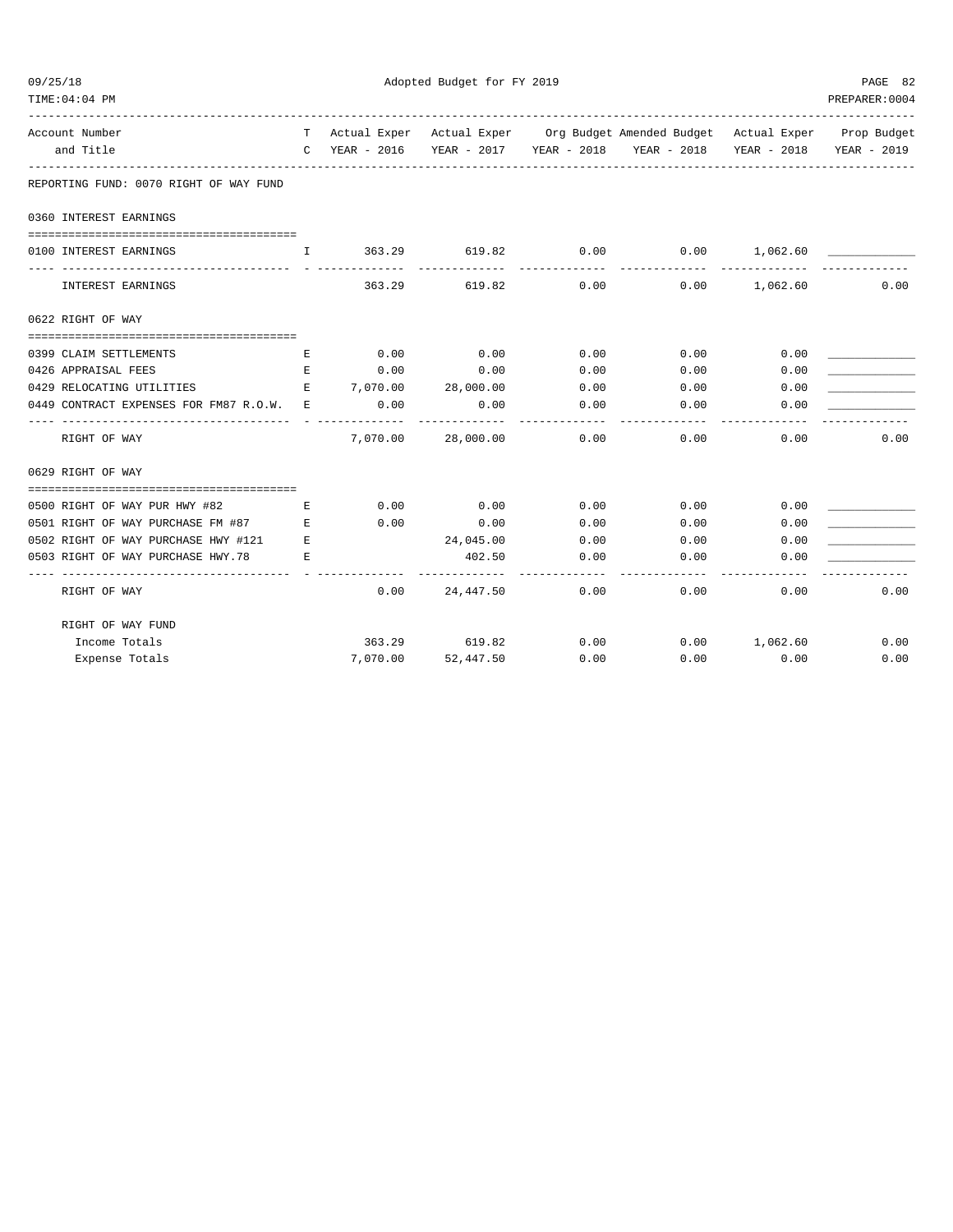| 09/25/18 |                                                        | Adopted Budget for FY 2019 |      |      |           |                                                                                |      |                           |  |
|----------|--------------------------------------------------------|----------------------------|------|------|-----------|--------------------------------------------------------------------------------|------|---------------------------|--|
|          | TIME: 04: 04 PM                                        |                            |      |      |           |                                                                                |      | PREPARER: 0004            |  |
|          | Account Number                                         |                            |      |      |           | T Actual Exper Actual Exper Org Budget Amended Budget Actual Exper Prop Budget |      |                           |  |
|          | and Title                                              |                            |      |      |           | C YEAR - 2016 YEAR - 2017 YEAR - 2018 YEAR - 2018 YEAR - 2018 YEAR - 2019      |      |                           |  |
|          | REPORTING FUND: 0071 INVESTIGATOR CRIMES AGAINST WOMEN |                            |      |      |           |                                                                                |      |                           |  |
|          | 0330 GRANT INCOME                                      |                            |      |      |           |                                                                                |      |                           |  |
|          | 0475 INVESTIGATOR CRIMES AGAINST WOMEN I               |                            |      |      |           | $0.00$ $20,020.62$ $20,020.62$ $0.00$ $\_$                                     |      |                           |  |
|          | GRANT INCOME                                           |                            |      | 0.00 |           | $0.00$ 20,020.62 20,020.62                                                     | 0.00 | 0.00                      |  |
|          | 0475 INVESTIGATOR CRIMES AGAINST WOMEN                 |                            |      |      |           |                                                                                |      |                           |  |
|          | 0108 SALARY                                            | E.                         |      |      |           |                                                                                | 0.00 |                           |  |
|          | 0201 SOCIAL SECURITY TAXES                             | E.                         |      | 0.00 |           | $0.00$ 13, 417. 47 13, 417. 47<br>831.88 831.88                                | 0.00 |                           |  |
|          | 0202 GROUP HEALTH INSURANCE                            | E                          |      | 0.00 |           | 4,040.42 4,040.42                                                              | 0.00 |                           |  |
|          | 0203 RETIREMENT                                        | Е                          |      | 0.00 |           | 1,526.91 1,526.91                                                              | 0.00 |                           |  |
|          | 0204 WORKERS COMPENSATION                              | E.                         |      | 0.00 |           | 9.39 9.39                                                                      | 0.00 |                           |  |
|          | 0205 MEDICARE TAX                                      | E.                         |      | 0.00 |           | 194.55 194.55                                                                  | 0.00 |                           |  |
|          | INVESTIGATOR CRIMES AGAINST WOMEN                      |                            | 0.00 | 0.00 |           | 20,020.62 20,020.62                                                            | 0.00 | 0.00                      |  |
|          | INVESTIGATOR CRIMES AGAINST WOMEN                      |                            |      |      |           |                                                                                |      |                           |  |
|          | Income Totals                                          |                            |      | 0.00 |           | $0.00$ 20,020.62 20,020.62                                                     |      | $0.00$ and $0.00$<br>0.00 |  |
|          | Expense Totals                                         |                            | 0.00 | 0.00 | 20,020.62 | 20,020.62                                                                      | 0.00 | 0.00                      |  |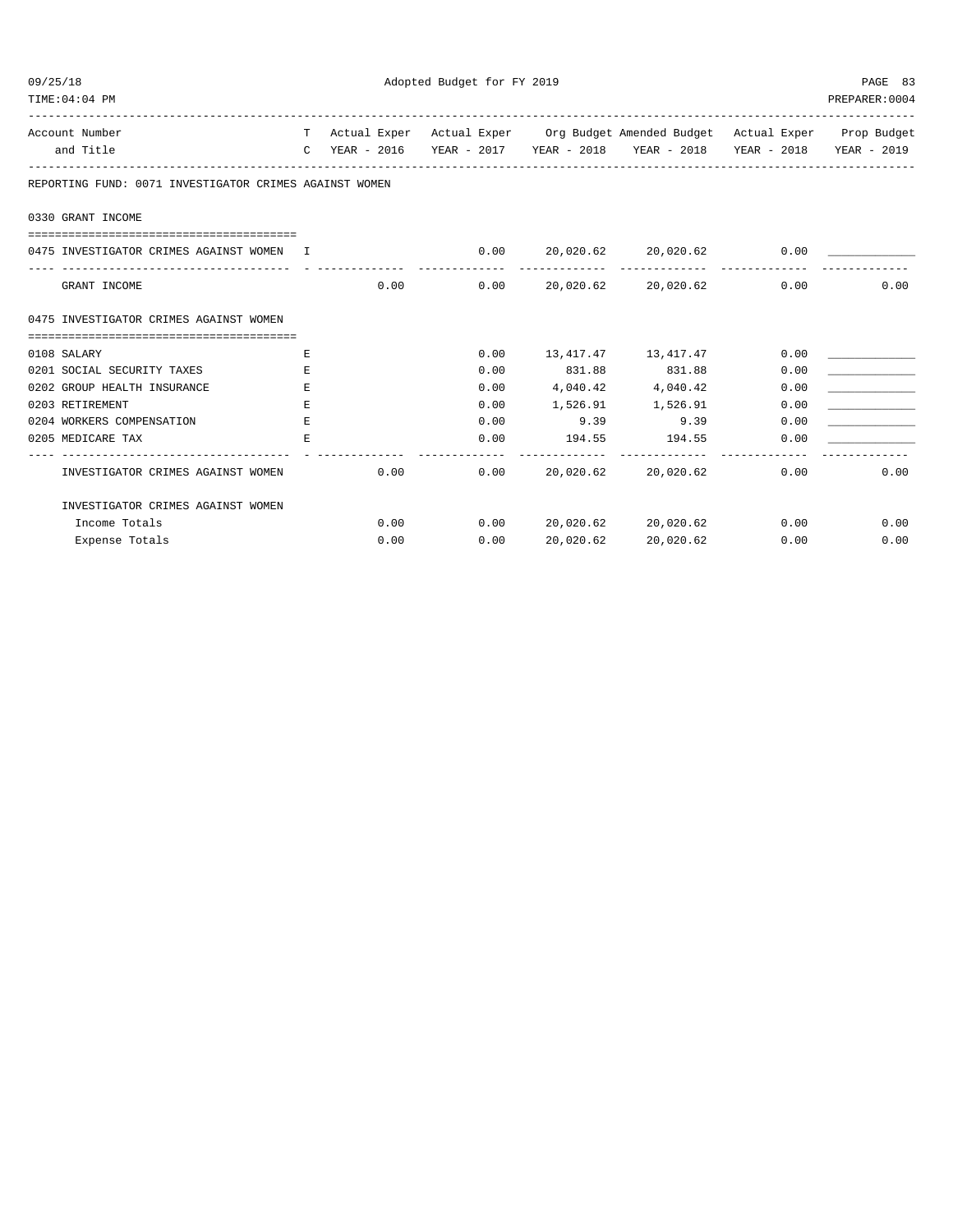| 09/25/18 |                                                                                       | Adopted Budget for FY 2019 |      |      |           |                                                                                |                     |                |  |
|----------|---------------------------------------------------------------------------------------|----------------------------|------|------|-----------|--------------------------------------------------------------------------------|---------------------|----------------|--|
|          | TIME: 04: 04 PM                                                                       |                            |      |      |           |                                                                                |                     | PREPARER: 0004 |  |
|          | Account Number                                                                        |                            |      |      |           | T Actual Exper Actual Exper Org Budget Amended Budget Actual Exper Prop Budget |                     |                |  |
|          | and Title                                                                             |                            |      |      |           | C YEAR - 2016 YEAR - 2017 YEAR - 2018 YEAR - 2018 YEAR - 2018 YEAR - 2019      |                     |                |  |
|          | REPORTING FUND: 0072 INVESTIGATOR CRIMES AGAINST CHILDRE                              |                            |      |      |           |                                                                                |                     |                |  |
|          | 0330 GRANT INCOME                                                                     |                            |      |      |           |                                                                                |                     |                |  |
|          |                                                                                       |                            |      |      |           |                                                                                |                     |                |  |
|          | 0560 INVESTIGATOR CRIMES AGAINST CHILDRE I                                            |                            |      |      |           | $0.00$ 41,899.00 41,899.00 32,136.27                                           |                     |                |  |
|          | GRANT INCOME                                                                          |                            |      |      |           | $0.00$ $0.00$ $41,899.00$ $41,899.00$ $32,136.27$                              |                     | 0.00           |  |
|          | 0560 INVESTIGATOR CRIMES AGAINST CHILDRE                                              |                            |      |      |           |                                                                                |                     |                |  |
|          |                                                                                       |                            |      |      |           |                                                                                |                     |                |  |
|          | 0108 SALARY                                                                           | E                          |      | 0.00 |           | 27,488.37 27,488.37 23,259.50                                                  |                     |                |  |
|          | 0201 SOCIAL SECURITY TAXES                                                            | E.                         |      | 0.00 |           | 1,704.28 1,704.28 1,442.10                                                     |                     |                |  |
|          | 0202 GROUP HEALTH INSURANCE                                                           | E                          |      | 0.00 |           | 8,500.63 8,500.63 7,119.63                                                     |                     |                |  |
|          | 0203 RETIREMENT                                                                       | E.                         |      | 0.00 |           | 3, 128. 18 3, 128. 18 2, 650. 68                                               |                     |                |  |
|          | 0204 WORKERS COMPENSATION                                                             | E                          |      | 0.00 |           | 678.96 678.96 558.52                                                           |                     |                |  |
|          | 0205 MEDICARE TAX                                                                     | E.                         |      | 0.00 |           | 398.58 398.58 337.26                                                           |                     |                |  |
|          | INVESTIGATOR CRIMES AGAINST CHILDRE $0.00$ $0.00$ $41,899.00$ $41,899.00$ $35,367.69$ |                            |      |      |           |                                                                                |                     | 0.00           |  |
|          | INVESTIGATOR CRIMES AGAINST CHILDRE                                                   |                            |      |      |           |                                                                                |                     |                |  |
|          | Income Totals                                                                         |                            |      | 0.00 |           | $0.00$ $41,899.00$ $41,899.00$ $32,136.27$                                     |                     | 0.00           |  |
|          | Expense Totals                                                                        |                            | 0.00 | 0.00 | 41,899.00 |                                                                                | 41,899.00 35,367.69 | 0.00           |  |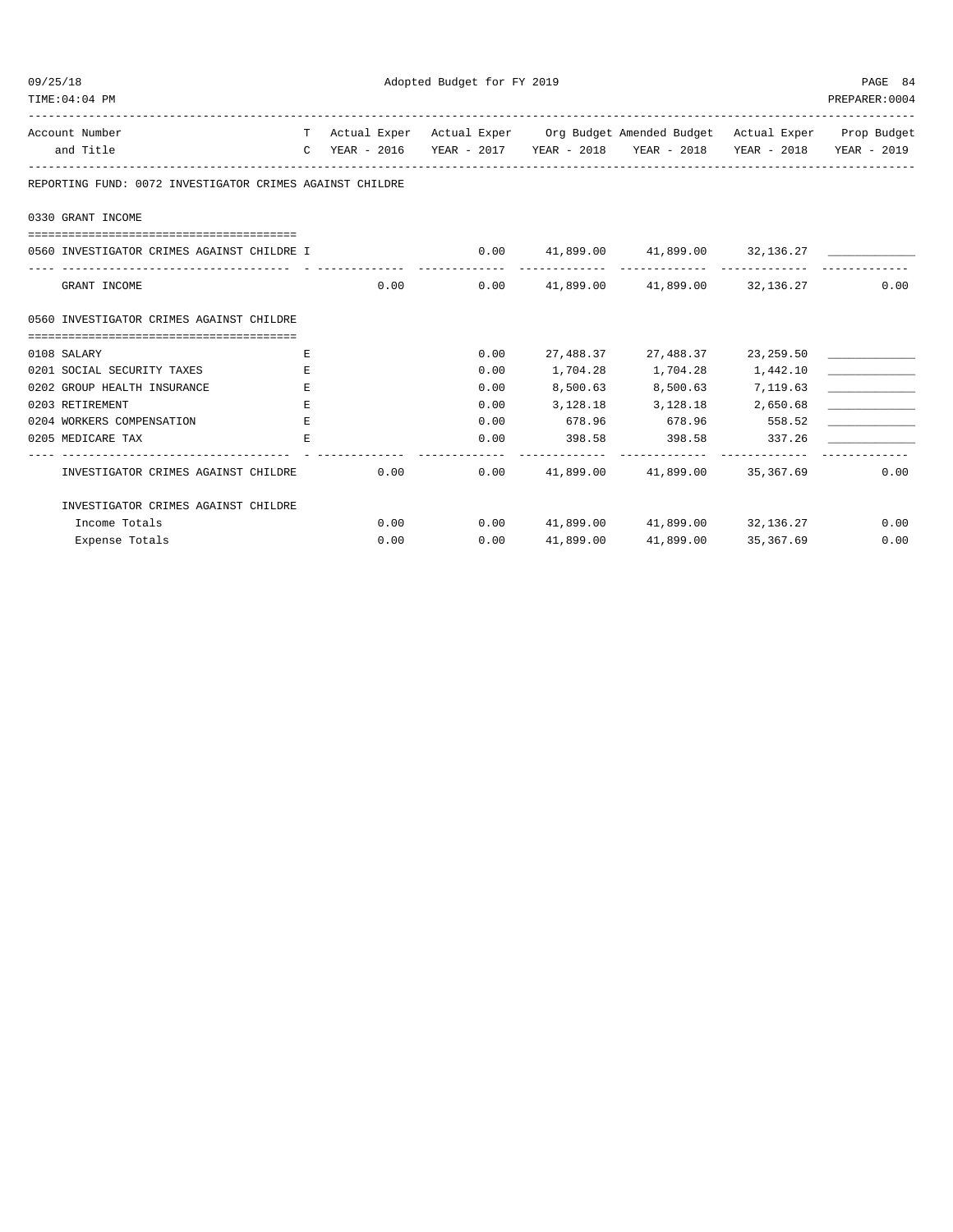| 09/25/18<br>TIME: 04: 04 PM                 |              |      | Adopted Budget for FY 2019 |      |                                                                                                                                                             |        | PAGE 85<br>PREPARER: 0004 |
|---------------------------------------------|--------------|------|----------------------------|------|-------------------------------------------------------------------------------------------------------------------------------------------------------------|--------|---------------------------|
| Account Number<br>and Title                 |              |      |                            |      | T Actual Exper Actual Exper Org Budget Amended Budget Actual Exper Prop Budget<br>C YEAR - 2016 YEAR - 2017 YEAR - 2018 YEAR - 2018 YEAR - 2018 YEAR - 2019 |        |                           |
| REPORTING FUND: 0080 VETERANS COURT PROGRAM |              |      |                            |      |                                                                                                                                                             |        |                           |
| 0300 CASH                                   |              |      |                            |      |                                                                                                                                                             |        |                           |
| 0180 BEGINNING CASH BALANCE                 | $\mathbf{I}$ |      |                            | 0.00 | $0.00$ 0.00                                                                                                                                                 |        |                           |
| CASH                                        |              | 0.00 | 0.00                       | 0.00 | 0.00                                                                                                                                                        | 0.00   | 0.00                      |
| 0370 VETERANS COURT INCOME                  |              |      |                            |      |                                                                                                                                                             |        |                           |
|                                             |              |      |                            |      |                                                                                                                                                             |        |                           |
| 0130 MISCELLANEOUS                          | $\mathbb{T}$ |      |                            | 0.00 | 0.00                                                                                                                                                        | 100.00 |                           |
| 0180 PROGRAM FEES<br>------------------     | T.           |      |                            | 0.00 | 0.00                                                                                                                                                        | 150.00 |                           |
| VETERANS COURT INCOME                       |              | 0.00 | 0.00                       | 0.00 | 0.00                                                                                                                                                        | 250.00 | 0.00                      |
| 0570 VETERANS COURT EXPENSE                 |              |      |                            |      |                                                                                                                                                             |        |                           |
| 0490 MISCELLANEOUS                          | E.           |      |                            | 0.00 | 0.00                                                                                                                                                        | 0.00   |                           |
| VETERANS COURT EXPENSE                      |              | 0.00 | 0.00                       | 0.00 | 0.00                                                                                                                                                        | 0.00   | 0.00                      |
| VETERANS COURT PROGRAM                      |              |      |                            |      |                                                                                                                                                             |        |                           |
| Income Totals                               |              | 0.00 | 0.00                       | 0.00 | 0.00                                                                                                                                                        | 250.00 | 0.00                      |
| Expense Totals                              |              | 0.00 | 0.00                       | 0.00 | 0.00                                                                                                                                                        | 0.00   | 0.00                      |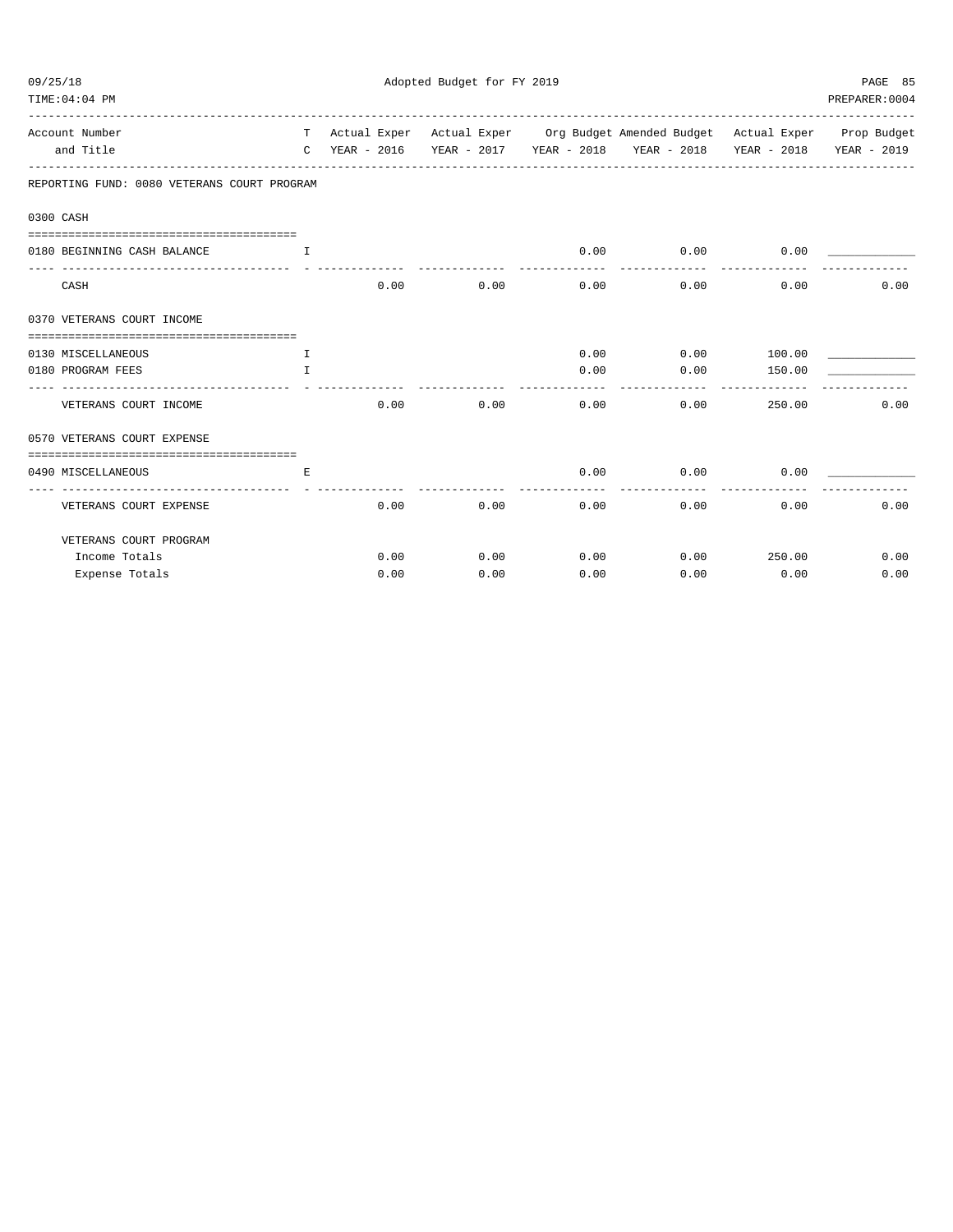| 09/25/18<br>TIME: 04: 04 PM                     |              |      | Adopted Budget for FY 2019 |      |                                                                                |                | PAGE 86<br>PREPARER: 0004 |
|-------------------------------------------------|--------------|------|----------------------------|------|--------------------------------------------------------------------------------|----------------|---------------------------|
| -----------------------------<br>Account Number |              |      |                            |      | T Actual Exper Actual Exper Org Budget Amended Budget Actual Exper Prop Budget |                |                           |
| and Title                                       |              |      |                            |      | C YEAR - 2016 YEAR - 2017 YEAR - 2018 YEAR - 2018 YEAR - 2018 YEAR - 2019      |                |                           |
| REPORTING FUND: 0081 LAKE ROAD IMPACT FUND      |              |      |                            |      |                                                                                |                |                           |
| 0300 CASH                                       |              |      |                            |      |                                                                                |                |                           |
| 0110 UNENCUMBERED FUND BALANCE                  | $\mathbf{I}$ |      |                            | 0.00 | 0.00                                                                           |                | 0.00 100,000.00           |
|                                                 |              |      |                            |      | ------------                                                                   | -------------  |                           |
| CASH                                            |              | 0.00 | 0.00                       | 0.00 |                                                                                | 0.00           | 0.00 100,000.00           |
| 0318 NORTH TEX MUNICIPAL WATER DIST             |              |      |                            |      |                                                                                |                |                           |
|                                                 |              |      |                            |      |                                                                                |                |                           |
| 0181 YEAR 1 PAYMENT                             | $\mathbb{T}$ |      |                            | 0.00 | 0.00 100,000.00                                                                |                |                           |
| NORTH TEX MUNICIPAL WATER DIST                  |              | 0.00 | 0.00                       | 0.00 | 0.00                                                                           | 100,000.00     | 0.00                      |
| 0590 MISCELLANEOUS                              |              |      |                            |      |                                                                                |                |                           |
|                                                 |              |      |                            |      |                                                                                |                |                           |
| 0490 MISCELLANEOUS                              | E.           |      |                            | 0.00 | $0.00$ $0.00$ $100,000.00$                                                     |                |                           |
| 0576 LUCAS CHEST COMPRESSION SYSTEM             | E.           |      |                            | 0.00 | 0.00                                                                           | 64,986.79      |                           |
| MISCELLANEOUS                                   |              | 0.00 | 0.00                       | 0.00 | 0.00                                                                           |                | 64,986.79 100,000.00      |
| LAKE ROAD IMPACT FUND                           |              |      |                            |      |                                                                                |                |                           |
| Income Totals                                   |              | 0.00 | 0.00                       | 0.00 | 0.00                                                                           |                | 100,000.00 100,000.00     |
| Expense Totals                                  |              | 0.00 | 0.00                       | 0.00 |                                                                                | 0.00 64,986.79 | 100,000.00                |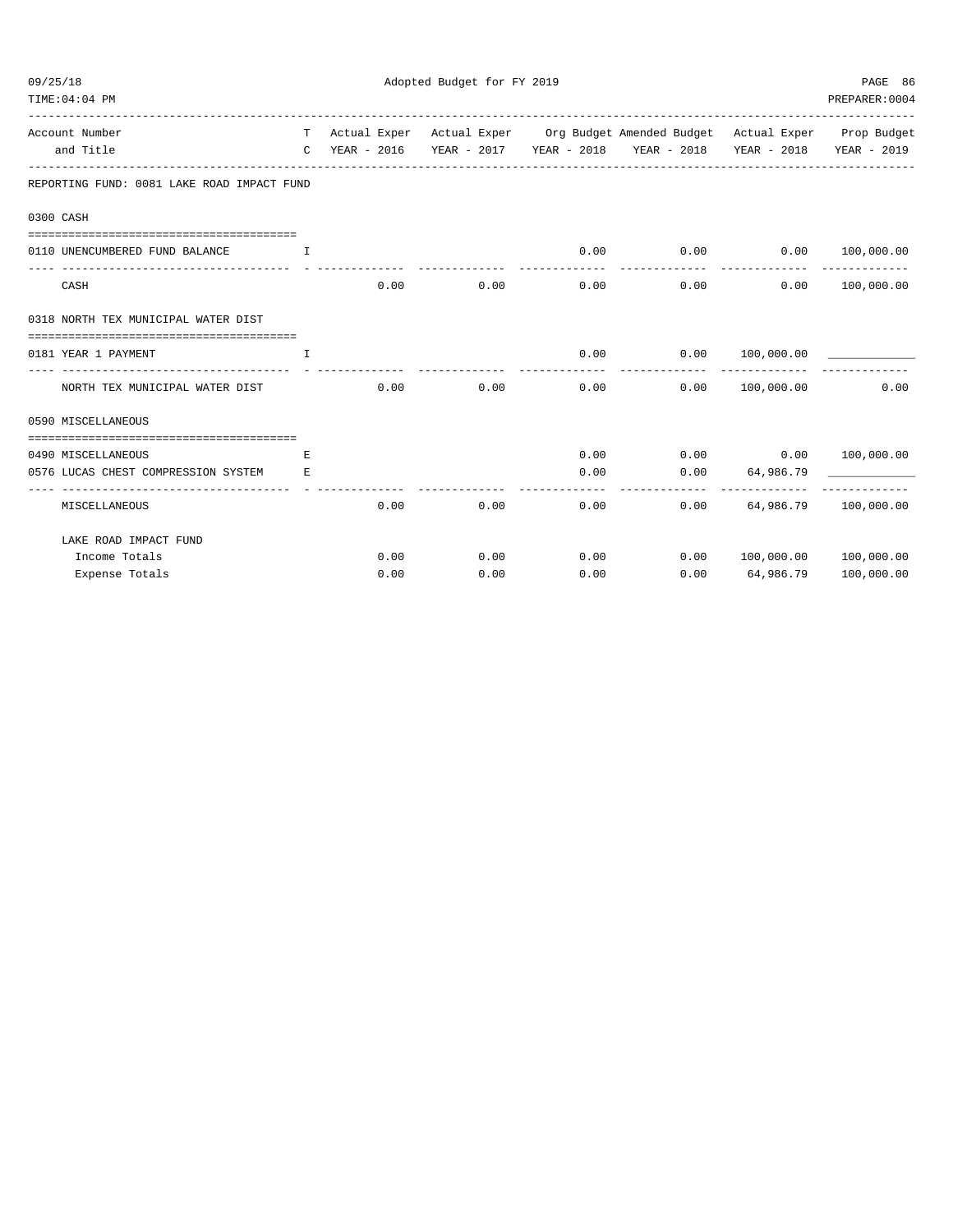| 09/25/18<br>TIME: 04: 04 PM                      |                                                                 |      | Adopted Budget for FY 2019 |      |                                                                                |                                | PAGE 87<br>PREPARER: 0004           |
|--------------------------------------------------|-----------------------------------------------------------------|------|----------------------------|------|--------------------------------------------------------------------------------|--------------------------------|-------------------------------------|
| Account Number                                   | ----------------------------                                    |      |                            |      | T Actual Exper Actual Exper Org Budget Amended Budget Actual Exper Prop Budget |                                |                                     |
| and Title                                        | $\mathbb{C}$                                                    |      |                            |      | YEAR - 2016 YEAR - 2017 YEAR - 2018 YEAR - 2018                                |                                | YEAR - 2018 YEAR - 2019             |
| REPORTING FUND: 0082 LAKE ROAD IMPACT FUND PCT.3 |                                                                 |      |                            |      |                                                                                |                                |                                     |
| 0300 CASH                                        |                                                                 |      |                            |      |                                                                                |                                |                                     |
| 0123 UNENCUMBERED FUND BALANCE                   | $\mathbf{I}$ and $\mathbf{I}$ and $\mathbf{I}$ and $\mathbf{I}$ |      |                            | 0.00 | $0.00$ $0.00$ $484,263.00$                                                     |                                |                                     |
| CASH                                             |                                                                 | 0.00 | 0.00                       | 0.00 | 0.00                                                                           |                                | -------------<br>$0.00$ 484,263.00  |
| 0318 NORTH TEX MUNICIPAL WATER DIST              |                                                                 |      |                            |      |                                                                                |                                |                                     |
| 0182 YEAR 1 PAYMENT                              | I.                                                              |      |                            | 0.00 |                                                                                | $0.00$ 484,263.00              |                                     |
| NORTH TEX MUNICIPAL WATER DIST                   |                                                                 | 0.00 | 0.00                       | 0.00 |                                                                                | $0.00$ 484,263.00              | 0.00                                |
| 0623 ROAD & BRIDGE #3 LAKE ROAD EXPENSES         |                                                                 |      |                            |      |                                                                                |                                |                                     |
| 0341 R & B MAT. ROCK & GRAVEL                    | Е                                                               |      |                            | 0.00 |                                                                                | 0.00<br>0.00                   |                                     |
| 0344 R & B MAT. ASPHALT/ROAD OIL                 | Е                                                               |      |                            | 0.00 | 0.00                                                                           | 0.00                           |                                     |
| 0490 MISCELLANEOUS                               | E.                                                              |      |                            | 0.00 | 0.00                                                                           | 0.00                           | 484,263.00<br>. _ _ _ _ _ _ _ _ _ _ |
| ROAD & BRIDGE #3 LAKE ROAD EXPENSES              |                                                                 | 0.00 | 0.00                       | 0.00 | 0.00                                                                           | 0.00                           | 484,263.00                          |
| LAKE ROAD IMPACT FUND PCT.3                      |                                                                 |      |                            |      |                                                                                |                                |                                     |
| Income Totals                                    |                                                                 | 0.00 | 0.00                       | 0.00 |                                                                                | $0.00$ 484, 263.00 484, 263.00 |                                     |
| Expense Totals                                   |                                                                 | 0.00 | 0.00                       | 0.00 | 0.00                                                                           | 0.00                           | 484,263.00                          |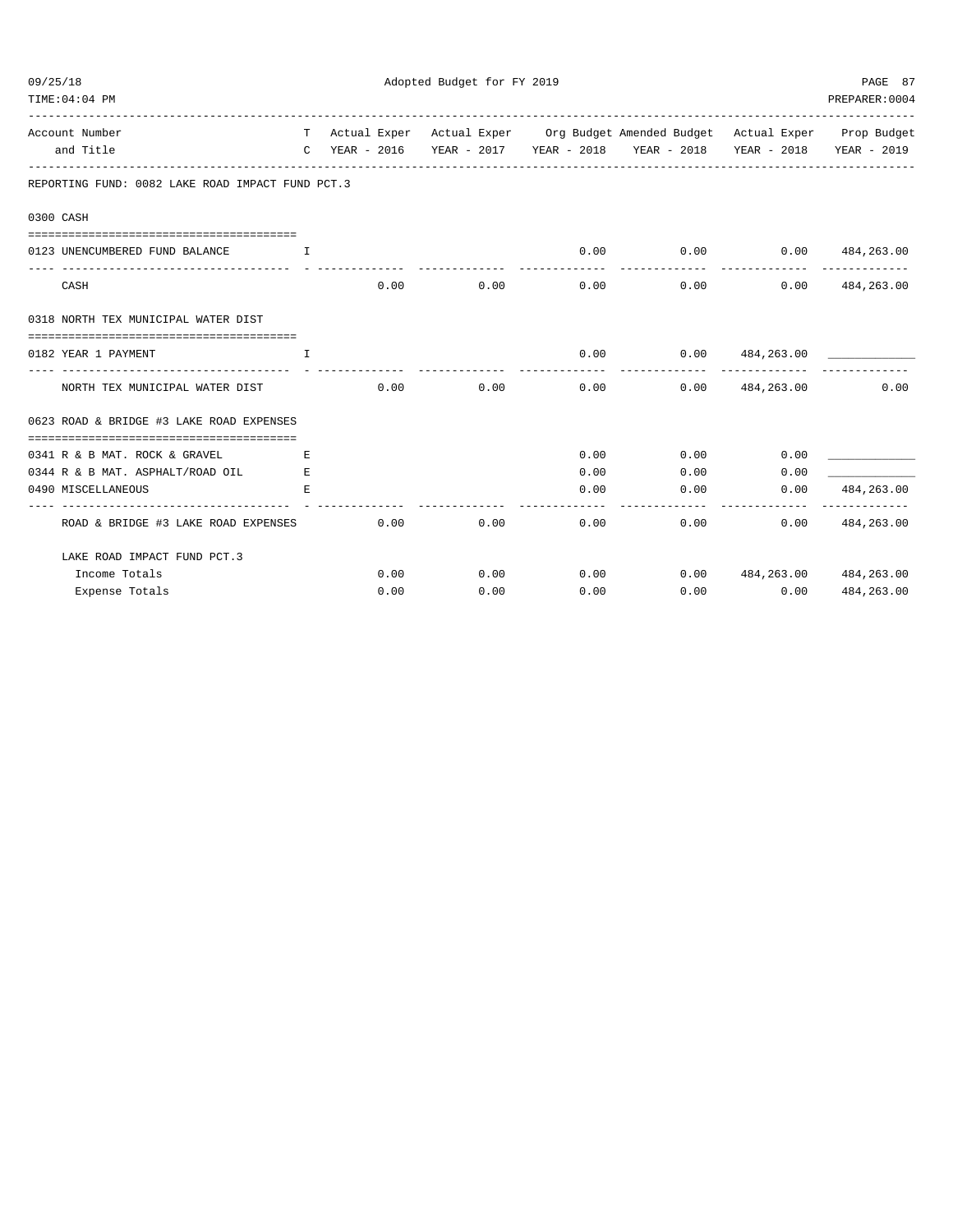| 09/25/18<br>TIME: 04: 04 PM |                                                     |                  |      | Adopted Budget for FY 2019 |              |                                                                                |                   | PAGE 88<br>PREPARER: 0004 |
|-----------------------------|-----------------------------------------------------|------------------|------|----------------------------|--------------|--------------------------------------------------------------------------------|-------------------|---------------------------|
|                             | Account Number                                      |                  |      |                            |              | T Actual Exper Actual Exper Org Budget Amended Budget Actual Exper Prop Budget |                   |                           |
|                             | and Title                                           |                  |      |                            |              | C YEAR - 2016 YEAR - 2017 YEAR - 2018 YEAR - 2018                              |                   | YEAR - 2018 YEAR - 2019   |
|                             | REPORTING FUND: 0083 LAKE ROAD IMPACT FUND PCT. 4   |                  |      |                            |              |                                                                                |                   |                           |
| 0300 CASH                   |                                                     |                  |      |                            |              |                                                                                |                   |                           |
|                             | 0124 UNENCUMBERED FUND BALANCE                      | $\mathbf{T}$     |      |                            | 0.00         | $0.00$ $0.00$ $387,000.00$                                                     |                   |                           |
|                             | CASH                                                |                  | 0.00 | 0.00                       | 0.00         | 0.00                                                                           | 0.00              | 387,000.00                |
|                             | 0318 NORTH TEXAS MUNICIPAL WATER DIST               |                  |      |                            |              |                                                                                |                   |                           |
|                             | 0183 YEAR 1 PAYMENT                                 | T.               |      |                            | 0.00         | 0.00                                                                           | 387,000.00        |                           |
|                             | NORTH TEXAS MUNICIPAL WATER DIST                    |                  | 0.00 | 0.00                       | 0.00         |                                                                                | $0.00$ 387,000.00 | 0.00                      |
|                             | 0624 ROAD & BRIDGE #4 LAKE ROAD EXPENSES            |                  |      |                            |              |                                                                                |                   |                           |
|                             |                                                     |                  |      |                            |              |                                                                                |                   |                           |
|                             | 0341 R & B MAT. ROCK & GRAVEL                       | E                |      |                            | 0.00         | 0.00                                                                           | 0.00              | 30,000.00                 |
|                             | 0344 R & B MAT. ASPHALT/ROAD OIL                    | E                |      |                            | 0.00         | 0.00                                                                           | 0.00              | 20,000.00                 |
|                             | 0490 MISCELLANEOUS<br>0571 PURCHASE OF MACH./EQUIP. | E<br>$F_{\rm c}$ |      |                            | 0.00<br>0.00 | 0.00<br>0.00                                                                   | 0.00<br>0.00      | 287,000.00<br>50,000.00   |
|                             | ROAD & BRIDGE #4 LAKE ROAD EXPENSES                 |                  | 0.00 | 0.00                       | 0.00         | 0.00                                                                           | 0.00              | 387,000.00                |
|                             | LAKE ROAD IMPACT FUND PCT. 4                        |                  |      |                            |              |                                                                                |                   |                           |
|                             | Income Totals                                       |                  | 0.00 | 0.00                       | 0.00         | 0.00                                                                           |                   | 387,000.00 387,000.00     |
|                             | Expense Totals                                      |                  | 0.00 | 0.00                       | 0.00         | 0.00                                                                           | 0.00              | 387,000.00                |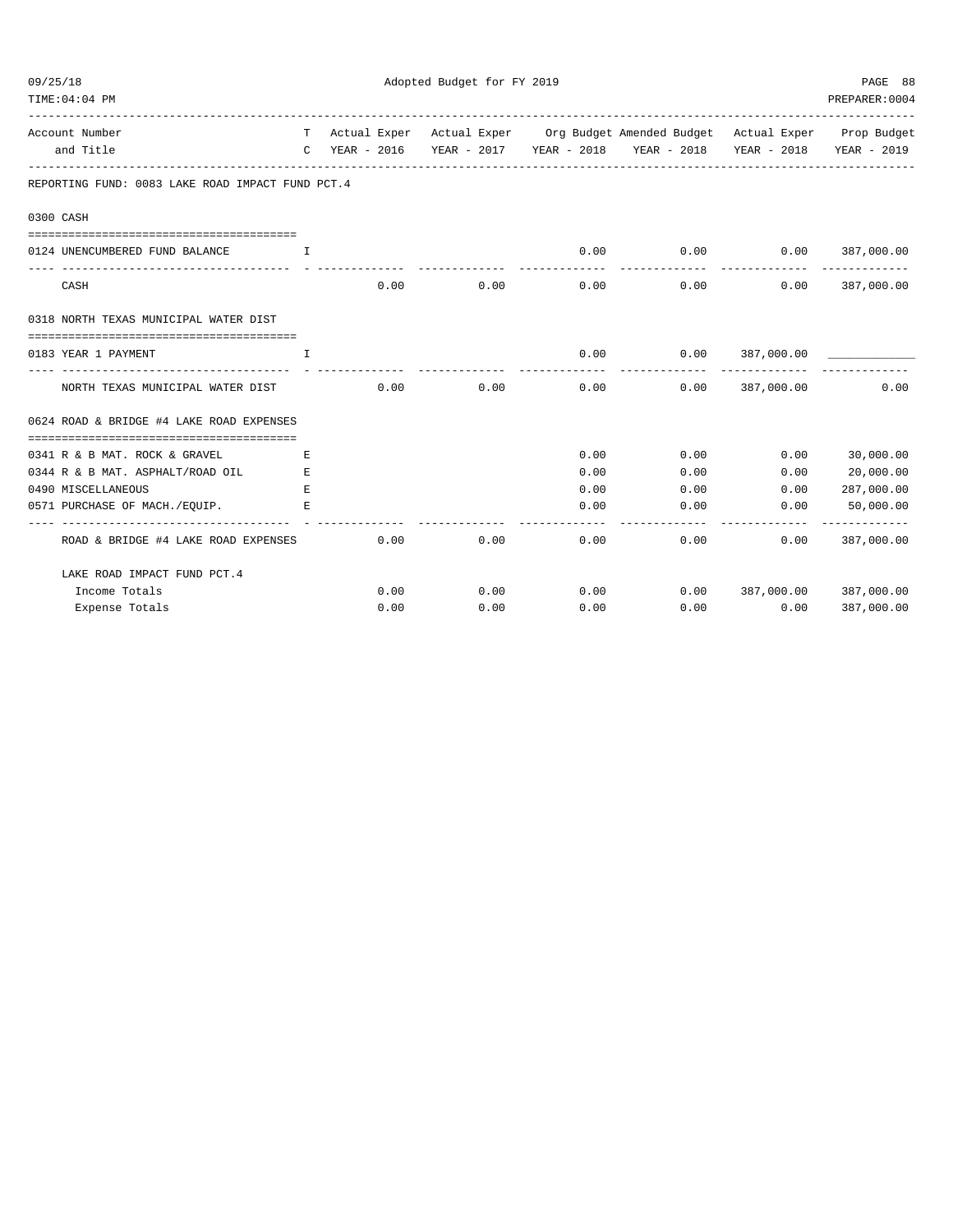| TIME: 04: 04 PM                                                |             |                     |                   |      |                                                                                |                 | PREPARER: 0004          |
|----------------------------------------------------------------|-------------|---------------------|-------------------|------|--------------------------------------------------------------------------------|-----------------|-------------------------|
| Account Number                                                 |             |                     |                   |      | T Actual Exper Actual Exper Org Budget Amended Budget Actual Exper Prop Budget |                 |                         |
| and Title                                                      |             |                     |                   |      | C YEAR - 2016 YEAR - 2017 YEAR - 2018 YEAR - 2018                              |                 | YEAR - 2018 YEAR - 2019 |
| REPORTING FUND: 0087 JUVENILE PROBATION                        |             |                     |                   |      |                                                                                |                 |                         |
| 0340 FEES OF OFFICE                                            |             |                     |                   |      |                                                                                |                 |                         |
|                                                                |             |                     |                   |      |                                                                                |                 |                         |
| 0575 JUVENILE PROBATION FEES                                   |             | $1,863.00$ 1,902.00 |                   | 0.00 | $0.00$ 1,590.00                                                                |                 |                         |
| 0576 JUVENILE PROBATION RESTITUTION I                          |             | 1,030.75 3,291.25   |                   | 0.00 |                                                                                | $0.00$ 2,009.00 |                         |
| 0577 JUVENILE PROBATION COURT COSTS I                          |             | 1,070.00 260.00     |                   | 0.00 | $0.00$ 445.00                                                                  |                 |                         |
| 0578 FEES RECEIVED FOR OTHER COUNTIES I                        |             | 0.00                | 0.00              | 0.00 | 0.00                                                                           | 0.00            |                         |
| FEES OF OFFICE                                                 |             |                     | 3,963.75 5,453.25 | 0.00 | 0.00                                                                           | 4,044.00        | 0.00                    |
| 0575 JUVENILE PROBATION                                        |             |                     |                   |      |                                                                                |                 |                         |
|                                                                |             |                     |                   |      |                                                                                |                 |                         |
| 0310 OFFICE SUPP./MISC.<br><b>Experience of the Experience</b> |             | 3, 316. 33          | 2,683.52          | 0.00 | $0.00$ 1,186.58                                                                |                 |                         |
| 0319 RESTITUTION                                               | $E_{\rm c}$ |                     | 950.75 3,291.25   | 0.00 | 0.00                                                                           | 2,009.00        |                         |
| 0320 COURT COSTS                                               | E.          | 1,070.00 260.00     |                   | 0.00 | 0.00                                                                           | 430.00          |                         |
| 0321 REIMBURSEMENT OF FEES FOR OTHER COU E                     |             | 80.00               | 0.00              | 0.00 | 0.00                                                                           | 0.00            |                         |
| 0353 COMPUTER EXPENSE                                          | E.          | 0.00                | 0.00              | 0.00 | 0.00                                                                           | 0.00            |                         |
| 0416 STRUCTURAL FAMILY THERAPY E                               |             | 0.00                | 0.00              | 0.00 | 0.00                                                                           | 0.00            |                         |
| 0427 TRAVEL AND TRAINING                                       | E           | 0.00                | 0.00              | 0.00 | 0.00                                                                           | 0.00            |                         |
| JUVENILE PROBATION                                             |             |                     | 5,417.08 6,234.77 | 0.00 | 0.00                                                                           | 3,625.58        | 0.00                    |
| JUVENILE PROBATION                                             |             |                     |                   |      |                                                                                |                 |                         |
| Income Totals                                                  |             |                     | 3,963.75 5,453.25 |      | $0.00$ $0.00$ $4,044.00$                                                       |                 | 0.00                    |
| Expense Totals                                                 |             |                     | 5,417.08 6,234.77 | 0.00 | 0.00                                                                           | 3,625.58        | 0.00                    |

09/25/18 Adopted Budget for FY 2019 PAGE 89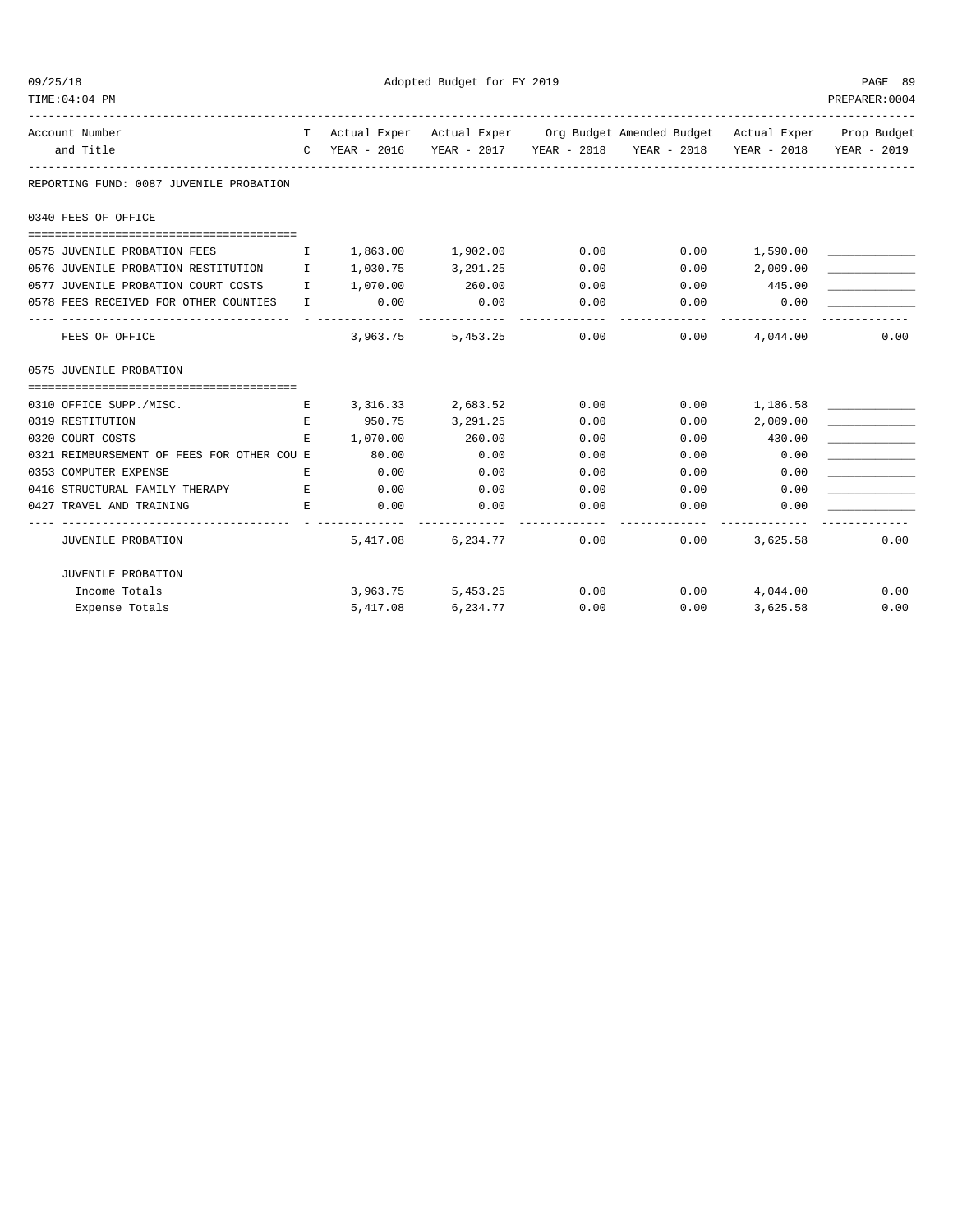| 09/25/18<br>Adopted Budget for FY 2019<br>TIME: 04: 04 PM |                                                          |                                                |               |      |                 | PAGE 90<br>PREPARER: 0004                                                    |      |             |
|-----------------------------------------------------------|----------------------------------------------------------|------------------------------------------------|---------------|------|-----------------|------------------------------------------------------------------------------|------|-------------|
| Account Number                                            |                                                          | T –                                            |               |      |                 | Actual Exper Actual Exper Org Budget Amended Budget Actual Exper Prop Budget |      |             |
| and Title                                                 |                                                          |                                                | C YEAR - 2016 |      |                 |                                                                              |      | YEAR - 2019 |
|                                                           | REPORTING FUND: 0088 IHC NEEDS/OR OTHER RELATED HEALTHCA |                                                |               |      |                 |                                                                              |      |             |
|                                                           | 0367 HOSPITAL AUTHORITY - IHC                            |                                                |               |      |                 |                                                                              |      |             |
|                                                           |                                                          |                                                |               |      |                 |                                                                              |      |             |
|                                                           | 0100 HOSPITAL QUARTERLY PAYMENT                          | $\mathbf{I}$ and $\mathbf{I}$ and $\mathbf{I}$ | 0.00          |      | 0.00 200,000.00 | 200,000.00                                                                   | 0.00 |             |
|                                                           | HOSPITAL AUTHORITY - IHC                                 |                                                | 0.00          |      |                 | $0.00$ $200,000.00$ $200,000.00$                                             | 0.00 | 0.00        |
| 0645 INDIGENT CARE                                        |                                                          |                                                |               |      |                 |                                                                              |      |             |
|                                                           |                                                          |                                                |               |      |                 |                                                                              |      |             |
| 0409 DIABETIC SUPPLIES                                    |                                                          | Е                                              | 0.00          | 0.00 | 0.00            | 0.00                                                                         | 0.00 |             |
|                                                           | 0410 CERT. REG. NURSE ANES.                              | $\mathbf E$                                    | 0.00          | 0.00 | 0.00            | 0.00                                                                         | 0.00 |             |
|                                                           | 0411 PHYSICIAN, NON-EMERGENCY                            | E                                              | 0.00          | 0.00 | 0.00            | 0.00                                                                         | 0.00 |             |
| 0412 PRESCRIPTIONS, DRUGS                                 |                                                          | E.                                             | 0.00          | 0.00 | 0.00            | 0.00                                                                         | 0.00 |             |
| 0413 HOSPITAL, INPATIENT                                  |                                                          | E                                              | 0.00          | 0.00 | 0.00            | 0.00                                                                         | 0.00 |             |
| 0414 HOSPITAL, OUTPATIENT                                 |                                                          | E                                              | 0.00          | 0.00 | 0.00            | 0.00                                                                         | 0.00 |             |
| 0415 LABORATORY/X-RAY                                     |                                                          | Е                                              | 0.00          | 0.00 | 0.00            | 0.00                                                                         | 0.00 |             |
|                                                           | 0418 FED. QUALIFIED HEALTH CENTER                        | Е                                              | 0.00          | 0.00 | 0.00            | 0.00                                                                         | 0.00 |             |
| 0420 RURAL HEALTH CLINIC                                  |                                                          | E                                              | 0.00          | 0.00 | 0.00            | 0.00                                                                         | 0.00 |             |
|                                                           | 0422 AMBULATORY SURGICAL CENTER                          | E                                              | 0.00          | 0.00 | 0.00            | 0.00                                                                         | 0.00 |             |
|                                                           | 0423 MEDICAL EQUIP. PURCHASE                             | E                                              | 0.00          | 0.00 | 200,000.00      | 200,000.00                                                                   | 0.00 |             |
| INDIGENT CARE                                             |                                                          |                                                | 0.00          | 0.00 | 200,000.00      | 200,000.00                                                                   | 0.00 | 0.00        |
|                                                           | IHC NEEDS/OR OTHER RELATED HEALTHCA                      |                                                |               |      |                 |                                                                              |      |             |
|                                                           | Income Totals                                            |                                                | 0.00          | 0.00 | 200,000.00      | 200,000.00                                                                   | 0.00 | 0.00        |
|                                                           | Expense Totals                                           |                                                | 0.00          | 0.00 | 200,000.00      | 200,000.00                                                                   | 0.00 | 0.00        |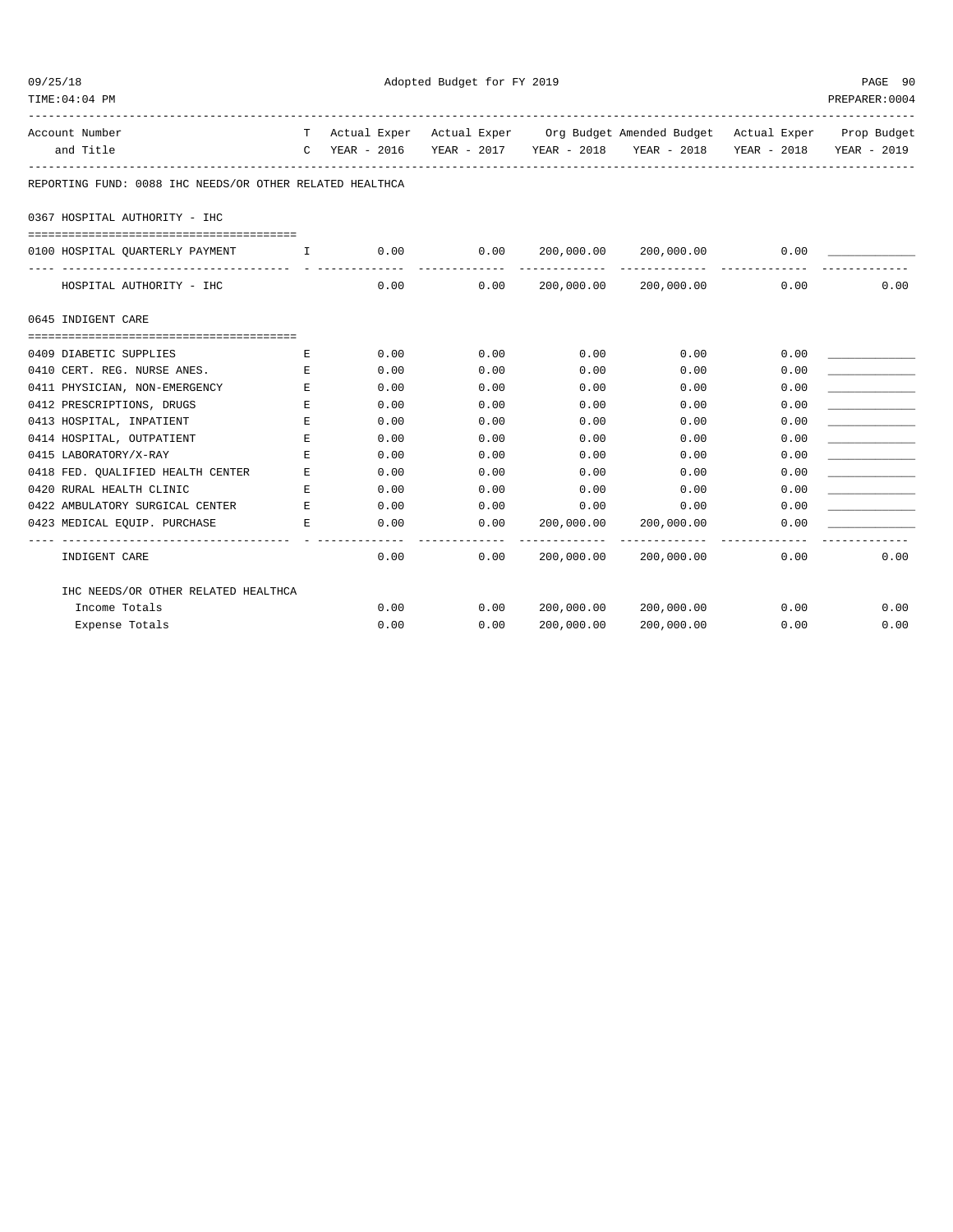| 09/25/18 |                                                                      |                                                                                                | Adopted Budget for FY 2019 |                   |                       |                                        |                             |                       |  |  |
|----------|----------------------------------------------------------------------|------------------------------------------------------------------------------------------------|----------------------------|-------------------|-----------------------|----------------------------------------|-----------------------------|-----------------------|--|--|
|          | TIME: 04: 04 PM                                                      |                                                                                                |                            |                   |                       |                                        |                             | PREPARER: 0004        |  |  |
|          | Account Number                                                       | T.                                                                                             | Actual Exper               | Actual Exper      |                       | Org Budget Amended Budget Actual Exper |                             | Prop Budget           |  |  |
|          | and Title                                                            | $\mathsf{C}$                                                                                   | YEAR - 2016                | YEAR - 2017       | YEAR - 2018           | YEAR - 2018                            | YEAR - 2018                 | YEAR - 2019           |  |  |
|          | REPORTING FUND: 0089 TEXAS JUVENILE JUSTICE DEPT.                    |                                                                                                |                            |                   |                       |                                        |                             |                       |  |  |
|          | 0300 CASH                                                            |                                                                                                |                            |                   |                       |                                        |                             |                       |  |  |
|          | 0110 UNENCUMBERED FUND BALANCE                                       | I.                                                                                             | 0.00                       | 0.00              | 0.00                  | 0.00                                   | 0.00                        |                       |  |  |
|          | CASH                                                                 |                                                                                                | 0.00                       | 0.00              | 0.00                  | 0.00                                   | 0.00                        | 0.00                  |  |  |
|          | 0330 GRANTS                                                          |                                                                                                |                            |                   |                       |                                        |                             |                       |  |  |
|          |                                                                      |                                                                                                |                            |                   |                       |                                        |                             |                       |  |  |
|          | 0908 STRUCTURAL FAM. THER. GRANT OOG                                 | Ι.                                                                                             | 28,080.89                  | 35,143.00         | 0.00                  | 32,000.00                              | 32,000.00                   |                       |  |  |
|          | 0915 BASIC PROBATION SUPERVISION                                     | Ι.                                                                                             | 143, 244.00                | 100,421.00        | 116,452.00            | 116,452.00                             | 116,452.00                  | 120,983.00            |  |  |
|          | 0916 COMMUNITY PROGRAMS<br>0917 PRE/POST ADJUDICATION                | Ι.                                                                                             | 91,079.00                  | 63,412.00         | 80,000.00             | 80,000.00                              | 80,000.00                   | 80,500.00<br>8,210.00 |  |  |
|          | 0918 COMMITMENT DIVERSION                                            | Ι.                                                                                             | 16,749.00                  | 11,963.00         | 12,000.00             | 12,000.00<br>12,000.00                 | 12,000.00                   | 9,995.00              |  |  |
|          |                                                                      | $\mathbf{I}$                                                                                   | 17,637.00                  | 12,597.00         | 12,000.00             |                                        | 12,000.00                   |                       |  |  |
|          | 0919 MENTAL HEALTH SERVICES<br>0920 REGIONAL DIVERSIONS ALTERNATIVES | $\mathbf{I}$<br>I.                                                                             | 19,656.00<br>14,857.00     | 14,040.00<br>0.00 | 15,032.00<br>0.00     | 15,032.00<br>18,572.00                 | 15,032.00<br>18,572.00      | 15,312.00             |  |  |
|          | GRANTS                                                               |                                                                                                | 331,302.89                 | 237,576.00        | 235,484.00            | 286,056.00                             | 286,056.00                  | 235,000.00            |  |  |
|          | 0360 INTEREST INCOME                                                 |                                                                                                |                            |                   |                       |                                        |                             |                       |  |  |
|          |                                                                      |                                                                                                |                            |                   |                       |                                        |                             |                       |  |  |
|          | 0189 INTEREST INCOME                                                 | $\mathbf{I}$                                                                                   | 13.16                      | 11.11             | 0.00                  | 0.00                                   | 17.29                       |                       |  |  |
|          | INTEREST INCOME                                                      |                                                                                                | 13.16                      | 11.11             | 0.00                  | 0.00                                   | 17.29                       | 0.00                  |  |  |
|          | 0370 MISCELLANEOUS                                                   |                                                                                                |                            |                   |                       |                                        |                             |                       |  |  |
|          | 0130 REFUNDS & MISCELLANEOUS                                         | $\mathbf{I}$                                                                                   | 0.00                       | 0.00              |                       | $0.00$ 0.00                            | 0.00                        |                       |  |  |
|          | 0995 LOCAL FUNDING                                                   | I.                                                                                             | 127,000.00                 |                   | 140,000.00 145,000.00 | 145,000.00                             | 145,000.00                  | 160,000.00            |  |  |
|          | MISCELLANEOUS                                                        |                                                                                                | 127,000.00                 |                   | -------------         | ------------<br>145,000.00             | -------------<br>145,000.00 | 160,000.00            |  |  |
|          | 0581 STRUCTURAL FAMILY THERAPY OOG                                   |                                                                                                |                            |                   |                       |                                        |                             |                       |  |  |
|          | $\mathbf{E}$<br>0416 STRUCTURAL FAMILY THERAPY                       |                                                                                                | 28,080.89                  | 35, 143.00        | 0.00                  | 32,000.00                              | 32,000.00                   |                       |  |  |
|          | STRUCTURAL FAMILY THERAPY OOG                                        |                                                                                                | 28,080.89 35,143.00        |                   | 0.00                  |                                        | 32,000.00 32,000.00         | 0.00                  |  |  |
|          | 0588 INTEREST INCOME EXPENSE                                         |                                                                                                |                            |                   |                       |                                        |                             |                       |  |  |
|          |                                                                      |                                                                                                |                            |                   |                       |                                        |                             |                       |  |  |
|          | 0103 SALARY COMM.CORR.OFFICERS                                       | Е                                                                                              | 0.00                       | 0.00              | 0.00                  | 0.00                                   | 0.00                        |                       |  |  |
|          | 0201 SOCIAL SECURITY TAX                                             | Е                                                                                              | 0.00                       | 0.00              | 0.00                  | 0.00                                   | 0.00                        |                       |  |  |
|          | 0202 GROUP HEALTH INSURANCE                                          | $\mathbf{E}% _{t}\left  \mathbf{1}\right\rangle =\mathbf{1}_{t}\left  \mathbf{1}\right\rangle$ | 0.00                       | 0.00              | 0.00                  | 0.00                                   | 0.00                        |                       |  |  |
|          | 0203 RETIREMENT                                                      | $\mathbf{E}% _{t}\left  \mathbf{1}\right\rangle =\mathbf{1}_{t}\left  \mathbf{1}\right\rangle$ | 0.00                       | 0.00              | 0.00                  | 0.00                                   | 0.00                        |                       |  |  |
|          | 0204 WORKERS COMPENSATION                                            | $\mathbf{E}% _{t}\left  \mathbf{1}\right\rangle =\mathbf{1}_{t}\left  \mathbf{1}\right\rangle$ | 0.00                       | 0.00              | 0.00                  | 0.00                                   | 0.00                        |                       |  |  |
|          | 0205 MEDICARE TAX                                                    | E                                                                                              | 0.00                       | 0.00              | 0.00                  | 0.00                                   | 0.00                        |                       |  |  |
|          | 0310 OFFICE SUPPLIES                                                 | Е                                                                                              | 0.00                       | 0.00              | 0.00                  | 0.00                                   | 0.00                        |                       |  |  |
|          | 0574 COMPUTER EQUIPMENT                                              | Е                                                                                              | 0.00                       | 0.00              | 0.00                  | 0.00<br>$- - - - -$                    | 0.00                        |                       |  |  |
|          | INTEREST INCOME EXPENSE                                              |                                                                                                | 0.00                       | 0.00              | 0.00                  | 0.00                                   | 0.00                        | 0.00                  |  |  |
|          | 0589 REGIONAL DIVERSIONS ALTERNATIVES                                |                                                                                                |                            |                   |                       |                                        |                             |                       |  |  |
|          | 0416 STRUCTURAL FAMILY THERAPY<br>$\mathbf{E}$ and $\mathbf{E}$      |                                                                                                | 14,857.00                  | 0.00              |                       | $0.00$ 18,572.00 18,000.00             |                             |                       |  |  |
|          | 0469 UNEXPENDED FUNDS                                                | Е                                                                                              |                            |                   | 0.00                  | 0.00                                   | 572.00                      |                       |  |  |
|          |                                                                      |                                                                                                |                            |                   |                       | ---------                              |                             |                       |  |  |
|          | REGIONAL DIVERSIONS ALTERNATIVES 14,857.00                           |                                                                                                |                            |                   |                       | $0.00$ $0.00$ $18,572.00$ $18,572.00$  |                             | 0.00                  |  |  |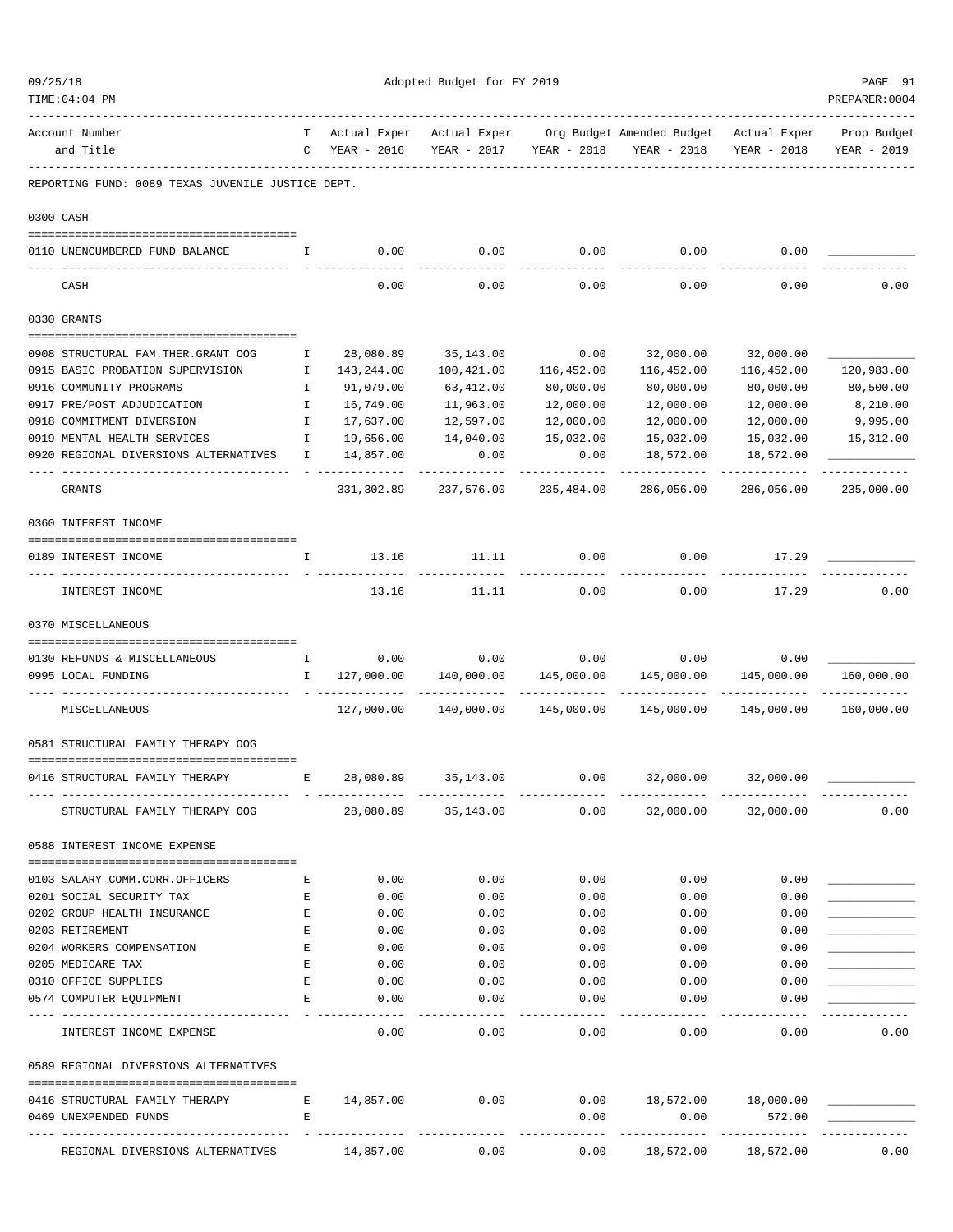| 09/25/18<br>TIME: 04: 04 PM                       |                                                                                                | Adopted Budget for FY 2019 |                                 |                       |                                                             |                     |                      |  |  |
|---------------------------------------------------|------------------------------------------------------------------------------------------------|----------------------------|---------------------------------|-----------------------|-------------------------------------------------------------|---------------------|----------------------|--|--|
| Account Number                                    |                                                                                                | T Actual Exper             | Actual Exper                    |                       | Org Budget Amended Budget Actual Exper                      |                     | Prop Budget          |  |  |
| and Title                                         |                                                                                                | C YEAR - 2016              | YEAR - 2017                     | YEAR - 2018           | YEAR - 2018                                                 | YEAR - 2018         | YEAR - 2019          |  |  |
| REPORTING FUND: 0089 TEXAS JUVENILE JUSTICE DEPT. |                                                                                                |                            |                                 |                       |                                                             |                     |                      |  |  |
| 0590 BASIC PROBATION SUPERVISION                  |                                                                                                |                            |                                 |                       |                                                             |                     |                      |  |  |
| 0102 SALARY APPOINTED OFFICIAL                    | Е                                                                                              | 60,506.28                  | 63,366.52                       | 31,178.65             | 31,178.65                                                   | 28,780.32           | 32,143.01            |  |  |
| 0103 SALARY COMM.CORR.OFFICERS                    | Е                                                                                              | 7,443.93                   | 10,175.26                       | 36,553.77             | 36,553.77                                                   | 33,741.84           | 38,416.11            |  |  |
| 0201 SOCIAL SECURITY TAX                          | $\mathbf{E}% _{t}\left  \mathbf{1}\right\rangle =\mathbf{1}_{t}\left  \mathbf{1}\right\rangle$ | 4,201.52                   | 4,497.48                        | 4,199.41              | 4,199.41                                                    | 3,782.84            | 4,374.66             |  |  |
| 0202 GROUP HEALTH INSURANCE                       | E                                                                                              | 25,876.53                  | 11,771.92                       | 14,431.47             | 14,431.47                                                   | 13,227.06           | 15,791.33            |  |  |
| 0203 RETIREMENT                                   | Е                                                                                              | 7,407.07                   | 8,089.79                        | 7,707.95              | 7,707.95                                                    | 7,105.99            | 8,071.96             |  |  |
| 0204 WORKERS COMPENSATION                         | Е                                                                                              | 277.70                     | 300.75                          | 548.63                | 548.63                                                      | 548.63              | 987.82               |  |  |
| 0205 MEDICARE TAX                                 | Е                                                                                              | 982.80                     | 1,051.85                        | 982.12                | 982.12                                                      | 883.94              | 1,023.11             |  |  |
| 0310 OPERATING/TRAVEL EXPENSES                    | E                                                                                              | 14,657.54                  | 16,129.46                       | 20,850.00             | 16,950.00                                                   | 13,811.02           | 20,175.00            |  |  |
| 0469 UNEXPENDED FUNDS                             | E                                                                                              |                            | 620.20<br>-----------           | 0.00<br>-----------   | 0.00<br>-----------                                         | 0.00<br>---------   | ----------           |  |  |
| BASIC PROBATION SUPERVISION                       |                                                                                                | 121,353.37                 | 116,003.23                      | 116,452.00            | 112,552.00                                                  | 101,881.64          | 120,983.00           |  |  |
| 0591 COMMUNITY PROGRAMS                           |                                                                                                |                            |                                 |                       |                                                             |                     |                      |  |  |
|                                                   |                                                                                                |                            |                                 |                       |                                                             |                     |                      |  |  |
| 0102 SALARY APPOINTED OFFICIAL                    | Е                                                                                              |                            | 2,006.96                        | 26,090.38             | 26,090.38                                                   | 24,083.52           | 25,667.72            |  |  |
| 0103 SALARY COMM.CORR.OFFICERS                    | <b>Expanding Expanding Expanding Expanding</b>                                                 | 59,700.26                  | 51,219.58                       | 30,588.29             | 30,588.29                                                   | 28, 235. 28         | 30,677.10            |  |  |
| 0201 SOCIAL SECURITY TAX                          | Е                                                                                              | 3,490.34                   | 3,199.34                        | 3,514.08              | 3,514.08                                                    | 3,165.02            | 3,492.68             |  |  |
| 0202 GROUP HEALTH INSURANCE                       | Е                                                                                              | 1,089.08                   | 12,986.02                       | 12,074.17             | 12,074.17                                                   | 11,067.54           | 12,610.83            |  |  |
| 0203 RETIREMENT                                   | $\mathbf E$                                                                                    | 6,507.74                   | 5,854.45                        | 6,452.14              | 6,452.14                                                    | 5,946.35            | 6,445.85             |  |  |
| 0204 WORKERS COMPENSATION                         | Е                                                                                              | 270.56                     | 215.08                          | 459.10                | 459.10                                                      | 459.10              | 788.82               |  |  |
| 0205 MEDICARE TAX                                 | Е                                                                                              | 816.24                     | 748.30                          | 821.84                | 821.84                                                      | 740.40              | 817.00               |  |  |
| 0469 UNEXPENDED FUNDS                             | E                                                                                              |                            | 130.79                          | 0.00                  | 0.00                                                        | 0.00                |                      |  |  |
| COMMUNITY PROGRAMS                                |                                                                                                | 71,874.22                  | 76,360.52                       | 80,000.00             | 80,000.00                                                   | 73,697.21           | 80,500.00            |  |  |
| 0592 PRE/POST ADJUDICATION FACILITIES             |                                                                                                |                            |                                 |                       |                                                             |                     |                      |  |  |
| 0102 SALARY APPOINTED OFFICIAL                    | Е                                                                                              |                            | 301.04                          | 3,913.56              | 3,913.56                                                    | 3,612.48            | 2,617.79             |  |  |
| 0103 SALARY COMM.CORR.OFFICERS                    | Е                                                                                              | 554.22                     | 7,003.58                        | 4,588.24              | 4,588.24                                                    | 4,235.28            | 3,128.68             |  |  |
| 0201 SOCIAL SECURITY TAX                          | Е                                                                                              | 33.18                      | 438.78                          | 527.11                | 527.11                                                      | 474.30              | 356.28               |  |  |
| 0202 GROUP HEALTH INSURANCE                       | E                                                                                              | 148.16                     | 1,780.60                        | 1,811.45              | 1,811.45                                                    | 1,659.24            | 1,286.08             |  |  |
| 0203 RETIREMENT                                   | Е                                                                                              | 60.34                      | 803.23                          | 967.50                | 967.50                                                      | 891.66              | 657.40               |  |  |
| 0204 WORKERS COMPENSATION                         | E                                                                                              | 0.00                       | 29.18                           | 68.86                 | 68.86                                                       | 68.86               | 80.45                |  |  |
| 0205 MEDICARE TAX                                 | E                                                                                              | 7.76                       | 102.64                          | 123.28                | 123.28                                                      | 111.06              | 83.32                |  |  |
| 0408 DETENTION                                    | E                                                                                              | 30,089.30                  | 11,800.00                       | 0.00                  | 3,700.00                                                    | 0.00                |                      |  |  |
| 0469 UNEXPENDED FUNDS                             | E                                                                                              | 6,975.05                   | 18.99                           | 0.00                  | 0.00                                                        | 0.00                |                      |  |  |
| PRE/POST ADJUDICATION FACILITIES                  |                                                                                                |                            | 37,868.01  22,278.04  12,000.00 |                       | ----------                                                  | 15,700.00 11,052.88 | --------<br>8,210.00 |  |  |
| 0593 COMMITMENT DIVERSION                         |                                                                                                |                            |                                 |                       |                                                             |                     |                      |  |  |
|                                                   |                                                                                                |                            |                                 |                       |                                                             |                     |                      |  |  |
| 0102 SALARY APPOINTED OFFICIAL                    | Е                                                                                              |                            | 301.04                          | 3,913.56              | 3,913.56                                                    | 3,612.48            | 3,186.94             |  |  |
| 0103 SALARY COMM.CORR.OFFICERS                    | Е                                                                                              |                            | 352.94                          | 4,588.24              | 4,588.24                                                    | 4,235.28            | 3,808.92             |  |  |
| 0201 SOCIAL SECURITY TAX                          | Ε                                                                                              |                            | 39.46                           | 527.11                | 527.11                                                      | 474.30              | 433.73               |  |  |
| 0202 GROUP HEALTH INSURANCE                       | Е                                                                                              |                            | 150.84                          | 1,811.45              |                                                             | 1,811.45 1,659.24   | 1,565.70             |  |  |
| 0203 RETIREMENT                                   | Е                                                                                              |                            | 72.18                           | 967.50                | 967.50                                                      | 891.66              | 800.33               |  |  |
| 0204 WORKERS COMPENSATION                         | E                                                                                              |                            | 0.00                            | 68.86                 | 68.86                                                       | 68.86               | 97.94                |  |  |
| 0205 MEDICARE TAX                                 | Е                                                                                              |                            | 9.24                            | 123.28                | 123.28                                                      | 111.06              | 101.44               |  |  |
| 0415 RESIDENTIAL PLACEMENT                        | E                                                                                              |                            | 10,080.00 15,117.00             | 0.00                  | 0.00                                                        | 0.00                |                      |  |  |
| 0469 UNEXPENDED FUNDS                             | Е                                                                                              |                            |                                 | 0.00<br>------------- | 0.00                                                        | 0.00                |                      |  |  |
| COMMITMENT DIVERSION                              |                                                                                                |                            |                                 |                       | $10,080.00$ $16,042.70$ $12,000.00$ $12,000.00$ $11,052.88$ |                     | 9,995.00             |  |  |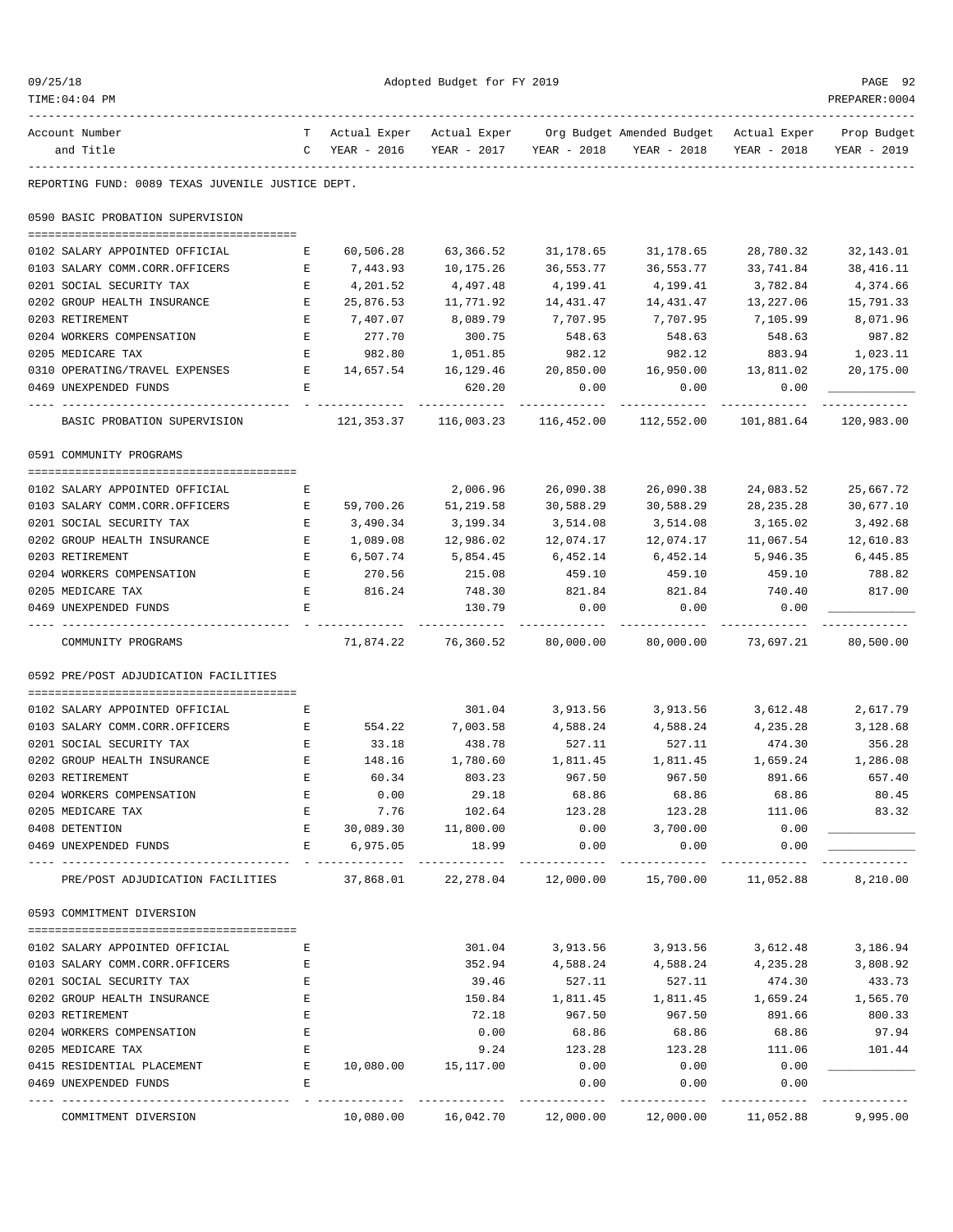| 09/25/18<br>Adopted Budget for FY 2019<br>TIME: 04: 04 PM |         |             |                                          |             | PAGE 93<br>PREPARER: 0004                             |             |                            |
|-----------------------------------------------------------|---------|-------------|------------------------------------------|-------------|-------------------------------------------------------|-------------|----------------------------|
| Account Number<br>and Title                               | T.<br>C | YEAR - 2016 | Actual Exper Actual Exper<br>YEAR - 2017 | YEAR - 2018 | Org Budget Amended Budget Actual Exper<br>YEAR - 2018 | YEAR - 2018 | Prop Budget<br>YEAR - 2019 |
| REPORTING FUND: 0089 TEXAS JUVENILE JUSTICE DEPT.         |         |             |                                          |             |                                                       |             |                            |
| 0594 MENTAL HEALTH SERVICES                               |         |             |                                          |             |                                                       |             |                            |
| 0102 SALARY APPOINTED OFFICIAL                            | Е       |             | 150.52                                   | 1,956.78    | 1,956.78                                              | 1,806.24    | 1,673.98                   |
| 0103 SALARY COMM.CORR.OFFICERS                            | Е       | 366.48      | 4,574.22                                 | 2,294.12    | 2,294.12                                              | 2,117.52    | 2,000.68                   |
| 0201 SOCIAL SECURITY TAX                                  | Е       | 21.96       | 284.06                                   | 263.56      | 263.56                                                | 237.74      | 227.83                     |
| 0202 GROUP HEALTH INSURANCE                               | E       | 97.96       | 1,153.10                                 | 905.72      | 905.72                                                | 830.94      | 822.41                     |
| 0203 RETIREMENT                                           | Е       | 39.90       | 519.55                                   | 483.75      | 483.75                                                | 446.67      | 420.38                     |
| 0204 WORKERS COMPENSATION                                 | Ε       | 0.00        | 19.30                                    | 34.43       | 34.43                                                 | 34.43       | 51.44                      |
| 0205 MEDICARE TAX                                         | Е       | 5.12        | 66.26                                    | 61.64       | 61.64                                                 | 55.76       | 53.28                      |
| 0413 PSYCHOLOGICAL                                        | E       |             |                                          | 0.00        | 0.00                                                  | 0.00        | 5,550.00                   |
| 0414 COUNSELING/PSYCHOLOGICAL                             | Е       | 5,236.63    | 6,212.67                                 | 9,032.00    | 9.232.00                                              | 8,735.00    | 4,512.00                   |
| 0415 RESIDENTIAL PLACEMENT                                | Е       | 1,605.60    | 0.00                                     | 0.00        | 0.00                                                  | 0.00        |                            |
| 0469 UNEXPENDED FUNDS                                     | E.      |             |                                          | 0.00        | 0.00                                                  | 0.00        |                            |
|                                                           |         |             |                                          |             |                                                       |             |                            |
| MENTAL HEALTH SERVICES                                    |         | 7,373.65    | 12,979.68                                |             | 15,032.00 15,232.00                                   | 14,264.30   | 15,312.00                  |
| 0994 LOCAL FUNDS CARRIED FORWARD                          |         |             |                                          |             |                                                       |             |                            |
| 0488 LAW ENFORCEMENT INSURANCE                            | Е       |             |                                          | 0.00        | 0.00                                                  | 723.00      |                            |
| LOCAL FUNDS CARRIED FORWARD                               |         | 0.00        | 0.00                                     | 0.00        | 0.00                                                  | 723.00      | 0.00                       |
|                                                           |         |             |                                          |             |                                                       |             |                            |
| 0995 LOCAL FUNDING                                        |         |             |                                          |             |                                                       |             |                            |
| 0102 SALARY APPOINTED OFFICIAL                            | Е       |             | 75.26                                    | 978.39      | 978.39                                                | 903.12      | 4,782.81                   |
| 0103 SALARY COMM.CORR.OFFICERS                            | Е       | 350.12      | 4,289.68                                 | 1,147.06    | 1,147.06                                              | 1,058.88    | 5,716.23                   |
| 0105 OFFICE MANAGER                                       | Е       | 0.00        | 0.00                                     | 0.00        | 0.00                                                  | 0.00        |                            |
| 0201 SOCIAL SECURITY TAX                                  | Е       | 20.98       | 262.38                                   | 131.78      | 131.78                                                | 118.76      | 650.92                     |
| 0202 GROUP HEALTH INSURANCE                               | Е       | 93.68       | 1,068.28                                 | 452.85      | 452.85                                                | 415.80      | 2,349.72                   |
| 0203 RETIREMENT                                           | Ε       | 38.14       | 480.16                                   | 241.88      | 241.88                                                | 223.18      | 1,201.09                   |
| 0204 WORKERS COMPENSATION                                 | Е       | 0.00        | 18.43                                    | 17.22       | 17.22                                                 | 17.22       | 146.99                     |
| 0205 MEDICARE TAX                                         | E       | 4.92        | 61.52                                    | 30.82       | 30.82                                                 | 27.90       | 152.24                     |
| 0401 AUDIT EXPENSE                                        | Ε       | 0.00        | 2,750.00                                 | 2,750.00    | 0.00                                                  | 0.00        | 3,000.00                   |
| 0405 DETENTION OPERATING COST FY19                        | Е       |             |                                          | 0.00        | 0.00                                                  | 0.00        | 132,000.00                 |
| 0406 DETENTION OPERATING COST FY18                        | Е       |             | 0.00                                     | 111,250.00  | 111,250.00                                            | 81,438.97   |                            |
| 0407 DETENTION OPERATING COST FY17                        | E       | 0.00        | 80,359.83                                | 0.00        | 0.00                                                  | 19,318.13   |                            |
| 0414 COUNSELING                                           | Ε       |             |                                          | 0.00        | 333.00                                                | 0.00        |                            |
| 0415 RESIDENTIAL PLACEMENT                                | Ε       | 0.00        | 7,239.00                                 | 10,000.00   | 23,350.00                                             | 0.00        | 10,000.00                  |
| 0416 STRUCTURAL FAMILY THERAPY                            | Е       | 21,919.11   | 0.00                                     | 18,000.00   | 0.00                                                  | 0.00        |                            |
| 0427 TRAVEL AND TRAINING                                  | Ε       | 7,927.14    | 473.01                                   | 0.00        | 0.00                                                  | 0.00        |                            |
| 0453 COMPUTER SOFTWARE                                    | E       |             |                                          | 0.00        | 7,067.00<br>-----------                               | 3,000.00    |                            |
| LOCAL FUNDING                                             |         |             | 30,354.09 97,077.55                      |             | 145,000.00  145,000.00  106,521.96                    |             | 160,000.00                 |
| TEXAS JUVENILE JUSTICE DEPT.                              |         |             |                                          |             |                                                       |             |                            |
| Income Totals                                             |         | 458,316.05  | 377,587.11                               | 380,484.00  | 431,056.00                                            | 431,073.29  | 395,000.00                 |

Expense Totals 321,841.23 375,884.72 380,484.00 431,056.00 369,765.87 395,000.00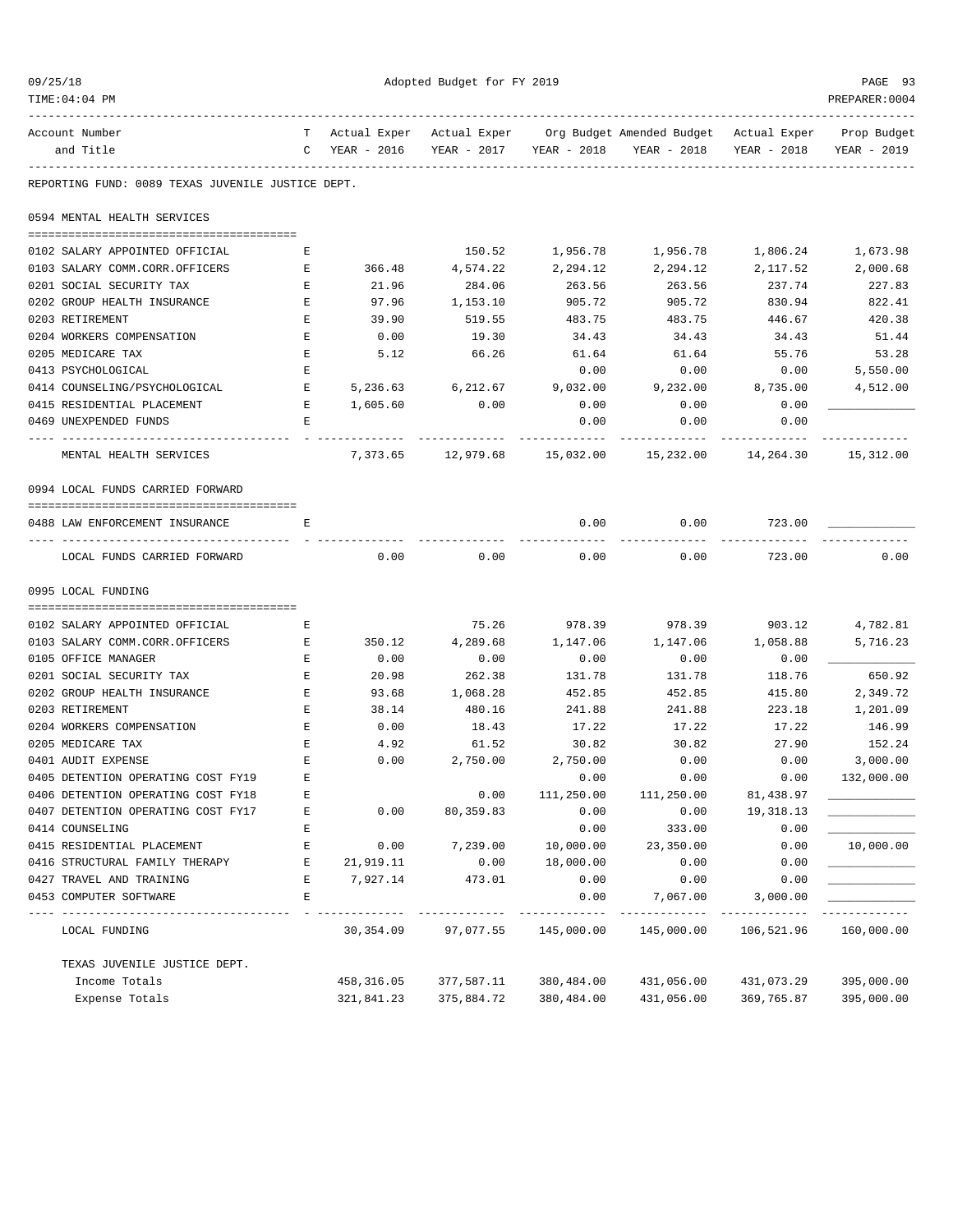| 09/25/18                          |                                   | Adopted Budget for FY 2019 |               |        |                                                                                |                    |                   |  |  |
|-----------------------------------|-----------------------------------|----------------------------|---------------|--------|--------------------------------------------------------------------------------|--------------------|-------------------|--|--|
| TIME: 04: 04 PM                   |                                   |                            |               |        |                                                                                |                    | PREPARER: 0004    |  |  |
| Account Number                    |                                   |                            |               |        | T Actual Exper Actual Exper Org Budget Amended Budget Actual Exper Prop Budget |                    |                   |  |  |
| and Title                         |                                   |                            |               |        | C YEAR - 2016 YEAR - 2017 YEAR - 2018 YEAR - 2018 YEAR - 2018                  |                    | YEAR - 2019       |  |  |
| REPORTING FUND: 0092 STATZER FUND |                                   |                            |               |        |                                                                                |                    |                   |  |  |
| 0360 INTEREST EARNINGS            |                                   |                            |               |        |                                                                                |                    |                   |  |  |
| 0100 INTEREST EARNINGS            | $\mathbf{I}$                      |                            | 105.72 254.19 | 50.00  | 50.00 515.58                                                                   |                    | 50.00             |  |  |
| 0350 GOV. COMMODITY PROG. ASCS I  |                                   | 0.00                       | 0.00          | 0.00   | 0.00                                                                           | 0.00               |                   |  |  |
| INTEREST EARNINGS                 | -----------------------------     | 105.72                     | 254.19        | 50.00  | 50.00                                                                          | 515.58             | 50.00             |  |  |
| 0370 RENT                         |                                   |                            |               |        |                                                                                |                    |                   |  |  |
|                                   |                                   |                            |               |        |                                                                                |                    |                   |  |  |
| 0100 RENT                         | and the state of the state of the |                            |               |        | 560.00 560.00 560.00 560.00 560.00 560.00 560.00                               |                    |                   |  |  |
| 0130 REFUNDS & MISCELLANEOUS I    |                                   | 0.00                       | 0.00          | 0.00   | 0.00                                                                           | 0.00               |                   |  |  |
| RENT                              |                                   | 560.00                     | 560.00        | 560.00 | 560.00                                                                         | 560.00             | 560.00            |  |  |
| 0700 STATZER FARM                 |                                   |                            |               |        |                                                                                |                    |                   |  |  |
|                                   |                                   |                            |               |        |                                                                                |                    |                   |  |  |
| 0310 OFFICE SUPPLIES              | Е                                 | 0.00                       | 0.00          | 0.00   | 0.00                                                                           | 0.00               |                   |  |  |
| 0430 BIDS AND NOTICES             | Е                                 | 0.00                       | 0.00          | 110.00 | 110.00                                                                         | 0.00               | 110.00            |  |  |
| 0484 APPRAISALS                   | E.                                | 0.00                       | 0.00          | 0.00   | 0.00                                                                           | 0.00               |                   |  |  |
| 0490 LITERACY COUNCIL DONATION    | E.                                | 500.00                     | 0.00          | 500.00 | 500.00                                                                         | 0.00               | 500.00            |  |  |
| STATZER FARM                      |                                   | 500.00                     | 0.00          | 610.00 | -------<br>610.00                                                              | ----------<br>0.00 | -------<br>610.00 |  |  |
| STATZER FUND                      |                                   |                            |               |        |                                                                                |                    |                   |  |  |
| Income Totals                     |                                   | 665.72                     | 814.19 610.00 |        |                                                                                | 610.00 1,075.58    | 610.00            |  |  |
| Expense Totals                    |                                   | 500.00                     | 0.00          | 610.00 | 610.00                                                                         | 0.00               | 610.00            |  |  |